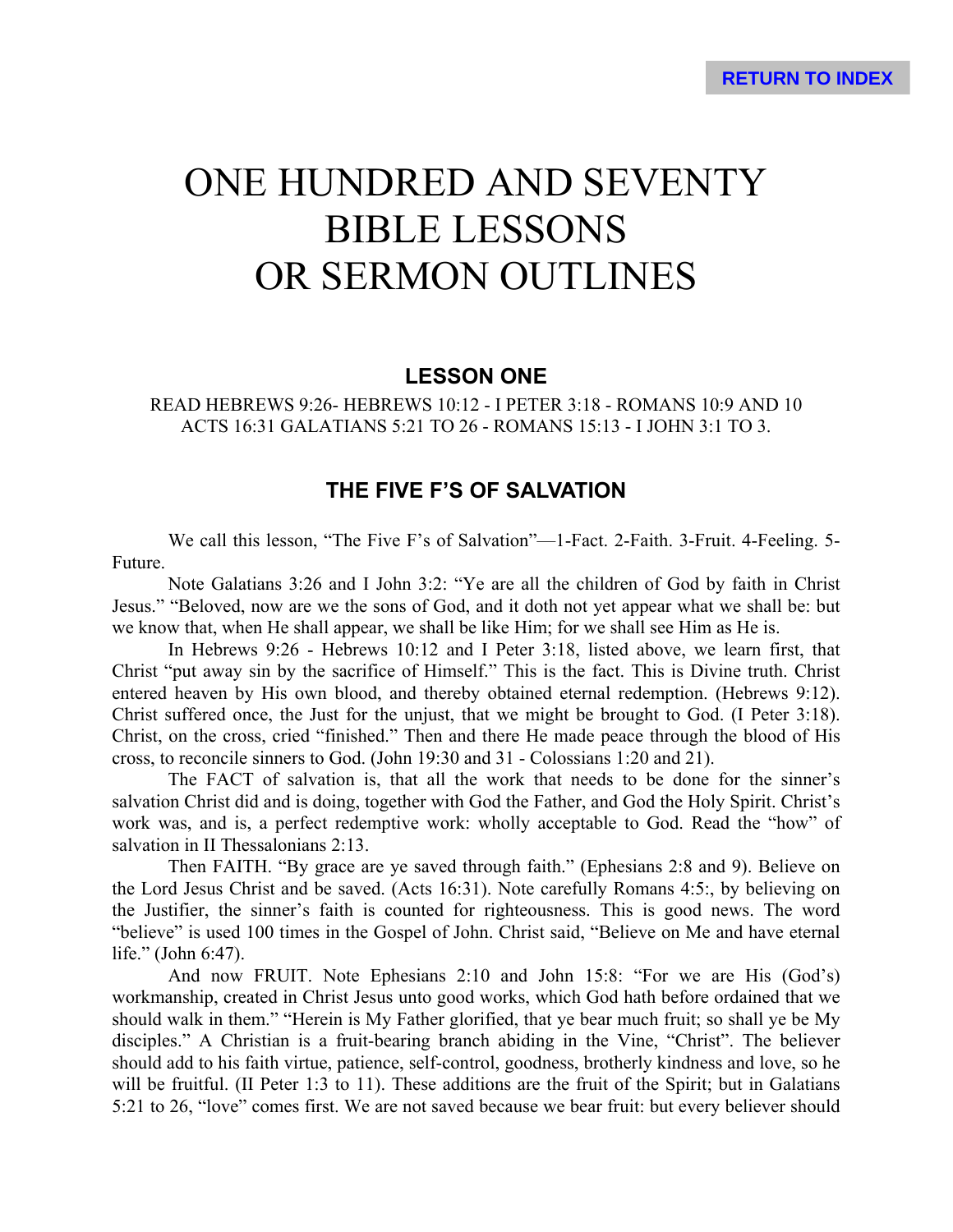bear fruit because he is saved by trusting and resting in the perfect redemptive work of the Lamb of God, Who beareth away the sin of the world.

Then the FEELING. Read Romans 15:13 and 14:17: "Now the God of hope fill you with all joy and peace in believing, that ye may abound in hope, through the power of the Holy Spirit." "The Kingdom of God is righteousness, and peace, and joy in the Holy Spirit." Salvation is not by feeling, but by faith. Not by behavior, but by belief. Filled with joy and peace is a good feeling. When the believer believes God's Word (I John 5:13 Acts 13:39—Colossians 3:1 to 4), and walks in the ordained good works of Ephesians 2:10, and worthy of the calling of Ephesians 5:1 and 2, he will have the feeling of assurance and joy. Read Acts 13:39 and I John 5:13.

Then the FUTURE of salvation: "That in the ages to come He might show the exceeding riches of His grace, in His kindness toward us, through Christ Jesus." (Ephesians 2:7). This is a forever, never-ending future of bliss and glory.

"Behold, I shew you a mystery; we shall not all sleep, but we shall all be changed." (I Corinthians 15:51). Those who have died will be raised, and we which are alive shall be changed, and have bodies like Christ's glorified body and appear with Him in glory (I John 3:2—Colossians 3:4—Philippians 3:20 and 21). There is a glorious never-ending FUTURE to Salvation.

But for the unsaved, eternal conscious perdition.

# **LESSON TWO**

#### READ ISAIAH 45:22 - JOHN 1:29 - HEBREWS 12:1 TO 3 - TITUS 2:13

# **THREE "SALVATION" LOOKS**

Let us read the five verses mentioned above:

"Look unto Me and be ye saved all the ends of the earth: For I am God and there is none else."

"The next day John seeth Jesus coming unto him, and saith, Behold the Lamb of God, Which taketh away the sin of the world."

" . . . let us run with patience the race that is set before us, Looking unto Jesus, the Author and Finisher of our faith; Who for the joy that was set before Him endured the cross, despising the shame, and is set down at the right hand of the throne of God."

"Looking for that blessed hope, and the glorious appearing of the great God and our Saviour Jesus Christ."

As we consider these verses, let us think of Ephesians 2:10: "For we are His (God's) workmanship, Created in Christ Jesus unto good works, which God hath before ordained that we should walk in them."

God knows, what every one should know, and that is, that no man can walk in good works acceptable to God until that man is first the workmanship of God. Man must be worked upon by God before God will accept any service from that man. We are turned to God to serve God and to wait for His Son from heaven, even Jesus, Who delivered us from the wrath to come, (I Thessalonians 1:9 and 10).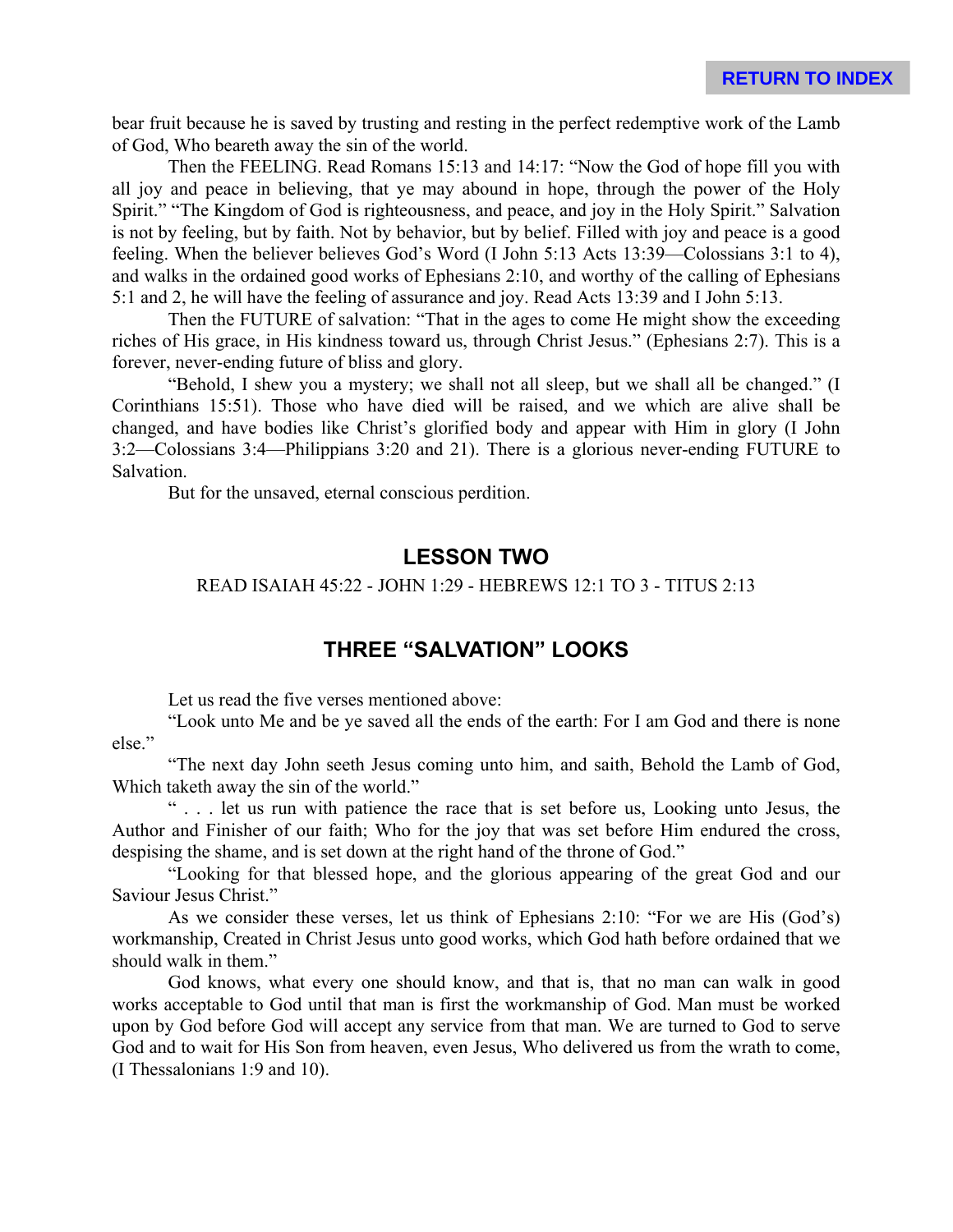Man's first look must be the look of salvation from the penalty of sin and for the new birth. In Hebrews 9:26 - Hebrews 9:24 and 28, we read of the three appearings of the Lord Jesus Christ.

First Christ appeared once in the end of the ages to put away sin by the sacrifice of Himself (Hebrews 9:26)—Christ suffered for sins once, the Just for the unjust, to bring us to God. (I Peter 3:18). Christ entered into heaven by His blood, having obtained eternal redemption for us. (Hebrews 9:12).

So the sinner's first look is, "Behold the Lamb of God Which beareth away the sin of the world." (John 1:29).

Look to Christ on the cross, for we are redeemed, cleansed, washed and justified by His precious shed blood. (I Peter 1:18 to 20 - Matthew 26:28 - Romans 5:6 to 10 - I John 1:7 to 9).

Christ on the cross cried, "finished." All that the vilest sinner on earth needs for eternal redemption, is a saving-look of faith to Christ and Calvary. The most cultured, moral, religious sinner needs the same look or he will suffer the sorrows of the second death. (Revelation 20:9 to 14).

Then Christ is not only the Author of our salvation, but the Finisher. (Hebrews 12:1 to 3). He appears now in the presence of God for believers. (Hebrews 9:24). He is their Advocate (I John 2:1). He ever liveth to make intercession for them. (Hebrews 7:25). Having loved his own which were in the world, He loved them unto the end. (John 13:1).

So the second look is to Christ at God's right hand. In this way the Christian can run a good race. Christ on the cross established our relationship. In heaven He maintains our fellowship.

Christians are also to seek those things above, where Christ is. (Colossians 3:1 to 4). Christians are confident. (Philippians 1:6). They are persuaded. (Romans 8:32 to 39). They have a strong consolation. (Hebrews 6:16 to 19).

Believers are saved from the penalty of sin. Then being indwelt by the Holy Spirit, and because of the work of Christ in God's presence, believers can be saved from the power of sin. The secret of victory is told in Romans 6:6 to 19.

Christ is coming to save the believer from the presence of sin. Then Christ will present the Church to Himself as a glorious, holy, spotless Church. (Ephesians 5:26 and 27).

So the third look is Hebrews 9:28 and Titus 2:13: "Looking for that blessed hope, and the glorious appearing of the great God our Saviour Jesus Christ." "Then shall ye appear with Him in glory." For this, Christ prayed in John 17:20 to 25. Read John 11:42.

# **LESSON THREE**

READ II TIMOTHY 1:9 AND 10 - EPHESIANS 2:8 TO 10 II CORINTHIANS 9:8 - TITUS 2:11 TO 14

# **WHAT THE GRACE OF GOD TEACHES**

It is both interesting and profitable to compare the command and program of the Lord Jesus Christ, in Matthew 10:5 to 8 and 23, with the message and program of Titus 2:11 to 14, which the same Christ gave to and through the apostle Paul some years after the commission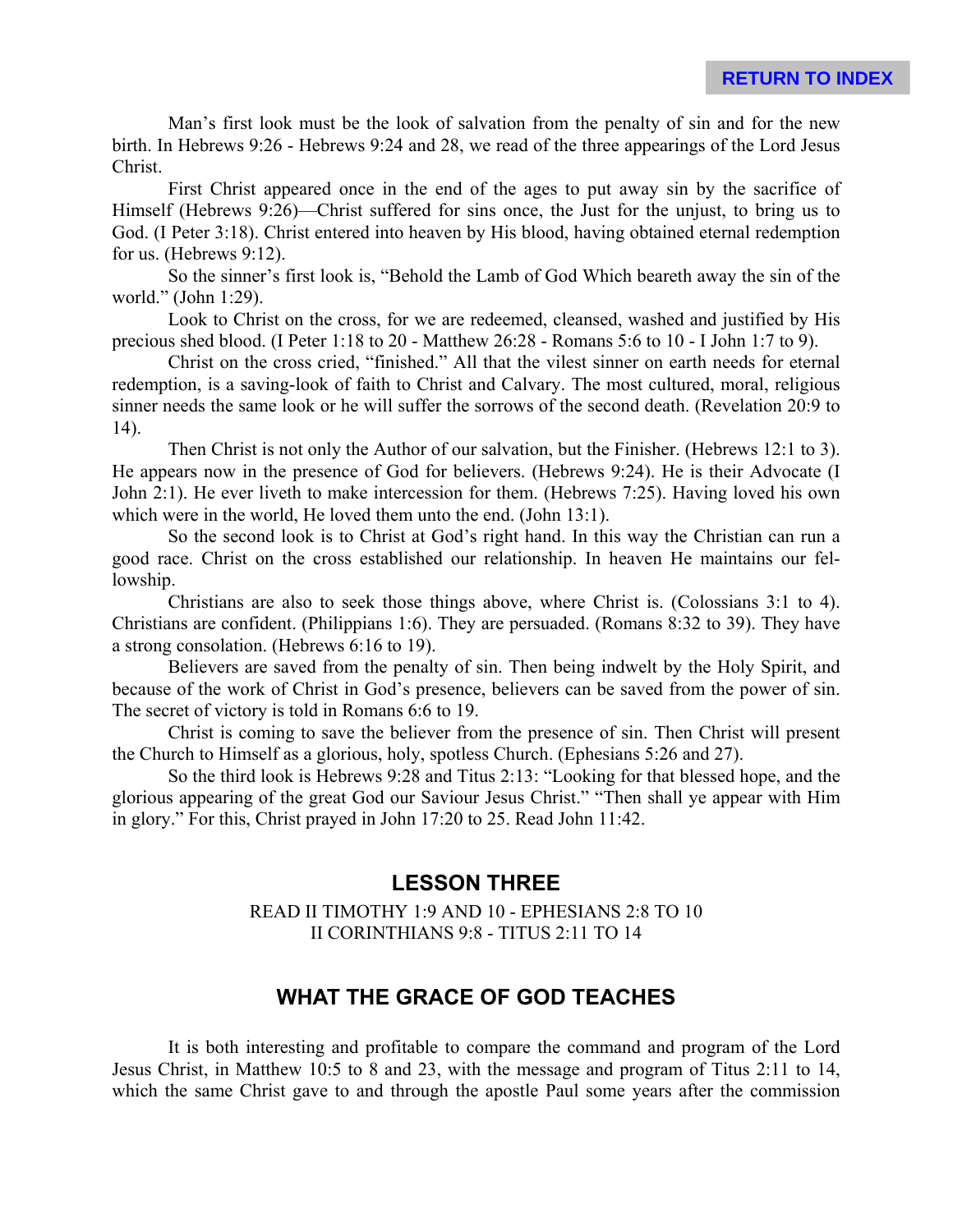recorded in Matthew 10:5 to 8, some years after Christ had gone back to heaven by the way of the cross and the open sepulchre, after God raised Christ far above all heavens, far above principalities and powers. (Ephesians 4:7 to 13 . . . Ephesians 1:19 to 23).

Let us carefully and prayerfully read Titus 2:11 to 14:

"For the grace of God that bringeth salvation hath appeared to all men. Teaching us that, denying ungodliness and wordly lusts, we should live soberly, righteously, and godly in this present world: Looking for that blessed hope, the glorious appearing (the appearing in glory) of the great God, our Saviour Jesus Christ, Who gave Himself for us, that He might redeem us from all iniquity, and purify unto Himself a peculiar people, zealous of good works."

No more important spiritual truth is pressed into any other four verses of God's holy Scriptures. "God will have all men to be saved." (I Timothy 2:4 to 6). It is for that reason He gave Christ and Christ gave Himself on the cross as a ransom for all. God's "grace" salvation is expressed in these words, "by grace are ye saved through faith, and that not of yourselves it is the gift of God; not of works, lest any man should boast." (I Timothy 2:4 to 6 ... Ephesians 2:8 to 10).

Christ appeared once in the end of the ages to put away sin by the sacrifice of Himself. (Hebrews 9:26). While Christ was here on earth, before He put away sin by the sacrifice of Himself, He and His apostles were ministers of the circumcision. (Romans 15:8). All of them were under the law. (Galatians 4:4 and Matthew 23:1 to 3). It was then that Christ instructed His twelve apostles, "Go not in the way of the Gentiles . . . Go to Israel ... The Kingdom of heaven is at hand . . . Heal, cast out demons, raise the dead . . . Ye shall not have gone over the cities of Israel till the Son of man be come." (Matthew 10:5 to 8 . . . Matthew 10:23). Now compare all of this with Titus 2:11 to 14, quoted above.

What a contrast; what a difference in these two programs. There is a great difference between "not in the way of the Gentiles," and "to all men," including the heathen all over the world. There is a great difference between "the kingdom of heaven is at hand," for Israel, with signs, wonders and miracles; and "the grace of God" is at hand for Gentiles.

In Matthew 28:19 and 20 the resurrected Christ gave another command to His twelve apostles, "disciple all nations." But they remained in Jerusalem and the land of the Jews, at least, until after the risen Christ sent Paul out with the gospel of the grace of God. (Acts 20:24 ... Acts 8:1 ... Acts 15:1 to 19 ... Galatians 2:1 to 12). There is no record, in the Book of Acts, that any of the twelve apostles preached "the gospel of grace" to Gentiles outside the land of the Jews. Peter had the "Kingdom Keys" and preached to a household of Gentiles in the land of the Jews. (Acts 15:7 . . . Acts 10:28 to 38). But after that even Peter refused to eat with saved Gentiles. (Galatians 2:10 to 13). He and his fellow-apostles went to Jews. (Galatians 2:9).

Christ said to Paul, "I will send you far hence to the Gentiles." (Acts 22:21 . . . Romans 15:16 . . . Ephesians 3:8). Paul became "the apostle of the Gentiles." (Romans 11:13). Then the Lord committed unto Paul "the dispensation of the grace of God for Gentiles." (Ephesians 3:1 to 4).

Let us know that God's grace enables and teaches saints. (II Corinthians 12:9 . . . II Corinthians 9:8 . . . Titus 2:12). The God of all grace (I Peter 5:10) is able to make all grace abound; not for the program of Matthew 10:5 to 10, which was for another dispensation, but for the program of Titus 2:11 to 14. This abounding grace is for the redeemed sinner, who is a saint, to enable him to submit himself unto God as one who is alive from the dead, and thus reckon himself dead unto sins. (Romans 6:9 to 15).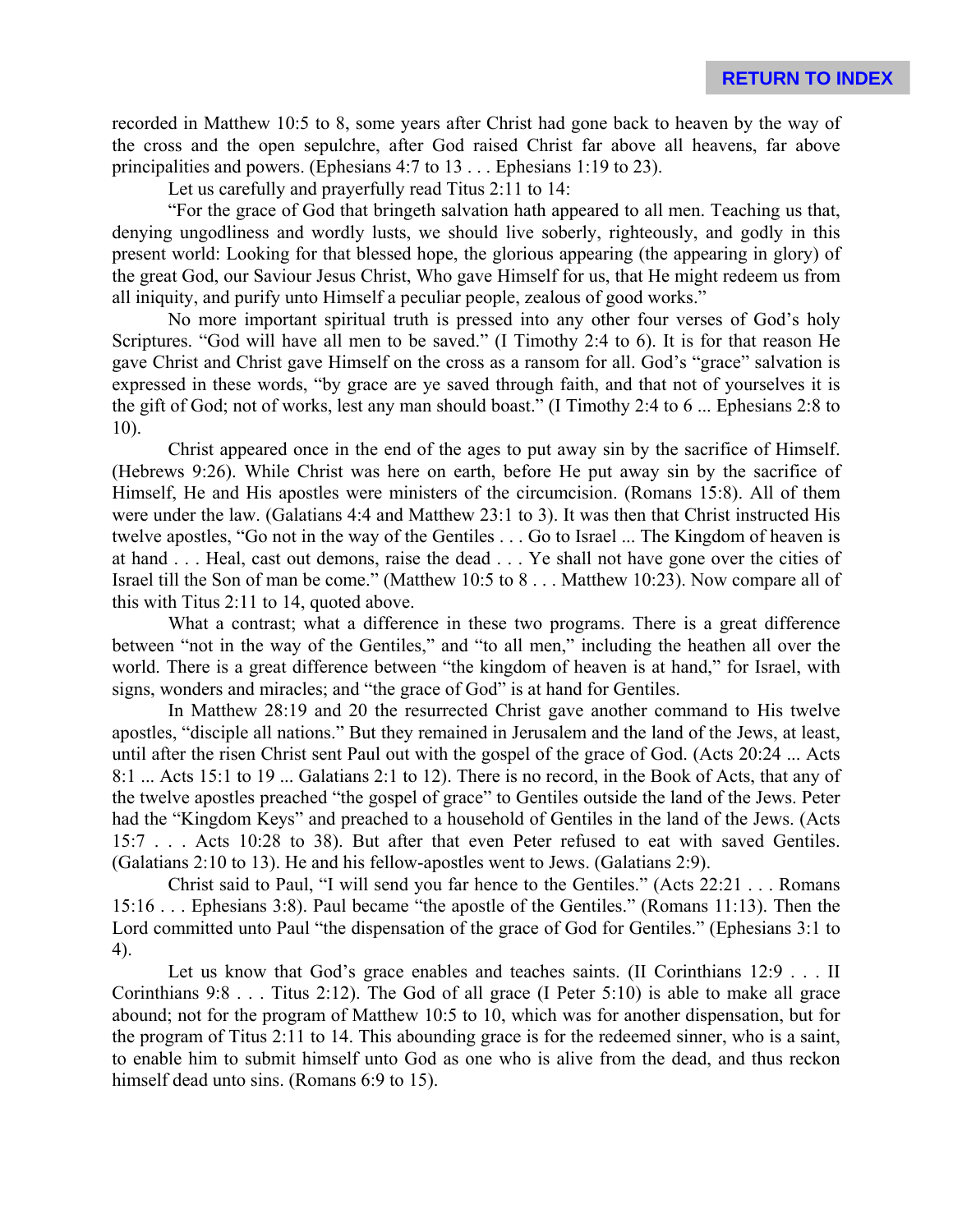## **LESSON FOUR**

#### READ I CORINTHIANS 3:6 TO 15 - COLOSSIANS 3:16 TO 25 II CORINTHIANS 5:9 AND 10.

## **SALVATION AND REWARDS**

In I Corinthians 15:58 and Colossians 3:17 we read: "Therefore, my beloved brethren, be ye steadfast, unmoveable, always abounding in the work of the Lord, forasmuch as ye know that your labor is not in vain in the Lord." "And whatsoever ye do in word or deed, do all in the name of the Lord Jesus, giving thanks to God and the Father by Him."

In Titus 3:8 and Titus 3:14 believers, saved by grace, without works, are exhorted to maintain good works. They are God's workmanship created in Christ Jesus unto good works and God has ordained that believers should walk in them. (Ephesians 2:10). Believers are to believe Hebrews 6:10 and Colossians 3:24 and 25: "For God is not unrighteous to forget your labor of love." "Knowing that of the Lord ye shall receive the reward of the inheritance: for ye serve the Lord Christ." "But he that doeth wrong shall receive for the wrong which he hath done: and there is no respect of persons."

It is for these reasons that the Holy Spirit wrote in I Corinthians 15:58 for saints to be steadfast in good works and to know that no believer's good works in Christ Jesus will be in vain.

There is a great difference between salvation by grace, "not by works" (Titus 3:5), "not according to our works," (II Timothy 1:9), "not of works" (Ephesians 2:9), "to him that worketh not" (Romans 4:5), and "God's workmanship, unto good works."

This is why, in rightly dividing the Word or truth, believers should study the "strive" of Luke 13:24; the "endure" of Matthew 24:13 and 14; the "baptized" of Mark 16:16 and Acts 2:38; the "worketh righteousness" of Acts 10:34 and 35 and many other mixed messages in the light of the later truth which Christ revealed to Paul. Note II Timothy 1:9, "God Who hath saved us and called us with a holy calling, not according to our works, but according to His own purpose and grace, which was given us in Christ Jesus before the world began." (II Timothy 1:9).

Note what the grace of God teaches saints in Titus 2:12: "Teaching us that, denying ungodliness and worldly lusts, we should live soberly, righteously, and godly, in this present world<sup>"</sup>

In the third chapter of Colossians the believer is told just how to live such a life by the grace of God. Salvation is by the grace of God. Good works are by the grace of God. (I Corinthians 15:10).

But first let us get this truth of John 6:29 and Romans 4:5: "Jesus answered and said unto them, This is the work of God, that ye believe on Him Whom God hath sent." "But to him that worketh not, but believeth on Him that justifieth the ungodly, his faith is counted for righteousness." The first all-important work is the work of believing on the Lord Jesus Christ unto the saving of the soul. (Hebrews 10:39)

When we have the right start, and know "that they that are in the flesh cannot please God," that there is no good in the flesh, (Romans 8:8 and Romans 7:18 to 20), "that other foundation can no man lay than that is laid, which is Jesus Christ," (I Corinthians 3:11), that we are redeemed and forgiven on account of Christ's shed blood and the riches of God's grace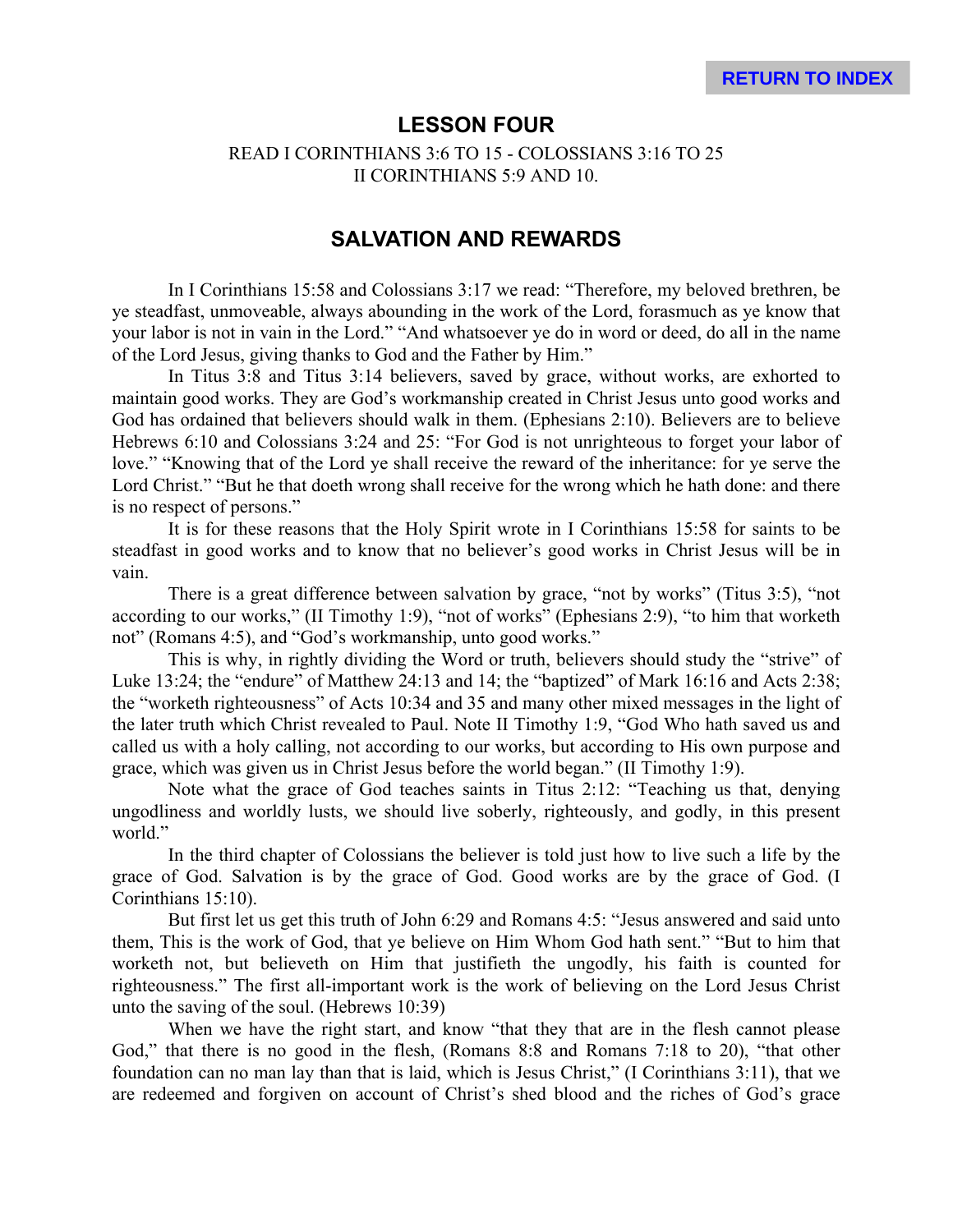(Ephesians 1:6 and 7), then we should always abound in the work of the Lord, and know the truth of Colossians 3:24 and 25 and I Corinthians 3:14: "Knowing that of the Lord ye shall receive the reward of the inheritance: for ye serve the Lord Christ." "If any man's work abide which he hath built thereupon, he shall receive a reward."

Let us be sure of our foundation before we begin to build for eternity, and for rewards. Let us even keep in mind that no flesh shall glory in God's presence, (I Corinthians 1:30 and 31). We have been forgiven, for Christ's sake. (Ephesians 4:32). Our salvation is in and by and through the Lord Jesus Christ and He must have all the glory for what we do, if our works are to abide.

# **LESSON FIVE**

#### READ II CORINTHIANS 4:1 TO 7 - MARK 4:4, 8 AND 15.

# **THE OPPOSITION OF SATAN**

Satan is the god of this age. (II Corinthians 4:4). Satan gathers the seed that falls by the wayside. (Mark 4:15). The lake of fire is prepared for the devil and his angels. (Matthew 25:41). The devil is accused of deceiving the whole world. (Revelation 12:9). Christ declared that no man could take the strong man's house until first he had bound the strong man. (Matthew 12:29). Note the mission on which the Lord Jesus sent the apostle Paul: "To open their eyes, and to turn them from darkness to light, and from the power of Satan unto God, that they may receive forgiveness of sins and inheritance among them which are sanctified by faith that is in Me." Satan as a roaring lion walketh about seeking whom he may devour. (I Peter 5:8 - Acts 26:18).

God will have all men to be saved. (I Timothy 2:4). God has one way by which believing sinners are saved in this age and dispensation of grace. That way is the gospel of the grace of God. (Acts 20:24). "By grace through faith"; "brought nigh to God by the blood of Christ." (Ephesians 2:8 and 9 and Ephesians 2:13).

In Romans 1:16 we read that the gospel of Christ is the power of God unto salvation unto every one that believeth.

In I Corinthians 15:1 to 4 we read that the gospel by which the believing sinner is saved is the truth, that Christ died for our sins, that He was buried, that He was raised from the dead.

Now let us compare I Timothy 1:11 with II Corinthians 4:3 and 4: "According to the glorious gospel of the blessed God, which was committed to my (Paul's) trust." "But if our gospel be hid, it is hid to them that are lost; In whom the god of this world hath blinded the minds of them which believe not, lest the light of the glorious gospel of Christ, Who is the image of God, should shine unto them." Satan is always on the alert. He is every active with tricks and devices with both sinners and saints.

So we see that Satan, the god of this age, does not want any sinner to believe the gospel and be saved. There is no other way for the sinner to be delivered from Satan's power.

Note how far Satan will go to keep sinners from being saved: "And no marvel, for Satan himself is transformed into an angel of light. Therefore it is no great thing if his ministers also be transformed as the ministers of righteousness, whose end shall be according to their works." Just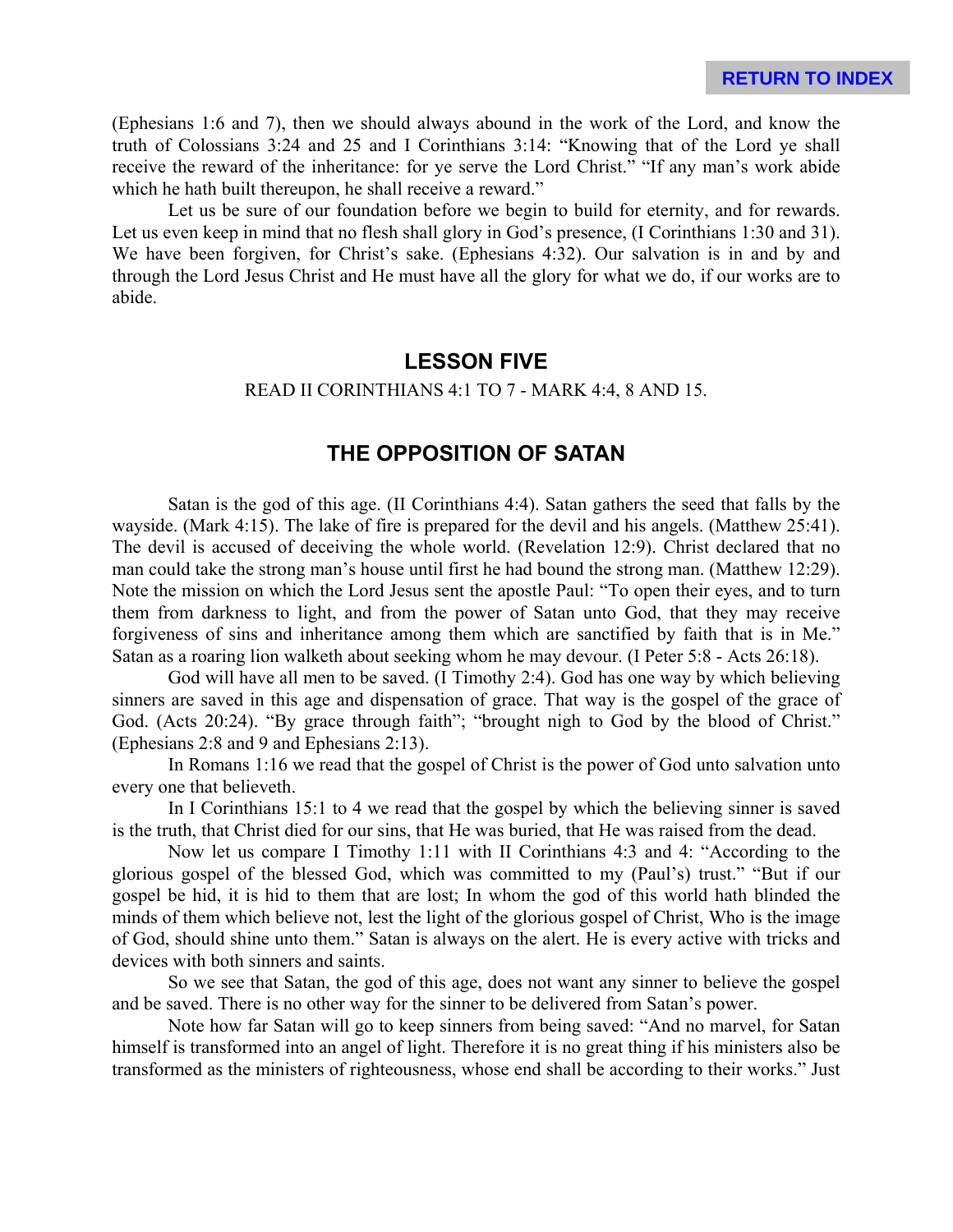imagine the devil transformed into an angel of light to make religious people believe they are saved and on the way to glory when they are on the way to eternal perdition.

Satan is very tricky, a very dangerous deadly enemy.

What is the Christian's part in this great redemptive work of the Father, the Son, and the Holy Spirit? For we preach not ourselves, but Christ Jesus the Lord; and ourselves your servants for Jesus' sake. For God, Who commanded the light to shine out of darkness, hath shined in our hearts, to give the light of the knowledge of the glory of God in the face of Jesus Christ." (II Corinthians 4:5 to 7).

Christians are to preach Christ and live Christ, thus giving to sinners the light of the knowledge of the glory of God in the face of Jesus Christ. Sinners cannot be saved unless they believe. They cannot believe unless they hear. (Romans 10:12 to 15). Knowing the terror of the Lord, Christians persuade men. (II Corinthians 5:11). For it is a fearful thing for a "Christless" sinner to fall into God's hands. (Hebrews 10:26 to 32).

Christians are not to handle the Word of God deceitfully: "but by manifestation of the truth commending ourselves to every man's conscience in the sight of God." (II Corinthians 4:1 and 2). We are told in Revelation 12:11, of saints who overcome Satan by the blood of the Lamb and the word of their testimony.

# **LESSON SIX**

READ I CORINTHIANS 10:12 - ROMANS 11:11 - 20 AND 21 ROMANS 5:12 - 14:4 - JUDE 24 - GALATIANS 5:1 AND 4 HEBREWS 6:4 TO 6 - II THESSALONIANS 2:13 - II PETER 1:10 - 3:17

# **STANDING AND FALLING**

Note I Corinthians 10:12 - Romans 11:11 - Hebrews 6:4 to 6: "Wherefore let him that thinketh he standeth take heed lest he fall." "I say then, Have they (Israel) stumbled that they should fall? God forbid: but rather through their (Israel's) fall salvation is come unto the Gentiles, for to provoke them (Israel) to jealousy." "For it is impossible for those who were once enlightened, and have tasted of the heavenly gift, and were made partakers of the Holy Spirit, And have tasted the good Word of God, and the powers of the world to come, If they shall fall away, to renew them again unto repentance, seeing they crucify to themselves the Son of God afresh, and put Him to an open shame."

In Galatians 5:1 and 4, Christians were told to stand fast in the liberty wherewith Christ had set them free, and not to get under the law; that "whosoever of you is justified by the law, is fallen from grace." Here they are told to stand and not fall. This is quite different from I Corinthians 10:12, "let him that thinketh he standeth take heed lest he fall." In this admonition the Holy Spirit was not thinking of Christians going back under the law. But here is given the example of the fall of Israel under Moses, as we have in Hebrews 4:1 to 11. We remember Peter's boast that he would never deny the Lord, even if others did, and Peter had quite a fall. (Matthew 26:33 to 35). This does not mean that Peter lost his salvation. But Christians should be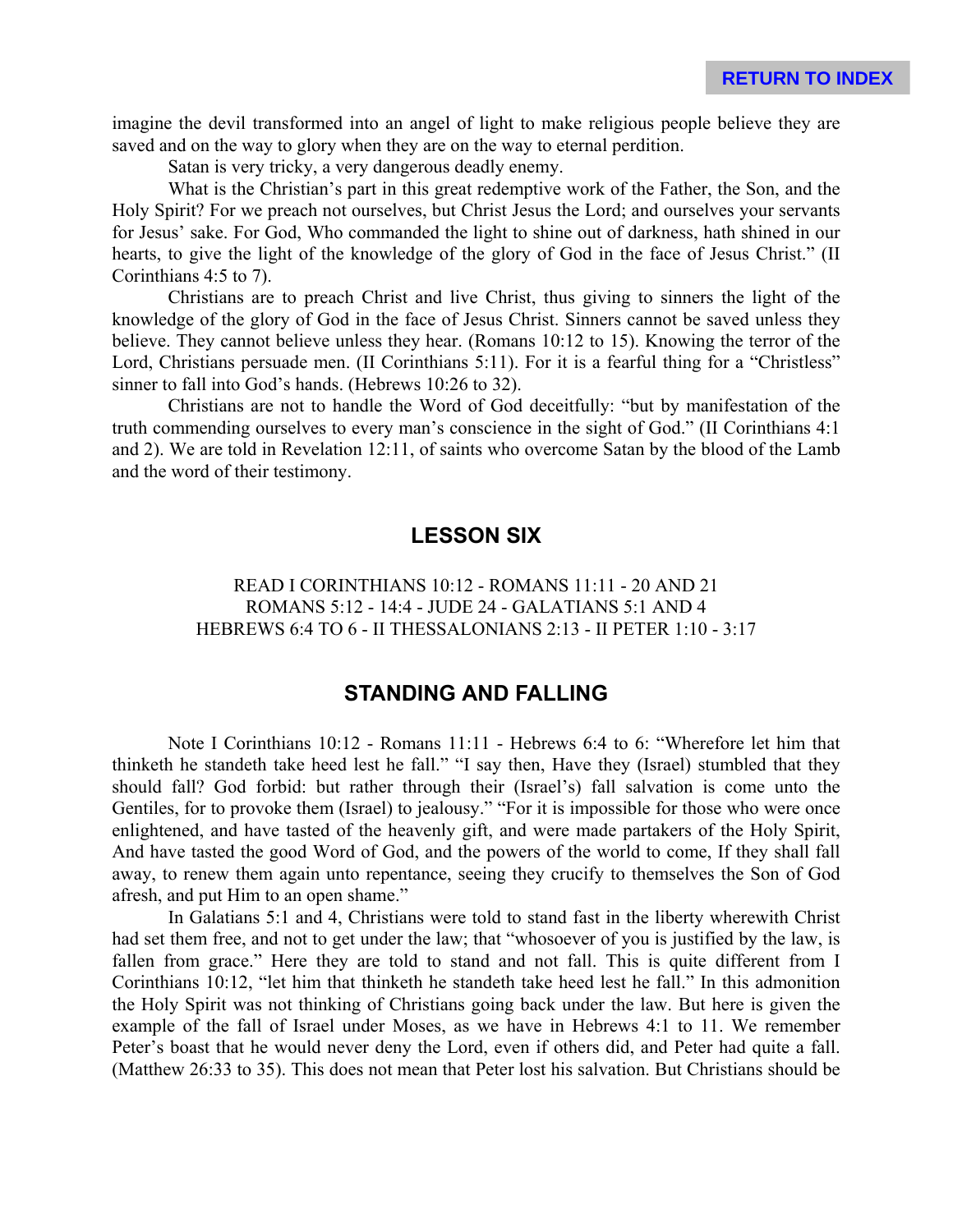humble and boast only in Christ, and profit by the failures and falls of others. (I Corinthians 1:31 - Galatians 6:14).

In II Peter 1:4 to 10 we are told how Christians can be fruitful Christians and keep from being near-sighted and from falling. When they obey these instructions they will not forget that they were cleansed from sin. This is by adding several virtues to faith. It is not the additions, or the failure to add them, that saves; but the faith to which they are added. (Ephesians 2:8 to 10 - Romans 4:4 and 5). But Christians who do not add may fall. Christians stand in grace (Romans 5:2). God is able to keep them from falling (Jude 24); and make them stand. (Romans 14:4).

The Hebrews wanted to return to the sacrifices of Israel's "shadow" days, to supplement the finished work of Christ with the old testament offerings. (Hebrews 10:1 to 10). The Holy Spirit told them there was no more sacrifice for sin. (Hebrews 10:18 - 10:26).

If those Hebrews could have fallen away after trusting in Christ's shed blood, they could not have been renewed after having fallen away, if they had believed unto the saving of their soul (Hebrews 10:39). But the worshipper once purged should have no more conscience of sin. (Hebrews 10:2).

Therefore, Hebrews 6:4 to 6 could not mean that a person once out of Adam into Christ (II Corinthians 5:17 and I Corinthians 12:13), would fall away, if he should backslide; for the Holy Spirit tells spiritual Christians to restore such a one to the Lord. (Galatians 6:1 and 2). In Hebrews 6:4 to 6 the fallen cannot be renewed. So this does not teach that one in Christ can fall out of Christ. God is able to make them stand (Romans 14:4). A Christian can never be condemned with the world. (I Corinthians 11:32).

There are two Greek words translated "fall" in Romans 11:11 - "I say then, Have they stumbled that they should FALL? God forbid: but rather through their FALL salvation is come unto the Gentiles, for to provoke them to jealousy." The second "fall" is trespass.

Believing Jews were in the remnant according to the election of grace. (Romans 11:5 to 9). The rest were blinded. They fell through unbelief. Through their "trespass", salvation was sent to Gentiles, who are to stand by faith. (Romans 11:20 and 21).

There is to be a great falling away, but this will be a falling away of professors who believe not. (II Thessalonians 2:1 to 12). And on them the great Stone of Matthew 21:44 will fall and grind them to powder.

## **LESSON SEVEN**

READ PHILIPPIANS 2:5 TO 10

# **CHRIST THE GOD-MAN**

The Divine truth recorded in Philippians 2:5 to 9 has been called "the greatest story of the ages."

- 1. Christ was in the form of God.
- 2. Christ thought it not a thing to be grasped after to be equal with God.
- 3. Christ made Himself of no reputation and became a servant.
- 4. Christ became a Man to be obedient unto the death of the cross.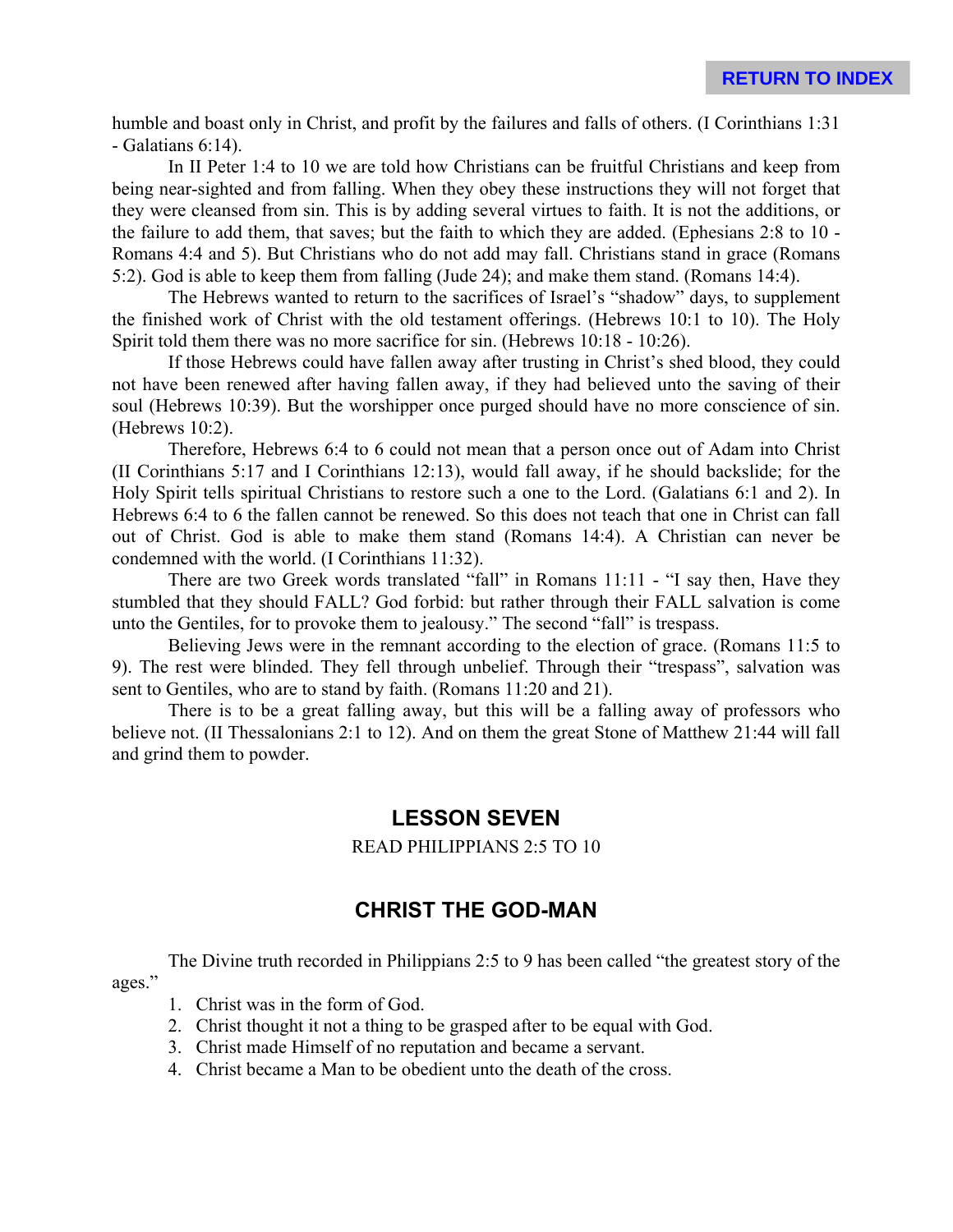5. God hath highly exalted Christ and given Him a name which is above every name that men might acknowledge His Deity and worship and honor Him.

In Colossians 1:17 and 16 we read that Christ is before all things and by Him all things consist and that all things in heaven and on earth were created by Christ and for Christ.

In Hebrews 1:3 we read that Christ is the express image of God's Person and the effulgence of God's glory.

In Romans 8:3 we read that Christ was made in the likeness of sinful flesh.

In Colossians 2:9 we read that in Christ dwelleth all the fullness of the Godhead bodily.

In John 17:5 and 25 we read that Christ had glory with the Father and was loved by the Father before the foundation of the world.

In John 1:18 we read that Christ was in the bosom of the Father.

In I John 1:2 the apostle John testifies concerning Christ "that eternal life which was with the Father and was manifested unto us."

In John 6:38 - John 6:33 - John 6:50 and 51 and 58 the Lord Jesus Christ, in no uncertain language, said that He came down from heaven.

In John 1:10 we read that Christ was in the world; that the world was made by Christ; and that the world knew not Christ.

In John 1:1 to 4 we read that Christ was God (the Word), and that all things were made by Him; and that without Him nothing was made.

In John 1:14 we read that the Word became flesh and tabernacled among men. In Hebrews 1:8 Go calls His Son, "God."

In John 10:31 to 34 Christ said, "I and Father are one." Christ's own nation stoned Him; "because being a Man thou makest Thyself God."

In John 20:28 Thomas saw the resurrected Christ and said, "My Lord and my God."

In Revelation 1:8 we read the Lord's own testimony: "I am Alpha and Omega, the beginning and the ending, saith the Lord, which is, and which was, and which is to come, the Almighty."

In Romans 10:9 and 10 we read the condition of salvation; acknowledging the eternal Deity of the Lord Jesus Christ and believing in His bodily resurrection. Confessing that Jesus Christ was a very good man, even the best of men, and claiming to believe that He experienced some kind of a spiritual resurrection, but that He is not now in a glorified body which was raised from the dead, is wholly inadequate and brings no salvation. Christ said, "if ye believe not that 'I AM', ye shall die in your sins". (John 8:24); "He that hath seen Me, hath seen the Father." (John 14:9). Several times the Scriptures call Christ, "God". Read Isaiah 9:6 and Romans 9:4 to 6 in addition to the other Scriptures we have mentioned. Christ calls Himself the "I AM" more than 20 times in John's Gospel, in which Gospel He speaks of Himself 684 times in the first person pronoun. Thomas was right, "My Lord and my God." It is most interesting to read Job 9:32 and 33 - as we consider Christ as the "GodMan." Job said God is not a man, that I should answer Him, that we should come together in judgment - "Neither is there any DAYSMAN betwixt us, who might lay His hand upon both of us." A daysman is one appointed to arbitrate in arguments, to settle disputes. Job wanted a Divine human Person. "When the fulness of time was come God sent forth His Son, made of a woman to be the Redeemer. (Galatians 4:4). On the cross Christ was indeed the DAYSMAN when He was made sin for us that we might be made the righteousness of God in Him. (II Corinthians 5:21).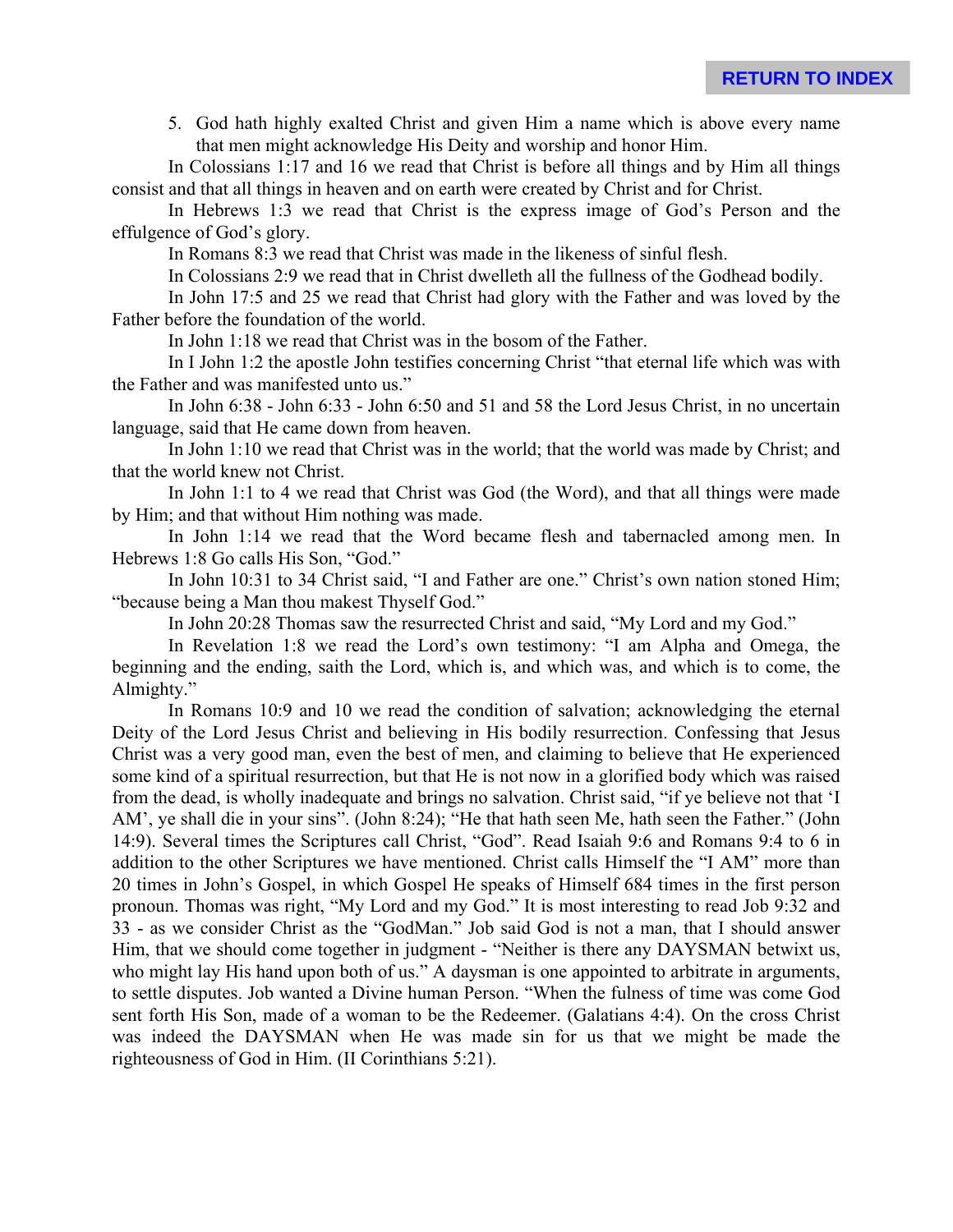# **LESSON EIGHT**

READ HEBREWS 13:6 - LUKE 1:26 TO 33 - ACTS 2:22 - COLOSSIANS 1:27

# **JESUS CHRIST THE SAME FOREVER**

Many Christians have been considerably confused as to the meaning of the statement that Jesus Christ is the same yesterday, today, and forever. (Hebrews 13:8).

In Colossians 2:9 we read that in Christ dwelleth all the fulness of the Godhead bodily. In John 1:1 to 4 and Colossians 1:15 to 17 and Philippians 2:5 and 6, we read, that Christ, before His incarnation, was in the form of God, 'that He was God,' that He was the Creator. As the preexistent uncreated Christ and in His humility, death, exaltation, as to His eternal, and essential Deity, truly He is forever the same.

In John 1:14 and in Hebrews 2:14, we read, that God became flesh, a partaker of flesh and blood. In Luke 24:39 Christ said, "a spirit hath not flesh and bones as ye see me have."

Is there a difference between a body of flesh and blood and a body of flesh and bones? What kind of a body did Christ have before God prepared for Him that body mentioned in Hebrews 10:5? When Christ was in the bosom of the Father (John 1:18) Christ had God's form, but not a human body. Later He was made in "the likeness of sinful flesh." (Philippians 2:5 to 9 - Romans 8:3).

Was not Christ on earth "the King of Israel" "the King of the Jews"? (John 1:49 - Matthew 2:2). Is He not now the Head of the Church in which there is neither Jew nor Gentile, as such? (Ephesians 1:19 to 23 - Ephesians 2:16 to 21).

We read in Galatians 4:4 and Romans 15:8 that Jesus Christ was a Minister of the circumcision made under the law. Is Christ now under the law? God's people are under grace and Christ is dealing with Jews and Gentiles under the dispensation of grace. (Romans 6:14 - Ephesians 3:1 to 4). Is Christ now a minister of Israel as He was here on earth, sent only to Israel? (Matthew 15:24).

Now compare Acts 2:22 with Colossians 1:27; for the Holy Spirit instructs believers to test things that differ. Jesus of Nazareth in the midst of Israel, here on earth as a Man, witnessing with miracles, His credentials, is quite different from Christ in the Gentiles, the hope of glory, a mystery by revelation.

When God gave the full revelation of the great mystery then His program of miracles ceased. Read II Corinthians 5:16. Different gifts were given unto believers. Compare I Corinthians 12:8 to 11 and Ephesians 4:9 to 13.

While Christ had a body of flesh and blood He was God. (Hebrews 1:8). When Christ had a body, of flesh and bones Thomas said, "my Lord and my God". (John 20:28). Christ was God before He had either body. His essential and eternal Deity never changes.

So Christ is the same as to His Deity. But think of the difference between Christ now in heaven as a Priest after the order of Melchisedec (Hebrews 7:1 to 3) and as He was in heaven before He became Jesus of Nazareth. Christ is the same but He changes as to His form and His ministry. He is now far above all heavens on His Father's throne while God is building the Church, or Body of Christ. (Ephesians 4:9 to 13). After the Body has been completed Christ will return and build again the tabernacle of David and sit, as Prince of Peace, on the throne of His glory, as King and Judge. (Amos 9:11 to 15 - Isaiah 9:6 and 7) (Matthew 25:31 to 35).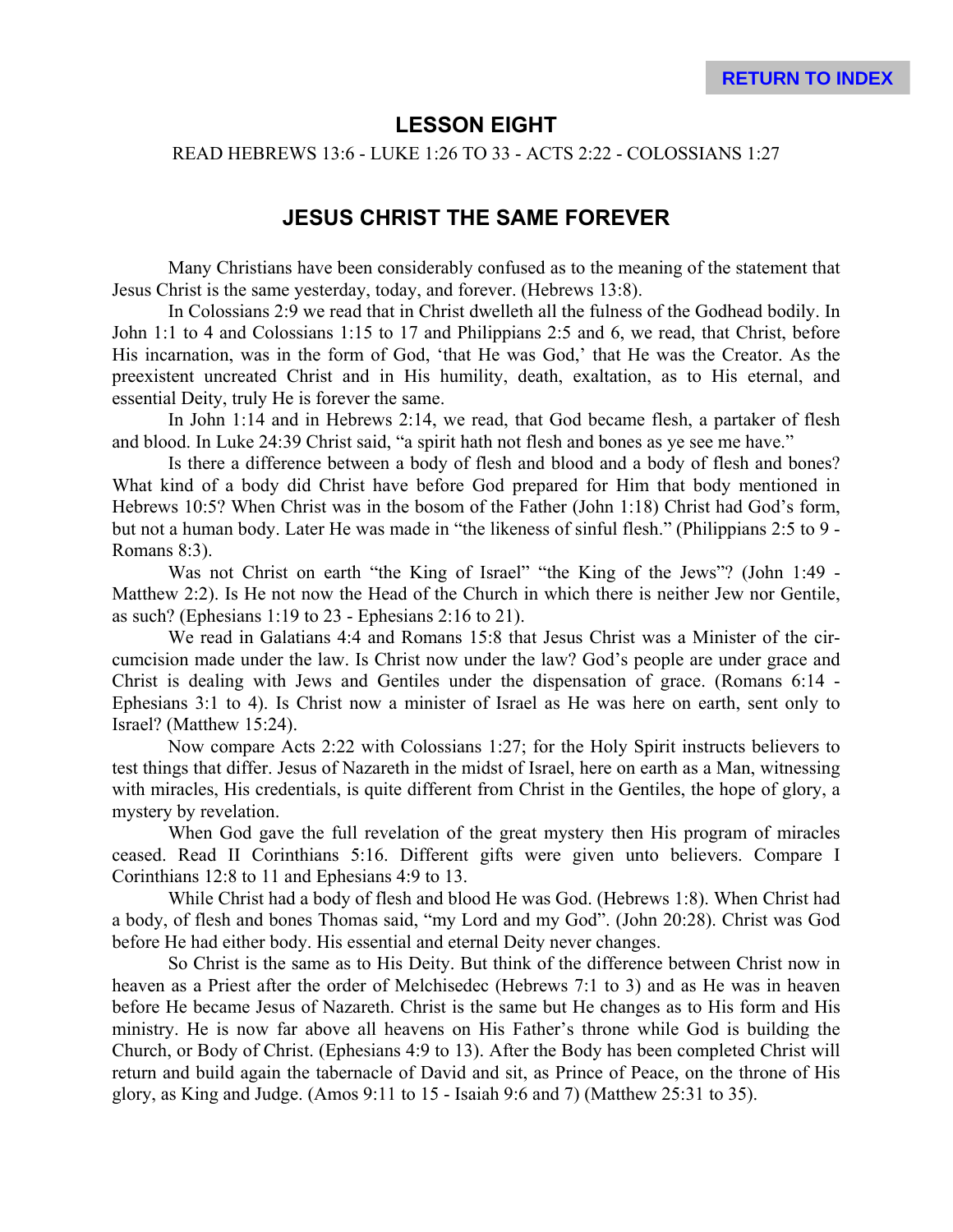When Christ came the first time He submitted Himself unto the judgment of men. When He comes the second time, apart from sin, (Hebrews 9:28), He will do the judging of men. (Acts 17:31 - II Thessalonians 1:7 to 10).

So we should think how Christ changes in form and ministry when we read Hebrews 1:12 and Hebrews 1:8 and Hebrews 13:8.

# **LESSON NINE**

#### READ GALATIANS 2:21 - GALATIANS 3:23 - ROMANS 4:4 AND 5 ROMANS 4:4 AND 10 - II CORINTHIANS 5:21

# **RIGHTEOUSNESS NOT BY THE LAW**

From these and other Scriptures we learn that there is no righteousness for the sinner by law-keeping. No one can get into heaven by obeying the ten commandments. If righteousness come by the law, Christ died in vain. (Galatians 2:21). If there had been a law given, which could have given life, verily righteousness should have been by the law. (Galatians 3:21). But Christ is the end of the law for righteousness to every one that believeth. (Romans 10:4). On the cross of Calvary the sinless Christ, Who knew no sin, was made sin for us; that we might be made the righteousness of God in Him. (II Corinthians 5:21). With the heart man believeth unto righteousness. (Romans 10:9 and 10). To him that worketh not, but believeth on Him that justifieth the ungodly, his faith is counted for righteousness. (Romans 4:5).

From these and many other Scriptures we learn that righteousness, which is acceptable to God, is not a human attainment; that no person can earn it or purchase it, or merit it by good religious behaviour, or by ritual, ceremony or human endeavor. Righteousness is God's free gift to believing sinners. The only place in the universe of God where the sinner can find that righteousness is in Christ Jesus on the cross of Calvary.

No person can become righteous by trying to obey the teachings of Jesus Christ the Righteous, or by trying to follow Him, the great Example, or by trying to practice the ethics of Christ, or by struggling with the Sermon on the Mount or by striving to obey the Golden Rule. We must receive the nature of Christ at Calvary before we can practice the ethics of Christ.

In Galatians 3:14 and Romans 4:21 to 25 we learn that the blessing of Abraham is for every sinner who will do what Abram did for his righteousness, believe God Who raised up Jesus Christ from the dead, Who was delivered for our offences and raised up for our justification.

Paul was a conscientious, zealous, sincere, law-keeping, religious man. He gave up all of this, that he might win Christ and "be found - in Him, not having mine own righteousness, which is of the law, but that which is through the faith of Christ, the righteousness which is of God by faith." (Philippians 3:9).

The great truth concerning the reign of grace, righteousness and eternal life, is told in Romans 5:21: "That as sin hath reigned unto death, even so might grace reign through righteousness unto eternal life by Jesus Christ our Lord." (Romans 5:21).

God's righteousness is available for any kind of a sinner, religious or otherwise, who will, by faith, receive the grace of God and the Son of God and His precious blood.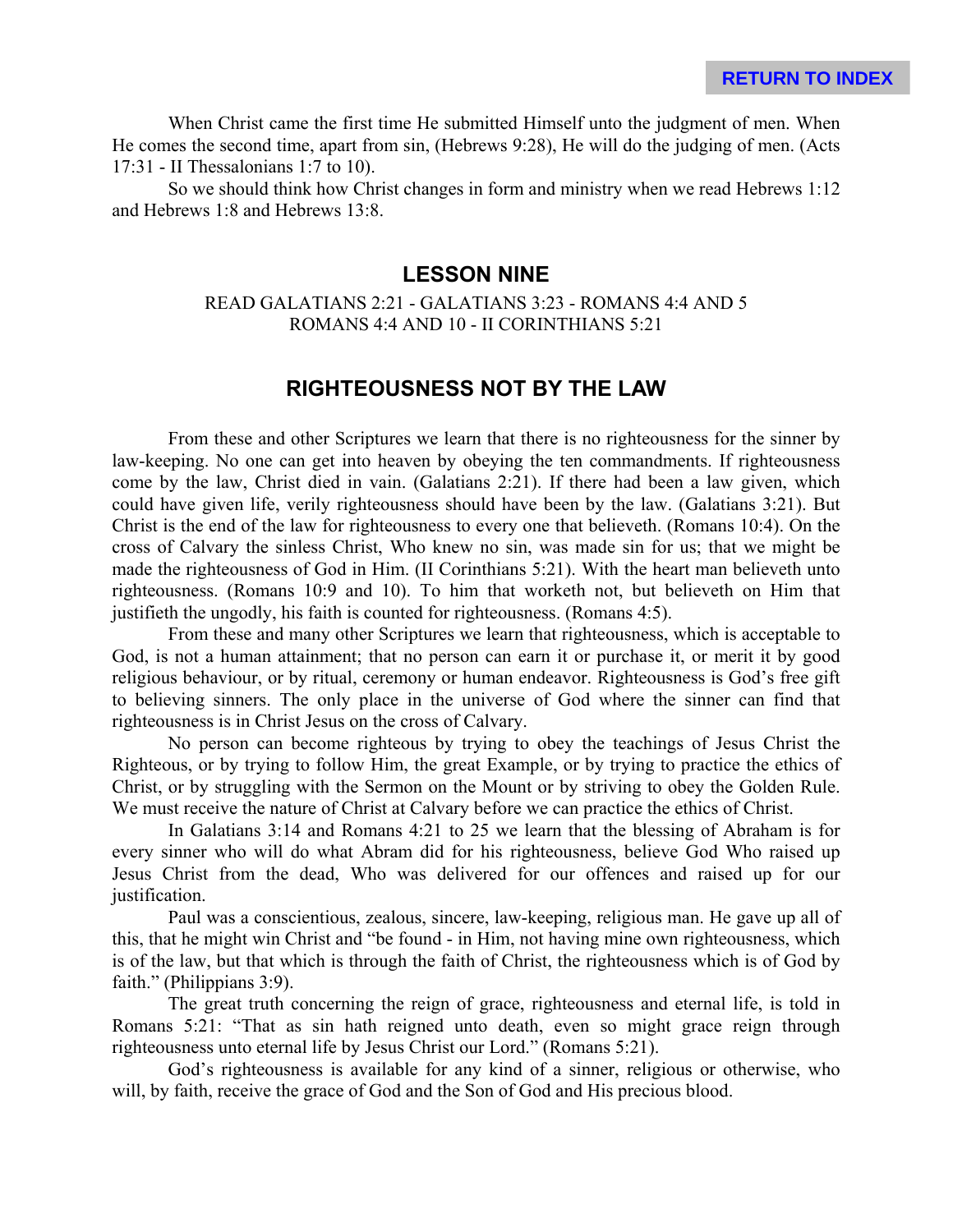At the time God gives His righteousness to the believing sinner He also gives him the Holy Spirit. (Galatians 3:14 - Ephesians 1:13 and 14). Then by the Spirit's power the righteous believer can and should fulfill the righteousness of the law, by walking in the Spirit. (Romans 8:4).

Man's righteousness, apart from the grace of God and faith in the redemptive work of Christ, is as filthy rags in God's sight; and man's works of righteousness will not produce saving righteousness. (Compare Isaiah 64:6 - Ezekiel 33:13 to 15 with Titus 3:5 to 8 and II Corinthians 5:21).

In closing let us consider the GREAT "IF'S" of Matthew 26:39 - John 11:48 - I Corinthians 15:17, 18, 32 - Galatians 2:21 - Galatians 3:21 - John 8:24, John 12:26 - Romans 10:9 and 10 - II Timothy 2:21. "IF it be possible, let this cup pass from Me." "IF we leave Christ alone the Romans will act." "IF Christ be not raised from the dead." "IF righteousness come by man's works, Christ died for naught." "IF ye believe not that Christ is the I AM, ye shall die in your sins." "IF you confess Him and believe, you will receive righteousness and salvation." "IF you purge yourself, you shall be in God's. House a vessel of honour."

# **LESSON TEN**

READ JAMES 2:17 TO 26 - PHILIPPIANS 2:12 - TITUS 1:16 HEBREWS 6:17 TO 20 GENESIS 15:6 AND GENESIS 22:16.

# **ARE BELIEVERS JUSTIFIED BY WORKS?**

If you desire real profit and a genuine blessing in this Bible study, be sure to read all of the Scriptures mentioned above.

In Romans 4:4 and 5 Paul states positively that good works contribute nothing whatever to a believer's righteousness or justification. Justification by faith is to him that worketh not. In Ephesians 2:10 Paul shows the place for good works, following salvation without works.

Note the plain statements in Romans 3:28 and Romans 3:24, that because of the perfect redemptive work of the perfect Christ, the believing sinner is justified without the deeds of the law, even (dorian) without a cause, "Knowing that a man is not justified by the works of the law, but by the faith of Jesus Christ." (Galatians 2:16).

In James 2:24 and 21 we read: "Ye see then how that by works a man is justified, and not by faith only." "Was not Abraham our father justified by works, when he had offered Isaac, his son upon the altar?"

At first Paul and James seem to teach contradictory doctrine. We know that James addressed the twelve tribes of Israel (James 1:1), that James was the Lord's messenger to Israel (Galatians 2:9), that James caused Paul to shave his head and become a Jew in Jerusalem, that James caused Peter to refuse to eat with Gentile Christians, (Acts 21:18 and 23 to 27 - Galatians 2:11 to 13). We know what James said in Acts 15:19; that God, during the "Acts" period had one order for believing Jews and another for believing Gentiles. (Acts 21:25). But we must find in other Scriptures the explanation for this seeming contradiction.

We have heard that Martin Luther and others could not reconcile Paul's Epistle to the Galatians with the truth in the Epistle of James, and so they doubted whether II Timothy 3:16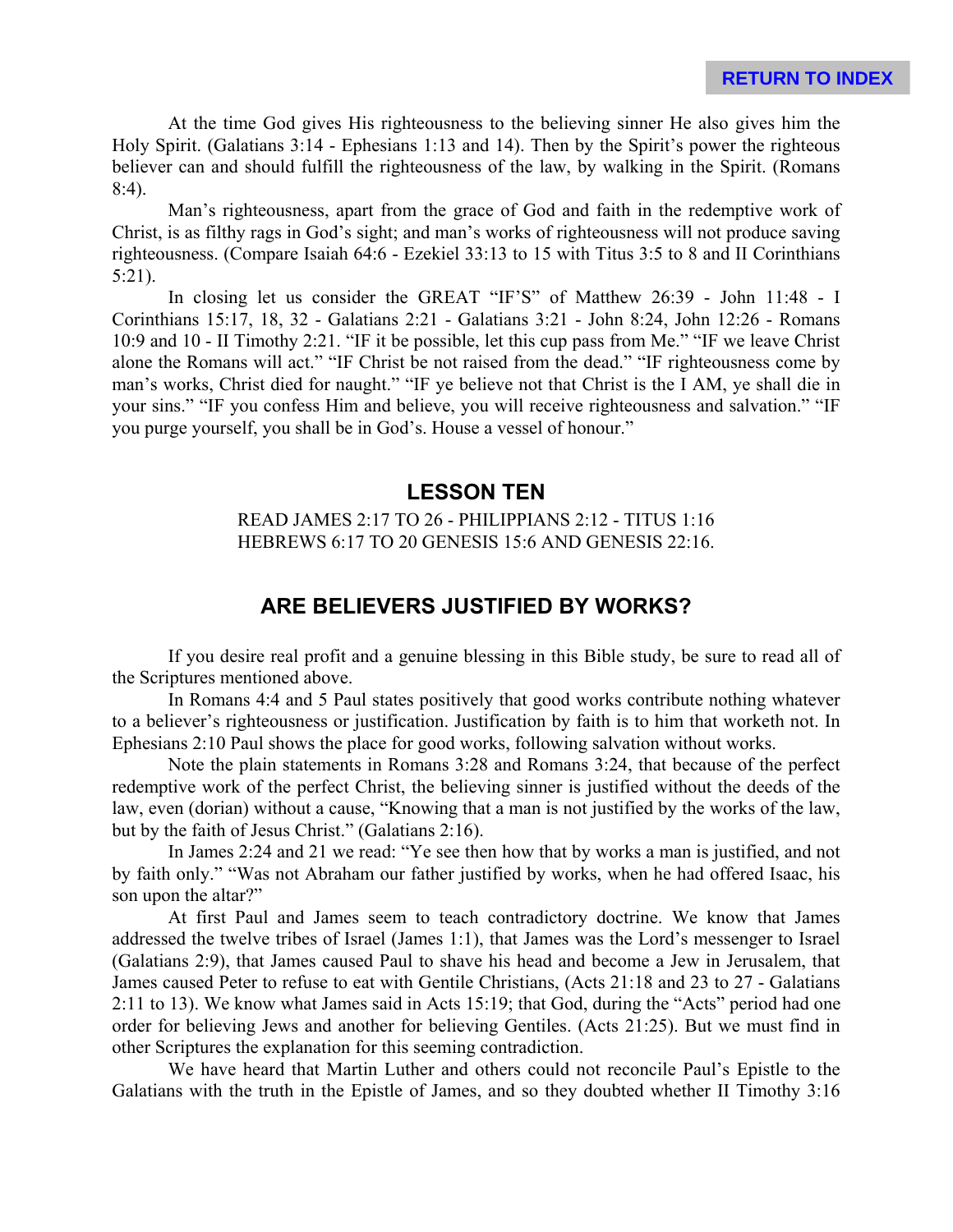could apply to the Epistle of James. The Epistle of James is not only an inspired Epistle, but one with much valuable and practical teaching. James, addressed to "the twelve tribes", like Matthew, Mark and Luke, and the first chapters of Acts, must be interpreted and applied in the light of Paul's "grace" messages to members of the Body of Christ. (Ephesians 3:1 to 8).

Some explain James 2:17 to 26 to mean that man is justified by faith before God, and that man is justified by works before men. It is true that the believer should prove the reality of Christ and Christianity by good works, but certainly the Christian need do nothing to prove to God that he has been saved. God knows. (II Timothy 2:19).

Justified before men is not the explanation of James 2:17 to 26. Paul wrote of the covenant of promise, the gospel which God preached to Abram. (Read Galatians 3:8 Galatians 3:16 to 19). Paul wrote that Abraham was justified by faith, without works, in uncircumcision. (Romans 4:1 to 11) (Compare Genesis 15:6 - Genesis 17:24 and Genesis 22:16).

In Hebrews 6:17 to 20 we learn that God confirmed His covenant with an oath, And that the covenant and the oath are called "the two immutable things". In Galatians 3:8 we learn that God preached the gospel to Abram (24 years before he became circumcised Abraham) at the time God gave Abram the covenant of promise. (Galatians 3:16 to 18). Abram believed God and that belief was counted to Abram for righteousness about forty years before God confirmed the covenant with an oath at the time Isaac was on the altar and Abraham was justified by works. Abram was just as righteous before He offered Isaac as thereafter. Paul referred to the covenant - James referred to the oath.

# **LESSON ELEVEN**

#### READ I CORINTHIANS 12:13 - EPHESIANS 2:13 TO 20 EPHESIANS 3:6

# **THE LORD'S ONE CHURCH**

In I Corinthians 12:13, we read one of the most comprehensive messages in all of the Bible. Here we have truth as to who is included in salvation, in this present age and reign of grace and who is excluded: "For by one Spirit were we all baptized into one Body, whether we be Jews or Gentiles, whether we be bond or free; and have been all made to drink into one Spirit."

We know that in this age and dispensation of grace, the Jews have no priority rights or special spiritual privileges. The gospel of the kingdom is to be preached when the Jews are in favor with God. This means the "rise" of Israel. The gospel of the grace of God is now being preached because Israel is in disfavor with God. This means the "fall" of Israel. (Romans 11:11 - Romans 11:25 - Romans 11:30). However, the majority of the first members of the Body of Christ were Jews. Later on the Gentile converts out-numbered the Jews. But all believers, Jews and Gentiles, were baptized into the Church, called in Ephesians 3:6, "the JointBody." This is still God's way for the Jew or the Gentile to become a "Church-member".

We read concerning Israel, (The Jews), in Romans 11:20 and 23: "because of unbelief they were broken off. "God is able to graft them in again." "For God hath concluded them all (Gentiles and Jews) in unbelief that He might have mercy upon all." (Romans 11:32).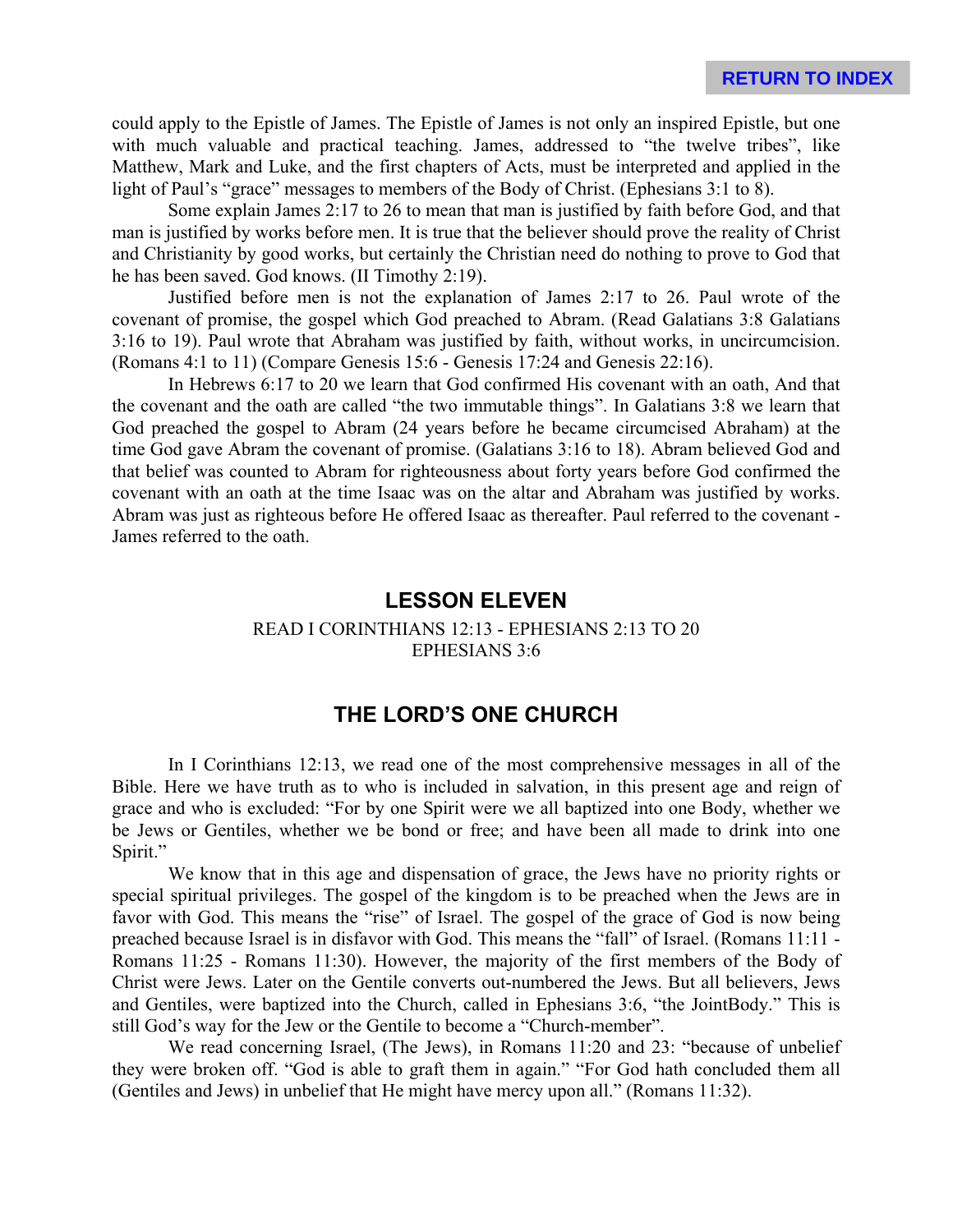There is no difference between the Jew and the Gentile in this age of grace. (Romans 10:12). There was a very great difference between the Jews and Gentiles while Christ was in the midst of Israel on earth. (Mark 7:27 - Matthew 15:24 to 28 - Acts 2:22).

Christ on the cross took that difference out of the way (Ephesians 2:13 to 19). And how plain is God's Word, that whether the Gentile or the Jew is saved and made a member of God's Church, which He purchased with His own blood (Acts 20:28), it is all by the operation of God the Father, God the Son and God the Holy Spirit. No Gentile and no Jew can join himself to God's Church. Believing Gentiles and believing Jews are baptized by one Spirit into one Body. God gives the increase. Salvation is of the Lord. He that is joined to the Lord is one Spirit. (I Corinthians 6:17). The one Body is called, "the Joint-Body" in Ephesians 3:6.

Note what Christ's perfect redemptive work on the cross has accomplished for believing Gentiles and believing Jews. That He (Christ) might reconcile both (Gentiles and Jews) in one Body by the cross, "and came and preached peace to you which were afar off (Gentiles) and to them that were nigh (Jews)." (Ephesians 2:16 and 17).

By this Divine operation Gentiles are no longer strangers but fellow-citizens with the saints in the Household of God, and all the believing Jews and believing Gentiles make up the Joint-Body of Ephesians 3:6. (Ephesians 2:19). This is to be the filling-up of Christ, the measure of the stature of the fulness of Christ. (Ephesians 1:23 and Ephesians 4:13).

Surely after reading this simple, but profound, truth no person will believe that he can be saved by joining some local assembly, or church organization. "They two shall be one flesh. I speak concerning Christ and the Church." (Ephesians 5:31 and 32).

God exhorts His people "not to forsake the assembling of ourselves together as the manner of some is." (Hebrews 10:25) Peter and John, "being let go, they went to their own company." (Acts 4:23). Every Christian should have his own company. But no person should think he is going to heaven because he attends irregularly or regularly "church" services. Outside of the invisible Organism, which is quite different from some sectarian visible organization, there is no salvation during this age and dispensation of grace. Read carefully I Timothy 3:15 and 16 and obey the instructions, "behave thyself in the House of God', the Church of the living God."

# **LESSON TWELVE**

#### READ II TIMOTHY 2:1 TO 26.

# **VESSELS IN GOD'S HOUSE**

In II Timothy 2:1 , the servant of the Lord is exhorted to be strong in the grace that is in Christ Jesus.

In II Timothy 2:3 the servant of the Lord is exhorted to endure hardness as a good soldier of Jesus Christ.

In II Timothy 2:15 the servant of the Lord is expected to study to show himself approved unto God and rightly divide the Word of truth.

In II Timothy 2:19 the servant of the Lord is exhorted to depart from iniquity.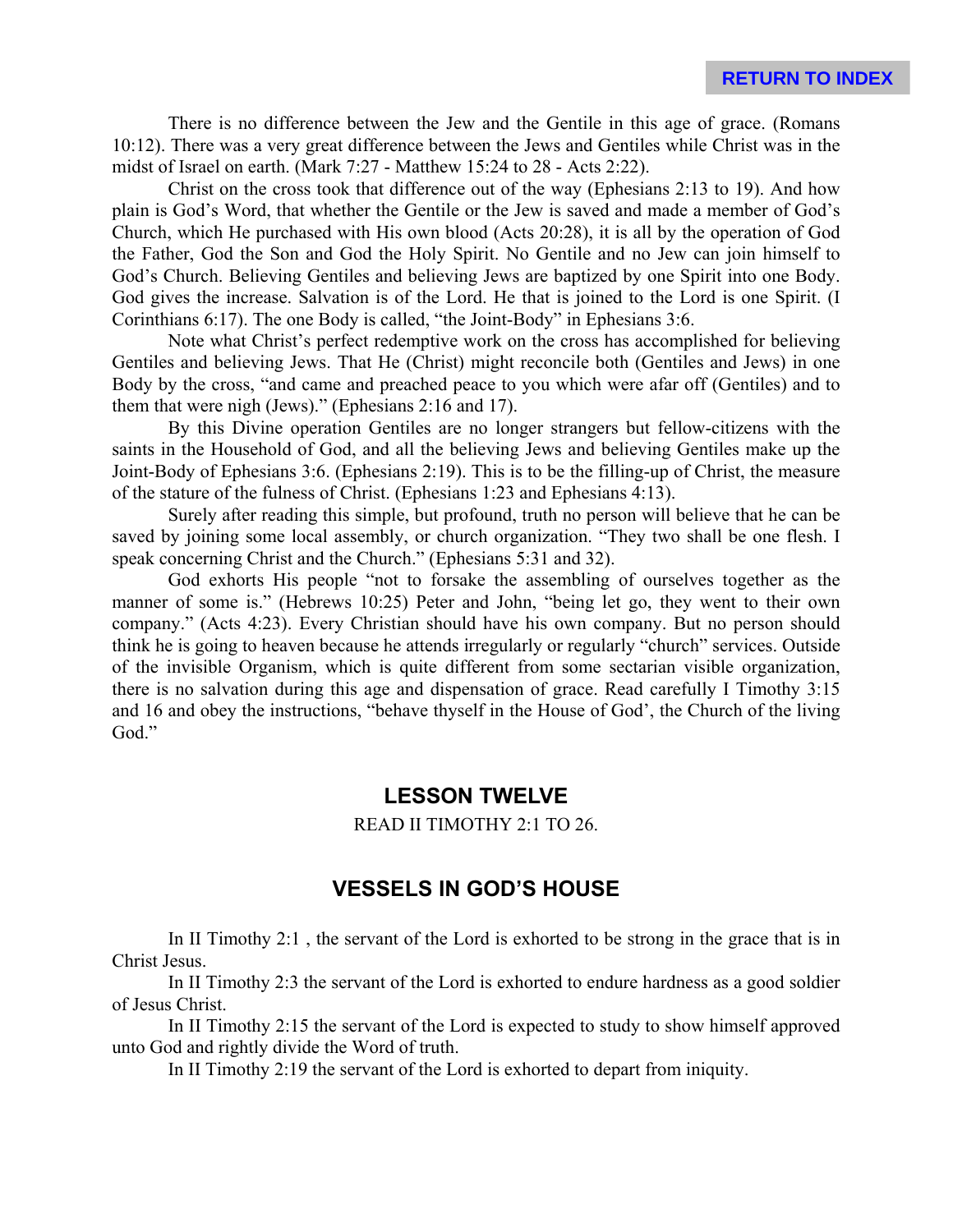In II Timothy 4:2 and 5 the servant of the Lord is told to preach the Word and to do the work of an evangelist.

If the servant of the Lord will faithfully obey these exhortations, he will be a vessel unto honor, sanctified and meet for the Master's use, prepared unto every good work. (II Timothy  $2:21$ ).

Every member of the Body of Christ is a vessel in a House (a great House). (I1 Timothy  $2:20$ ).

In I Timothy 3:15 the servant of the Lord is told how he should behave in the House of God which is the Church of the living God, the pillar and ground of the truth. Those same instructions are stated in different language in Ephesians 4:1: "That ye walk worthy of the calling wherewith ye are called."

It is beyond human imagination what the Church of the living God, as the pillar and ground of the truth, could do, if members of that Church would be strong in the grace that is in Christ Jesus, if they would endure hardness as good soldiers of Jesus Christ, if they would rightly divide the Word of truth, if they would depart from iniquity.

Members of the Church of the living God, Which He purchased with His own blood (Acts 20:28), are certainly vessels in a great House. Think of the price that was paid for this House and the glorious future of this House: " . . . Christ also loved the Church and gave Himself for it; That He might sanctify and cleanse it with the washing of water by the Word. That He might present it to Himself a glorious Church, not having spot, or wrinkle, or any such thing; but that is should be holy and without blemish."

Surely every Christian should desire to be a vessel of honor in this great House, sanctified and easily used for the Lord Jesus Christ, Who said, "if any man serve Me, him will My Father honor." (John 12:26).

We read concerning Christ as the Chief Corner Stone in this great House, "In Whom all the Building fitly framed (joined) together groweth unto an Holy Temple in the Lord. In Whom ye also are builded together for a habitation of God through the Spirit." (Ephesians 2:21 and 22). "The Household of God." (Ephesians 2:20). What an honour to be in this Household, this Temple, this Building! To be "in Christ" in this age of grace, means to be a member of. God's Family, a child of God, an heir of God and a joint-heir with Christ. (Romans 8:15 and 16).

It is possible to be saved so as by fire and not be a vessel of honour in this great House, sanctified and meet for the Master's use. (I Corinthians 3:15). But why not have the very best that God has for us?

Reader, if you feel that you have been a failure and consider your case about hopeless, read Jeremiah's visit to the potter's house in Jeremiah 18:1 to 6 and see how God's prophet saw the potter "re-make" the marred vessel. Then read God's word; that He could do the same with a marred sinner. Turn from this scene to Judas and the potter's field in Matthew 27:3 to 10. God is the Great Potter. We are the vessels. If you are a sinner, let God save you, by His grace and His Son. If you are a saint, let God use you. "Purge yourself from these." Be a vessel of honour in God's Great House. Remember I Corinthians 15:58 and I Corinthians 3:13 to 15. God is a Great God. He gives eternal life to receivers. Then He pays well for service.

# **LESSON THIRTEEN**

READ ROMANS 5:12 TO 21,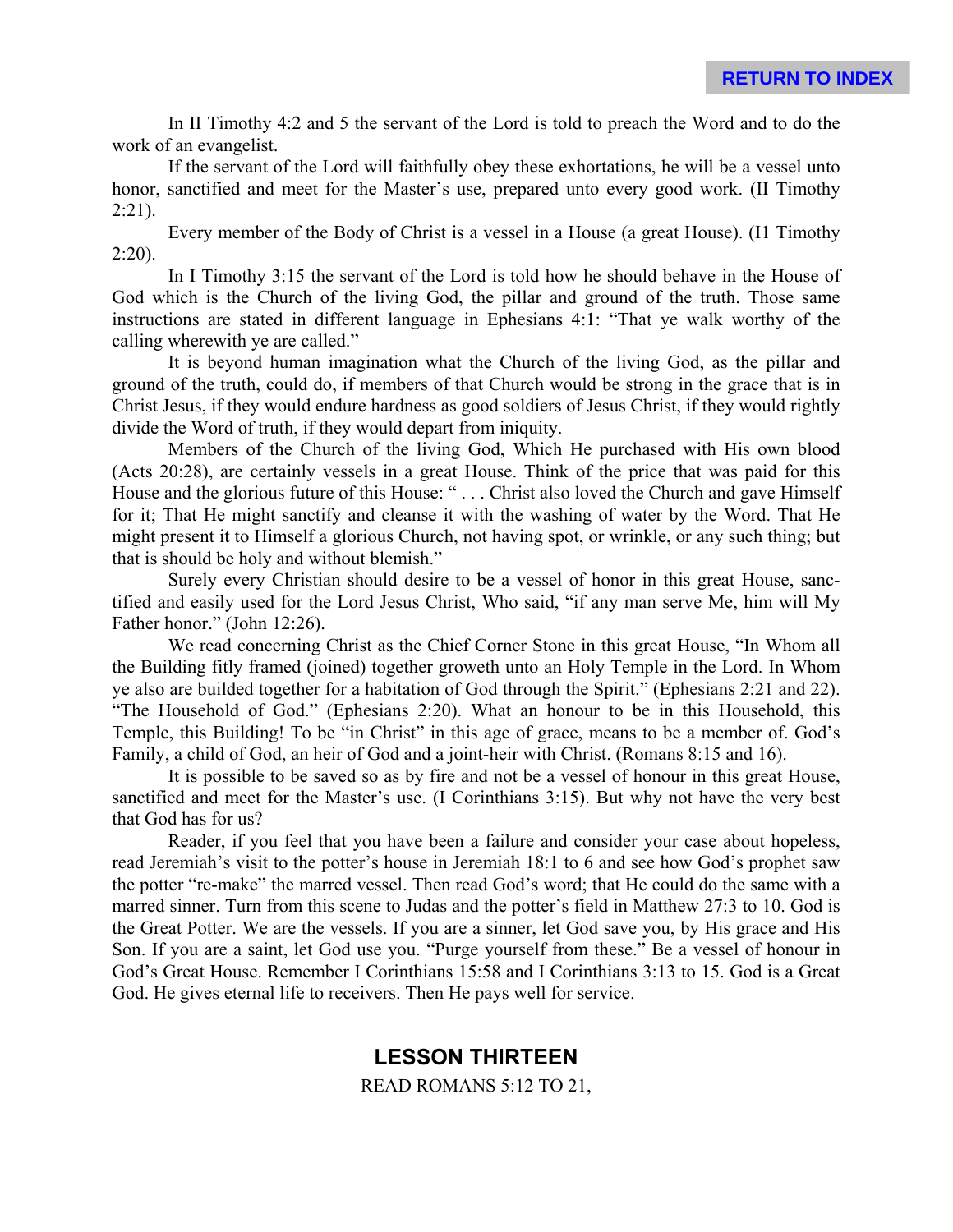# **UNDER THE LAW OR IN CHRIST**

In Romans 8:2 to 4 we read of the three great laws of the Bible:

1. The law of sin and death. 2. The law given at Sinai. 3. The law of the Spirit of life in Christ Jesus.

Let us read Romans 5:18 - II Corinthians 3:9 and John 3:18: "Therefore as by the offence of one (Adam) judgment came upon all men to CONDEMNATION; even so by the righteousness of one (Christ) the free gift came upon all men unto justification of life." "For if the ministration of CONDEMNATION be glory, much more doth the ministration of righteousness exceed in glory." "He that believeth on Him (Christ) is not condemned: but he that believeth not is CONDEMNED already, because he hath not believed in the name of the only begotten Son of God."

Here we learn that the people to whom Peter preached on the day of Pentecost were thrice condemned.

1. They were condemned in Adam.

- 2. They were condemned by the Ten Commandments.
- 3. They were condemned because they rejected Jesus Christ as Saviour.

In and by and through Adam the whole world is ruined and guilty before God, condemned, unrighteous, alienated and dead in trespasses and sins. There is no hope for the worst or the best person who remains in Adam. By Adam sin entered - death entered - death passed upon all men. (Romans 5:12). By Adam "the entrance of sin." The law entered by Moses that the offence that entered by Adam might abound (Romans 5:20). By the deeds of the law no flesh can be justified in God's sight. By the law (Moses) "the knowledge of sin." (Romans 3:19 and 20).

The law was Israel's schoolmaster to bring them to Christ that they might be justified by faith; and justified, they were no longer under the schoolmaster (the law). (Galatians 3:24 and 25). Members of Christ's Body are under grace; not under the law. (Romans 6:14).

Now hear the good news in Christ Jesus: "That the righteousness of the law might be fulfilled in us, who walk not after the flesh but after the Spirit." (Romans 8:4). "That as sin hath reigned unto death, even so might grace reign through righteousness unto eternal life by Jesus Christ our Lord." (Romans 5:21). "Be it known unto you therefore, men and brethren, that through this Man (Christ) is preached unto you the forgiveness of sins: And by Him all that believe are justified from all things, from which ye could not be justified by the law of Moses." (Acts 13:38 and 39). Dwell on this blessed and glorious good news. The heathen to whom Paul preached were not under the law before they were saved by grace, and certainly not thereafter. (I Corinthians 9:20 to 25).

- 1. By Adam is the entrance of sin.
- 2. By Moses is the knowledge of sin.
- 3. By Christ Jesus is the forgiveness of sin.

Upon the human race sin and death reign by Adam and Moses, the law of sin and death and the law of the Ten Commandments, the ministration of death, ordained unto death. (II Corinthians 3:7 and Romans 7:10).

But there is no condemnation to them who are in Christ Jesus (Romans 8:1), because of the efficacy, value and power of the law of life in Christ Jesus, in accordance with Romans 8:3 - John 10:17 and 18 and 28 - and II Timothy 1:10.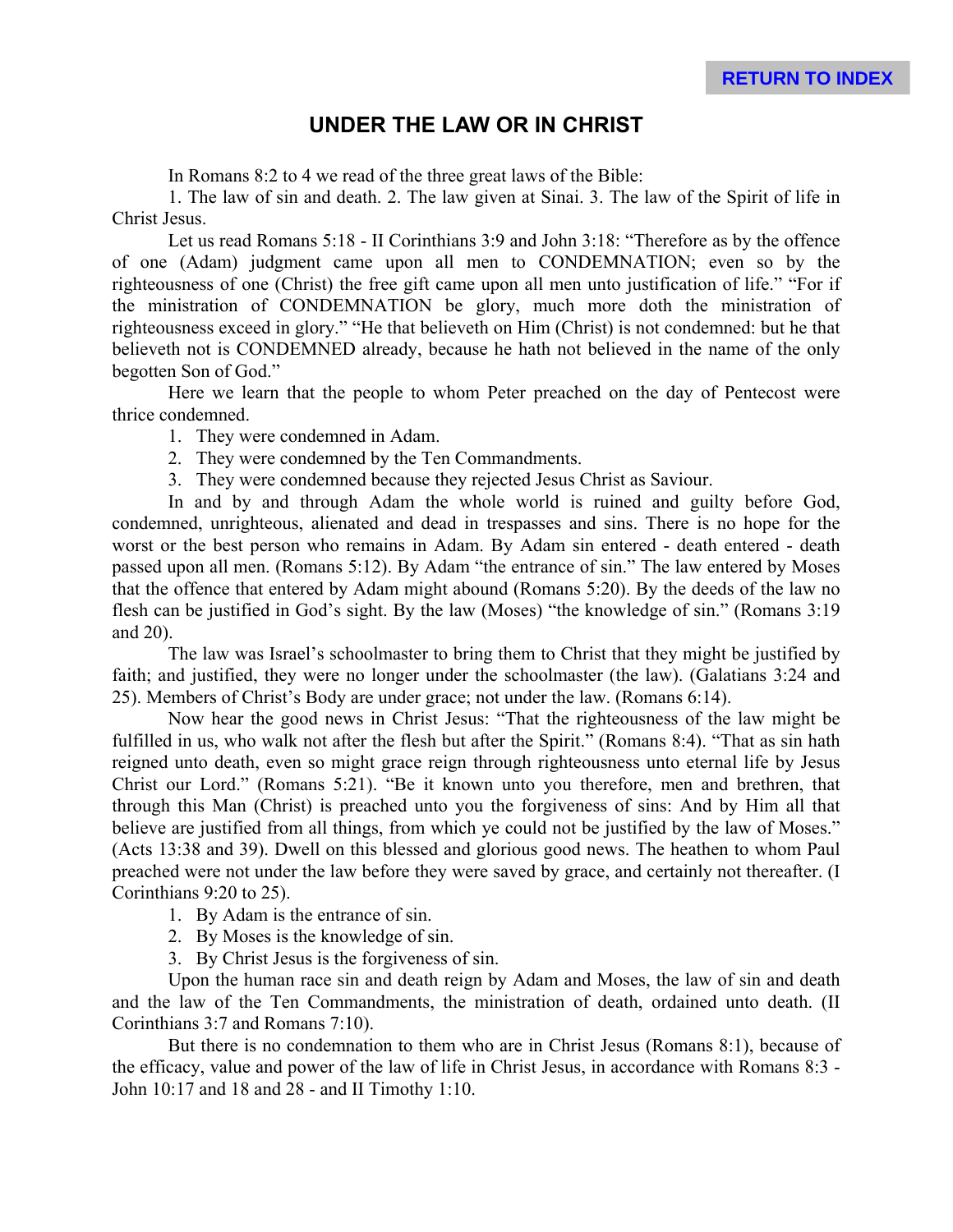"For the law made nothing perfect, but the bringing in of a better hope did: by the which we draw nigh unto God." (Hebrews 7:19). "What the law could not do in that it was weak through the flesh", Christ did do. (Romans 8:3). "Now in Christ Jesus ye who sometimes were far off are made nigh by the blood of Christ." (Ephesians 2:13). Which is better "in Christ" or "under the law"? (Romans 6:14).

# **LESSON FOURTEEN**

#### READ EZEKIEL 36:21 TO 32 - ROMANS 11:26 TO 29 - EPHESIANS 4:32

# **GOD'S GIFTS ARE WITHOUT REPENTANCE**

Whether or not this lesson is of great interest to you, it is one of the most important lessons in all the Bible for those who would know God's past, present and future dealings with Jews and Gentiles. We should know that the Jew is one of the important keys to the Bible.

In our Scripture reading we note, 1. For Jehovah's SAKE. 2. For the Gentiles' SAKE. 3. For the fathers' (Abraham, Isaac and Jacob) SAKE. 4. For Christ's SAKE.

Now let us read prayerfully and spiritually Ezekiel 36:21 , 22, 24, 28, and 32: "But I had pity for Mine holy name, which the house of Israel had profaned among the heathen, whither they went." "Therefore say unto the house of Israel, Thus saith the Lord God; I do not this for your SAKES, O house of Israel, but for Mine holy name's SAKE which ye have profaned among the heathen, whither ye went." "For I will take you from among the heathen, and gather you out of all countries, and will bring you into your own land." "And ye shall dwell in the land that I gave to your fathers; and ye shall be my people, and I will be your God." "Not for your SAKES do I this, saith the Lord God, be it known unto you: be ashamed and confounded for your own ways, O house of Israel." Now Romans 11:26 to 29, "And so all Israel shall be saved: as it is written. There shall come out of Sion the Deliverer, and shall turn away ungodliness from Jacob. For this is My covenant unto them, when I shall take away their sins. As concerning the gospel, they are enemies for YOUR SAKES: but as touching the election they are beloved for THE FATHERS' SAKE. FOR THE GIFTS AND CALLING OF GOD ARE WITHOUT REPENTANCE."

Now let us compare Ephesians 4:32 and Matthew 6:15: "And be ye kind one to another, tender-hearted, forgiving one another even as God for Christ's SAKE hath forgiven you." "But if ye forgive not men their trespasses, neither will your Father forgive your trespasses." Here we have the difference between "grace" forgiveness and "law" forgiveness.

The above Scripture should be self-explanatory. Let us emphasize Romans 11:29: "FOR THE GIFTS AND THE CALLING OF GOD ARE WITHOUT REPENTANCE."

When the Holy Spirit said, "All Israel shall be saved" (Romans 11:26), He did not mean that the individual Israelites, who reject Christ and His gospel in this age and dispensation of grace, or those who died before in sin and unbelief, will be saved; for in this same chapter we read of the severity and goodness of God; goodness with a condition, (Romans 11:22 and 23). Israel, as a nation, is to be restored. (Isaiah 62:1 to 4 - Amos 9:11 to 15). But the eternal wrath of God against lost Jews is told in Romans 2.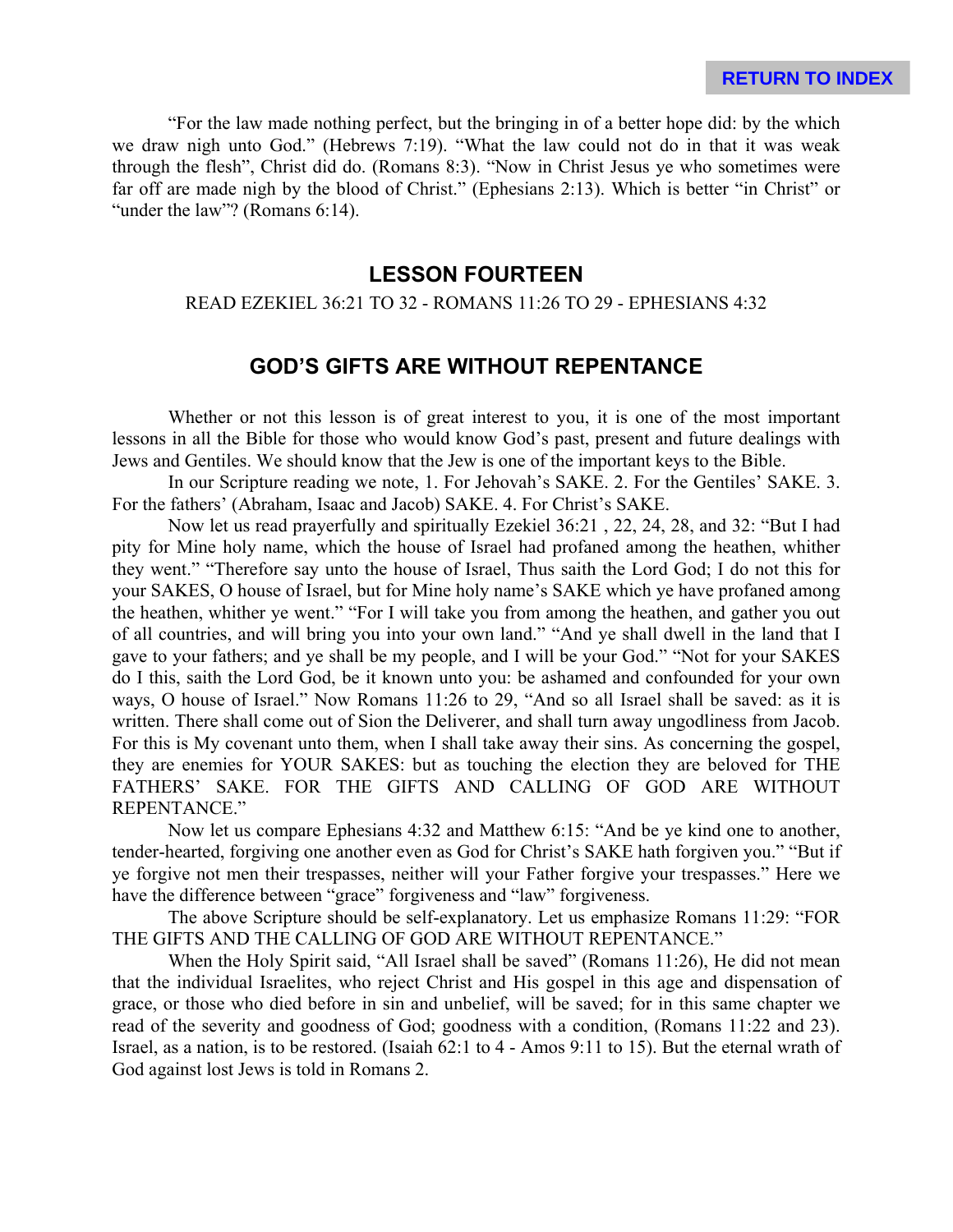God has a future glorious program for this earth, and Israel is to have a prominent place in that program. Israel committed four great sins and God set them aside temporarily: 1. Israel killed the prophets. 2. Israel killed the Prince of Life. 3. Israel blasphemed and resisted the Holy Spirit. 4. Israel forbade the apostles to preach to Gentiles. (Matthew 23:31 to 33 - Matthew 21:34 to 40 - Acts 7:51 to 55 - Acts 18:5 - I Thessalonians 2:14 and 15).

Then Israel fell under God's judgment of blindness, and they became enemies of the gospel for the Gentiles' sake. (Romans 11:28).

How much time have you spent studying Romans 11:28 to 30? What have you done for the Jews, in obedience to Romans 11:31 ?

Then the Gentiles obtained mercy because of Israel's unbelief, blindness and fall. (Romans 11:8 to 11 - 26 and Romans 11:30).

With Israel's disobedience unbelief, blindness and fall began the reign of grace, The alienated heathen were forgiven all their sins FOR CHRIST'S SAKE. (Ephesians 2:1 to 9 - Ephesians 4:32 - Colossians 2:13).

When God again saves Israel it will be FOR THE FATHERS' SAKE (Romans 11:27 to 29). It will be for Jehovah's SAKE. (Ezekiel 36:22 and 32). So we want to cry with Paul Romans 11:33 and 34 - Read it: And believe Ephesians 1:11. As you read of God's free gift in Romans 6:23, remember "without repentance."

# **LESSON FIFTEEN**

#### READ LUKE 16:16 - GALATIANS 4:4 MATTHEW 23:1 TO 3 - COLOSSIANS 2:13 TO 16.

# **WHEN DID THE REIGN OF LAW CEASE?**

Many Christians have been much confused as to the meaning of Christ's words in Luke 16:16 - "The law and the prophets were until John: since that time the kingdom of God is preached, and every man presseth into it."

Some Bible teachers have tried to prove from this verse two errors, which they have taught; first, that the reign of law ceased when John the Baptist began his public ministry and then and there the reign of grace and the kingdom of God, which is the Body of Christ, began.

We learn from Luke 2:39 that, before John the Baptist came out from the wilderness, what was done for the Holy Child Jesus was in accordance with the law of Moses. But after John announced his mission and preached to Israel, we read in Luke 4:16: "And He (Christ) came to Nazareth, where He had been brought up: and, as His custom was, He went into the synagogue on the sabbath day, and stood up for to read."

Then, we note, in Christ's ministry to Israel, the truth of Matthew 8:4 - Matthew 5:24 and Matthew 23:1 to 3: "Jesus saith unto him, See thou tell no man; but go thy way, shew thyself to the priest, and offer the gift that Moses commanded, for a testimony unto them." "Leave there thy gift before the altar, and go thy way, first be reconciled to thy brother, and then come and offer thy gift." "Then spake Jesus to the multitude, and to His disciples, Saying, The scribes and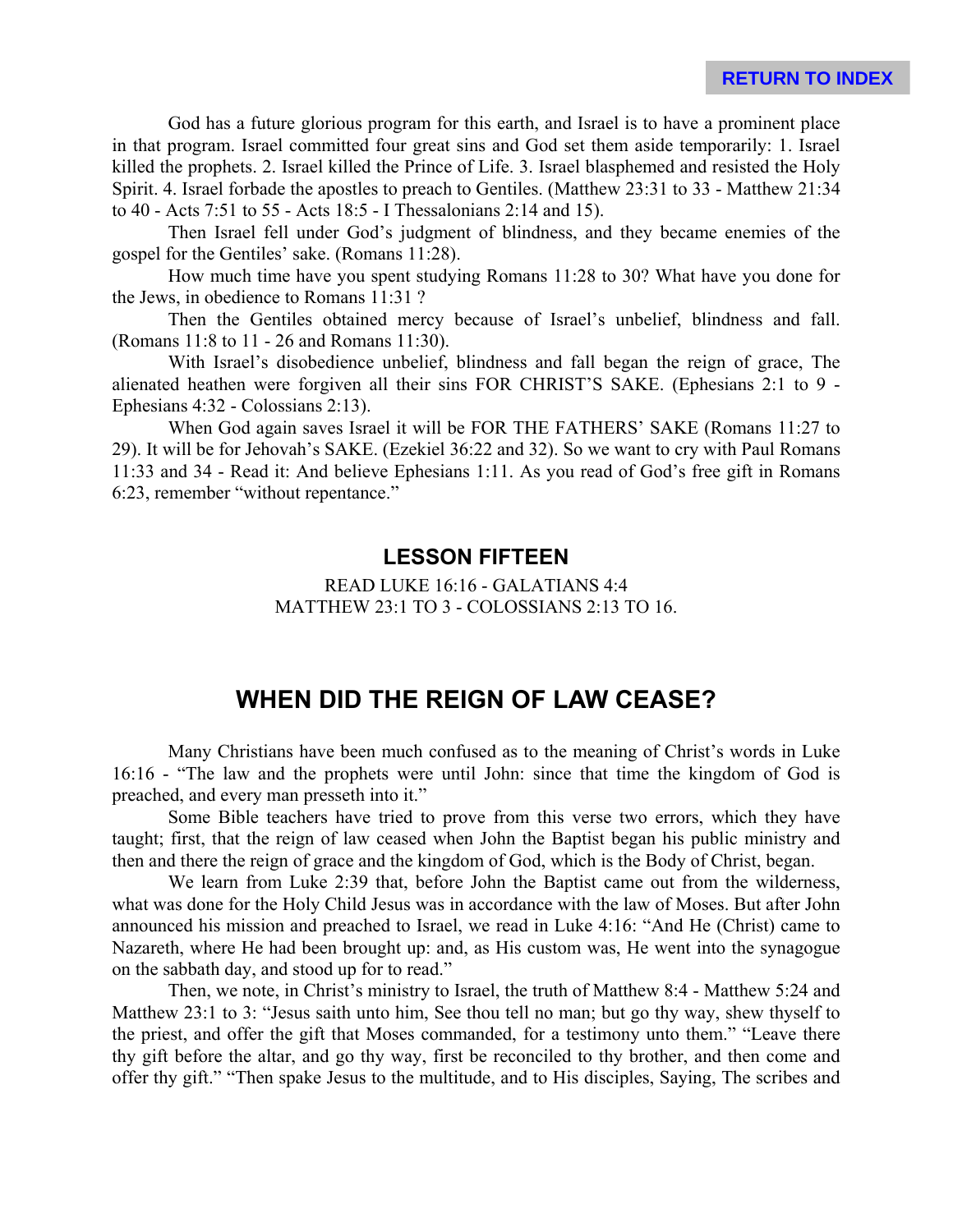the Pharisees sit in Moses' seat: All therefore whatsoever they bid you observe, that observe and do; but do not ye after their works: for they say, and do not."

From these, and other Scriptures, we get something of the meaning of the words of Christ, in Matthew 5:17, and the words concerning Christ, in Galatians 4:4 - "Think not that I am come to destroy the law, or the prophets: I am not come to destroy, but to fulfill." "But when the fulness of the time was come, God sent forth His Son, made of a woman, under the law."

Jesus Christ was made under the law. He and His twelve apostles lived and ministered under the law, while He was on earth as the minister of the circumcision (Romans 15:8). Christ, on earth, did not instruct either saved or unsaved Israelites to abandon the feasts of - Jehovah (Leviticus 23) or the sacrifice of animals. The truth of John 4:23 and 24 was not understood until after the beginning of the reign of grace. In Matthew 23:1 to 3 Christ told His apostles to respect the "law" seat of Moses. In Colossians 2:14 we read when the law was taken out of the way. "Blotting out the handwriting of ordinances that was against us, which was contrary to us, and took it out of the way, nailing it to His cross."

Therefore, when Christ preached the Sermon on the Mount the law had not been blotted out and the Golden Rule is the very essence of the law; (Matthew 7:12); and so is Matthew 6:14 and 15. Concerning the Golden Rule, Christ said, "This is the law." Matthew 7:12. Note 6:14 and 15: "For if ye forgive men their trespasses, your heavenly Father will also forgive you: But if ye forgive not men their trespasses, neither will your Father forgive your trespasses." Matthew 6:14 and 15.

Even the messenger whom God sent to Saul of Tarsus, after Calvary, was a devout man according to the law (Acts 22:12). The transition from "under the law" to "under grace" was after Christ died and became the end of the law for righteousness, and even then it was gradual and not sudden. And surely the Body of Christ did not begin in the days of John the Baptist.

## **LESSON SIXTEEN**

#### READ EPHESIANS 5:18 - EPHESIANS 1:3 - EPHESIANS 1:19 TO 23 ROMANS 8:4 - GALATIANS 5.22 TO 26.

# **HOW BELIEVERS RECEIVE THE HOLY SPIRIT**

We are told in Galatians 3:14 and Ephesians 1:13 that Christ died on the cross that believers might receive the Holy Spirit by faith. "After that ye believed" in Ephesians 1:13 is the Greek participle (pisteusantes) and should be translated "believing." ''Believing, ye received the Holy Spirit."

Note the questions in Galatians 3:2 and 3: " . . Received ye the Spirit by the works of the law, or by the hearing of faith? Are you foolish? having begun in the Spirit are ye now made perfect by the flesh?"

The Holy Spirit, like eternal life, salvation and God's righteousness, is God's free gift to any believing sinner who will receive God's grace and God's Son.

It is sad, but true, that there are many really saved people who say that they do not know if they have, or have not, received the Holy Spirit. Some Christians misinterpret the question of Paul in Acts 19:2, "believing, received ye the Holy Spirit" and doubt whether the Holy Spirit is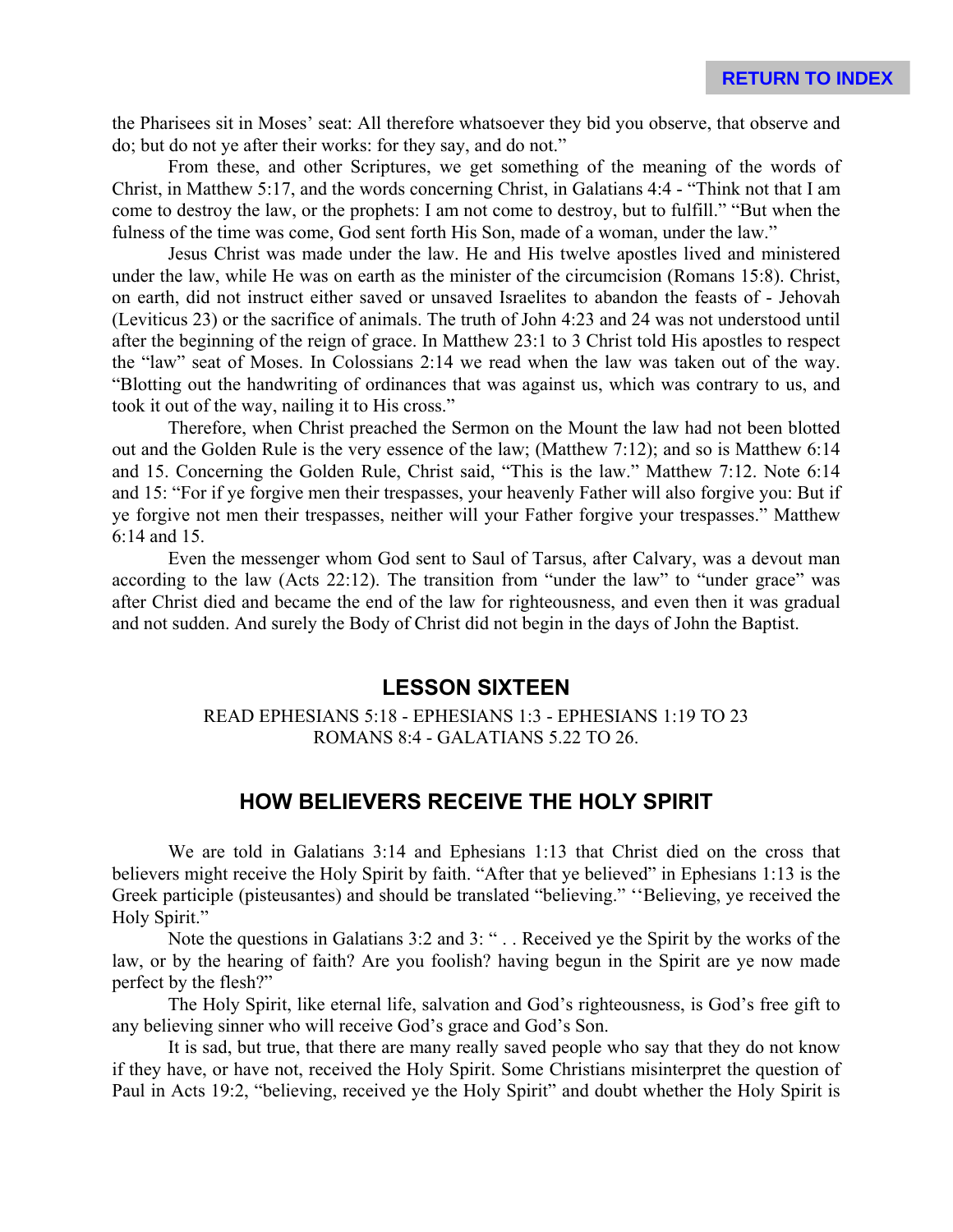given to any who do not obey Luke 24:49, and tarry for the Holy Spirit. "Since ye believed" in Acts 19:2, is also from the Greek "pisteusantes", "believing:"

In this age and dispensation of grace Ephesians 2:8 to 10 is altogether true, salvation is by grace without works, religious or otherwise, without praying or agonizing. Also we should believe Ephesians 1:3 and 1:19 and 20. Note these statements: "Blessed be the God and Father of our Lord Jesus Christ, Who hath blessed us with ALL spiritual blessings in the heavenlies in Christ." "And what is the exceeding greatness of HIS POWER TO USWARD who believe, according to the working of His mighty power; "Which He wrought in Christ when He raised Him from the dead, and set Him at His own right hand in the heavenlies."

If the believer, saved by grace, is blessed with ALL spiritual blessings in the heavenlies, and the MIGHTY POWER OR GOD is his, because he is a believer, then with ALL blessings, why seek a second blessing? If too the believer is provided with ALL POWER and all grace (II Corinthians 9:8), why seek for more? Let us not seek a second blessing until we exhaust the ALL blessings. God's way is: "Be it unto you according to your faith." Unlimited spiritual resources are on deposit for the believer who is in Christ. All believers are in Christ, So, spiritually, the believer in Christ is a multimillionaire and can never exhaust his riches and blessings and power and grace in Christ. Christ's riches are the believer's riches.

In this age of grace believers do not receive the Holy Spirit and Holy Spirit baptism on the installment plan. A Christian is a "Christ one" - one anointed and sealed by the Holy Spirit unto the day of redemption, (II Corinthians 1:21 to 23) (Ephesians 1:14 - 4:30).

There are no short cuts to the Spirit - filled life. Walk in the Spirit is God's instruction. (Galatians 5:24 and 25 - Romans 8:4).

What is necessary for the development of the physical man? Good Food - Good Water - Good Air - Good Exercise - Good Rest.

What is necessary for the believer who would be filled with the Holy Spirit? Regular and systematic Holy Spirit Bible Study. Much Prayer. Do not pray or tarry or agonize for more of the Holy Spirit Who is a Person, but that the Holy Spirit may have more of you as you obey Romans 8:4. Real Holy Spirit worship. Remember Mary and Martha. Mary chose the better part. Worship first and then service - (I Thessalonians 1:19 and 10). Assembling with other saints for public worship. Walking in the good works of Ephesians 2:10. Witnessing, walking and waiting for God's Son from heaven, as we walk in the Spirit and manifest the fruit of the Spirit. (Galatians 5:16 to 26).

You cannot be filled with the Holy Spirit by responding to altar calls, or second blessings calls, unless that response means obedience to God's spiritual laws. Development from childhood to manhood, whether physical or spiritual, is gradual and unceasing obedience to certain laws or rules.

# **LESSON SEVENTEEN**

READ I CORINTHIANS 15:45- I CORINTHIANS 15:47 I CORINTHIANS 15:21 TO 23.

# **IN ADAM - IN CHRIST**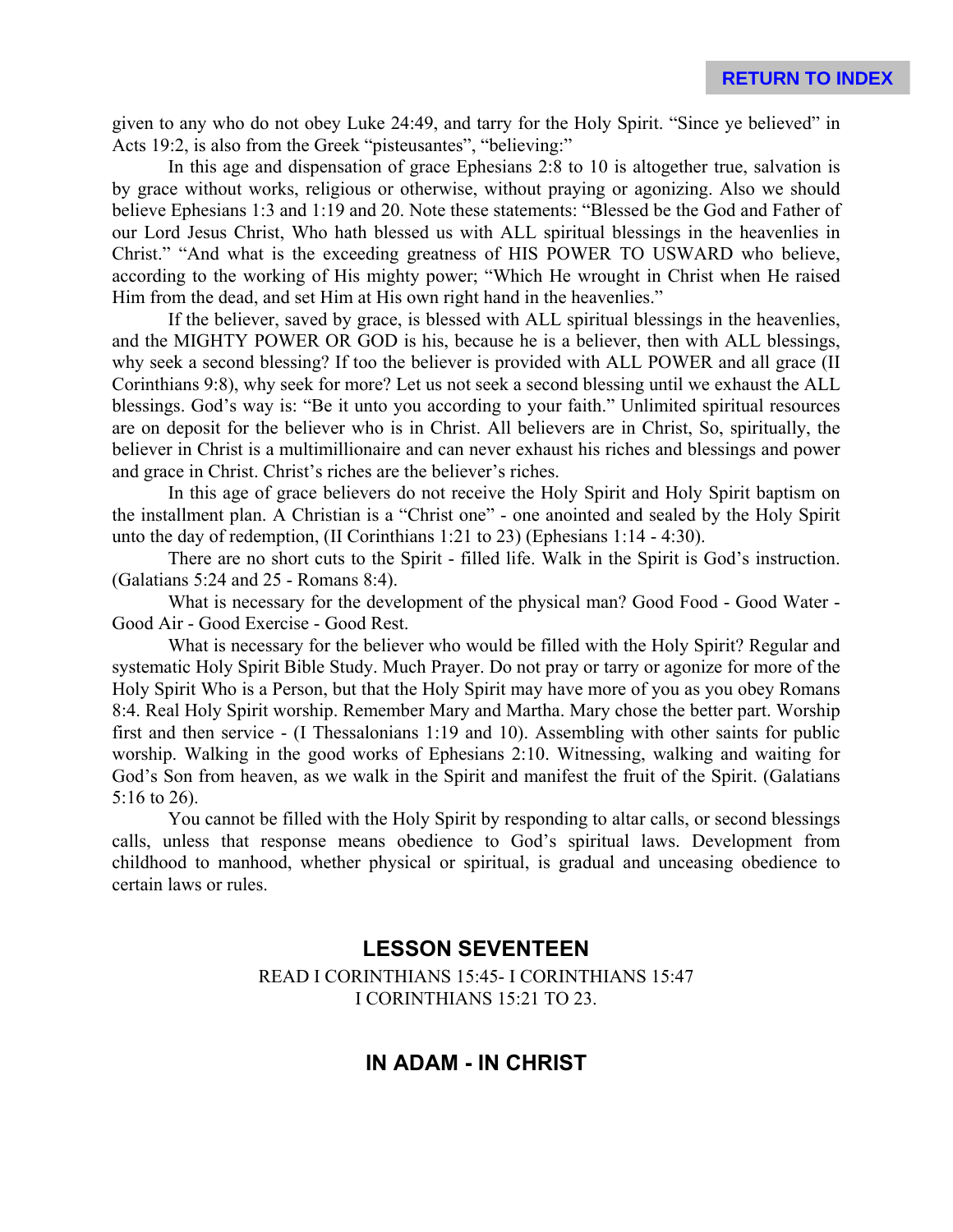In these Scriptures we learn that the first man whom God created is called, "the first man" and "the first Adam," and that the Lord Jesus Christ is called, "the second Man from heaven," "the last Adam".

We learn that the history of the human race is told in the words "in Adam" and "in Christ." The history of the human race is the story of the first man and the second Man.

By the first man came death. By the Second Man came the resurrection of the dead. (I Corinthians 15:20 to 22).

In Adam all die. Note how this is told in Romans 5:12: "Wherefore as by one man (Adam) sin entered into the world, and death by sin; and so death passed upon all men, for that all have sinned."

In John 5:24 we have the words of the Lord Jesus: "Verily, verily, I say unto you, He that heareth My Word, and believeth in Him that sent Me, hath everlasting life, and shall not come into condemnation; but is passed from death unto life."

This is the way this same truth is stated in Colossians 2:13 and in Ephesians 2:5 and 6: "And you being dead in your sins and the uncircumcision of your flesh, hath He made alive together with Him (Christ), having forgiven you all trespasses." "Even when we were dead in sins, hath made us alive us together with Christ, (by grace ye are saved), And hath raised us up together, and made us sit together in the heavenlies in Christ Jesus."

This is the confirmation of the words of the Lord Jesus Christ in John 11:25 and 26: "I am the resurrection and the life, He that believeth in Me, though he were dead, yet shall he live. And whosoever liveth and believeth in Me shall never die."

This refers to the believer's spiritual resurrection right here and now, and to His bodily resurrection when the Lord Jesus Christ comes for His saints, as described in I Thessalonians 4:13 to 18.

Out of Adam into Christ means out of death into life, out of darkness into light, out of the world into the Body of Christ. "Therefore if any man be in Christ, he is a new creature: old things are passed away: behold, all things are become new." (II Corinthians 5:17). "Baptized by one Spirit into one Body." (I Corinthians 12:13).

"In Christ" is the place of eternal life, security, Divine blessing, yea, all spiritual blessings in the heavenlies. (Ephesians 1:3). In His Epistles the apostle Paul used the words "in Christ" or the equivalent, about eighty times.

The believer is God's workmanship created in Christ Jesus. (Ephesians 2:10). He has been made alive. (Ephesians 2:5 - Colossians 2:13). He is alive from the dead. (Romans 6:13).

The believer, already alive spiritually, is to be made alive at the coming of the second Man. (I Corinthians 15:20 to 23). This has reference to the believer's resurrection body.

Christ, in His resurrection, was the Firstfruits of them that slept. (I Corinthians 15:20). He is the believer's Forerunner, entered into heaven. (Hebrews 6:19 and 20). They that are Christ's, redeemed by His precious blood, will be made alive at His coming. (I Corinthians 15:21 to 23 - I Corinthians 15:51 to 54).

Note the believer's testimony in I John 3:1 to 3: "Behold, what manner of love the Father hath bestowed upon us, that we should be called the sons of God: therefore the world knoweth us not, because it knew Him not. Beloved, now are we the sons of God, and it doth not yet appear what we shall be: but we know that, when He (Christ) shall appear, we shall be like Him, for we shall see Him as He is. And. every man that hath this hope in him purifieth himself, even as he is pure."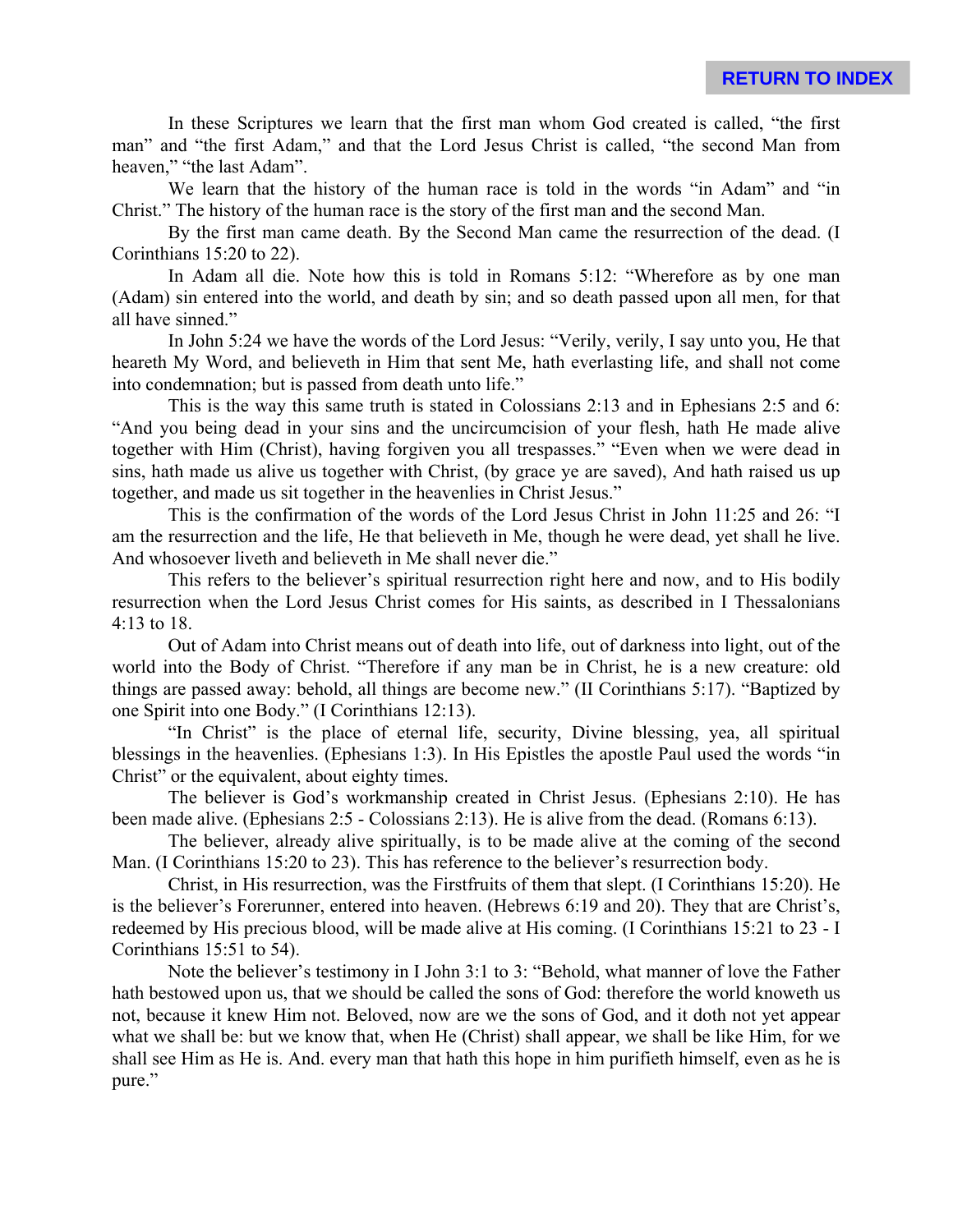As Adam was disobedient unto death, and brought alienation, condemnation, unrighteousness and death, so Christ was obedient unto death and brought reconciliation, justification, righteousness and eternal life. (Romans 5:12 to 21 - Philippians 2:5 to 9).

Adam brought the curse and the thorns. Christ bore the curse when He wore the thorns.

# **LESSON EIGHTEEN**

#### READ EPHESIANS 2:1 TO 10 - EPHESIANS 2:13 - II TIMOTHY 1:9 AND 10 TITUS 3:3 TO 8 - PHILIPPIANS 2:12 AND 13 - ROMANS 4:4 AND 5.

# **SALVATION BY GRACE**

The apostle Paul was the outstanding messenger of grace. It is true that we read in John 1:16 and 17 that grace came by Jesus Christ and of His fulness have all we received, and grace for grace. But after we leave these statements, the word "grace" is not found again in John's Gospel. There is abounding grace in that Gospel, but not the word "grace" after the first chapter. And in Matthew, Mark and Luke (68 chapters), in the sinner's salvation, the word "grace" is not used. In fact, our word "grace" is not found in Matthew and Mark; only once in Luke 2:40, referring to the Lord Himself. In the Gospel of Luke, the Greek word is several times translated "favour", but this is not in connection with the sinner's salvation. Of course, there was plenty of grace in Christ's messages to sinners while He was on earth. There was grace for Abel, Noah, Abram, Jacob and Moses and David, but not as we have it in this "grace" dispensation (Ephesians 3:1 to 4).

In the Four Gospels, and the New Testament Writings, other than Paul's, the word "grace" is found 27 times: whereas Paul, in his "Acts" ministry and in his Epistles, used the word "grace" 101 times, also using the word in the "verb" form. Believers are accepted (graced) in Christ, the Beloved. (Ephesians 1:6 and 7).

Note Paul's testimony in I Corinthians 15:10 and in Romans 11:6. "But by the grace of God I am what I am: and His grace which was bestowed on me was not in vain; But I laboured more abundantly than they all: yet not I, but the grace of God which was with me." "And if by grace, then is it no more of works: otherwise grace is no more grace. But if it be of works, then it is no more of grace: otherwise work is no more work."

In Romans 5:21 Paul tells us how grace operates: "That as sin hath reigned unto death, even so might grace reign through righteousness unto eternal life by Jesus Christ our Lord." Immediately following this statement Paul asked a very important question and followed it up with another question in Romans 6:15. To both questions he answers, "God forbid." Note the two questions: "What shall we say then? Shall we continue in sin, that grace may abound?" "what then? shall we sin, because we are not under the law, but under grace?" (Romans 6:1 and 15).

Grace is not license or permission to sin. Grace, by no means, excuses spiritual inactivity. After the Holy Spirit permits us to look into God's "saint" factory, in Titus 3:3 to 7, to see the human material out of which God makes saints by grace and the Divine process, which is the work of the Father, the Son, and the Holy Spirit, after we see the finished product, then the Holy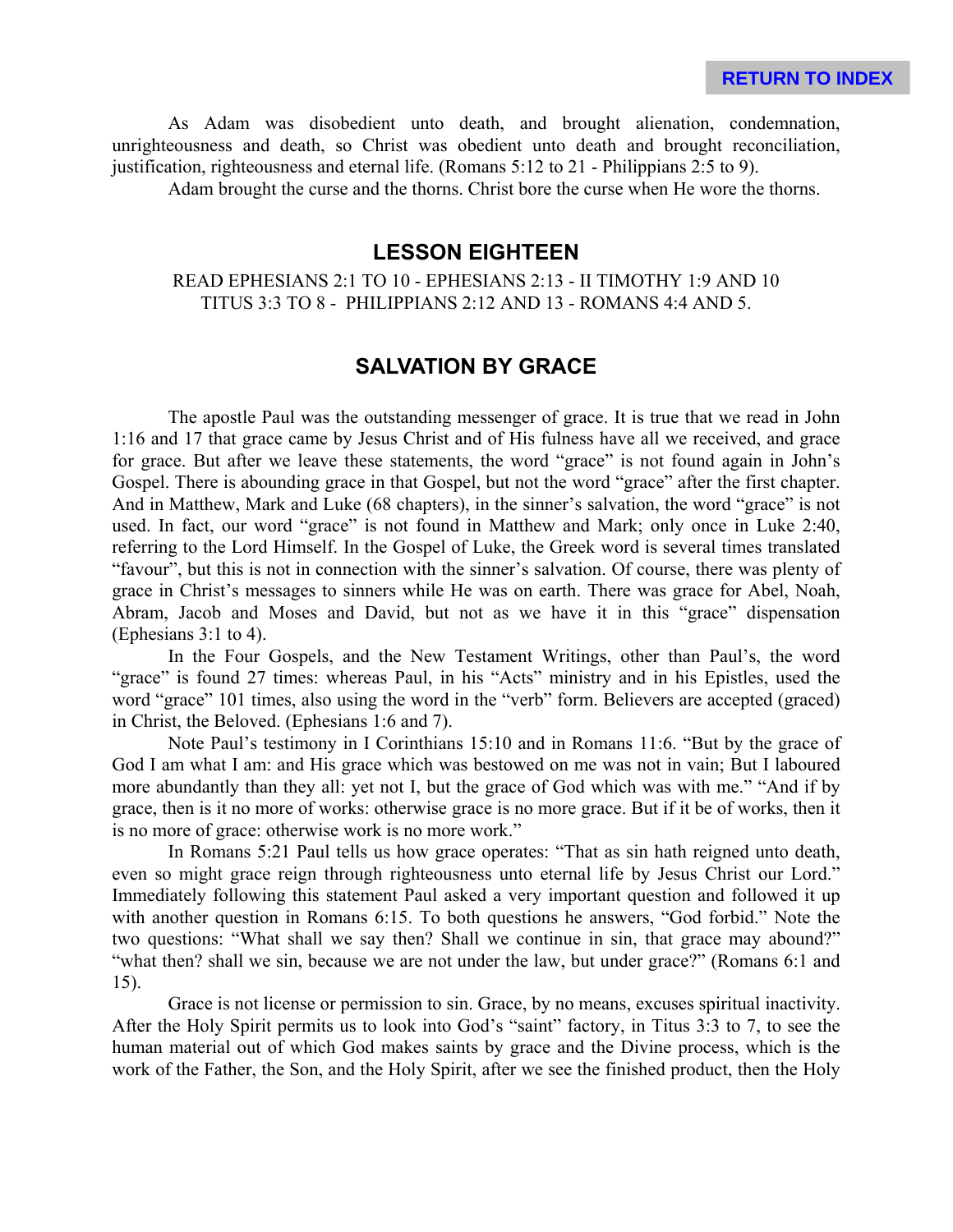Spirit adds is verse 8, "that they which have believed in God might be careful to maintain (practice) good works."

Note how the Holy Spirit states this truth, by the pen of Paul, in Philippians 2:12 and 13, "Work out your own salvation with fear and trembling: For it is God which, worketh in you both to will and to do of His good pleasure." This is explained in Ephesians 2:10 - "For we are His workmanship, created in Christ Jesus unto good works, which God hath before ordained that we should walk in them." No man's good works will be accepted by God for salvation; no not until man is the workmanship of God, created in Christ Jesus. And then "whatsoever ye do in word or deed, do all in the name of the Lord Jesus, giving thanks to God and the Father by Him." (Colossians 3:17). Read the All-sufficiency of God's grace in II Corinthians 9:8.

Paul headed the list of "good workers"; but he gave credit to the grace of God. (I Corinthians 15:10 - II Corinthians 9:8).

We have God's unmixed "salvation by grace" message in II Timothy 1:9 and 10, Romans 4:4 and 5 - Titus 3:5 to 7 - Ephesians 2:8 to 10 and in many other Scriptures, including John 6:47 - John 6:29 - John 6:40. The mixed message, such as Luke 13:24 - Matthew 24:13 and 14 - Acts 2:38 - Mark 16:16 - Acts 10:34 and 35, can only be applied in this present age of grace, as we study them in the light of Ephesians 2:8 and 9 - "By grace are ye saved through faith; and that not yourselves: it is the gift of God: Not of works, less any man should boast."

# **LESSON NINETEEN**

#### READ II CORINTHIANS 9:8 - II CORINTHIANS 5:6 - II CORINTHIANS 2:14 JOHN 11:42 - LUKE 18:1 - EPHESIANS 6:18 - EPHESIANS 5:20 I PETER 3:15 - I CORINTHIANS 15:58

# **WHAT CHRISTIANS ARE TO DO ALWAYS**

In every verse mentioned above we find the word "ALWAYS" and in them we learn what Christians can do, by the grace of God, ALWAYS.

Let us ever keep in mind that Christ in heaven is always praying for Christians (Hebrews 7:25) and that "God is faithful Who will not suffer you to be tempted above that ye are able." (I Corinthians 10:13). In the intercessory ministry of Christ hear what He said to His Father in John 11:42, "Thou Nearest Me always."

Then note God's all-sufficient grace for every test, every task, and every trial of every Christian: "And God is able to make all grace abound toward you; that ye, ALWAYS having all sufficiency in all things, may abound to every good work." II Corinthians 9:8.

Then note II Corinthians 5:6: "Therefore we are ALWAYS confident knowing that whilst we are at home in the body, we are absent from the Lord."

"We are ALWAYS confident" - no room for doubt at any time. To be confident always means more than "I hope so." Faith cometh by hearing the Word of God. Faith is the evidence of things not seen.

God ALWAYS causeth us to triumph in Christ, (II Corinthians 2:14). Outside of Christ there is no triumph, no spiritual blessing, no righteousness, no hope, no life, no salvation. But in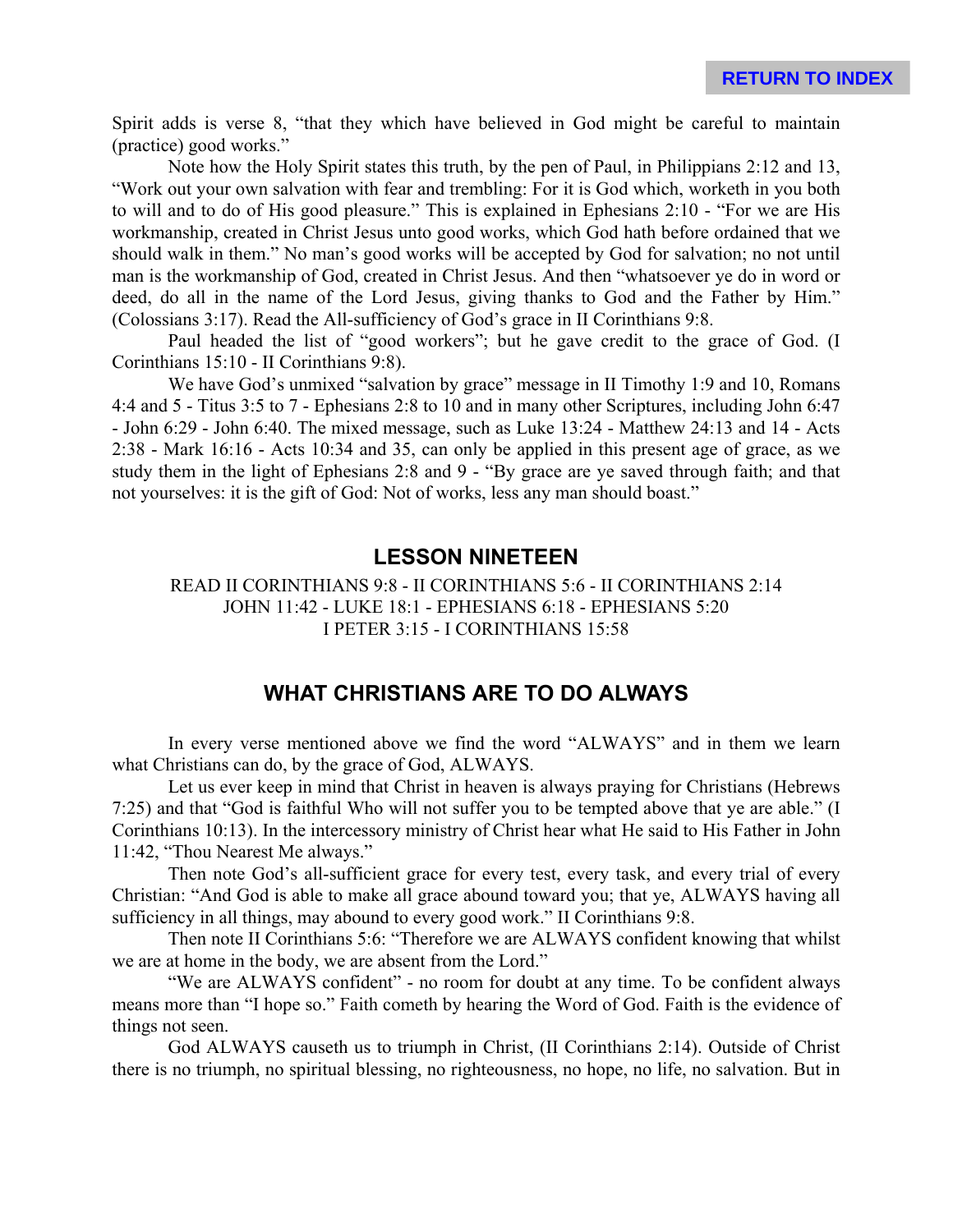Christ all spiritual blessings. (Ephesians 1:3) and all of God's power that the Christian needs. (Ephesians 1:19 to 23).

The Lord Jesus said, "Men ought ALWAYS to pray (Luke 18:1 and Luke 21:36). Then He instructed Paul to write Ephesians 6:18 and Ephesians 5:20: "Praying ALWAYS with all prayer and supplication in the Spirit, and watching thereunto with all perseverance and supplication for all saints." "Giving thanks ALWAYS for all things unto God and the Father in the name of our Lord Jesus Christ."

Christians should pray without ceasing (I Thessalonians 5:17), always. And they should never forget to pray for every member of the Body of Christ, remembering I Corinthians 12:26: "And whether one member suffer, all the members suffer with it."

Christians are to be filled with praise and gratitude and give thanks always in the name of the Lord Jesus Christ.

Then note I Peter 3:15 and I Corinthians 15:58: "But sanctify the Lord in your hearts and be ready ALWAYS to give an answer to every man that asketh you a reason of the hope that is in you, with meekness and fear." "Therefore my beloved brethren, be ye steadfast, unmoveable, ALWAYS abounding in the work of the Lord, forasmuch as ye know that your labor is not in vain in the Lord."

Christians are to be on the alert at all times. They are to endure hardness as good soldiers of Jesus Christ. They are to be partakers of the afflictions of the gospel. They are to make full proof of their ministry (II Timothy 2:2 - II Timothy 1:8 - II Timothy 4:5). They are to be shining lights in the midst of a crooked and perverse human race. (Philippians 2:15 and 16).

Christians are to be ready always to testify for Christ as stated in II Corinthians 4:5 and 6. "Always" does not mean semi-annually or monthly, or once a week in the assembly, but at all times.

And what does it mean to be steadfast and unmoveable, not weary in well doing? What does it mean to ALWAYS abound in the work of the Lord? It means exactly that and great will be the reward, for not one sacrifice, one deed done in the name of the Lord Jesus Christ will be in vain.

"Let us not be weary in well doing; for in due season we shall reap if we faint not." (Galatians 6:9).

## **LESSON TWENTY**

#### READ HEBREWS 1:1 AND 2 - II PETER 1:19 AND 20 - II TIMOTHY 3:16 MATTHEW 13:16 AND 17 - JOHN 16:12 AND 13 - ACTS 26:16 II CORINTHIANS 13:3.

# **THE SCRIPTURES BY INSPIRATION**

Let us read every Scripture mentioned above. First note Hebrews 1:1 and 2 - "God, Who at sundry times and in divers manners spake in time past unto the fathers by the prophets, Hath in these last days spoken unto us by His Son."

Thus we see how the Scriptures were given on the installment plan from the first line, written by Moses, until Christ Himself said what He did in Matthew 13:16 and 17 and John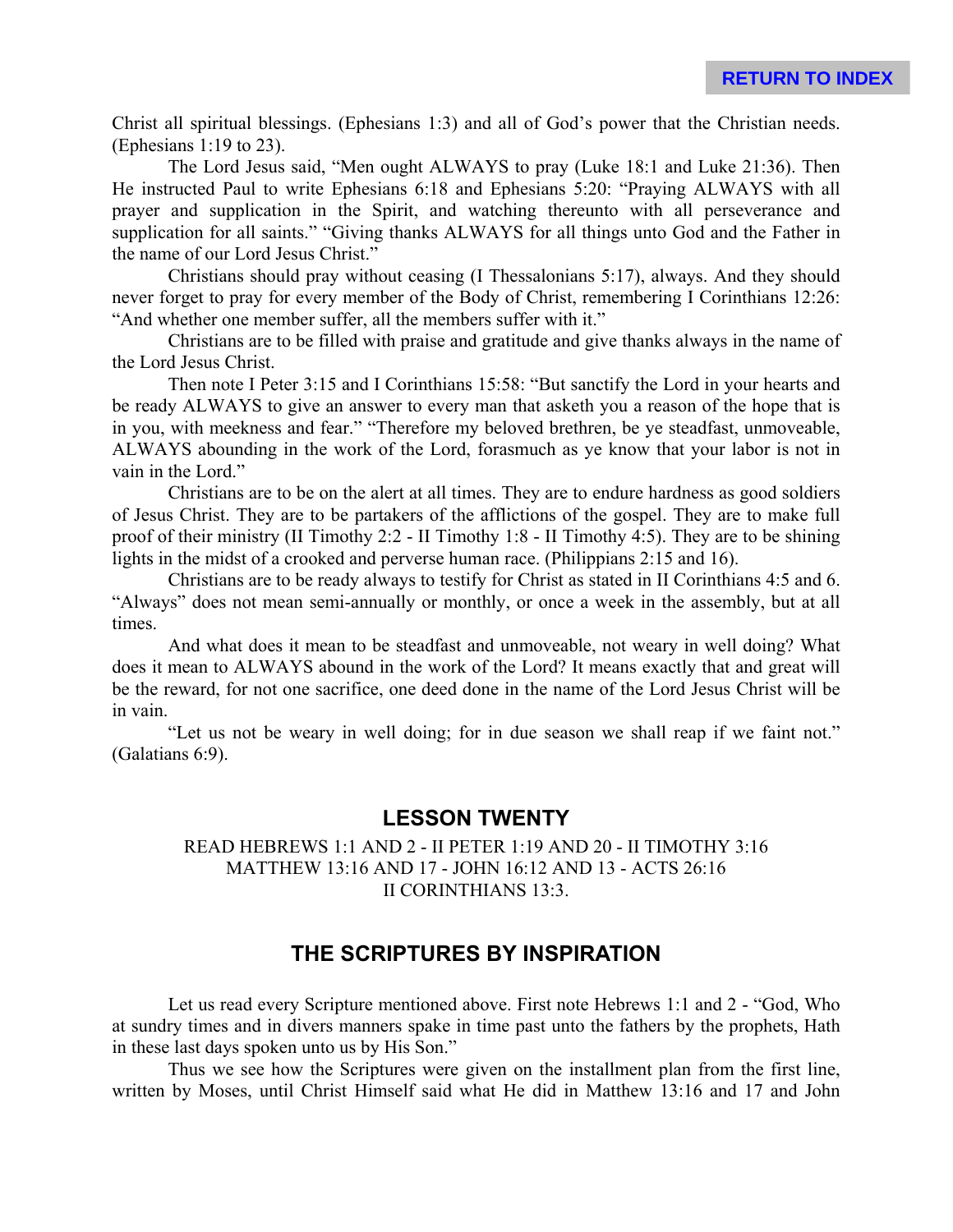16:12 and 13: "But blessed are your eyes, for they see: and your ears, for they hear. For verily I say unto you, That many prophets and righteous men have desired to see those things which ye see, and have not seen them; and to hear those things which ye hear, and have not heard them."

"I have yet many things to say unto you, but ye cannot bear them now. Howbeit when He, the Spirit of truth, is come, He will guide you into all truth: and He will shew you things to come."

Some years thereafter Christ spoke in a housetop vision to Peter authorizing Peter to preach to Cornelius. (Acts 11:1 to 9). Then note what the twelve apostles did: "When they heard these things they held their peace, and glorified God, saying, Then hath God also to the Gentiles granted repentance unto life." (Acts 11:18).

Then note Paul's testimony in Acts 26:16: Christ said, "I have appeared unto thee for this purpose, to make thee a minister and a witness both of these things which thou hast seen, and of those things in the which I will appear unto thee."

Then Paul, in Galatians 1:11 and 12, told how his "grace" gospel was received from Christ in heaven. Then he spoke of many revelations from Christ (I Corinthians 15:8 - II Corinthians 12:1 to 12).

Then note in II Corinthians 13:3 that Christ spoke in Paul as He lived in Paul. (Galatians  $2:20$ ).

Years after God spoke to Adam He spoke to Noah (Genesis 7:1 - 9:17). Years later He spoke to Abraham (Genesis 13:14 - Genesis 17:9). More than 400 years later God spoke some entirely new truth to Moses. Many times in the Bible is the statement, "God said unto Moses." Then centuries later God spoke unto Solomon and David, to Elijah and Elisha, to Isaiah and Jeremiah, and many others. Then Israel went to Babylon and "the times of the Gentiles," politically, began. And God told Daniel many things that He had never told any other of His servants.

Several hundred years later God sent His Son Who said, "I have not spoken of Myself; but the Father which sent Me, He gave Me what I should say." (John 12:49). Years after Christ went back to heaven, He spoke some wonderful messages to Gentiles, through the apostle Paul.

While Christ was on earth, sent only to Israel, He was not speaking in the dispensation of the grace of God to members of the Body of Christ, but He was ministering under the law to Israel, speaking to saved and unsaved Jews. Some of these - but not all - spiritual truths, proclaimed by Christ on earth were to apply to God's people both before and after Calvary.

This is one of the most difficult problems in rightly dividing the Word of truth, for Christians want to be sure not to eliminate from God's grace program and message one word in The Four Gospels that is compatible with this "grace" message, and not to bring over one thing that will frustrate the grace of God or pervert the grace gospel. (Galatians 1:8 to 12 and Galatians 2:21).

In Acts 26:16 we learn how Paul received revelation on the installment plan until finally he received that which competed the Word of God, the revelation of the mystery. (Colossians 1:24 to 26). Since God completed His Scriptures, and the last Book was written, spiritually speaking, anything that is new is not true, and anything that is true is not new.

# **LESSON TWENTY-ONE**

READ JOHN 20:31 - JOHN 3:18 - JOHN 6:47 JOHN 3:36 - JOHN 8:24 - JOHN 16:9 - JOHN 6:29 - JOHN 6:64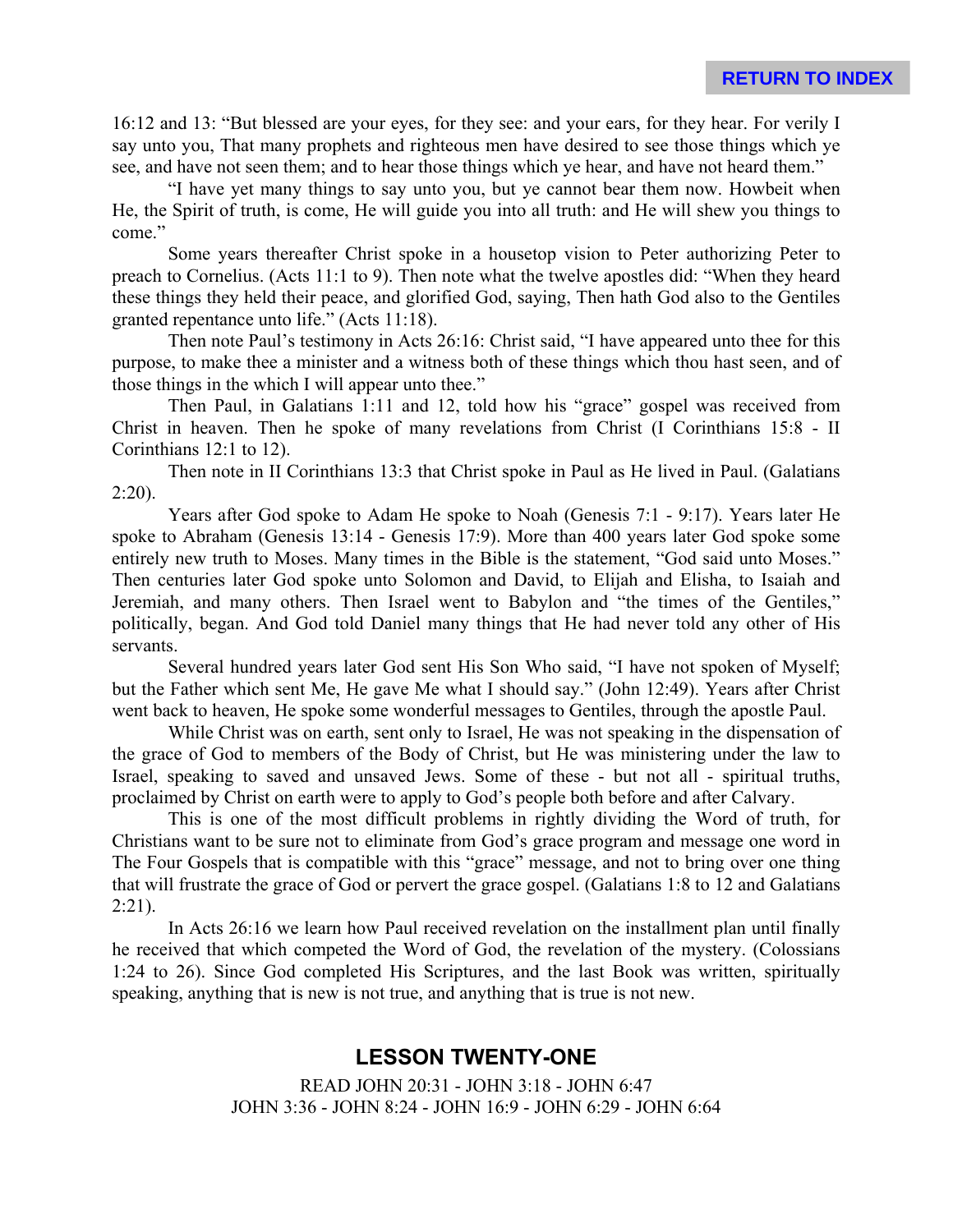# **JOHN'S GOSPEL - BELIEVE**

It is very interesting to note that in the Gospel of John the word "believe" is used 100 times. Of the 100 times it is translated "commit" in John 2:24. The words "believe not" are found in John about 15 times. Note John 6:64 - John 8:24 - John 16:9 and John 3:36.

"But there are some of you that believe not. For Jesus knew from the beginning who they were that believed not." "If ye believe not that I am He, ye shall die in your sins." "Of sin, because they believe not on Me." "He that believeth on the Son hath, everlasting life: and he that believeth not the Son shall not see life; but the wrath of God abideth on him.

Surely the Lord Jesus Christ is the eternal I AM, in the Gospel of John; for in that Book He speaks of Himself as "I AM" at least 20 times. As the I AM, of course Christ was omniscient. He knew all things (John 4:25 - John 21:17). He knew what was in man. He was more than a mind-reader. (John 2:24 and 25). Thomas was right, "My Lord and My God." (John 20:28).

"If ye believe not that I AM, ye shall die in your sins." (John 8:24). Surely no man but the God-man would make such a statement, or the statement in John 6:47 and John 10:28: "Verily, verily, I say unto you, He that believeth on Me hath everlasting life." "And I give unto them eternal life; and they shall never perish; neither shall any man pluck them out of My hand."

The question in John's Gospel is the "Son" question. The great sin is the refusal to accept (by believing) God's remedy for sin, the Lord Jesus Christ, as the eternal I AM, the spotless Lamb of God, Who was foreordained before the foundation of the world (John 1:29 and I Peter 1:18 and 20). This was true in Christ's day, and it is true today. We read in John 3:18 and John 16:9: "He that believeth on Him (Christ) is not condemned: but he that believeth not is condemned already, because he hath not believed in the name of the only begotten Son of God." "Of sin, because they believe not on Me (Christ)."

Strange language to fall upon the ears of the self-righteous religious person are Christ's statements in John 6:29 and John 6:40: "This is the work of God, that ye believe on Him Whom He hath sent." "And this is the will of Him that sent Me, that every one which seeth the Son, and believeth on Him, may have everlasting life: and I will raise him up at the last day."

Man has many spiritual responsibilities and duties but the great fundamental truth is to know that the first duty is to believe on the Lord Jesus Christ. "Other foundation can no man lay, than that is laid. Which is Jesus Christ." (I Corinthians 3:11).

In studying John's Gospel, we learn that it was written that the readers might believe that Jesus is the eternal Christ, the Son of God; and thereby have life. (John 20:31). Upon the one who believeth not the wrath of God abideth. (John 3:36). Christ died and arose to deliver us from the wrath to come. (I Thessalonians 1:9 and 10).

About eighty per cent of the doings and sayings of Christ, recorded in John's Gospel, are not found in Matthew, Mark and Luke, called the "Synoptics." We shall dwell more fully on this in another lesson.

Unlike the Synoptics, the rejection of Christ is set forth in the very first chapter of John, where Christ is the Lamb of God Which heareth away the sins of the world. (John 1:11 and John 1:29). Therefore in that first chapter we learn that grace came by Jesus Christ and the eternal life in John's Gospel, by grace, is on the ground of the rejection, death and resurrection of Christ. The sinner's work is to "believe." This is the truth so clearly set forth in Paul's "grace" gospel in Ephesians 2:8 to 10. "By grace—through faith—not of works—unto works."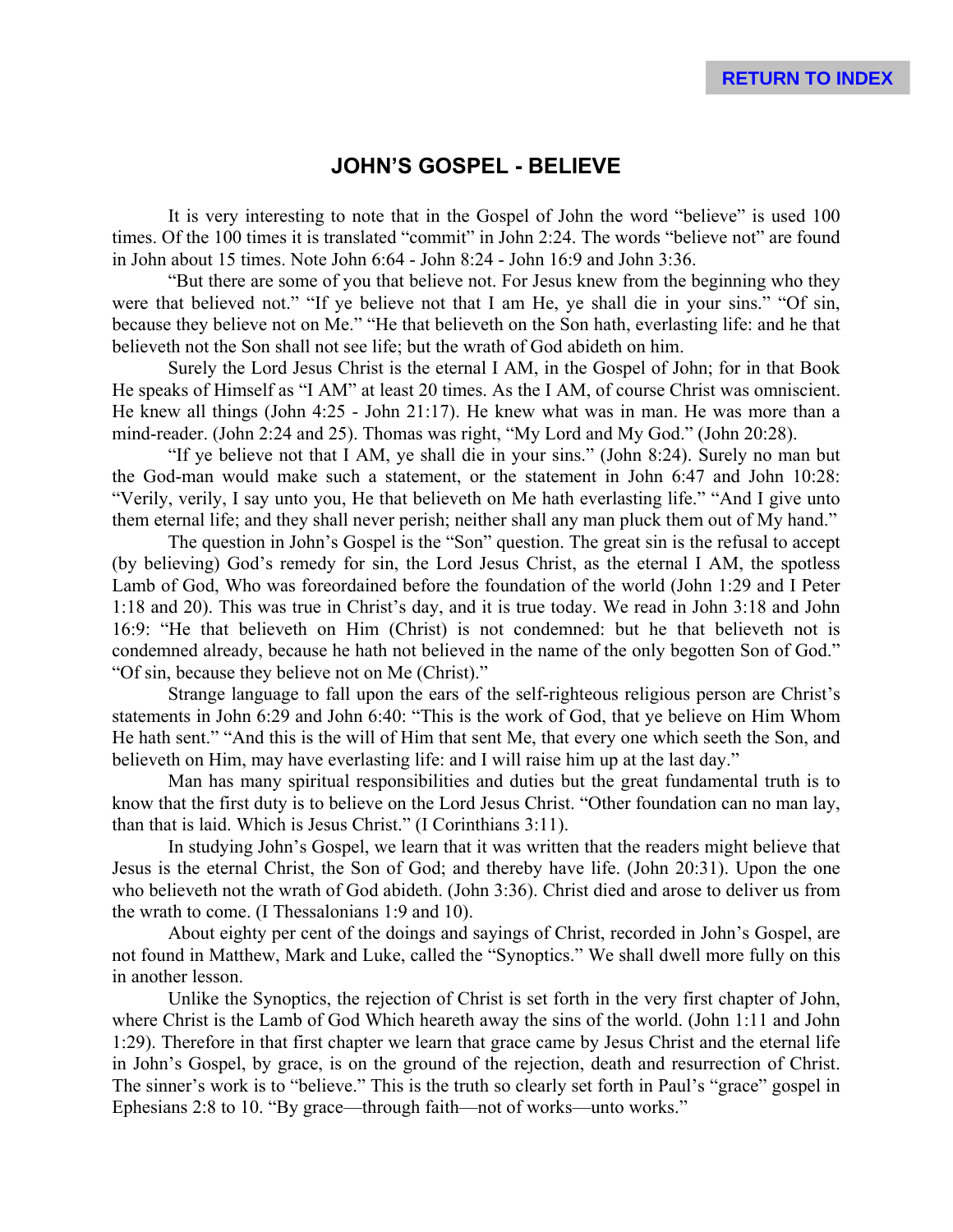# **LESSON TWENTY-TWO** READ MARK 16:14 TO 18 - I CORINTHIANS 12:8 TO 11 AND I CORINTHIANS 12:28.

# **WHAT ABOUT MARK 16:14 TO 18?**

We have, in Mark 16:14 to 18, a message and program from the heart and lips of the resurrected Christ, that has perhaps caused more unpleasant divisions and ungracious controversy among Christians than any other part of the Bible. We quote what Christ commanded: "Go ye into all the world, and preach the gospel to every creature. He that believeth and is baptized shall be saved; but he that believeth not shall be damned. And these signs shall follow them that believe; In My name shall they cast out demons; they shall speak with new tongues; They shall take up serpents; and if they drink any deadly thing, it shall not hurt them; they shall lay hands on the sick, and they shall recover." (Mark 16:15 to 18).

Has any Christian the right to revise this command of Christ? and make it read "he that believeth and is saved shall be baptized and no signs shall follow?" Certainly no one has God's permission to do this, Neither has any Christian the right to abridge the command, leaving verse 16 "he that believeth and is baptized shall be saved," and forget or ignore verses 17 and 18, "these signs" shall follow."

Without explanation or apology, the majority of evangelical "grace" preachers both revise and abridge this commission of Christ and teach "he that believed and is saved shall be baptized, as a witness to the world"; and "no signs."

The Lutherans teach, "he that believeth and is baptized (by sprinkling) shall be saved, but "no signs following."

The disciples of Alexander Campbell (The Disciples of Christ also called Christians) teach "he that believeth and is baptized, by immersion shall be saved," but "no signs following."

The Disciples and Lutherans do not revise the first part of the command. But the Disciples and the Lutherans differ most radically in obeying Mark 16:16.

The Lutherans teach that the infant son or daughter of Lutheran parents should be baptized. They teach that faith, without sprinkling, will not save; that sprinkling, without faith, will not save. The combination is required. But they agree that the infant cannot believe. If the parents believe for the infant why not let the parents be baptized for the infant?" The Disciples contend that sprinkling is not being buried by baptism in obedience to Romans 6:4 and they teach that no person has "obeyed from the heart that form of doctrine delivered you" (6:17) unless that person is born of the water, by being buried under the water. (John 3:5). They stick to the order, "he that believeth and is baptized shall be saved."

This is called "baptismal regeneration." If water baptism is a factor in the believer's salvation, the grace message of Ephesians 2:8 and 9 is not true, for there salvation is not of yourselves. If water baptism helps to save a person, Paul, in I Corinthians 1:14 to 17, thanked God that He helped to save a very few. And yet in the same Epistle (I Corinthians 9:21 to 25) the same Paul became all things to all men that he might save some. Did Paul thank God he had helped only a few to witness by water?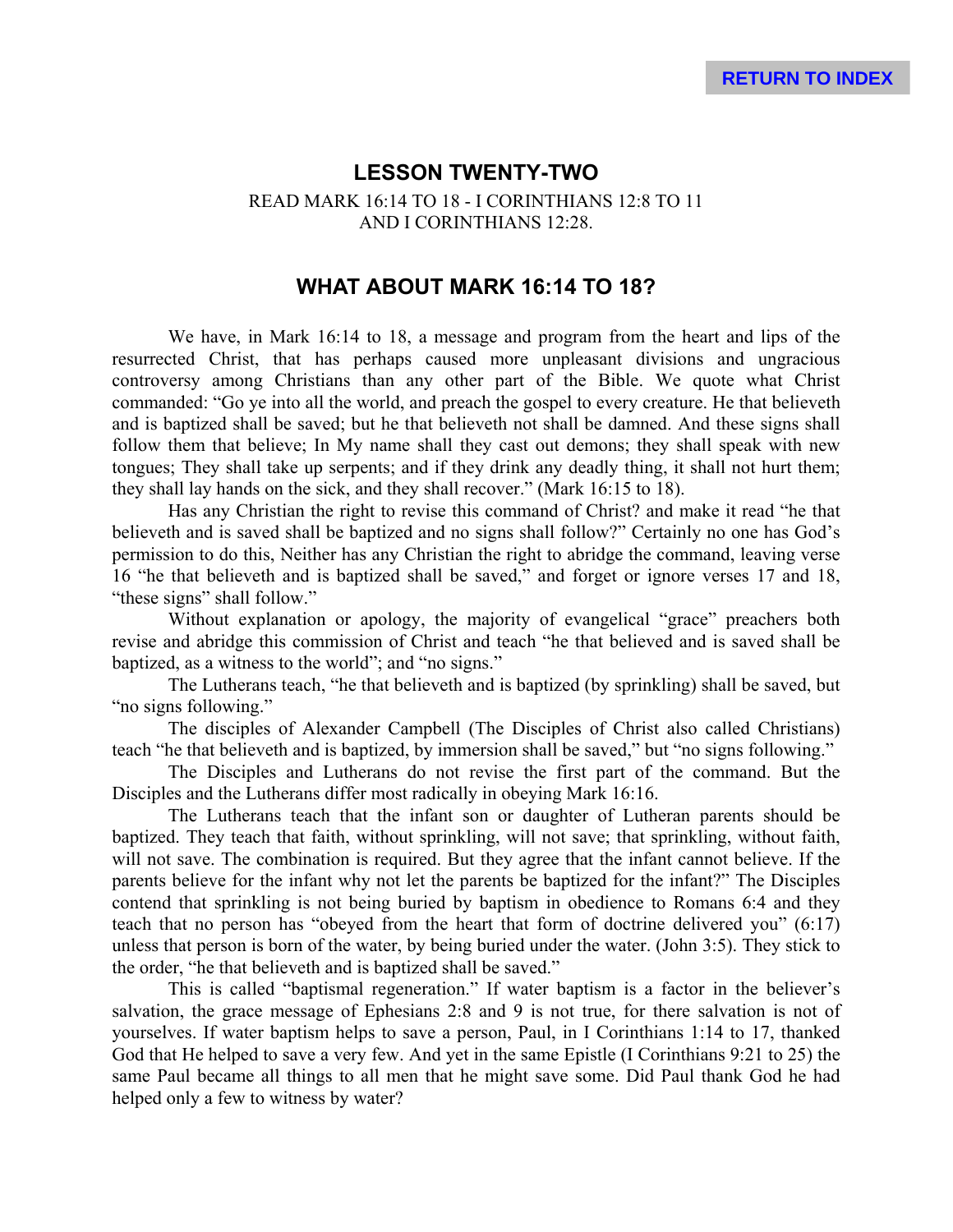The Pentecostalists are more consistent that the Lutherans and the Disciples.

The Pentecostalists claim that, in their message and program, they proclaim the full gospel, that is, they neither revise nor abridge Mark 16:14 to 18, or I Corinthians 12:8 to 11, where the sign gifts are found. They teach faith, water salvation, Holy Spirit baptism, tongues, healing, poison-drinking, raising-the-dead, casting-out-demons and all the miracles, even greater works than Christ performed. (John 14:12). But when they put faith into practice, they miserably fail, and not because of lack of faith or zeal or sincerity.

If Acts 2:38 and Mark 16:16 is our gospel for Gentiles in this age of grace, of course, Titus 3:5 to 8 is not. Compare them.

Only as we employ the principle of progressive revelation, and study the Four Gospels and Acts in the light of Ephesians 2:8 to 10 and Ephesians 3:1 to 11, can we know God's salvation message and program.

# **LESSON TWENTY-THREE**

#### READ I CORINTHIANS 12:13 - ROMANS 10:12 EPHESIANS 2:14 TO 22 - EPHESIANS 3:6.

# **JOINING THE CHURCH**

Many earnest sincere, conscientious religious people have been saved after having been for years members of some sectarian church-organization.

There are multitudes of zealous church members who have never become new creatures is Christ Jesus. (II Corinthians 5:17).

One of the most heart-searching questions to be considered by them is, "have you experienced I Corinthians 12:13?" Note this verse; "For by one Spirit were we all baptized into one Body, whether we be Jews or Gentiles"?

This is an all-inclusive and all-exclusive message. Put the question to yourself, "have I been baptized into the Body of Christ?"

In religious circles we hear much of "joining the church", but here we have the allimportant" joining of the Church, "which should come before we become identified with some local assembly.

If there is any truth clearly taught in the Bible, so clearly taught that no person should have any excuse for ignorance, it is the fact that, during this age and dispensation of grace, God recognizes one and only one true Bible Church, "the Church which is His Body, the fulness of Him that filleth all in all." (Ephesians 1:22 and 23).

"There is one Body". (Ephesians 4:4). No church board or committee of deacons and elders can induct any believer into this Body. "For by one Spirit were we all baptized into one Body."

So far as the adults of this world are concerned, with respect to salvation, the human race is divided into two groups, "dead sinners" and "living saints." (I Corinthians 6:11 - Ephesians 2:1 to 10).

Dead sinners may be moral or immoral, religious or irreligious, they may be churchmembers, Sunday School teachers, or reverends; but unless they have been made "living saints"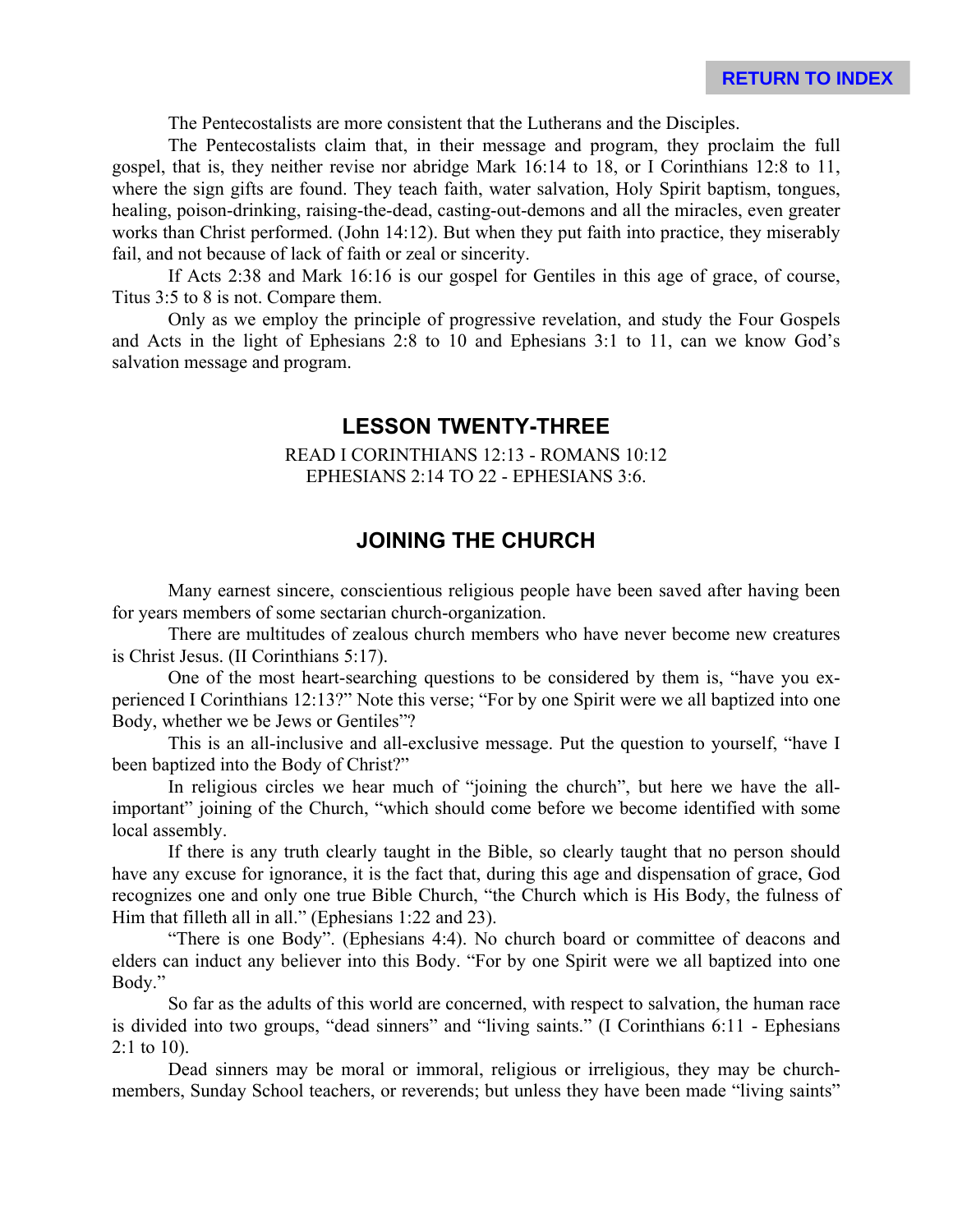in God's way (Ephesians 2:4 to 10 - Ephesians 2:13) they are "dead sinners." Some of them "twice dead plucked up by the roots." (Jude 12).

All "living saints" are members of the Body of Christ, such have been added to Christ and His Church by a Divine baptism made without hands. Every living saint should be identified with an assembly of saints of like precious faith. But no person is changed from a "dead sinner" to a "living saint" by joining some church-organization. "Living saints" should behave as becometh saints, but they do not become saints by behaving, but by believing. (Romans 4:4 and 5).

In Ephesians 2:15 to 18 we learn that Christ on the cross made peace and settled the Godordained difference between the Jews and the Gentiles, those that were nigh and those that were far off. (Ephesians 2:17). "And that He might reconcile both unto God in one Body by the cross, having slain the enmity thereby." (Ephesians 2:16). "That the Gentiles should be joint-heirs, and of the JointBody, and joint-sharers of His promise in Christ by the gospel." (Ephesians 3:6). "Reconciled to God in one Body." "Baptized in the Holy Spirit in one Body." "God gave the increase." (I Corinthians 3:6).

Christ gave gifts unto men, "For the perfecting of the saints for the work of the ministry, for the building up of the Body of Christ." (Ephesians 4:12).

Here we see that all saints are expected to have a part in God's great work, the buildingup of the Body of Christ: "In Whom all the Building fitly framed together groweth unto a Holy Temple in the Lord. In Whom ye also are builded together for a Habitation of God through the Spirit." (Ephesians 2:21 and 22).

"A Holy Temple in the Lord." This will yet be the glorious spotless Church of Ephesians 5:26 and 27.

If you are saved, you have received Holy Spirit baptism. If you are saved, you are a member of the Joint-Body, "the fulness of Christ," and with Him one flesh. (Ephesians 5:31 and 32). If you have not received Holy Spirit baptism, you are not saved.

# **LESSON TWENTY-FOUR**

READ ACTS 22:1 TO 21 - ACTS 26:9 TO 23 - I CORINTHIANS 15:8 TO 10 EPHESIANS 3:1 TO 8 - I CORINTHIANS 3:10 - II TIMOTHY 4:6 TO 8.

# **PAUL'S AUTOBIOGRAPHY**

In this lesson we simply quote some Scriptures which give us a short autobiography of the apostle Paul.

"I am verily a man, a Jew born in Tarsus, of Cicily, brought up in this city (Jerusalem), at the feet of Gamaliel, taught according to the perfect manner of the law (Acts 22:3). After the most straitist sect of our religion, I lived a Pharisee" (Acts 26:5) "I verily thought with myself, that I ought to do many things contrary to the name of Jesus of Nazareth (Acts 26:9). And I persecuted this way unto the death, binding and delivering into prisons both men and women." (Acts 22:4). "And I thank Christ Jesus our Lord, Who hath enabled me, for that He counted me faithful, putting me into the ministry; Who was before a blasphemer, and a persecutor, and injurious: but I obtained mercy, because I did it ignorantly in unbelief." (I Timothy 1:12 and 13).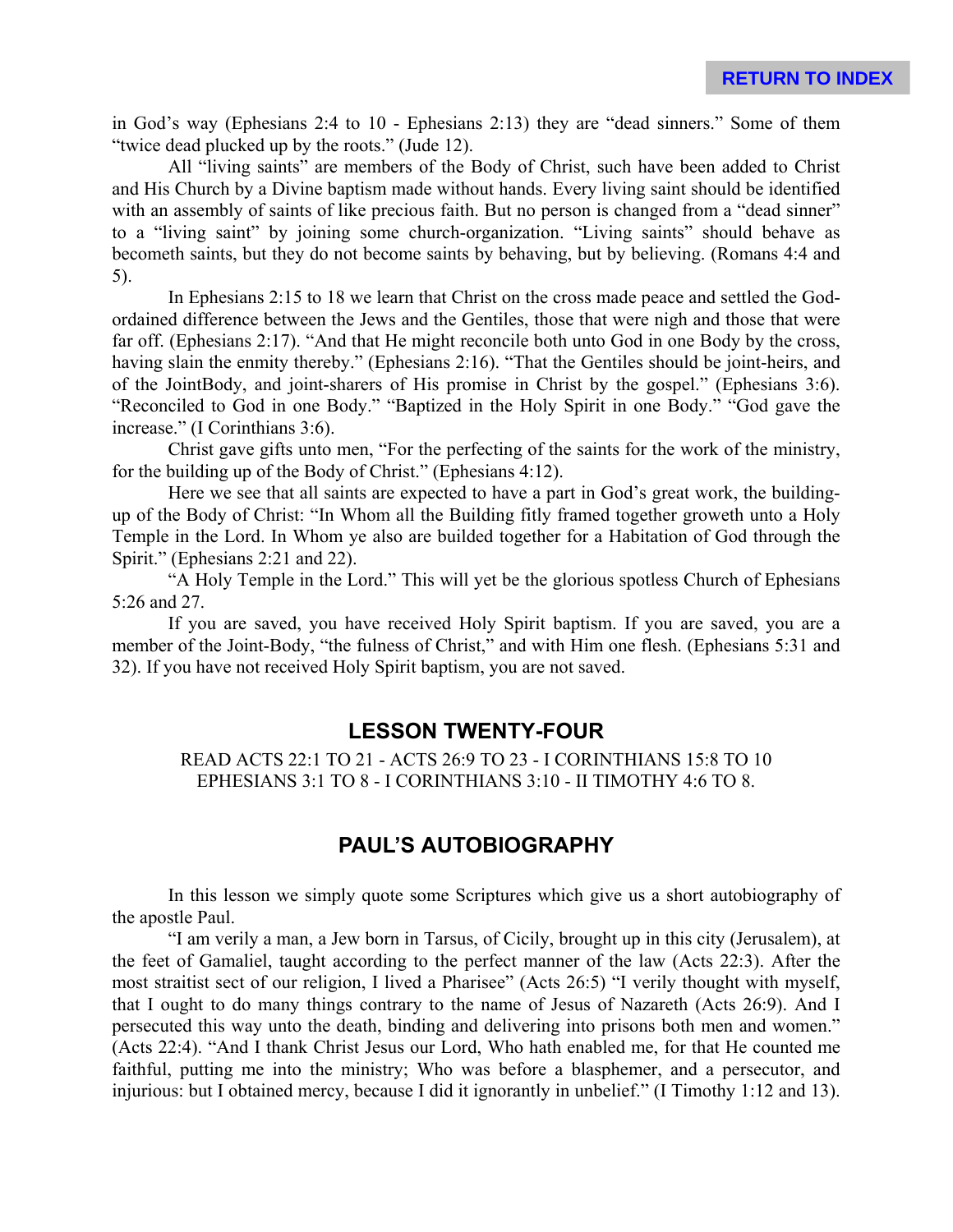"To reveal His Son in me, that I might preach Him (Christ) among the heathen; immediately I conferred not with flesh and blood. Neither went I up to Jerusalem to them which were apostles before me." (Galatians 1:16 and 17). "And last of all He was seen of me also, as of one born out of due time". (I Corinthians 15:8). "But what things were gain to me, those I counted loss for Christ.". (Philippians 3:7). "For to me to live is Christ, and to die is gain." (Philippians 1:21).

"And He said unto me, Depart: for I will send thee far hence unto the Gentiles." (Acts 22:21). "Whereunto I am appointed a preacher, and an apostle, and a teacher of the Gentiles." (II Timothy 1:11). "For I speak to you Gentiles, inasmuch as I am the apostle of the Gentiles, I magnify mine office." (Romans 11:13). "For this cause I Paul, the prisoner of Jesus Christ for you Gentiles, . . . " "Unto me, who am less than the least of all saints, is this grace given, that I should preach among the Gentiles the unsearchable riches of Christ." (Ephesians 3:1 and 8).

"According to the grace of God which is given unto me, as a wise masterbuilder, I have laid the foundation, and another buildeth thereon. But let every man take heed how he buildeth together thereupon." (I Corinthians 3:10) " . . . For they who seemed to be somewhat, in conference, added nothing to me." (Galatians 2:6). "But I certify you, brethren, that the gospel which was preached of me is not after man. For I neither received it of man, neither was I taught it, but by the revelation of Jesus Christ." (Galatians 1:11 and 12) "For Christ sent me not to baptize, but to preach the gospel: not with wisdom of words, lest the cross of Christ should be made of none effect." (I Corinthians 1:17). "Who now rejoice in my sufferings for you, and fill up that which is behind of the afflictions of Christ in my flesh for His Body's sake, which is the Church: Whereof I am made a minister, according to the dispensation of God which is given to me for you, to fulfil the Word of God." (Colossians 1:24 to 26).

"But none of these things move me, neither count I my life dear unto myself, so that I might finish my course with joy, and the ministry which I have received of the Lord Jesus, to testify the gospel of the grace of God." (Acts 20:24). "But by the grace of God I am what I am; and His grace which was bestowed upon me was not in vain; but I labored more abundantly than they all: yet not I, but the grace of God which was with me." (I Corinthians 15:10). " I am made all things to all, that I might, by all means save some." (I Corinthians 9:20 to 25). "For I am now ready to be offered, and the time of my departure is at hand. I have fought a good fight, I have finished my course, I have kept the faith." (II Timothy 4:6 and 7).

## **LESSON TWENTY-FIVE**

READ LUKE 2:8 TO 11 - LUKE 1:26 TO 33 - LUKE 1:68 TO 71 LUKE 12:22 TO 33 - LUKE 15:1 TO 6 - LUKE 19:10.

## **ISRAEL'S SHEPHERD KING**

As we study the outline of the Gospel of Luke, let us think of the Twenty-third Psalm, "The Lord is my Shepherd, I shall not want." Also read Jeremiah 50:6 concerning Israel, the lost sheep of Jehovah and the Prophecy in Ezekiel in 34:11 and 12, how the Shepherd will come and seek them and when they are found God will put a Shepherd over them. (Ezekiel 37:24).

Note Isaiah 40:10 and 11: "Behold, the Lord God will come with strong hand, and His arm shall rule for Him: behold, His reward is with Him, and His work before Him. He shall feed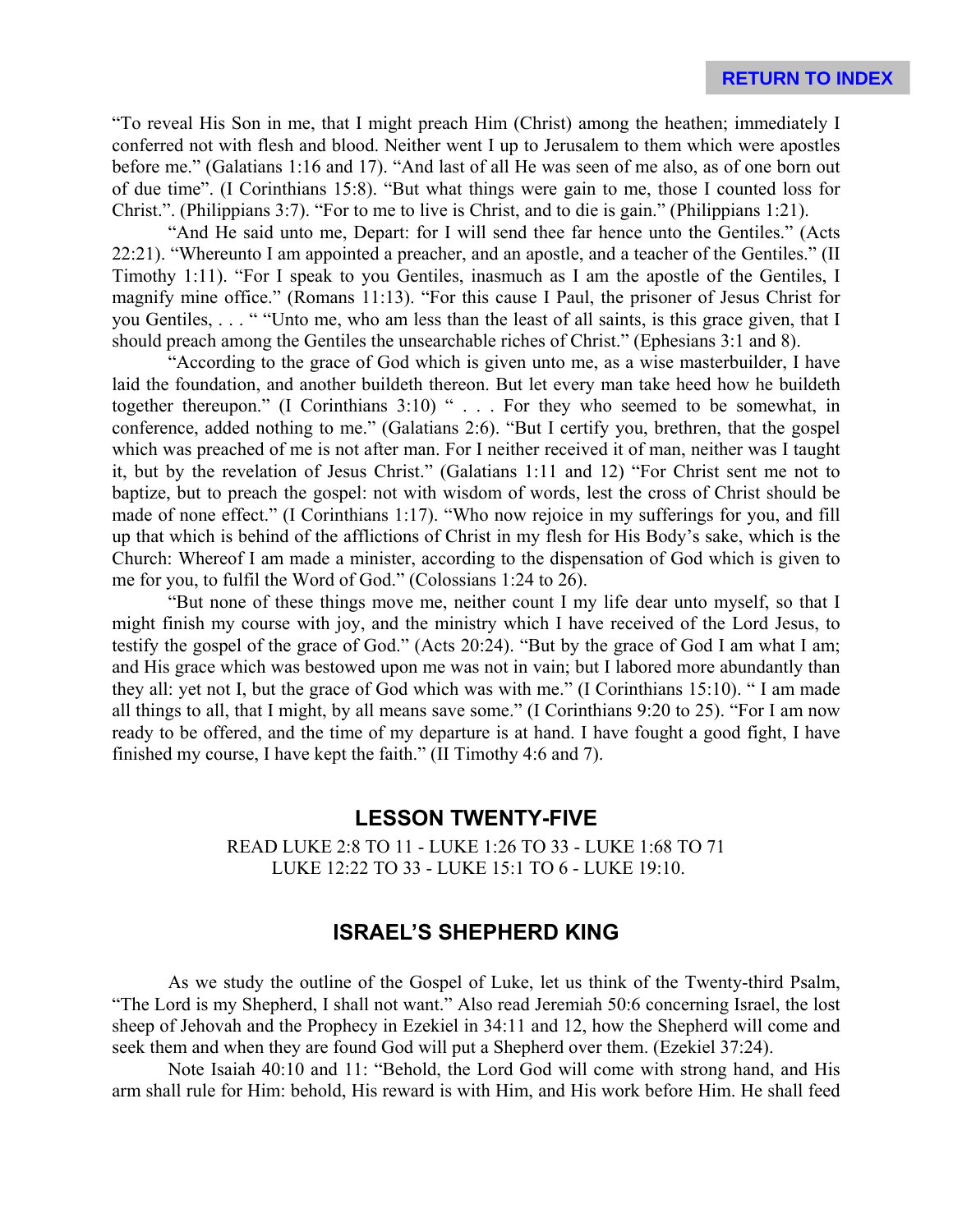His flock like a shepherd: He shall gather the lambs with His arm, and carry them in His bosom, and shall gently feed those that are with young."

Christ is the Good Shepherd, Who gave His life for the sheep. (John 10:11). He is the Great Shepherd and the Chief Shepherd, (Hebrews 13:20 and 21 - I Peter 5:4).

We know that David was the hero of those shepherds who kept their flock. David was Israel's shepherd-king and surely a type of the Lord Jesus Christ. Both David and Christ were born in Bethlehem "the city of David." This was announced to the shepherds. (Luke 2:11 to 16).

Only in Luke do we have the announcement of Luke 1:27 to 33 that Christ is to be born in the city of David, in the house of David, as the Seed of David, to take the throne of David.

The Shepherd seeks His sheep, He came to seek and to save the lost sheep of Israel, even the publicans. (Luke 19:9 and 10). The shepherd drives off the destroyers of the sheep. Christ was the Horn of salvation raised up in the house of David to deliver Israel from Gentile subjugation. (Luke 1:68 to 71).

With such a Shepherd the sheep were thus instructed: "he that hath two coats, let him impart to him that has none; and he that hath meat, let him do likewise." Luke 3:11." Take nothing for your journey, neither staves, nor scrip, neither bread, neither money; neither have two coats apiece." (Luke 9:3). "Carry neither purse nor scrip, nor shoes: and salute no man by the way." (Luke 10:4)

". . . take no thought for your life, what ye shall eat, neither for the body, what ye shall put on." (Luke 12:22). "And seek not what ye shall eat, or what ye shall drink, neither be ye of doubtful mind." (Luke 12:29).

Finally the Shepherd-King said to His sheep, "Fear not, little flock; for it is your Father's good pleasure to give you the kingdom. Sell that ye have, and give alms; provide yourselves bags which wax not old, a treasure in the heavens that faileth not, where no thief approacheth, neither moth corrupted." (Luke 12:32 and 33).

With such a program they had to say, "The Lord is My Shepherd."

Then only in Luke 15:1 to 6 do we find in detail one of the greatest stories of all ages: "What man of you, having a hundred sheep, if he lose one of them, doth not leave the ninety and nine in the wilderness, and go after that which is lost, until he find it? And when he hath found it, he layeth it on his shoulders, rejoicing." Luke 15:4 and 5. Thus we can see how the Lord Jesus Christ in the Gospel of Luke is Israel's Shepherd-King.

In Luke we do not find the Gentile woman of Mark 7:27 and Matthew 15:21 to 25, coming to the Shepherd.

The only Gentile in Luke is the Roman official, who built a synagogue for Israel and who would not dare to come to Israel's King except through one of the Shepherd's sheep. (Luke 7:1 to 12).

After this study surely we will not call Luke a Gentile, and follow those who call Luke's Gospel, "the Gentile Gospel." Christ was sent in Luke, to the sons and daughters of Abraham. (Luke 13:16 - Luke 19:9 and 10).

## **LESSON TWENTY-SIX**

READ I PETER 3:15 AND 16 - ROMANS 8:29 TO 39 - I JOHN 5:13 ROMANS 10:12 TO 16 - HEBREWS 6:18 AND 19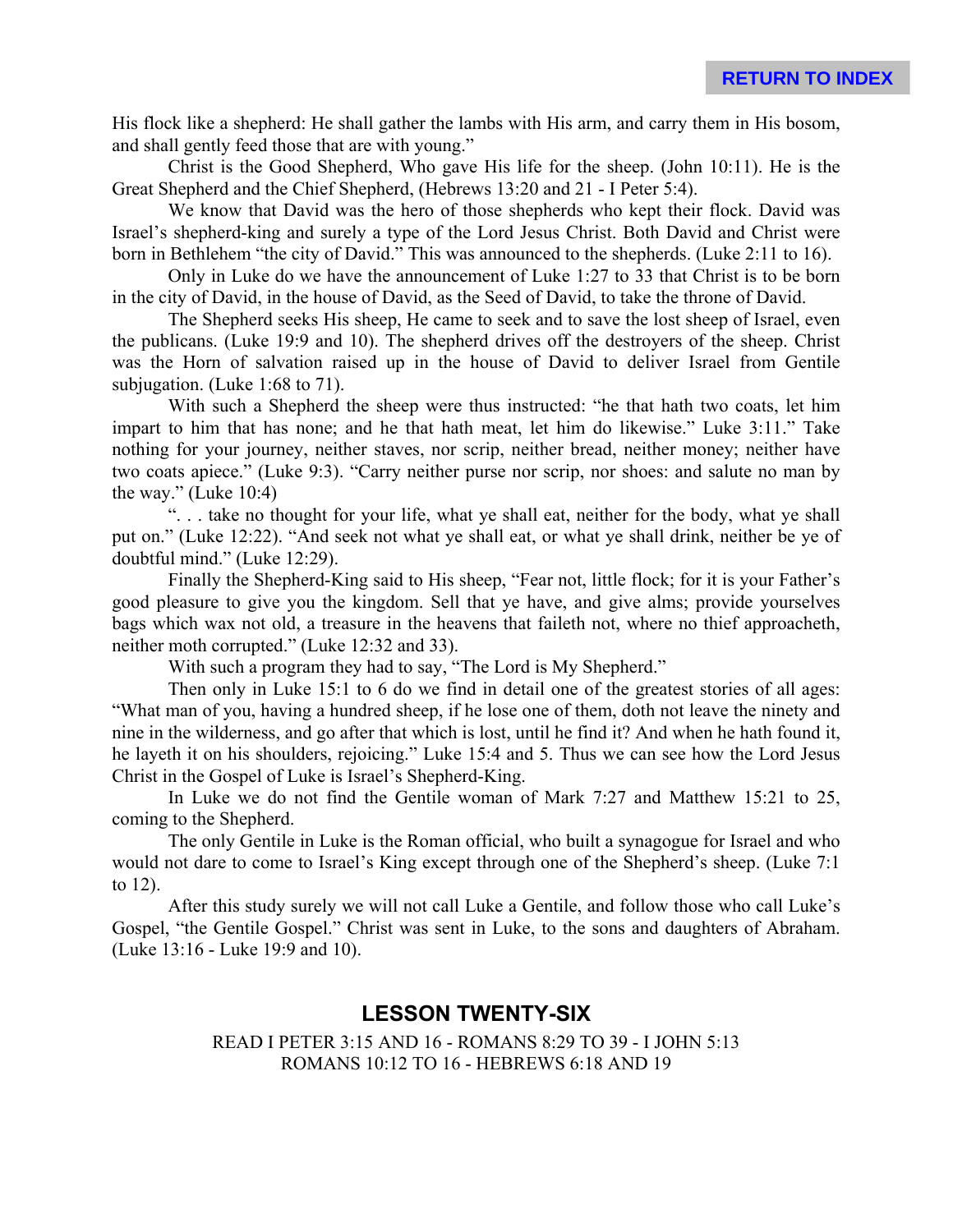# **THE REASON OF OUR HOPE**

Let us prayerfully consider the Holy Spirit's exhortation to believers in I Peter 3:15 and 16. "But sanctify the Lord God in your hearts: and be ready always to give an answer to every man that asketh you a reason of the hope that is in you, with meekness and fear: Having a good conscience; that, whereas they speak evil of you, as of evil doers, they may be ashamed that falsely accuse your good conversation in Christ."

If Christians are to give an answer to those who ask the reason of the hope in them, Christians should sanctify the Lord God in the heart. They should also have a good conscience and a good conversation in Christ. They should expect to be falsely accused as evil doers. Think of Paul, the pattern, who suffered in jail as an evil doer. (I Timothy 1:16 - II Timothy 2:8 and 9). The Son of God was falsely accused of being an evil doer and He died between two evil doers, for all evil doers. Read II Timothy 1:8 and 12.

According to John 4:35 to 38, Romans 10:12 to 15, II Corinthians 5:18 to 21, II Timothy 4:5, Christians should not wait for the question before they give a reason of the hope that is in them. Neither should they limit this answer to Sunday. The exhortation is "always". "Be ready always." This means to know and practice the truth of II Corinthians 4:5 and 6 and Philippians 2:15 and 16: "For we preach not ourselves, but Christ Jesus the Lord; and ourselves your servants for Jesus' sake. For God, Who commanded the light to shine out of darkness, hath shined in our hearts, to give the light of the knowledge of the glory of God in the face of Jesus Christ." "That ye may be blameless and harmless, the sons of God, without rebuke, in the midst of a crooked and perverse nation, among whom ye shine as lights in the world; Holding forth the Word of life."

The God of hope wants to fill every Christian with joy and peace in believing. (Romans 15:13). Our heavenly Father wants every Christian to know the truth of Romans 8:15 - "For ye have not received the spirit of bondage again to fear; but ye have received the Spirit of adoption, whereby we cry, Abba Father."

God wants every Christian to have the "know-so" salvation mentioned in I John 5:13 and Romans 8:32 to 39. If God be for us, who can be against us? (Romans 8:31).

This is the reason why every Christian should know the truth of I Corinthians 1:30, Galatians 6:14, I Peter 3:18, Romans 4:4 and 5 and I Corinthians 15:10. That no flesh can glory in God's presence. That Christians glory only in the cross of the Lord Jesus Christ. That God's righteousness is given unto them that work not, but believe on Christ Who once suffered for our sins, the Just for the unjust, that He might bring us to God. That by the grace of God the Christian is what he is, any and all the acceptable good works that he does is by the grace of God. These good works are to be done heartily, as to the Lord, and not unto men, and in the name of the Lord Jesus. (Colossians 3:23 - Colossians 3:17).

In Revelation 12:9 Satan is accused of deceiving the whole world. In II Corinthians 11:3, the Holy Spirit, by Paul, said, "I fear, lest by any means as the serpent beguiled Eve through his subtilty, so your minds should be corrupted from the simplicity that is in Christ." In the same chapter we earn that Satan transforms himself into an angel of light and has under his control religious messengers who claim to represent Christ (II Corinthians 11:13 to 15). By Satan and his messengers many religious people are deluded into believing a lie.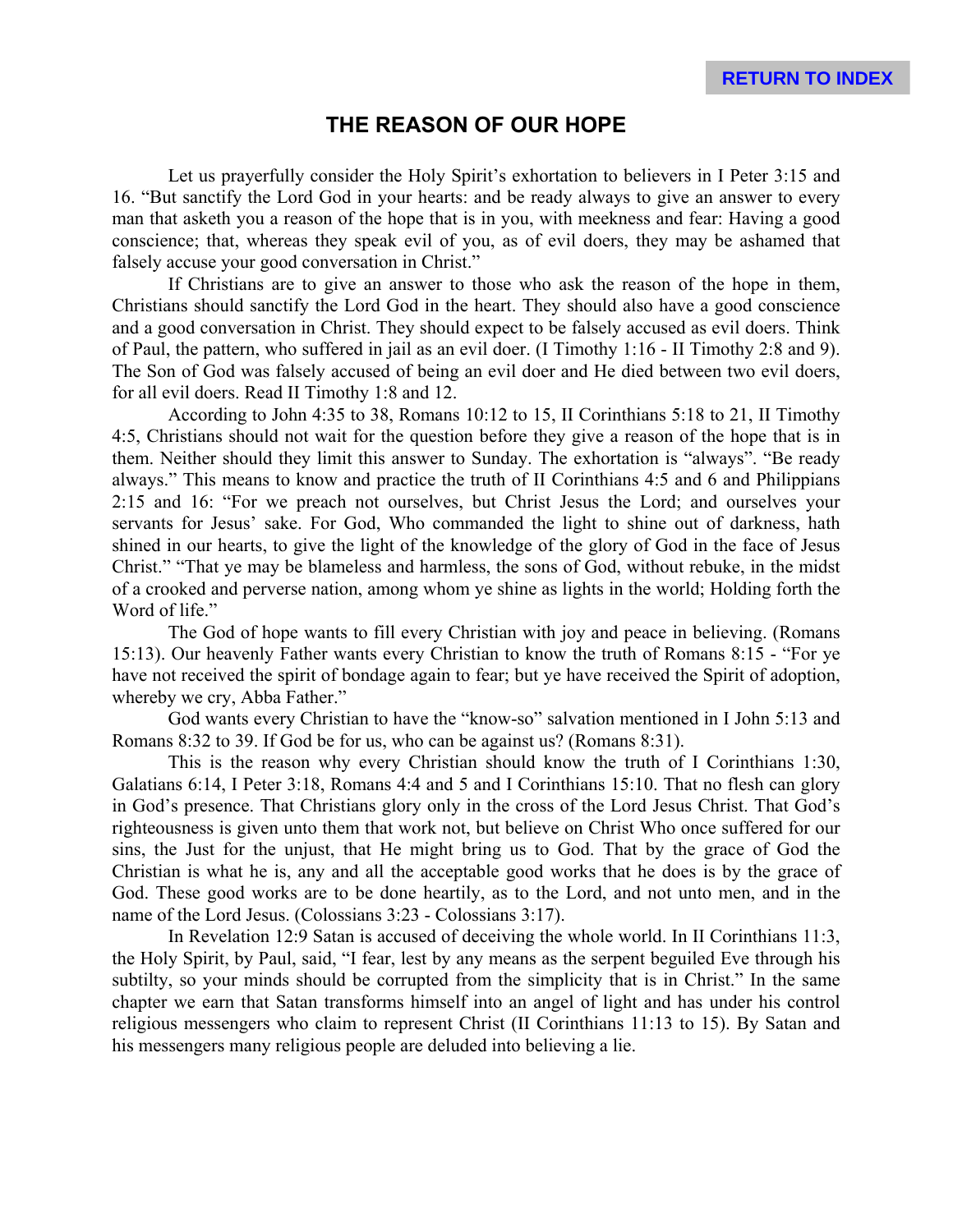Christians are to have confidence and assurance (Philippians 1:6 - II Corinthians 5:6 - Hebrews 6:18 and 19), but in stating the reason of their hope they should do so with meekness and fear.

When we are thoroughly established in the truth of Ephesians 2:8 to 10, II Timothy 1:9 and 10 and Titus 3:5 to 8, we can give a clear testimony as to why we know we are saved and on the way to heaven.

### **LESSON TWENTY-SEVEN**

READ HEBREWS 10:10 TO 14 - 1 CORINTHIANS 8:11 II THESSALONIANS 2:13 - JOHN 17:17

# **THE CHRISTIAN'S SANCTIFICATION**

In that wonderful prayer of the Lord Jesus Christ, He prayed for His disciples, "Father, sanctify them through Thy truth, Thy Word is truth." (John 17:17).

This prayer was uttered before Christ went to the cross and offered Himself without spot unto God. (Hebrews 9:14).

What is the meaning of the truth in Hebrews 10:10 and 14: "By the which will we are sanctified through the offering of the body of Jesus Christ once for all?" "For by one offering He hath perfected forever them that are sanctified?"

Christ offered Himself once for all on the cross. Is it true that by that one offering He hath perfected for ever them that are sanctified? The Word of God says, "Yes."

The Scriptures state this plainly. Then we must conclude that the believer, who meets God at Calvary, is sanctified once-for-all, because that "the worshippers once purged should have no more conscience of sins." Hebrews 10:2.

This does not mean that the sanctified person (saint) will not be conscious of imperfections, or consider himself sinless, in word, thought or deed. (I John 1:8 to 10). But before God his defiled conscience is forever cleansed. Such is the efficacy, power and value of the precious shed blood of the eternal Son of God.

And Hebrews 10:26 does not say that if a person sins after he receives the knowledge of the truth, there remaineth no more forgiveness of sins. This is explained in Colossians 2:13 and I John 1:9 and 2:1. But Hebrews 10:26 says, "no more sacrifice for sins."

"Jesus, that He might sanctify the people with His own blood, suffered without the gate." (Hebrews 13:12).

"Elect" through sanctification of the Spirit unto obedience and sprinkling of the blood of Jesus Christ." (I Peter 1:2).

The word sanctified, also translated "holy", means separated by God unto God, for God the Father, God the Son and God the Holy Spirit.

Every one thus separated is a saint. Some saints do not behave as becometh saints, but no one becomes a saint by behaving, only by believing. (I Corinthians 1:1 and 2 and 3: and I Corinthians 6:19 and I Corinthians 6:5 to 7).

Saints are instructed to walk as becometh saints. (Ephesians 5:1 to 4). But they become saints by grace through faith. (Ephesians 2:8 to 10 - I Corinthians 6:11).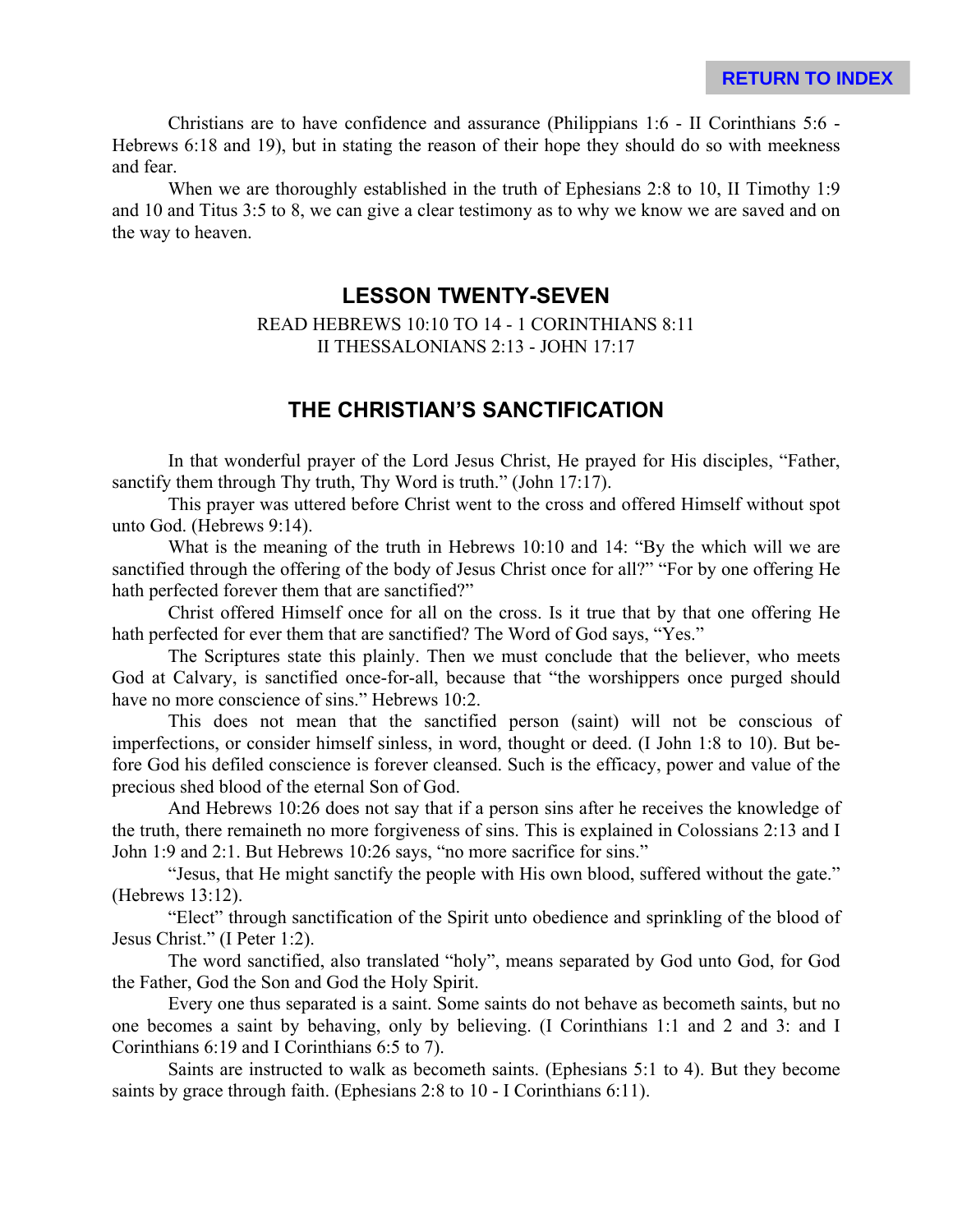Now let us read and believe II Thessalonians 2:13 and I Corinthians 6:11: "But we are bound to give thanks always to God for you, brethren, beloved of the Lord, because God hath from the beginning chosen you to salvation through SANCTIFICATION of the Spirit and belief of the truth." "And such were some of you: but ye are washed, but ye are SANCTIFIED, but ye are justified in the Name of the Lord Jesus, and by the Spirit of our God."

Salvation is the result of believing the truth and God's work of sanctification of the believer by the Holy Spirit.

No one is saved who is not first sanctified. In I Corinthians 6:11 note the order, washed, SANCTIFIED, justified.

The believer is saved without works; but unto good works, in which he should walk because he is saved. (Ephesians 2:8 to 10).

In such Scriptures as II Corinthians 7:1, as the "twelfth chapter of Romans and the third. chapter of Colossians and others, saints are exhorted to a holy walk and conversation. But remember that believing sinners are saved by faith in the crucified and resurrected Christ. Now read, Hebrews 13:12; "Wherefore Jesus also, that He might sanctify the people with His own blood, suffered without the gate." He suffered to bring sinners to God. (I Peter 3:18). After the believer is sanctified once-for-all (Hebrews 10:10 to 14) he is called to a life of separation and service.

# **LESSON TWENTY-EIGHT**

READ ROMANS 8:28 TO 32 - II TIMOTHY 1:9 AND 10 EPHESIANS 1:9 AND 11 - EPHESIANS 3:11

# **GOD'S ETERNAL PURPOSE**

After reading the above Scriptures we might wonder what a man has to do with his salvation. These Scriptures tell of God's eternal "grace" purpose. Man's responsibility is set forth in other Scriptures.

We have God's work and man's part in salvation in II Thessalonians 2:13 and 14: "For we are bound to give thanks always to God for you, brethren, beloved of the Lord, because God hath from the beginning chosen you to salvation through sanctification of the Spirit and belief of the truth. Whereunto He called you by our gospel, to the obtaining of the glory of our Lord Jesus Christ."

Here we learn that God chose, God called, God sanctified; man believed the truth; and by the gospel the believer obtained the glory of the Lord Jesus Christ.

But in the Scriptures listed above for this lesson we see the sovereignty of God, or His eternal PURPOSE, in man's redemption by grace.

Note II Timothy 1:9: "Who hath saved us and called us with an holy calling, not according to our works, but according to His own PURPOSE and grace, which was given us in Christ Jesus before the world began."

Here we learn of God's eternal "grace" PURPOSE; God's grace and PURPOSE given in Christ Jesus before the world began. This is in harmony with I Corinthians 2:6 to 8 and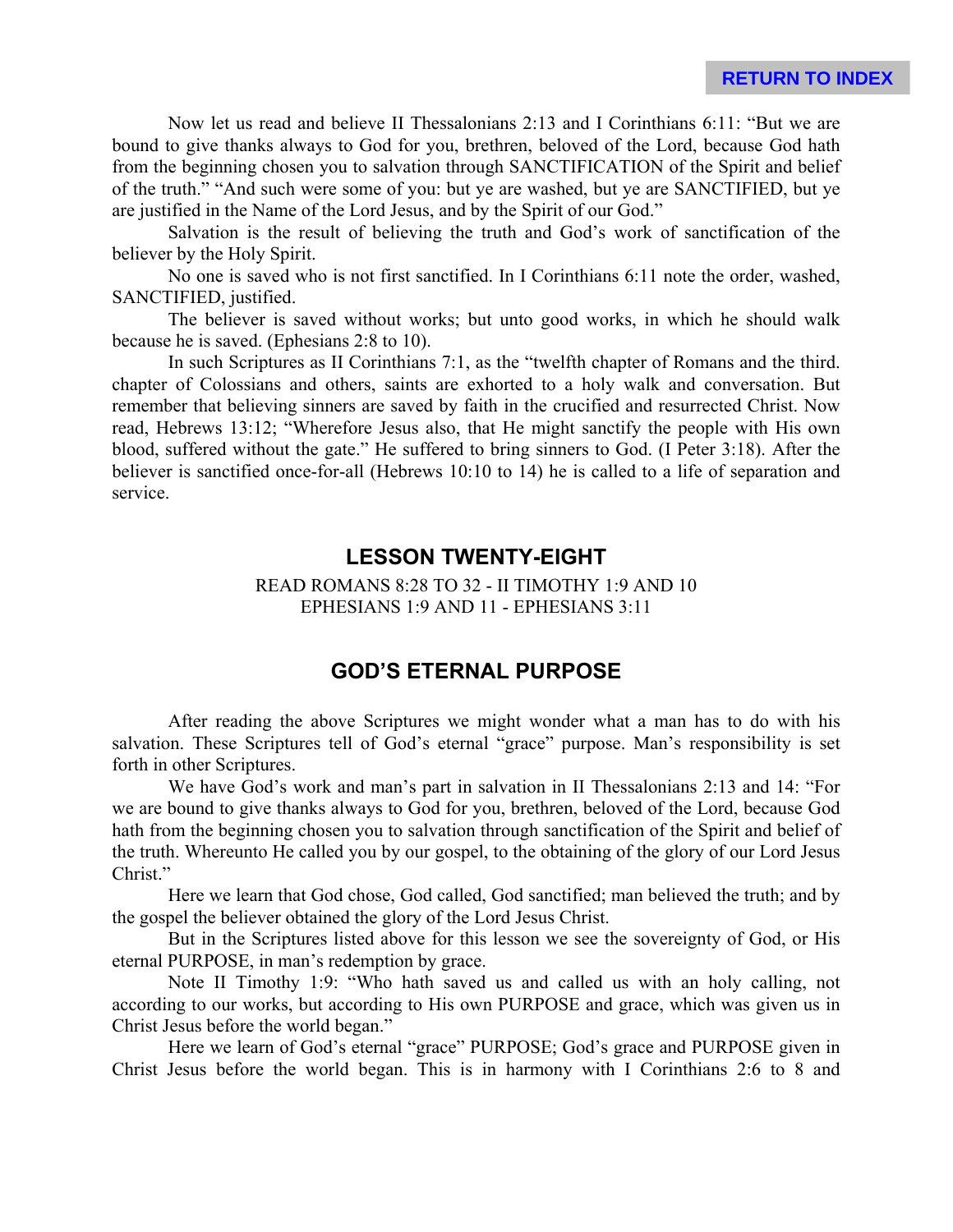Ephesians 1:4 and 5. The salvation and calling without any works on the part of man is in harmony with Ephesians 2:8 to 10 - Titus 3:5 to 8 and Romans 4:4 and 5.

And all of this is confirmed by Romans 8:28 to 30, where we read what God predestinated and that all things work together for the good of God's elect.

Why do all things works together for good for those who are the called according to God's PURPOSE (Romans 8:28)? Because God foreknew, predestinated, called, justified, and glorified. Who can be against God's elect? (Romans 8:31 - 33 - 34).

We learn, in Ephesians 3:9 that God wants all His children to see the great truth called "the dispensation of the mystery," "the mystery of His will" (Ephesians 1:9), "the mystery of Christ" (Colossians 4:3 and 4), "the mystery of the gospel" (Ephesians 6:19 and 20), which is according to His eternal PURPOSE, which He PURPOSED in Christ Jesus (Ephesians 3:11).

This is profound truth, wonderful, glorious truth. When did God PURPOSE His eternal PURPOSE in Christ Jesus? Before the world began, when He foreknew and predestinated the mystery of His will, that all things should work together for good to those who would be the called according to His PURPOSE.

Now note Ephesian 1:9 and 11: "Having made known unto us the mystery of His will, according to His good pleasure which He hath PURPOSED in Himself. In Whom also we have obtained an inheritance being predestinated according to the PURPOSE of Him Who worketh all things after the counsel of His own will."

In I Corinthians 15:1 to 4 and Acts 3:19 to 25 and Acts 26:21 and 22, and Romans 11:27 to 29, we learn of some blessed events which are "according to the Scriptures," foretold by the prophets. But truth, according to "God's eternal PURPOSE" is different. It was not foretold by the prophets. Therefore it is called "the unsearchable riches of Christ." (Ephesians 3:8).

Compare the "searchable" riches of Christ in Acts 17:11 with the "unsearchable" riches of Christ in Ephesians 3:8. In order that Christians might understand God's eternal purpose God has instructed Christians to pray in Ephesians 1:16 to 18 and Ephesians 3:14 to 21. God's instruction also is to test things that differ. Divine truth, according to the Scriptures, (in fulfillment of prophecy) is different from the truth of God in Ephesians, according to His eternal purpose.

## **LESSON TWENTY-NINE**

READ HEBREWS 3:6- HEBREWS 10:21 - I PETER 2:5 - I TIMOTHY 3:15 AND 16 I PETER 4;7 - II TIMOTHY 2:20 - II CORINTHIANS 5:1 AND 2 - JOHN 14:2.

# **THE NEW TESTAMENT HOUSES**

The word "HOUSE" is found in the Bible more than 1200 times. It is doubtful whether it is correct to call all of the twenty-seven Books of the Bible, from Matthew to Revelation, "the New Testament Scriptures," but in these twenty-seven Books we find many different HOUSES. We quote the Scriptures:

"But Christ as a Son over His own HOUSE; Whose HOUSE are we, if we hold fast the confidence and the rejoicing of the hope firm unto the end." (Hebrews 3:6).

"And having a High Priest over the HOUSE of God." (Hebrews 10:21).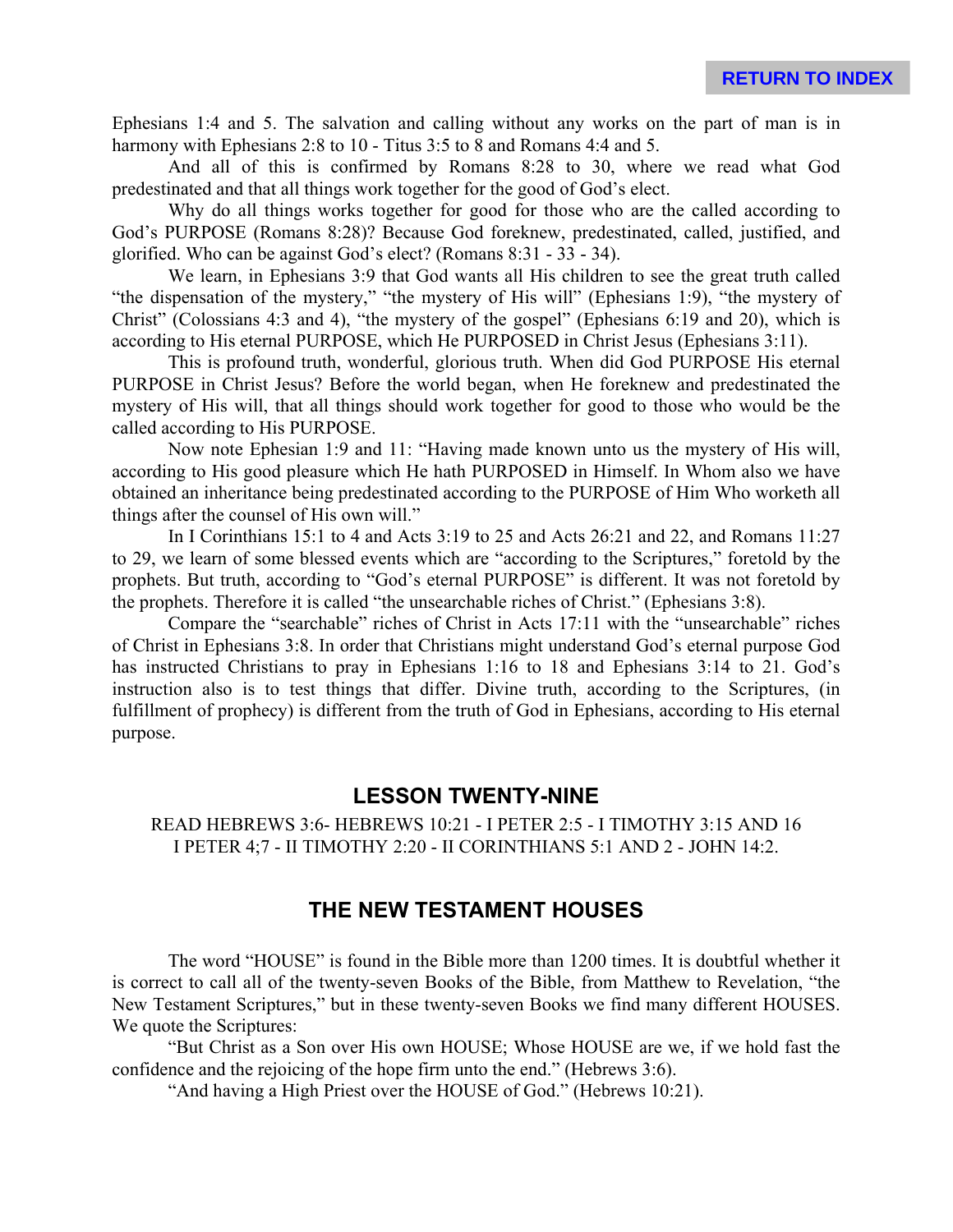"Ye also, as lively stones, are built up a spiritual HOUSE, a holy priesthood, to offer up spiritual sacrifices, acceptable to God by Jesus Christ." (I Peter 2:5).

"But if I tarry long, that thou mayest know how thou oughtest to behave thyself in the HOUSE of God, which is the Church of the Living God, the pillar and ground of the truth." (I Timothy 3:15).

"For the time is come that judgment must begin at the HOUSE of God: and if it first begin at us, what shall the end be of them that obey not the gospel of God?" (I Peter 4:17).

"But in a great HOUSE there are not only vessels of gold and silver, but also of wood and of earth; and some to honour and some to dishonour." (II Timothy 2:20).

"For we know that, if our earthly HOUSE of this tabernacle were dissolved, we have a building of God, a HOUSE not made with hands, eternal in the heavens, For in this we groan, earnestly desiring to be clothed upon with our HOUSE which is from heaven." (II Corinthians 5:1 and 2).

"In My Father's HOUSE are many mansions; if it were not so, I would have told you. I go to prepare a place for you." (John 14:2).

"And said unto them that sold doves, Take these things hence; make not My Father's HOUSE a HOUSE of merchandise." (John 2:16).

"Saying unto them, It is written, My HOUSE is the HOUSE of prayer; but ye have made it a den of thieves." (Luke 19:46).

"And hath raised up a horn of salvation for us in the HOUSE of His servant David." (Luke 1:69).

"And He (Christ) shall reign over the HOUSE of Jacob for ever; and of His kingdom there shall be no end." (Luke 1:33).

"Therefore let all the HOUSE of Israel know assuredly, that God hath made that same Jesus, Whom ye have crucified, both Lord and Christ." (Acts 2:36).

"When once the Master of the HOUSE is risen up, and hath shut the door, and ye begin to stand without, and to knock at the door, saying, Lord, Lord, open unto us; and He shall answer and say unto you, I know you not whence ye are." (Luke 13:25).

"Or else, how can one enter into a strong man's HOUSE, and spoil his goods, except he first bind the strong man: and then he will spoil his "HOUSE." (Matthew 12:29).

The Lord Jesus was born in the House of David, to reign over the House of Jacob forever. (Luke 1:27 to 33). He was raised from the dead and He is coming back to this earth to do this very thing. But during this parenthetical "grace" period while the tabernacle of David is fallen down and the kingdom of heaven is in abeyance Christ is the Head of the Church which is His Body. (Ephesians 1:19 to 23). That Body is called the House of God. In I Corinthians 12:13 we learn how sinners can enter this House. Only Christ can deliver the strong man's House from the strong man.

# **LESSON THIRTY**

## READ JOHN 7:31 - JOHN 7:46 - LUKE 23:41 - HEBREWS 10:12 ACTS 13:38 - LUKE 15:1 TO 3.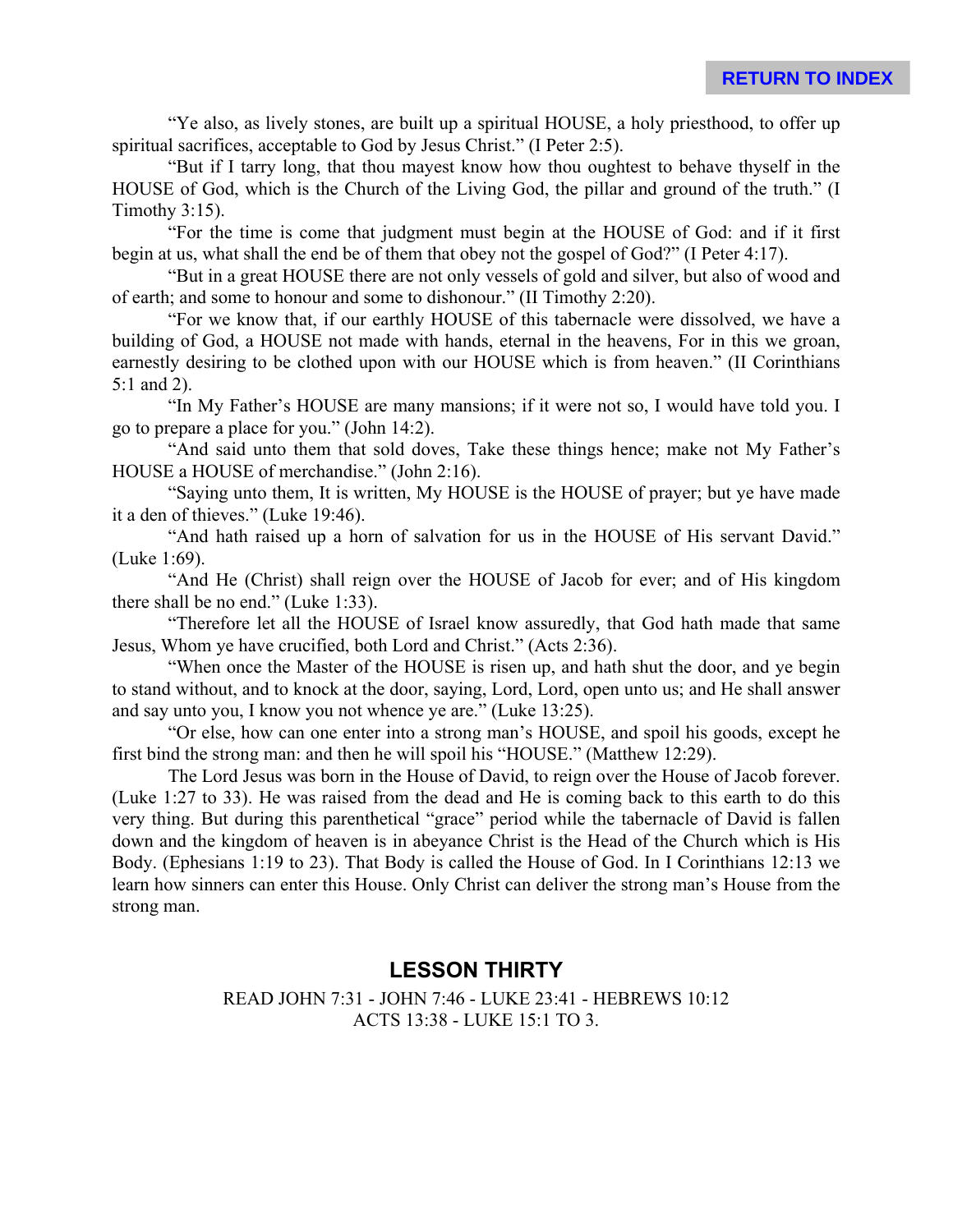## **THIS MAN CHRIST**

The blind, ignorant rulers of Christ's day knew Him not. (I Corinthians 2:6 to 8). They thought they knew Him for they said, "Howbeit we know this Man whence He is: but when Christ cometh, no man knoweth whence He is." John 7:27.

Some spies and detectives went out to apprehend Jesus that the rulers might put Him to death. But some of them, if not all, came back with a verdict in His favor. Christ had fed 5000 hungry people with less than a pound of food, and had performed so many miracles that even His enemies believed on Him. "And many of the people believed on Him, and said, When Christ cometh, will He do more miracles than these which THIS MAN hath done? (John 7:31).

And note what they said in John 7:46: "The officers answered, Never man spake like THIS MAN."

The title of Christ "THIS MAN" used in the King James edition of the Bible had a twofold significance. It was used in derision by some and by others who were perplexed.

In John's Gospel we learn that Christ claimed and proved unity and equality with the Almighty God, saying, "He that hath seen Me hath seen the Father"; "I had glory with the Father before the world was"; "I came down from heaven"; "I am the resurrection and the life, the one and only way to God"; "I have power to lay down My life and to take it up again"; "I am the door of salvation"; "before Abraham was I AM"; "if ye believe not that I AM, ye shall die in your sins." (John 14:9 - John 17:5 - John 6:37 and 38 - John 11:25 - John 10:17 to 19 - John 9:5 - John 10:9 - John 8:58 and John 8:24). Christ used the first person pronoun in speaking of Himself about 680 times in the Gospel of John.

Surely never man spake like THIS MAN. Can you image any other rational man saying, "I came down from heaven that a man may eat of Me and never die?"

No man can prove He is Christ by doing greater miracles than this Man did. "What manner of man is this, that even the winds and the sea obey Him!" (Matthew 8:27). He was approved of God by miracles, wonders and signs. (Acts 2:22 - John 5:36).

Was Christ "posse non pecaris" or "non posse pecaris?" Was He able not to sin or not able to sin? "THIS MAN hath done nothing amiss." (Luke 23:41). Christ made no confession of sin to man or God. He was tested in all points like as we, yet without sin in word, thought and deed. He was conceived by the Holy Spirit and born of the virgin Mary. He knew no sin, but on the cross He was made sin that we might be made the righteousness of God in Him. (II Corinthians 5:21).

Now note Hebrews 10:12 - Acts 13:38 and Luke 15:2 - "But THIS MAN, after He had offered one sacrifice for sins for ever, sat down on the right hand of God." "Be it known unto you therefore, men and brethren, that through THIS MAN is preached unto you the forgiveness of sins." "And the Pharisees and scribes murmured, saying, THIS MAN receiveth sinners, and eateth with them."

We are not serving a dead Christ but a living glorified Man Who is far above all heavens. However we are saved from God's eternal wrath by His once-for-all sacrifice. (Ephesians 4:9 to 11 - I Peter 3:18 and I Thessalonians 1:10). "Reconciled to God by the death of His Son." (Romans 5:10).

Glorious blessed truth told by those selfrighteous religious enemies of Christ "THIS MAN receiveth sinners."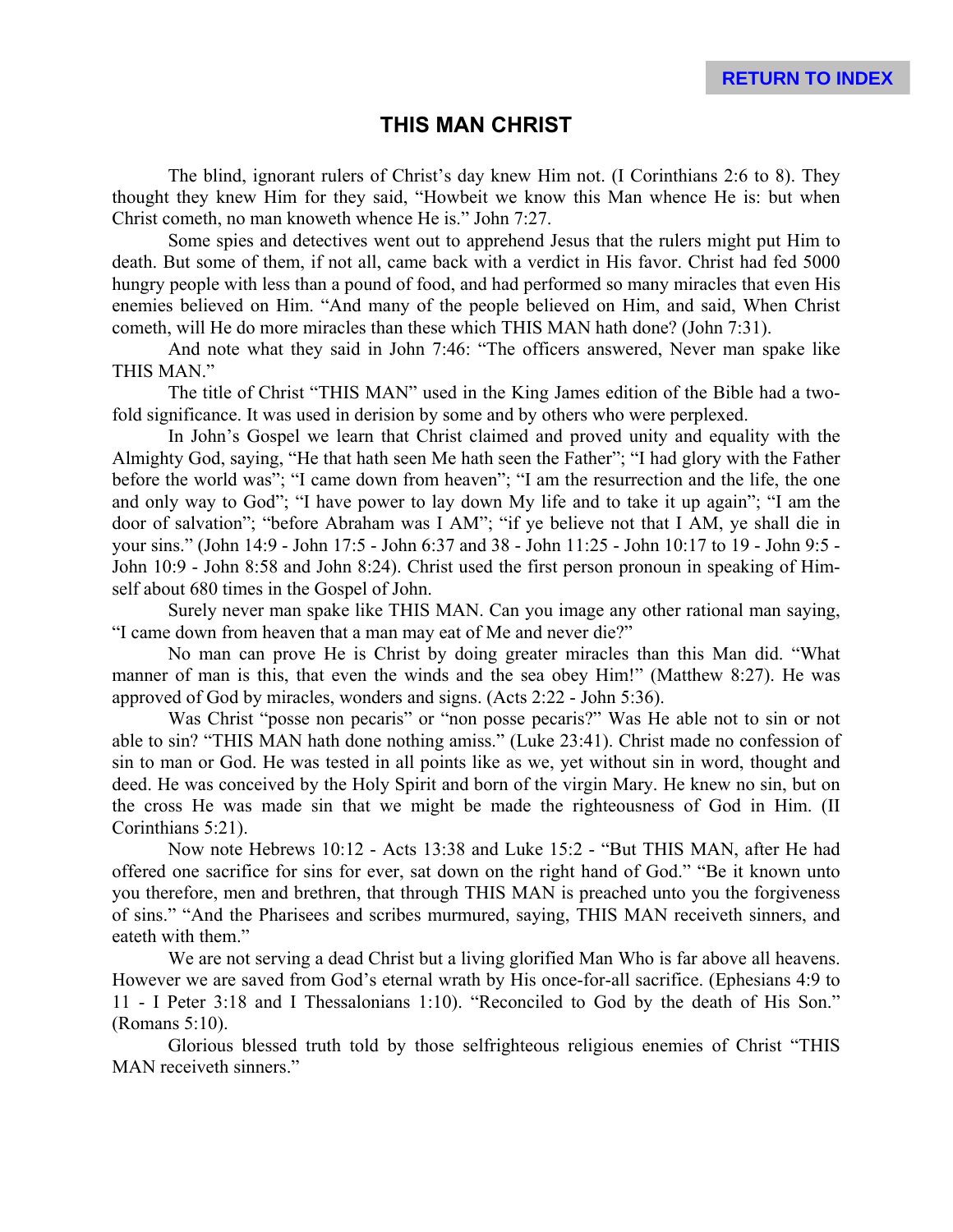As many as received Him were given the right to become the children of God. (John 1:11 and 12).

This same Jesus is coming again as He went away. Then He will receive His own unto Himself. (Acts 1:9 to 11 - John 14:1 to 4). As He was once offered to bear the sins of many, so unto them that look for Him shall He appear the second time without sin unto salvation." (Hebrews 9:28).

### **LESSON THIRTY-ONE**

### READ RUTH 1:1 TO 5; 16 AND 17; 20 TO 22 - RUTH 2:1; 10 AND 19 TO 23 - RUTH 3:13 AND 18 - RUTH 4:6 TO 17 - JUDGES 3:28 - DEUTERONOMY 23:3 - JEREMIAH 48:4 MATTHEW 1:5 - MATTHEW 1:3 - MATTHEW 1:6

### **HOW RUTH THE MOABITESS WAS REDEEMED**

Most Christians remember the famous words of Ruth and the question, her mother-inlaw, Naomi, asked of her. Ruth said to Naomi, ". . . Entreat me not to leave thee, or to return from following after thee: for whither thou goest I will go; and where thou lodgest I will lodge: thy people shall be my people and thy God my God: Where thou diest I will die, and there will I be buried: the Lord do so to me and more also, if aught but death part thee and me." (Ruth 1:16 and 17).

Then Naomi's question when she and Ruth had come into Israel's country, "Where hast thou gleaned today?"

We read in Ruth 1:1 to 5 that Elimelech, with Naomi his wife, and their two sons, Mahlon and Chilion, in the time of famine in Israel's land, went into the land of Moab. There Naomi's husband died. There the two sons were married to two women of Moab. Then plenty of trouble came to Naomi. Elimelech had died. Then Mahlon and Chileon died. Would we have had one of the greatest stories of all times, if they had not died in the land of Moab when they did?

"Naomi" means "pleasant." No one could bring cruel judgment against that mother-inlaw. How gracious and loving she was to Ruth, in spite of her own troubles which caused her to speak of herself as "Mara" (bitter). (Ruth 1:20).

This story was in the day of the Judges. (Ruth 1:1). So "Ruth", in the Bible, follows "Judges." In Judges 3:28, God declared that the Moabites were Israel's enemies. In Deuteronomy 23:3 and Nehemiah 13:1 we read that a Moabite must not enter the congregation of the Lord.

In this connection let us think of Ephesians 2:12 and 13 where we learn how the alienated Gentile strangers were afar off and then, by grace, brought so nigh to God that they were no longer foreigners and strangers, but fellow-citizens in the Household of God. (Ephesians 2:19). They became heirs of God and joint-heirs with Christ. This was by the work of Israel's great Redeemer Kinsman (Hebrews 2:11 - Hebrews 2:16 and 17).

"Moab" has the meaning of "from her father." Lot was the father of Moab and also the father of Moab's mother. Moab is mentioned more than 160 times in the Old Testament Scriptures, with no good word to his credit. He is mentioned in the forty-eighth chapter of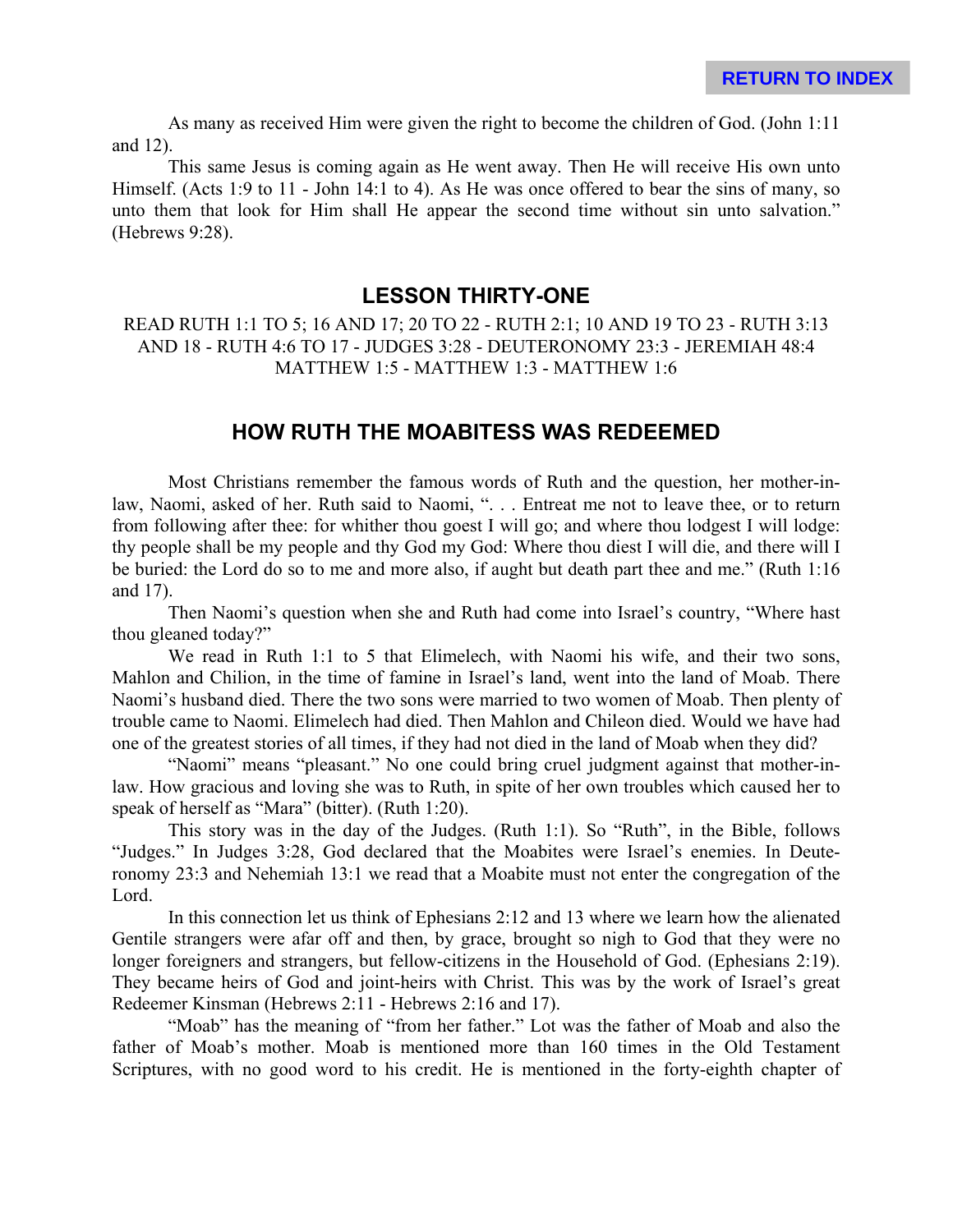Jeremiah 34 times. Note Numbers 21:29 - Jeremiah 48:4 - II Kings 23:13: "Woe unto Moab! thou art undone." "Moab is destroyed." "The abomination of the Moabites."

Consider all of this and then turn to Matthew 1:3 to 6 and see that Ruth, the Moabitess, was the mother of Obed, who was the grandfather of King David, from whom Christ came. Tamar, Rahab and Bathsheba are also brought, by grace, into the royal family into which Christ was born. (Matthew 1:3 to 6).

Naomi would have given another son to Ruth; but she had none. But she took Ruth back to Israel's land and there Naomi helped her to get acquainted with Boaz, who was a rich kinsman. Ruth worked in the fields and Naomi told her how to win the favor of Boaz. Ruth replied, "All that thou sayest unto me, I will do.", (Read Ruth 3:3 to 6). And she did.

Then the rich kinsman became Ruth's redeemer for Elimelech's sake. Elimelech means, "the God of the King."

The redemption story by the redeemer taking off his shoe, as a witness, is told in Ruth 4:6 to 8. This was God's plan in Deuteronomy 25:5 to 10. Then the rich kinsman redeemer said, "Ruth have I purchased to be my wife." (Ruth 4:10). Then "Obed," their son, was born. Their house was established in Bethlehem. Read in Ruth 4:14; what was said unto Naomi.

We know of a real Kinsman Redeemer Who was born in Obed's house in Bethlehem. He was rich, and for our sakes He became poor, that we through His poverty might be rich.

And the alienated, condemned Gentiles, by God's grace, have been married to Christ. His riches are our riches.

### **LESSON THIRTY-TWO**

READ HEBREWS 9:10 - HEBREWS 10:22 - EPHESIANS 5:26 TITUS 3:5 - ACTS 22:16 - I CORINTHIANS 6:11

## **NEW TESTAMENT WASHINGS**

First read John 13:1 to 14, the record of Christ washing the feet of His apostles. In John 13:10 two different Greek words are translated "wash." "Jesus saith to him, (Peter), He that is washed needeth not save to wash his feet, but is clean every whit: and ye are clean, but not all."

He that is washed. The Greek word is "LOUO." This is the same Greek word used in Hebrews 10:22 - Acts 16:33 and Revelation 1:5. "Let us draw near with a true heart in full assurance of faith, having our hearts sprinkled from an evil conscience, and our bodies WASHED with pure water." "And he took them the same hour of the night, and WASHED their stripes; and was baptized, he and his, straightway." "Unto Him that loved us, and WASHED us from our sins in His own blood."

"LOUO" has the meaning of "all-over" washing. This is what the believer receives when he comes by faith to Christ and to Calvary. He is there reconciled, forgiven, redeemed and justified.

After this the saint needs and receives the second "wash" of John 13:10. This Greek word is "NIPTO" and has the meaning of a cleansing, or washing, of part of the body. Note the blind boy in John 9:7: "And said unto him, Go. WASH in the pool of Siloam. (which by interpretation, Sent). He went his way therefore, and WASHED, and came seeing." This is the same word.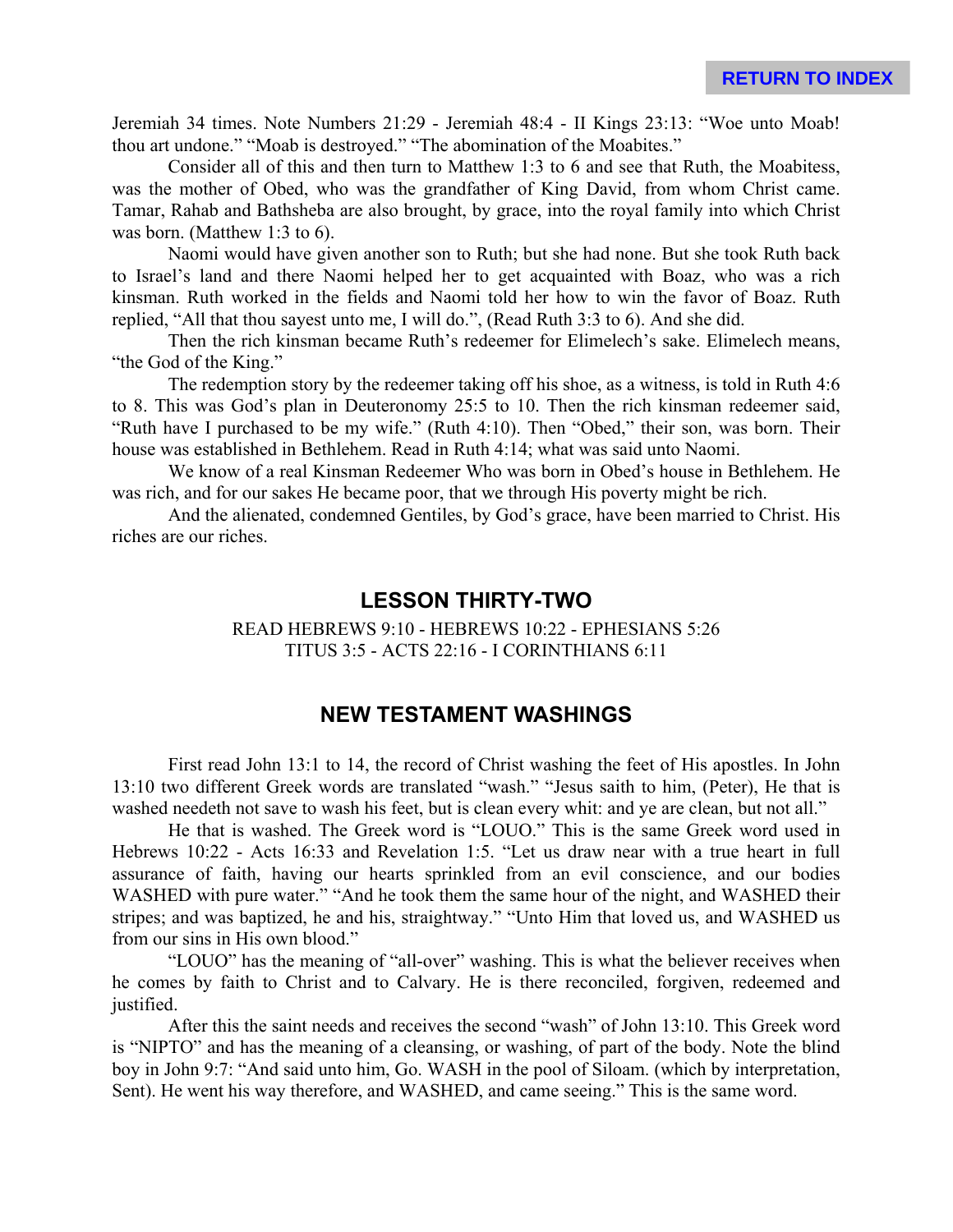This washing of the Christian's feet speaks of Christ's work at God's right hand as Advocate. (I John 1:7 to 9 - I John 2:1 and 2).

Now note another Greek word, "APOLOUO," used in Acts 22:16 and I Corinthians 6:11: "And now why tarriest thou? arise, (Paul), and be baptized, and WASH away thy sins, calling on the name of the Lord." "And such were some of you: but ye are WASHED, but ye are sanctified, but ye are justified in the name of the Lord Jesus, and by the Spirit of our God."

Then in Matthew 27:24 the Greek word is "APONIPTO." And in Luke 5:2 the Greek word is "APOPLUNO."

Then note Ephesians 5:26 and Titus 3:5: "That He might sanctify and cleanse it with the WASHING of water by the Word." "Not by works of righteousness which we have done, but according to His mercy He saved us, by the WASHING of regeneration, and renewing of the Holy Spirit." The Greek word in these two verses is "LOUTRON."

There were old testament "DIVERS WASHINGS" (Hebrews 9:10). The Greek word is "BAPTISMOS." Some of these were pourings, some sprinklings, some immersions. The Greek word in Luke 11:38 is "BAPTIZO."

Then in Revelation 7:14 - "Robes washed in the blood of the Lamb," the Greek word is "PLUNO."

No ceremonial or religious washing is needed to supplement the Divine washing of Titus 3:5 and Ephesians 5:26 to make it more efficacious or lasting.

In Mark 7:20 to 23 the Lord Jesus Christ gave us an ex-ray of the human heart. The description is up to date. "From within out of the heart of men, proceed evil thoughts, adulteries, murders, thefts, deceit, blasphemy, pride, foolishness, etc. "This is confirmed in Titus 3:3 - Read it. Then follows the statement of God's kindness and love and how God, with a Divine WASHING, washes man on the inside. Surely we know that water on the outside could not cleanse man's sinful heart on the inside.

Surely every sinner who comes by faith to Calvary and believes unto the saving of the soul is washed once-for-all by the precious blood of the Lamb of God Which beareth away the sin of the world. But that redeemed one then needs the constant washing of his feet. We praise God for these Divine washings.

## **LESSON THIRTY-THREE**

READ ROMANS 10:9 TO 16 - MATTHEW 15:21 TO 27.

## **GENTILES BEFORE AND AFTER CHRIST'S DEATH**

The Epistle to the Romans was written about 60 A.D., more than twenty-five years after Christ died on the cross for the sins of the whole world. A most radical change in God's dealings with the Gentiles took place between the year that the Lord Jesus Christ talked with the Gentile Greek woman (Matthew 15:21 to 27 and Mark 7:24 to 30) and the year that the risen Christ revealed to the apostle Paul the truth of Romans 10:12: "There is no difference between the Jew and the Greek for the same Lord over all is rich unto all that call upon Him."

At the time Christ talked with that Gentile woman, the Gentiles were "aliens from the commonwealth of Israel," "having no hope and without God in the world." (Ephesians 2:12).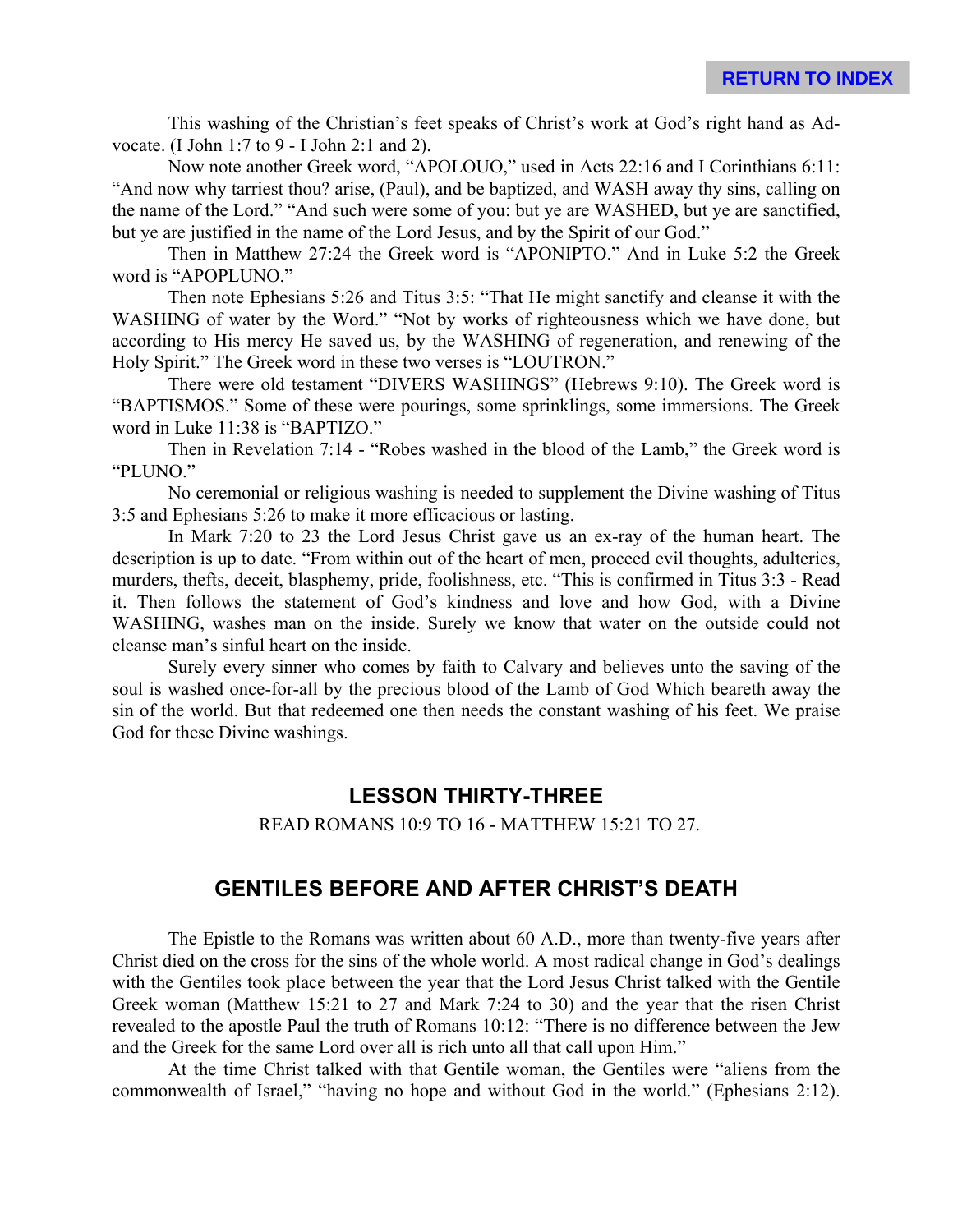Israel was "nigh" and the Gentiles were "afar off". (Ephesians 2:17 and 2:13). The Gentiles were "a foolish nation", "no people". (Romans 10:19).

Note the language Christ used in His conversation with that Gentile Greek woman; "It is not meet to take the children's bread and cast it unto dogs." (Mark 7:27). In speaking concerning the faith of another Gentile, the Lord Jesus called Israel, "the children of the kingdom". (Matthew 8:12).

There is a great difference between "children" and "dogs". In Exodus 11:7 we have God's own words to Israel, "The Lord doth put a difference between the Egyptians and Israel." Note also Exodus 19:5, "Ye (Israel) shall be a peculiar treasure unto me above all people." And again, Isaiah 45:4: "Israel, Mine elect - I have surnamed thee." Again, Isaiah 43:21, "This people have I formed for Myself, they shall show forth My praise." Again, Isaiah 44:21: "I have found thee, Thou art My servant, O Israel, thou shalt not be forgotten of Me." Again Isaiah 45:17: "But Israel shall be saved in the Lord with an everlasting salvation."

In Acts 13:23 and Acts 5:29 to 32, we read that Christ was born to be Israel's Saviour. While Christ was on earth neither Christ nor His apostles were sent to Gentiles; but only to Israel. (Matthew 15:24 - Matthew 10:5 to 8). (Read also Matthew 10:23 and Acts 10:39 and Acts  $2:22$ ).

In Luke 1:67 to 77 we are told very definitely that Christ was born to deliver Israel from Gentile political control. But Israel knew not the time of their visitation (Luke 19:44), and said "We will not have this man to reign over us." (Luke 19:14). Christ came unto His own and His own received Him not. (John 1:11). Israel had a real fall. (Romans 11:11 - Romans 11:5 to 9). Israel will rise again. (Isaiah 62:1 to 4; Romans 11:26). Then Gentiles from all over the world will come to the Lord.

But after Christ died on the cross, His gospel was "to the Jew first and also to the Gentile." (Romans 1:16). Here is a very interesting question in Romans 3:29. "Is He the God of the Jews only? Is He not also of the Gentiles?" This question was asked years after Christ died and broke down the partition between Israel "nigh" and the Gentiles "afar off." (Ephesians 2:13 to 17).

The answer was "Yes, of the Gentiles also."

Therefore, Gentiles should go to Romans for the gospel of grace rather than to Matthew, Mark and Luke.

The two Gentiles, who were blessed while Christ was on earth, received blessings because both of them had great faith. (Matthew 8:10 - Matthew 15:28). All Gentiles were offered salvation later on, because of Israel's unbelief and because of great grace, love and mercy. (Romans 11:30 and Ephesians 2:4 to 9). Hold on to the great truth of Romans 11:30. Cornelius, saved under Peter's keys of the kingdom, feared God and worked righteousness. (Acts 10:34 and 35 - Acts 10:1 to 14).

Gentiles, in this age and dispensation of grace, do not have to take the place of little dogs under the table; for by grace they are seated in the heavenlies in Christ. (Compare Mark 7:28 and Ephesians 2:6 to 9). Ye which were afar off are brought nigh by the blood of Christ. (Ephesians  $2:13$ ).

# **LESSON THIRTY-FOUR**

READ II TIMOTHY 2:15 - I CORINTHIANS 2:6 TO 19 JOHN 16:9 TO 16 - I JOHN 2:26 TO 28.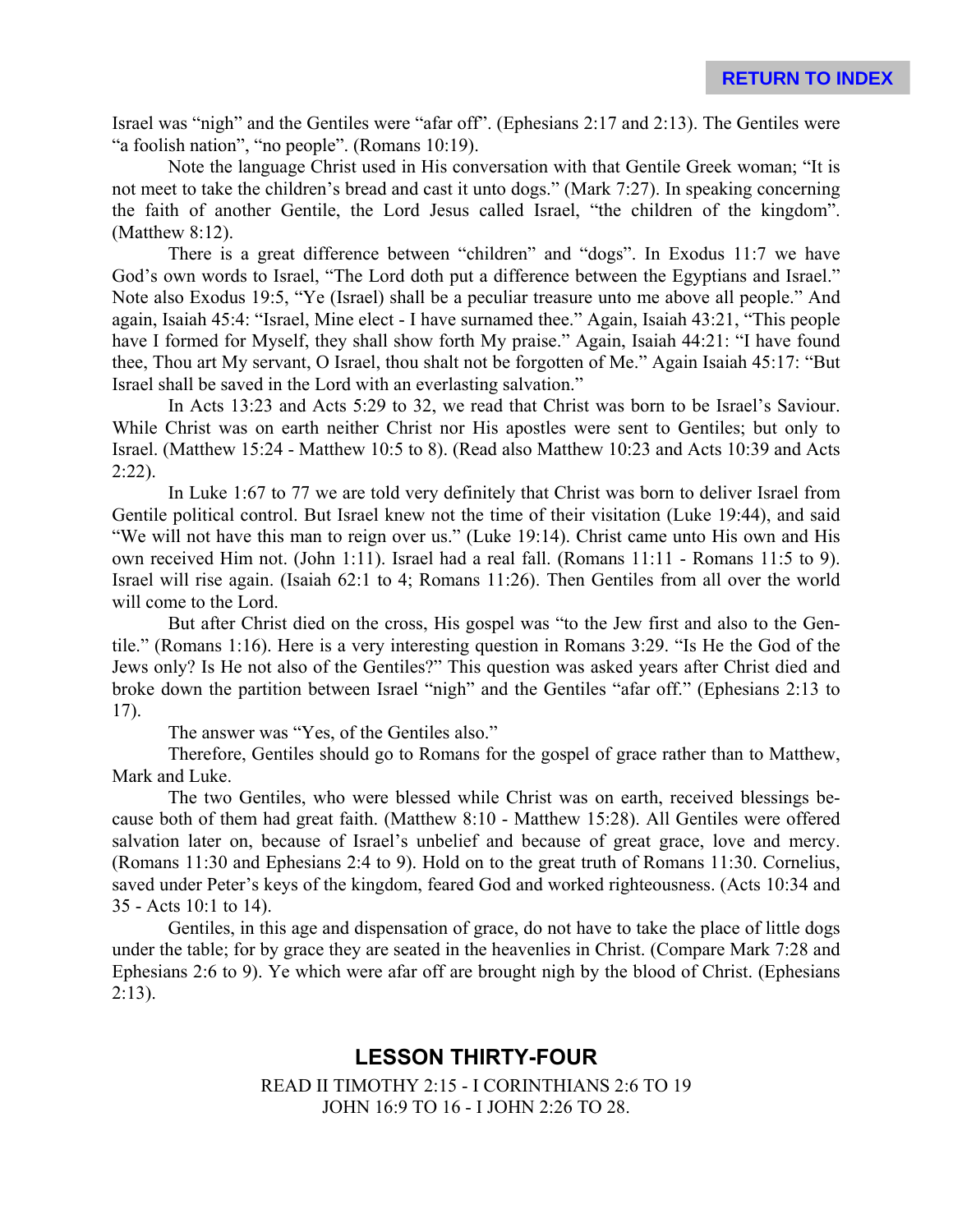# **RIGHTLY DIVIDING THE SCRIPTURES**

In Galatians 1:3 and 4 we read of "this present evil age." In Ephesians 2:7, we read of "the ages to come." In Ephesians 3:5 we read of "the other ages" (past ages). All Christians speak of "the Old Testament Age" and "the New Testament Age."

In Ephesians 3:5 and in Colossians 1:24 to 26, we learn that the people of God in the ages before Paul, including their inspired prophets, did not have foreknowledge of God's spiritual program during this present dispensation of grace. (Ephesians 3:1 to 4). In these verses we learn that Paul did not, and could not, know God's present program by studying Israel's Scriptures. Paul did not learn it from what Christ on earth taught the twelve apostles. (Galatians 1:11 to 19 - Galatians 2:1 to 7). It was truth never before revealed even to the most faithful and the most spiritual servants of the Lord. Therefore, Paul wrote of the unsearchable (untraceable) riches of Christ, God's eternal purpose. (Ephesians 3:8 to 11). Paul received it by direct revelation from Christ in heaven. It was new truth for a new age for a new dispensation, a new program, called "God's eternal purpose." (Ephesians 3:11). It had to do with the making of "One New Man", (Ephesians 2:15); made up of Christ and new creatures in Christ. (II Corinthians 5:17).

As this was not contemplated by Israel's ancient prophets and as it was not the program which the Lord Jesus gave to Peter and the Eleven (Acts 2:16), and as Christians are now members of the Body of Christ, all Body members should study, interpret, appropriate and apply all other Scriptures in the light of the "Body" truth which the risen Christ revealed to the apostle Paul. This is indeed the golden key which the Holy Spirit has for those who will obey II Timothy 2:15 and Ephesians 3:9.

This is the meaning of II Timothy 2:15: "Study to show thyself approved unto God, a workman that needeth not to be ashamed, rightly dividing the Word of truth." "Rightly dividing" is translated from "orthotomeo" - "ortho" means "right" - "tomeo" means "to cut," "to dissect." The Greek word in Hebrews 4:12 refers to the word "SHARPER" than a sword. To cut aright God's Word, certainly means to compare spiritual with spiritual, and more. (I Corinthians 2:10 to 16).

During the Old Testament age, or dispensation, God's people had "meats, drinks, and divers washings, and carnal ordinances imposed on them until the time of reformation." (Hebrews 9:10). These belonged to Israel's "shadow" days (Hebrews 10:1 to 10 - Colossians 2:13 to 18). The time of reformation had come when Christ revealed His new program of Ephesians 3:1 to 6 to Paul.

Israel had the seventh day sabbath. They could eat no pork. They worshipped God in a portable tabernacle and a Jerusalem Temple. They practiced physical circumcision. They had earthly priests and many religious feast days. None of these ceremonies, which had a God-given place in a former age, has a place in this age, for we are not under the law, we are under grace (Romans 6:14). The Temple now is made up of redeemed sinners baptized into the Body of Christ, with the spiritual circumcision of Philippians 3:1 to 3. Read Ephesians 2:19 to 22.

As the Lord Jesus Christ, as Jesus of Nazareth on this earth, was under the law, He did not live under this present dispensation of grace which He revealed after He ascended far above all heavens and gave gifts unto men. (Ephesians 4:10 to 13).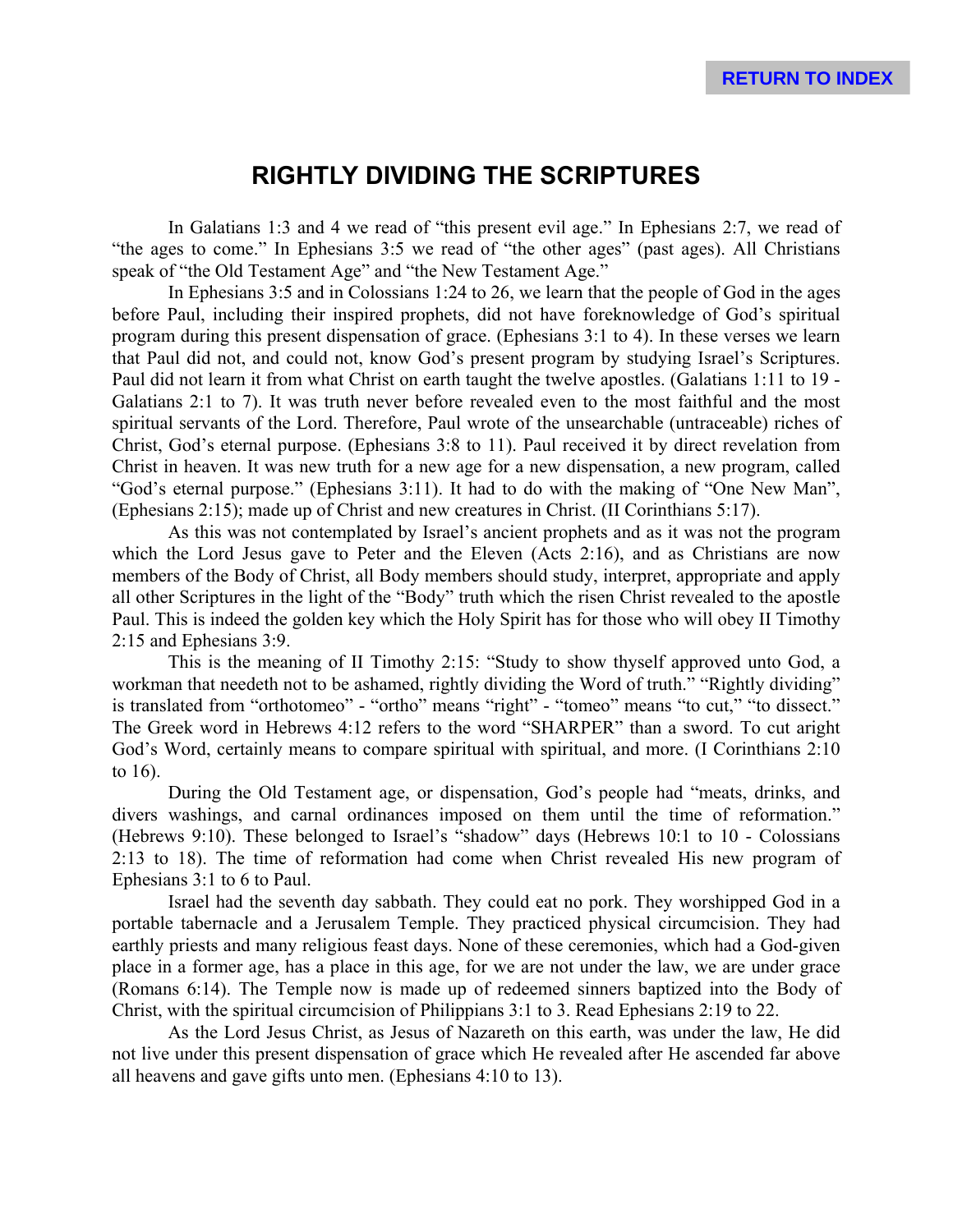Christians should cut aright the Word of truth by studying the earthly ministry of Christ in the light of the truth of Romans, Ephesians, Galatians, Colossians and other "grace" Epistles.

The "Acts" ministry of the twelve apostles, the signs of Mark 16:16 to 18 and the sign gifts of I Corinthians 12:8 to 11 should be studied in the light of the revelation of the mystery mentioned in Romans 16:25, in the light of different gifts in Ephesians 4:9 to 13. In advancing from the truth of the one Body in I Corinthians 12:13 to the truth of the same one Body in Ephesians and Colossians Paul was going from a child to a man. (I Corinthians 13:8 to 13).

## **LESSON THIRTY-FIVE**

#### READ ROMANS 5:12 TO 14 - ROMANS 8:1 TO 4.

### **FROM ADAM TO MOSES**

In Romans 5:12 to 14 we learn that Adam was a figure of Jesus Christ; and that death reigned from Adam to Moses; and that universal sin and death have resulted from Adam's sin.

We also learn that "from Adam to Moses" there was no law. This is explained in Romans 5:20: "Moreover the law entered, that the offence might abound." The law that was "from Adam to Moses" was "the law of sin and death." (John 1:17). Moses was on Mount Sinai receiving the ten commandments about 2500 years after Adam was driven from Eden under another law, "the law of sin and death." The law (the ten commandments) was added, because of transgressions. (Galatians 3:19).

While it is true that, by Moses is the knowledge of sin (Romans 3:20) because sin is the transgression of the law (I John 3:4) and as Paul said, "I had not known lust except the law said, thou shalt not covet" (Romans 7:7), yet sin and death reigned from Adam to Moses, when there was no such law as was added at Sinai because of transgressions, (Galatians 3:19).

For 2500 years the descendants of Adam had neither the written revelation of God nor the law and religion given Israel at Sinai, but they had a law written in their hearts (conscience) (Romans 2:15) and they had the revelation of God in creation. (Romans 1:20).

So under "the law of sin and death" the human race was without excuse. (Romans 1:20).

If before God gave His program to Israel and without the Bible, the children of Adam were condemned (Romans 5:18) and without excuse, how about the condemned lost sinner of the twentieth century, nearly 2000 years since Christ came to earth and went back by the way of Calvary and sent the Holy Spirit and His apostles to give us the glorious gospel of grace and a complete written revelation and nineteen centuries of Christianity? We are surely without excuse and unbelievers are headed for an awful judgment as the result of the universal law of sin and death.

Note the spiritual state of Adam's children: " . . . who were dead in trespasses and sins; Wherein in time past ye walked according to the course of this world, according to the prince of the power of the air, the spirit that now worketh in the children of disobedience. Among whom also we all had our conversation in times past in the lusts of our flesh, fulfilling the desires of the flesh and of the mind; and were by nature the children of wrath, even as others." Ephesians 2:1 to 3. Alienated from the life of God. (Ephesians 4:18).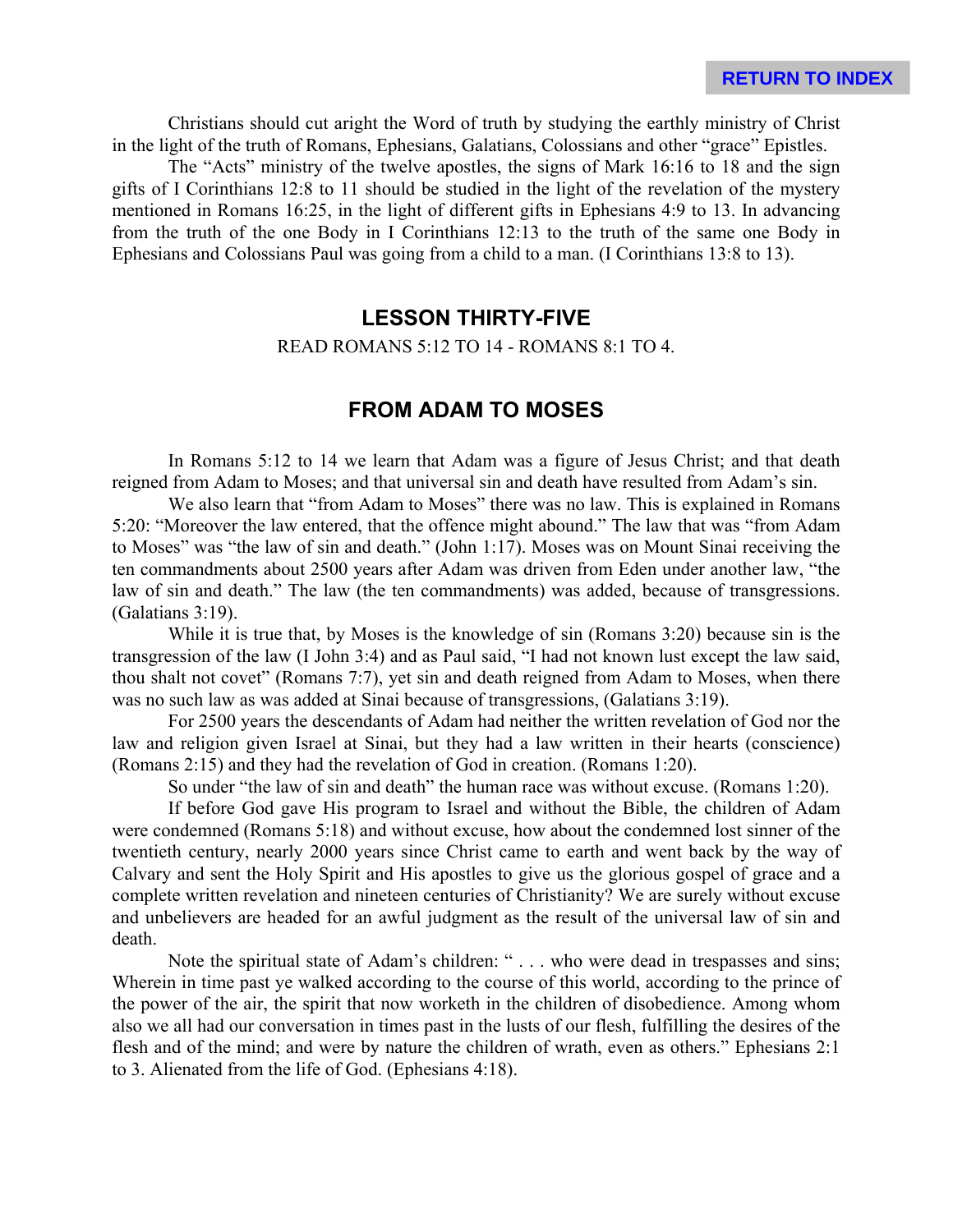The only hope of Adam's children is Romans 8:2: "For the law of the Spirit of life in Christ Jesus hath made me free from the law of sin and death." Romans 8:2.

Let us keep in mind that the Holy Spirit has very definitely marked in the Bible a period in the history of man, called, "From Adam to Moses". (Romans 5:14).

That which God gave to Moses on Mount Sinai was later called the covenant made old, or "the Old Testament," (Hebrews 8:7 to 13 - II Corinthians 3:7 to 17). "From Adam to Moses" covered a period of about 2500 years. During that period Adam lived and died, Abel, Seth, Noah, Shem, Eber, Abraham, Isaac, Jacob (Israel) and Israel's twelve sons all lived and died. They all died before God added the "law" covenant at Sinai, later known as "the Old Testament", so none of them were Old Testament characters. Moses was 80 years old when the "law" covenant was added.

Let us carefully compare Jeremiah 31:31 to 35 with Exodus 20 and learn just when Jehovah and Israel entered into the "law" covenant. That was 330 years after Abraham died, or 430 years after God made His "Promise" covenant with Abram. (Galatians 3:17 - Galatians 3:8 - Romans 4:7 to 12). In Colossians 2:13 to 16 we learn what made the "law" covenant, "the old covenant." There is not one line in the Book of Genesis concerning the "law" covenant (of Exodus 20) made "old" at Calvary. Therefore think of the great blunder Christians have been making for centuries calling the Book of Genesis part of the Old Testament. There was no Old Testament from Adam to Moses.

### **LESSON THIRTY-SIX**

#### READ GENESIS 4:1 TO 13 - LUKE 18:9 TO 14 LUKE 23:33 TO 46

### **BETWEEN TWO MEN**

In each of the three Scriptures above listed we have the story of two men, first, Cain and Abel: second, the Pharisee and the Publican who went up to the temple to pray; third, the penitent thief and the impenitent thief who died on either side of the cross of the Lord Jesus Christ.

Cain was a religious man, very much like those foolish kinsmen of the apostle Paul to whom he referred in Romans 10:1 to 4, who being ignorant of God's righteousness and going about to establish their own righteousness, they would not submit themselves unto the righteousness of God which is by faith. They failed, therefore, to become righteous. (Romans 9:30 to 33).

Cain insisted that God should accept his good works and religious deeds. Cain did not want redemption by blood. We are told in Jude 11 of professing Christians who are going in the way of Cain. Think of the great multitude of "Christianized agnostics," called modernists, in socalled evangelical church organizations, who are going religiously to perdition. They hate the gospel of "blood" redemption.

In Hebrews 11:4 we have God's truth concerning Abel: "By faith Abel offered unto God a more excellent sacrifice than Cain, by which he obtained witness that he was righteous, God testifying of his gifts: and by it HE BEING DEAD YET SPEAKETH."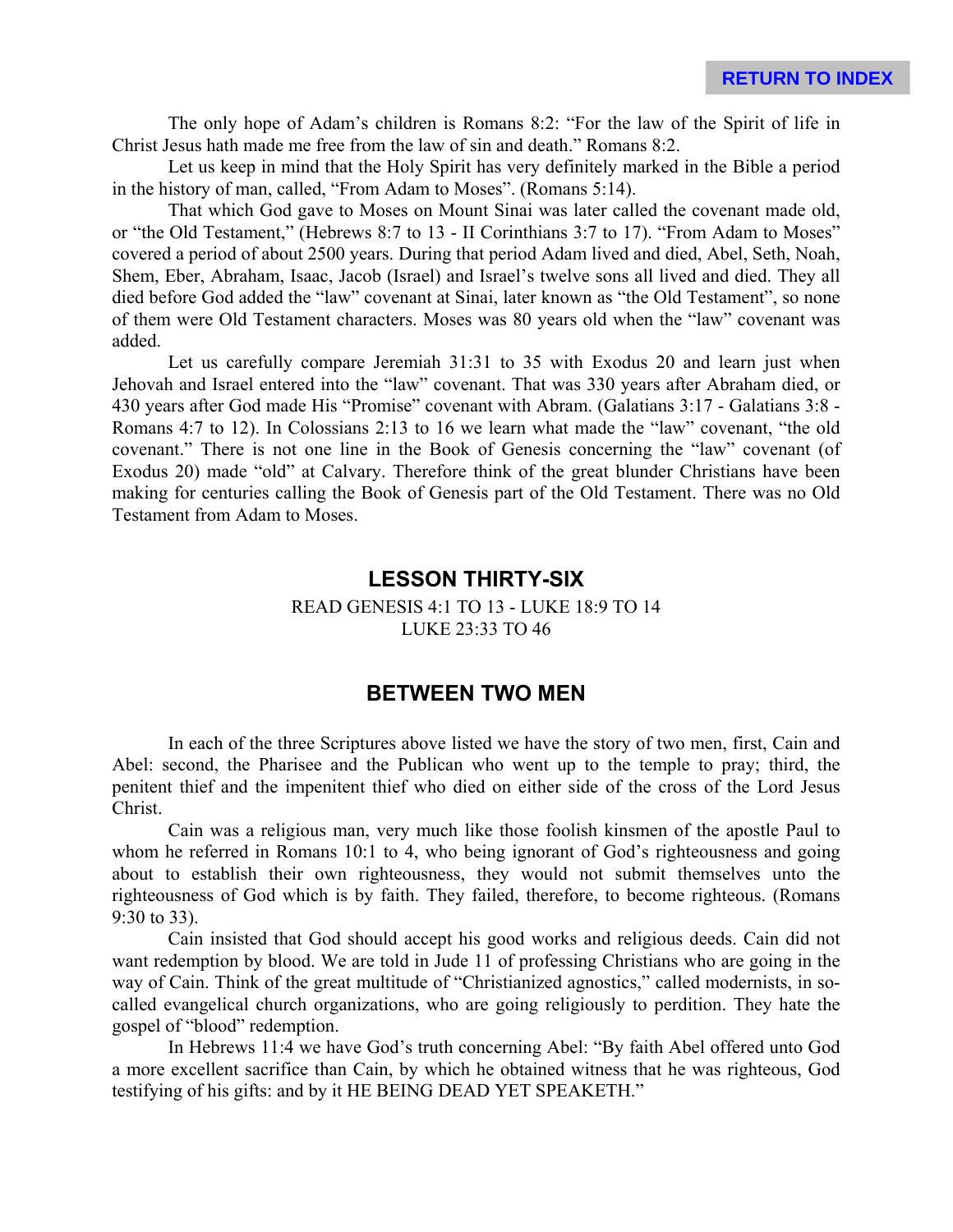Here we have righteousness by faith and by the sacrifice of a substitute. ABEL BEING DEAD YET SPEAKETH. He speaks today, in the middle of the twentieth Christian century, although he was murdered by his religious brother nearly six thousand years ago. Be sure you go in Abel's way and not Cain's.

God wants Abel to speak to us, so read the interesting story of these two men in Genesis 4:1 to 13.

Cain offered the fruit of the cursed ground, the labor of his hands. This would not deliver him from the law of sin and death. Even after God told Cain of his blunder and what to do, Cain refused. With envy and malice Cain killed Abel: "Not as Cain, who was of that wicked one, and slew his brother. And wherefore slew he him? because his own works were evil, and his brother's righteous," I John 3:12.

God's Word is clear and positive, "without the shedding of blood, there is no remission". (Hebrews 9:22), "It is the blood that maketh a covering for the soul". (Leviticus 17:11). "The blood of Jesus Christ, God's Son, cleanseth us from all sin." (I John 1:7 to 9). Read also Hebrews 9:26 - Hebrews 9:12 - Hebrews 9:14 and especially Hebrews 12:24.

The Pharisee, in Luke 18:9 to 14, was a very zealous, sincere religious man. He too had zeal without knowledge. Like millions of well-meaning, religious people today, he was sincerely wrong. He trusteth in his own heart. In Proverbs 28:26 we read that such a one is a fool. He went away condemned. The publican prayed, "meet me a sinner at the blood sprinkled mercy-seat." He was justified. Now God has been merciful - Christ is the propitiation (the blood sprinkled mercy-seat), for the sins of the whole world. (I John 2:2).

What was between Cain and Abel, between the Pharisee and the publican? The same thing that will be between all the people in eternal perdition and eternal glory, the blood of the Lamb. This applies to most respectable, moral, religious, cultured gentlemen or ladies.

We have had the story of two men in the field, and two men in the temple.

Now two men on the cross. Two thieves. Neither was religious. They deserved capital punishment - what was between them? The blood of the Lamb. One by faith, received the Lamb and will be in glory with the redeemed. The other rejected the Lamb and was not delivered from the wrath to come (I Thessalonians 1:10 - John 3:36).

Certainly all of these men, being dead, yet speaketh.

#### **LESSON THIRTY-SEVEN**

READ I TIMOTHY 2:4 TO 7 - COLOSSIANS 1:20 AND 21 JOHN 12:27 TO 33.

## **ALL MEN CALLED TO SALVATION**

In the Scriptures listed we learn what is taught in Hebrews 2:9 and I John 2:2, that the Lord Jesus Christ on the cross tasteth death for every man and became the propitiation for the sins of the whole world.

In the shadow of the cross, Christ said, "Now is the judgment of this world" - "I, if I be lifted up, will draw all men unto Me." In Colossians 1:20 and 21 we learn that Christ in His death made peace through the blood of His cross, to reconcile all things unto God.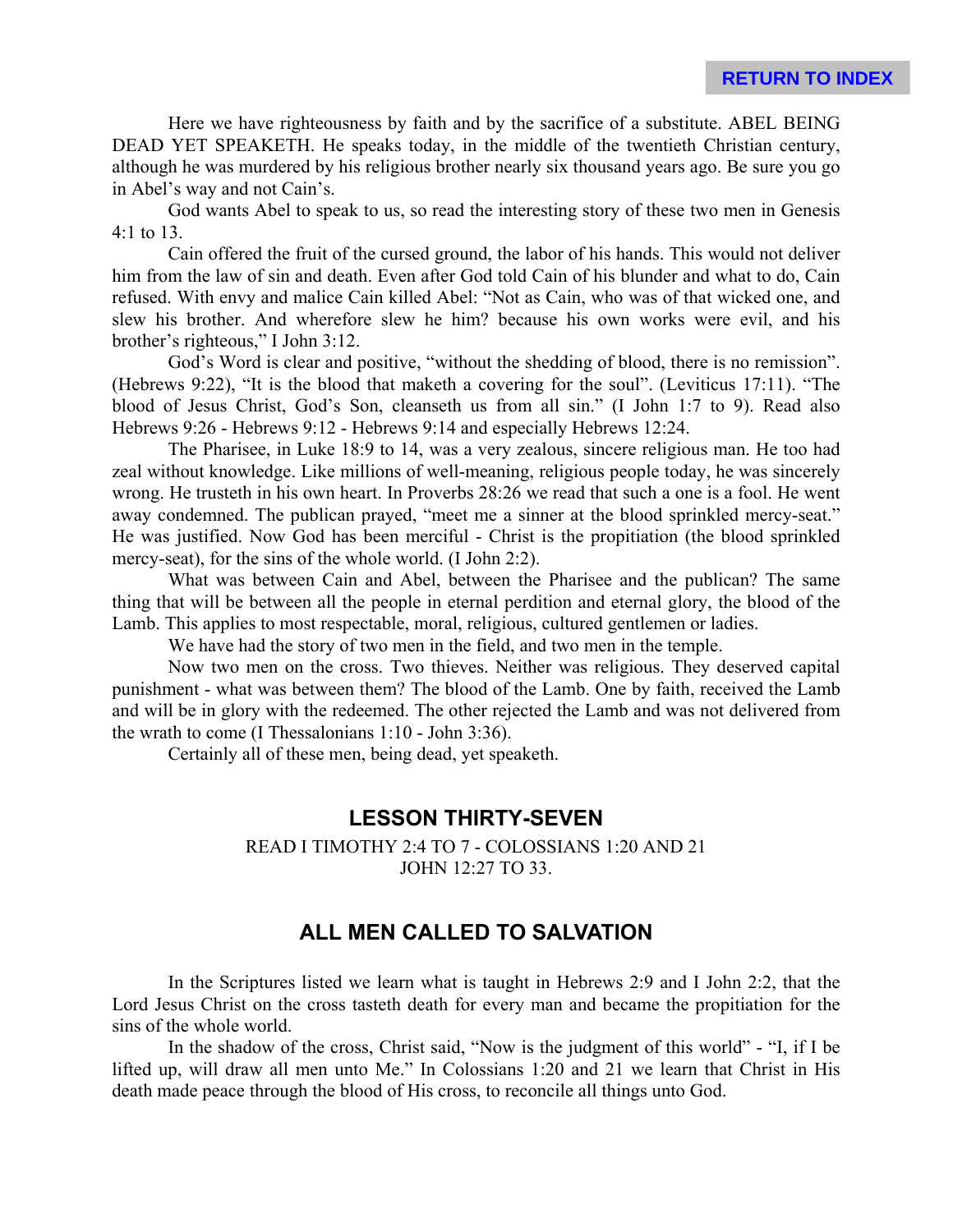In I Timothy 2:6 we learn that Christ on the cross gave Himself a ransom for all.

We learn in I Timothy 2:4 that God will have all men to be saved. Then we read this in Ephesians 1:11, "In Whom also we have obtained an inheritance, being predestinated according to the purpose of Him Who worketh all things after the counsel of His own will." Then we read in Romans 5:18: "Therefore as by the offence of one judgment came upon all men to condemnation; even so by the righteousness of one, the free gift came upon all men unto justification of life."

If it were not for many other Scriptures, which prove that salvation and eternal life are conditioned upon the individual's faith, we might deduce from the Scriptures quoted, that all of the condemned children of Adam will be justified. We praise God for the truth of Titus 2:11: "For the grace of God that bringeth salvation hath appeared to all men."

We do praise God for the fact that eternal life is His free gift through Jesus Christ our Lord (Romans 6:23).

We do praise God that salvation by grace through faith, is the gift of God. (Ephesians 2:8) and 9 - Titus 3:5 to 8 - Romans 4:4 and 5).

We do praise God that Jesus Christ put sin away by the sacrifice of Himself and by His own blood entered heaven having obtained eternal redemption. (Hebrews 9:26 - Hebrews 9:12 and Hebrews 10:12).

We do praise God that without religion, ritual, law-keeping, church-joining, struggling, striving, or even praying, the vilest or most respectable sinner can be saved by trusting in the redemptive work of the Lord Jesus Christ. "God's workmanship created in Christ Jesus unto good works". (Ephesians 2:10).

But hear these solemn words: "He that believeth on the Son hath everlasting life: and he that believeth not the Son shall not see life; but the wrath of God abideth on Him." John 3:36. "But we are not of them that draw back unto perdition; but of them that believe to the saving of the soul." Hebrews 10:39. Read this interesting statement in I Timothy 4:10: "For therefore we both labor and suffer reproach, because we trust in the living God, Who is the Saviour of all men, especially of those who believe."

Some Christians have interpreted Colossians 1:20 to mean that God will reconcile Adam and all of his condemned descendants. Note Colossians 1:20: "And having made peace through the blood of His cross, by Him to reconcile all things unto Himself; by Him I say, whether they be things in earth, or things in heaven."

To quote Colossians 1:20 without quoting Colossians 1:23 is certainly handling the Word of God ignorantly, if not deceitfully; for in Colossians 1:23, we have the condition, "if ye continue in the faith." One must have faith to continue in faith. This faith "IF" is used many times. Read John 8:24 - I Corinthians 15:2 - Romans 10:9 and 10. "He that believeth not the Son shall not see life, but the wrath of God abideth on him" (John 3:36).

Note in II Thessalonians 2:12 and 13 the difference between believing and not believing, "That they all might be damned who believed not the truth." "But we are bound to give thanks always to God for you, brethren beloved of the Lord, because God hath from the beginning chosen you to salvation through sanctification of the Spirit and belief of the truth."

Let us hear God's plain word regarding the responsibility of the ALL MEN for whom Christ died: "And the times of this ignorance God winked at; but now commandeth ALL MEN everywhere to repent. Acts 17:30. God has provided salvation for all. (Acts 13:39).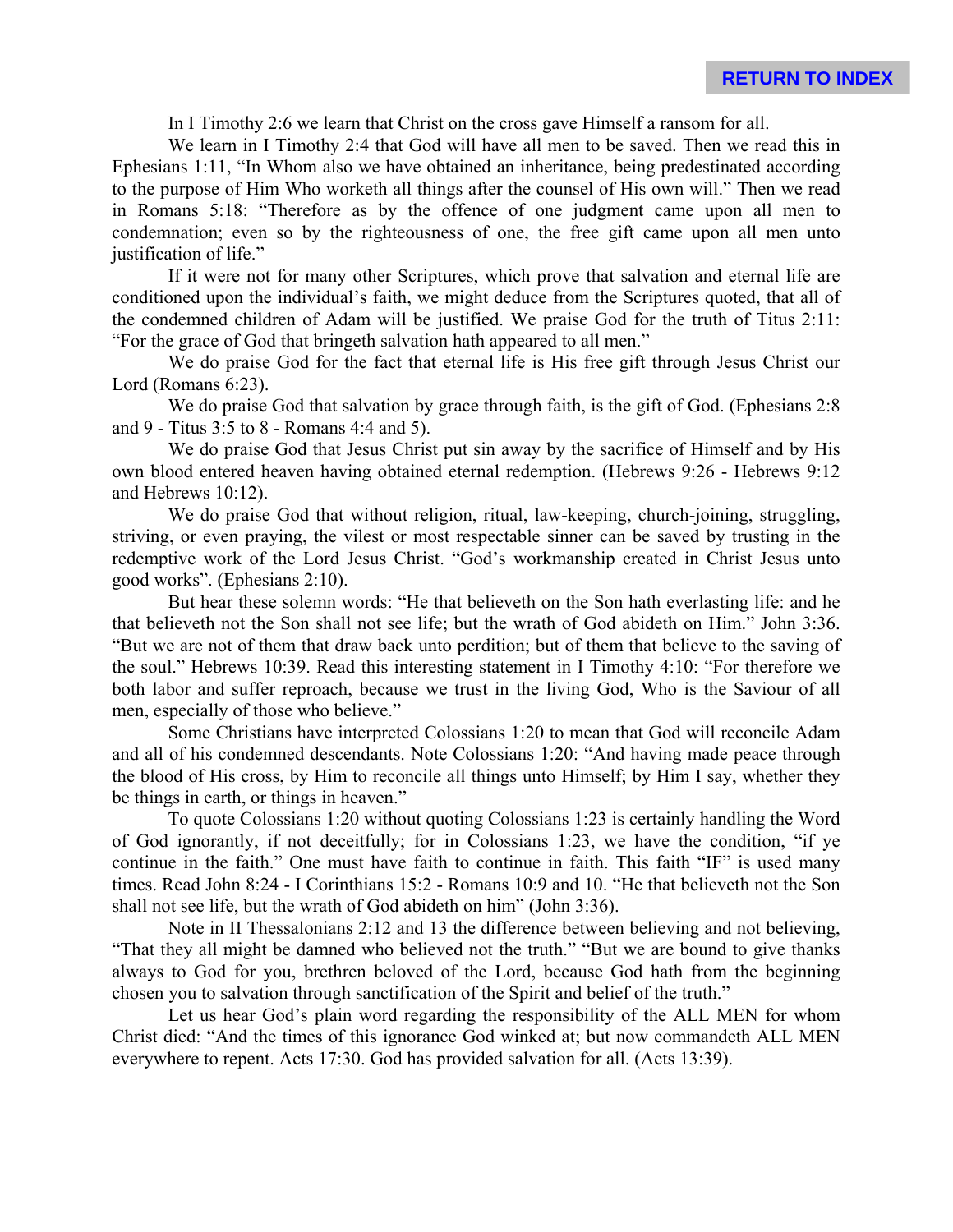### **LESSON THIRTY-EIGHT**

READ MATTHEW 23:1 TO 3 - MATTHEW 8:4 - MATTHEW 6:14 MATTHEW 15:7 - I CORINTHIANS 12:8 TO 13 - EPHESIANS 4:8 TO 14

### **SOMETHING OF PROGRESSIVE REVELATION**

In this lesson we have something of progressive revelation, a comparative study of Matthew, I Corinthians and Ephesians.

In Matthew we do not find the word "grace," in Christ's message to sinners, even one time, although there was surely grace in the invitation in Matthew 11:28, "Come unto Me and I will give you rest." But He was not inviting the alienated Gentiles. (Ephesians 2:11 and 12 - Matthew 15:24 - Matthew 10:5). Christ was sent to Israel, the children; not to Gentiles, the dogs. (Matthew 15:24 to 28).

Whatever grace the Lord Jesus Christ preached on earth, He preached it under the reign of law, for He said that He did not come to destroy the law. (Galatians 4:4 and Matthew 5:17). Read Matthew 23:1 to 3 - 8:4 - and Luke 4:16.

In preaching the Golden Rule, (Matthew 7:12), Christ said, "This is the law." And most assuredly when He preached, "you forgive, and God will forgive ," "you forgive not and God will forgive not" (Matthew 6:14 and 15), Christ was not preaching the grace of Ephesians 4:32: "And be ye kind one to another, tender-hearted, forgiving one another, even as God for Christ's sake hath forgiven you." Read also Colossians 2:13 and Acts 13:39. Christ recognized the seat of Moses before He went to Calvary to abolish the law (Matthew 23:1 to 3 - Colossians 2:14 to 16 - II Corinthians 3:9 to 17). Christ instructed His people to obey the law of Moses (Matthew 8:4).

While Jesus Christ was in the midst of Israel, under the law, (Acts 2:22 - Acts 13:23), "the meats and drinks and carnal ordinances and divers baptisms" of Hebrews 9:10 were binding on Israel. While Christ was on earth, with the exception of one Roman man and one Greek woman (Luke 7:1 to 12 and Mark 7:25 to 31), He was not talking to Gentiles. Certainly Christ did not teach on earth that saved Jews and saved Gentiles were all one in Christ Jesus, and all baptized by one Spirit into one Body (Galatians 3:26 to 28 - I Corinthians 12:13). While Christ was on earth no believer was in the Body of I Corinthians 12:13 and the Joint-Body of Ephesians 3:6. While Christ was on earth He recognized the believing and the unbelieving Jews as "the children of the kingdom." (Matthew 8:12). It was to them He was sent (Acts 5:29 to 32 - Matthew 15:24 - Acts 13:23 - Romans 15:8). Christ came unto His own - His own received Him not. (John 1:11). When Israel rejected Christ in resurrection God ushered in a new dispensation and a new "grace" program.

The Epistle to the Ephesians has six rather short chapters whereas Matthew has twentyeight. The word "grace" is found twelve times in Ephesians. The clear salvation "grace" message is recorded in Ephesians 2:8 to 10. In the light of this, "by grace are ye saved through faith, not of yourselves, not of works," we know that we are not to preach to the unsaved in this economy and age of grace, "keep the commandments - sell your property" or "he that endureth unto the end shall be saved." (Matthew 19:16 to 22 - Matthew 24:13 and 14). Christ lived on earth under the law. We are under grace. (Galatians 4:4 - Romans 6:14).

In Matthew we have God's spiritual "religious" program before Israel was set aside, before Jews and Gentiles were in the JointBody of Ephesians 3:6.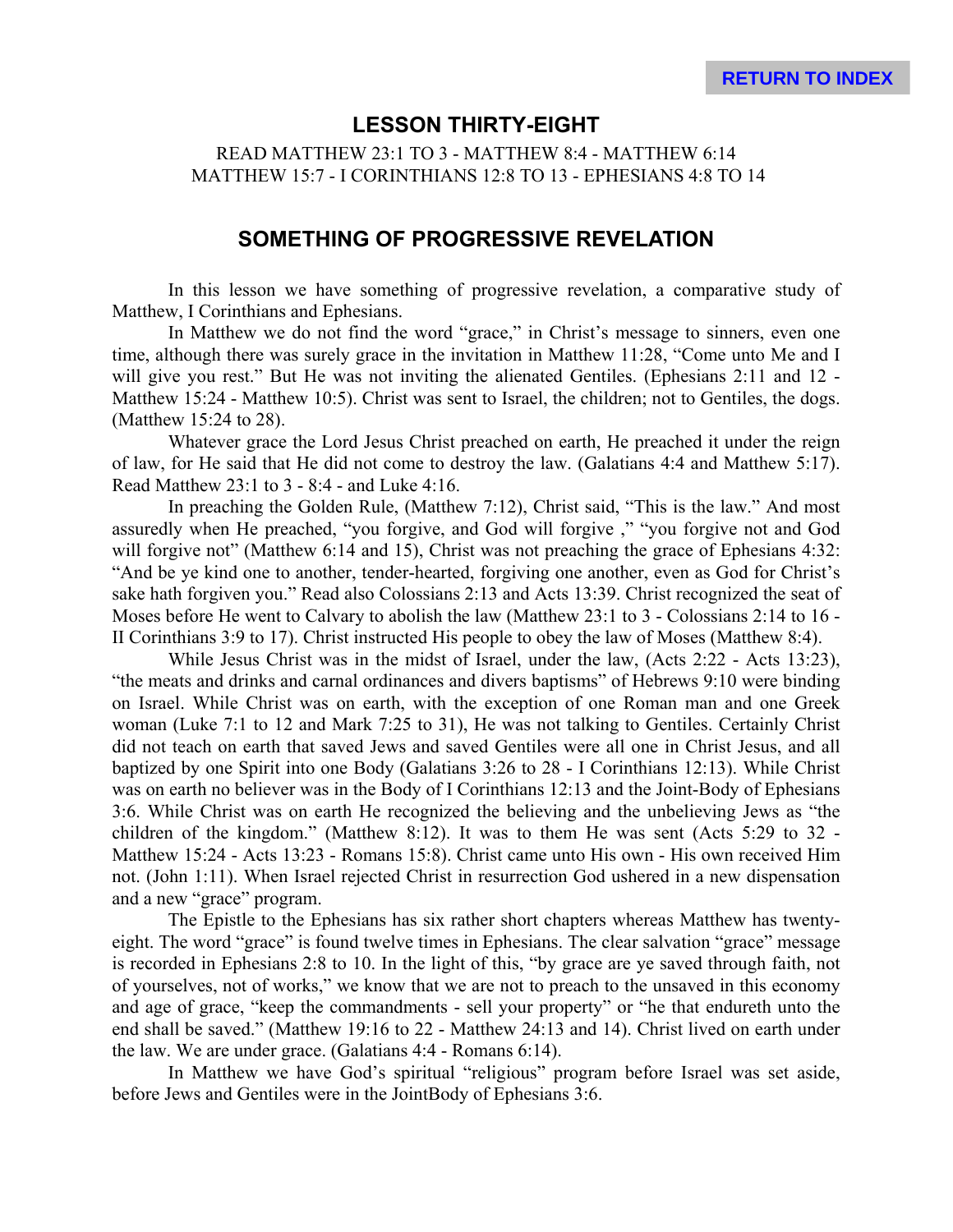In Corinthians we have God's spiritual "sign" program for the members of the Body of Christ. (I Corinthians 12:8 to 13 and 28).

The Epistle to the Corinthians was written before the close of the period covered by the Book of Acts, a transition period when the children "Israel" were first being filled (Mark 7:27) and then were cast out. (Matthew 8:12 - Romans 11:15 - Acts 28:25 to 28 - Romans 11:11).

If any servant of Christ had preached, while Christ was on earth, the messages of Colossians 2:11 to 16 or Galatians 6:15 or Ephesians 2:13 to 19, the Lord would have severely rebuked that "premature" messenger.

### **LESSON THIRTY-NINE**

READ I CORINTHIANS 9:16 AND 17 - EPHESIANS 1:10 COLOSSIANS 1:24 TO 27. - EPHESIANS 3:1 TO 6

## **THIS PRESENT DISPENSATION**

The Greek word translated DISPENSATION in the Scriptures listed above is "OIKONOMIA" - "Nomia" is law. "Oiko-Nomia" is "house-law", "stewardship". Our word is "economy", "OIKONOMOS" is a governor, a steward.

Note carefully I Corinthians 9:17 "For if I (Paul) do this thing willingly, I have a reward: but if against my will, a DISPENSATION is committed unto me."

Here the apostle Paul declared that an "economy" or a "dispensation" was committed to him. It was a very special Divine economy, never before committed to any servant of the Lord. (Romans 16:25 - Colossians 1:24 to 26). In the Greek, in II Timothy 1:12, Paul used the word "Paratheke" a "deposit". The Lord truly deposited something very precious with Paul, and it cost Paul his liberty. Note Ephesians 3:1 to 4: "For this cause I Paul, the prisoner of Jesus Christ for you Gentiles, If ye have heard of the DISPENSATION of the grace of God which is given me to you-ward: How that by revelation He made known unto me the mystery; (as I wrote afore in few words; Whereby, when ye read, ye may understand my knowledge in the mystery of Christ)."

Paul was in the jail at Rome. He may have been Caesar's prisoner, and Satan had much to do with Paul's chains in that prison. But Paul was the prisoner of the Lord Jesus Christ for Gentiles, and for the dispensation which Christ committed to him. He called it "my gospel" and he added, "wherein I suffer trouble, as an evil doer, unto bonds." (II Timothy 2:8 and 9). I wonder how many Christian appreciate Paul's suffering for them.

Note Colossians 1:24 to 26: "Who now rejoice in my sufferings for you, and fill up that which is behind of the afflictions of Christ in my flesh for His Body's sake, Which is the Church: Whereof I am made a minister, according to the DISPENSATION of God which is given to me for you, to fulfil the Word of God; Even the mystery which hath been hid from ages and from generations, but now is made manifest to his saints."

Try to picture Paul in jail and then carefully and prayerfully study the verses just quoted. This dispensation of God committed to Paul carried with it special intense suffering, for Paul and for us.

In Ephesians 6:19 and 20 and Colossians 4:3 and 4 Paul wrote why he was in jail. There was great opposition from religious men and from Satan (the ruler of principalities and powers in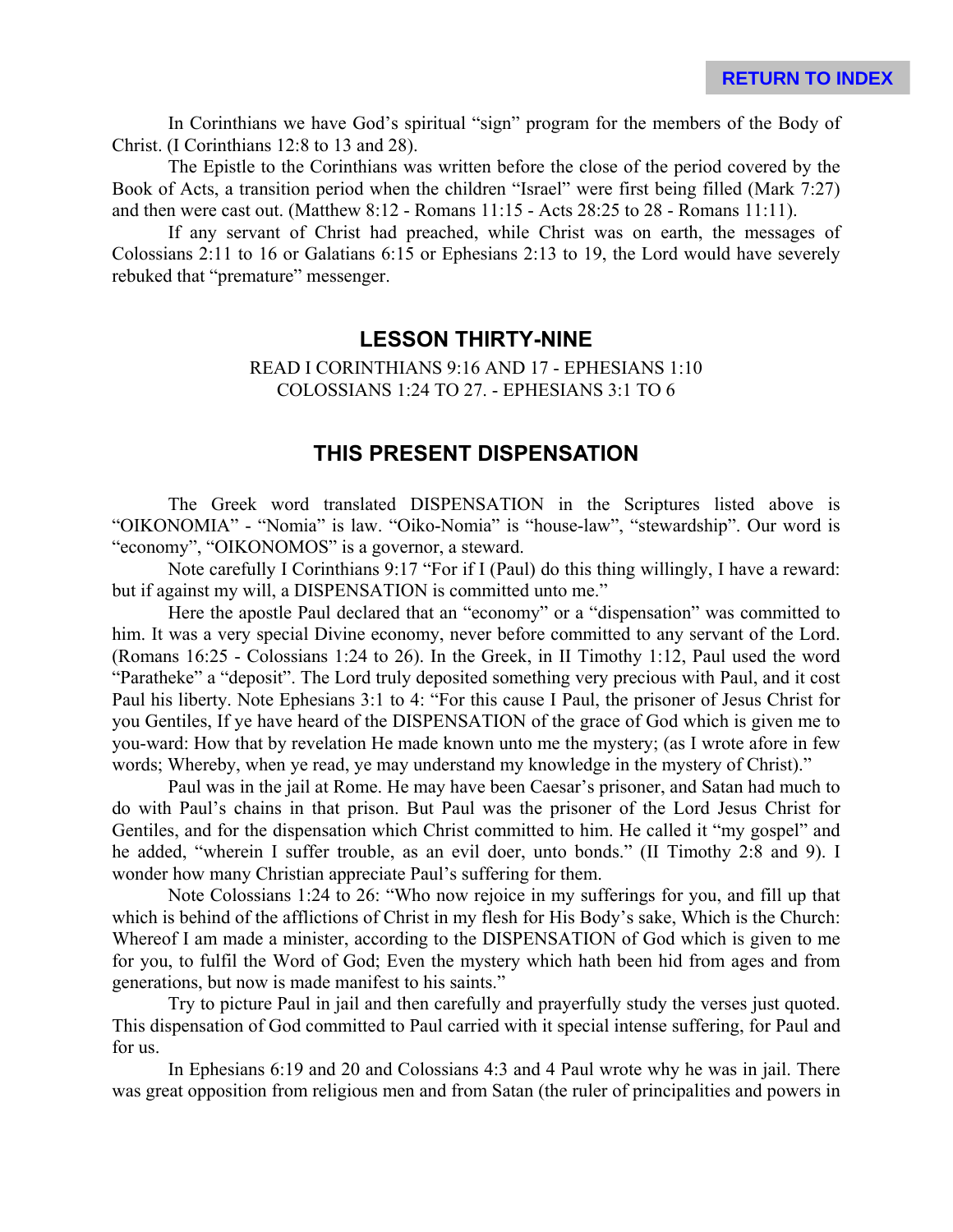the heavenlies) to this message concerning the heavenly position and possessions of members of Christ's Body in Christ Who is far above heavenly principalities and powers. (Ephesians 6:11 to 13 - Ephesians 1:19 to 23 - Ephesians 2:6). Satan is uncompromisingly against the truth concerning Christ and the believers in the heavenlies.

But God's will concerning every member of Christ's Body is expressed in Ephesians 3:9 and 10: "And to make all men see what is the DISPENSATION of the mystery, which from the beginning of the world hath been hid in God." "To the intent that now unto the principalities and powers in the heavenlies might be known by the Church the manifold wisdom of God."

The Greek word translated "fellowship" in Ephesians 3:9 is "oikonomia", "dispensation". Almighty God, our heavenly Father, wants every member of the Body of Christ to know this wonderful truth, so that the Church will make known to principalities and powers in the heavenlies the manifold wisdom of God, which was ordained to our glory before the world was. (I Corinthians 2:6 and 7).

If you would know the glorious, blessed truth, called "The mystery of God's will" (Ephesians 1:9), pray earnestly the prayer of Ephesians 1:16 to 18. Then make up for lost time in faithful obedience to Ephesians 3:9 and 10.

### **LESSON FORTY**

READ ACTS 18:5 AND 6 - ACTS 13:45 II CORINTHIANS 5:16 TO 18 - GALATIANS 1:11 TO 12.

## **WHY PAUL TURNED TO GENTILES**

Be sure to read the Scriptures listed.

Between the death and ascension of the Lord Jesus Christ He gave what is called "the Great Commission." "Disciple all nations." (Matthew 28:19 and 20).

After He gave this commission the twelve apostles asked of Christ, "Wilt Thou at this time restore again the kingdom to Israel?" (Acts 1:6). So they knew nothing concerning the Joint-Body of Ephesians 3:6.

If this "disciple all nations" is God's program for "the dispensation of grace" (Ephesians 3:1 to 4) all during the period of grace, during which period God is building-up the Body of Christ (Ephesians 4:9 to 13), and is to continue till the day of the rapture of the Body (I Thessalonians 4:13 to 18), why then the revelation of Galatians 1:11 and 12?

Why did Paul, in Acts 13:46, say what he said about twelve years after Christ gave the great commission? Paul said that the Word of God had to be preached FIRST to Israel, and then because they blasphemed and resisted the Holy Spirit (the unpardonable sin of Matthew 12:30 and 31 - Acts 7:51 to 56), and put the Word of God from them, he, (Paul), turned to the Gentiles. Read Acts 13:45 and 46. Read one of the most important key verses in the Bible - Romans 11:30.

Did Matthew 28:18 and 19 authorize the apostles to preach twelve years to the Jews, with the understanding that if they did not accept the gospel, the apostles were to turn to the Gentiles and disciple all nations because the Jews refused to be discipled? If so, what would have happened if Israel had received the Word of God? The Gentiles were saved because Israel fell.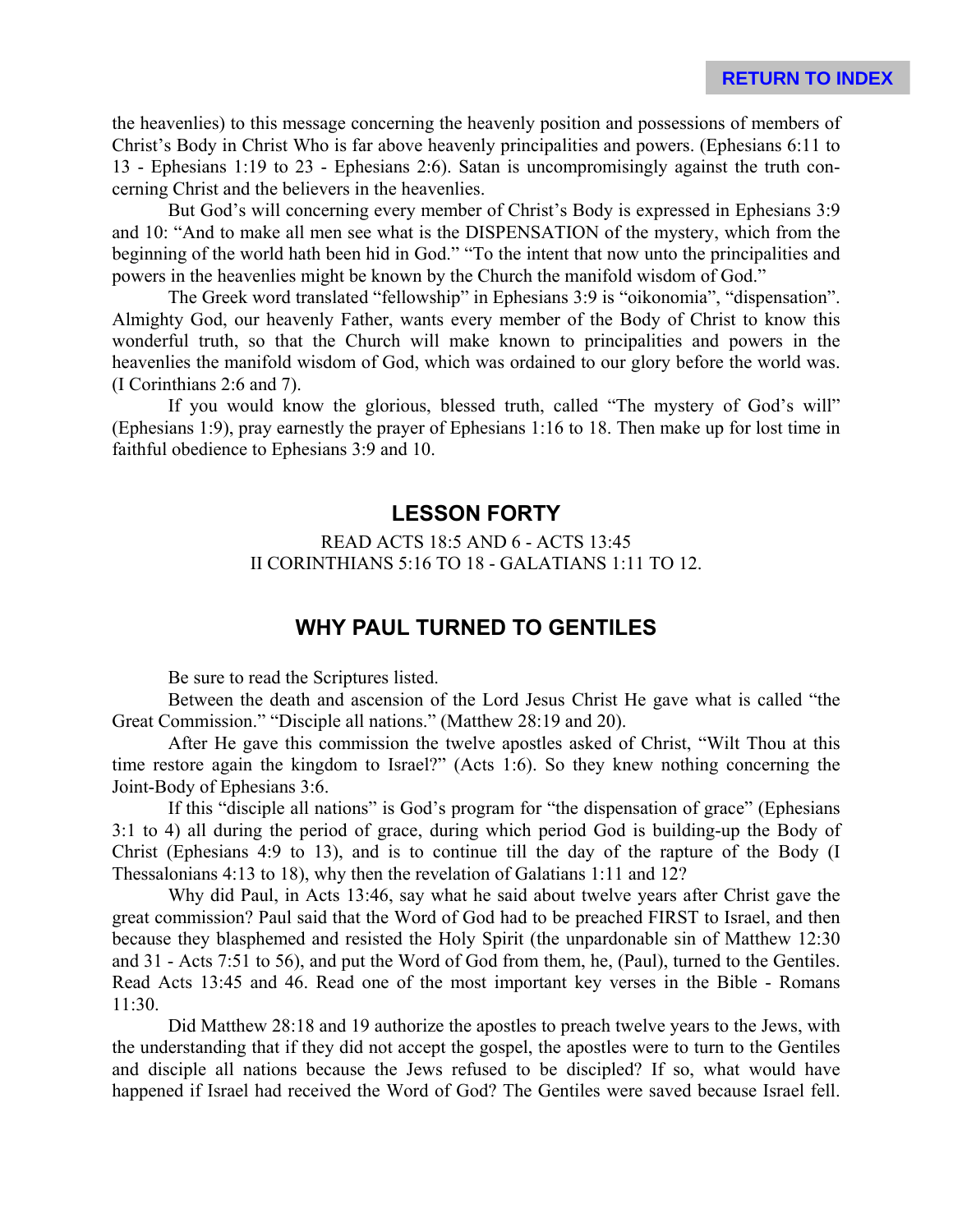(Romans 11:11). What if they had not fallen? Do not hurry away from this question. Christ was raised to be Israel's Saviour. Acts 5:30 to 32 - Acts 13:30 to 36). Israel received Him not. (John 1:10). Israel would not receive Christ in incarnation. (Matthew 21:42). Then Christ in resurrection was offered to Israel. But again Israel received Him not, but received blindness from God. (Romans 11:5 to 11). Then Christ turned Paul, with the gospel of grace, to Gentiles, (Romans 11:30 - Romans 11:15).

Some day all Israel will be saved and then again many Gentiles will turn to the Lord, as did Cornelius when Peter used the keys to the kingdom. (Romans 11:26 - Isaiah 62:1 to 4 - Ezekiel 36:22 to 34).

Israel will rise again and the gospel of the kingdom will be preached as a witness among all nations (Matthew 24:13 and 14).

But now Israel is fallen and the gospel of the grace of God is being preached to Gentiles because of Israel's fall and unbelief. (Romans 11:11 and 30). Gentile salvation in the Bible must be studied with the rise and fall of Israel.

Paul received the grace gospel not from Peter and the Eleven, nor from the great commission, but by revelation from Christ. (Galatians 1:11 and 12). Compare Matthew 28:19 and 20 with Ephesians 3:1 to 4.

When Israel was cast away, God had a "new creation" program, with the new commission, the ministry of reconciliation. (Romans 11:15 - II Corinthians 5:16 to 18). Read these Scriptures. God did not turn from Israel at the time they crucified Christ, but later. (Acts 3:26 - Acts 5:30 to 32).

Because of God's radical change from the great commission of Matthew 28:19 and 20 to the "reconciliation" commission of II Corinthians 5:18 to 20, we have the double "henceforth" of II Corinthians 5:16 and the "henceforth" of Acts 18:6. Read these verses and know the truth of Romans 11:30 to 32.

Then follows the record of the new program in this language: "For this cause I Paul, the prisoner of Jesus Christ for you Gentiles, If ye have heard of the dispensation of the grace of God which is given me to you-ward:" Ephesians 3:1 and 2.

God's Word is "test things that differ." The great commission and Peter's keys of the kingdom of heaven are quite different from Paul's dispensation of the grace of God.

## **LESSON FORTY-ONE**

READ ROMANS 5:12 TO 14 - 5:20 - GENESIS 1:26 - GENESIS 3:1 TO 24 GENESIS 7:6 - GENESIS 9.28 - ROMANS 4:8 TO 14 MATTHEW 16:16 TO 18 - EPHESIANS 3:1 TO 4

## **SEVERAL BIBLE DISPENSATIONS**

In Romans 5:12 to 14 and 20, we learn that sin entered by Adam, that death reigned during the 2500 years from Adam to Moses, and then the law of the ten commandments was added.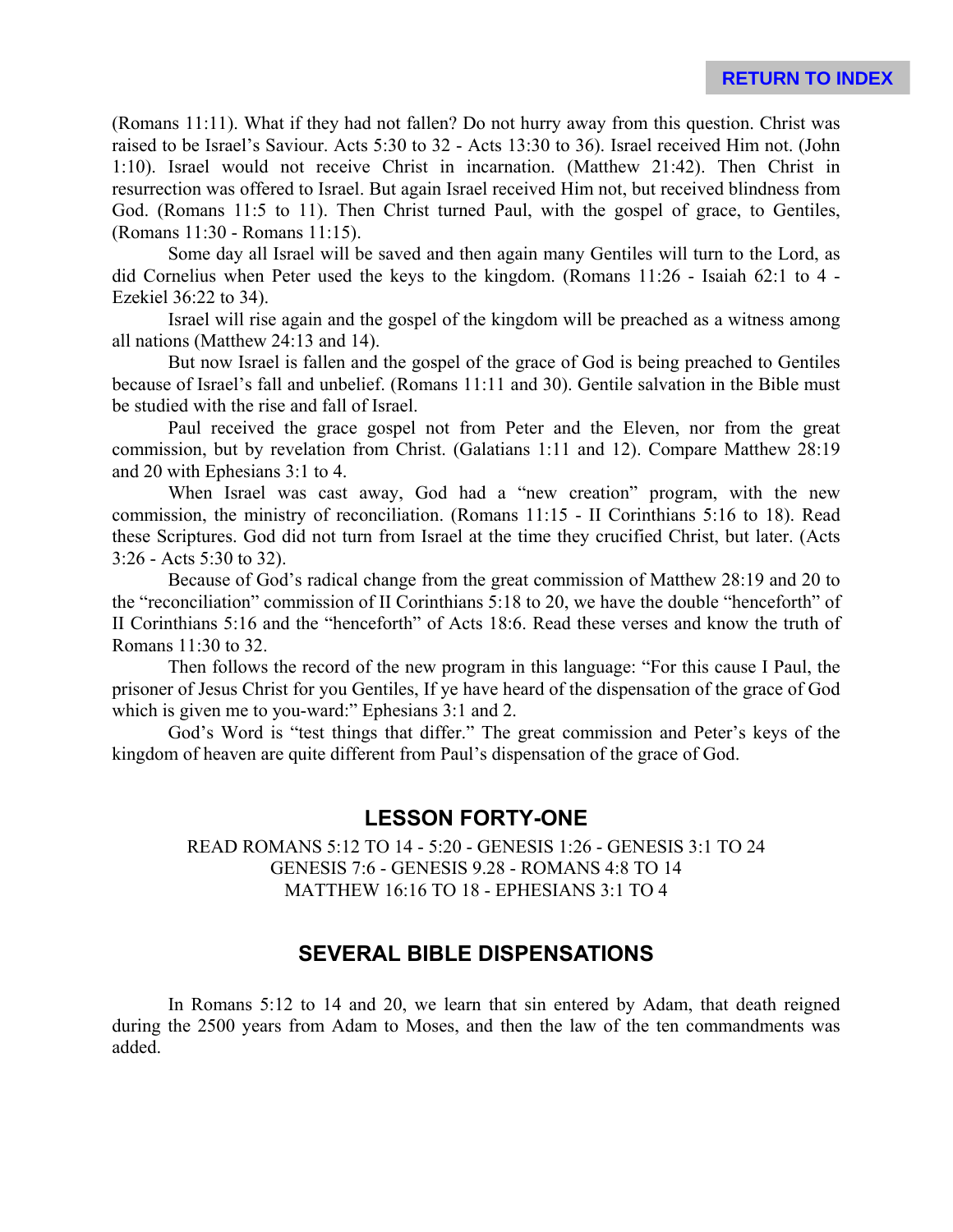In Galatians 3:6 to 9 we learn that during the period designated "from Adam to Moses" (430 years before Moses received from God the Ten Commandments) Abram was justified in uncircumcision. (Romans 4:9 to 12).

During that same period, "from Adam to Moses", we learn in chapters six to nine, in Genesis, that God, with a flood, destroyed all creatures on earth who were not in Noah's Ark. That was about 850 years before Moses received the Ten Commandments and about 1650 years after Adam was driven from Eden, and about 420 years before God called and justified uncircumcised Abram.

And we read in Genesis 7:6 that Noah lived 600 years before the flood; before he entered the ark.

In Genesis 9:28 we learn that Noah lived 350 years after he came out of the ark.

In Genesis 1:29 and 30 we read that God gave fruits and herbs for man's food.

In Genesis 9:3 God gave animal flesh for man's food and instituted the government of man by man in Genesis 9:5 and 6.

In Galatians 3:19 we read that 430 years after Abram left Ur of Chaldees God gave the law; that the law of sin and death might abound (Romans 5:20).

Adam lived in innocency before he sinned and then Adam knew good and evil (conscience)—(Genesis 3:5 - Romans 2:15 - and Romans 1:20).

So Adam lived first in the "Dispensation of Innocence" and then in the "Dispensation of Conscience."

This was under "the law of sin and death" reigning "from Adam to Moses." Under this dispensation and reign God sent Noah into the ark and the rest of the human race to destruction.

Noah came out under the "Dispensation of Human Government."

Again, about 1900 B. C. God gave up the Gentiles (Romans 1:18 to 28) and made a covenant of promise with Abram.

Thus began the "Dispensation of Promise."

When Moses was eighty years old (Exodus 7:7) God remembered His promise to Abram and delivered Israel from Egypt (Exodus 2:24), by the hand of Moses; and then God made with Israel a new covenant at Sinai, the law covenant.

The law was added till Christ came (Galatians 3:19). So for 1500 years Israel was governed by the "Dispensation of Law."

While Peter and the Eleven were on earth with the Son of Man preaching the gospel of the kingdom to Israel (Matthew 4:17 - Matthew 4:23 - Matthew 10:6 to 8), they ministered under the law. We might, however, think of the earthly ministry of Christ and the Twelve as the "Dispensation of the Son of Man."

Christ committed to Peter the kingdom keys used on the day of Pentecost, and with the household of Cornelius. Peter lived before and after the death of Christ.

Then to Paul was committed a new dispensation, the "Dispensation of Grace." (II Corinthians 5:17 - I Corinthians 9:15 to 17 - Ephesians 3:1 to 4). In Paul's "grace" Epistles we have the revelation of the new creation and the one new man. (II Corinthians 5:17 - Ephesians  $2:15$ ).

Paul ministered before and after the fall of Israel. Here we learn that all of these servants of the Lord lived before and after, that is, in two different dispensations.

There are other ages and dispensations: which will follow this one; as the time of Jacob's trouble is to be followed by the millennium.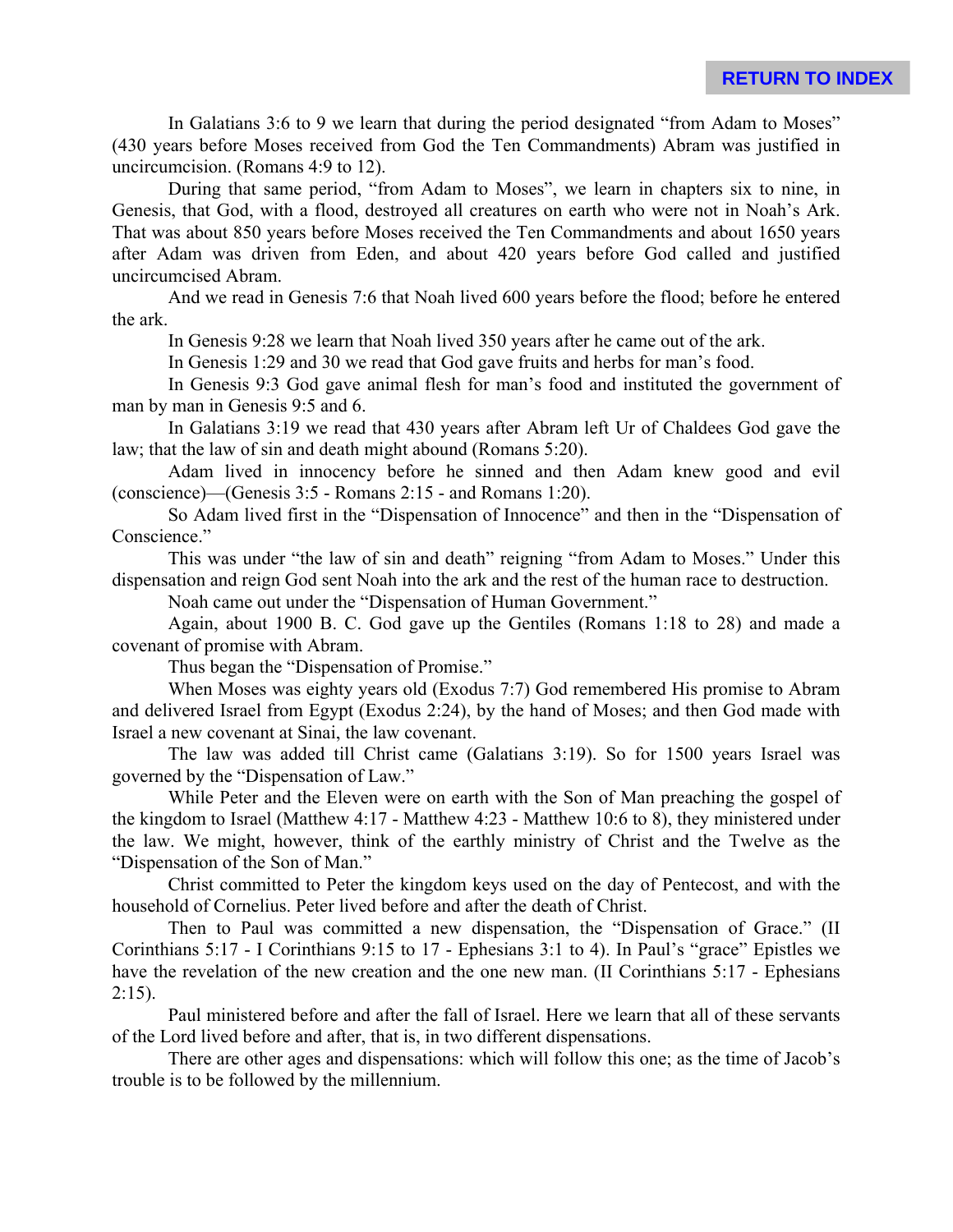## **LESSON FORTY-TWO**

READ ROMANS 7:18 TO 20 - JOHN 9:12 TO 26 ECCLESIASTES 3:14 - JOB 19:22 TO 25 - II TIMOTHY 1:12.

### **WHAT I KNOW**

In these Scriptures we have five verses with the two words "I know."

It is so blessed for the Christian to know spiritually and Scripturally that he is saved for time and eternity and to "be ready to give an answer to every man that asketh you a reason of the hope that is in you, with meekness and fear." I Peter 3:15.

The very first thing that any person should know, if that person desires to be saved and go to heaven, is to know the truth of Romans 8:8, "they that are in the flesh cannot please God;" and that means to know the truth of Romans 7:18, "for I know that in me, (that is, in my flesh) dwelleth no good thing."

You will perhaps never know the second thing until you know this first thing, that because of a spiritual disease, known as inherited, indwelling sin (Psalm 51:5 - Romans 7:19 and 20) no one "in Adam," by the deeds of the law, can please God.

The healing of the man born blind, in John 9:1 to 26, gives us our second - "I know." He was blind from his mother's womb. So by natural birth man is spiritually blind and cannot see the kingdom of God. A supernatural birth is necessary (John 3:3 - I Corinthians 2:14).

Christ told that man to wash in the pool of Siloam (Sent). He washed and saw. (John 9:1 to 8).

In John's Gospel, in which grace came by Jesus Christ (John 1:17), John the Baptist said, "Behold the Lamb of God, which taketh away the sin of the world."

The Lamb of God is called "the One SENT" many times in John's Gospel. The only cure for the blindness of indwelling sin and by Satan (II Corinthians 4:3 and 4) is to be washed by the precious blood of Christ (I Peter 1:18; Revelation 1:5).

Then we may not be profound, intelligent students of the Bible or very wise in the wisdom of this world; but with the blind man we can say "one thing I know, that whereas I was blind, now I see." (John 9:25).

Then for eternal security we accept John 6:38 to 41 - John 10:28 to 30 and we believe Ecclesiastes 3:14: "For I (Christ) came down from heaven, not to do Mine own will, but the will of Him that sent Me. And this is the Father's will which hath sent Me, that of all which He hath given Me I should lose nothing, but should raise it up again on the last day. And this is the will of Him that sent Me, that every one which seeth the Son, and believeth on Him, may have everlasting life: and I will raise him up at the last day." "And I give unto them eternal life; and they shall never perish, neither shall any man pluck them out of My hand. My Father, Which gave them Me, is greater than all; and no man is able to pluck them out of My Father's hand. I and My Father are One." Now Ecclesiastes 3:14 - "I know that, whatsoever God doeth, it shall be for ever: nothing can be put to it; nor anything taken from it - God doeth it."

Then we can say with Job, "I know that my Redeemer liveth and that He shall stand at the latter day upon the earth." Job 19:25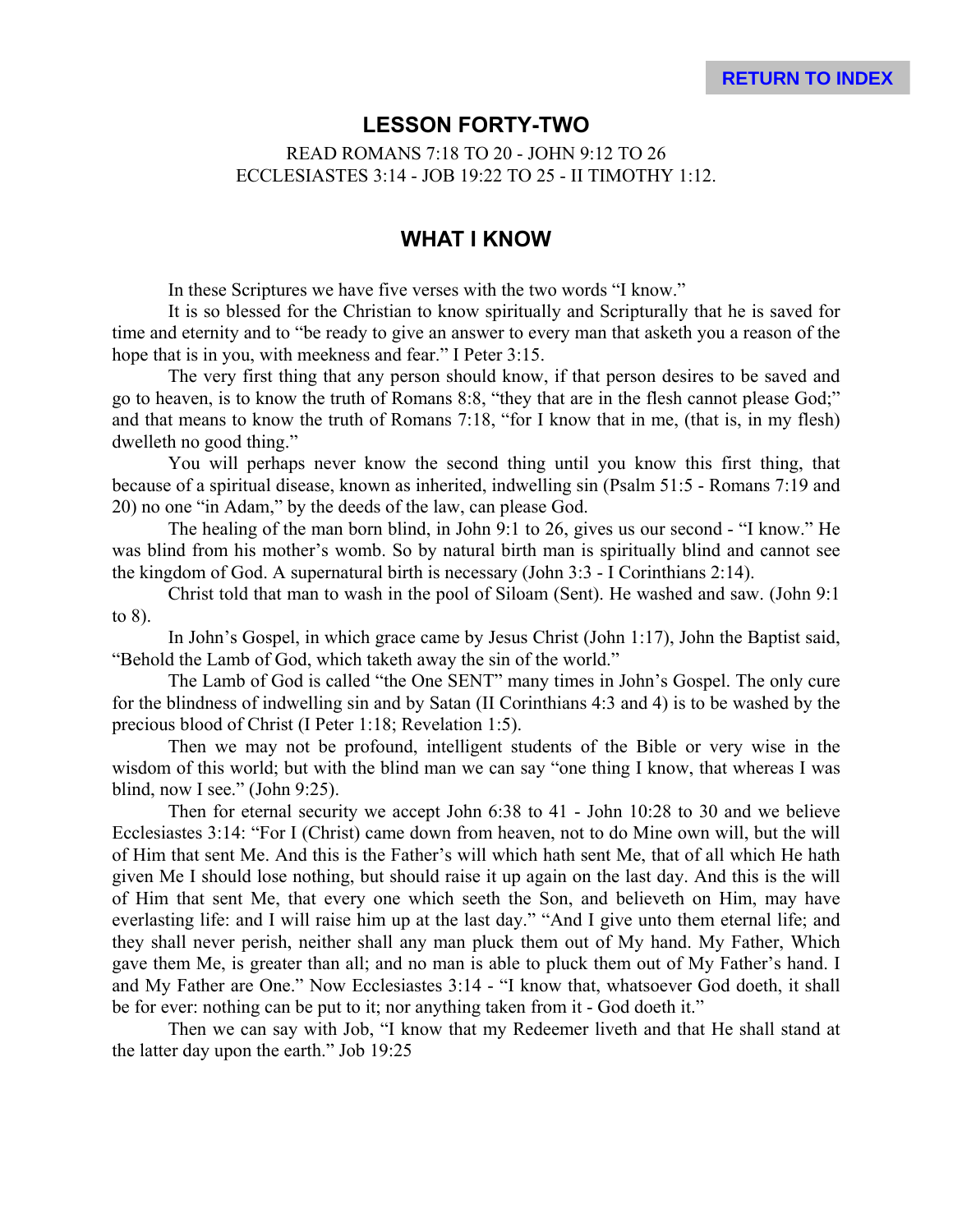After this hope was revealed to Job the Lord revealed to us the "we know" of II Corinthians 5:1 to 8 and I John 3:2, concerning our house from heaven and the blessed mystery of our change in the twinkling of an eye. (I Corinthians 15:51).

The last "I know" of II Timothy 1:12 has a two-fold meaning, "I know Whom I have believed." I am persuaded as to His ability.

But the word "paratheke," meaning "deposit," is used in II Timothy 1:12. So it can be translated "my deposit." "Good thing" in II Timothy 1:14 is "good deposit." Christ deposited much with Paul. Paul and you and I have deposited much with Christ.

## **LESSON FORTY-THREE**

READ I TIMOTHY 2:8 - ROMANS 8:26 - I JOHN 5:14 I THESSALONIANS 5:17 - MATTHEW 21:22

# **PRAYER A DISPENSATIONAL STUDY**

In this lesson we shall learn that prayer is certainly a dispensational study. No Christian, in this age of grace, in the light of Romans 12:17 to 21, would pray any of the many imprecatory prayers by God's most spiritual servants under the reign of law.

Note Matthew 21:22 - I Timothy 2:8 - John 14:13: "And all things, whatsoever ye shall ask in prayer, believing, ye shall receive." "I will therefore that men pray everywhere, lifting up holy hands, without wrath and doubting." "And whatsoever ye shall ask in My name that will I do, that the Father may be glorified in the Son."

Every one should know that God does not hear the prayers of unsaved people, no matter how religious and sincere and earnest they may be. But James 5:16 is always true, "the effectual fervent prayer of a righteous man availeth much." "The ear of the Lord is open unto the cry of the righteous." (I Peter 3:12).

It is true, that Stephen, when dying, prayed unto the Lord Jesus; but that was for Israel's benefit concerning the Son of man. (Acts 7:51 to 58). The Son instructed His disciples to pray to the Father.

It is true that many spiritual Christians claim rich blessings praying to Christ and the Holy Spirit. But strictly speaking prayer should be offered in accordance with John 14:13 and Romans 8:26, to the Father, in the name of the Son, through the intercession of the Holy Spirit.

Christians well taught in the Scriptures, do not address the Saviour, as "Jesus." When we speak of our Saviour, let us call Him our Lord Jesus Christ.

Note Romans 8:26 and I John 5:14: "Likewise the Spirit also helpeth our infirmities for we know not what we should pray for as we ought: but the Spirit Himself maketh intercession for us with groaning which cannot be uttered." "And this is the confidence that we have in Him, that if we ask anything according to His will, He heareth us."

These two conditions of answered prayer have been a great blessing in my own Christian life, together with James 1:5 and 6: "If any of you lack wisdom, let him ask of God, that giveth to all men liberally, and upbraideth not; and it shall be given him. But let him ask in faith, nothing wavering: for he that wavereth is like a wave of the sea driven with the wind and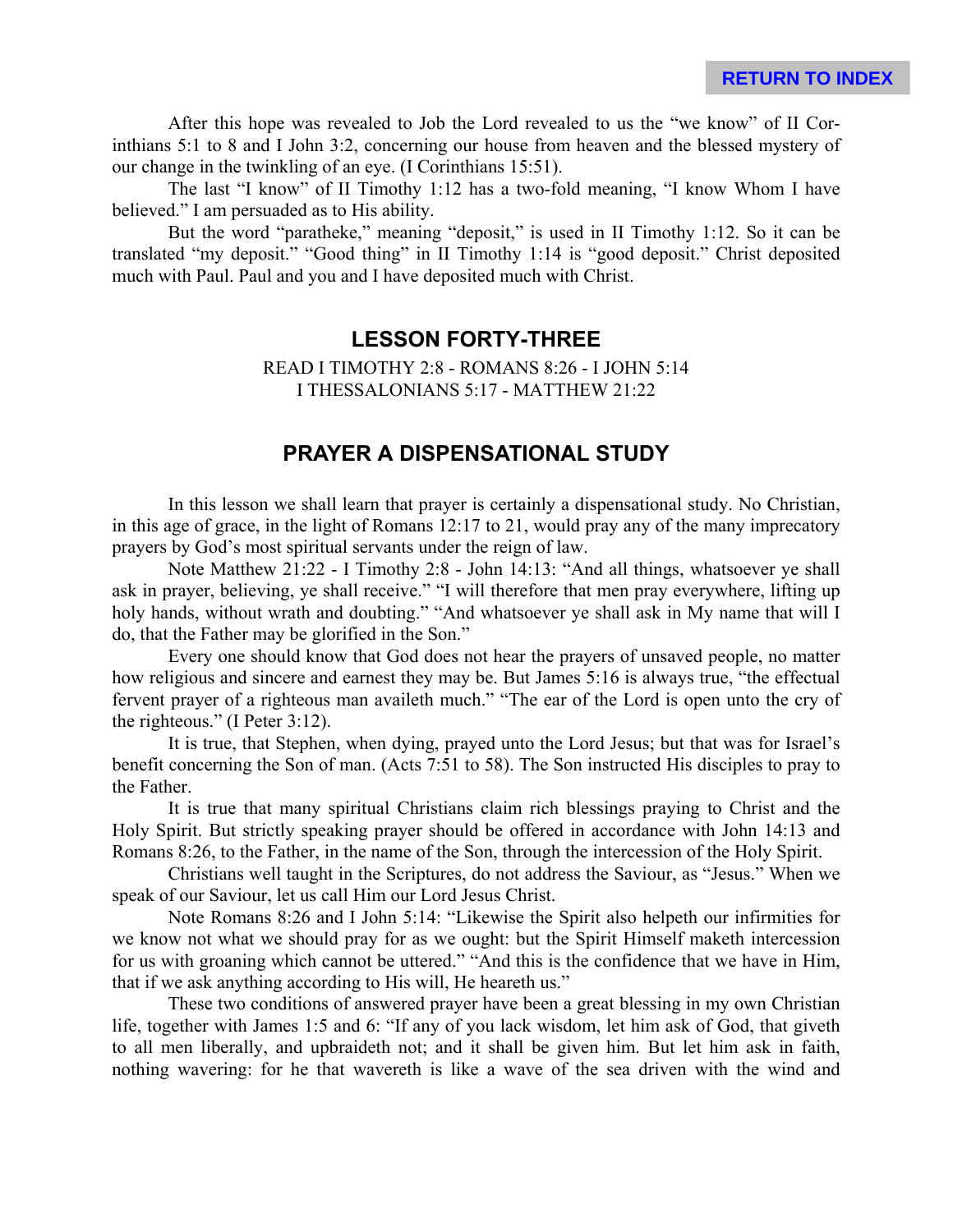tossed." And let us never forget Psalm 66:18, "if I regard iniquity, in my heart, the Lord will not hear me."

I confess that I am impotent and ignorant apart from God's Divine wisdom from above made known to me by the indwelling Spirit: "And He that searcheth the hearts knoweth what is the mind of the Spirit, because He maketh intercession for the saints according to the will of God." Romans 8:27. Only in this way can any Christian ask according to God's will.

As we study the prayers of Luke 18:13 - Acts 10:4 - Acts 8:15 in the light of I John 2:2- Titus 2:11 - Ephesians 1:13 and 14, and especially in the light of the Lord's message of reconciliation committed to Paul with the dispensation of grace, (II Corinthians 5:18 to 21), no Spirit-taught messenger of grace will tell any sinner that he must pray to be saved or pray through to receive the Holy Spirit. God's "grace" way is not of works - not by works - not of yourself. (Ephesians 2:9 - Galatians 3:2 - Titus 3:5 to 8) - Salvation and the Holy Spirit are God's "grace" gifts when the sinner believes. Christians should pray without ceasing; should pray for one another, with all prayer and supplication for all saints and for all things. (I Thessalonians 5:17 - Philippians 4:6 to 8 - Ephesians 6:17 and 18 - James 5:16).

Note these prayers in God's program of grace: Philippians 1:9 - Colossians 4:2 - II Corinthians 13:7 - Romans 12:12 - I Timothy 4:5.

### **LESSON FORTY-FOUR**

#### READ LUKE 21:24 TO 33 - DANIEL 2:44 AND 45 DANIEL 3:1 TO 6 ROMANS 11:25 AND 26

## **THE TIMES OF THE GENTILES**

In Luke 21:24 we read that certain things will happen to the Jews and the land of the Jews "until the times of the Gentiles be fulfilled."

In Romans 11:25 we read that certain things have happened to the Jews "until the fulness of the Gentiles be come in."

In Romans 11:11 we read that certain things happened to the Jews, that salvation might be sent to the Gentiles.

In Romans 11:30 the Gentiles received mercy from God, because of the unbelief of the Jews.

In Ephesians 3:1 to 4 we read that Christ committed unto Paul a dispensation revealing God's secret to Paul, "the dispensation of the grace of God for Gentiles." The blessed hope of those in this dispensation is Titus 2:13.

In Ephesians 3:8 we learn that God's grace was bestowed upon Paul that Paul might preach to Gentiles the unsearchable riches of Christ.

In Colossians 1:27 we read of the mystery among the Gentiles, "Christ in you the hope of glory." In Colossians 3:3 and 4 we learn than when Christ appears the Church will appear with Him in glory.

Then we read in Romans 11:21 and II Thessalonians 2:5 to 12, that if God spared not the Jews, God will not spare the Gentiles; but as a result of believing not the truth, great wrath will fall on the Gentiles at the end of this age and economy of grace.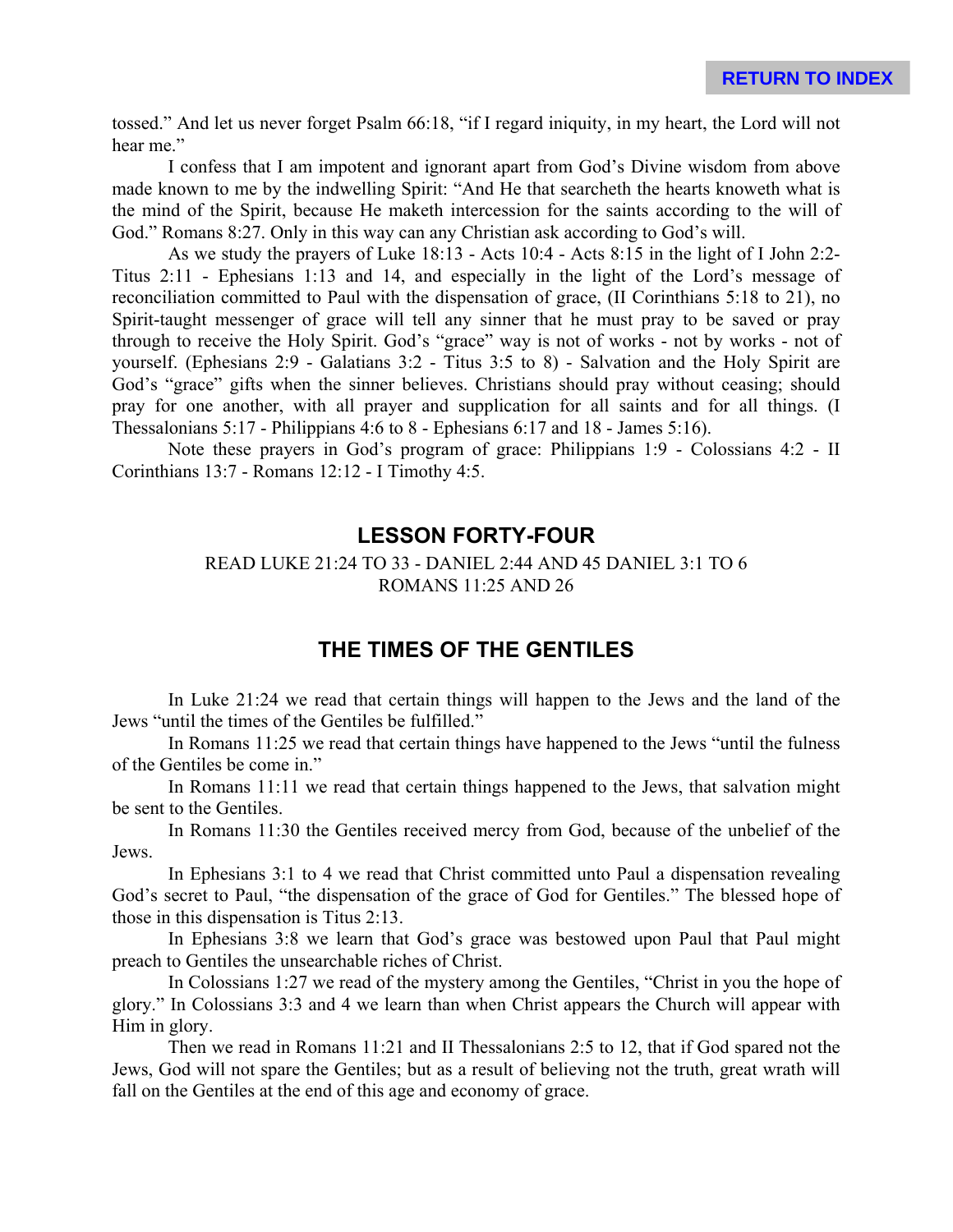Thus we learn that: "the fulness of the Gentiles" will come in by the coming of the Lord Jesus for His Church." This will be when God has finished the perfect man of Ephesians 4:13.

Politically, "the times of the Gentiles will be fulfilled" by the coming of Christ, as the Son of man, in the clouds with power and great glory to redeem Israel. (Luke 21:27 to 33). Israel shall be saved by the coming of Israel's Deliverer out of Sion. (Romans 11:26).

We are surely living in "the times of the Gentiles", politically and spiritually. In fulfillment of Deuteronomy 28:13 - Deuteronomy 28:44 and 64 to 68 Israel today is the tail and not the head.

This will change when Daniel 2:44 and 45 is fulfilled. Christ will come, as the Son of man, for Israel's deliverance out of the great tribulation. (Jeremiah 30:7 - Matthew 24:29 to 41).

Then Christ will become a mountain and fill the whole earth.

Peace on earth will not be realized until Luke 21:25 to 33 has been fulfilled. In these verses we learn that in the midst of plenty of trouble on this earth the Son of man will come in the clouds with power and great glory and then Israel's redemption and the kingdom of God will be at hand.

In the second chapter of Daniel we learn of the beginning of "the times of the Gentiles", politically, about 600 B.C., also the course and the culmination of "the times of the Gentiles", politically. In that chapter we learn that Christ is the stone which will crush a Christless civilization and become a mountain and fill the whole earth. In Matthew 21:44 Christ called Himself a Stone, and said, "Whosoever shall fall on this Stone shall be broken; but on whomsoever the Stone shall fall, it will grind him to powder." Israel fell on the Stone some years after the Stone was smitten on the cross. Israel stumbled and fell and was broken. (Romans 9:32 - Romans 11:11 - Romans 11:19). When Israel stumbled and fell, "the times of the Gentiles," spiritually, began. The consummation of "the times of the Gentiles," spiritually, is Titus 2:13 and Ephesians 4:13. "The times of the Gentiles," politically, will end with the Stone grinding a Christless civilization to powder, after the Church has been raptured.

## **LESSON FORTY-FIVE**

READ EPHESIANS 1:5 TO 7 - ACTS 10:35 PHILIPPIANS 4:18 AND 19 - II CORINTHIANS 5:9

# **ACCEPTED BY GOD**

There are many seeming contradictions in the Bible, which disappear when the Word of God is rightly divided and the Greek text is understood.

In this lesson we are to study several Scriptures. First II Corinthians 5:9: "Wherefore we labor, that, whether present or absent, we may be ACCEPTED of Him." Now Acts 10:35: "But in every nation he that feareth Him, and worketh righteousness, is ACCEPTED of Him." Now Ephesians 1:6 and 7: "To the praise of the glory of His grace, wherein He hath made us ACCEPTED in the Beloved, In Whom we have redemption through His blood, the forgiveness of sins, according to the riches of His grace."

In the light of Paul's clear statements of grace how are we to understand II Corinthians 5:9, "labor to be ACCEPTED of God?"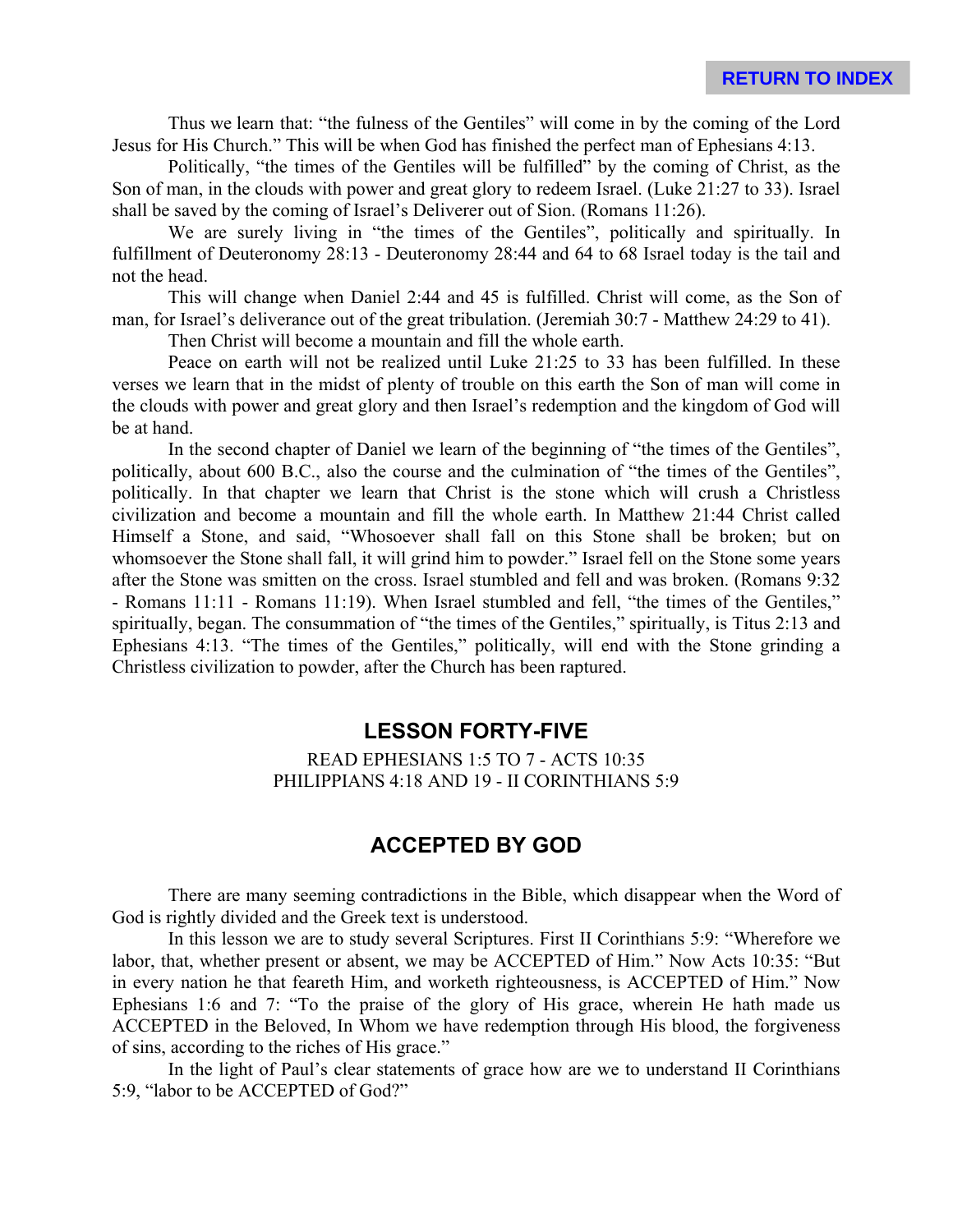How are we to reconcile Peter's message to Cornelius in Acts 10:35, that men who work righteousness are ACCEPTED of God with Paul's message of grace in Romans 4:5, that the man who does not work, but believes on Christ, is declared righteous?

Then compare II Corinthians 5:9 and Ephesians 1:6 and 7 (quoted above).

The first verse tells us, that we labor to be accepted of God. The other verses say that believers have been made accepted in Christ, redeemed and forgiven.

Now, first of all, the word, "accepted" in II Corinthians 5:9 is from the Greek words "love" and "honor" - "to love honor." - In Philippians 4:18 it is translated "well-pleasing."

Then again, the word "accepted" in II Corinthians 5:9 is altogether different from the word "accepted" in Acts 10:35.

In order that we might understand this difference we quote these words from Philippians 4:18 "a sacrifice acceptable, WELL PLEASING to God." Here the word "acceptable" is the same Greek word as "accepted" in Acts 10:35 whereas the word "well-pleasing" is the same Greek ward as "accepted" in II Corinthians 5:9.

But the word "accepted" in Ephesians 1:6 and 7, where we read that the believer has been made accepted, according to the riches of God's "grace," is still a different word. This "accepted" is the verb form of the word "grace." Believers have been "graced" in Christ according to the riches of God's grace. What an inexcusable blunder by the Holy Spirit, if He wrote in Ephesians 2:8 and 9, that sinners are saved by grace through faith, not of the sinner, and not of works, and then wrote in II Corinthians 5:9, that sinners have to labor to be accepted by God, that is, saved by God.

By grace are ye saved, not of works. Read this truth in II Timothy 1:9 - Romans 4:4 and 5 - Romans 11:6 - Ephesians 2:8 and 9.

The seeming contradictions are in our misunderstanding, or lack of understanding, of what the Holy Spirit dictated to holy men of God.

We do not labor to be accepted for salvation or righteousness and eternal life. These are all God's free gifts or grace.

But we should labor to be well pleasing to God; we should endeavor to please Him with our good works done in the name of Christ. Thereby our labors are accepted by Him.

In Titus 3:5 to 7 God's "grace" way of salvation, without any of man's doings, religious or otherwise, is made very plain. But in Titus 3:8 the redeemed sinner is exhorted to excel in good works (maintain good works). This is in harmony with Ephesians 2:10, "God's workmanship created in Christ Jesus unto good works" that God expects the saint to do. Philippians 2:12 should be studied in the light of all the above Scriptures; "work out your own salvation with fear and trembling for it is God which worketh in you, both to will and to do of His good pleasure."

# **LESSON FORTY-SIX**

READ MATTHEW 4:17 - MATTHEW 16:20 AND 21 LUKE 2:14 - LUKE 12:49 TO 52

## **THE CHANGE IN MATTHEW**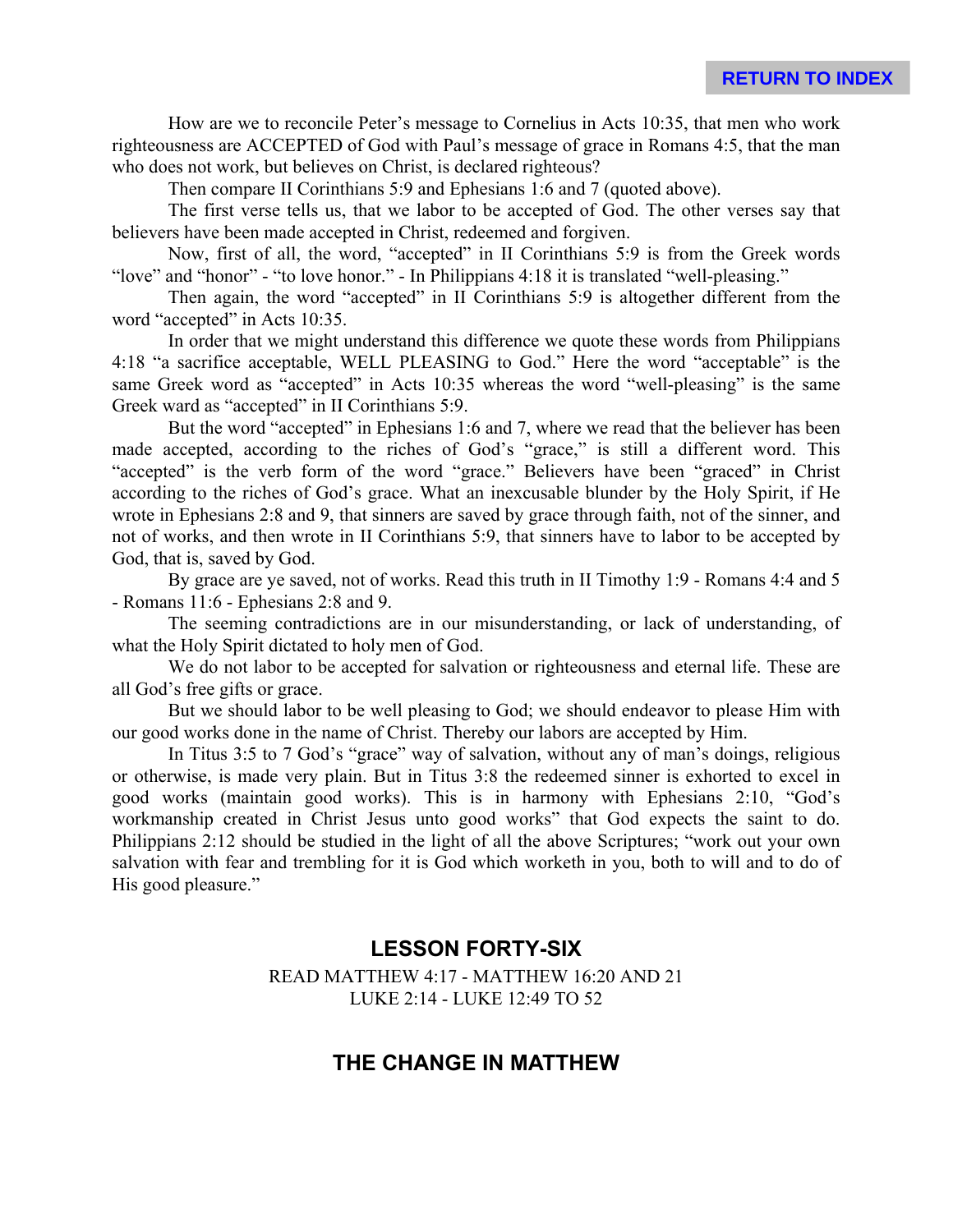The words of the Lord Jesus Christ in Matthew 16:21 "FROM THAT TIME FORTH" and in Luke 12:52 "FROM HENCEFORTH" seem to mark rather a radical change in the ministry of the Lord Jesus Christ on earth.

First, let us compare the statement in Luke 2:14, "peace on earth," with the statement in Luke 12:51, "suppose ye that I (Christ) am come to bring peace on earth? I tell you, Nay, but rather division."

Christ's words in Luke 12 and the words of the heavenly messenger to the shepherds in Luke 2 by no means agree. On the contrary, they are decidedly, contradictory. There is a great difference between "peace on earth" and "no peace on earth." There will not be even a united family: "For FROM HENCEFORTH there shall be five in one house divided, three against two and two against three." Certainly with Jewish families divided there cannot be universal peace. But the time will come when every Jew shall know the Lord. (Hebrews 8:9 to 13).

When will there be peace on earth? When the Lord Jesus Christ as the Prince of Peace reigns on the throne of David. Read Isaiah 9:6 and 7. This is when the zeal of the Lord of hosts will perform it.

The Lord Jesus was born in the house of David, of the Seed of David, in the city of David, to be Israel's Deliverer and to sit on the throne of David (Acts 13:23 - Luke 1:67 to 72 - Luke 2:11 - and Luke 1:27 to 33). But they knew not the time of their visitation for peace. (Luke 19:41 to 44).

Concerning Christ, in Matthew 4:17, note the words "FROM THAT TIME". What did Christ and His apostles do from that time? They proclaimed "the kingdom of heaven is at hand." (Read Matthew 3:2 - Matthew 4:17 - Matthew 10:6 and 7).

That kingdom is not now at hand. It will be at hand when Christ comes to build again the tabernacle of David and take the throne of David, (Amos 9:11 to 15 - Isaiah 9:6 and 7 - Acts 15:13 to 18). Until Christ comes from heaven to earth the times of restitution of all things and universal peace on earth will not come. (Acts 3:19 to 21).

While the Messianic kingdom and "peace on earth" are in abeyance, postponed until the Prince of Peace comes, individual sinners may accept the truth of Colossians 1:20, that Christ on the cross made peace through the blood of His cross to reconcile sinners unto God. By this acceptance they can be included in Romans 5:1: "Therefore being justified by faith, we have PEACE WITH GOD through our Lord Jesus Christ."

During this parenthetical present evil age, notwithstanding the truth of Titus 2:11, "the grace of God that bringeth salvation hath appeared to all men", the great majority of the world's inhabitants, including those in the so-called Christian lands, despise God's grace and reject His Son (Who is our Peace - Ephesians 2:14 to 16) and are on the road to eternal conscious perdition. Families are divided two against three. There are wars and rumors of wars. When they cry, PEACE, destruction will come. (I Thessalonians 5:1 to 6).

Israel would not have Christ as King. Now let us carefully read Matthew 16:20, 21: "Then charged He His disciples that they should tell no man that He was Jesus the Christ." "FROM THAT TIME FORTH began Jesus to show His disciples how that he must go into Jerusalem, and suffer many things of the elders and chief priest and scribes, and be killed, and be raised again the third day." The disciples understood none of these things (Luke 18:31 to 34). But you and I should understand the great difference between Christ going to the tree and to the throne. He went to the tree. When He comes again He will go to the throne. (Matthew 25:31 to 41).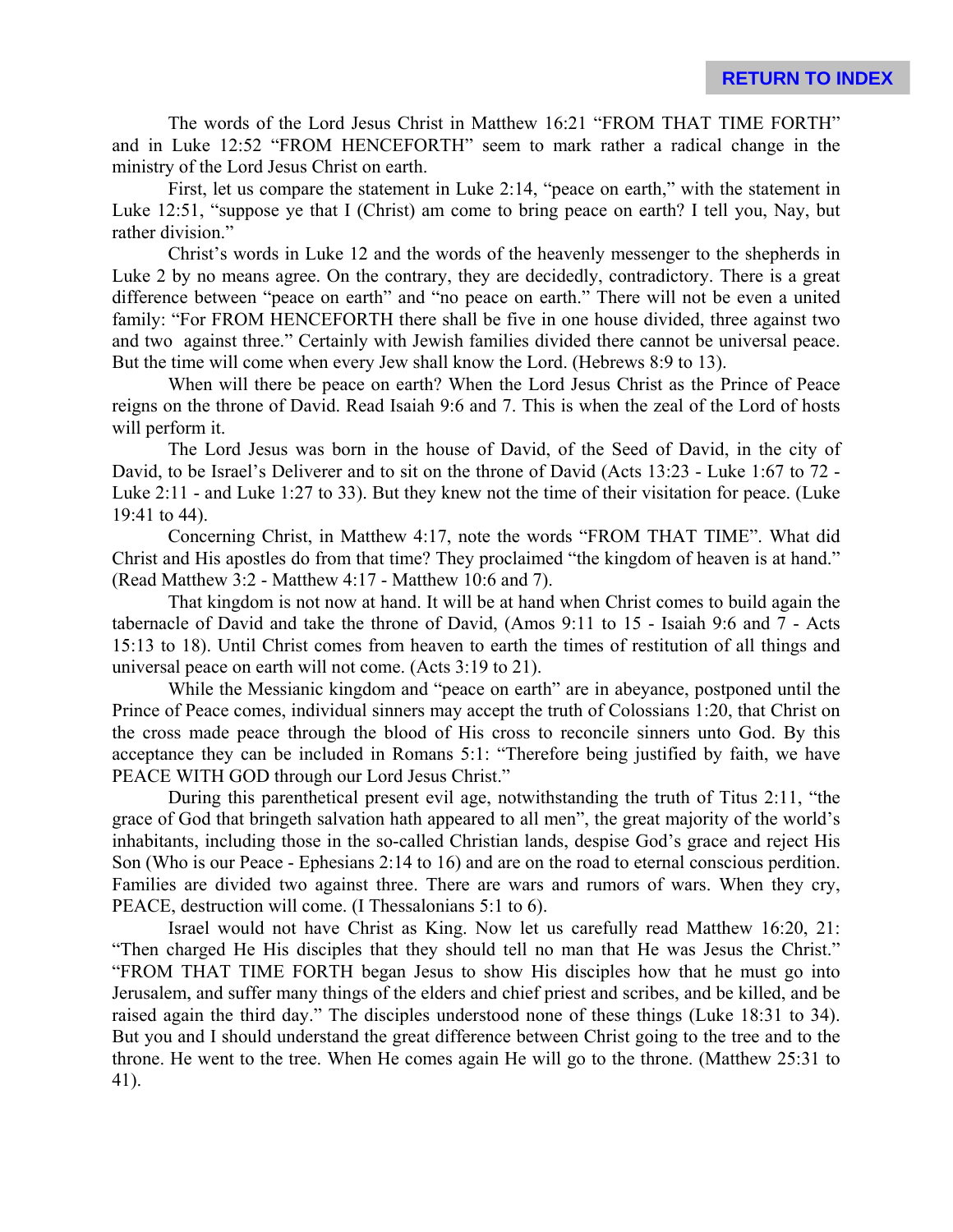Tell no man that I am Israel's Messiah. What a change. Christ was saying "I am not going to David's throne, as the Prince of Peace, (Luke 1:27 to 33); but the builders will reject the Stone." "I am going to Calvary as "the Lamb of God" to make peace by the blood of My cross. "Behold, your house is left unto you desolate; and verily I say unto you, Ye shall not see Me until the time come when ye shall say, Blessed is He that cometh in the name of the Lord." God has postponed, but not abandoned, this Kingdom program for Israel and the nations.

## **LESSON FORTY-SEVEN**

READ ROMANS 8:15 - I JOHN 4:18 - II TIMOTHY 1:7 - I PETER 1:17 I PETER 2:17 - I PETER 3:15 - PHILIPPIANS 2:12 HEBREWS 12:28 - I CORINTHIANS 2:3 - ROMANS 11:20.

## **SHOULD CHRISTIANS FEAR AND TREMBLE?**

Let us compare Romans 8:15 and I John 4:18 - II Timothy 1:7 with Hebrews 12:28 and Philippians 2:12: "For ye have not received the spirit of bondage again to FEAR; but ye have received the spirit of adoption whereby we cry, Abba, Father." "There is no FEAR in love; but perfect love casteth out FEAR: because FEAR hath torment. He that feareth is not made perfect in love." "For God hath not given us the spirit of FEAR, but of power, and of love, and of a sound mind." Let us carefully and prayerfully consider these verses and compare with, "wherefore we receiving a kingdom which cannot be moved, let us have grace, whereby we may serve God acceptably with reverence and godly FEAR." "Wherefore, my beloved, as ye have always obeyed, not as in my presence only, but now much more in my absence, work out your own salvation with FEAR and trembling."

There seems to be contradictory truth in the five verses quoted above. Christians have not received the spirit of bondage unto fear. Christians have not received the spirit of fear, but of power and of love and of sound mind. And yet Christians are told to work out their salvation with fear and trembling, and to serve God acceptably with reverence and godly fear.

In Romans 11:20 and 21 the Gentiles are warned to consider what God did to the Jews and be assured that God will not spare Gentiles. ''Thou standest by faith. Be not high minded, but FEAR."

We read in Psalm 112:1, "Blessed is the man that FEARETH the Lord." Then we read in Job 1:8 and Job 2:3 that Job was upright and FEARED God. Christ instructed His hearers Whom to fear: "And FEAR not them which kill the body, but are not able to kill the soul: but rather FEAR Him which is able to destroy both soul and body in hell." Matthew 10:28.

In II Corinthians 5:11, Paul said, "Knowing the FEAR (terror) of the Lord we persuade men." Here perhaps it is more what the unsaved have to fear than the ambassadors of the Lord Jesus Christ.

In Acts 10:35 we learn that Cornelius obtained God's mercy because he FEARED God. He FEARED God with all his house. (Acts 10:2). However, the saved person is instructed to FEAR God and to pass his time here or, earth in FEAR, (I Peter 1:17).

Not long ago I asked a man if he were a Christian. His reply was, "Yes I am a Godfearing man." Both sinners and saints should fear God, but not in the same way. When saints work out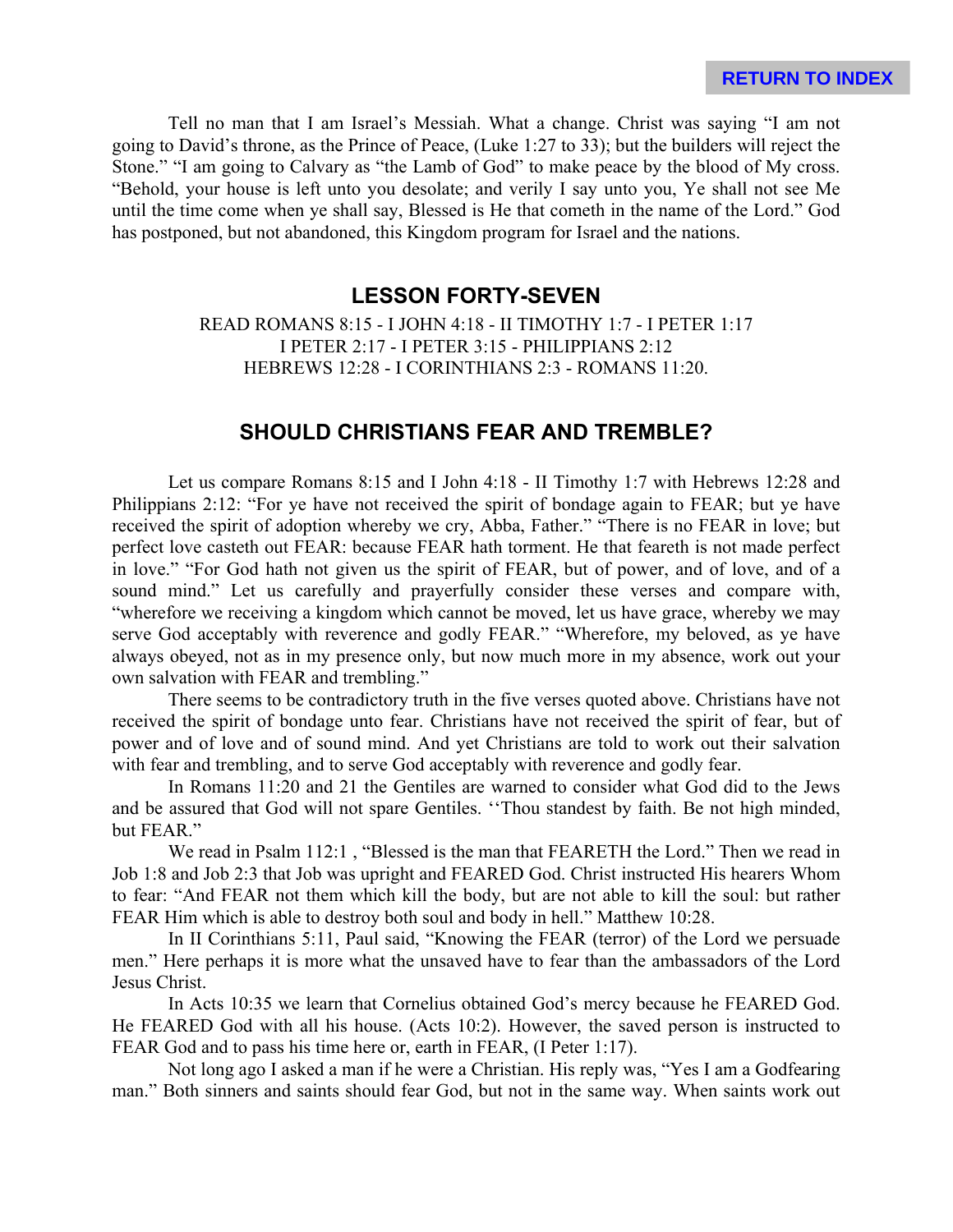their own salvation with fear and trembling, or preach the gospel with meekness and in fear in much trembling as did Paul, according to I Corinthians 2:3, or give their testimony in obedience to I Peter 3:15 with meekness and fear, it is not fear of being destroyed in hell, but it is what we have described in Hebrews 12:28, reverence and godly fear.

This is the sense in which every Christian, although he knows God as his loving and merciful Father, the God of all grace, should fear to deliberately act against the known will of God. Perfect love casteth out fear. Sinners should fear God, because of Hebrews 10:28 to 33. For the sinner, it is a fearful thing to fall into God's hands.

The statement of Paul that he preached to the sinners in Corinth in weakness and in fear and in much trembling, is explained in I Corinthians 1:29 and I Corinthians 2:5 and II Corinthians 4:7: "That no flesh should glory in God's presence;" "That your faith should not stand in the wisdom of men, but in the power of God;" "But we have this treasure in earthen vessels that the excellency of the power may be of God, and not of us."

## **LESSON FORTY-EIGHT**

#### READ ROMANS 5:10 TO 12 - ROMANS 11:15 - II CORINTHIANS 5:16 TO 21 COLOSSIANS 1:20 AND 21 - EPHESIANS 2:13 TO 19.

## **RECONCILED BY CHRIST'S DEATH**

The doctrine of RECONCILIATION IS rather a profound study, the strong meat of Hebrews 5:14, for those Christians who are no longer children tossed to and fro. (Ephesians 4:14).

There is nothing too difficult for even the babe in Christ in Romans 5:10 and Colossians 1:21 and 22: "For if, when we were enemies, we were RECONCILED to God by the death of His Son, much more, being RECONCILED, we shall be saved by His life." "And you, that were sometime alienated and enemies in your mind by wicked works, yet now hath He RECONCILED, in the body of His flesh through death, to present you holy and unblameable and unreproveable in His sight."

God's Word is very dogmatic and clear, that believing sinners are reconciled to God by the death of God's Son, by the work that Christ did on the cross: "And having made peace through the blood of His cross, by Him to RECONCILE all things unto Himself; by Him I say, whether they be things in earth, or things in heaven." Colossians 1:20.

Note that reconciliation was for the purpose of getting believing Gentiles and believing Jews into the Body of Christ. "And that He might RECONCILE both unto God in one Body by the cross, having slain the enmity thereby: And came and preached peace to you which were afar off, and to them that were nigh." (Ephesians 2:16 and 17).

When Christians go to sinners as Christ's ambassadors, as every Christian should, they go with the ministry and word of reconciliation. (II Corinthians 5:18 to 20). They beseech sinners to be reconciled to God by believing II Corinthians 5:21: "For He hath made Him to be sin for us, Who knew no sin; that we might be made the righteousness of God in Him." II Corinthians 5:21.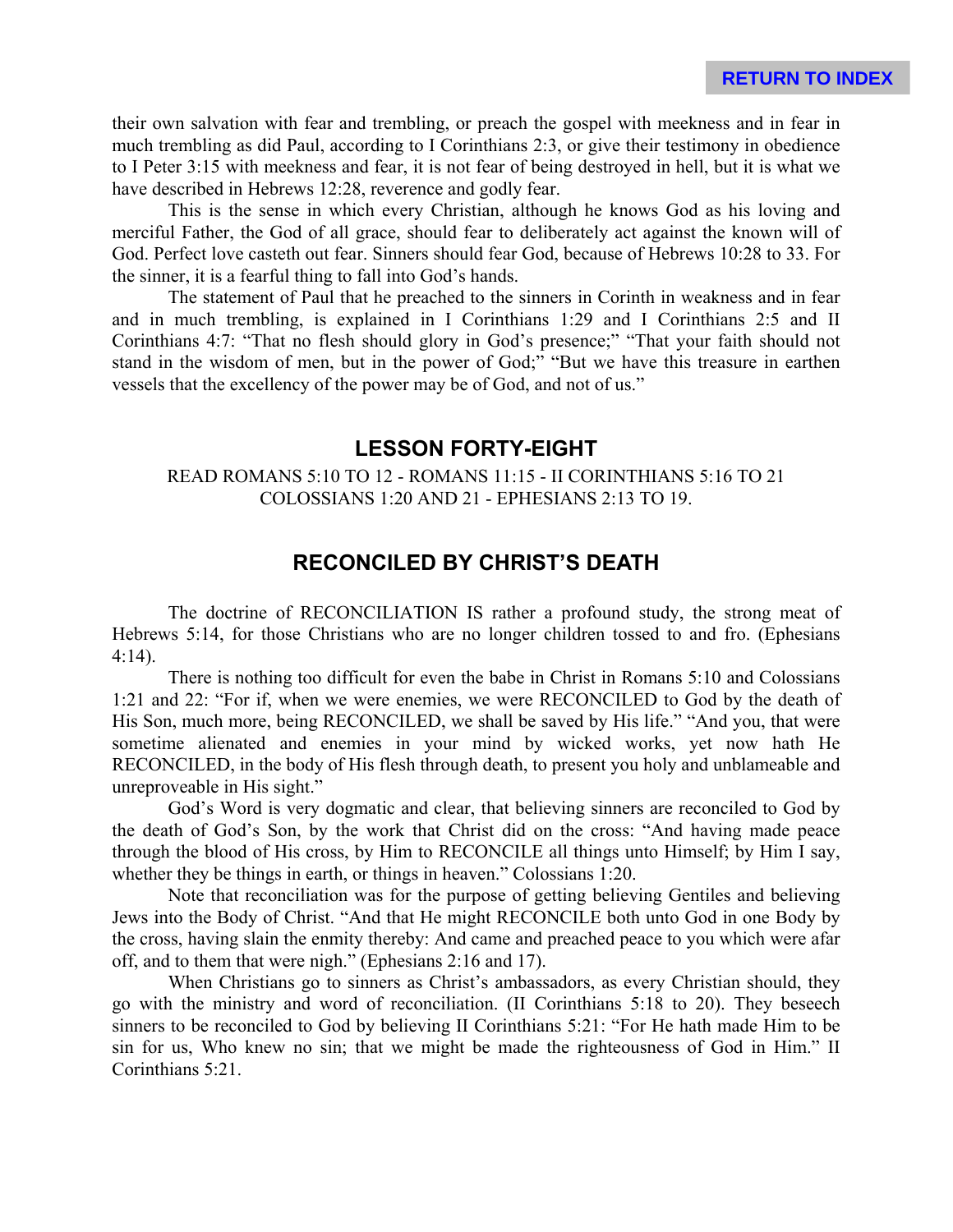The full meaning of the statement that Christ was made sin, we may never really comprehend until the ages to come when God will show the exceeding riches of His grace in His kindness toward us through Jesus Christ our Lord. (Ephesians 2:7). But "KATALLASSO" translated "RECONCILE" is "ALLASSO" - "Change" or "different". "KATALLASSO" has the thought of "a mutual change" or "an adjustment."

The word translated "atonement," in Romans 5:11, is the same Greek word translated in other verses "reconciliation." It is more than atonement. Our sins are not covered over, but forever put away.

But let us understand the significance of this reading in Romans 5:11 and 12 - By Christ the reconciliation; wherefore as by Adam sin and death entered into the world.

"Reconciliation" - "Wherefore Adam and his deadly work."

The sinner, in Adam, by Adam, is alienated from the life of God (Ephesians 4:18 - Colossians 1:21): and is condemned, dead in trespasses and sins, the child of wrath (Ephesians 2:1 to 3 - Romans 5:18) because of Adam. The ministry of the Twelve did not go back to Adam, but to circumcised Abraham. RECONCILIATION was Paul's message.

The believing sinner is a new creation in Christ Jesus; is reconciled; is not condemned; is alive from the dead; is righteous and has eternal life. (Romans 8:1 - John 3:18 - Colossians 1:21 - Ephesians 2:5 and 6 - Romans 6:23).

The Divine reason and process is told in Romans 5:21 and in Ephesians 2:8 to 19.

But note carefully Romans 11:15: "For if the casting away of them (Israel) be the RECONCILING of the world, what shall the receiving of them be, but life from the dead?" Read this with Romans 11:11 and Romans 11:30 and Acts 13:46 and Acts 28:28.

The Gentiles obtained mercy for two reasons; because of Christ's propitiation and because of Israel's unbelief (I John 2:2 - Romans 11:30). The Gentiles were reconciled to God for two reasons, because of reconciliation by the death of Christ and the casting-away of Israel some years after Christ was raised from the dead (Romans 5:10 - Colossians 1:21 and 22 - Ephesians 2:16 and Romans 11:15).

### **LESSON FORTY-NINE**

READ ESTHER 1:1 TO 12 - DANIEL 2:39 - DANIEL 5:31 - DANIEL 8:28 DANIEL 9:1 - DANIEL 10:1 - DANIEL 11:1 TO 4 ESTHER 3:13 - ESTHER 4:18 ESTHER 7:3 - ESTHER 7:10 - ESTHER 8:15 TO 17 - ESTHER 10.3.

### **ESTHER-MORDECAI-HAMAN**

Christians have wondered why the word "God" is not found once in the ten chapters of "Esther." But God was working very definitely in favor of Mordecai, Esther and the other Jews, and against Haman who, in Esther 3:10, is called "the Jews' enemy (oppressor)."

In Daniel 2:36 to 39 the Lord, through Daniel, revealed to the king of Babylon that he was the first of four great Gentile world powers, the beginning of "the times of the Gentiles," politically. The second was to be the Medes and the Persians. (Daniel 5:28 - Esther 1:19). We read in Daniel 5:31, "Darius the Median took the kingdom." In Daniel 6:28 we read "Daniel prospered in the reign of Cyrus the Persian." In Esther 1:1 to 12 we read that Ahasuerus reigned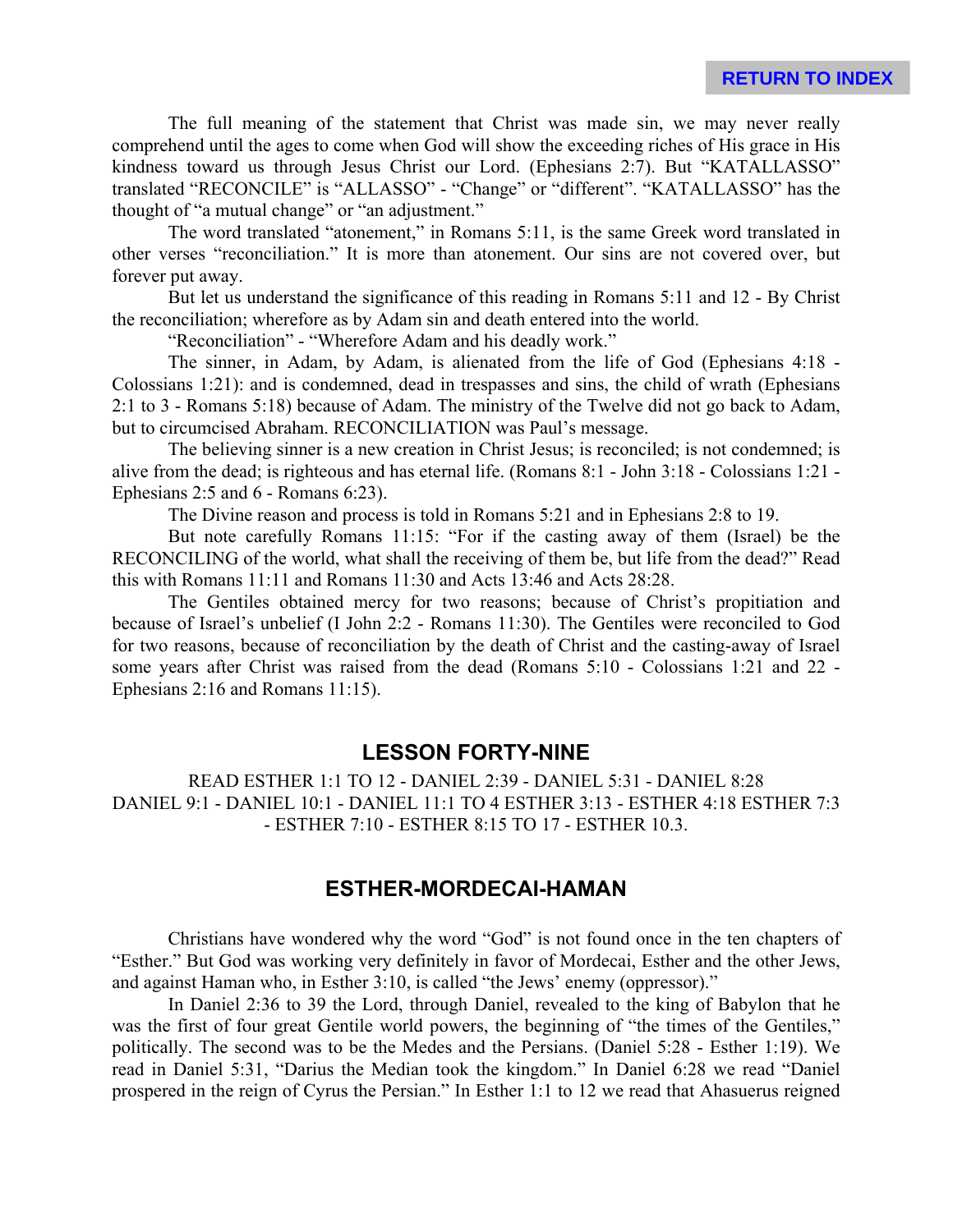from India to Ethiopia. "Ahasuerus" was a title rather than the name of the king. This Persian king, in the presence of all the princes of the provinces of Persia and Media, "shewed the riches of his glorious kingdom and the honour of his excellent glory." (Esther 1:4).

Vashti, the queen, refused to attend the king's feast. She was deposed.

Then Satan and Haman, versus God, With Mordecai and Esther, began to work. It was Ham versus Shem. It was the Agagtite (Esther 3:1) against the faithful Jew, for Mordecai was true to God under most adverse circumstances.

Note the decree Haman persuaded the Persian king to issue: "To destroy, to kill and to cause to perish ALL Jews, both young and old." (Esther 3:13).

Remember that Christ, the promised Seed of the woman, the seed of Abraham and David, humanly speaking, would not have been born, if Haman and the Persian king had carried out that wholesale execution of the Jews. Mary, the virgin, was to descend from some Jew who was at the time in Persia. "The city of Shushan was perplexed." (Esther 3:15). Haman was happy and especially when the gallows was erected for the death of Mordecai.

Then there was the mourning, the fasting, the weeping, wailing, sackcloth and ashes of the faithful of God (Esther 4:3), the God-given courage of Esther, who had been made queen in the place of Vashti. We remember the famous words of Esther, "if I perish, I perish," in case the king did not hold out his sceptre. (Esther 4:16). The reasoning of the Gentiles then was sound - "If Mordecai be of the seed of the Jews, Haman, thou shalt not prevail." (Esther 6:13).

"So they hanged Haman on the gallows that he had prepared for Mordecai." (Esther 7:10).

Mordecai was dressed in royal apparel, with a crown of gold. There was rejoicing in Shushan. "The Jews had light, and gladness, and joy, and honour. And in every province, and in every city, whithersoever the king's commandment and his decree came, the Jews had joy and gladness, a feast and a good day. And many of the people of the land became Jews." How could a Persian. Gentile become a Jew? We read in Acts 2:10, of "proselytes." They were Gentiles who accepted the Jew's religion.

God prophesied in the Scriptures that Israel could not be assimilated; could not be annihilated. (Read Numbers 23:9 - Jeremiah 30:11).

"So shall we be separated, I and thy people, from all the people that are upon the face of the earth." (Exodus 33:I6).

"Though the number of the children of Israel be as the sand of the sea, a remnant shall be saved." (Romans 9:27).

"Except the Lord of Saboath had left us a seed, we had been as Sodom, and been made like unto Gomorrah." (Romans 9:29). God is yet to do great and glorious things on earth through Israel; so we learn that God was very much in Esther.

## **LESSON FIFTY**

READ COLOSSIANS 1:12 TO 14 - I THESSALONIANS 1:9 AND 10 - EPHESIANS 5:8 EPHESIANS 2:13 - COLOSSIANS 2:13 - ACTS 26:18 AND 20 - HEBREWS 11:5

## **TRANSFERRED AND TRANSFORMED**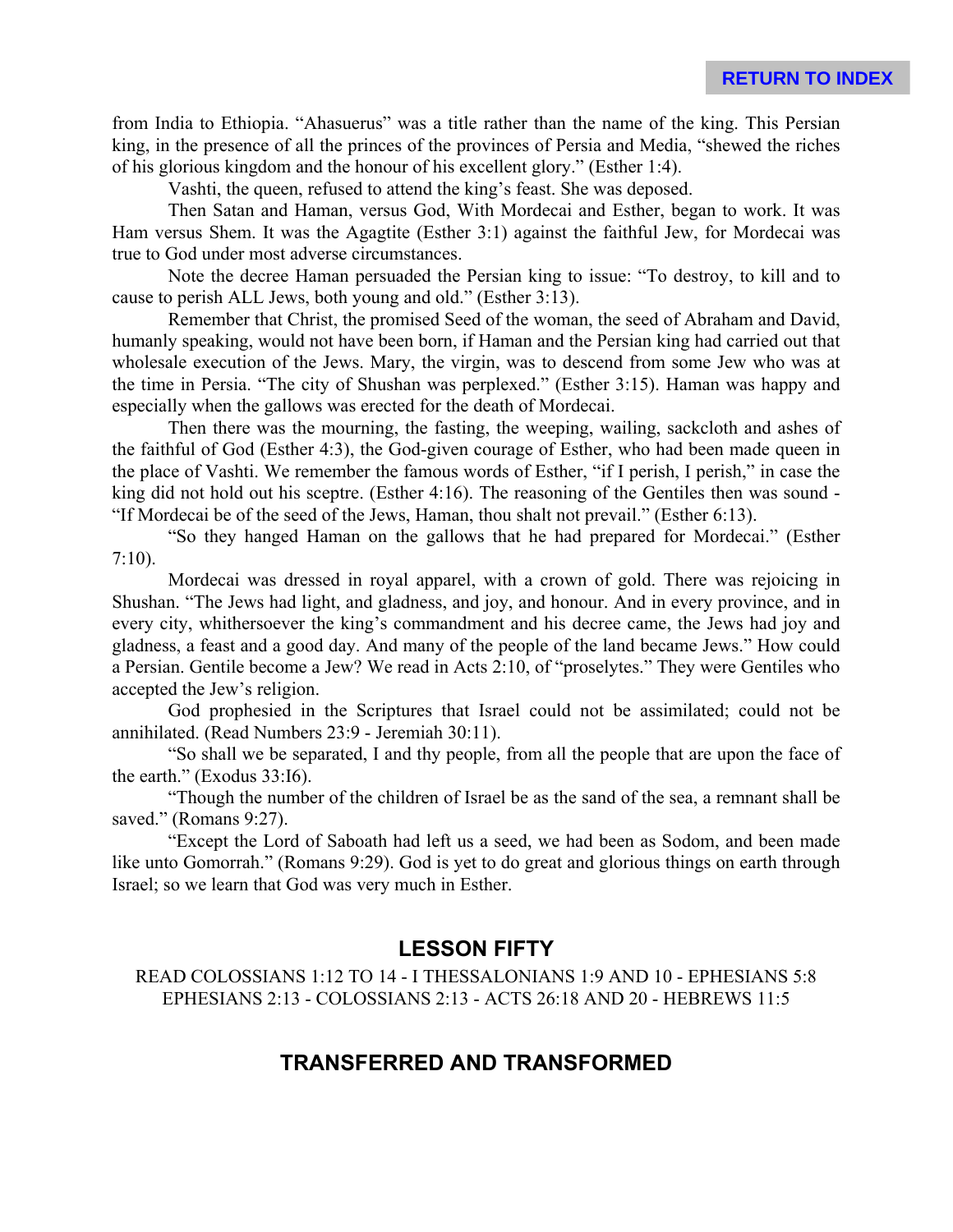In Colossians 1:12 and 13 we learn that believers give thanks unto God because God has qualified them for heaven, delivered them from the power of darkness and translated them into Christ's kingdom. "Giving thanks unto the Father, which hath made us meet to be partakers of the inheritance of the saints in light: Who hath delivered us from the power of darkness, and hath translated us into the kingdom of His dear Son: In Whom we have redemption through His blood, even the forgiveness of sins." (Colossians 1:12 to 14).

"Translated" is the Greek, "methistano," which means "transferred." From the power of darkness into Christ's kingdom is a real "transfer." It means the same as I Corinthians 6:11, "But ye are washed, ye are sanctified, ye are justified."

Note how this change is stated in Ephesians 5:8 - 2:13 and I Thessalonians 1:9 and 10. "For ye were sometime darkness, but now are ye light in the Lord: walk as children of light." "But now, in Christ Jesus, ye who sometime were far off are made nigh by the blood of Christ." "How ye turned to God from idols to serve the living and true God; And to wait for His Son from heaven, Whom He raised from the dead, even Jesus, which delivered us from the wrath to come."

"Turned to God from idols" is a great change. The word "turned" in the Greek is "epistrepho," the same word used in Acts 26:18, "turn them from darkness to light, from the power of Satan unto God." This word means to convert. The noun "epistrophe" means conversion. When a sinner receives Christ, he becomes a new creation. (II Corinthians 5:17); God's workmanship created in Christ Jesus, unto good works." (Ephesians 2:10).

Believers are converted and transferred, brought from afar off to God by the blood of Christ. Out of darkness into light is indeed a transfer. Read this change in I Peter 2:9, "out of darkness into His MARVELOUS light."

"To wait for God's Son from heaven." Then we shall be like Him, and shall have bodies like Christ's own glorified body. (I John 3:1 to 3 - Philippians 3:21). "Who shall change (metaschematizo) our body of humiliation;" "fashioned (summorphos) like unto His body of glory." (Philippians 3:21).

But here is God's revealed mystery, or secret, for members of Christ's Body: "We shall not all sleep." "We shall not all die." "But we shall all be CHANGED (allasso)." We shall be different. (I Corinthians 15:51 to 54).

The "TRANSLATED" in Hebrews 11:5 is a different Greek word, "metatithemi." Note what happened to Enoch. "By faith Enoch was TRANSLATED that he should not see death; and was not found, because God had TRANSLATED him: for before his TRANSLATION he had this testimony, that he pleased God." (Hebrews 11:5).

Enoch was transformed or transfigured at the time he was transferred from earth to heaven. Enoch walked with God and he was not; for God took him. (Genesis 5:24).

Saints who are alive and remain here until Christ descends from heaven will be caught up in glorified bodies. (I Thessalonians 4:13 to 18).

Then Christ will present the Church unto Himself a glorious, holy Church, without spot or blemish. (Ephesians 5:26 and 27).

Transferred and Transformed tells the story. Some Christians experience three great changes. First, As "dead sinners" they receive Christ and by grace become "living saints." They pass out of death into life. (John 5:24 - John 11:25 - Ephesians 2:5 and 6 - Colossians 2:13.). Then they depart to be with the Lord. (Philippians 1:21 to 25). Then they will be the dead in Christ who rise first. (I Thessalonians 4:15 to 18). Many saints will be here when Christ comes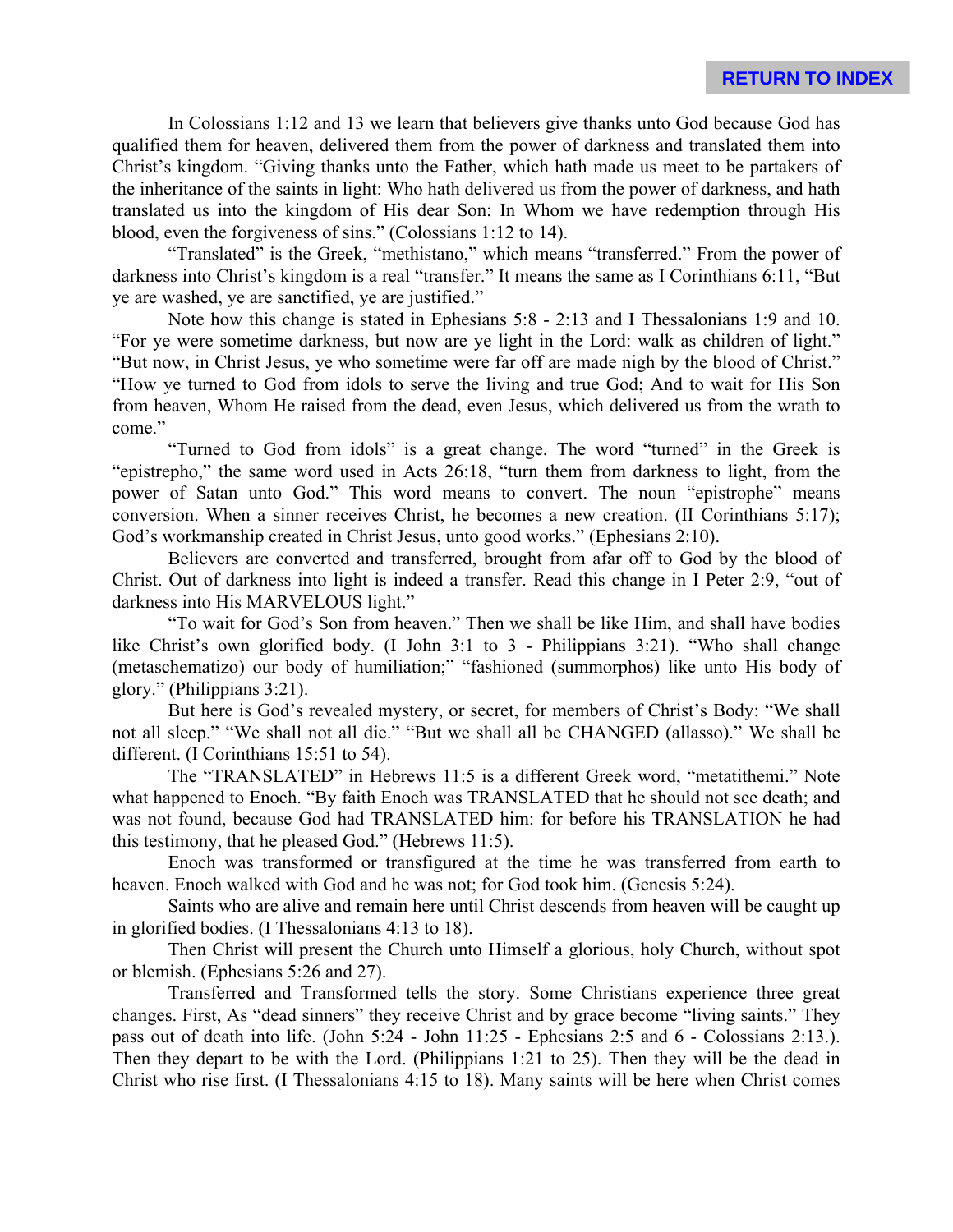for His Church. They will have experienced the first change and will experience the third change but not the second.

## **LESSON FIFTY-ONE**

READ REVELATION 1:8 - REVELATION 1:18 - REVELATION 5:12 HEBREWS 12:2 - I CORINTHIANS 2:8 ACTS 3:14 AND 15 - ISAIAH 9:6 AND 7 - PSALMS 24:7.

# **SOME OF CHRIST'S BIBLE TITLES**

Let us prayerfully consider what Christ said of Himself some years after He was raised from the dead: "I am Alpha and Omega, the beginning and the ending, saith the Lord, which is, and which was, and which is to come, the Almighty." (Revelation 1:8). " I am He that liveth and was dead; and, behold, I am alive for evermore, Amen; and have the keys of hell and of death." (Revelation 1:18).

Then note what the heavenly messengers said in Revelation 5:12: "Worthy is the Lamb that was slain to receive power, and riches, and wisdom, and strength, and honor, and glory, and blessing."

When we read these statements we do not wonder at the words of Thomas when he saw Christ in His resurrection body, "My Lord, and My God." (John 20:28).

Thus we see that professing Christians, who claim to worship Christ but deny that He was ''Immanuel" (God with us) (Isaiah 7:14), God manifest in the flesh (John 1:1 to 3 and John 1:14), the eternal I AM (John 8:24), should decide that they are either "infidels" or "idolaters." If Christ was not God, but only a good man, to worship Him is idolatry. If He was God, not to accept and worship Him, is to be an infidel. In Ephesians 2:12 we learn that any man, religious or otherwise, without Christ, is without God, "atheos" - an "atheist."

In I Corinthians 2:8 we learn that because the rulers of this world knew not, they crucified the Lord of Glory. - "Killed the Prince of Life." (Acts 3:14 and 15).

The Prince of Life said that He was the resurrection and the life; that He had power to lay down His life and take it again. (John 11:25 and John 10:17 to 19). He proved this by showing Himself alive after His death by many infallible proofs. (Acts 1:3).

By this mighty work Christ spoiled principalities and powers, destroyed Satan's death power, abolished death and hath brought life and incorruptibility to light in the gospel. (Colossians 2:13 to 16 - Hebrews 2:14 - II Timothy 1:10).

Christ was the effulgence of God's glory, the express image of God's Person, and when He had by Himself purged sin, He sat down on the right hand of the Majesty in heaven, where He is a Priest forever after the order of Melchisedec, the believer's Advocate. (Hebrews 1:1 and 2 - Hebrews 7:1 - I John 2:1).

Christ will return as the King of Glory, the Prince of Peace, to govern this world. (Psalm 24:7 - Isaiah 9:6 and 7). He is the Lion of the Tribe of Judah; but He is the Lamb of God Which beareth away the sin of the world. (Revelation 5:5 - John 1:29 - I Peter 1:18 and 19). Is it any wonder that the Holy Spirit calls Christ's shed blood (Matthew 26:28) the precious blood?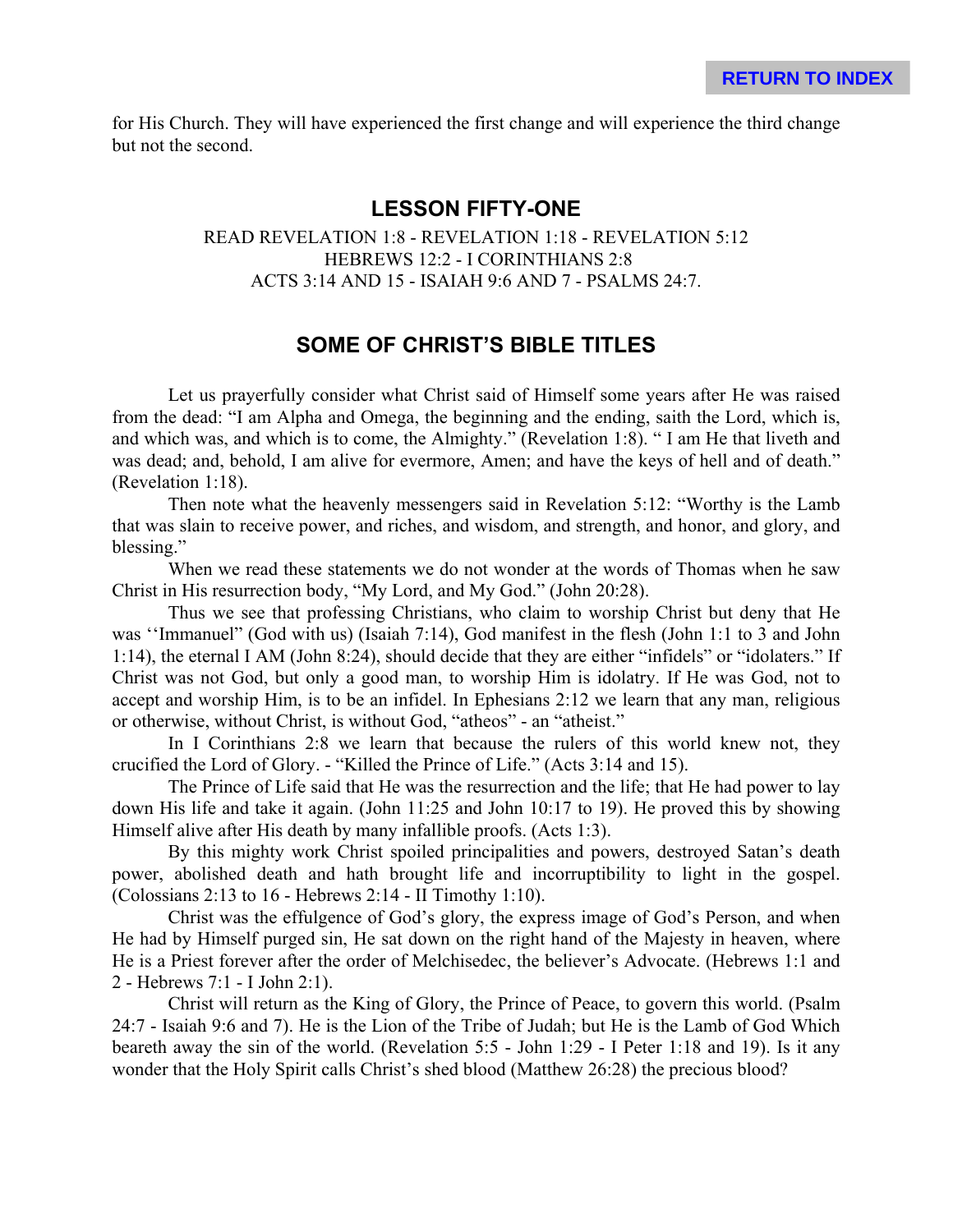Christ is coming as the Sun of Righteousness. (Malachi 4:2). "I am the root and the offspring of David, and the bright and morning star." He is the Plant of Renown. He is included in Elohim (God); for in Him dwelleth all the fulness of the God-head bodily.

Christ created the sun and the stars and all things and He is before all things. (Colossians 1:15 to 21). More than twenty times in John's Gospel Christ called Himself the "I AM." If you do not believe Christ to be the I AM, ye shall die in your sins. (John 8:24). Christ has more than two hundred titles in the Bible, from "Elohiym" and "the Seed of the woman," in the first part of the first Book, Genesis, to "the Lord Whom Ye Seek" in the last part of Malachi, and from Jesus Christ, "the Son of David," "the Son of Abraham" in Matthew 1:1 to "our Lord Jesus Christ" in Revelation 22:21.

At the present Christ is far above all heavens, the Head of the Church Which is His Body, and believers are united to Him, to be with Him, one flesh (Ephesians 4:9 to 13 - Ephesians 1:19 to 23 - Ephesians 5:31 and 32). It is wonderful to have such a Christ as Author and Finisher of our faith.

### **LESSON FIFTY-TWO**

#### READ HEBREWS 7:19 - HEBREWS 10:14 - I CORINTHIANS 2:6 MATTHEW 5:48 - EPHESIANS 4:9 TO 13 - HEBREWS 5:11 TO 6:3.

## **HOW THE IMPERFECT SINNER CAN BE MADE PERFECT**

Two very interesting and significant statements are made in Hebrews 7:19 - "The law made nothing perfect, but the bringing in of a better hope did; by the which we draw nigh unto God."

Before considering these statements let us note in Romans 5:20 why the law entered. That the offence (or sin) that entered by Adam, and passed upon the whole human race, might abound. (Romans 5:12). "Death reigned from Adam to Moses." (Romans 5:14). From Adam to the time Moses received the law at Sinai (Exodus 20) was about 2500 years. The law that was given at Sinai was good, spiritual, just and holy. (Romans 7:12 and 14). "The law of the Lord is perfect." (Psalm 19:7). And the Son of God on earth was a perfect Man.

From Adam to Moses the human race was so imperfect that, about 2350 B.C. God had to destroy the entire human race with the exception of one family; (Noah's family). (Genesis 6).

Some years after the flood God again sent an awful judgment upon the human race, because they were awfully wicked. (Romans 1:18 to 30). "God gave them up."

Then some years later, about 1500 B.C., the people whom God chose for His glory were down in Egypt. Because of the sin of the Egyptians God smote the first born of that land and then put many of the Egyptians in the bottom of the Red Sea. That was a few weeks before God gave to Moses His holy, perfect law, which no one ever perfectly kept except the perfect Man, Christ Jesus. Christ said, "None of you has kept the law." (John 7:19). Peter said the same thing. (Acts 15:10).

When God gave His perfect law to Israel He gave them a religious program, with sacrifices of animals which could not take away sin but only cover them for a year. (Hebrews 10:1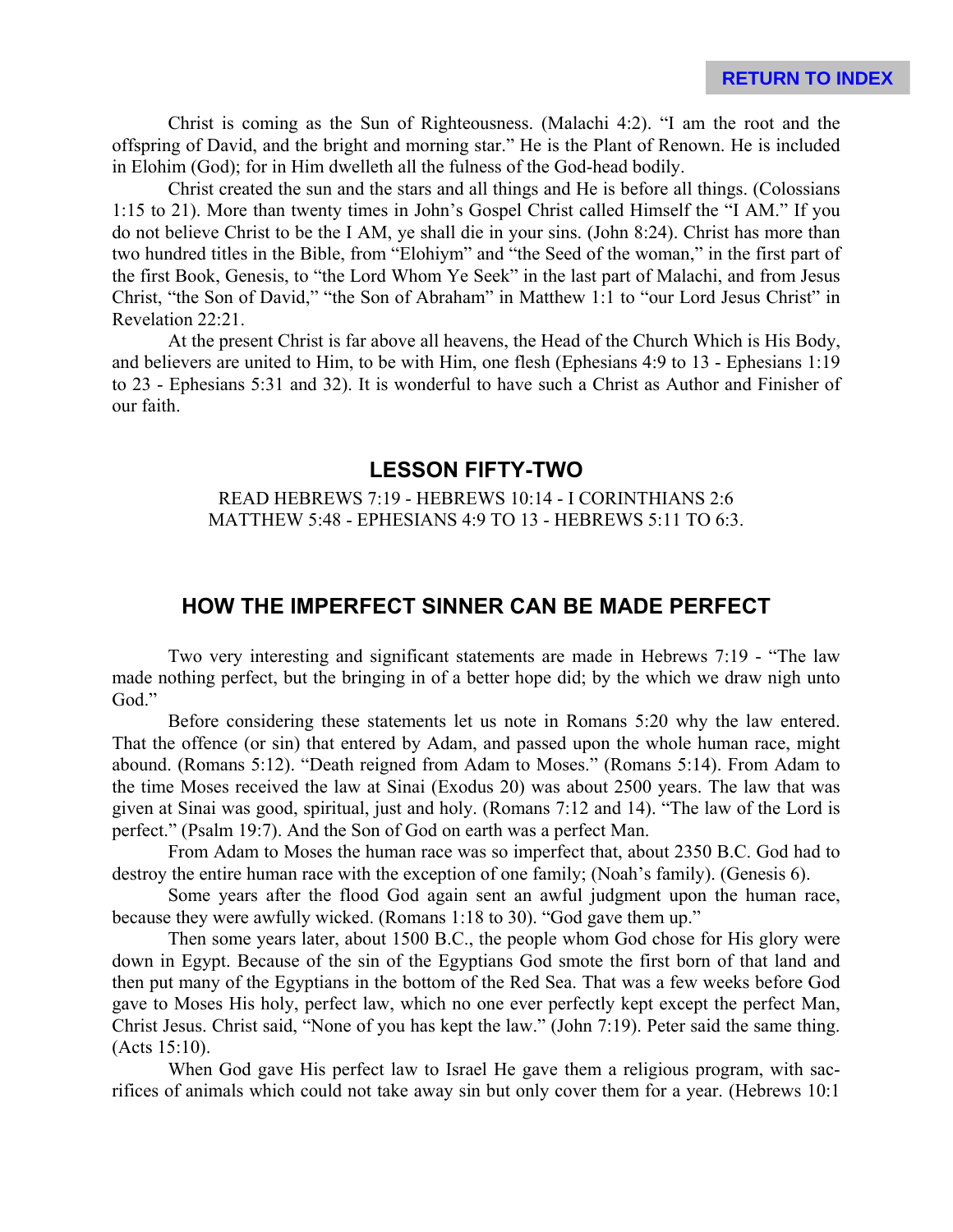to 12). Neither the ten commandments nor the sacrifices under the law could make any one perfect. The imperfect sinner could not perfectly keep God's perfect law. The very best human being had to confess, "For we know that the law is spiritual: but I am carnal, sold under sin." "For the good that I would, I do not: but the evil which I would not, that I do." (Romans 7:14 and 7:19).

Christ said, "Be thou perfect." (Matthew 5:48). Christ was under the law at the time (Galatians 4:4); and He was perfect. He offered Himself without spot unto God; a perfect sacrifice. (Hebrews 9:12 to 14). This was the bringing in of the better hope by which believers are made perfect. (Hebrews 7:19). "For by one offering He hath perfected for ever them that are sanctified." (Hebrews 10:14). "But now, in Christ Jesus, ye who sometime were far off are made nigh by the blood of Christ." (Ephesians 2:13). "By the which will we are sanctified through the offering of the body of Jesus Christ." (Hebrews 10:10).

God's perfect law demanded a sinless life. A sinless life is the expression of a sinless nature. Jesus Christ, the Righteous, was born with such a nature. The Bible has much to say concerning God's perfect law and God's perfect Son. The perfect Christ perfectly kept the perfect law and then was made sin when He died between two law-breakers. Because of this perfect sacrifice believing sinners are made the righteousness of God in Christ. (II Corinthians 5:21).

A perfected believer is a saint. God gave gifts for the perfecting of saints; for the perfecting of believers who were perfect in Christ. (Ephesians 4:10 to 13). There are saints who are called perfect, or full-aged, because they have gone from the milk of the Scriptures on to perfection, the strong meat. (I Corinthians 2:6 - Hebrews 5:12 to 6:2). What the law could not do on account of human imperfection, the perfect Christ did. (Romans 8:3). Believers are perfect in Christ. And for the finished work of perfection read Ephesians 5:26 to 28.

## **LESSON FIFTY-THREE**

#### READ JOHN 13:1 TO 7 - HEBREWS 7:25 - 1 JOHN 2:1.

## **TWO DIVINE PARACLETES**

In John 14:16 we read: "And I will pray the Father and He shall give you another COMFORTER, (PARACLETE), that He may abide with you forever."

Here the Lord Jesus, Who was going to leave His disciples, promised to send them another COMFORTER, the Holy Spirit. Both the words "another" and "Comforter" indicate that the Holy Spirit is a Person. Note Acts 13:2 - Acts 5:3 - Romans 8:26.

The word "Comforter" is literally "Paraclete." Christ is one "Paraclete" and the Holy Spirit is another "Paraclete." This is just what Jesus Christ the Righteous is called in I John 2:1: "My little children, these things write I unto you, that ye sin not, and if any man sin we have an Advocate (PARACLETE) with the Father, Jesus Christ the Righteous."

"PARACLETOS" is from "para-kaleo" - to call near. Christ is called the believer's "Advocate." The word "ADVOCATE" is the same Greek word translated "Comforter," in John 14:16. Read Hebrews 9:24 and Hebrews 7:25 and Romans 8:34.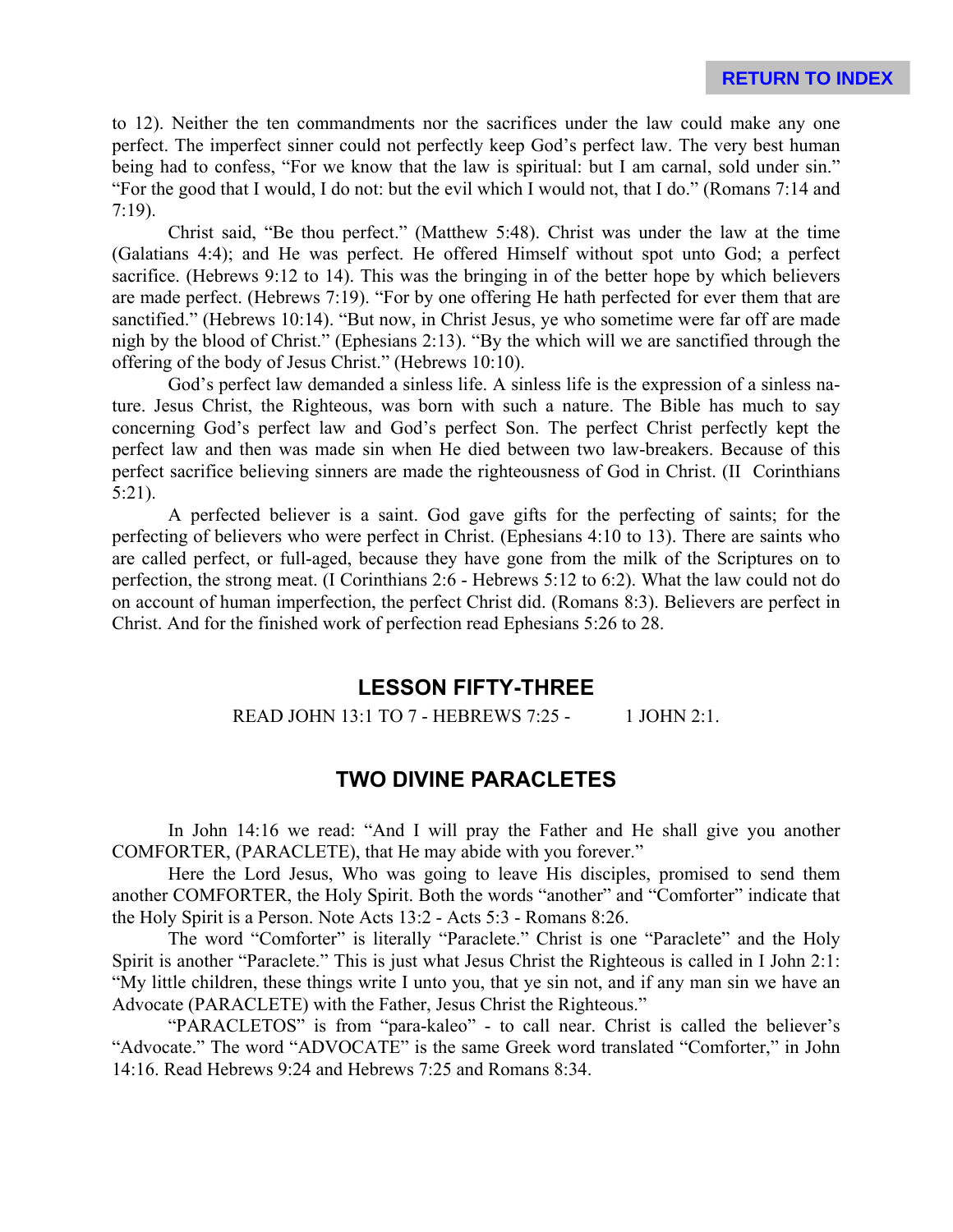In chapters thirteen to seventeen in the Gospel of John we have the work of the two "Paracletes" set forth. In chapters thirteen and seventeen, the washing of the disciples' feet and the interceding of the Lord Jesus are recorded. In chapters fourteen and sixteen, we find the work of the Holy Spirit, another "Comforter," the Spirit of Truth, Who is to guide the believers into all truth and to be the earnest of the believers' inheritance until the redemption of the purchased possession. (Ephesians 1:13 and 14).

The Lord Jesus Christ on the cross was the propitiation for the sins of the whole world. (I John 2:2).

The work of the same Lord Jesus Christ as "ADVOCATE" in God's presence in heaven (Hebrews 9:24) is for those who have been redeemed by the precious shed blood of Christ.

Therefore, the believer should know the blessed truth of Hebrews 7:25 and Philippians 1:6: "Wherefore He is able also to save them to the UTTERMOST that come unto God by Him, seeing He ever liveth to make intercession for them." "Being confident of this very thing, that He which hath begun a good work in you will PERFORM it unto the day of Jesus Christ."

The word "uttermost" in Hebrews 7:25 is the same Greek root as "perform" in Philippians 1:6, and both mean "all the way to the end." "Panteleo" - "Epiteleo."

The prefix before the word "end" in Hebrews 7:25 is "pan" meaning "all," and in Philippians 1:6 is "epi." The Greek root "end" is the same as John 13:1: "Now before the feast of the Passover, when Jesus knew that His hour was come that He should depart out of this world unto the Father, having loved His own which were in the world, He loved them unto the END."

Christ loves His own unto the end. In John 17:24 and 25 Christ prayed that His disciples will be with Him in His glory. They will be. (Colossians 3:1 to 4). They are sealed by the Holy Spirit until the manifestation of that glory. (Ephesians 4:30).

If we have Scriptural right to speak of the carnal Christian (I Corinthians 3:1 to 4) as a back-slider, who has to come back to God, he must come through Christ at God's right hand. It is because He is there that the believer has that sure and steadfast hope and anchor of Hebrews 6:19 and 20. Christ is in God's presence to maintain the saints' fellowship. He died on the cross to establish the believers' relationship.

In John 13:4 to 12 we have the account of Christ washing the feet of His disciples and interpreting to them the meaning of that ministry. Note two different words "know" in John 13:7 and two different words "wash" in John 13:10.

When once a believer is washed all over by the blood of Christ, he needs only the work of Christ as Paraclete in heaven.

So after Christ was raised from the dead, Peter and others knew John 13:10. Compare Hebrews 10:22 and I John 2:2.

# **LESSON FIFTY-FOUR**

READ ROMANS 1:16 - ROMANS 11:7 TO 15 - ACTS 3:26 ACTS 13:30 TO 36 - ACTS 13:46 - MARK 7:24 TO 30.

# **IS GOD'S ORDER TO THE JEW FIRST?**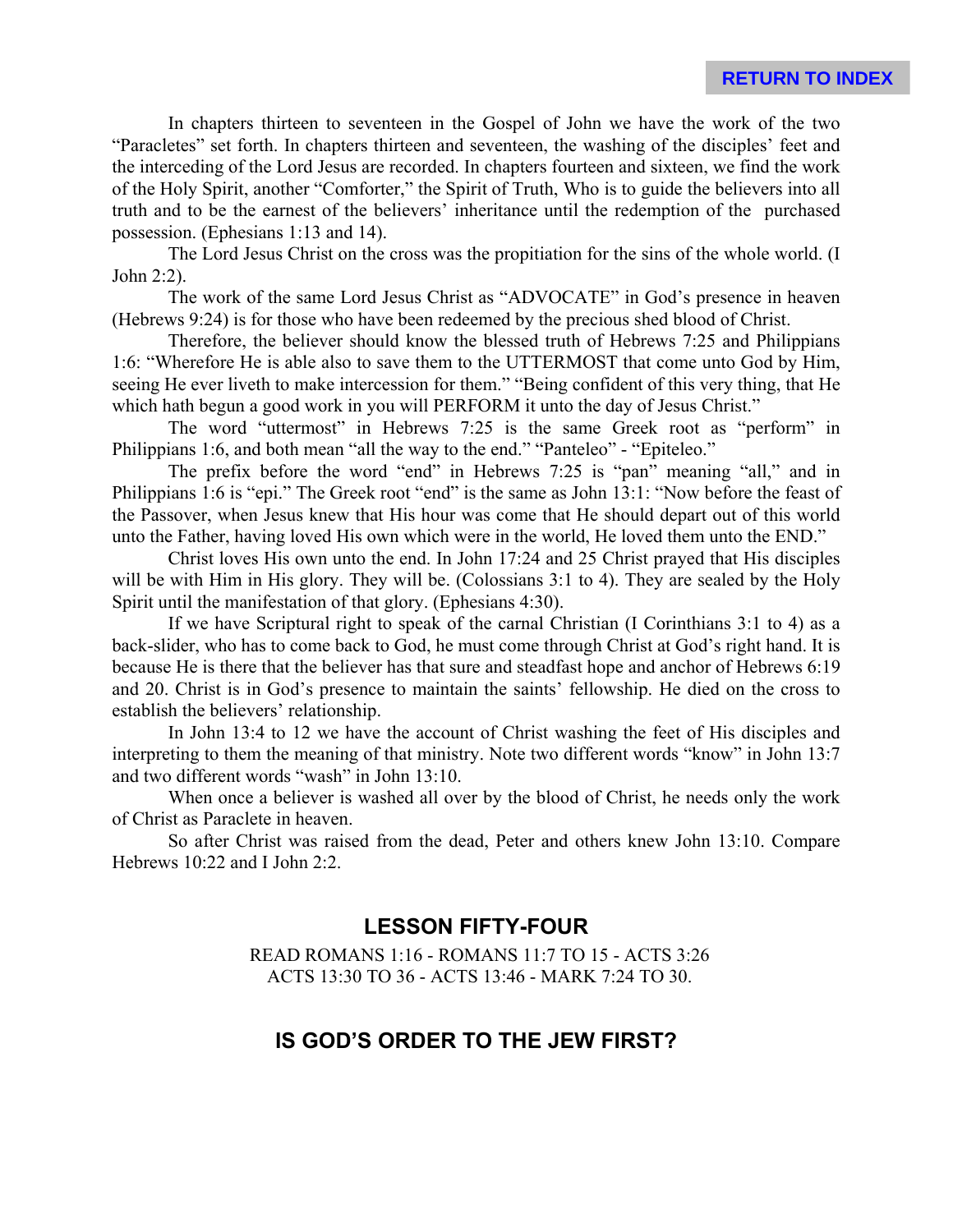In this lesson we are considering the meaning of the statement in Romans 1:16, "TO THE JEW FIRST." Is God's order today "TO THE JEW FIRST?"

"To the Jew first, and also to the Greek." (Romans 1:16). In Mark 7:24 to 30 we learn that the Jew was more than first, and the poor Greek had a difficult time getting in at all. The twelve apostles asked the Lord Jesus to send her away without a blessing (Matthew 15:23). Then Christ said, "I am not sent but unto Israel." (Matthew 15:24). Christ said to that Greek woman this significant thing, "let the children (the Jews) FIRST BE FILLED." "It is not meet to take the children's bread and cast it to dogs." (Mark 7:27).

Let us keep in mind that Christ "came unto His own." (John 1:11). Christ was born to be Israel's Saviour (Acts 13:23). Christ, (the Stone) had to be rejected by Israel, the Builders, (Matthew 21:42), before the salvation of Romans 11:11 would be sent to Gentiles to provoke Israel to jealousy. One of the most important keys to the truth concerning Gentiles salvation by grace is the truth of Acts 5:29 to 32; that Christ was raised up twice to be Israel's Saviour, first in incarnation, and second in resurrection. This same truth is stated in Acts 13:23 and Acts 13:30 to 36.

Christ said that His own, "the children of the kingdom," would be cast into outer darkness. (Matthew 8:12). After that He wept as He pled with them. (Luke 13:34 and 35).

But as we turn from this sorrowful message of Christ in Luke 13:34 and 35 to Matthew 23:30 to 39, we turn from compassionate love and indignation to awful wrath and indignation; for, in Matthew, the children of the kingdom who were to be filled FIRST, were called serpents and a generation of vipers. (Matthew 23:33). This seems to be worse than the Gentiles. The Gentiles were dogs. The Jews were "serpents" and "vipers," far worse than dogs. They were to have something worse than the darkness of Matthew 8:12; even the damnation of hell. (Matthew 23:33).

But as we think of Mark 7:26 and 27 and Matthew 23:33, the "serpents" and the "dogs," let us also think of what Paul said, years later, "to the Jews (the serpents) first and also to the Greeks (the dogs)." (Romans 1:16). You ask with me, why should "serpents" come before "dogs"? We must conclude that on the day of Pentecost the Jews were no longer considered "serpents," or they would not have been FIRST. The prayer of Christ on the cross changed them back from "serpents" to "children" (Acts 3:25 and 26). Read what Peter said to Israel:

"Unto you FIRST God, having raised up His Son Jesus, sent Him to bless you, in turning away every one of you from his iniquities." (Acts 3:26). Remember "the children FIRST be filled." (Mark 7:27).

"Then Paul and Barnabas waxed bold, and said, It was necessary that the Word of God should FIRST have been spoken to you (Jews): but seeing ye put it from you, and judge yourselves unworthy of everlasting life, lo, we turn to the Gentiles." (Acts 13:46).

In reading Acts 3:26 also read Acts 3:25 and note that the Jews had suddenly become "children" again. Compare the denunciation, condemnation and wrath of Matthew 23:30 to 39, with the tenderness and mercy of Acts 3:12 to 18. What changed the "serpents" back to "children"? The prayer of Christ on the cross (Luke 23:34); and the truth of Acts 3:17 and 18. Then Israel was again FIRST.

The Jews continued to be FIRST until something happened to them. The wrath of God fell again and God blinded Israel; after which Israel was to obtain mercy from God through the Gentiles. (Romans 11:31). The wrath of God came unto the uttermost. (I Thessalonians 2:14 to 161. Then God's order ceased to be "TO THE JEWS FIRST." God expects His children to be wise enough to know that His order would not be "TO THE JEWS FIRST" after what God did to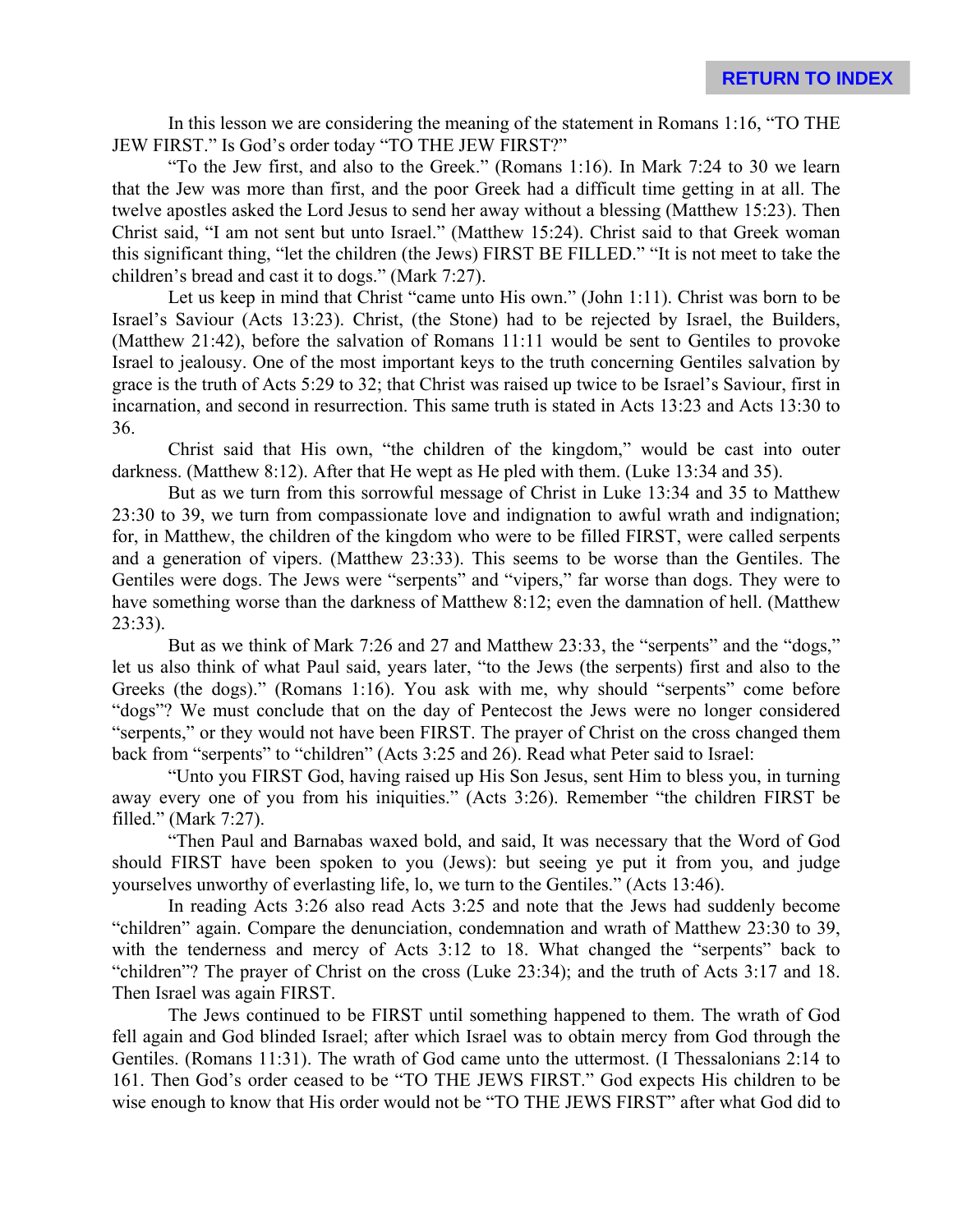the Jews, according to Romans 11:7 to 11 and 11:25 - God's order was not to the Jews FIRST in Paul's Prison Epistles.

## **LESSON FIFTY-FIVE**

READ ROMANS 6:6 TO 13 - II CORINTHIANS 5:15 COLOSSIANS 2:13 - COLOSSIANS 3:3 AND 4

## **ARE CHRISTIANS DEAD OR ALIVE?**

In the sixth chapter of Romans we learn that Christians, or saints, are both dead and alive. "He that is DEAD is freed from sin." (Romans 6:7). "Yield yourselves unto God, as those who are ALIVE from the dead." (Romans 6:13).

Do these statements seem contradictory; "DEAD" - "ALIVE from the dead"?

Let us note carefully the words of the Lord Jesus: "Verily, verily, I say unto you, The hour is coming, and now is, when the DEAD shall hear the voice of the Son of God: and they that hear shall LIVE." (John 5:25). "Jesus said unto her. I am the resurrection, and the life: he that believeth in Me, though he were DEAD, yet shall he LIVE: And whosoever liveth and believeth in Me shall never die. Believest thou this?" (John 11:25 and 26).

Without faith in Christ, without Christ, every person is dead. When a dead sinner hears God's Word and receives God's Son, trusting in His death and resurrection, he is made alive. (John 5:24).

Note how this is stated in Colossians 2:13 and Ephesians 2:5 and 6; "And you, being DEAD in your sins and the uncircumcision of your flesh, hath He made ALIVE together with Him, having forgiven you all trespasses." (Colossians 2:13). "Even when we were DEAD in sins, hath made us ALIVE together with Christ, (by grace ye are saved); And hath raised us up together, and made us sit together in the heavenlies in Christ Jesus." (Ephesians 2:5 and 6).

Christ said that believers pass out of death into life. John 5:24). This is when they pass out of Adam into Christ. (II Corinthians 5:17 - I Corinthians 15:22 - I John 3:14).

We read in II Timothy 1:10 that "Christ hath abolished DEATH and hath brought LIFE to light through the gospel." Christ had power to yield up His life in death and take it up again in resurrection. (John 10:17 and 18). In this work of death, and resurrection from the dead, the Lord Jesus established the law of the Spirit of life that makes the believer free from the law of sin and death; even alive from the dead. (Romans 8:2 to 4). The Lord Jesus called His death, His "baptism." (Luke 12:50).

The moment this Divine law (the law of the Spirit of life in Christ Jesus) operates by grace and God-given faith, that moment the believer is baptized into the death of Christ, is "buried with Christ in baptism, wherein also ye are risen with Him through the faith of the operation of God, Who hath raised Him from the dead." (Colossians 2:12). "Know ye not, that so many of us as were baptized into Jesus Christ were baptized into His death? Therefore we are buried with Him by baptism into DEATH: that like as Christ was raised up from the dead by the glory of the Father, even so we also should walk in newness of LIFE." (Romans 6:3 and 4). At the same time the death and burial of the believer takes place, his resurrection and ascension also take place. "Therefore we are buried with Him by baptism into death: that like as Christ was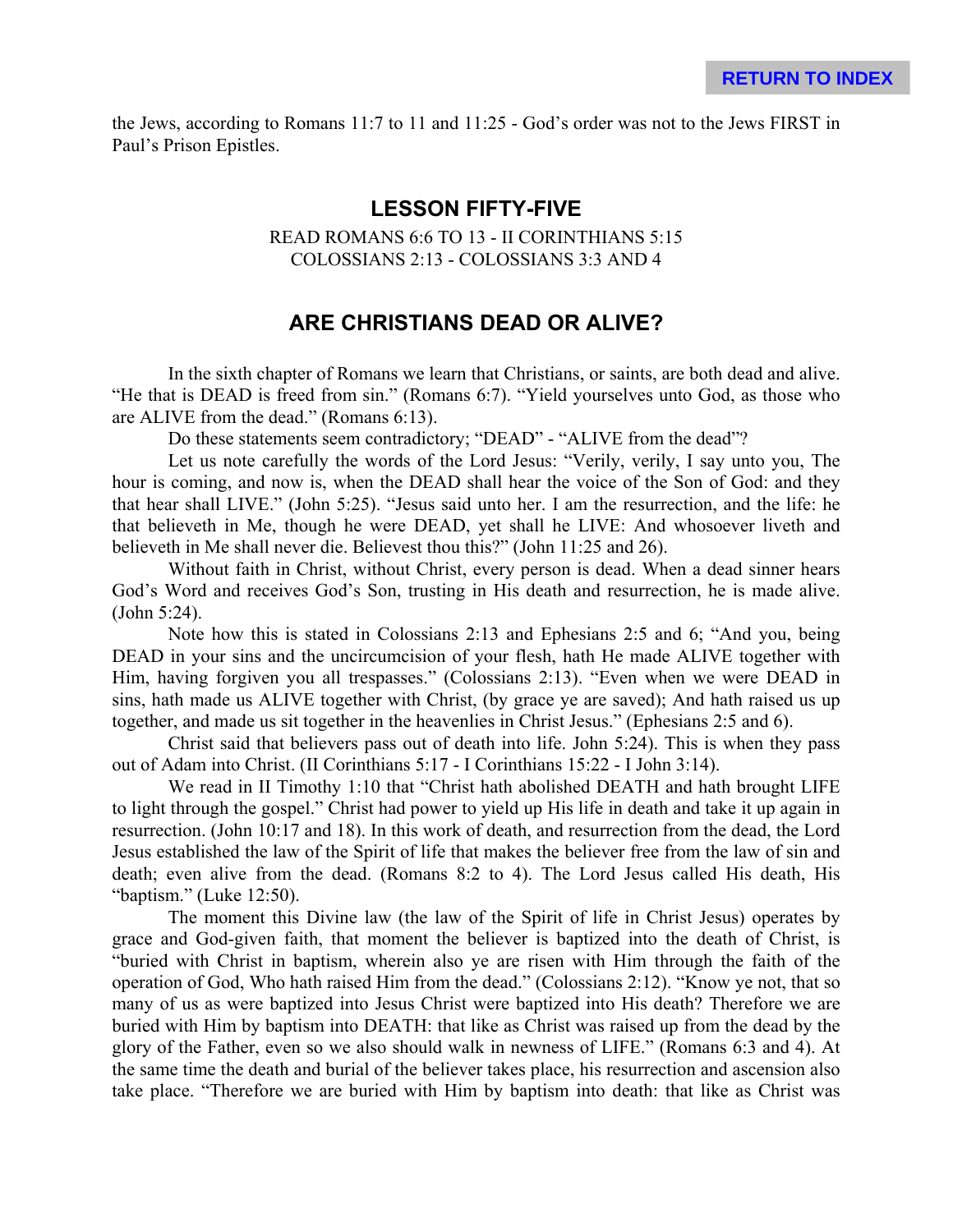raised up from the dead by the glory of the Father, even so we also should walk in newness of life." (Romans 6:4). "And hath raised us up together, and made us sit together in the heavenlies in Christ Jesus." (Ephesians 2:6). "If ye then be risen with Christ, seek those things which are above, where Christ sitteth on the right hand of God." (Colossians 3:1).

Living saints can say with Paul: "I am CRUCIFIED with Christ: nevertheless I LIVE; yet not I, but Christ liveth in me: and the life which I now live in the flesh I live by the faith of the Son of God, Who loved me, and gave Himself for me." (Galatians 2:20). Living saints "should not henceforth live unto themselves, but unto Him which died for them, and rose again." (II Corinthians 5:15). Living saints, seated in the heavenlies, should seek those things where Christ is at God's right hand and not set their affections on things on earth, for they are crucified to the flesh and to the world. (Colossians 3:1 and 2 - Galatians 5:24 and 6:14). "For ye are DEAD, and your LIFE is hid with Christ in God. When Christ, Who is our life, shall appear, then shall ye also appear with Him in glory." (Colossians 3:3 and 4). Read Romans 6:11: Reckon yourselves to be DEAD AND ALIVE.

### **LESSON FIFTY-SIX**

#### READ EPHESIANS 4:1 TO 3 - I TIMOTHY 3:15 AND 16 - COLOSSIANS 3:1 TO 3 ROMANS 6:4 TO 6 - EPHESIANS 5:15 AND 16.

## **WALK WORTHY OF THE CALLING**

Let us meditate upon the meaning of the exhortation that came from the heart and pen of a prisoner. "I therefore, the prisoner of the Lord, beseech you that ye walk worthy of the vocation (calling) wherewith ye are called, With all lowliness and meekness, with longsuffering, forbearing one another in love; Endeavouring to keep the unity of the Spirit in the bond of peace." (Ephesians 4:1 to 3).

The man who wrote that exhortation, measured by true standards and values, was the greatest man who ever lived on this earth, with the single exception of the Man Christ Jesus, Who was in a class by Himself, for Christ was God in human form. This prisoner called himself "the prisoner of the Lord Jesus Christ." He wrote in another message; "Christ liveth in me: and the life which I now live in the flesh I live by the faith of the Son of God, Who loved me, and gave Himself for me." (Galatians 2:20).

That bond-slave and prisoner of the Lord Jesus Christ was in jail for telling a Secret, God's Mystery kept secret from the foundation of the world. (Romans 16:25 - Romans 8:28 to 32 - Colossians 4:3 and 4 - Ephesians 6:19 and 20 - Ephesians 3:1 to 4). He was Paul, the apostle of the Gentiles. (Romans 11:13). Paul was Christ's masterbuilder. (I Corinthians 3:10).

The apostle Paul practiced what he preached; "he walked to please God." (I Thessalonians 4:1).

If a Christian is to walk worthy of his calling, he must know what his calling is, and, in God's way, he must know what is the hope of God's calling and what the riches of the glory of God's inheritance in the saints. (Ephesians 1:16 to 18). He must know "the Mystery of Christ." (Ephesians 3:1 to 4). A Christian cannot walk as his calling demands until he knows what his calling is.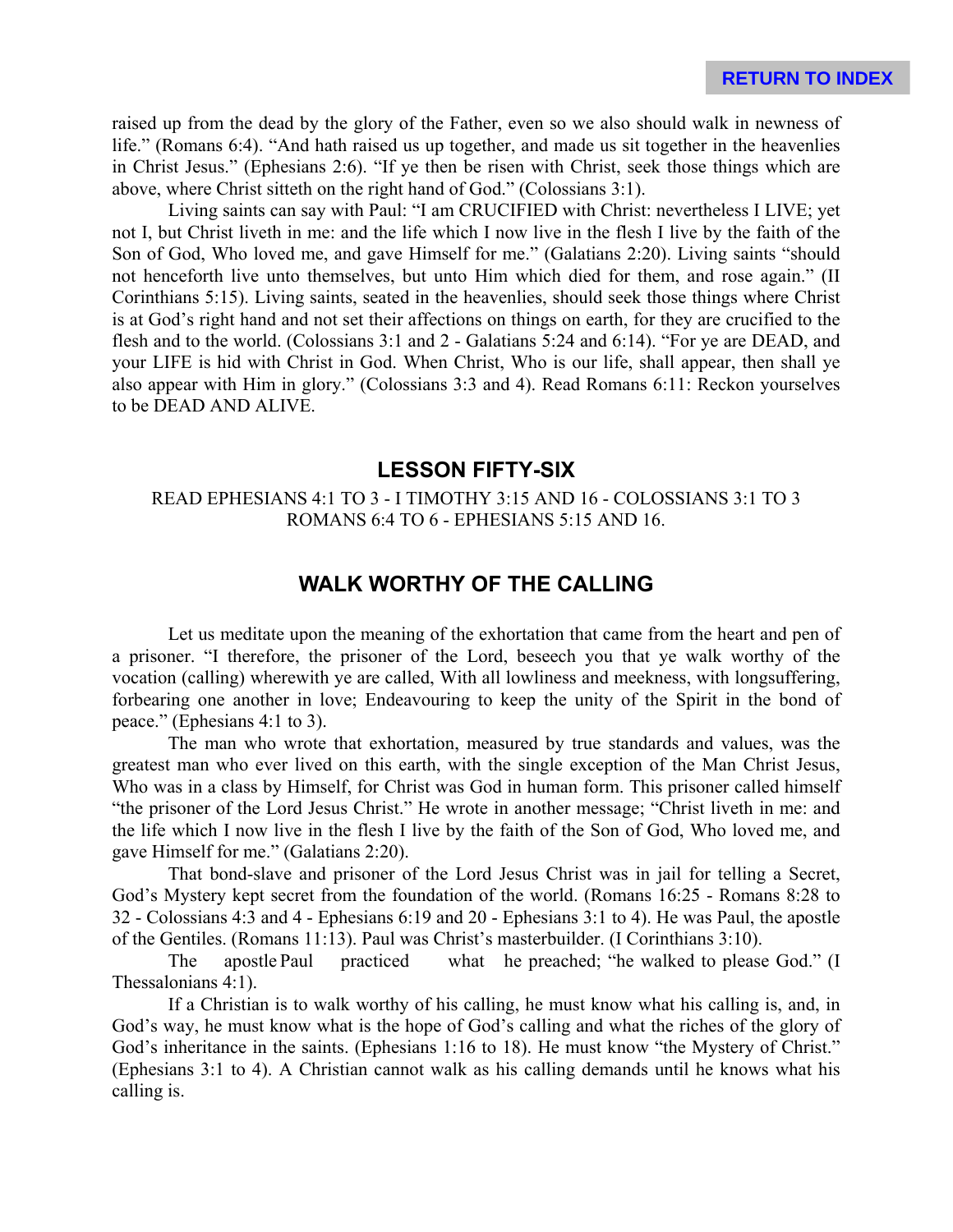The word "worthy" is also translated "as becometh" in Philippians 1:27 - Romans 16:2, and "after a godly sort," in 3 John 6.

We have very much the same exhortation in I Timothy 3:15 and 16, "that thou may est" know how to behave in the House of God, Which is the Church of the living God." This did not refer to the Christian's behavior in the meeting-place, but what he is to do and not to do every day, hour and moment, as a member of the Body of Christ.

Members of the Body of Christ are God's workmanship, created in Christ Jesus, unto good works, which God hath before ordained that they should walk in them." (Ephesians 2:10). They are not saved, or members of the Household of God, (Ephesians 2:8 and 9 - Ephesians 2:19 to 22), because they are worthy, or walk worthy; but because "worthy is the Lamb that was slain." (Revelation 5:12) (Ephesians 2:8 and 9).

But to be new creatures in Christ Jesus means to be raised with Christ, "to walk in newness of life." (Romans 6:4). These new creatures have been raised up to sit in the heavenlies in Christ. "Our citizenship is in heaven." (Philippians 3:20). If our citizenship is where Christ is, our affections and hope should be on things above. (Colossians 3:1 to 3 - Colossians 1:5). And let us ever remember that while here on earth we walk not by sight, but by faith. (II Corinthians 5:7). We walk spiritually when we are not walking physically.

The Holy Spirit would not have us walk as Gentiles (sinners) walk. (Ephesians 4:17). That is what the carnal saints at Corinth did. They walked as men. (I Corinthians 3:2 to 5).

Saints are to walk in the Spirit. (Romans 8:4 and Galatians 5:16 and 25). "Walk honestly as in the day." (Romans 13:13 - I Thessalonians 4:12). "Walk in love." (Ephesians 5:2). "Walk as children of light." (Ephesians 5:8). "Walk worthy of the Lord." (Colossians 1:10). "Walk in Jesus the Lord." (Colossians 2:6). "Walk in wisdom toward them that are without." (Colossians 4:5). "Walk worthy of God." (I Thessalonians 2:12). "Walk in truth." (3 John 4). "Walk as Christ walked." (I John 2:6).

If we are to walk in truth, we must rightly divide the Word of truth, and not walk in Israel's hope and calling, but in the light of the revelation which the risen Christ gave to and through Paul concerning our heavenly position.

## **LESSON FIFTY-SEVEN**

READ I JOHN 3:23 - ROMANS 3:20 - ROMANS 5:20 AND 21 ROMANS 7:14 TO 25 - ROMANS 8:15 - GALATIANS 4:1 TO 7.

## **NO CREED BUT CHRIST—NO LAW BUT LOVE**

Note carefully I John 3:23: "And this is His commandment, That we should believe on the name of His Son Jesus Christ, and love one another, as He gave us commandment."

Christ is the end of the law for righteousness to every one that believeth (Romans 10:4). Love is the fruit of the Spirit. Love is the fulfilling of the law. (Galatians 5:22 and Romans 13:10). Against Christians, who manifest the fruit of the Spirit, love, which the law demanded, there is no law. (Galatians 5:22 and 23). The law demanded righteousness. Christ is the believer's righteousness. (I Corinthians 1:30 - II Corinthians 5:21).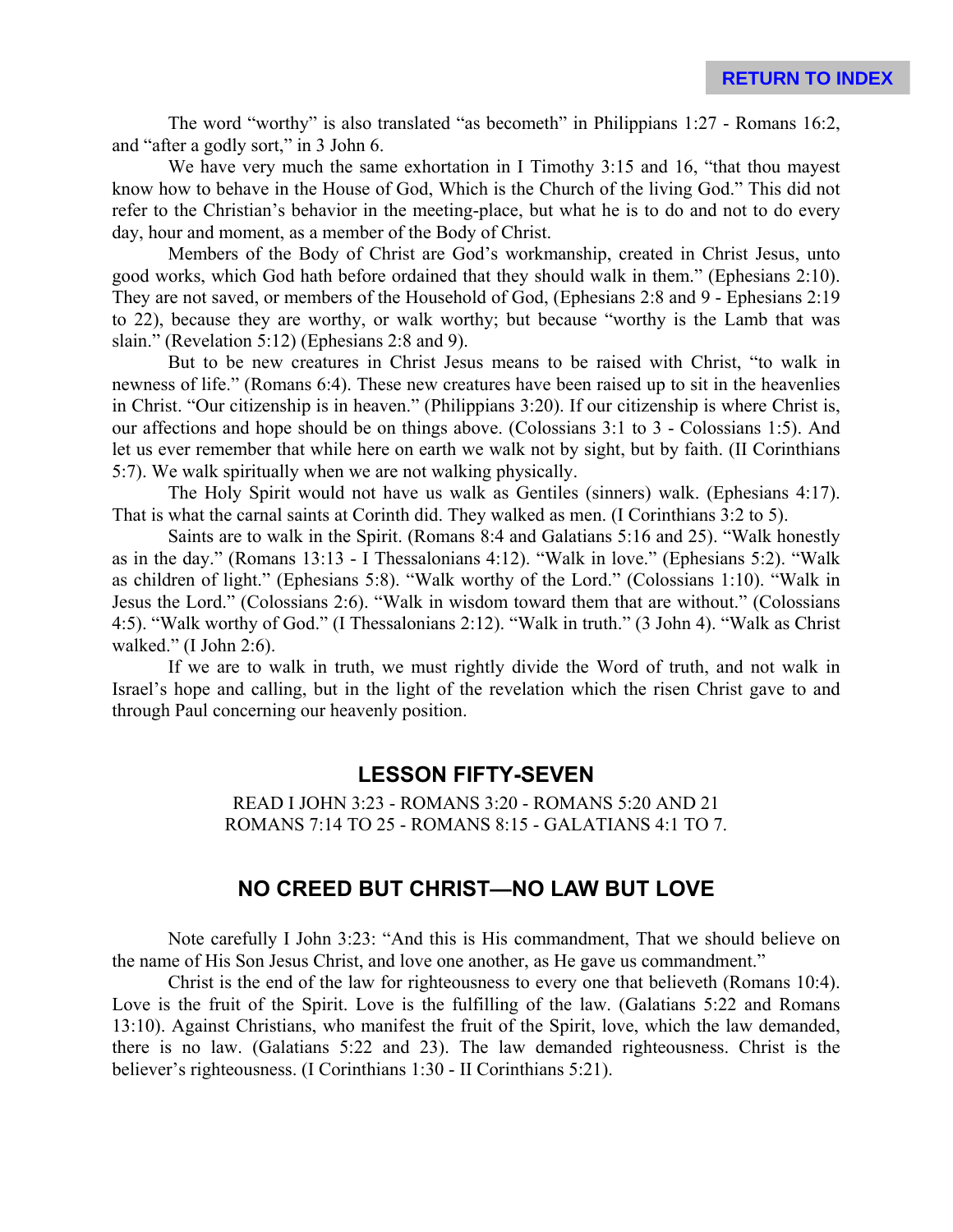"By the law is the knowledge of sin." (Romans 3:20). "The law entered that sin might abound." (Romans 5:20). "The law is spiritual, but I am carnal, sold under sin." "If then I do that which I would not, I consent unto the law that it is good." "The good that I would I do not, but the evil which I would not, that I do." (Romans 7:14 to 25).

Sin is the transgression of the law. Thou shalt not kill, steal, commit adultery, lie, or take God's name in vain, or covet. Thou shalt love God perfectly and thy neighbor as thy self. It is just as great a sin not to love God with undivided affection and strength, as it is to steal or transgress the other commandments.

But, under grace, Christians have not received the spirit of bondage unto fear, but the Spirit of adoption, and God's Spirit assures believers that they are the children of God, and jointheirs with the Lord Jesus Christ. (Romans 8:15 to 17). "Wherefore thou art no more a servant but a son; and if a son, then an heir of God through Christ." (Galatians 4:7). God has made believers accepted in Christ, the Beloved, and they have redemption through Christ's shed blood, the forgiveness of sins, according to the riches of God's grace. "Accepted" is the verb form of the Greek word, "grace." God has "graced" us in Christ Jesus. What the law could not do Christ did. (Romans 8:3 - Hebrews 7:19 - Romans 3:20 and 24). What the law demanded (righteousness) believers have by the grace of God and faith in the perfect redemptive work of the perfect Christ. (Galatians 2:16 - Acts 13:39).

Under the law God's people were servants. The law was their tyranical child-trainer to bring them to Christ for righteousness by faith. (Galatians 3:24 and 25 - 2:16).

Christians are the children of God by faith in Christ Jesus, and although they are not their own, being bought with a price, they are voluntary, and not compulsory, servants. (Galatians 3:26 - I Corinthians 6:19 and 20 - I Peter 1:18 to 20 - Acts 20:28 - Revelation 1:5). But they are exhorted to love one another with a pure heart fervently. (I Peter 1:22).

Christ lives in the believer (Galatians 2:20 - Colossians 1:27). The believer is in Christ, not condemned; but complete. (Romans 8:1 - Colossians 2:10). Christ fulfilled the law and died for the law-breaker. (Matthew 5:17 and Galatians 4:4 and 5).

Christ, by His blood, obtained eternal redemption for the believer and He is the believer's redemption, righteousness, holiness, peace, hope and life. (I Corinthian's 1:30 - Ephesians 2:13 to 16 - Colossians 3:4 - I Timothy 1:1 - Hebrews 9:12).

"He that hath the Son hath life." (I John 5:12). "He that denieth the Son, hath not the Father." (I John 2:23).

The Christian's creed is a Person, Christ. His law is love. The end of the law is love. (I Timothy 1:5). The end of the law for righteousness is Christ. (Romans 10:4). The fruit of the Spirit is love; against such there is no law. (Galatians 5:22 and 23).

## **LESSON FIFTY-EIGHT**

READ ISAIAH 9:6 AND 7- LUKE 1:27 TO 33 - LUKE 2:14 - LUKE 12:51 AND 52 ROMANS 5:1 - COLOSSIANS 1:20 - COLOSSIANS 3:15 I THESSALONIANS 5:1 TO 5

## **PEACE-SAFETY-SUDDEN DESTRUCTION**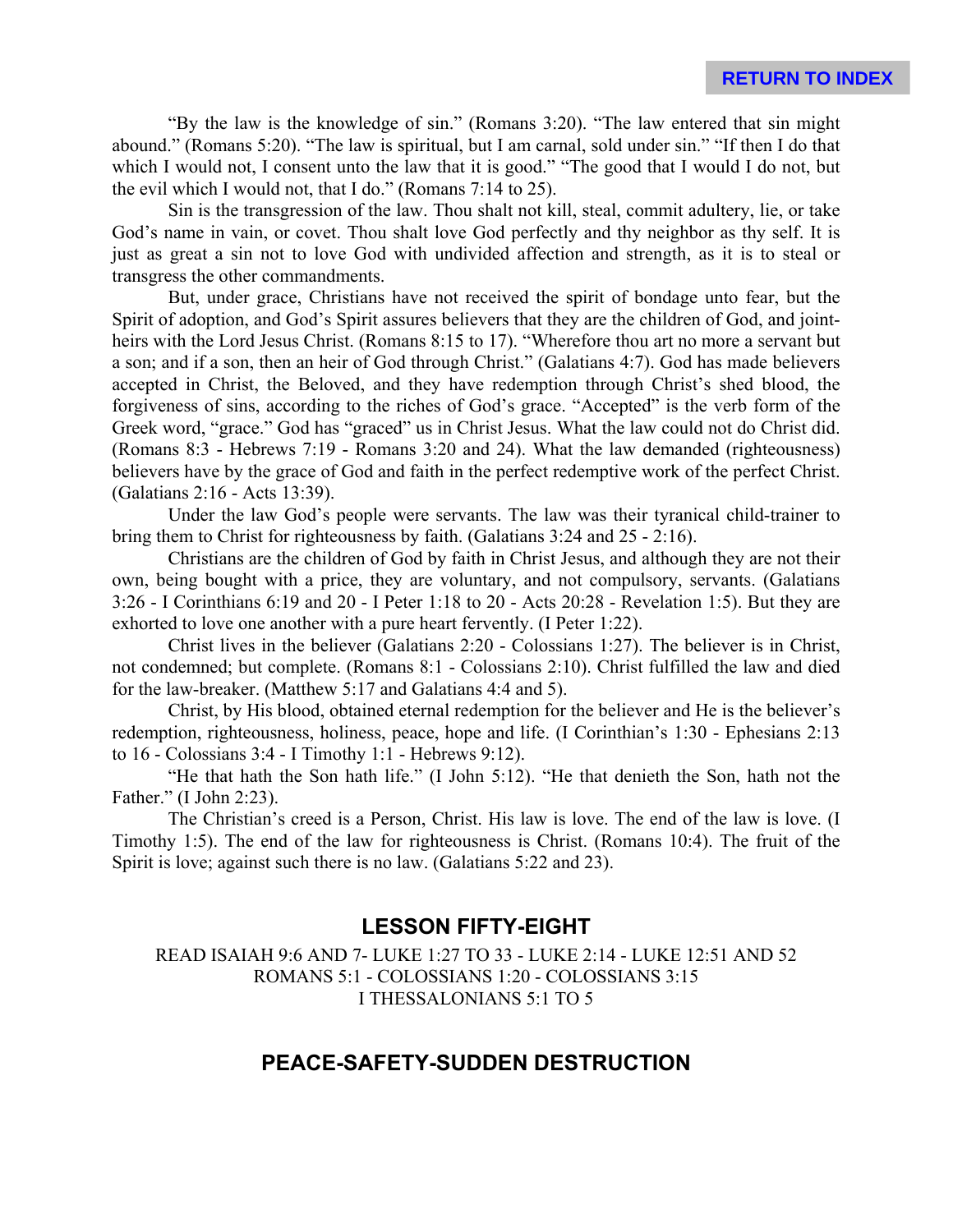Many Christians have been puzzled as to just what the Lord's messengers meant when they delivered the Lord's message to the shepherds 1900 years ago, "Glory to God in the highest, and ON EARTH PEACE, good will toward men." (Luke 2:14).

This is so entirely contrary to the words of the Lord Jesus Christ about 33 years later: "Suppose ye that I am come to give PEACE ON EARTH? I tell you, NAY; but rather DIVISION." (Luke 12:51).

"Peace on earth" and "no peace on earth" are contradictory statements. DIVISION is not PEACE. Did that heavenly messenger give out a false message like the false prophets of Jeremiah 6:14, "Peace, peace, when there is no peace?"

And then some years after Christ went back to heaven He led Paul to warn Christians not to be deceived when certain messengers cry "peace and safety," for there would be destruction instead of peace. (I Thessalonians 5:1 to 5). And in Revelation 6:1 to 6, we learn positively that before Christ comes to establish PEACE ON EARTH something will happen. "And there went out another horse that was red: and power was given to him that sat thereon TO TAKE PEACE FROM THE EARTH, and that they should kill one another: and there was given unto him a great sword." (Revelation 6:4).

Now let us note this outline and God's "PEACE" program:

1 - PEACE on earth with Christ on David's throne. 2 - PEACE made on the cross. 3 - PEACE with God through Christ. 4 - The PEACE of God that passeth all understanding.

We have recently emerged from the most cruel, brutal war of all ages. We are all sick and tired of war. We want peace on earth. But Christ is the center of every "PEACE" program of God. The statesmen and politicians insist that we will have to compromise, sacrifice, be tolerant and diplomatic and gracious, with a new international spirit, if we are to maintain the peace which we are now trying to win. Even then they are more skeptical than hopeful. Paul wrote to some faithful Christians, "Christ is our PEACE." (Ephesians 2:14).

It was at the time Gabriel announced that the purpose of Christ's birth was to take David's throne and reign over the house of Israel, that the heavenly messenger announced "PEACE ON EARTH." (Luke 1:30 to 33 - Luke 2:14 - Luke 1:67 to 77). Christ's own nation did not know the things that belonged to their PEACE. (Luke 19:42). They knew not the time of their visitation. (Luke 19:44). They said concerning Christ, "we will not have this man to reign over us." (Luke 19:14). They chose to release Barabbas, the notable criminal, and kill the Prince of life. (Acts 3:12 to 15). They cried, "we have no king but Caesar," "let the blood of this man (Jesus), Who claims to be the King, be upon us. (Matthew 27:21 to 25 - John 19:15). It is still there.

Christ did not go to David's throne: but He will. (Acts 15:15 to 18 - Isaiah 9:6 and 7 - Ezekiel 37:24 to 28). So Christ said, instead of universal peace, there will be division, tribulation, wars, famine. Peace for believers only. (Luke 12:49 to 52 - John 16:33 - John 14:27 - Luke 21:24 to 33).

Instead of going to David's throne to take over the government, Christ went to Calvary. He made PEACE through the blood of His cross. (Colossians 1:20). PEACE on earth was postponed. There is now no world-wide peace on earth for lost sinners, Their future is not peace but wrath and misery. Eternal perdition awaits all who refuse to believe on the Lord Jesus Christ and receive Him as Saviour. Quite often in the cemetery on the stone over the sinner's grave, the word "PEACE" is carved.

Note how "PEACE WITH GOD" comes: "Therefore being justified by faith, we have 'PEACE WITH GOD' through our Lord Jesus Christ." (Romans 5:1). There is no other way to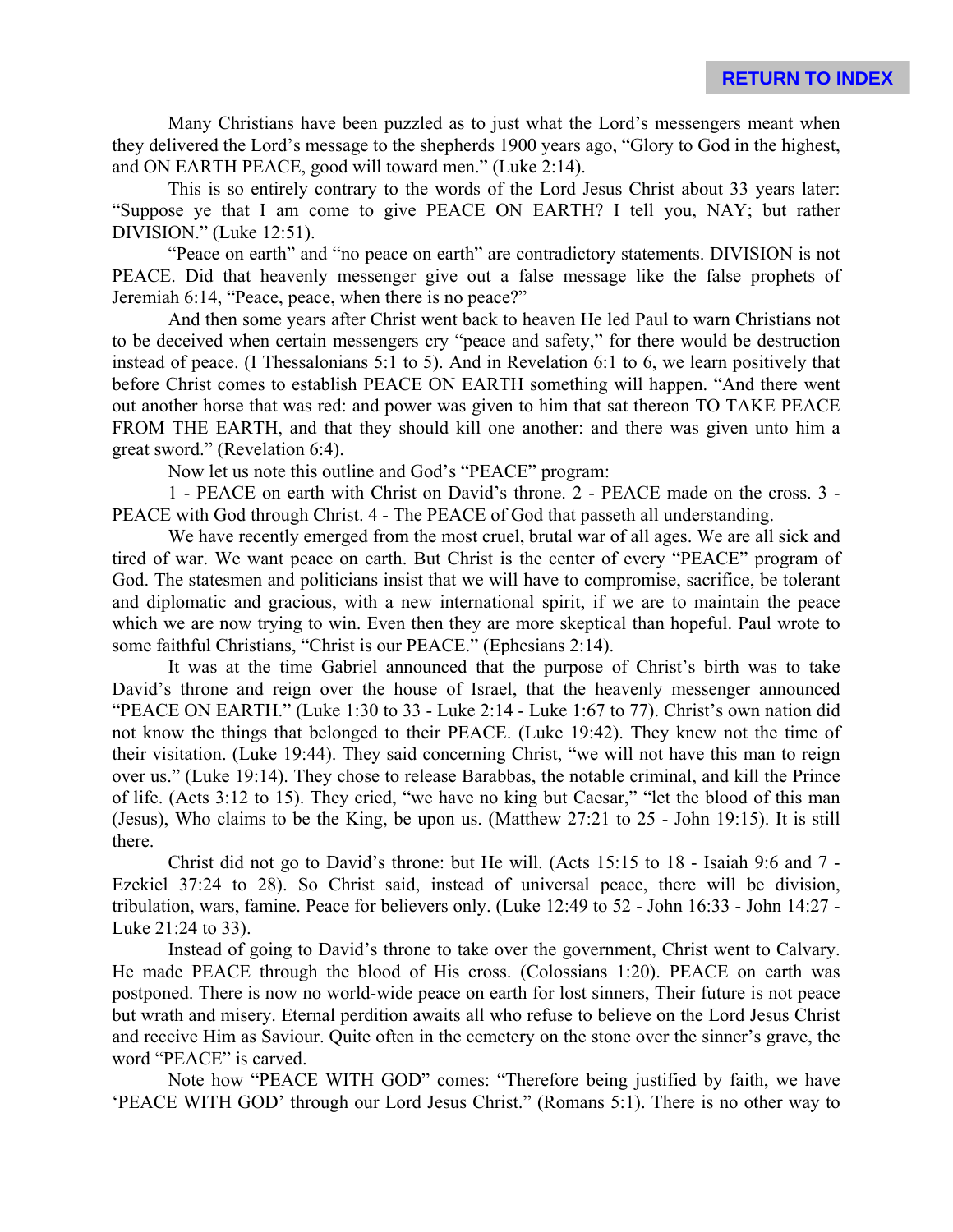be at peace with God. But this is the sure guarantee of peace. Then the PEACE OF GOD, (Philippians 4:7).

Note carefully I Thessalonians 5:1 to 4.

#### **LESSON FIFTY-NINE**

#### READ ROMANS 3:10 TO 19 - ROMANS 3:22 AND 23 ROMANS 11:32 - GALATIANS 3:22

# **THE UNIVERSALITY OF SIN**

In these Scriptures we read of the universality of sin "There in none righteous, no not one. There is none that doeth good, no, not one." "For there is no difference; For all have sinned and come short of the glory of God." This is a part of man's record of sin in Romans Three.

This is God's verdict and indictment against all the children of Adam in all of the Scriptures.

"For there is no man that sinneth not." (I Kings 8:46).

"For there is not a just man upon the earth that doeth good and sinneth not." (Ecclesiastes 7:20).

"But the Scripture hath concluded all under sin." (Galatians 3:22).

"For God hath concluded them all in unbelief, that He might have mercy upon all." (Romans 11:32).

"So death passed upon all men, for that all have sinned." (Romans 5:12).

"That every mouth may be stopped, and all the world become guilty before God." (Romans 3:19).

"If we say that we have no sin we deceive ourselves, and the truth is not in us." (I John 1:8).

"If we say that we have not sinned, we make Him a liar and His Word is not in us." (I John 1:10).

Sin is measured by the glory of God. All have sinned and come short of that glory. Sin is the transgression of the law. The glory of God was revealed in His holy, just and perfect law. Then God revealed His glory to Isaiah; and even that man of God cried out: "Woe is me! for I am undone; because I am a man of unclean lips, and I dwell in the midst of a people of unclean lips; for mine eyes have seen the King, the Lord of Hosts." Isaiah 6:5. The glory of God was revealed in the face of Jesus Christ, Who was the express image of God's person and the effulgence of God's glory. (Hebrews 1:1 and 2 - II Corinthians 4:6). Christ said, "he that hath seen Me hath seen the Father." "Father, glorify Thou Me with the glory which I had with Thee before the world was." (John 14:9 - John 17:5).

When Simon Peter caught a glimpse of the glory of God in the face of Jesus Christ, Simon cried out, "depart from me for I am a sinful man, O Lord." (Luke 5:8). But Christ came into the world to save sinners and He did not depart; but received sinful Peter (I Timothy 1:15 - Luke 15:1 to 3).

When Paul saw the glory of the Lord in the holy law. He cried out "the law is spiritual: but I am carnal, sold under sin." (Romans 7:14 to 20). "O wretched man that I am; who shall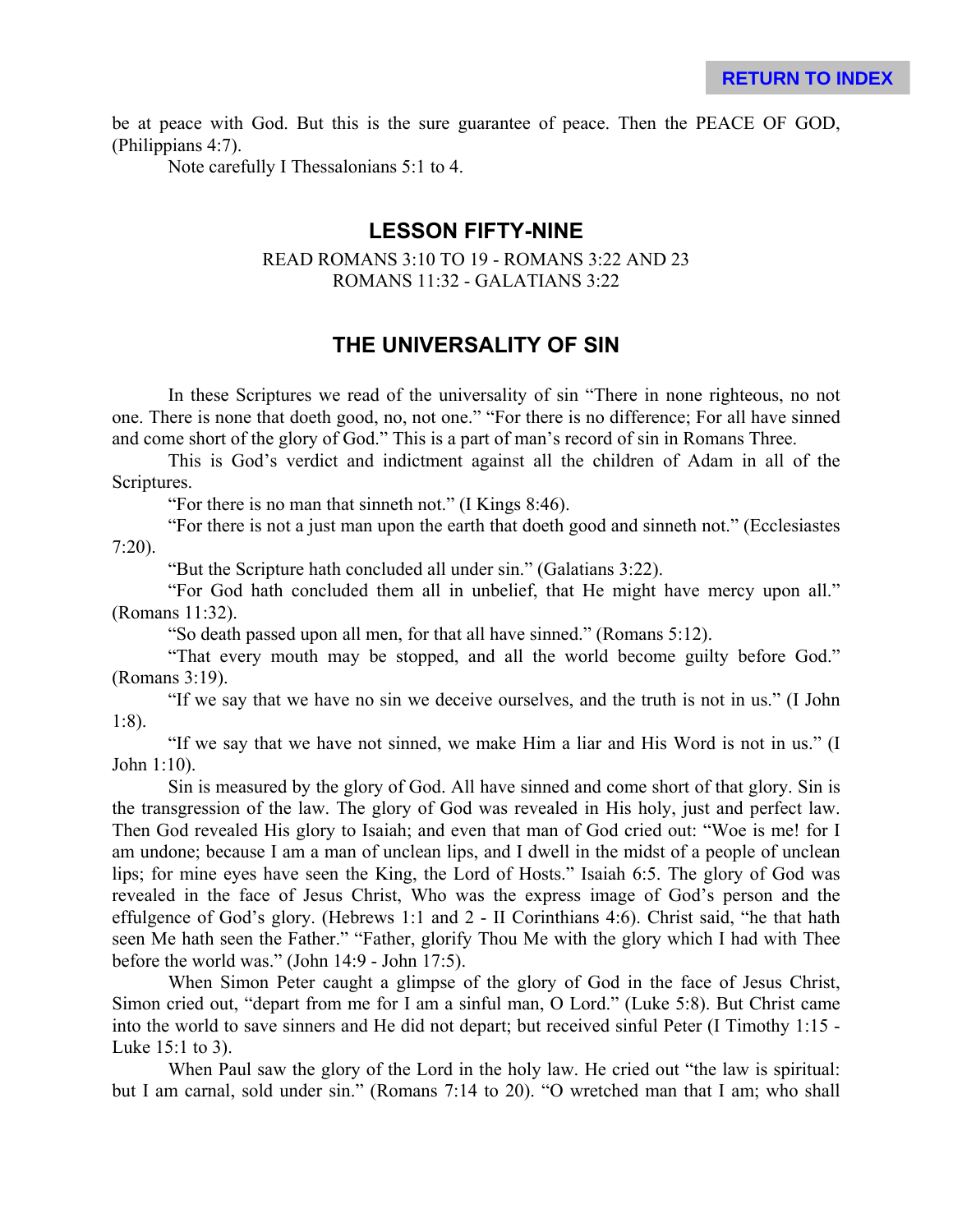deliver me from the body of this death?" (Romans 7:24). Then the risen Lord revealed to Paul His infinite, matchless, abounding grace, Paul then wrote, "by the grace of God I am what I am;" "Where sin abounded grace did much more (over) abound." (I Corinthians 15:10 - Romans 5:20).

The Scriptures do not teach that all men have sinned alike but that all men have alike sinned.

"But they that measure themselves by themselves, and compare themselves among themselves are not wise." (II Corinthians 10:12).

If we would see what sinners we are by nature, let us measure ourselves by the glory of God at Sinai and in the Person of our Lord Jesus Christ. Sin began with the anointed cherub when he said to God, "I will." Then with Eve and then with Adam, and by Adam sin passed upon all.

But let us praise God for the truth of I Timothy 1:15: "This is a faithful saying, and worthy of all acceptation, that Christ Jesus came into the world to save sinners; of whom I am chief."

Then read the most wonderful news that man ever heard, in II Corinthians 5:21, the truth that the sinless Christ, on the cross, was made sin for us that we might be made the righteousness of God in Him; "to bring us unto God." (I Peter 3:18).

God gave the law that sin might become exceeding sinful. (Romans 7:13). God gave His Son to put away sin by the sacrifice of Himself. (Hebrews 9:26). "In Whom we have redemption through His blood, the forgiveness of sins according to the riches of His grace." (Ephesians 1:7).

## **LESSON SIXTY**

READ ACTS 28:25 TO 28 - JOHN 12:40 MATTHEW 13:14 AND 15 - ISAIAH 6:9 TO 12

# **THE SUDDEN ENDING OF ACTS**

Note Acts 28:25 to 28; "And when they (the Jews) agreed not among themselves they departed after that Paul had spoken one word. Well spake the Holy Ghost by Isaiah the prophet unto our fathers. Saying, Go unto this people, and say, Hearing ye shall hear, and shall not understand; and seeing ye shall see, and not perceive: For the heart of this people is waxed gross, and their ears are dull of hearing, and their eyes have they closed; lest they should see with their eyes, and hear with their ears, and understand with their heart, and should be converted, and I should heal them. Be it known therefore unto you, that the salvation of God is sent unto the Gentiles, and that they will hear it."

These are the words given by God to His faithful servant Isaiah several centuries before Christ uttered the same words in Matthew 13:14 and 15. Read John 12:37 to 41. It was in Isaiah that we have the question, "Who hath believed our report?" (Isaiah 53).

Israel was in a very low spiritual state at the time Isaiah confessed for them. (Isaiah 6:5). Israel was a people of unclean lips. Then followed God's awful judgment.

Later on they went deeper into sin until finally the awful sin of Manasseh, who reigned as the most wicked of all kings for fifty-five years. Read II Kings 21:1 and 2. Soon thereafter God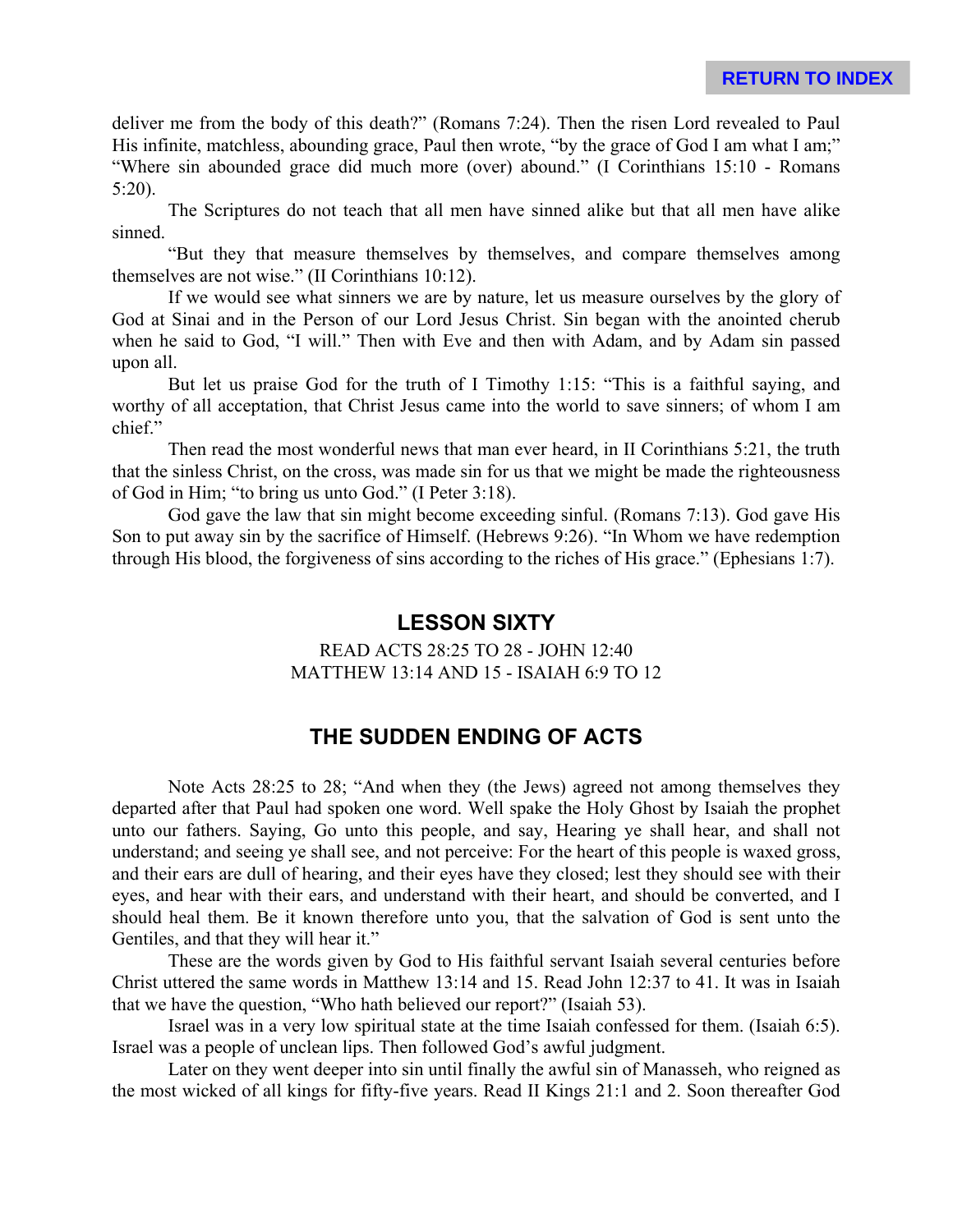said, in so many words, "Politically, from now on, Israel, you are going to be under heathen government." God turned Israel over to Gentiles' political government. But spiritually Israel remained the children of the Kingdom. (Matthew 8:12).

In Act 28:25 to 28, where Isaiah 6:9 is quoted, God said, to Israel, in so many words, spiritually, from now on, you will be subject to Gentile government. This is the message of Romans 11:11 to 32.

This turning from Israel to Gentiles was gradual. (Acts 13:46 - Acts 18:6 - Romans 11:11 - Romans 11:25 and 26 - Romans 11:30). It marked the beginning of something very special for **Gentiles** 

There was a definite break with Israel in Romans 11:5 to 11 and a most radical change right after the pronouncement of Acts 28:25 to 28. Then God's order was no longer "to the Jews first." (Romans 1:16).

After that pronouncement Paul wrote in detail concerning the eternal purpose of God, the truth concerning the hope and calling and inheritance of members of the Body of Christ; God's own secret, "the dispensation of the mystery."

This mystery is referred to, before the close of Acts, in I Corinthians 2:6 and 7 - Romans 8:28 to 32 - Romans 16:25 and 26 - Romans 12:4 and 5. But the clear revelation was not written until after the close of Acts in Paul's prison Epistles; Ephesians, Colossians, Philippians, II Timothy (and perhaps two or three of his other Epistles were written after the close of Acts). After the pronouncement upon Israel quoted from Isaiah 6:9 to 12 God changed His spiritual program.

But now let us very seriously consider this question - What was the Lord's purpose in bringing the Book of Acts to such a sudden ending?

In II Timothy 4:11, Paul wrote at the end of his ministry on earth, "Luke is with me." Luke wrote the Book of Acts. In the last sixteen chapters of the Book of Acts Paul is mentioned more than 130 times. In fact, those sixteen chapters record only the sayings and acts of Paul and such other people as had dealings with the apostle Paul, who wrote about half of the Books of the New Testament Scriptures, and who used the first person pronoun in referring to himself about one thousand times.

The Epistles of Paul written after the close of Acts reveals the eternal purpose of God, God's Masterpiece, the Church, one flesh with Christ, chosen in Christ before the foundation of the world, with different gifts and a different order. The Body of Ephesians and Colossians is the same Church as Romans 12:4 and 5 and I Corinthians 12:13, but with neither signs nor religion.

But surely there is good and sufficient reason why the Book of Acts suddenly ended several years before Paul's earthly career ended and why the close of Acts marks the dividing line between Paul's Epistles.

# **LESSON SIXTY-ONE**

READ I CORINTHIANS 12:8 TO 11 - I CORINTHIANS 12:28 I CORINTHIANS 13:8 TO 13 - ACTS 28:31.

## **SIGNS AND GIFTS BEFORE AND AFTER ACTS 28**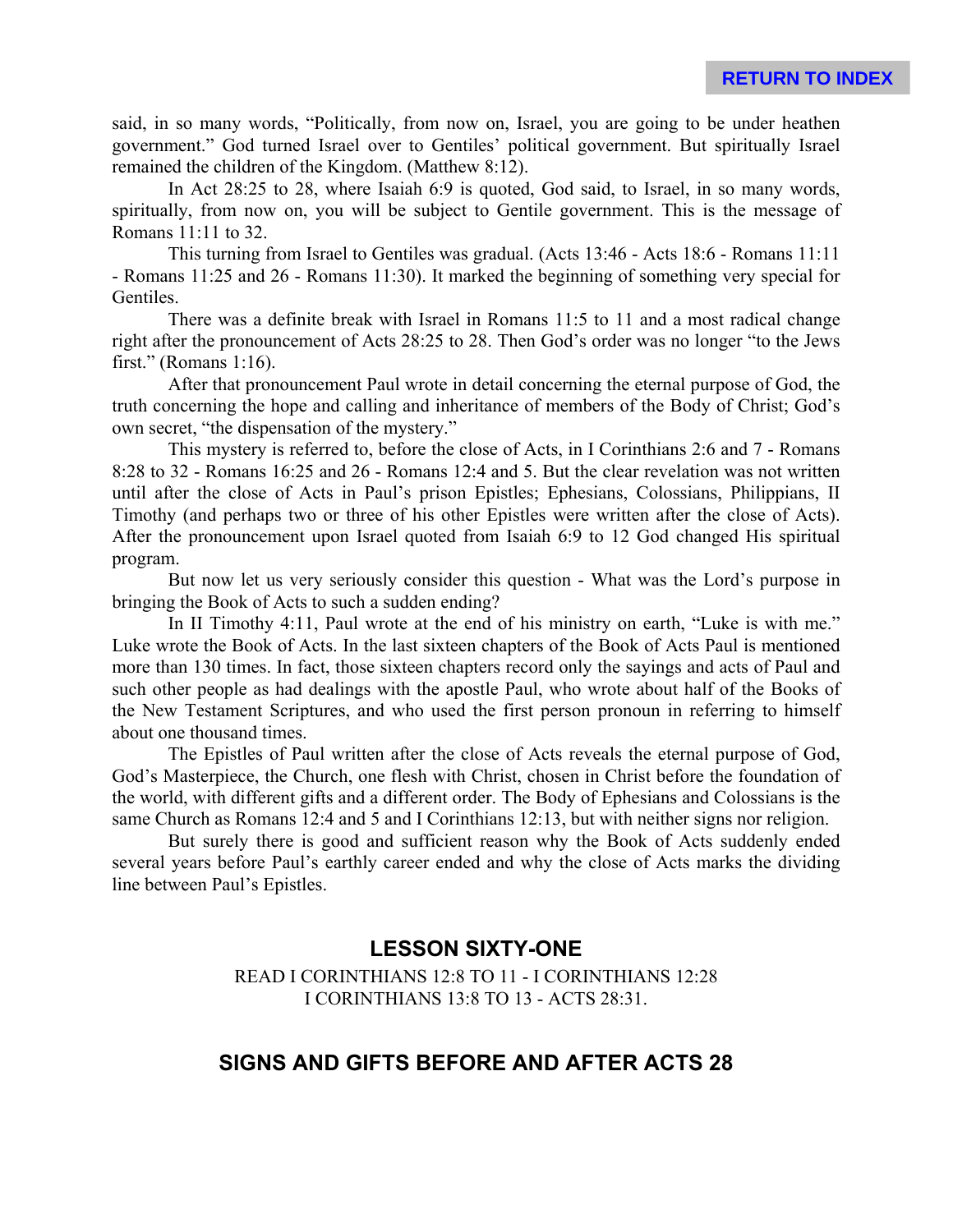In I Corinthians 12:8 to 11 and I Corinthians 12:28 we learn that God gave certain gifts to members of the Church during the years covered by the Book of Acts. These gifts were exercised by the Corinthian saints who were neither unusually spiritual nor faithful, most of them were quite the opposite. (I Corinthians 3:1 to 8; I Corinthians 6:5 to 9).

What is the meaning of I Corinthians 13:8 that certain gifts would pass away? The most Scriptural dispensational explanation I know of is printed in a pamphlet by A. E. Bishop, published and distributed for 25 years by the Moody Bible Institute.

Read carefully and prayerfully some statements copied from this pamphlet:

"Is it the Spirit of God or Satan who attempts to revive the sign-gifts that were divinely retired after having fulfilled their purpose? Every widespread attempt to revive them has, without exception, resulted in confusion, divisions, injury and disgrace."

"Is it the Spirit of God or Satan who turns the eyes of sincere Christians back to Pentecost and away from the goal placed before them in Ephesians, Philippians and Colossians?"

"In the latest Epistles of Paul not only is it noticeable that the sign gifts are nowhere in manifestation, but a different order is brought forth by the Holy Spirit for the correction of prevailing hobbies and fanaticisms."

"A careful study of the Epistles, especially of the latest Epistles of Paul, which give the normal course of the Church during the present dispensation, would dismount-all from their hobbies, eliminate the last vestige of Judaism from their lives and teachings, and would adjust things in general, placing secondary things in their place and first things where they belong."

"If we give heed to this fact, it will be easy for us to see later on why God, who is sovereign in the giving of signs, afterwards retired completely the sign gifts."

"In contrast with the sign-gifts of I Corinthians 12, limited to a portion of the believers and operative only during the Book of Acts period, let us note the non-sign gifts of Ephesians  $4:10.$ "

"The fact that the Bible does not give a hint of the manifestation of the sign-gifts after the close of the Book of Acts, must carry convincing evidence to the careful student who compares Scripture with Scripture, that they have been retired."

What is your answer to the first two questions asked by the writer of this pamphlet entitled, "Tongues, Signs and Visions Not God's Order For Today?" This answer, of course, is Satan and not the Holy Spirit. In another paragraph in this same pamphlet the writer states that the normal course of the Church is set forth in Paul's Epistles written after the close of the Book of Acts and he suggests that, which every steward of the mysteries of God (I Corinthians 4:1 to 5) should know, the fact that all other Scriptures must be interpreted, applied and appropriated in the light of the different and new order, the signless and If religionless" program in Paul's Epistles written after the close of the Acts period, in which now abide, faith, hope and love. (I Corinthians 13:13).

Read carefully I Corinthians 12:28 what God set in the Church and ask why the carnal Corinthians exercised those gifts and they are not exercised today by the most faithful and spiritual.

Note again in the "Bishop" pamphlet: "Also after careful restudies of the Book of Acts and of the Epistles written before its close, I am convinced that those who contend for a purely kingdom dispensation covering the Book of Acts period are as much deceived by Satan as are those who contend that the sign gifts are still in the Church and would be in manifestation everywhere if God's people were in a healthy spiritual state and exercising faith to that end."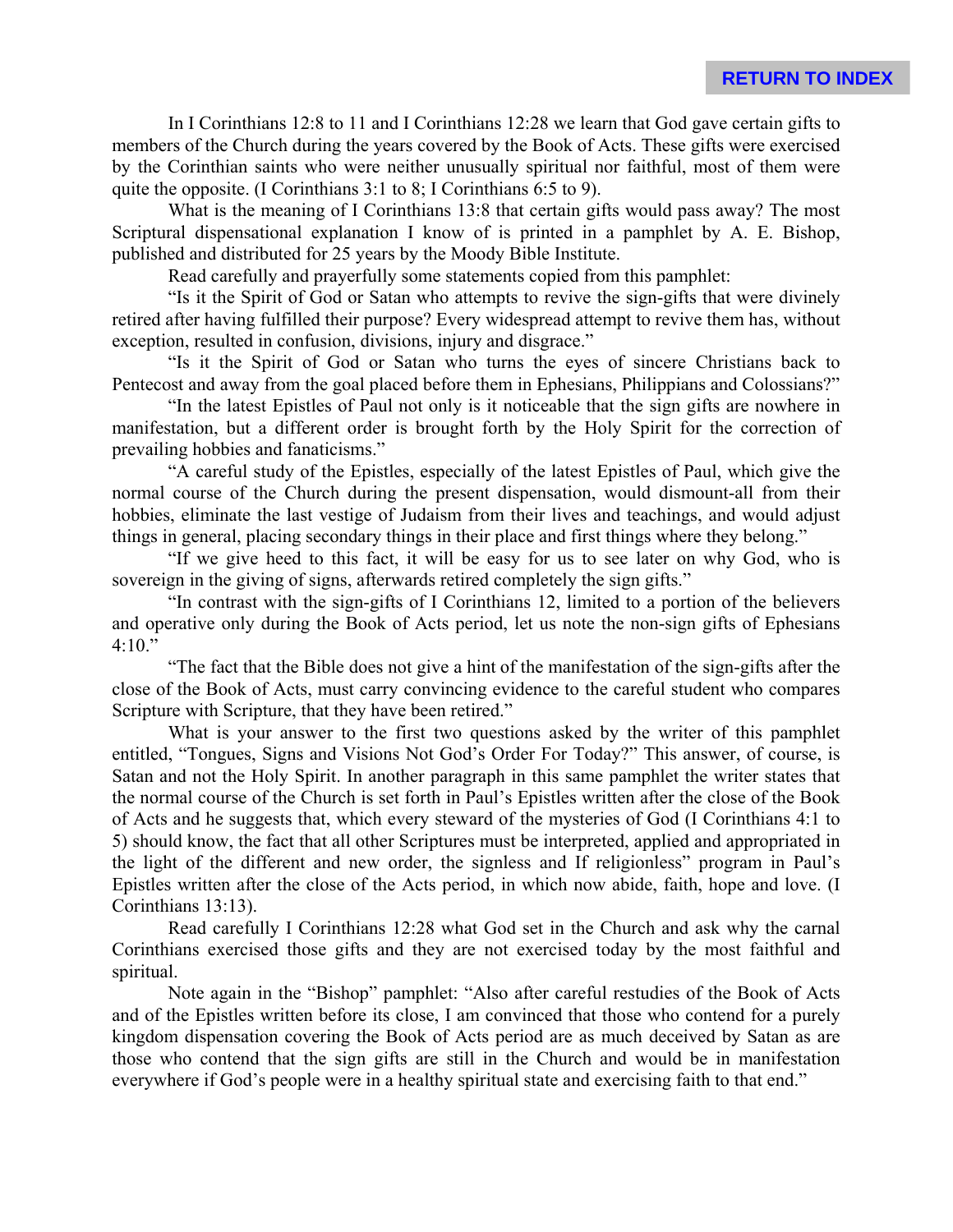#### **LESSON SIXTY-TWO**

READ MATTHEW 4:23 AND 24 - MATTHEW 8:16 - MATTHEW 10:5 TO 8 LUKE 9:6 - ACTS 5:15 AND 16 - ACTS 19:11 AND 12 - I CORINTHIANS 12:8 TO 11.

#### **SPIRITUAL HEALING OF THE BODY**

In Matthew 8:16 we read that Christ healed all that were sick. More than thirty years later Paul wrote, concerning a faithful servant; "Trophimus have I left at Miletum sick." (II Timothy 4:20). What a difference! Sinners were healed. A faithful saint was left sick. Paul wrote this to Timothy, and he also wrote to the same Timothy: "Drink no longer water, but use a little wine for thy stomach's sake and thine oft sicknesses." (I Timothy 5:23).

Every imaginable sickness is mentioned in the spiritual healing by Christ. (Matthew 4:23 and 24 and Matthew 8:16). Christ commanded and empowered His disciples to do the same supernatural work, and they did. (Matthew 10:5 to 8 and Luke 9:6). The diseases were indeed divers and the healing in almost every case instantaneous.

Then note what Peter did in Acts 5:15 and 16: "Inasmuch that they brought forth the sick into the streets, and laid them on beds and couches, that at the least the shadow of Peter passing by might overshadow some of them. There came also a multitude out of the cities round about unto Jerusalem, bringing sick folks, and them which were vexed with unclean spirits: and they were healed every one.

This wasn't any hit-and-miss proposition. He healed EVERY ONE. There were no misses. Neither were two days, two weeks or two months required for the healing. They healed on the spot.

Then note what Paul did: "So that from his body were brought; unto the sick handkerchiefs or aprons, and the diseases departed from them, and the evil spirits went out of them." (Acts 19:12).

So we have instantaneous, spiritual healing by work, hands, shadow, aprons and handkerchiefs, and a slower process by wine in the stomach and a faithful servant left sick. Then the elders of James 5:14 smeared with oil. And remember no woman could qualify as an elder, the husband of one wife. (Titus 1:5 to 7 - I Timothy 3:2). In John 9:1 to 6 it was clay and a pool of water. Read John 9:1 to 25. This healed man did not know the Son of God.

The carnal fruitless Corinthians of the "Acts" period had the gift of miracle healing (I Corinthians 12:9). Did they do it with hands or shadows or aprons or handkerchiefs or clay or oil or wine or just the spoken work? Which should we use today?

We should not try to do spiritual healing of physical diseases, with the slogan, "Jesus Christ, the same, yesterday and for ever," and then say that the person must accept the blood of Christ first for soul salvation, before he can have the atonement for body healing.

With the exception of the palsied man in Mark 2:1 to 12, Christ generally healed the body first. After Christ had healed the blind man Christ said, "Dost thou believe in the Son of God?" (John 9:35). Note the answer in 9:36: ". . . Who is He, Lord, that I might believe on Him?" Some, whom the Lord healed did not receive Him as Saviour.

God is sovereign and omnipotent. All Christians believe in Divine healing in harmony with the Scriptures, rightly divided, elective healing in this dispensation of grace, but those who obey II Timothy 2:15 do not believe in the religious healers of the day.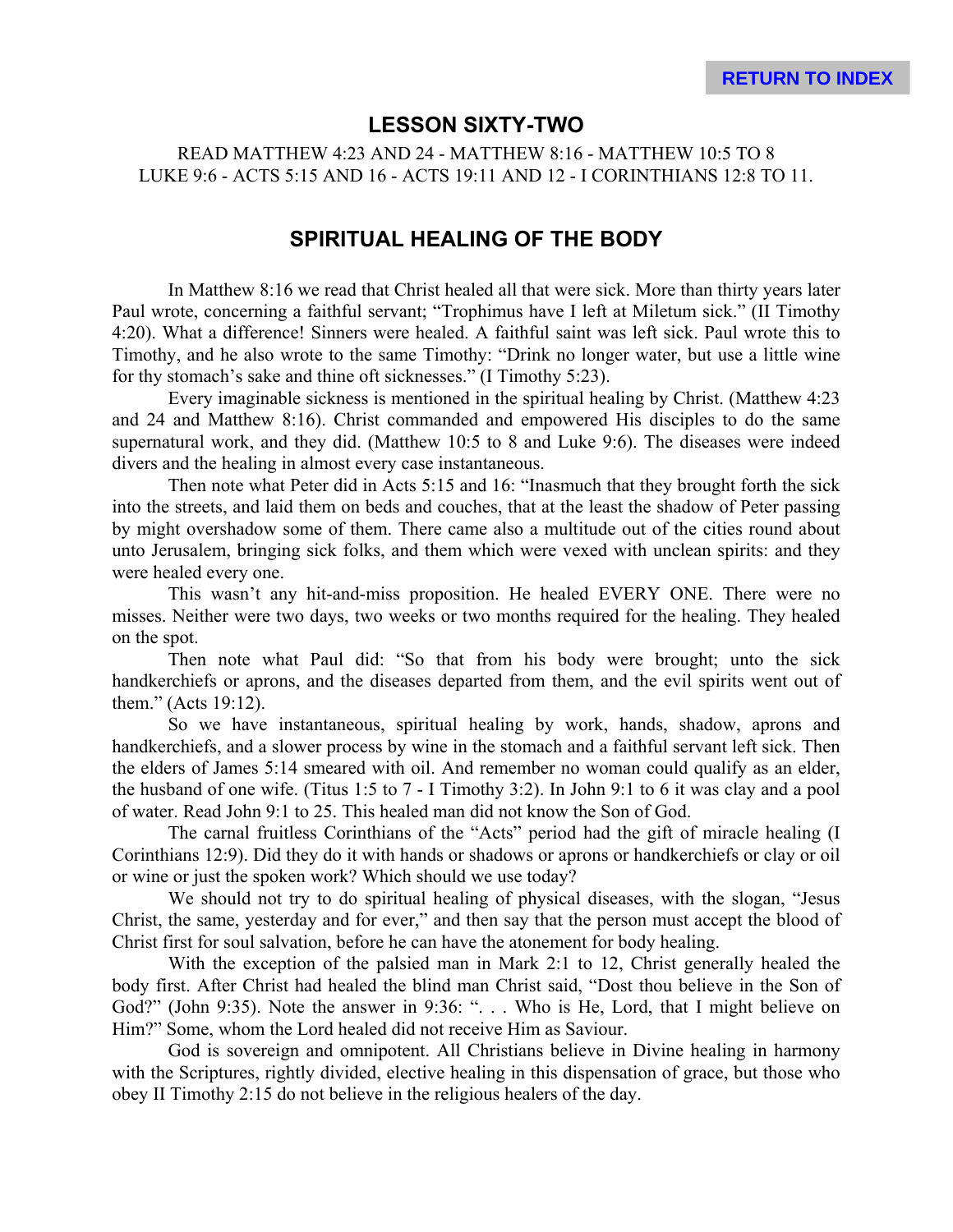Read Philippians 2:26 to 30 - I Timothy 5:23 - II Timothy 4:20.

These three Scriptures furnish for the Christian the key to Divine healing of the body in this age and economy of grace. Here we have three faithful saints. There were none more faithful than Timothy. He was instructed to take a physical remedy. His sickness seemed to be a chronic case. Earnest prayer was make for Epaphroditus, and God had mercy on him and raised him up to health. Trophimus was left sick. This is elective healing. Many of God's most faithful saints have trusted Him and His elders, but did not get well.

#### **LESSON SIXTY-THREE**

READ HEBREWS 6:19 TO 7:28 AND HEBREWS 8:4 - GENESIS 14:18 AND 19 PSALMS 110:4 - JOHN 17:1 TO 25.

#### **MELCHISEDEC AND CHRIST**

In Hebrews 8:4 we read that if the Lord Jesus Christ were on earth He would not be a priest. But in Hebrews 6:20 we read that He has entered into heaven, made a High Priest for ever after the order of Melchisedec. He has entered within the veil. He entered by His own blood. (Hebrews 9:12). He appears in God's presence for believers. (Hebrews 9:24).

The Lord Jesus was made under the law (Galatians 4:4). "Our Lord sprang out of Judah, of which tribe Moses spake nothing concerning priesthood" (Hebrews 7:14).

In Numbers 1:50 we read, "thou, Moses, shalt appoint the Levites over the tabernacle." "These are the names of the sons of Aaron the priests." (Numbers 3:2) "Aaron and his sons keeping the charge of the sanctuary - and the stranger that cometh nigh shall be put to death". (Numbers 3:38).

Levi was one of Jacob's (Israel's) sons. So was Judah. Aaron and God's earthly priests, under the law, descended from Levi. The Lord Jesus Christ is "the Lion of the tribe of Judah." (Revelation 5:5). Christ could not have had a place as an earthly priest. And every such priest today is a usurper and a false priest spared only by the grace of God.

There was a priest by the name of Melchizedek (Melchisedec), who lived several centuries before Aaron and his sons were appointed priests over the sanctuary. There is something mysterious about Melchizedek. We have a statement about him in just two verses in Genesis 14:18 and 19: "And Melchizedek king of Salem brought forth bread and wine; and he was the priest of the most high God." "And He blessed him and said, Blessed be Abram of the most high God, possessor of heaven and earth."

Now concerning Christ, we read in Psalm 110:4: "The Lord hath sworn and will not repent, Thou art a Priest for ever after the order of Melchizedek."

Melchisedec is from two Hebrew words meaning "king" and "righteousness." He was king of Salem, priest of the most high God. (Hebrews 7:1), "Salem" means "peace." "King of Righteousness" - "King of Peace."

Now note Hebrews 7:3: "Without father, without mother, without descent, having neither beginning of days, nor end of life; but made like unto the Son of God; abideth a priest continually."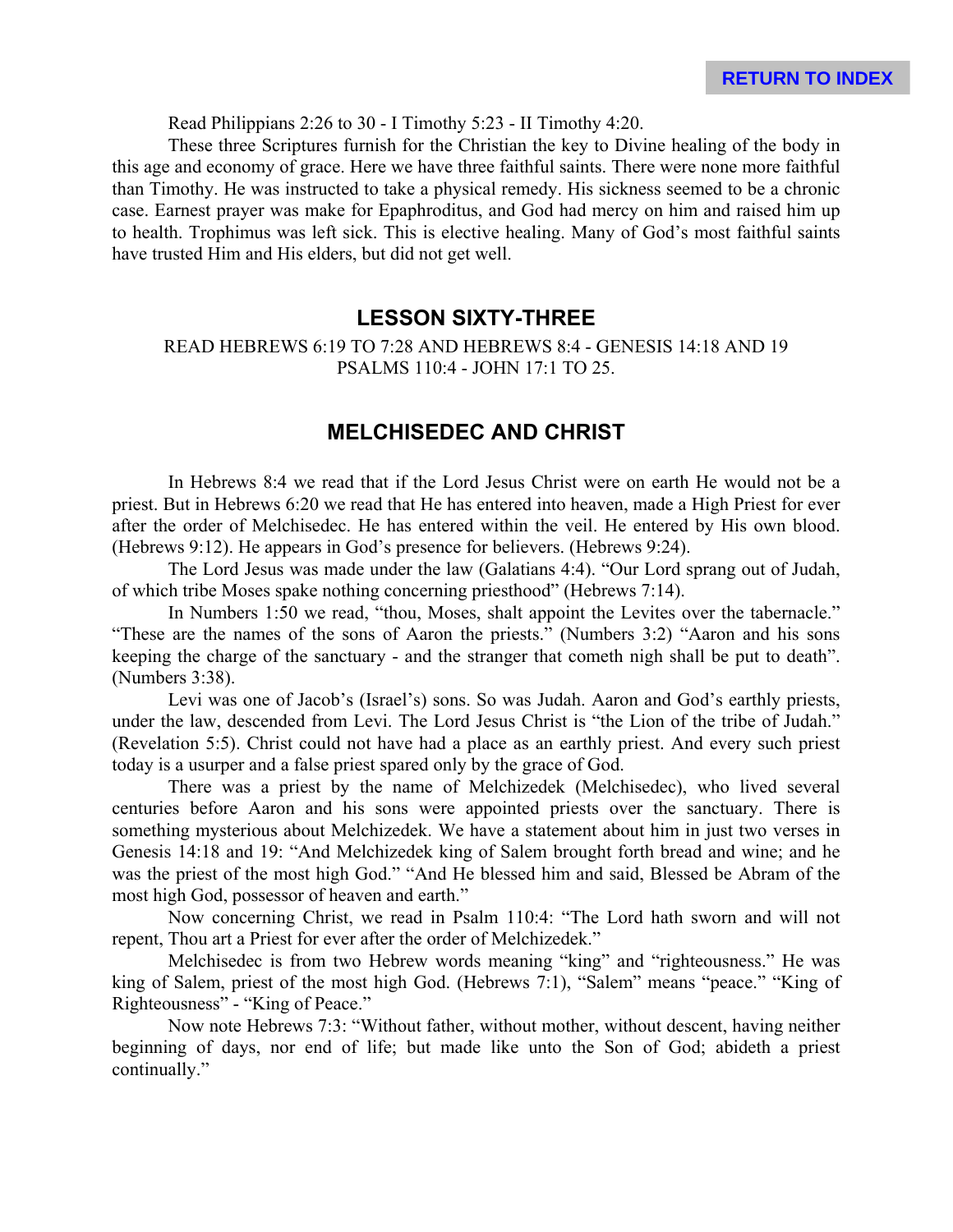In the twelfth chapter of Nehemiah we learn how careful the Israelites were to keep the record of their priests for hundreds of years. They knew their fathers and mothers right back to Aaron and Levi "because the stranger that cometh nigh shall be put to death."

The priests of God presented man to God. Only Christ in this day of grace can do this. The preachers of grace present God to man in the name of our Lord Jesus Christ.

Abram was an uncircumcised Gentile when he paid tithes to Melchisedec. That was more than four hundred years before Moses appointed and anointed Aaron and his Levites to be priests. So four hundred years before the first Levitical priest, Levi was in the loins of Abraham. (Hebrews 7:4 and 10).

Aaron, with his offerings, was a type and figure of Christ and His once-for-all sacrifice on the cross. But Christ, without beginning of days, nor end of life, is a Priest after the order of Melchisedec, and not after the order of Aaron (Hebrews 7:3 and 11). Aaron and his successors died, but Christ has an unchangeable Priesthood (Hebrews 7:23 and 24) "Wherefore He is able also to save them to the uttermost that come unto God by Him, seeing He ever liveth to make intercession for them." Hebrews 7:25.

See the Son, Who is consecrated for evermore (Hebrews 7:28), doing His work of intercession in the Seventeenth of John.

In the Thirteenth of John we see the High Priest as the believer's Advocate and Washer of feet. Having loved His own which were in the world He loved them unto the end. (John 13:1). In Hebrews 7:25 He is able to save them all the way to the end (uttermost). Read I John 1:7 to  $2:2.$ 

#### **LESSON SIXTY-FOUR**

#### READ LUKE 7:1 TO 12 MARK 15:39 - ACTS 10:1 TO 5 ACTS 10:22 - ACTS 13:5 TO 15.

#### **THREE ROMAN OFFICIALS**

Carefully read the Scriptures listed for this lesson. We learn in these Scriptures that so far as there is any record in Matthew, Mark, Luke and John, the Roman official, in Luke 7:1 to 12, was the first Gentile man, if not the only Gentile man, to whom the Lord ministered while He was here on earth as Jesus of Nazareth. It cannot be dogmatically stated that Christ ministered to only one Gentile man and one Gentile woman (Mark 7:25 to 33). But it is significant that these two instances only are mentioned, and that the Lord Jesus most emphatically and positively told His apostles "go not into the way of the Gentiles." (Matthew 10:5). Christ words were "I am not sent but unto Israel." (Matthew 15:24).

There are some who believe that the centurion of Luke 7:1 to 12 is the same centurion who witnessed the crucifixion of Christ, and said "surely He was the Son of God." (Mark 15:39). But this cannot be said with absolute certainty.

There are some Christians who even believe that the centurion, of Luke 7:1 to 12, was Cornelius. But this too seems to be speculation based upon a comparison of Luke 7:5 and Acts 10:22, rather than by recorded fact. Note what is said concerning the centurion in Luke 7:5 -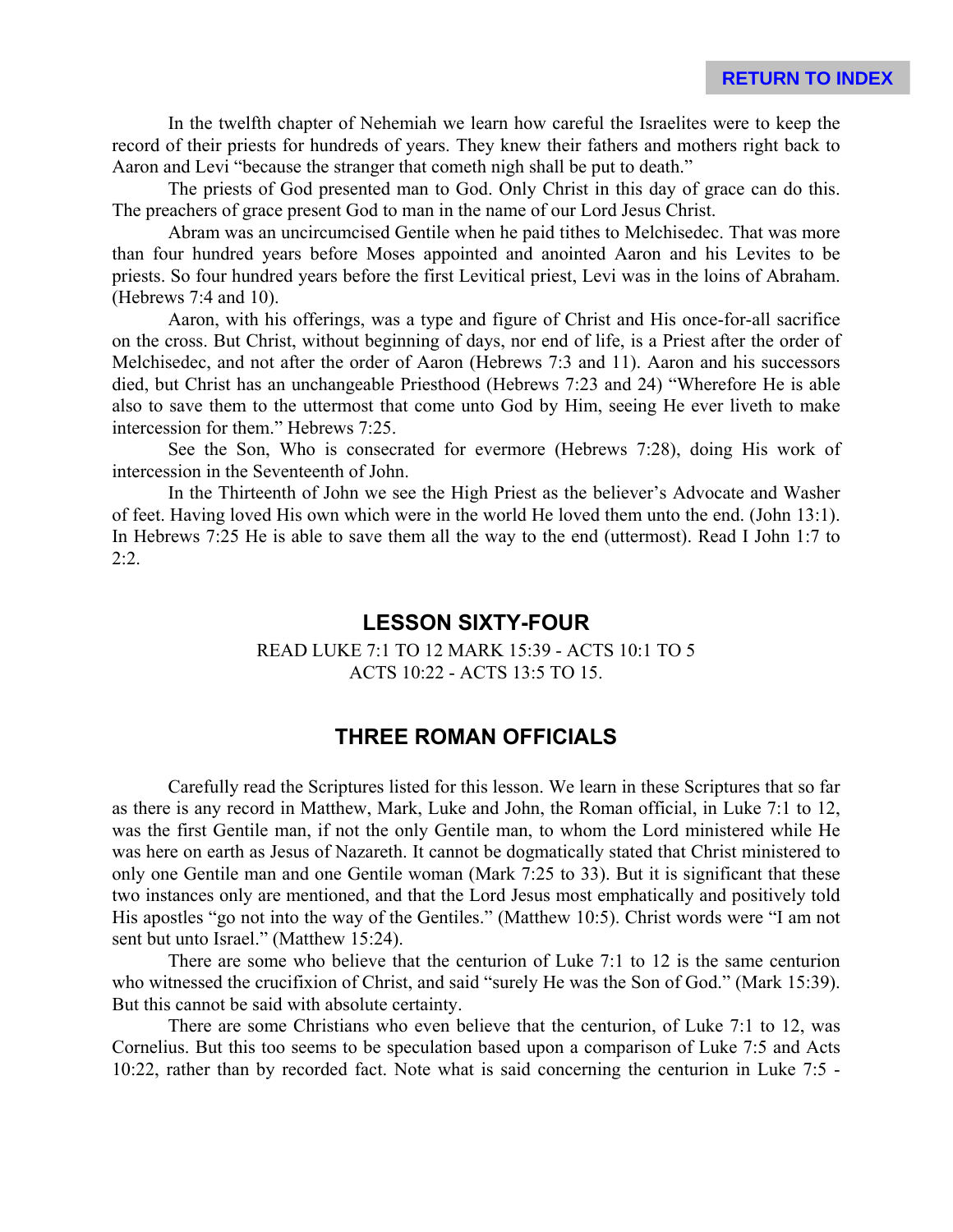"For He loveth our nation, and he hath built us a synagogue." He took his place in subjection to Israel.

Then note concerning Cornelius, in Acts 10:22 and Acts 10:4. "And they said, Cornelius the centurion, a just man, and one that feareth God, and of good report among all the nation of the Jews." "Thy prayers and thine alms are come up for a memorial before God." The first centurion was of great faith and asked an Israelite to give his petition to Christ. (Read the story in Luke 7:1 to 12).

Both of these Roman officials had more than respect for Israel, Israel's religion and Israel's God. The first Gentile knew the Gentile's place of subjection to Israel. (Luke 7:3 and 6). The second (Cornelius) knew that Israel had the true God and the true religion and he was even willing to bow unto Peter. (Acts 10:25). Cornelius was the first Gentile to whom Peter preached, and Acts 15:7 is very significant. Peter said the Gentiles by MY MOUTH should hear the gospel. (Acts 15:7). Then when Peter said this he agreed with Paul and others that he (Peter) would preach to the Jews. (Galatians 2:9).

Consider the words, "let the children (Israel) first be filled" when the Lord Jesus blessed the Gentile woman (Mark 7:27), and the words "the children of the kingdom (Israel) shall be cast out," when Christ blessed the Gentile man (Matthew 8:12). It was shown that there was really dispensational teaching in these two "Gentile" exceptions. Read Christ's statement in Matthew 15:24 - Luke 19:9 and Luke 13:16. In the Book of Acts we find a transitional period during which "Israel is first filled" and then "Israel is cast out." - Acts 3:26 - Acts 13:46 - Acts 28:25 to 28 - Romans 11:15.

Some of this is told in Acts 13:45 and 46. And it is in this chapter we read of the first recorded Gentile, by name at least, saved under Paul's ministry. He, too, was a Roman official, Sergius Paul, a Roman deputy. Saul the preacher also became "Paul." We may be sure that a Gentile name was a stigma in the eyes of the religious Jews. Certainly we have the beginning of a very definite turning point when the Roman official, Paul, believed what Saul preached to him, because blindness from God fell upon the Jew. "Bar-Jesus." This was indeed a dispensational miracle. Read it prayerfully and carefully in Acts 13:5 to 13 and compare Acts 13:5 with Romans 11:11 and 11:25. "Bar-jesus" blinded by God spoke of Israel blinded by God in Romans 11:5 to 9. This doctrine should cause every Gentile to do what the Roman official did; accept Christ.

### **LESSON SIXTY-FIVE**

#### READ JUDGES 7:1 TO 8 - JUDGES 7:16 TO 21 - II CORINTHIANS 4:5 TO 7

### **GIDEON'S THREE HUNDRED**

In the seventh chapter of Judges we find a very interesting account of the defeat of God's enemies by three hundred Israelites under the leadership of faithful and courageous Gideon.

Of course Gideon gave God the glory; for the Israelites cried, "The sword of the Lord and of Gideon," (Judges 7:20).

In Ephesians 6:17 and Hebrews 4:12 the Word of God is called the Sword of the Spirit and described as sharper than any two edged sword.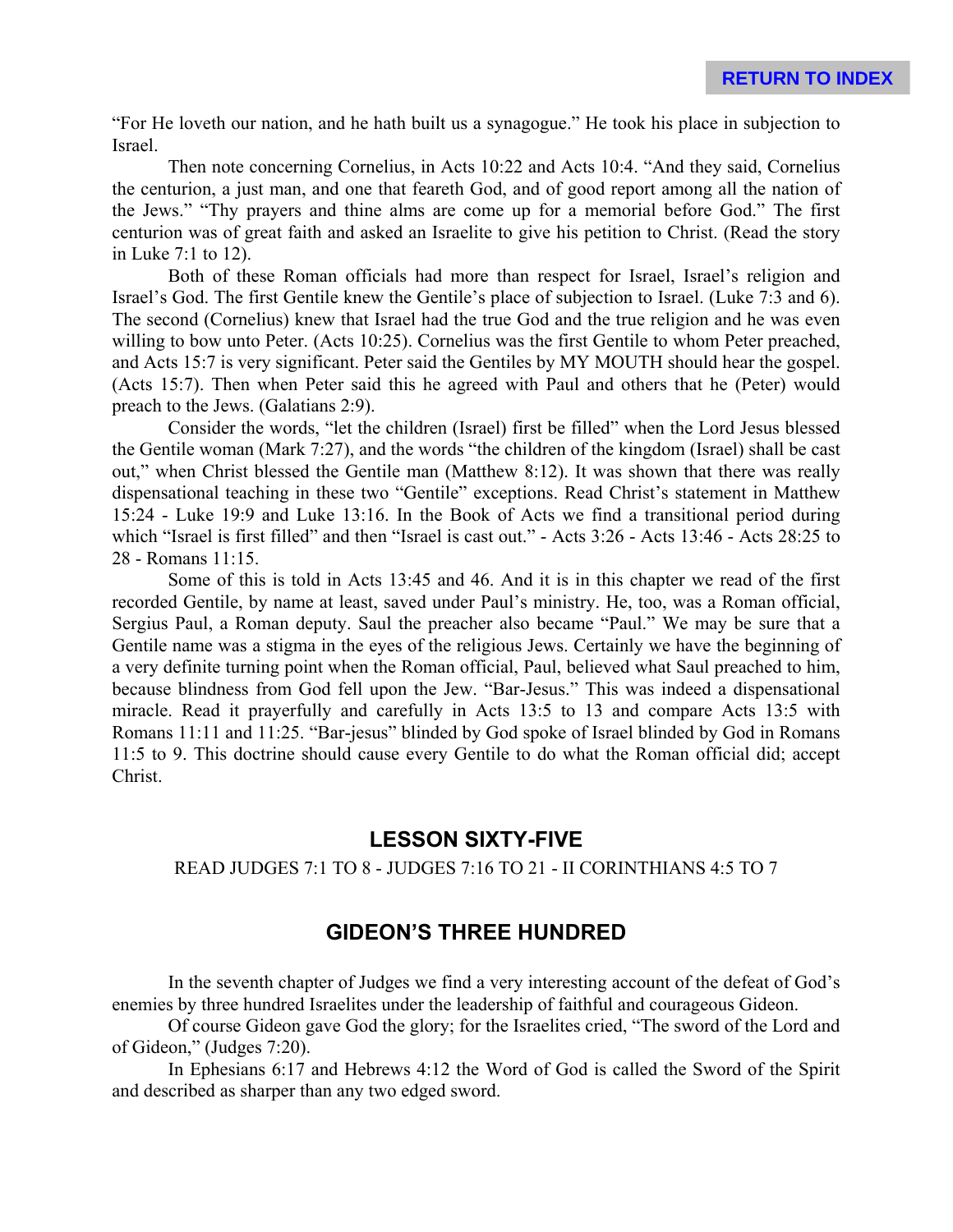**RETURN TO INDEX**

There were at first 32,000 Israelites. But the Lord told Gideon that if his men should be victorious over the Midianites, with a host, they would take the glory unto themselves. (Judges 7:21). So 22,000, with fearful hearts, left Gideon. Then God had Gideon eliminate 9700 of his men, selecting those who did not stoop down to drink water.

Then note God's word to Gideon in Judges 7:7: . . . "by the three hundred men that lapped will I save you, and deliver the Midianites into thine hand." The Midianites were as numerous as grasshoppers. (Judges 7:12).

We note in Judges 7:15 that Gideon worshipped, and "He divided the three hundred men into three companies, and he put a trumpet in every man's hand, with empty pitchers, and lamps within the pitchers." "When I blow with a trumpet, I and all that are with me, then blow ye the trumpets also on every side of all the camp, and say, The sword of the Lord and of Gideon." "And the three companies blew the trumpets, and brake the pitchers, and held the lamps in their left hands, and the trumpets in their right hands to blow withal: and they cried; "The sword of the Lord and of Gideon." "And they stood every man in his place round about the camp; and all the host ran, and cried, and fled." (Judges 16 and 18, 20 and 21).

The Israelites had their lamps in earthen vessels, in their left hands, near their hearts. They brake the vessels, held the lamps in their left hands and with their right hands put the trumpets of their mouths and cried "The sword of the Lord and of Gideon." God's enemies fled defeated.

Note God's will concerning members of the Body of Christ in this age of grace: "Be blameless and harmless, the sons of God, with out rebuke, in the midst of a crooked and perverse nation, among whom ye shine as lights in the world. Holding forth the Word of life." Philippians 2:15 and 16.

Then Christians are "to show forth the praises of Him Who hath called you out of darkness unto His marvelous light." (I Peter 2:9).

Surely we can see how the weapons of Gideon and his army, and their method of attack, picture the ministry of Christians as described in II Corinthians 4:5 to 7: "For we preach not ourselves but Christ Jesus the Lord; and ourselves your servants for Jesus' sake. For God, Who commanded the light to shine out of darkness, hath shined in our hearts, to give the light of the knowledge of the glory of God in the face of Jesus Christ. But we have this treasure in earthen vessels, that the excellency of the power may be of God and not of us."

God's enemies today are many, but we read this truth in Romans 5:10: "For if, when we were enemies, we were reconciled to God by the death of His Son, much more, being reconciled, we shall be saved by His life."

The trumpets of Gideon and his followers spoke of Christians preaching Christ. We have the light of II Corinthians 4:6 in pitchers, earthen vessels, our bodies.

Christians are to live Christ and preach Christ and to give out the Sword of the Spirit.

# **LESSON SIXTY-SIX**

READ ROMANS 9:4 AND 5 - ISAIAH 41:8 AND 9 AND 14 ISAIAH 43:1 TO 7, 10 AND 15 ISAIAH 44:21 AND ISAIAH 45:17.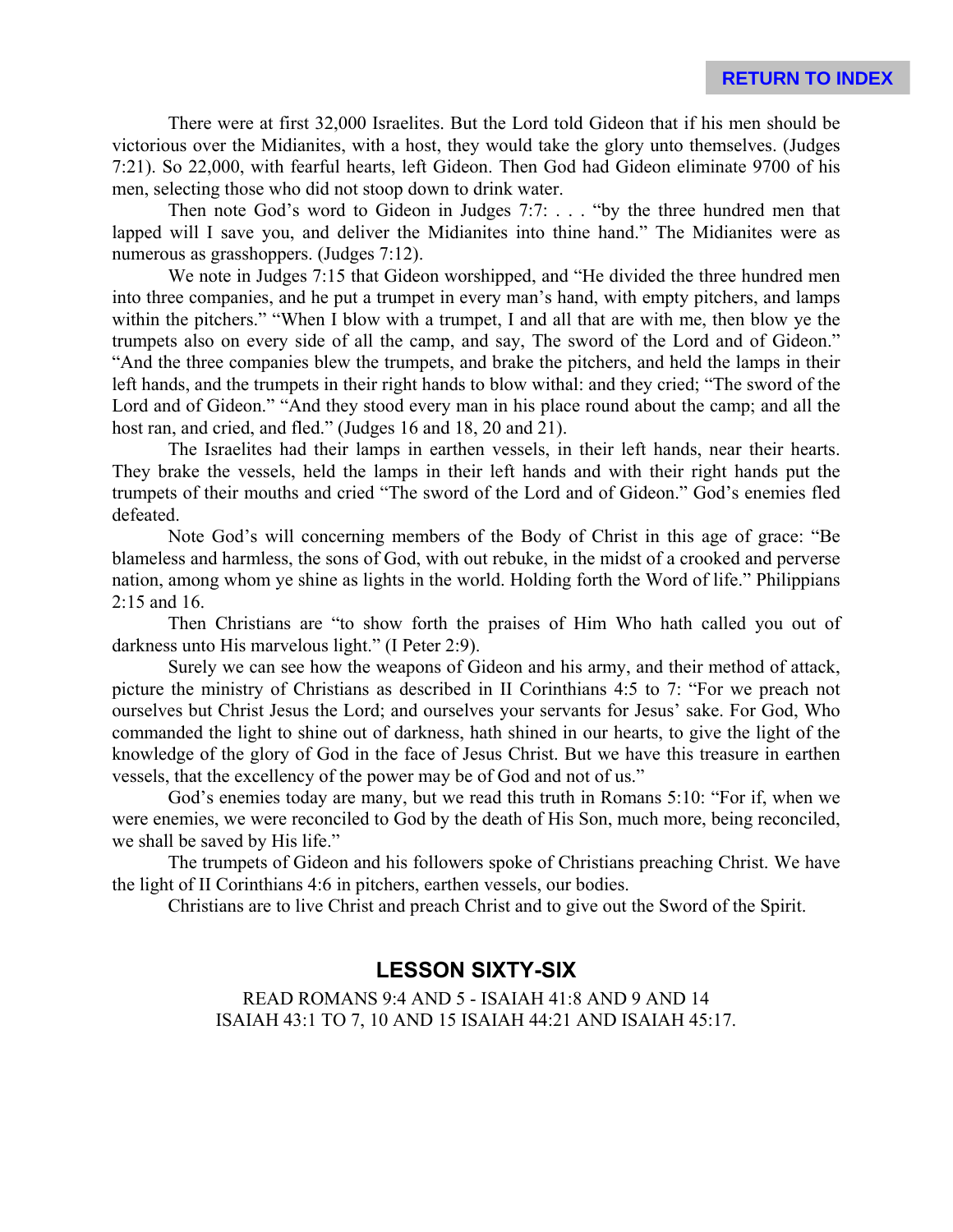# **THE NATION ISRAEL**

The word "Israel", ("Israelites"), is found about 2570 times in the Bible. The name "Israel" was given to Jacob, in Genesis 32:28 and Genesis 35:10: "Thy name shall be called no more Jacob, but ISRAEL: for as a prince hast thou power with God and with men, and hast prevailed."

Jacob (Israel) called the place where his name was changed "Peniel" (meaning the face of God); for Jacob saw God face to face, and yet his life was preserved. Something there happened to Jacob's thigh, because God touched the hollow of Jacob's thigh. Some of God's servants prevailed with God before Jacob became "Israel"; but let us know that from Adam to Abram, Isaac and Jacob, the human race was not divided into Jews and Gentiles. The word "Jew" first referred to Judah and his descendants, and was not used until many years after Jacob became Israel.

We learn when the word "Israel" was first used in the Bible. The meaning of the word "El" is "God", "strength". Israel means "power with God" or "prevailing with God."

Jacob, or Israel, was the son of Isaac and the grandson of Abraham. Judah was Jacob's son. In Romans 11:28 Abraham, Isaac and Jacob are called "the fathers". God confirmed with Isaac and with Jacob (Israel) the covenants that He made with Abraham. (Genesis 28:13 - Genesis 35:12 to 27).

We learn in Exodus 32:13 that Moses pled God's covenant with Abraham, Isaac and Jacob to keep God's wrath from being visited upon Israel. God redeemed Israel from Egypt, because of His covenant with Abraham, Isaac and Jacob. (Exodus 2:24).

In Romans 11:26 to 29 we learn that after this age of grace has come to an end, Israel's Messiah is coming out of Zion to deliver Israel: Because of God's covenants; "For the fathers' sake." In Romans 11:29 we read, "the gifts and calling of God are without repentance." So Israel will surely be elected and saved. "For the fathers' sake." For the same reason that God saved Israel in Exodus 2:24, and Exodus 32:13, God will gather Israel from among the Gentiles and plant them in their own land. (Jeremiah 23:7 and 8 - Amos 9:11 to 15).

Note Exodus 1:5: "And all the souls that came out of the loins of Jacob were seventy souls; for Joseph was in Egypt already."

Here we read of the birth of the nation Israel, about 1700 B. C., in fulfillment of Genesis 12:2, "And I will make of thee a great nation." Note Hebrews 11:12: "Therefore sprang there even of one, and him as good as dead, so many as the stars of the sky in multitude, and as the sand which is by the sea shore innumerable."

In the "Isaiah" verses we listed above, we learn that Israel was created for God's glory, to be God's witnesses. Note Romans 9:4 and 5: "Who are Israelites? to whom pertaineth the adoption and the glory and the covenants, and the giving of the law, and the service of God and the promises: Whose are the fathers, and of whom as concerning the flesh Christ came, Who is over all, God blessed for ever. Amen."

Here we learn that Israel, and not the Gentiles, has given to us the great spiritual and eternal blessings. As Paul said in Romans 15:27, "Gentiles have been made partakers of Israel's spiritual things." Then Gentiles obtained mercy, because of Israel's unbelief. (Romans 11:30).

In John 4:22 our Lord and Saviour Jesus Christ, Who was an Israelite, said, "salvation is of the Jews." Gentiles receive the "kingdom" blessings, with the rise of Israel; and "grace" blessings, with the fall of Israel. (Romans 11:11 to 15 and Romans 11:30).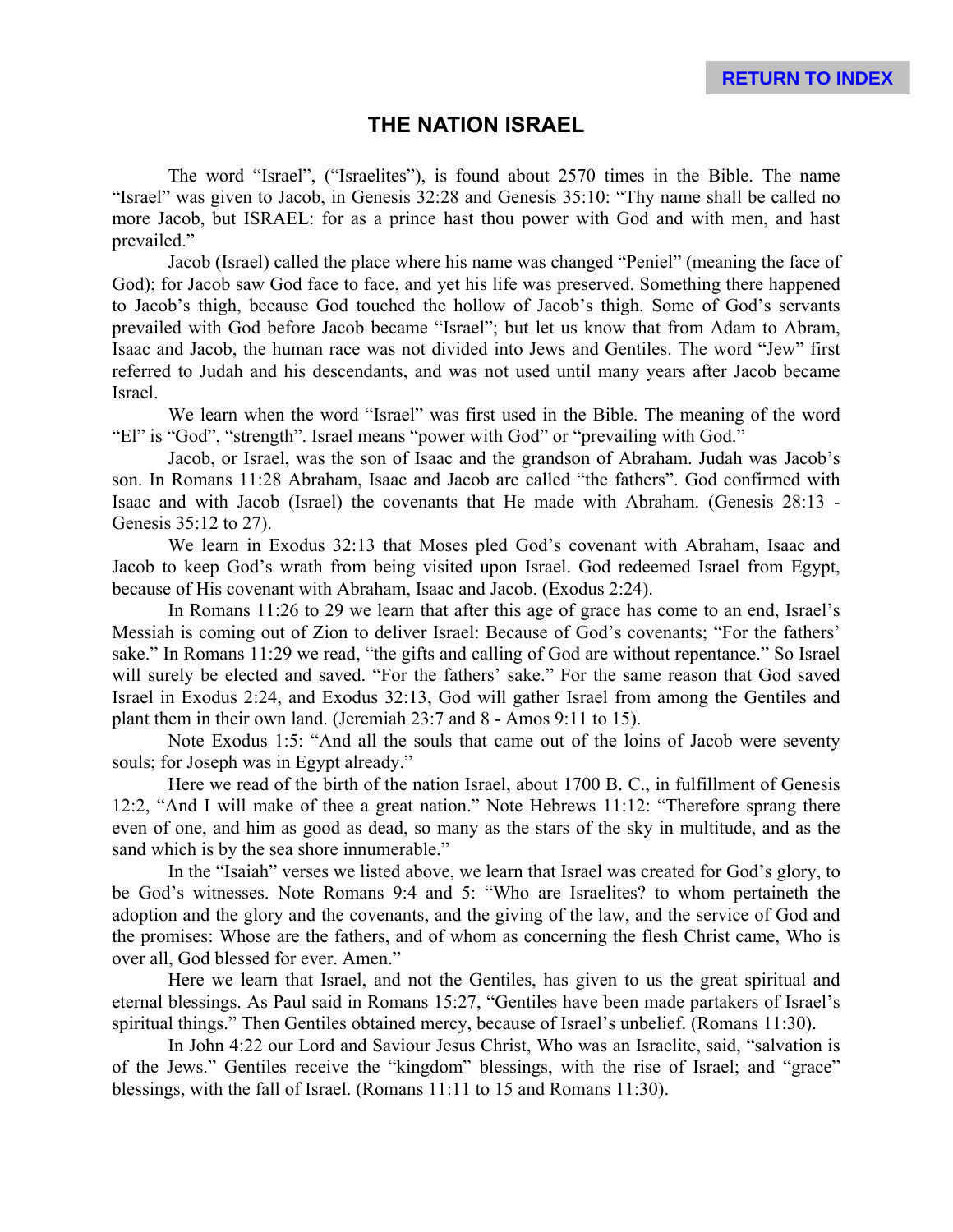Israel gave us our Bible and our Saviour. Israel is being miraculously preserved for a glory on earth that will surpass Israel's former glory. (Isaiah 62:1 to 4).

So then God says to Gentiles, "boast not against the branches." "Because of unbelief they were broken off." "Be not high minded, but fear, If God spared not the natural branches, take heed lest He also spare not thee." (Romans 11:18 to 23). The Jews, in this age of grace, are to obtain mercy by the testimony of Gentile Christians. (Romans 11:31).

#### **LESSON SIXTY-SEVEN**

READ ACTS 22:17 TO 21 - ROMANS 15:16 - GALATIANS 1:15 AND 16 ROMANS 11:13 - EPHESIANS 3:8 - I TIMOTHY 2:7 - II TIMOTHY 1:11.

# **PAUL THE APOSTLE TO THE GENTILES**

Note the testimony of the apostle Paul in Romans 11:13 and I Timothy 2:7: "For I speak to you Gentiles, inasmuch as I am the apostle of the Gentiles, I magnify mine office." "Whereunto I am ordained a preacher, and an apostle, (I speak the truth in Christ, and lie not,) a teacher of the Gentiles in faith and verity."

In Acts 22:17 to 21 the apostle Paul told how he saw, in a vision, the Lord Jesus Christ in the temple in Jerusalem; and at that time Christ said to Paul: "Depart: for I will send thee far hence unto the Gentiles." (Acts 22:21).

With this command of Christ, read also Paul's testimony in Galatians 1:15 and 16: "But when it pleased God, Who separated me from my mother's womb, and called me by His grace, To reveal His Son in me, that I might preach Him among the heathen (Gentiles); immediately I conferred not with flesh and blood."

From these Scriptures and many others, every student of the Scriptures should know that the apostle Paul was the Lord's chosen messenger to the Gentiles, as was no other apostle.

This should cause us to stop and consider what was in the mind of the Lord Jesus when He told the other apostles (Peter and the Eleven) to "disciple all nations." (Matthew 28:19 and 20). If that meant that the Twelve were to go all over the world preaching the gospel of grace, was not Paul rather presumptuous and egotistical when he called himself "the apostle of the Gentiles?"

Now read Romans 15:16 and Ephesians 3:8: "That I should be the minister of Jesus Christ to the Gentiles, ministering the gospel of God, that the offering up of the Gentiles might be acceptable, being sanctified by the Holy Spirit." "Unto me, who am less than the least of all saints, is this grace given, that I should preach among the Gentiles the unsearchable riches of Christ."

After reading all of these Scriptures surely we should know that Galatians 2:9 means something more than that the twelve apostles should go to the Jews with the great commission of Matthew 28:19 and 20, and Paul should go to the Gentiles. Note Galatians 2:7: "But contrariwise, when they saw that the gospel of the uncircumcision was committed unto me, as the gospel of the circumcision was unto Peter."

Now read Acts 20:24 - Galatians 1:11 and 12 and I Corinthians 3:10. In these Scriptures we learn that Christ, by special revelation from heaven gave Paul His "grace" gospel and ap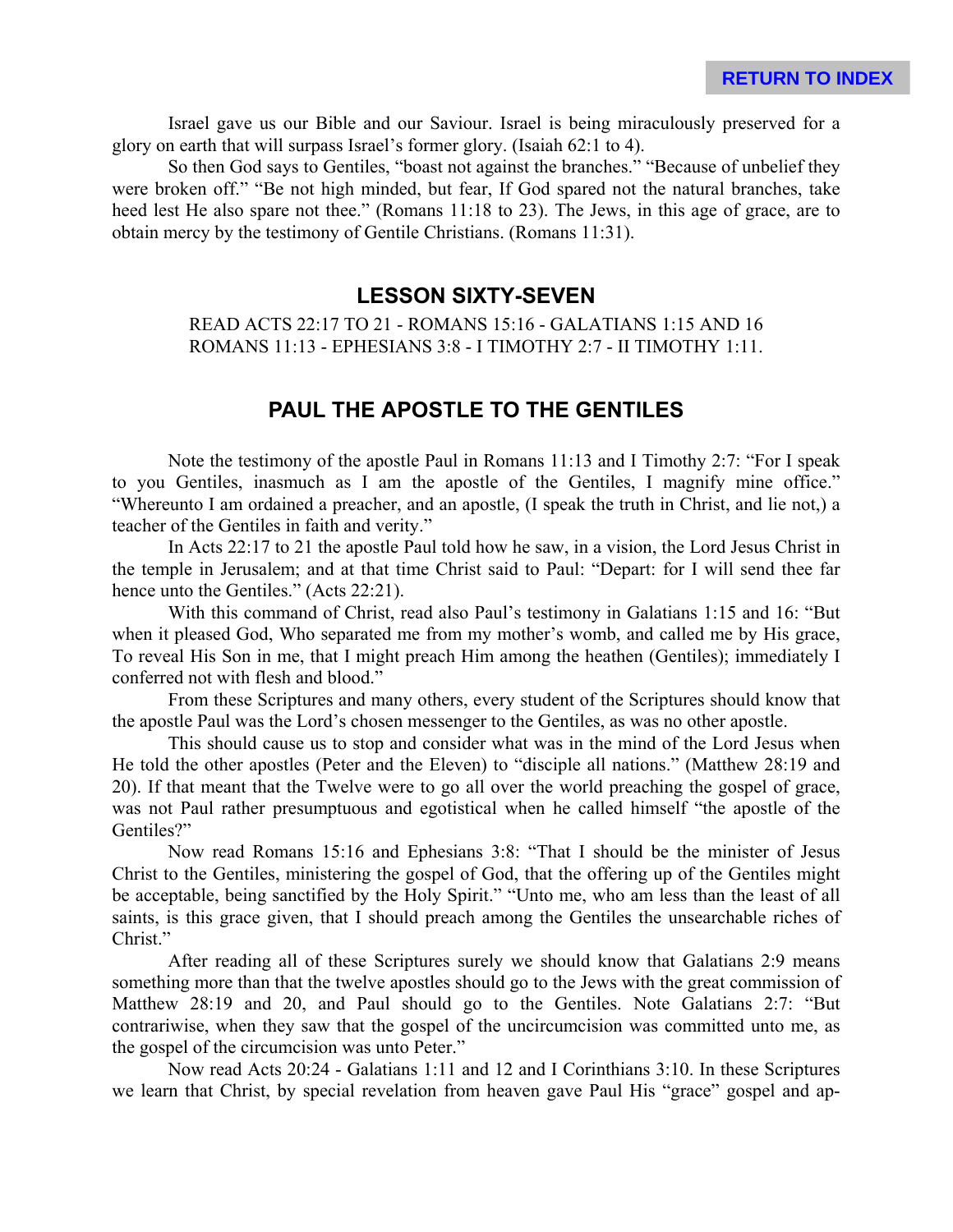pointed him to be His general foreman, (His wise masterbuilder) during the period of grace when God is building-up the Body of Christ. Read I Corinthians 3:10 and Ephesians 4:9 to 13.

It is more than noteworthy that in the Book of Acts we find no record of any missionary journeys of the twelve apostles to the Gentiles outside of the land of the Jews. Several of Paul's are recorded.

Let us carefully and prayerfully consider several other important and significant facts. 1 - Peter declared in Acts 10:28 that it was not lawful for the Twelve to go to Gentiles about 7 years after Pentecost. 2 - Then one mouth of the Twelve preached to Gentiles (Acts 15:7 - Acts 10:32 to 34), but not because of Israel's unbelief and fall. (Romans 11:30 and Romans 11:11). 3 - Note that the "Church" leaders at Jerusalem objected to Peter's eating with Gentile saints. (Galatians 2:10 to 14).

After Paul, in II Timothy 1:9 and 10, set forth God's eternal purpose and grace he added that he was the apostle of the Gentiles. Then in II Timothy 4:16 to 18 Paul told us how Christ miraculously preserved him, so that the preaching, by him, might be fully known unto the Gentiles.

Peter with the Kingdom Keys, preached to the Gentile household (Cornelius and his house). (Acts 15:7). But then Peter and his associates were sent to the Jews (Galatians 2:9). Paul was the apostle of the Gentiles (Romans 11:13).

#### **LESSON SIXTY-EIGHT**

READ I TIMOTHY 1:1 - EPHESIANS 2:12 - ROMANS 15:13 I THESSALONIANS 4:13 TO 18 - TITUS 2:13

### **AS OTHERS WHICH HAVE NO HOPE**

We read in Psalms 116:15: "Precious in the sight of the Lord is the death of His saints."

But how about the death of those who are not God's saints? The answer is Hebrews 9:27 and John 3:36: "And as it is appointed unto men once to die, but after this the judgment." "He that believeth on the Son hath everlasting life: and he that believeth not the Son shall not see life; but the wrath of God abideth on him."

There is nothing precious in the death of an unsaved sinner, except a precious soul is forever lost.

In I Timothy 1:1 we read that Jesus Christ is our hope. In Romans 15:13 we read that God is "the God of hope." In I Peter 1:3 to 9 we learn that by faith in the resurrected Christ believing sinners are begotten into a living hope. The ascended, interceding Christ is for the believer an anchor of the soul, both sure and steadfast, a hope (Hebrews 6:18 to 20). Christ is within the veil, appearing in the presence of God for us, to save unto the uttermost all who come unto God through Him. (Hebrews 6:20 to 7:3 - Hebrews 7:25 - Hebrews 7:24). Read John 13:1 .

The Greek word translated "hope" is "ELPIZO," (the verb) - "ELPIS", (the noun). This is not our expression "I hope so," in which there is an element of doubt. "ELPIZO" means to expect with confidence. There is assurance for all who trust and rest in the perfect work of the perfect Christ, in harmony with Philippians 3:3, "with no confidence in the flesh"; a "know-so" salvation. (I John 5:13).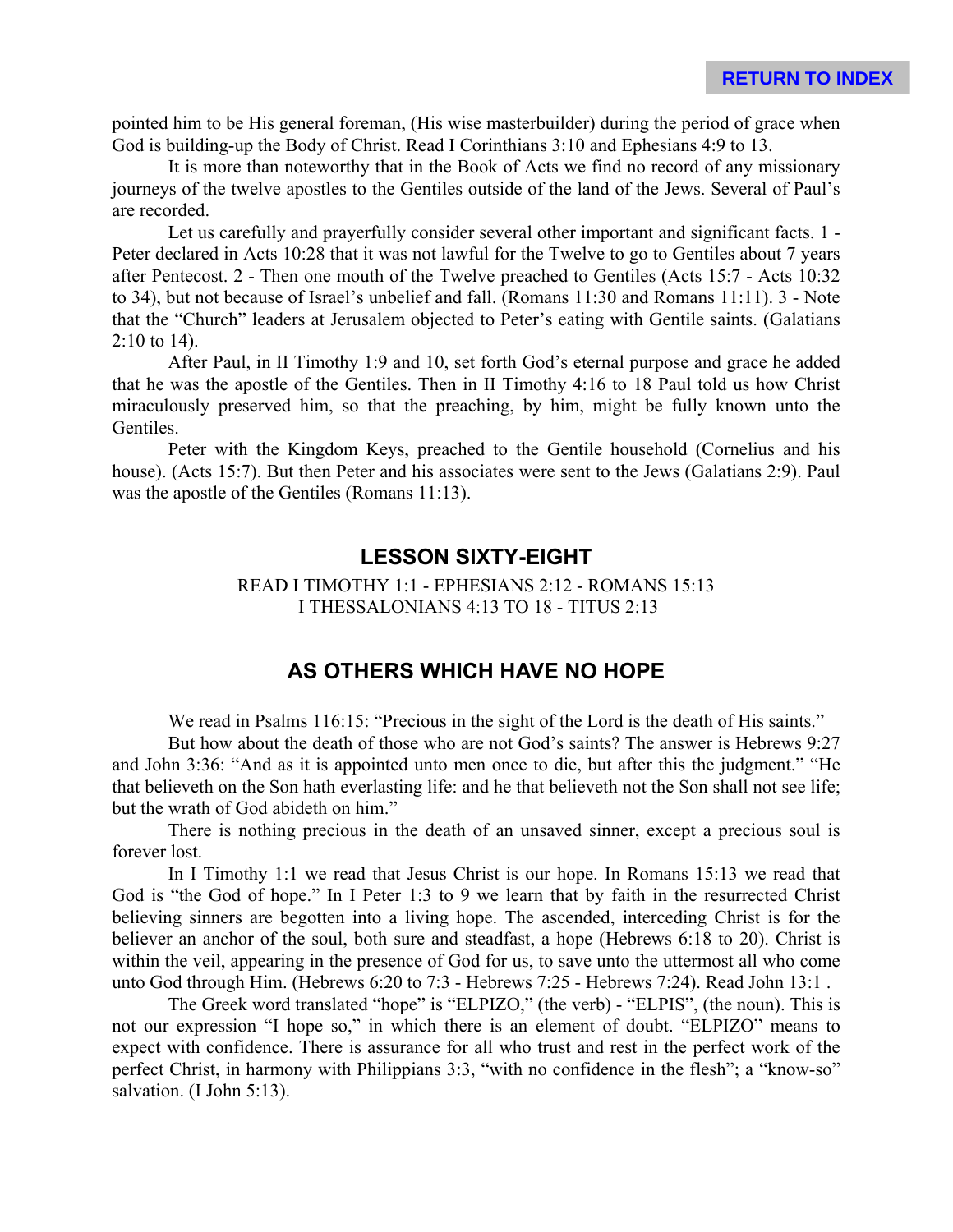The adults of the human race are divided into two groups, a very large group of "dead sinners", and a much smaller group of "living saints." Read Ephesians 2:1 to 9.

We have the awful pathetic predicament of the "dead sinners" in Ephesians 2:12: "That at that time ye were without Christ, being aliens from the commonwealth of Israel, and strangers from the covenants of promise, having no hope, and without God in the world." "Alienated from the life of God." (Ephesians 4:18).

This should be enough to startle any "dead sinner", whether he is a moral, religious, churchgoing "dead sinner" or an immoral, ungodly sinner, in or out of jail.

"Without God" is "ATHEOS." Why is the sinner an "ATHEIST?" Not because he is a blaspheming infidel, who denies the existence of a Supreme Being, but because he is "without Christ." "Without Christ" means "without hope." There is only one way from unrighteousness to righteousness, from Satan to God, from earth to heaven. Christ and Calvary. (John 14:6 - Hebrews 10:19 and 20 - I Peter 3:18).

Now note I Thessalonians 4:13 and 5:9: "But I would not have you to be ignorant, brethren, concerning them which are asleep, that ye sorrow not, EVEN AS OTHERS WHICH HAVE NO HOPE." "For God hath not appointed us to wrath, but to obtain salvation by our Lord Jesus Christ."

In I Thessalonians 4:13 to 18 we have in detail what we read in Titus 2:13 and Colossians 3:4: "Looking for that blessed hope and the glorious appearing of the great God, our Saviour Jesus Christ." "When Christ, Who is our Life, shall appear, then shall ye also appear with Him in glory."

Then for those who have no hope, who refuse, or fail, to accept the eternal redemption obtained by Christ and His shed blood (Hebrews 9:12) we read what Christ's coming will mean: "Who shall be punished with everlasting destruction from the presence of the Lord, and from the glory of His power." Christ died and rose again to save us from the wrath to come. I Thessalonians 1:9 and 10. No Christ, no hope.

### **LESSON SIXTY-NINE**

READ MATTHEW 27:22 - JOHN 16:7 TO 10 HEBREWS 10:26 TO 33 - JOHN 3:16 TO 19

# **A GREAT QUESTION**

In this message we are to consider one of the most important questions ever asked by any individual, the question of Judge Pilate in Matthew 27:22: "What shall I do then with Jesus Which is called Christ?" Pilate washed his hands and was determined to release the Prince of Life (Acts 3:13 to 15), but he did not. (Matthew 27:24 to 26).

Judge Felix trembled when Paul preached the wrath of God to him and deliverance by faith in Christ; but his response was, "when I have a convenient season, I will call for thee.'' (Acts 24:25). We sincerely trust that he did.

Then his friend, Agrippa—more than a judge—acknowledged that he was almost persuaded to be a Christian, after hearing Paul preach concerning the Christ Who was delivered by Pilate to be crucified, but Whom God raised from the dead.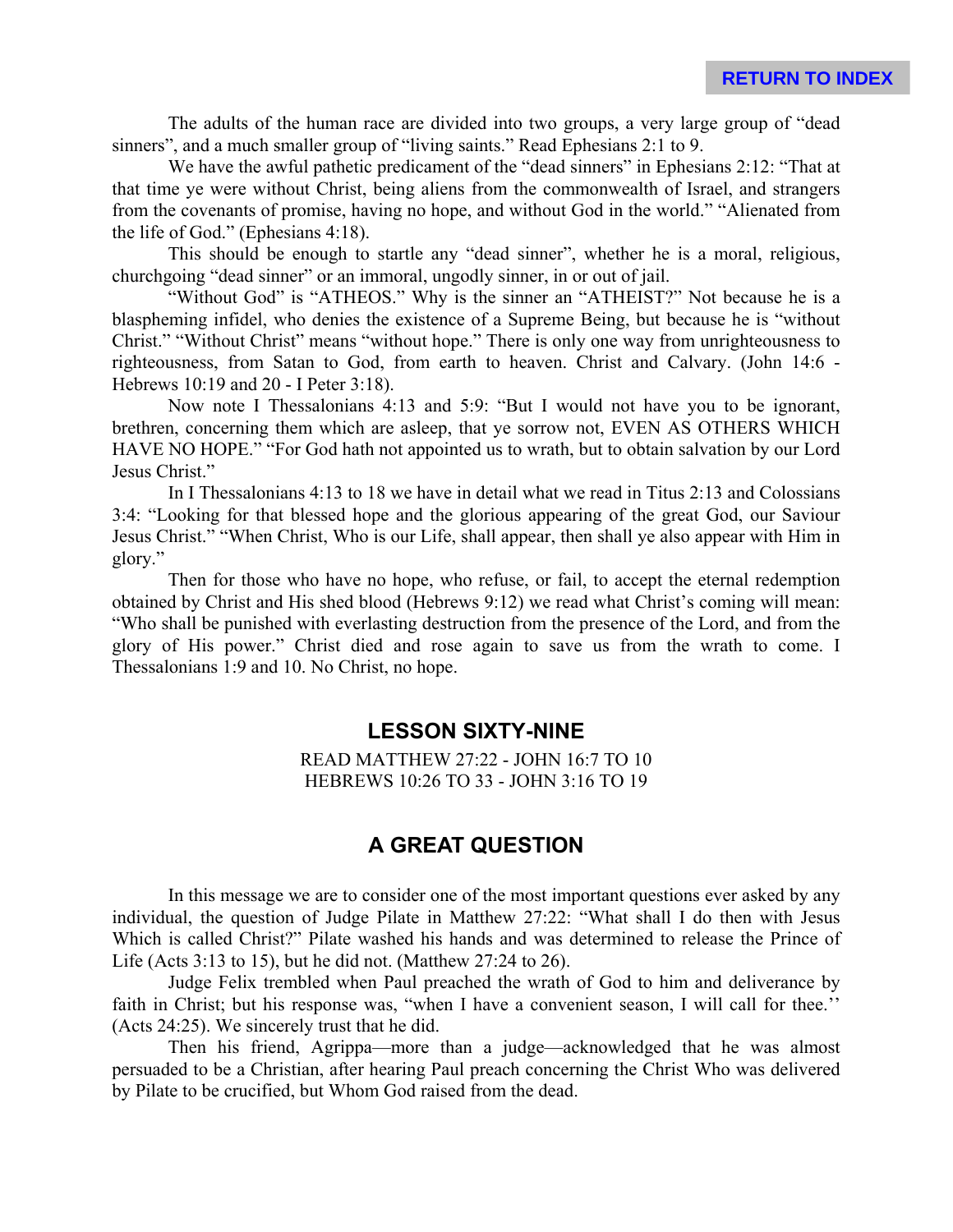In John 3:16 we learn what God did with Christ; and that meant all the disgrace and agony of Calvary. The little word "so" in John 3:16, is explained at the place called Calvary. God loved us. How much? "So" loved the world that He gave Christ to die.

You know what the lad said when he heard John 3:16, he said "God said it" - "Christ did it" - " I believe it" - "that settles it." He believed Titus 1:2; that God, Which cannot lie, promised us eternal life through Jesus Christ our Lord. He believed Romans 6:23; "the free gift of God is eternal life through Jesus Christ our Lord." He believed John 3:18, "He that believeth on Him (Christ) is not condemned." He believed John 3:17: "For God sent not His Son into the world to condemn the world, but that the world through Him might be saved."

Christ said no unkind words to sinners who were willing to acknowledge their guilt and receive His forgiveness.

In John 6:29 we learn that the sinner's first work is to believe on the Lord Jesus Christ. This is in harmony with Romans 4:4 and 5.

We learn in John 16:7 to 9 what the Holy Spirit does for sinners. He convicts them of sin; because they believe not on Christ.

Christ suffered for sins once, the Just for the unjust, that He might bring us to God. (I Peter 3:18). When Christ loved us and gave Himself for us, He cried "finished"; and then and there put away sin by the sacrifice of Himself. (Hebrews 9:26 - Titus 2:14).

We have ten thousand spiritual problems to solve, including human weaknesses, immoral habits, and our responsibility to the Father, Son, Holy Spirit and our fellowmen.

But it is worse than foolish to try and solve any of these problems and questions of immoral habits until we have become new creatures by doing our first all-important duty in answer to the question, "What shall I do with Jesus Which is Christ?" The wise thing for any and every person to say is, "I will and do hereby accept Christ and His perfect redemptive work." Then "I can do all things through Christ Who strengtheneth me," "Christ liveth in me, and the life which I now live in the flesh I live by the faith of the Son of God Who loved me and gave Himself for me." (Philippians 4:13 - Galatians 2:20).

Then God says, "Let every one that nameth the Name of Christ depart from iniquity." (II Timothy 2:19).

With the question of Pilate, remember the question of Christ to them who rejected Him, "how can ye escape the damnation of hell?" (Matthew 23:33). "The damnation of hell" is not a pleasant future to contemplate. Note two other questions: "how shall we escape, if we neglect so great salvation?"; "if the righteous scarcely be saved where shall the ungodly and the sinner appear?" (Hebrew 2:2 and 3 - I Peter 4:18). Believe on the Lord Jesus Christ and thou shalt be saved."

# **LESSON SEVENTY**

READ JEREMIAH 5:24 - JEREMIAH 3:3 - HOSEA 6:3 - LEVITICUS 26:4 DEUTERONOMY 11:14 - DEUTERONOMY 28:12 AND 24 - ZECHARIAH 10:1 ZECHARIAH 14:17 AND 18 - JAMES 5:7 - JOEL 2:23 TO 28.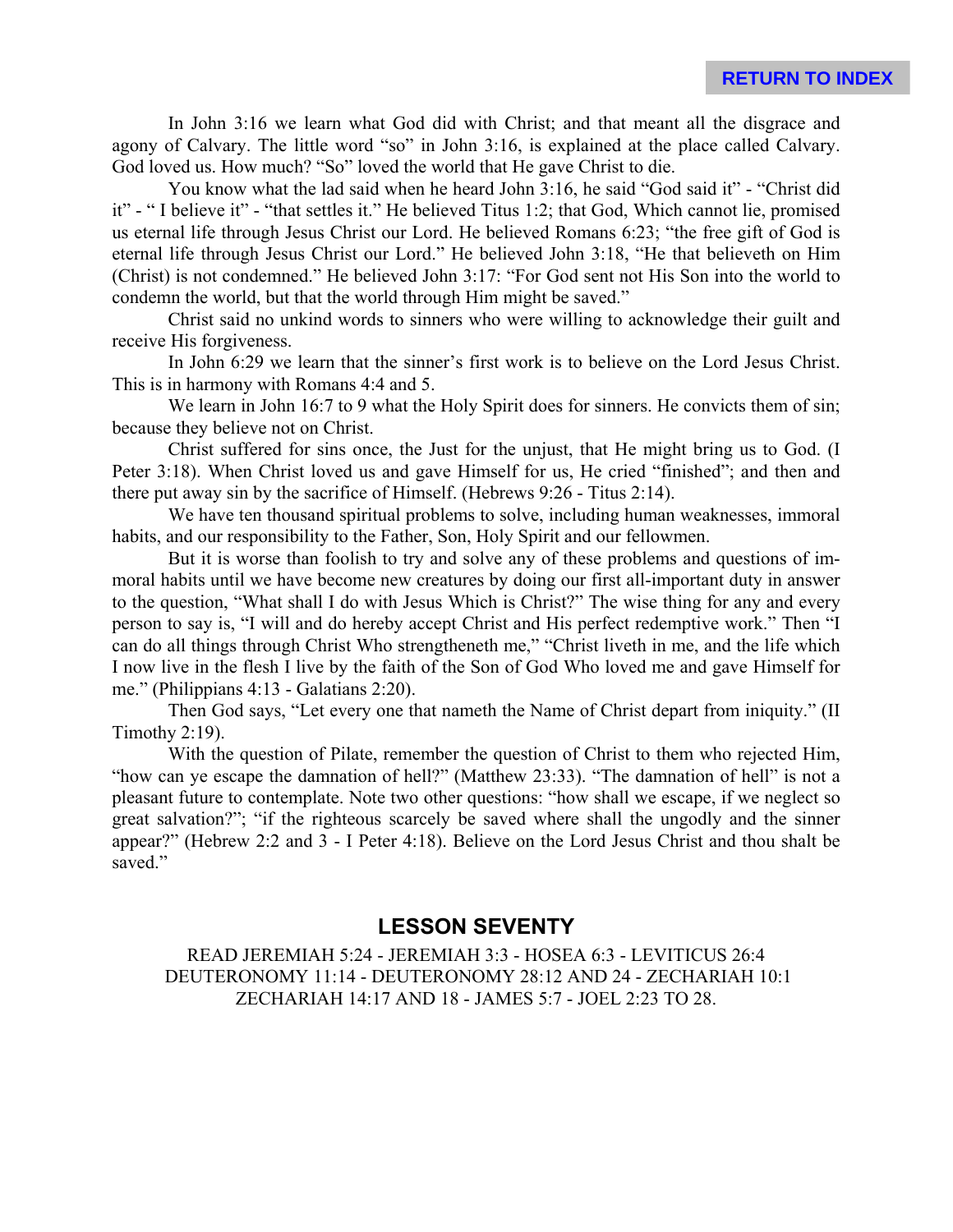# **THE FORMER AND LATTER RAIN**

# **AND THE REIGN OF GRACE**

In Jeremiah 5:24 we read of "the Lord our God that giveth rain, both the former and the latter in His season: He reserveth unto us the appointed weeks of the harvest."

In Hosea 6:1 to 3 we learn that if God's people follow on to know Him, "He shall come unto us as the latter and former rain unto the earth."

This is in harmony with God's promised reward to Israel, for faithfulness and obedience, in Deuteronomy 11:14 and 15: "I will give you the rain of your land in His due season, the first rain and the latter rain, that thou mayest gather in thy corn, and thy wine, and thine oil. And I will send grass in thy fields for thy cattle, that thou may est eat and be full."

This is confirmed in Deuteronomy 28:12. But if disobedient, God said He would shut up the heaven and give no rain. (verse 17). This is confirmed in Deuteronomy 28:24.

In Jeremiah 3:3 the Lord told His prophet that because of Israel's sin He had withheld showers and the latter rain.

In II Chronicles 6:26 and 27, we learn that because of Israel's sin no rain came from God; but confession brought rain.

Surely we have no Scriptural authority to spiritualize James 5:7 to mean Holy Spirit baptism where the former and latter rain is mentioned in connection with the second coming of Christ, and the precious fruit of the earth.

Now note Zechariah 10:1 and Zechariah 14:17: "Ask ye of the Lord rain in the time of the latter rain; so the Lord shall make bright clouds, and give them showers of rain, to every one grass in the field." "And it shall be, that whoso will not come up of all the families of the earth unto Jerusalem to worship the King, the Lord of hosts, even upon them, shall be no rain."

The Hebrew word "yowreh" translated "former" has special reference to the flow of water, as sprinkling. "Malgowsh" translated "latter" has special reference to rain; perhaps the spring rains. Surely from these Scriptures, we would not interpret the former and latter rain to be first the out-pouring of the Holy Spirit, when Peter and the Eleven stood up on the day of Pentecost, in Acts Two, and said, "this is that;" and then the latter rain, the mighty out-pouring of the Holy Spirit upon Israel after this age of grace has come to an end and the completed Body of Christ has been removed to heaven.

Let us carefully and prayerfully read Joel 2:23 and 24: "Be glad then, ye children of Zion, and rejoice in the Lord your God: for He hath given you the former rain moderately, and He will cause to come down for you the rain, the former rain, and the latter rain in the first month. And the floors shall be full of wheat, and the fats shall overflow with wine and oil."

There is nothing in the context to give any Christian the Scriptural right to support the doctrine taught by some today, that the former rain, (Holy Spirit baptism), fell on the day of Pentecost, and the latter out-pouring of the Spirit is falling on the twentieth century Pentecostalists. The out-pouring of the Holy Spirit is prophesied in Joel 2:28 and 29, and it is true that water sometimes speaks of the Holy Spirit. (John 7:38 and 39). But Joel knew nothing of this present age, this present dispensation and reign of grace. So Joel prophesied nothing concerning the Body of Christ. (Colossians 1:24 to 28). So Joel 2:23 to 28 and Acts 2:16 to 22 in Israel's Kingdom program must be studied in the light of the reign and dispensation of grace. (Ephesians 3:1 to 15 - Romans 5:21)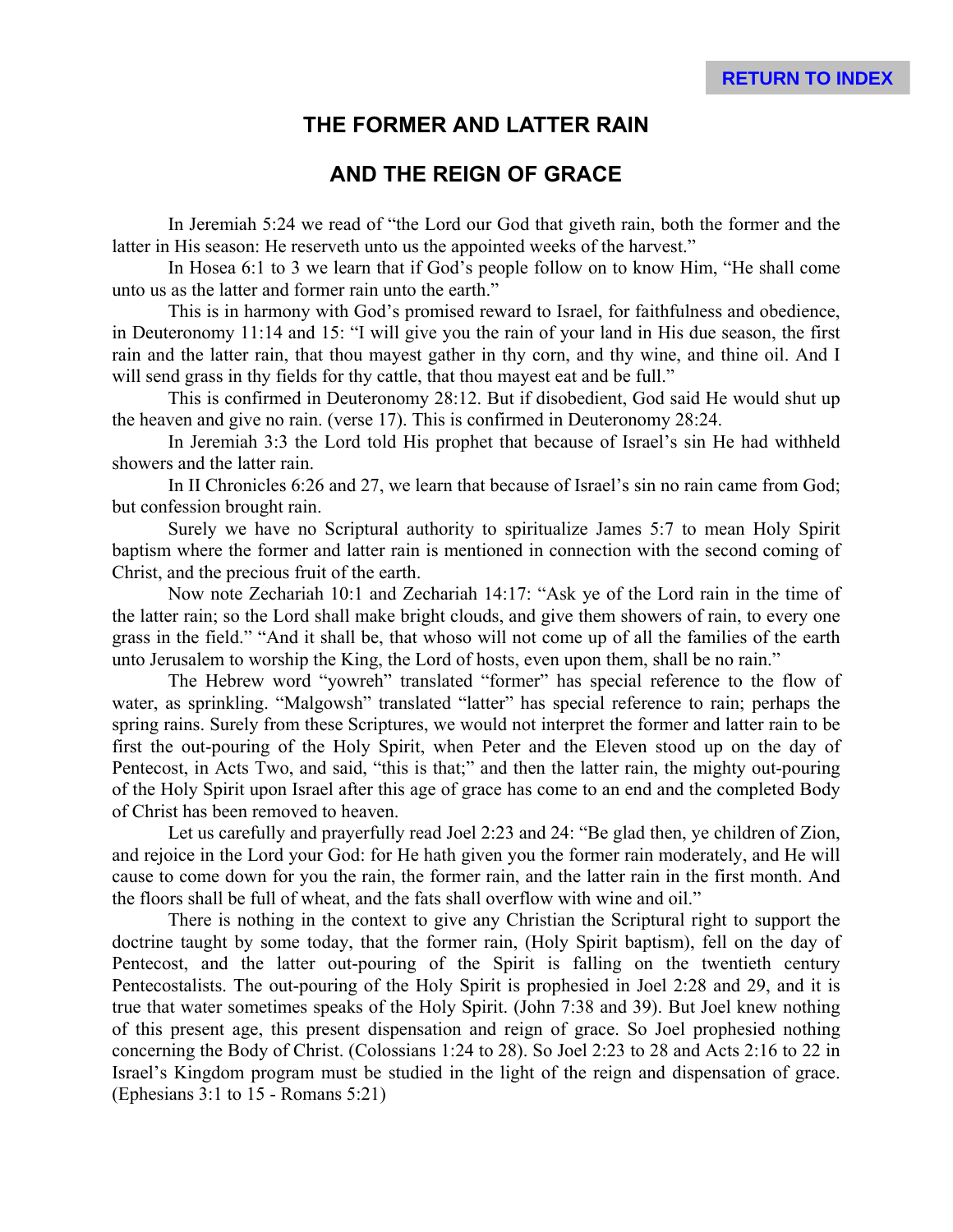## **LESSON SEVENTY-ONE**

READ ROMANS 10:21 - EXODUS 15:24 - EXODUS 17:3 - EXODUS 32:1 TO 10 II KINGS 17:14; 20 TO 23 - II KINGS 23:27 - JEREMIAH 17:1 - LUKE 13:34 AND 35 MATTHEW 23:27 TO 39 - LUKE 23:34 - ACTS 3:26 - ACTS 13:46.

### **HOW LONG WAS ISRAEL'S ALL DAY LONG?**

Note Romans 10:21: "But to Israel He saith. All day long I have stretched forth my hands unto a disobedient and gainsaying people."

Our question is a most important one for every Christian who earnestly desires to be a faithful steward of the mysteries of God, in obedience to I Corinthians 4:1 to 3, and a workman who is unashamed because he "rightly divides the Word of God."

"Israel" is truly one of the keys to the Scriptures. Much of the Bible has to do with the rise and the fall of Israel, that is, Israel the head, and Israel, the tail. (Deuteronomy 28:13 and 44).

In Deuteronomy 28 we read of Israel above other nations and then, because of sin, beneath other nations. When Israel is on top, spiritually, the gospel of the kingdom is preached and the Gentiles are in subjection to Israel. When Israel is down, as God's religious nation, the gospel of the grace of God is preached and the Gentiles are not in subjection to Israel, as is the case during this present age and economy of grace (Romans 11:11 and 13 - Romans 10:12 - Ephesians 2:13 to 19).

If Israel's fall brought God's reign of grace to and for Gentiles, when did Israel fall? Certainly not when Peter, in Acts 3:26, said "to you first, Israel," and certainly not completely when Paul, in Acts 13:40 and 41, said, "Israel, beware, lest something awful happens to you," and not before Acts 13:46, when Paul said, "unto you first, Israel."

Israel was born in affliction in Egypt. Israel was supernaturally preserved and delivered. So they are today. But in spite of God's wonderful favor and mighty power in Israel's behalf, they began to murmur, complain and rebel right after they were delivered from Egypt. (Exodus 15:24 and 17:3).

Next they were worshipping a golden calf. God spoke of smiting them as a disobedient, stiff-necked people. But remembered His covenant with Abraham, Isaac and Jacob. God's gifts and calling are without repentance. (Exodus 32:1 to 10 - Romans 11:26 to 29).

For forty years and then for several centuries God suffered their manners. (Acts 13:18). Then from King Jeroboam over Israel until Manasseh over Judah, the sin of Israel is told in Jeremiah 17:1: "The sin of Judah is written with a pen of iron, and with the point of a diamond: it is graven upon the table of their heart, and upon the horns of your altars."

Then note II Kings 17:23 and II Kings 23:27: "The Lord removed Israel out of His sight." "So was Israel carried away out of their own land to Assyria unto this day." "And the Lord said, I will remove Judah also out of My sight, as I have removed Israel, and will cast off this city Jerusalem which I have chosen, and the house of which I said, My name shall be there."

Christ told the story of God's stiff-necked, gainsaying, disobedient people in Luke 13:34: "O Jerusalem, Jerusalem, which killest the prophets, and stonest them that are sent unto thee,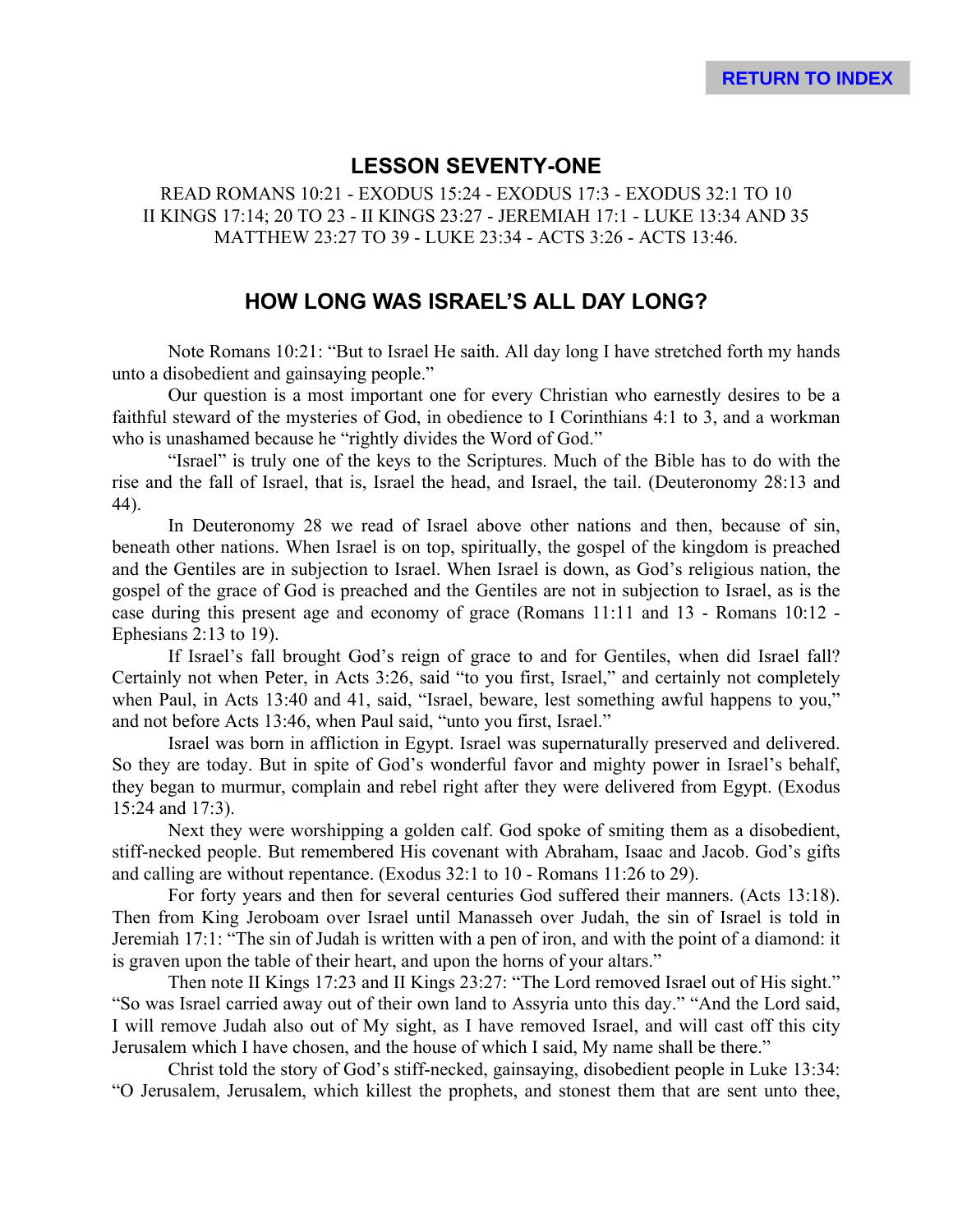how often would I have gathered thy children together, as a hen doth gather her brood under her wings, and ye would not."

Then followed the terrible denunciation of Christ in Matthew 23:27 to 39 and Matthew 21:33 to 46. Christ called them "serpents" and "vipers."

Then they killed the Prince of Life. (Acts 3:12 to 15 - Acts 7:51 to 56). Christ on the cross prayed for their forgiveness. (Luke 23:34).

Then they were no longer "serpents" and "vipers." They were "children." (Acts 3:25 and 26). Israel's "all day long" had not yet ended on the day of Pentecost. They were first. (Acts 3:26). Then Israel resisted the Holy Spirit and committed the additional sin of I Thessalonians 2:13 to 15. (Acts 7:51 to 56 - Acts 5:29 to 32 - Acts 13:40 and 41 - Acts 13:45 and 46).

After that something happened to Israel that brought great blessing to Gentiles. (Romans 11:25). Israel's "all day long" did not end with Matthew 12:30 to 32 or Matthew 23:38 and 39 or John 12:37 to 41. For the end of their day read Acts 13:46 - Acts 18:6 - Acts 28:25 to 28 and Romans 11:5 to 15.

#### **LESSON SEVENTY-TWO**

#### READ EXODUS 25:17 - EXODUS 26:34 - EXODUS 30:6 - EXODUS 40:26 LEVITICUS 14 TO 17 - EXODUS 25:22 - MATTHEW 7:12.

### **"THE GOLDEN RULE"**

This is a study of "The Golden Rule" and "The Golden Mercy-Seat." "And thou shalt make a mercy-seat of pure gold; two cubits and a half the length thereof, and a cubit and a half the breadth thereof. And thou shalt make two cherubim of gold." (Exodus 25:17). "And thou shalt put the mercy-seat upon the ark of the testimony in the most holy place." (Exodus 26:34). "Then shall he kill the goat of the sin offering, that is for the people, and bring his blood within the veil, and do with that blood as he did with the blood of the bullock, and sprinkle it upon the mercyseat, and before the mercy-seat." (Leviticus 16:15). "And there I will meet with thee, and I will commune with thee from above the mercy-seat, from between the two cherubim which are upon the ark of the testimony, of all things which I will give thee in commandment unto the children of Israel." Exodus 22:25. The mercy-seat was not under the law, but the law was under it. God is both just and the Justifier. (Romans 3:24 to 26).

We know that Matthew 7:12 has been called "The Golden Rule." Concerning the Golden Rule, note the statement "This is the law."

With this let us read Galatians 3:10; the curse of God upon those under the law. Referring to the law, note what Peter said to his fellow-disciples in Acts 15:10: "Why tempt ye God to put a yoke on the necks of the disciples which neither our fathers nor we were able to bear?"' Now James 2:10; "For whosoever shall keep the whole law, and yet offend in one point, he is guilty of all."

Then concerning the law note what Paul said in the Seventh chapter of Romans: "for what I would, that do I not; but what I hate, that I do." (Romans 7:15). "For the good that I would I do not: but the evil which I would not, that I do. Now if I do that I would not, it is no more I that do it, but sin that dwelleth in me." (Romans 7:19 and 20). Because of inherent,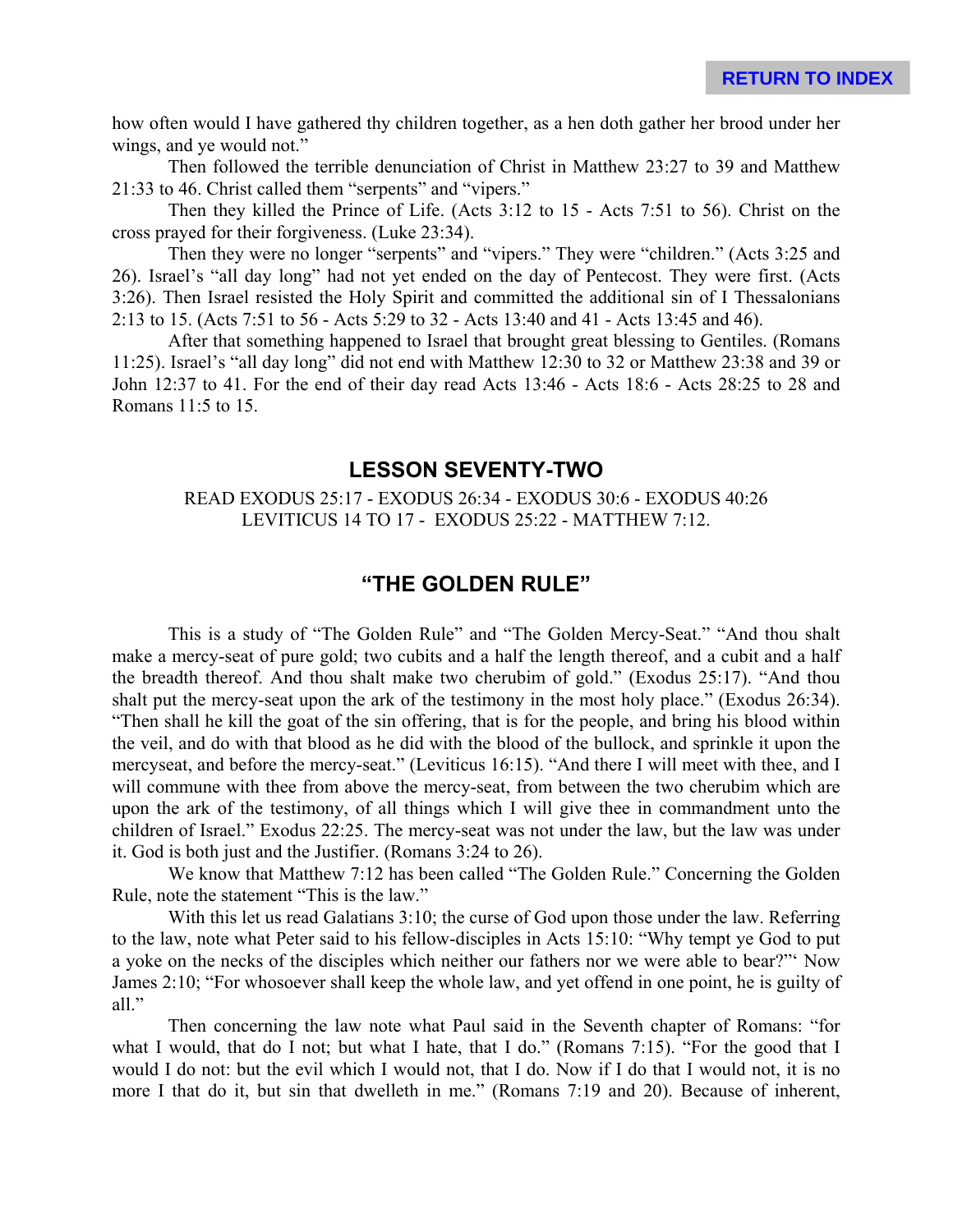indwelling sin the natural man is not subject to the law of God. The spiritual man, by the law of the Spirit of life, can walk in the Spirit and fulfill the righteousness of the law. (Romans 8:4).

We read in Exodus 26:34 that the mercyseat of pure gold was placed on top of the ark. The Ten Commandments, the law, was placed in the ark. The ark and the mercy-seat were behind the veil, in the most holy place in the tabernacle. Note Hebrews 9:7: "But into the second went the high priest alone once every year, not without blood, which he offered for himself, and for the errors of the people." Christ entered within the veil (heaven) by His blood. (Hebrews 9:12).

God is just and the Justifier of every one who trusts in the blood propitiation of Jesus Christ (Romans 3:24 to 27). The law is just. (Romans 7:12). True justice knows no mercy. But because of Christ and Calvary God can be just and merciful and do what He could not do by the deeds of the law; justify the believing law-breaker. (Romans 3:19 and 20 - Romans 8:3 - Acts 13:39).

Remember the law was under the golden mercy-seat. The law worketh wrath. (Romans 4:15). The Golden Rule is the law. Christ made peace through the blood of His cross. (Colossians 1:20). Read Galatians 2:21 and 3:21.

The law condemned the Pharisee. The bloodsprinkled mercy-seat justified the publican, who went down justified. (Luke 18:10 to 14). The law is the ministration of condemnation (II Corinthians 3:9). Believers are justified by the blood of Christ (Romans 5:7 to 10). In Christ Jesus there is no condemnation. (Romans 8:1 - 32 to 35 - John 3:18).

The place of safety is not under the law, but under the blood and under grace, (Romans 6:14), "in Christ." Think of the foolish, religious person who prefers "under the law" to "in Christ."

Then those who have been to the blood sprinkled mercy-seat (Calvary) and there received the Divine Nature want to keep the Golden Rule by yielding to the law of the Spirit of life in Christ Jesus and obeying Romans 8:4.

Sinners, though moral, religious, conscientious and sincere, cannot get near to salvation and heaven by struggling with the golden rule. The blood sprinkled mercy-seat first.

### **LESSON SEVENTY-THREE**

READ JOHN 10:28 TO 30 - ROMANS 8:28 TO 39 - PHILIPPIANS 1:6 - ROMANS 6:23 I CORINTHIANS 11:32 - JOHN 6:37 TO 39 - JOHN 17:2 AND 12

# **SECURE IN CHRIST**

According to Romans 6:23, the free gift of God is eternal life through Jesus Christ our Lord. We read these words of the Lord Jesus Christ in John 6:37 and 39: "All that the Father giveth Me shall come to Me; and him that cometh to Me I will in no wise cast out." "And this is the Father's will Which hath sent Me, that of all which He hath given Me I should lose nothing, but should raise it up again at the last day."

This is in harmony with the words of the Lord Jesus in John 17:2 and 12: "As Thou hast given Him power over all flesh, that He should give eternal life to as many as Thou hast given Him." "While I was with them in the world, I kept them in Thy name: those that Thou gavest Me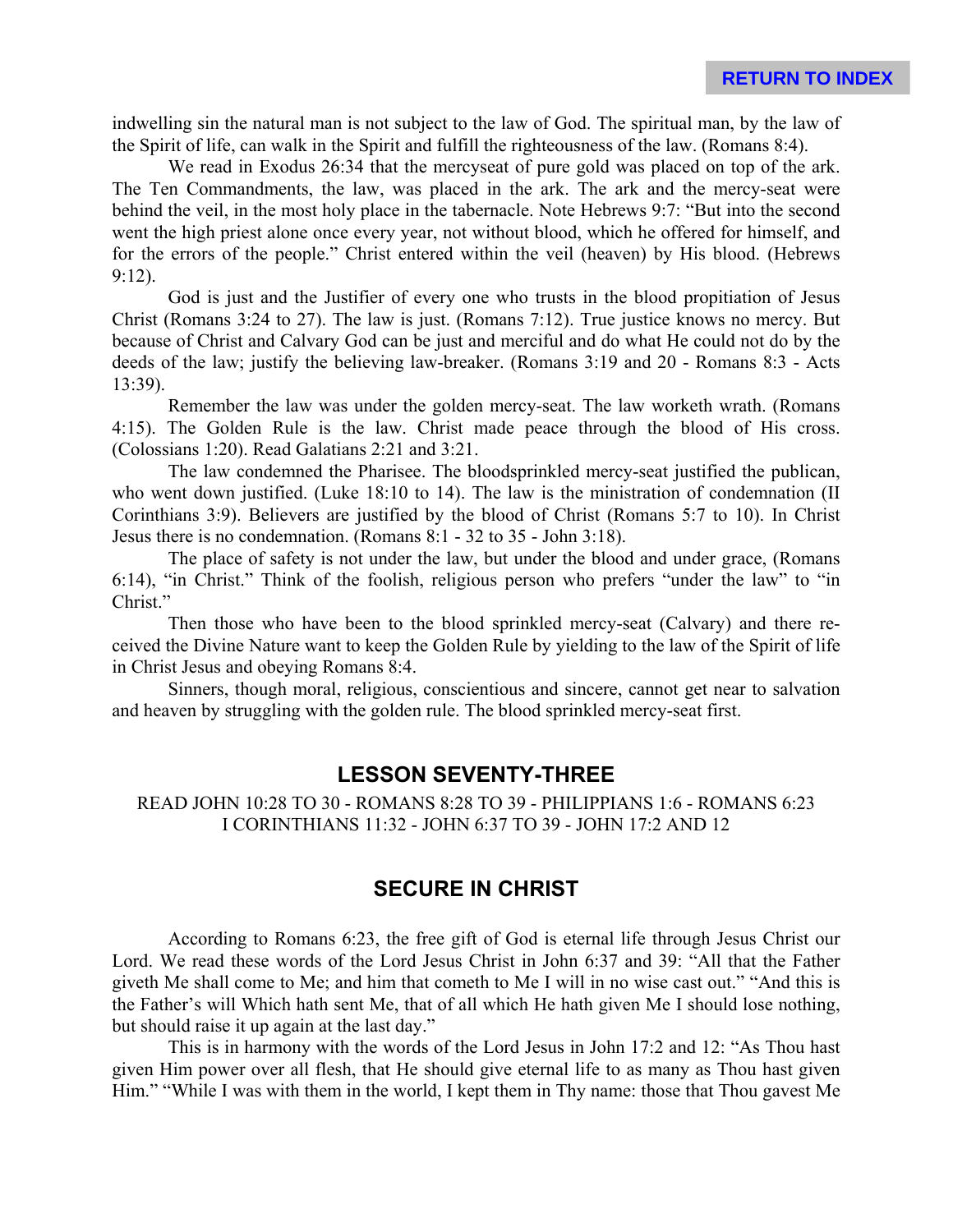I have kept, and none of them is lost; but the son of perdition; that the Scripture might be fulfilled."

If God gives the believers to Christ and all those given shall come unto Christ and Christ will in no wise cast them out, but gives them eternal life and they shall never perish, because the Father does not want any of them to be lost, surely all that the Father gives to Christ will be with Him and behold His glory in answer to Christ's prayer in John 17:24.

God is not a merchant offering eternal life for sale. God is a very gracious King and offers eternal life without money and without price, except the price which Christ paid for the sinner's redemption. (Hebrews 9:12 and I Corinthians 6:16 to 19). Christ suffered on the cross to bring us to God. (I Peter 3:18). We are brought to God by believing; not by religion or by working.

Because of sectarianism and tradition, because of failure to rightly divide the Word of truth, and because most of the members of the human race are incurably religious and many do not know the difference between being religiously moral and being spiritual, it is almost impossible to persuade sinners to believe Ephesians 2:8 and 9. "For by grace are ye saved through faith; and that not of yourselves: it is the gift of God: Not of works lest any man should boast." This is "grace" salvation. It is thus stated in II Timothy 1:9, "God Who hath saved us, and called us with a holy calling, not according to our works, but according to His own purpose and grace, which was given us in Christ Jesus before the world began."

God is truly "the God of all grace." (I Peter 5:10). God, for nineteen hundred years, has been offering salvation, by grace, as His free gift, to any and every sinner, religious and otherwise, who will meet Him at Calvary and receive His Son, Who put away sin by the sacrifice of Himself. And then God will pay well for all of the service rendered by the redeemed sinner in the name of the Lord Jesus Christ. (Colossians 3:17 - I Corinthians 3:14 - 1 Corinthians 15:58). Christians are God's workmanship, created in Christ Jesus unto good works." (Ephesians 2:10). Salvation is without human works or endeavor or merit or worthiness, but Divine rewards are for service and sacrifice and suffering in the name of Christ.

No one is saved by working for salvation either before or after being saved. Christ said, "I give unto them eternal life and they shall never perish." (John 10:28 to 30). No person and no thing can separate the believer from the love of God in Christ Jesus. (Romans 8:35 to 39).

God foreknew, predestinated, called, justified and glorified. (Romans 8:28 to 34 - Ephesians 1:4 to 7 - Ephesians 1:11). Therefore, the believer cannot be condemned with the world. (I Corinthians 11:32). He may be saved, so as by fire, as were some of the carnal saints at Corinth. (I Corinthians 3:11 to 15). He may grieve the Holy Spirit, but by Him he is sealed unto the day of redemption. (I Corinthians 6:5 to 9 - Ephesians 4:30). "Shall, never perish" are Christ's words. "No condemnation to them that are in Christ Jesus." (Romans 8:1). THE FREE GIFT OF GOD IS ETERNAL LIFE THROUGH CHRIST.

### **LESSON SEVENTY-FOUR**

READ JOHN 1:10 TO 13 - LUKE 19:41 TO 44 - LUKE 13:34 AND 35 MATTHEW 21:42 - ROMANS 11:30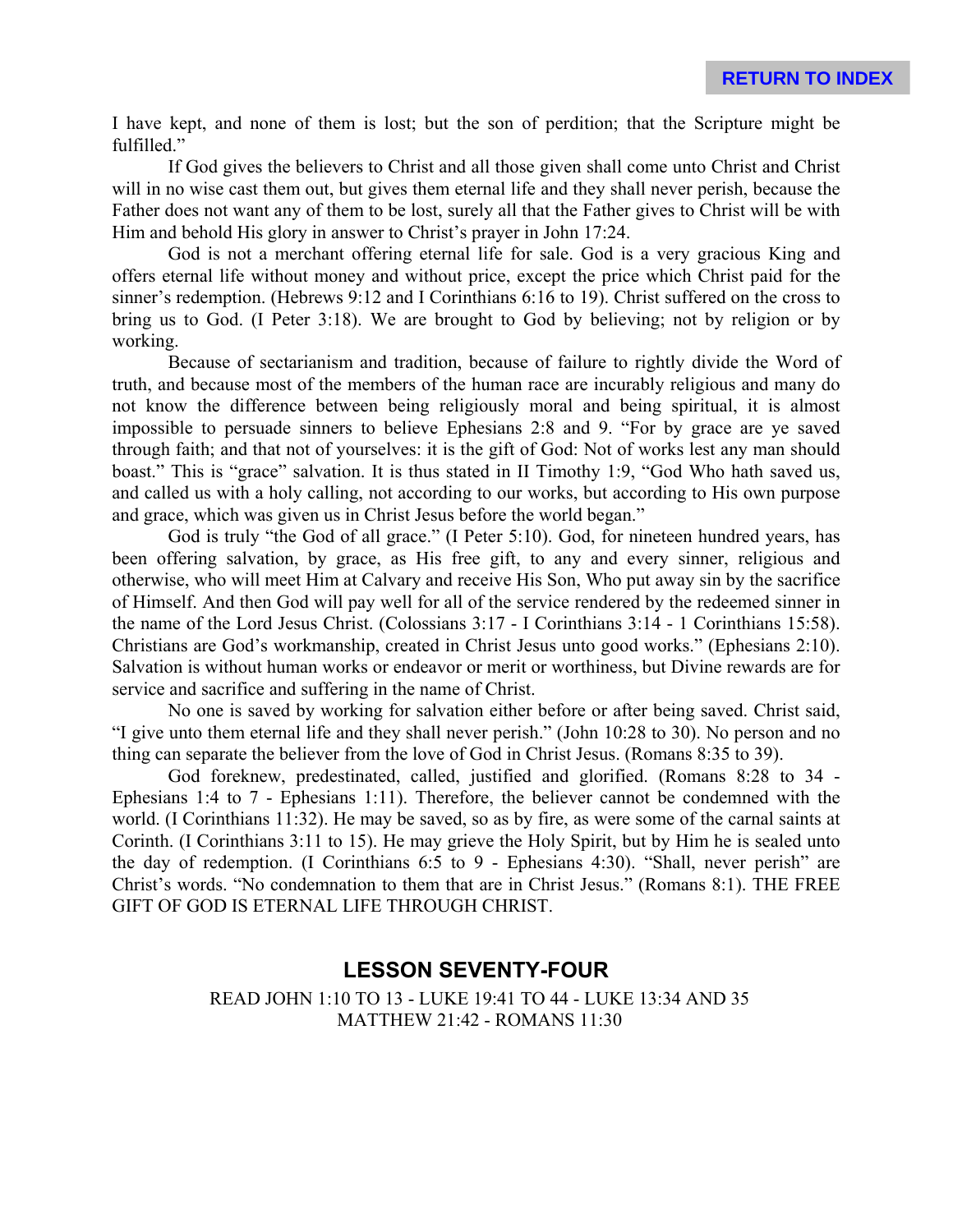#### **CHRIST AND ISRAEL**

Two of the most sorrowful and touching messages from the lips and the heart of the Lord Jesus Christ on earth are recorded in Luke 13:34 and 35 and Matthew 21:33 to 46. First let us read His pleading in Luke 13:34; "Jerusalem, thou that killest the prophets and stonest them that are sent unto thee" "How often would I have gathered thy children together as a hen doth gather her brood under her wings, and ye would not." Then His Parable of the Vineyard in Matthew 21:33 to 46: "And the husbandmen took His servants and beat one, and killed another, and stoned another. Again, He sent other servants more than the first: and they did unto them likewise. But last of all He sent unto them his Son, saying, They will reverence my Son. But when the husbandman saw the Son, they said among themselves, This is the Heir; come let us kill Him, and let us seize on His inheritance. And they caught Him and cast Him out of the vineyard, and. slew Him." "Jesus saith unto them, Did ye never read in the Scriptures, The Stone which the builders rejected, the Same is become the Head of the corner: this is the Lord's doing and it is marvelous in our eyes?" (Matthew 21:42). Then He foretold the destruction of Jerusalem and Israel's agony. (Matthew 22:7).

Those were sad words which Christ uttered in John 5:40: "And ye will not come to Me that ye might have life." Then in Luke 19:41 to 44 Christ told Israel that they knew neither the things that belonged to their peace nor the time of their visitation. So Israel would receive wrath and judgment instead of peace and deliverance. (Matthew 23:33 to 39 - Luke 21:20 to 24).

Christ came unto His own; but they received Him not. They said; "We will not have this Man to reign over us." (Luke 19:14). "We have no king but Caesar." (John 19:15). "His blood be on us, and on our children." (Matthew 27:25). Then hear God's word to Israel; "Ye men of Israel, hear these words,

Jesus of Nazareth, a Man approved of God among you by miracles and wonders and signs, which God did by Him in the midst of you, as ye yourselves also know: Him being delivered by the determinate counsel and foreknowledge of God, ye have taken, and by wicked hands have crucified and slain."

Christ called Israel "the Builders" and Himself "the rejected Stone." (Matthew 21:42) "Behold, I lay in Sion a Stumblingstone and a Rock of offence." (Romans 9:33 and I Peter 2:6 to 8). Even today the preaching of Christ Crucified is to the Jews a Stumbling-block.

Christ was born of David's seed to be Israel's Saviour (Acts 13:23). Christ was sent to Israel only. (Matthew 15:24). Christ was the Seed of Abraham to be Israel's Saviour (Hebrews 2:16 and 17). Christ was born in the house of David, in the city of David, to sit on David's throne and reign over the house of Israel. (Luke 1:26 to 33). He came to deliver Israel from Gentile political domination. (Luke 1:67 to 77). He was "the King of Israel" (John 1:49).

"He came unto His own and His own received Him not." (John 1:11). Christ's own received Him not before his death and after His resurrection. (Acts 5:29 to 32 - Acts 13:30 to 46). When and because Israel refused Christ in resurrection, the Gentiles received mercy and salvation. (Romans 11:30 - Romans 11:11 and Acts 13:46).

Many individual Jews did receive Christ. (John 2:23 - John 7:31 and 40 - John 10:42 and John 11:45). And concerning them, we read in John 13:1 that Christ having loved His own, which were in the world, loved them unto the end.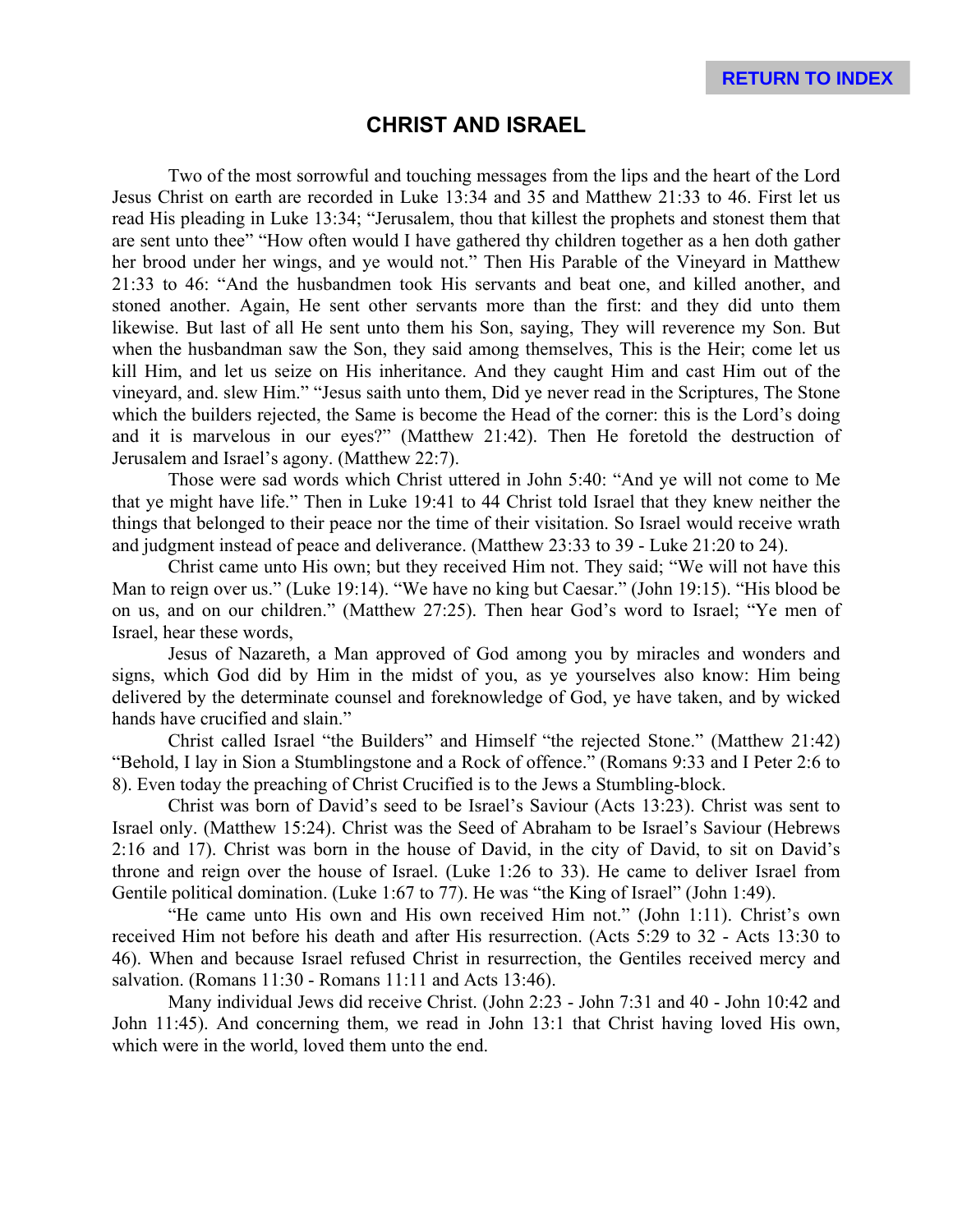On the day of Pentecost three thousand Israelites accepted Christ after He had prayed in the hour of His death, "Father, forgive them for they know not what they do." (Luke 23:34 - Acts 2:41). Then many more Jews believed (Acts 4:4 - Acts 5:14 - Acts 6:7).

But still His own received Him not as King and Messiah and the promised Deliverer. They killed the prophets! They killed the Son of God! They received Him not after His resurrection. (Acts 5:29 to 32). They blasphemed and resisted. (I Thessalonians 2:14 to 16).

#### **LESSON SEVENTY-FIVE**

READ JUDGES 13:1 TO 7, 24 AND 25 - JUDGES 16:20 TO 22; 28 TO 31 JEREMIAH 52:1 TO 11 - ACTS 13:1 TO 15.

### **THREE BLIND JEWS**

In this lesson we read concerning three blind Jews, "Samson," "Zedekiah" and "Barjesus."

One of the most fascinating and yet pathetic stories in the Bible is the birth, life and death of Samson. He judged Israel for twenty years. He had a wonderful beginning, although like all of Adam's children, he was conceived in sin and shapen in iniquity.

As in the births of Isaac, Benjamin and Joseph, Samuel, John the Baptist, and others, God undertook for a barren woman, and Samson was the promised son of his parents, born by special favor of God.

In Judges 13:1, we read of the wonderful opportunity, challenge and task for Samson. He was a Nazarite. His long hair was the symbol of his mighty power from God, as told in Judges 13:24 and 25 - Judges 14:19 - Judges 15:15.

Note Judges 14:6, "The Spirit of the Lord came mightily upon him. "But something awful happened to Samson; and then note Judges 11:20, "Samson wist not that the Lord was departed from him." Then the Gentiles, the great enemies of Samson's God, disgraced Samson and God's nation. After his hair was cut off his power was gone. He failed in his God-given duty to the Gentiles. They put out his eyes, mocked him, and used him as a beast.

But later something happened to both Samson and the Gentiles. This we will note after we read about blind Zedekiah and blind Barjesus.

Like Judge Samson, all of Israel's kings, beginning with Jeroboam, were idolaters, not one good one in several hundred years. In II King 17:18 we read, "Therefore the Lord was very angry with Israel, and removed them out of His sight: there was none left but the tribe of Judah only."

Then note some time later, in II Kings 23:26 and 27, that because of the terrible sins of Judah's King Manasseh, God also cast off Judah (with Benjamin) about 600 B. C.

Israel and Judah had dishonored and profaned the name of God in the presence of the Gentiles. Israel and Judah were cast off, politically, and "the times of the Gentiles," politically, began with a blind Jew, Zedekiah.

The king of Babylon, the heathen, had his men put out the eyes of Zedekiah, the king (II Kings 25:5 to 7 - Jeremiah 52:1 to 11). From the day of Zedekiah's blindness, politically, Israel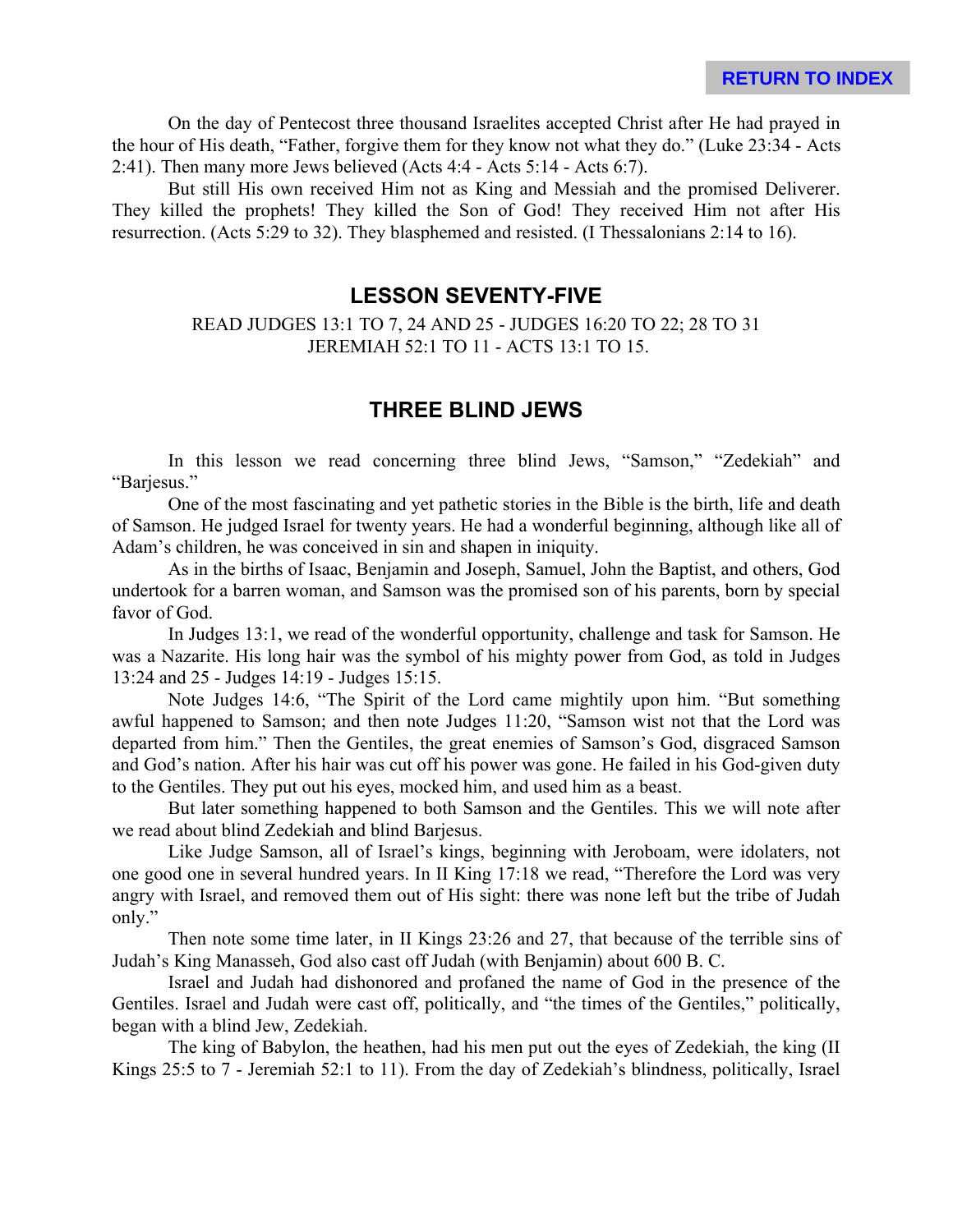has been the tail, not the head, in fulfillment of Deuteronomy 28:13; 36 and 44. The times of the Gentiles, politically, began with a blind Jew, and blind Israel. (Isaiah 6:9 to 10).

About twelve years after Israel had rejected Jesus, their Messiah in incarnation, (Acts 5:29 and 30 - Acts 13:23 - Matthew 21:42 - John 1:11), they rejected Him in resurrection, and Paul said, "we turn to the Gentiles." (Acts 13:46). This was at the time God blinded a Jew, with a good name "Bar-jesus." Then the blind Israel.

God sent blindness on Israel and the times of the Gentiles spiritually, began about the middle of the first Christian century (Romans 11:6 to 9, 25 and 26). Read Acts 13:5 to 15.

The Jew, "Bar-jesus" ("the child of JehovahSaviour") tried to keep the seeking Gentile, Paul, from hearing the Word of God from Saul. Paul believed Saul when God blinded "the child of Jehovah Saviour;" and Saul the apostle became Paul. "Bar-jesus" spoke of Israel, God's child. (Romans 11:5 to 11).

Samson, with his hair growing again (Judges 16:22), although blind, speaks of Israel today, still spiritually bind, but growing rapidly economically and politically. What happened to the Philistines when Samson took down their pillars? Read it in Judges 16:25 to 31.

This will happen to the pillars of Gentile civilization when Israel shall be thrust into the great tribulation, Then Israel's Deliverer, Christ, will come. (Luke 21:24 to 33 - Romans 11:26). God again will make Israel the head (Romans 11:21 - II Thessalonians 2:2 to 12).

Read Isaiah 62:1 to 4 and the thirty-sixth and thirty-seventh chapters of Ezekiel.

#### **LESSON SEVENTY-SIX**

READ EPHESIANS 2:8 TO 10 - II TIMOTHY 1:9 AND 10 - LUKE 13:16 ACTS 2:38 - ACTS 10:34 TO 38 - MATTHEW 24:13 AND 14

### **SALVATION—IN THE FOUR GOSPELS**

It should prove both interesting and profitable to compare the salvation messages of Christ and the twelve apostles in the Synoptic Records (Matthew, Mark and Luke) with the message and program of grace which the risen Lord gave to the apostle Paul to proclaim, after Paul said in Acts 13:46, "LO, We TURN TO THE GENTILES."

It is not by mistake that in the message of salvation to sinners, in Matthew, Mark and Luke, we do not find the word "grace" one time. There is plenty of grace in some of those messages, but for some reason the word, "grace" is not given once in those sixty-eight chapters in the sinner's salvation. There is much grace in Luke 7:41 and 47 and Luke 14:21, but the dispensation of grace was not yet.

The word "grace" is found twelve times in the six chapters of Ephesians. In that Epistle we have the clear unmixed message of grace: "For by grace are ye saved through faith; and that not of yourselves: it is the gift of God: Not of works, lest any man should boast." (Ephesians 2:8 to 10).

The Epistle to the Ephesians was written after the close of the period covered by the Book of Acts. It was written after the fall of God's religious nation, Israel. (Romans 11:11).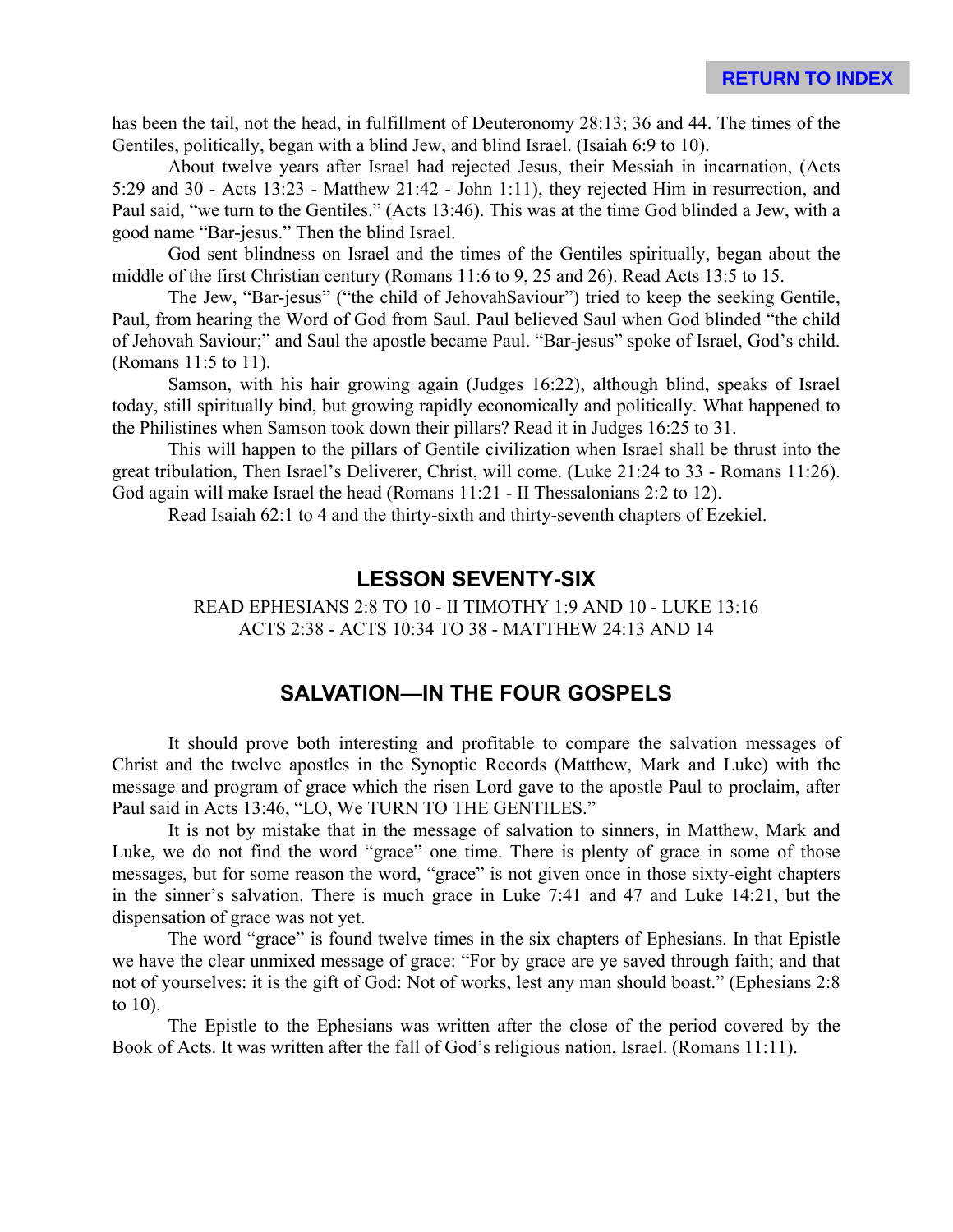Remember the fact that from Sinai to Calvary God demanded both righteousness and religion. (Hebrews 9:10). During most of the "Acts" period God permitted religion with righteousness. (I Corinthians 9:20 to 25).

There were many wonders and signs and sign gifts during the "Acts" period. They were to cease. (I Corinthians 13:8). There were different gifts mentioned in connection with the "signless" and "religionless" age, after the close of Acts. Compare I Corinthians 12:8 to 11 with Ephesians 4:9 to 13 and I Corinthians 13:9 to 13, with Ephesians 4:14.

After the close of the "Acts." period God demanded righteousness without religion. Salvation - through grace - by faith - not of yourselves - it is the gift of God. It is even stronger than this in II Timothy 1:9 and 10.

What a difference between Peter's messages to Israel, in Acts 2:38, also Peter's message to the Gentiles in Acts 10:34 to 36, and Paul's unmixed grace message in Romans 4:4 and 5.

Like the message of Mark 16:16, "he that believeth and is baptized shall be saved," Peter preached "repent, and be baptized for the remission of sins."

Then he preached to Cornelius, "he that feareth God and worketh righteousness is accepted of God." Paul preached the very opposite in Roman 4:4 and 5. Compare them.

There is a sense in which God's message for the Gentiles differs with the fall and rise of Israel. (Romans 11:20 and Romans 11:11).

The word "grace" is found more than twenty times in the Epistle to the Romans, where the fall of Israel is recorded. With that fall, God ushered in the dispensation of grace for Gentiles, His long concealed mystery. (Ephesians 3:1 to 4).

In this age and dispensation of grace we do not preach to sinners Luke 13:16 - Matthew 24:13 and 14 - Luke 18:19 to 22, Acts 2:38 - Mark 16:16 to 18 - Acts 3:19 to 21 - Acts 10:34 and 35.

In Luke 13:16 they were to strive (agonize) to enter in and then may not get in. Compare this with Titus 3:5 to 7.

In Matthew 24:13 and 14, they were to endure unto the end to be saved. Enduring, striving to enter in, being baptized for the remission of sins is "of yourselves." Grace salvation is not. (Ephesians 2:8 to 10). All salvation messages must be studied in the light of Ephesians 2:8 to 10 and Ephesians 3:1 to 6, and the student thus learns the difference between grace in a dispensation and "the dispensation of the grace of God." (Ephesians 3:1 and 2 - Acts 20:24 - Romans 3:24 to 26).

# **LESSON SEVENTY-SEVEN**

READ ISAIAH 33:23 - JOSHUA 6:1 TO 5 - JOSHUA 6:15 AND 16 JUDGES 3:31 - JUDGES 7:20 TO 22 - JUDGES 15:15 TO 17 - I SAMUEL 17:49 TO 51.

# **THE LAME TAKE THE PREY**

In Isaiah 33:23 we are told that the lame take the prey.

In I Corinthians 1:21 we read a most important truth: "For after that in the wisdom of God the world by wisdom knew not God, it pleased God by the foolishness of preaching to save them that believe." God has only one way to save lost humanity. We learn in the first two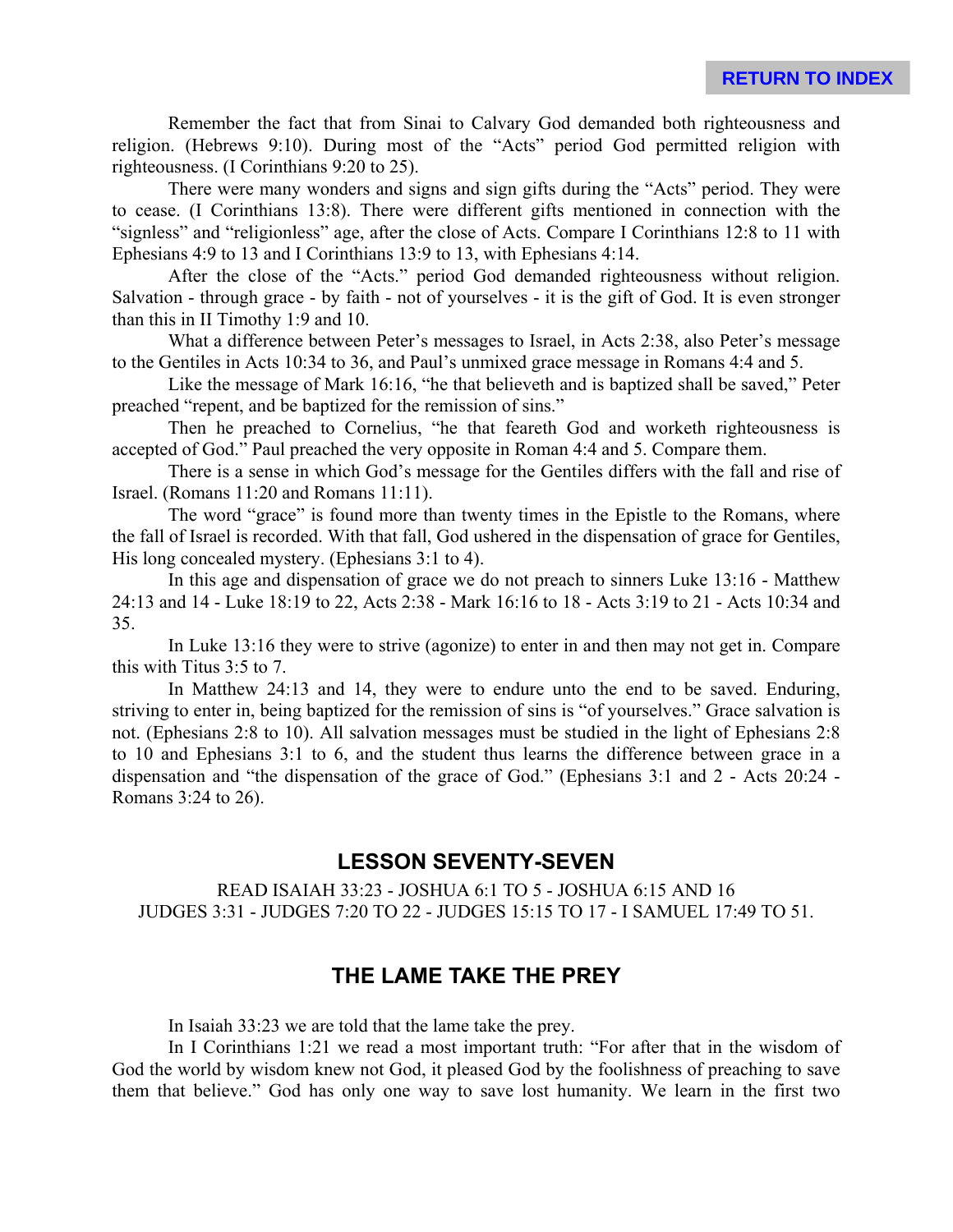chapters of I Corinthians that this way does not please the wisdom of this world. But we read in I Corinthians 3:19 that the wisdom of this world is foolishness with God: and that God taketh the wise in their own craftiness. "Hath not God made foolish the wisdom of this world?" (I Corinthians 1:20). "The foolishness of God is wiser than men." "But God hath chosen the foolish things of the world to confound the wise; and God hath chosen the weak things of the world to confound the things which are mighty." "That no flesh should glory in His presence." (I Corinthians 1:27 to 30).

We read in Isaiah 33:23, "THE LAME TAKE THE PREY." This is true only in the spiritual realm. In Satan's world, in this present civilization, those who are mentally, financially or physically weak do not take the prey. They are preyed upon.

We read this truth in Acts 4:13 - "Now when they saw the boldness of Peter and John, and perceived that they were unlearned and ignorant men, they marveled; and they took knowledge of them, that they had been with Jesus."

Then note what the educated wise man, Paul, said in I Corinthians 2:1 to 5 - "And I, brethren, when I came to you, came not with excellency of speech or of wisdom, declaring unto you the testimony of God. For I determined not to know any thing among you, save Jesus Christ, and Him crucified. And I was with you in weakness, and in fear, and in much trembling. And my speech and my preaching was not with enticing words of man's wisdom, but in demonstration of the Spirit and of power: That your faith should not stand in the wisdom of men, but in the power of God."

The Lord selected twelve unlettered, humble men to be His apostles. Then He later chose a cultured, well-trained man, and even this one was determined not to make a show of his excellency of speech or enticing words of man's wisdom. The twelve apostles and Paul believed that the lame take the prey. "And base things of the world, and things which are despised, hath God chosen, yea, and things which are not, to bring to nought things that are." I Corinthians 1:28.

The lame take the prey. How did the Israelites take the well-defended Jericho? With the ark of God and the blowing of trumpets. How did Shamgar smite the 600 Philistines? With the ox goad. How did Gideon's 300 defeat thousands of Midianites? With pitchers, lamps and trumpets. How did David subdue and kill the mighty Goliath? With a stone in his sling. These are the stories told in our Scripture reading for this lesson. Read them. The lame take the prey. "For ye see your calling, brethren, how that not many wise men after the flesh, not many mighty, not many noble, are called"; I Corinthians 1:26).

How are Christians to overcome the world and win the victory for Christ among sinners. "Faith is the victory that overcometh the world." (I John 5:4). "For after that in the wisdom of God the world by wisdom knew not God, it pleased God by the foolishness of preaching to save them that believe. But we preach Christ crucified." I Corinthians 1:21 and 23. The Lame take the prey. "The gospel of Christ is the power of God unto salvation unto every one that believeth." (Romans 1:16). The greatest need of this twentieth century civilization with all its culture, wisdom and pride is the glorious gospel of the blessed God which was committed unto Paul in the first Christian century. (I Timothy 1:11). The truth of I Corinthians 1:18 to 23 is right up to date.

### **LESSON SEVENTY-EIGHT** READ JOHN 1:51 - JOHN 3:14 - JOHN 12:34 - MATTHEW 12:32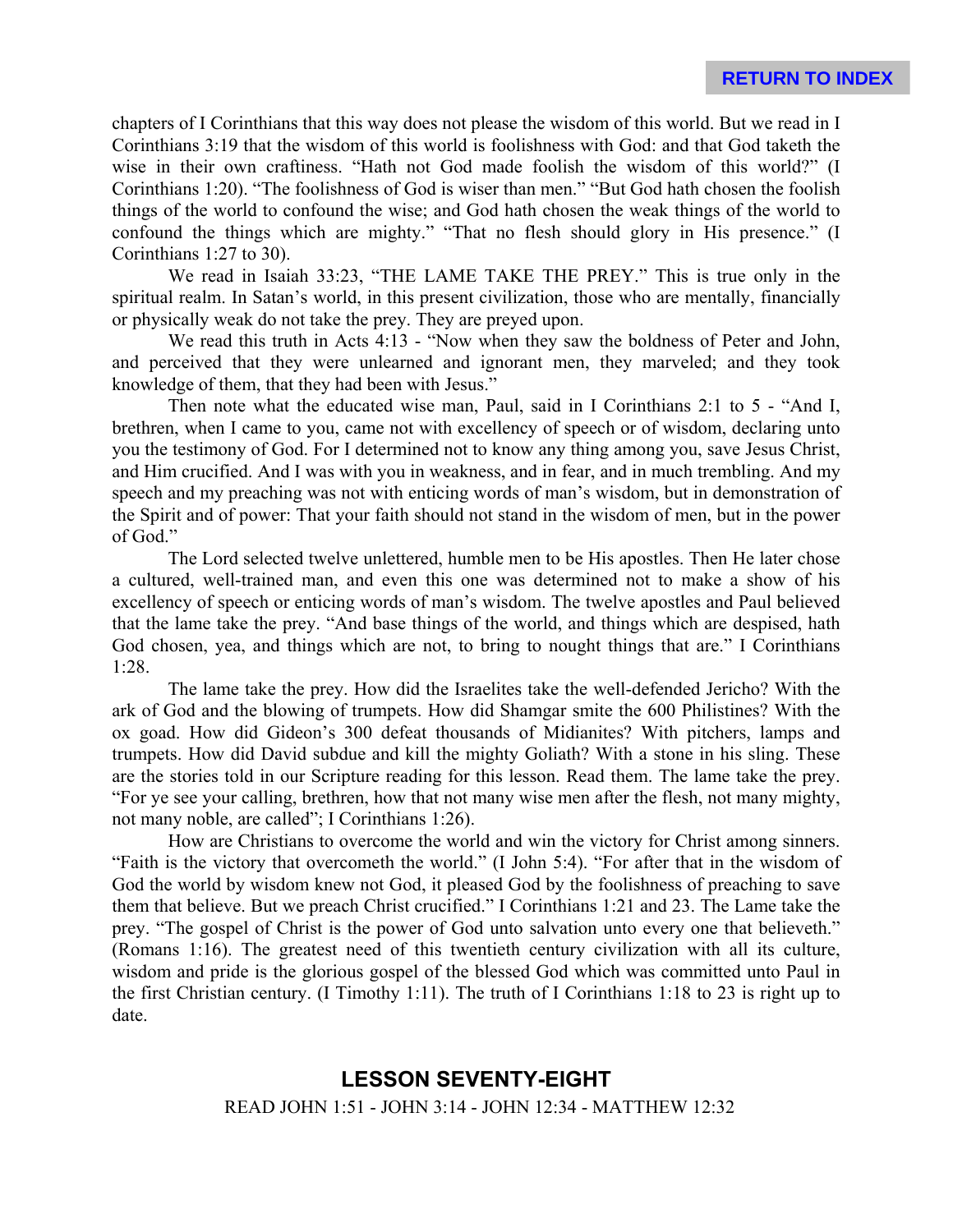#### ACTS 7:51 TO 60.

#### **WHO IS THIS SON OF MAN?**

A very interesting question was asked by some Jews in John 12:34, "Who is this Son of man?" And here is an interesting fact: in this verse we have the only record where any person addressed Jesus Christ as the "Son of man" or called Him the "Son of man" while He was on earth.

Christ, about eighty times, called Himself the "Son of man" in the Four Gospels.

Then Stephen called Him the "Son of man" in Acts 7:54 to 58. "One like the Son of man." (Revelation 1:13).

According to the words of the Lord Jesus the angels of God were to ascend and descend upon the Son of man. Surely Jacob's ladder must have been a type of the Son of man in John 1:51. (Genesis 28:12). The angels of God ascended and descended upon Jacob's ladder let down from heaven. Christ came down from heaven. (John 6:38).

Then the statement in John 3:13 is more than mystical: "And no man hath ascended up to heaven, but He that came down from heaven, even the Son of man which is in heaven."

Then we have the words of the Lord Jesus, that the Son of man is Lord of the Sabbath day, that the Son of man had power on earth to forgive sins. (Luke 6:5 - Mark 2:10). The Son of man is to be glorified and ascend up where He was. We read that the Son of man came to be sinned against, that the Son of man came to give His life a ransom for many, that He must be lifted up as Moses lifted up the serpent in the wilderness. (Matthew 20:28 - Matthew 26:24 - John 12:32 to 34 and 3 to 15 - John 12:23 - John 6:62).

Then Jesus said, "except ye eat the flesh of the Son of man, and drink His blood, ye have no life in you." (John 6:53).

Surely the eternal Deity of the Lord Jesus Christ cannot be comprehended by flesh and blood by calling Him the "Son of man" instead of the "Son of God." In John's Gospel, from beginning to end, the eternal Deity of the Lord Jesus Christ is emphasized and yet in that Record Christ is called "the Son of man" twelve times.

The Son of man came to be sinned against. (Matthew 26:24 - Matthew 20:28 - John 3:14 and 15 - Acts 3:18 - 4:25 to 28 - Acts 2:23 - Acts 13:29).

Therefore, the Lord Jesus said "if you sin against the Son of man, it shall be forgiven you." (Matthew 12:30 to 32).

The Son of man was lifted up and those who sinned thus against Him did what God's hand and counsel determined to be done. (Acts 4:25 to 28). Therefore their great sin was pardonable. (Matthew 21:42). Read carefully Acts 3:17 to 21 - Acts 2:22 and 23.

The Holy Spirit was sent down to witness to Israel that the Son of man had been raised from the dead. (Acts 5:29 to 32).

The Son of man prayed that Israel would be forgiven for their sin against the Son of man. (Luke 23:34). God heard that prayer. (Acts 3:15, 17 and 18).

Stephen was filled with the Holy Spirit and he saw the Son of man standing at God's right hand in heaven when he accused Israel of resisting the Holy Spirit. (Acts 7:51 to 56).

This sin was Israel's unpardonable sin. (Acts 3:18). Then they added another sin and were set aside. (I Thessalonians 2:14 to 16 - Acts 13:45 - Acts 18:5 - Romans 11:15). They resisted the Holy Spirit and forbade the apostles to preach to Gentiles.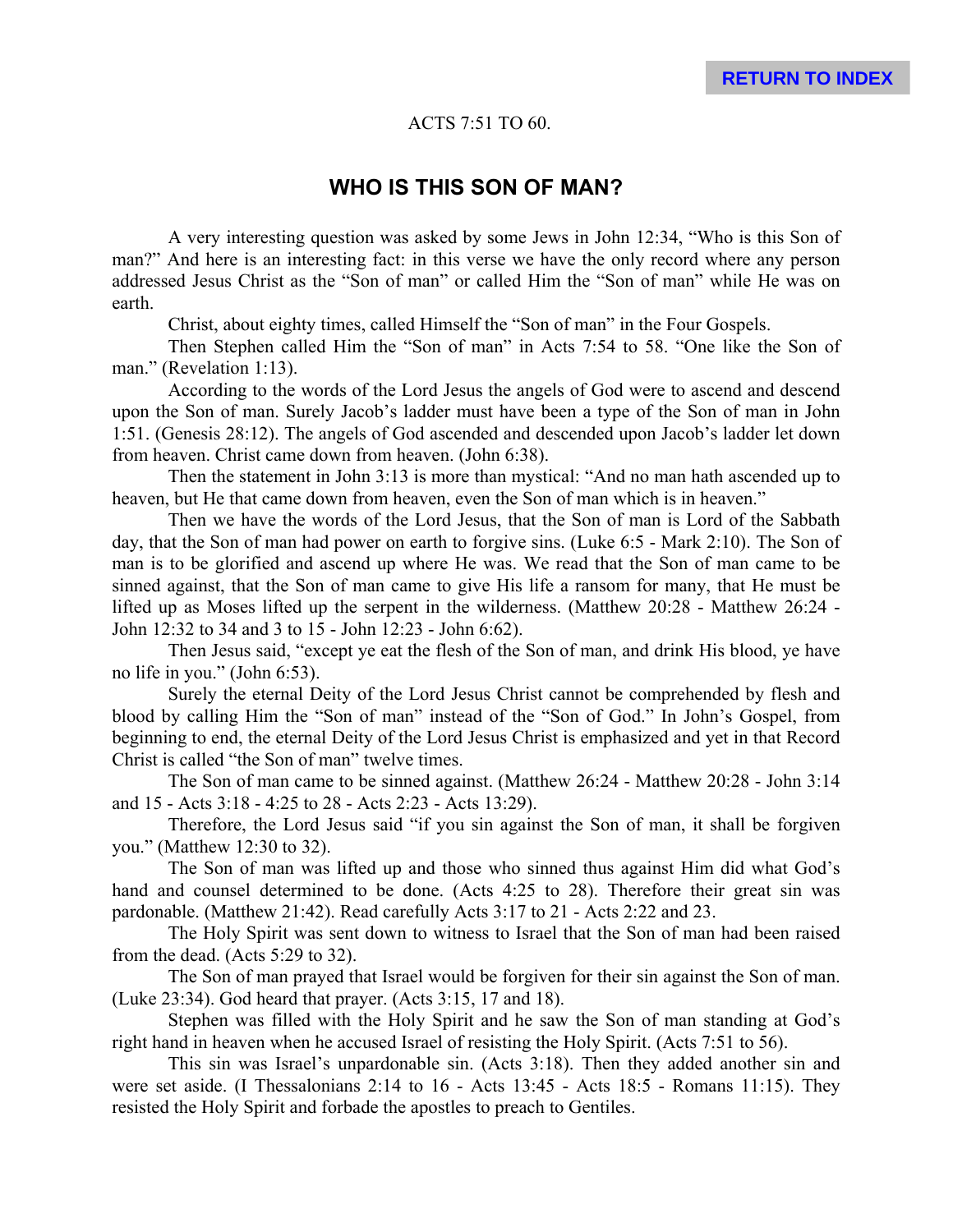The Son of man will come back in the clouds with power and great glory for Israel's redemption. (Luke 21:27 to 33).

When the Son of man returns to earth He will not find faith on the earth; therefore, He will not find the Church. (Luke 18:8). Christ is not the Son of man to the Church and when He calls His Church to glory He will not be on earth. "As it was in the days of Noah, so shall it be in the days of the Son of man." (Luke 17:26).

#### **LESSON SEVENTY-NINE**

READ JONAH 1:11 TO 17 - JONAH 3:1 TO 3, 10 - JONAH 4:10 AND 11 MATTHEW 12:39 AND 40 - I THESSALONIANS 2:4 TO 6 - EZEKIEL 36:25 TO 36

#### **JONAH-CHRIST AND ISRAEL**

Jonah means "dove" or "pigeon." (This is another study). When the Jews asked a sign of Christ He replied, in Matthew 12:40, "For as Jonas was three days and three nights in the whale's belly; so shall the Son of man be three days and three nights in the heart of the earth."

Now note several verses in Jonah: "So they took up Jonah, and cast him forth into the sea: and the sea ceased from her raging." "Now the Lord had prepared a great fish to swallow up Jonah." "And Jonah was in the belly of the fish three days and three nights." "I went down to the bottom of the mountains; the earth with her bars was about me forever; yet hast Thou brought up my life from corruption, O Lord my God." "And the Lord spake unto the fish, and it vomited out Jonah upon the dry land." (Jonah 1:15 and 17 - Jonah 2:6 and 10).

Again Jonah 3:5 and 6 and 3:10 - "So the people of Ninevah believed God, and proclaimed a fast, and put on sackcloth, from the greatest of them even to the least of them. For word came unto the king of Ninevah, and he arose from his throne, and he laid his robe from him, and covered him with sackcloth, and sat in ashes." "And God saw their works, that they turned from their evil way; and God repented of the evil, that He had said that He would do unto them; and He did it not."

Note the words of Christ right before He went to Calvary, and how in His resurrection He fulfilled the Holy Spirit's prophecy in Psalm 16:10: "For Thou wilt not leave my soul in hell; neither wilt Thou suffer Thine Holy one to see corruption." "My soul is exceeding sorrowful unto death." (Mark 14:34). "Because Thou wilt not leave My soul in hell, neither wilt Thou suffer Thine Holy One to see corruption." (Acts 2:27).

Note Jonah's words in Jonah 2:2 - "out of the belly of hell cried I, and Thou (God) heardest my voice."

Christ spoke of Jonah as the type of Himself in death and resurrection.

The Lord told Jonah to "arise, go to Ninevah, that great city, and cry against it; for their wickedness is come up before me." (Jonah 1:1 and 2).

Ninevah was a city of Gentiles. The Jews hated the Gentiles; even more than the Gentiles hated the Jews. In John 4:9 we read that the Jews have no dealings with the Samaritans. They certainly had no religious dealings with the Gentiles. They were forced to deal with them politically. (Luke 2:1 and 2).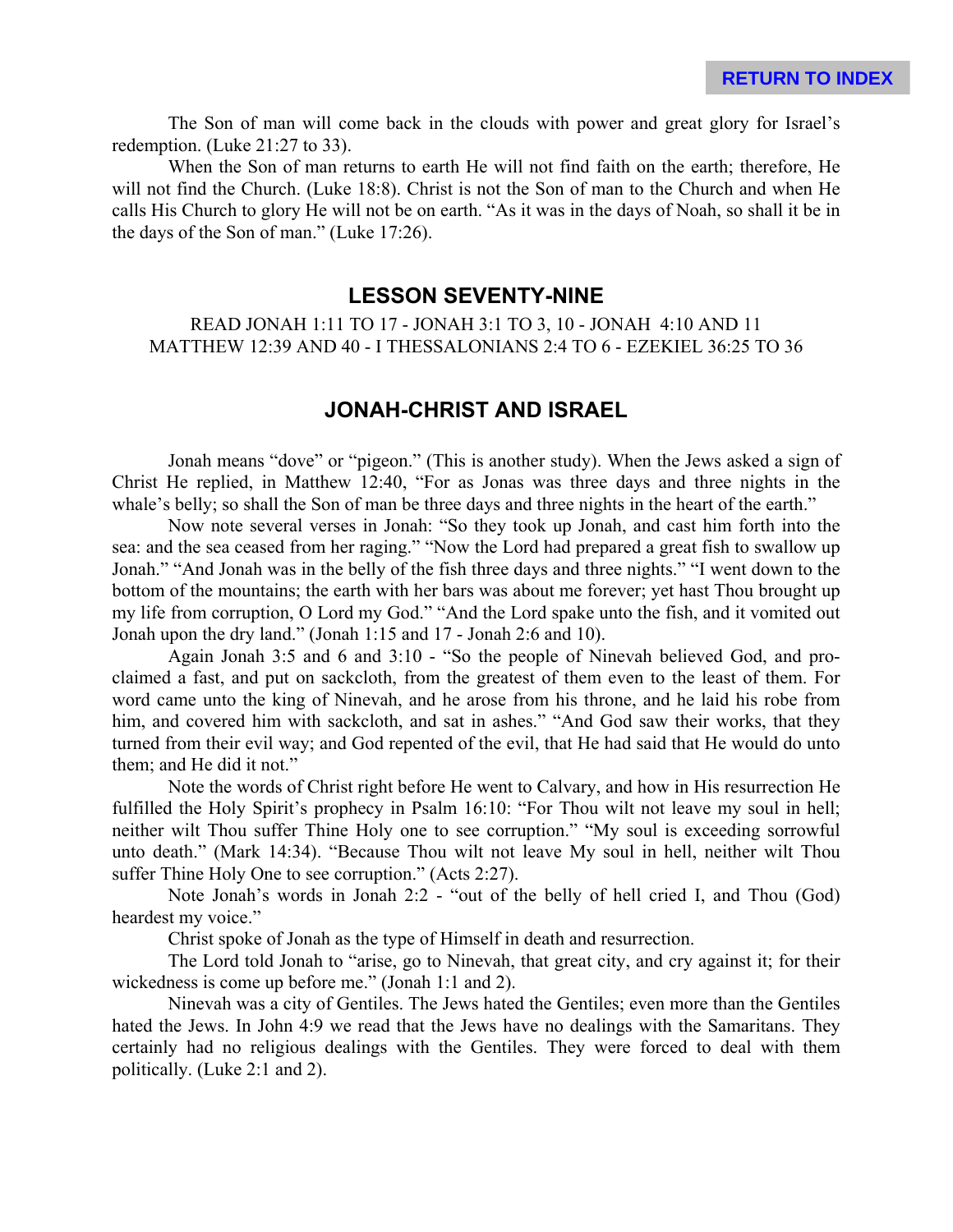The Jews wanted to tear Paul in pieces when they thought he led Trophimus, a Gentile, into the Jews' temple. (Acts 21:28 to 31). The Jews tried to kill Christ when He told how God had blessed two Gentiles. (Luke 4:24 to 30). The twelve apostles said concerning the Gentle to whom they might have preached while Christ was on earth, "Send her away." (Matthew 15:21 to 27). Then eleven apostles condemned Peter for preaching to Gentiles. (Acts 11:1 to 4). Even saved Jews did not want to sit at the same table with saved Gentiles. (Galatians 2:12 to 15).

God sent Jonah to preach to Gentiles. He refused and got into trouble. The big fish could not assimilate or destroy him. God sent Israel to be His witness to all Gentiles. (Isaiah 43:10 and 15 - Romans 9:4 to 6 - Isaiah 49:6 - 66:12). Israel refused and got into trouble with Nebuchadnezzar and Caesar and many others. Since Christ pronounced His judgment on Israel, in Luke 21:20 to 24, they have been where Christ said they would be. But the nations cannot assimilate or destroy God's kingdom nation. (Numbers 23:9 - Jeremiah 30:11). God will bring Israel back to their land. (Isaiah 42:3 to 7 - Amos 9:11 to 15). Even on the troubled ship Jonah was a great blessing to the Gentiles as to the truth of the Bible. The Jew in this troubled world should confirm our faith in the Bible.

When Jonah was delivered from the fish he went to Nineveh and there was a great revival; multitudes saved. When the Jews are delivered (Romans 11:26) they will be Spirit-filled messengers, and many Gentiles will be saved. Read Ezekiel 36:25 to 36.

# **LESSON EIGHTY**

READ EPHESIANS 1:9 - EPHESIANS 6:19 AND 20 - EPHESIANS 3:9 TO 11 EPHESIANS 3:1 TO 5 - COLOSSIANS 1:24 TO 27 - COLOSSIANS 4:3 AND 4.

### **THE MYSTERY OF GOD'S WILL**

In Ephesians 1:9 we read "Having made known unto us the mystery of His will, according to His good pleasure which He hath purposed in Himself." Then in Ephesians 6:19 and 20, Paul wrote that he was in the Roman jail for "the mystery of the gospel."

As we read the Epistle to the Ephesians, we learn that "the mystery of God's will" was "the mystery of the gospel." What was the mystery mentioned in these verses? The mystery has been made known and God, the Father, wants all of His children to know it. (Ephesians 3:9). (Ephesians 1:16 to 23 - Ephesians 3:14 to 19).

Christ, in John 6:39 and 40, told us something of the will of God: "And this is the Father's will which hath sent Me, that of all which He hath given Me, I should lose nothing, but should raise it up again at the last day." "And this is the will of Him that sent Me, that every one which seeth the Son, and believeth on Him, may have everlasting life: and I will raise him up at the last day."

This is still God's will, "by the which will we are sanctified through the offering of the body of Jesus Christ once for all." (Hebrews 10:10). But God's eternal purpose is to have a company of redeemed sinners separate and distinct from all other companies.

In I Corinthians 15:1 to 4 we read of the gospel by which believing sinners are saved. But note in these verses these words, "according to the Scriptures." Christ's death and resurrection was that the Scriptures might be fulfilled. (Acts 13:29 and 30). - (Luke 24:44 to 46). Therefore,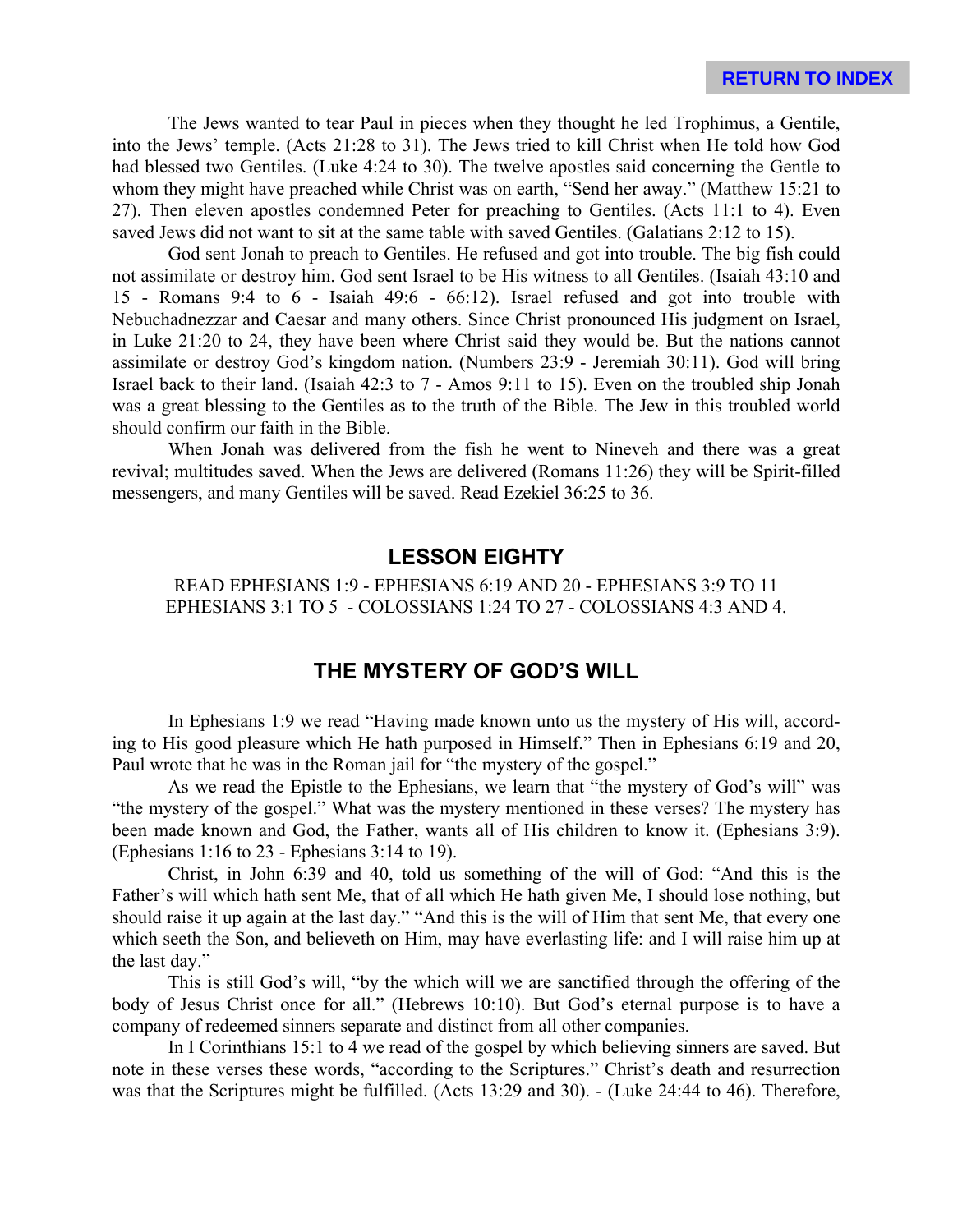when Paul preached that saving gospel, it was not "the mystery of the gospel," for that "mystery" message was not made known by, or to, any of Israel's prophets. (Colossians 1:25 and 26). That is why it is called "the unsearchable riches," meaning "untraceable" or "unprophesied riches."

"The dispensation of the mystery" is, "according to God's eternal purpose in Christ." (Ephesians 3:9 and 11). This grace and purpose was given members of the Body of Christ before the world began. (II Timothy 1:9 - Ephesians 1:4 and 11 - Romans 8:28 and 29). It was God's secret until after Israel rejected Christ in resurrection. It was revealed to, and through, the apostle Paul, who was born out of due season; chosen by Christ to be "the apostle of the Gentiles." (Romans 11:13 - I Corinthians 15:6 to 10). It was for this reason that Paul (Saul) was the only unbeliever, the only unsaved person on earth, who saw Christ after He was raised from the dead. Then he said by God's grace He was the Lord's master builder, who laid the foundation and saints must build with him. (I Corinthians 3:10).

For this distinctive message and ministry, because he was the custodian of this Divine deposit, he suffered as an evil doer in chains, the prisoner of the Lord Jesus Christ for Gentiles. (II Timothy 2:8 and 9 - Ephesians 3:1 to 5). And he added that others should be partakers of the same afflictions and suffer persecution. (II Timothy 1:8 and 3:12).

Before Israel was created for God's glory, before all of the promises concerning Israel's coming glory and the millennial reign of Christ on earth, yea, before Adam had sinned, or was created, God predestinated that members of the Body of Christ should be conformed to the image of His Son. (Romans 8:28 and 29). They would be seated in the heavenlies in Christ.

These predestinated and justified believers are to be joined to Christ as one flesh, to make One New Man, the Perfect Man, with heavenly citizenship, to appear with Christ in glory. (Ephesians 2:6 - Ephesians 5:31 and 32 - Ephesians 2:5 - Ephesians 4:13 - Philippians 3:20 and 21 - Colossians 3:1 to 4).

This the Father wants every Christian to make known (Ephesians 3:9). Satan hates this message with a vicious hatred.

Thus we see something of "the mystery of God's will," something that differs from the prophesied kingdom. (Acts 3:19 to 21 - Amos 9:11 to 15). God is now building up the Body of Christ. (Ephesians 4:9 to 13). Christ will return to earth after the close of this age and dispensation of grace to build again the tabernacle of David. (Acts 15:15 to 18).

#### **LESSON EIGHTY-ONE**

READ JOHN 15:1 TO 12 - II PETER 2:21 AND 22 HEBREWS 4:1 TO 11.

# **SCRIPTURES USED AGAINST ETERNAL SECURITY**

Can a person once saved lose his salvation? This has caused some very unpleasant controversies. There are certain Scriptures that seem to teach that a person may be saved and then lose his salvation. But some other Scriptures are positively against this teaching.

Those who believe that it is possible for a saved person to be lost refer to the experiences of King Saul and Judas and Ananias.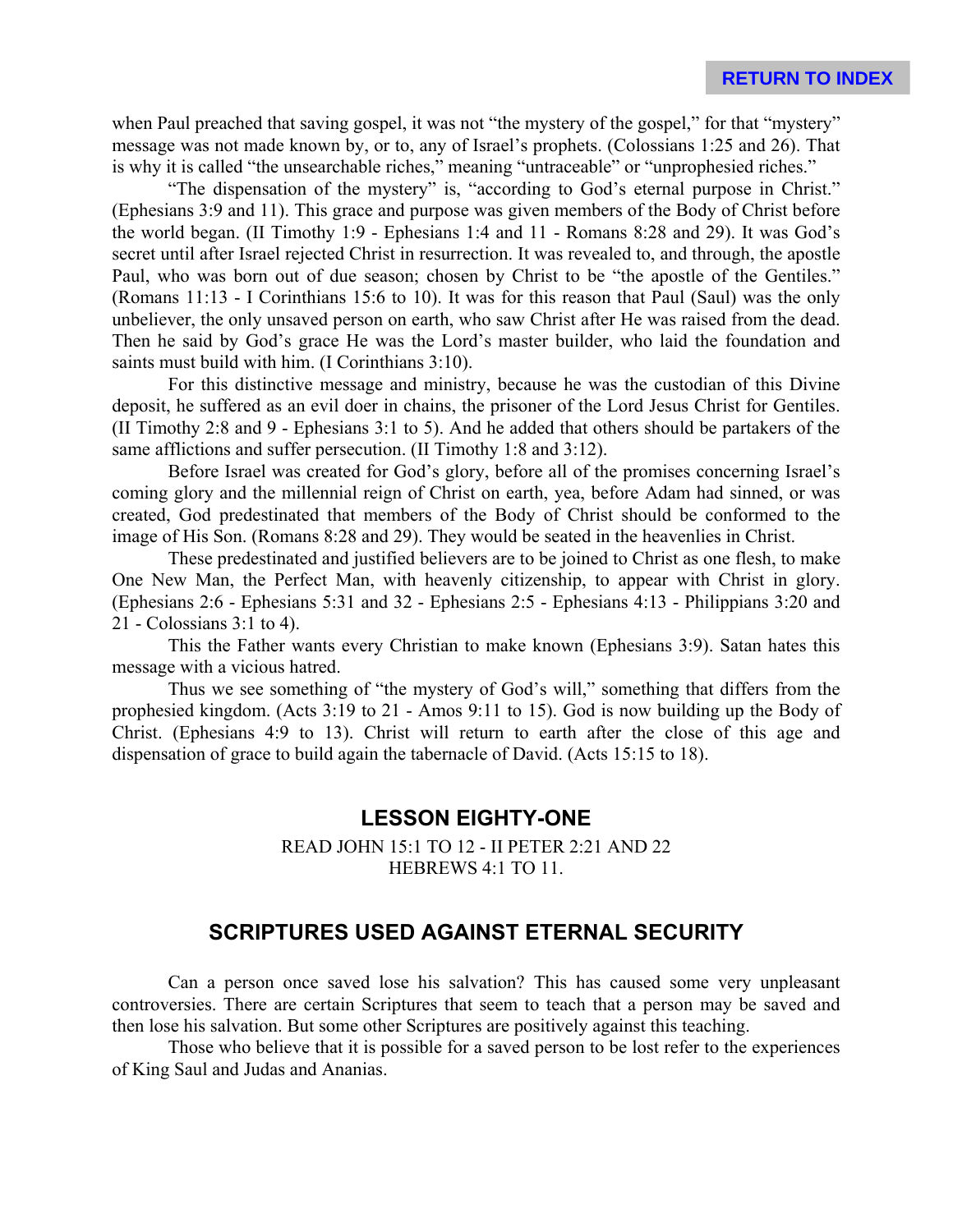The Scriptures call Saul, the Lord's anointed, even at the time of his death. (II Samuel 1:4 - 10 and 14). But the Scriptures say that the Spirit of the Lord departed from Saul. (I Samuel 16:14). Then read Saul's experience with the witch of Endor. (I Samuel 28:7 to 20).

What about the prayer of the Psalmist, "take not Thy Holy Spirit from me?" (Psalm 51:11).

We read in Acts 1:15 to 26 that Judas lost something, and that Judas went to his own place. But when the Lord Jesus chose eleven apostles and Judas, the Lord said, "have not I chosen you twelve, and one of you is a devil?" (John 6:70). When did Judas become a devil? He was the only one of the Twelve to be lost. Judas was the lost son of perdition, that the Scripture might be fulfilled. (John 17:12). Read Acts 1:20.

Ananias lost his life; but we cannot find in Acts 5:1 to 10 that Ananias became a saint and then lost his salvation. We do read in Revelation 21:8 that all liars shall have their part in the lake of fire. Is there a difference between lying sinners and lying saints? (Ephesians 4:25). Some saints in I Corinthians 5:5 were delivered to Satan for the destruction of the flesh that their spirits might be saved in the day of the Lord Jesus. Some saints, in I Corinthians 11:27 to 33, because of their carnal behaviour, were chastened of the Lord, with sickness and death; but they were not condemned with the world.

The Lord does say, in Revelation 3:5, "I will not blot his name out of the Book of Life." Does this mean that some members of the Body of Christ, new creatures in Christ Jesus who have passed out of Adam into Christ, out of death into life, do go back out of Christ into Adam, out of life into death and lose their new creation or new birth? Well there is the great "if" of salvation; the "if" of continuing in faith. (Colossians 1:23 and I Corinthians 15:2). Christ said "I give unto them eternal life and they shall never perish." (John 10:28). God's free gift is eternal life through Jesus Christ our Lord. (Romans 6:23). If a believer once saved, loses his spiritual life, was it eternal life that he lost?

Some branches are cut off of Christ, the Vine, in John 15:6, so they must be lost after they have been saved, is the teaching of the "lose-your-salvation" Christians. And they are sure that the dog and the hog of II Peter 2:20 to 22 prove their doctrine, that many who are Christians on the way to heaven lose their salvation. But they have some difficulty reconciling this with I Peter 1:2 and Ephesians 1:4 and Romans 8:28 to 32. Chosen in Christ before the foundation of the world.

They have the same difficulty trying to reconcile Hebrews 10:26 with Hebrews 10:2 and Hebrews 10:4, or to reconcile the falling away of Hebrews 6:4 to 5 and Romans 11:22 with the strong consolation of Hebrews 6:18 and Romans 8:37 to 39.

It is strange how many Christians in their thinking change "no more sacrifice" in Hebrews 10:26 to read "no more forgiveness."

In Hebrews 6:4 to 6 we read that it is impossible for certain people, if they fall away, to be renewed again unto repentance. Many of the Hebrews, to whom the Epistle was addressed, wanted to offer for their sins Old Testament sacrifices after Christ had offered Himself to God as the perfect Sacrifice. Christians are told to restore a fellow-Christian, who sins. (Galatians 6:1). The "lose-your-salvation" Christians believe that back-sliders can be renewed. Therefore, Hebrews 6:6 does not refer to back-sliders.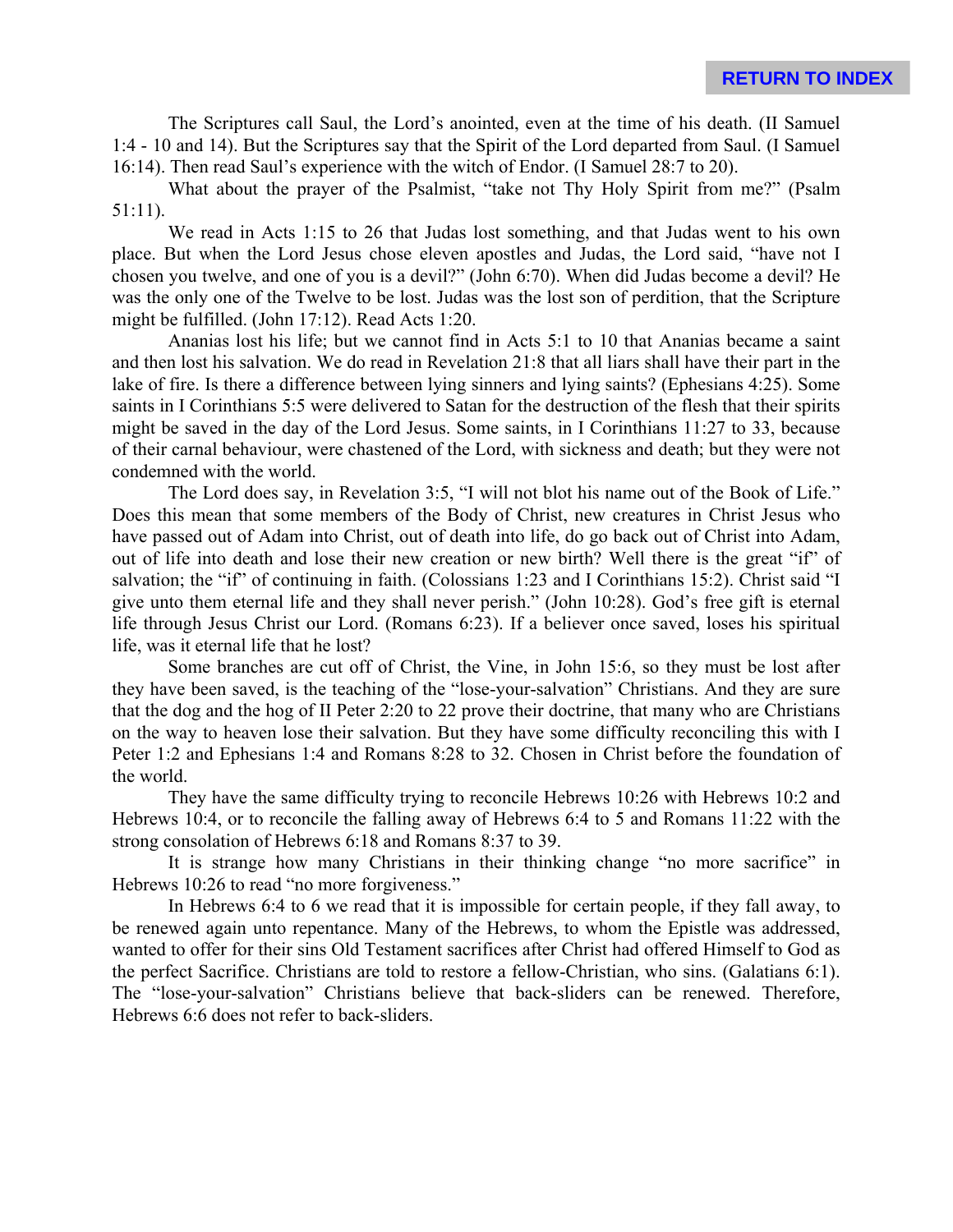# **LESSON EIGHTY-TWO**

READ LUKE 10:18 - II CORINTHIANS 11:13 TO 15 - JUDE 9 - ISAIAH 14:14 TO 17 EZEKIEL 28:14 TO 18 - EPHESIANS 6:11 TO 14 - LUKE 4:1 TO 12 REVELATION 20:9 TO 12 - REVELATION 20:2, 3 AND 10.

## **SATAN FALLING FROM HEAVEN**

How few Christians have seriously considered the words of Christ in Luke 10:18: "I beheld Satan as lightning fall from heaven." Was Satan in heaven? Is Satan in heaven? We read in I Peter 5:8 that the devil is our adversary and like a roaring lion he walks about seeking whom he may devour. As we take in the present condition of the human race we would say that the devil has been very successful; and we can believe I John 5:19.

As the prince of this world, Satan tempted Christ in the wilderness and wanted Christ to worship him. Christ was the victor. (Luke 4:1 to 13).

There is much about Satan that is more than a mystery. Many cannot truthfully say with Paul, "we are not ignorant of Satan's devices." (II Corinthians 2:11). In Ephesians 6:10 to 12 we read of the wiles of the devil. He is very "tricky."

Satan and Michael contended for the body of Moses. Michael would not bring railing accusation but said, "the Lord rebuke thee" (Jude 9).

Satan, through his subtilty, beguiled Eve. (II Corinthians 11:1 to 3).

Satan is the god of this age; and is transformed into an angel of light. (II Corinthians 4:3 and 4 - II Corinthians 11:13 to 15).

Satan wants to be worshipped and will have his man, the son of perdition in God's temple, receiving worship. (II Thessalonians 2:4).

In Ezekiel 28:12 to 18 we have the story of Satan as the anointed cherub. Then we read that he was perfect until iniquity was found in him. His heart was filled with pride because of his beauty.

He was corrupted by reason of his wisdom. We think of him as being wise. But perhaps we have not thought of his original beauty.

Then in Isaiah 14:12 to 16 we read "how art thou fallen from heaven, O Lucifer," the light-bearer, the day, or morning, star. Satan transforms himself yet into an angel of light, (II Corinthians 11:13 to 15). Christ saw him as lightning fall from heaven. When he beguiled Eve he was not an ugly snake. The serpent was a shining one, more subtle than any beast of the field. (Genesis 3:1).

Lucifer said, "I will ascend into heaven." "I will exalt my throne above the stars of God." "I will be as the Most High." But God said, "thou shalt be brought down to hell."

The anointed cherub was upon the holy mountain of God. (Ezekiel 28:14).

Now note Revelation 12:9: "And the great dragon was cast out, that old serpent, called the Devil, and Satan, which deceiveth the whole world: he was cast out into the earth, and his angels were cast out with him."

Then will go out the cry, "Woe to the inhabiters of the earth and of the sea!" (Revelation 12:12).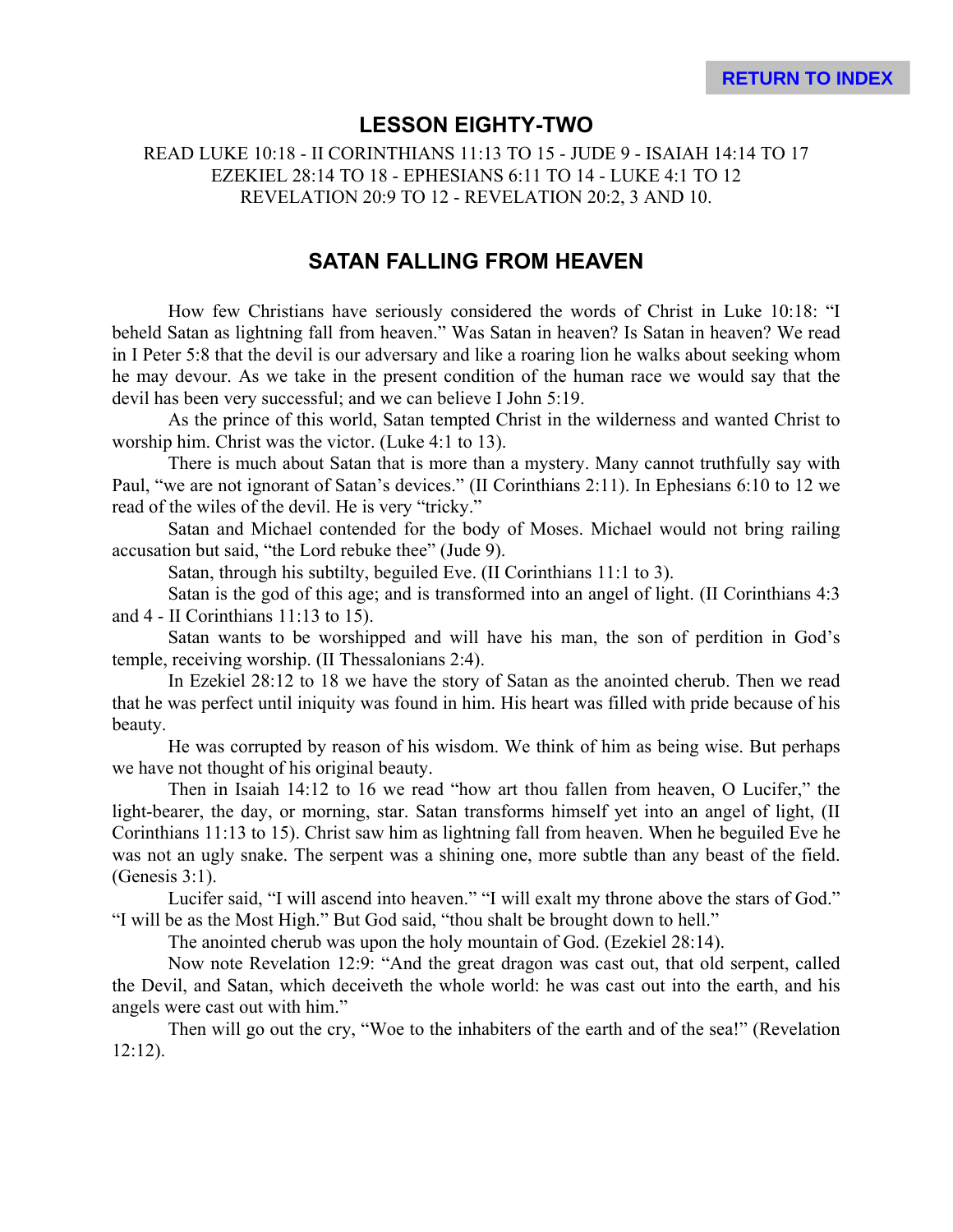Well if Satan can do what he is now doing to both sinners and saints, while the Church and the Holy Spirit are on earth, what will he do during the tribulation when the Church has been taken to heaven? But God's saints will be able to overcome him by the blood of the Lamb.

We read in Ephesians 2:1 to 3 of the work of the spirit of the prince of the power of the air. In Ephesians 6:11 to 14, we read of Satan at the head of heavenly principalities and powers, the ruler of world darkness, controlling spiritual wickedness in the heavenlies. Think of the paradox; the angel of light controlling world darkness.

Paul was in jail for the mystery and said, flesh and blood put him there, but it was really Satan. (Ephesians 6:12, 19 and 20). Satan fell from the mountain of God into the lower heavens. He will fall to the earth. Note in Revelation 12:11 and Ephesians 6:11 to 18 how to overcome Satan.

Note in Matthew 25:41 that the lake of fire is prepared for the devil and his angels. In Revelation 20:2 to 10 we learn that Satan will go to the bottomless pit for one thousand years: then to the lake of fire.

Satan's course is down, down, down, down, down.

### **LESSON EIGHTY-THREE**

#### READ II TIMOTHY 1:10 - I THESSALONIANS 1:9 AND 10 PHILIPPIANS 1:21. - ROMANS 14:17 - TITUS 2:11 TO 14

#### **WHAT IS CHRISTIANITY?**

In this lesson we are to consider the very interesting question: "What is Christianity?" As we know, the word "Christianity" is not in the Bible. The word "Christian" is used just three times.

Christianity has been defined as the fruit and flower of Judaism and again as the religion of Jesus Christ. These definitions do not satisfy those who have obeyed II Timothy 2:15, "rightly dividing the Word of Truth."

A rabbi one said to an outstanding evangelical pastor, "Doctor, it was not your Jesus who gave you Christianity as you evangelicals preach it. It was the apostle Paul. Your Jesus was a Jew in the two-fold sense of the word. He descended from Judah and He was a Jew by religion." (John 4:22).

This answer was neither 100% wrong nor 100% right.

When we get into Paul's final Epistles, we learn that Christianity is life, love and heaven, and not religion. Moreover, all that Paul preached in his "dispensation of the grace of God" (Ephesians 3:1 to 4), in what he called "my gospel" (Romans 16:25 - II Timothy 2:8) Paul received from the risen glorified Christ by revelation. It was Christ's message and program.

Christ on earth was under the law, and while here He did not end the time of reformation mentioned in Hebrews 9:10, that brought an end to the Judaism therein described. (Read Galatians 4:4 - Acts 13:23 - Romans 15:8 - Matthew 8:4 - 23:1 to 3 and the religious program of the Jews in Hebrews 9:10).

Christ on earth did not interfere with that part of Israel's religious program that was given by Jehovah, not even with their feasts, sacrifices and offerings. Christ said that His mission on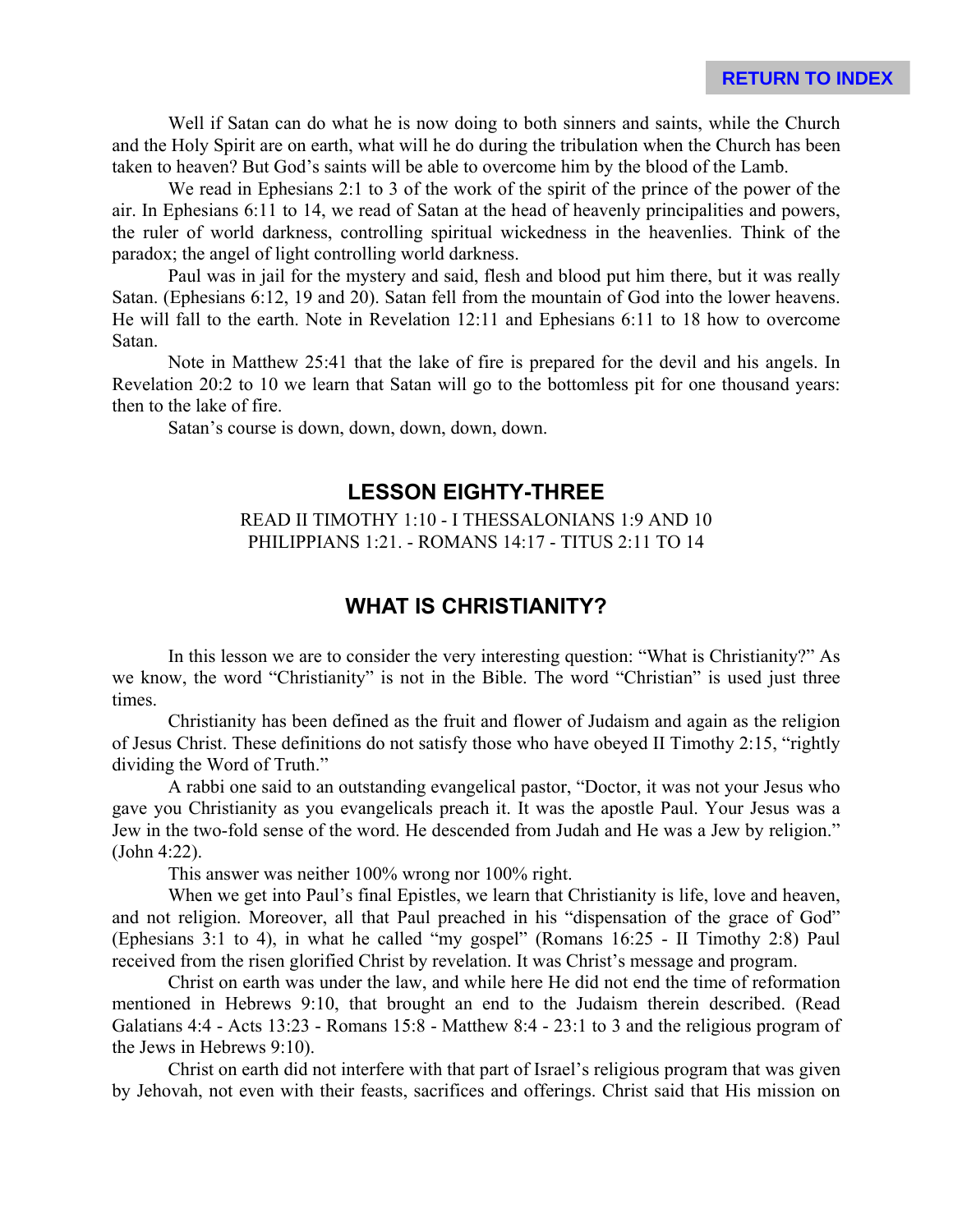earth was to Israel (Matthew 15:24 - Matthew 10:5); and not to destroy the law. (Matthew 5:17). Later something happened. (Colossians 2:13 to 16).

Judaism, according to Acts 15:1 to 19, and the Epistle to the Galatians, was quite different from Christianity, as revealed to Paul by Christ.

In Romans 14:17 we have one good definition of Christianity when we realize that the Lord Jesus Christ is the believer's righteousness and peace: "For the kingdom of God is not meat and drink, but righteousness, and peace and joy in the Holy Spirit."

Then again the very heart of Christianity is II Timothy 1:10: "But is now made manifest by the appearing of our Saviour Jesus Christ, Who hath abolished death, and hath brought life and incorruptibility to light through the gospel."

Read what the law of life does according to Romans 8:2 and 4. It frees from sin and death and enables the believer to walk in the Spirit and demonstrate Christianity. In Titus 2:11 to 14 we read how Christians are saved, how they should live and what is their hope. A Christian has been turned to God to serve God and to wait for His Son from heaven. (I Thessalonians 1:9 and 10). God's order is salvation, separation and service.

Christ has brought life, with the guarantee of incorruptibility to light in the gospel and Paul says, "for me to live is Christ, to die is gain." (Philippians 1:21). "And the greatest of these is love." (I Corinthians 13:13). Read II Corinthians 5:17 and Galatians 2:20 and Colossians 1:27.

So that we may well say that Christianity is life, love and heaven. But we must explain what we mean when we define Christianity as "the religion of Jesus Christ." Jesus Christ, as Jesus of Nazareth, was a man in the midst of Israel; made under the law, a Minister of the circumcision. (Acts 2:22 - Galatians 4:4 - Matthew 15:24 - Romans 15:8). Sinners do not need the religion of the Jews, but a new creation in Christ Jesus. (Galatians 6:15 - Ephesians 2:10 - II Corinthians 5:17). They need life and Christ is that life.

#### **LESSON EIGHTY-FOUR**

READ HEBREWS 9:12 - EPHESIANS 1:6 AND 7 - EPHESIANS 1:13 AND 14 EPHESIANS 4:30 - COLOSSIANS 1:13 AND 14 - ROMANS 8:23 - LUKE 21:27 TO 33.

### **REDEMPTION—ISRAEL AND THE CHURCH**

Note in Hebrews 9:12 how eternal redemption was accomplished: "By His (Christ's) own blood He entered in once into the holy place, having obtained eternal redemption for us."

Then we read in I Corinthians 1:30 that Christ is the believer's redemption. In Colossians 1:13 and 14 we learn that the believer has been delivered and translated, and in Christ, he has redemption through Christ's blood. This same truth is thus stated in Ephesians 1:6 and 7: "To the praise of the glory of His grace, wherein He hath made us accepted in the Beloved: In Whom we have redemption through His blood, the forgiveness of sins, according to the riches of His grace.

The word "accepted" is the verb form of the Greek word translated "grace." God has "graced us in Christ; and our redemption by Christ's blood is according to the riches of God's grace. Who can tell the riches of God's grace? Only eternity. (Ephesians 2:7).

But note the condition of the believer in Romans 8:23 and in II Corinthians 4:16: "We (Christians) ourselves groan within ourselves, waiting for the adoption, that is, the redemption of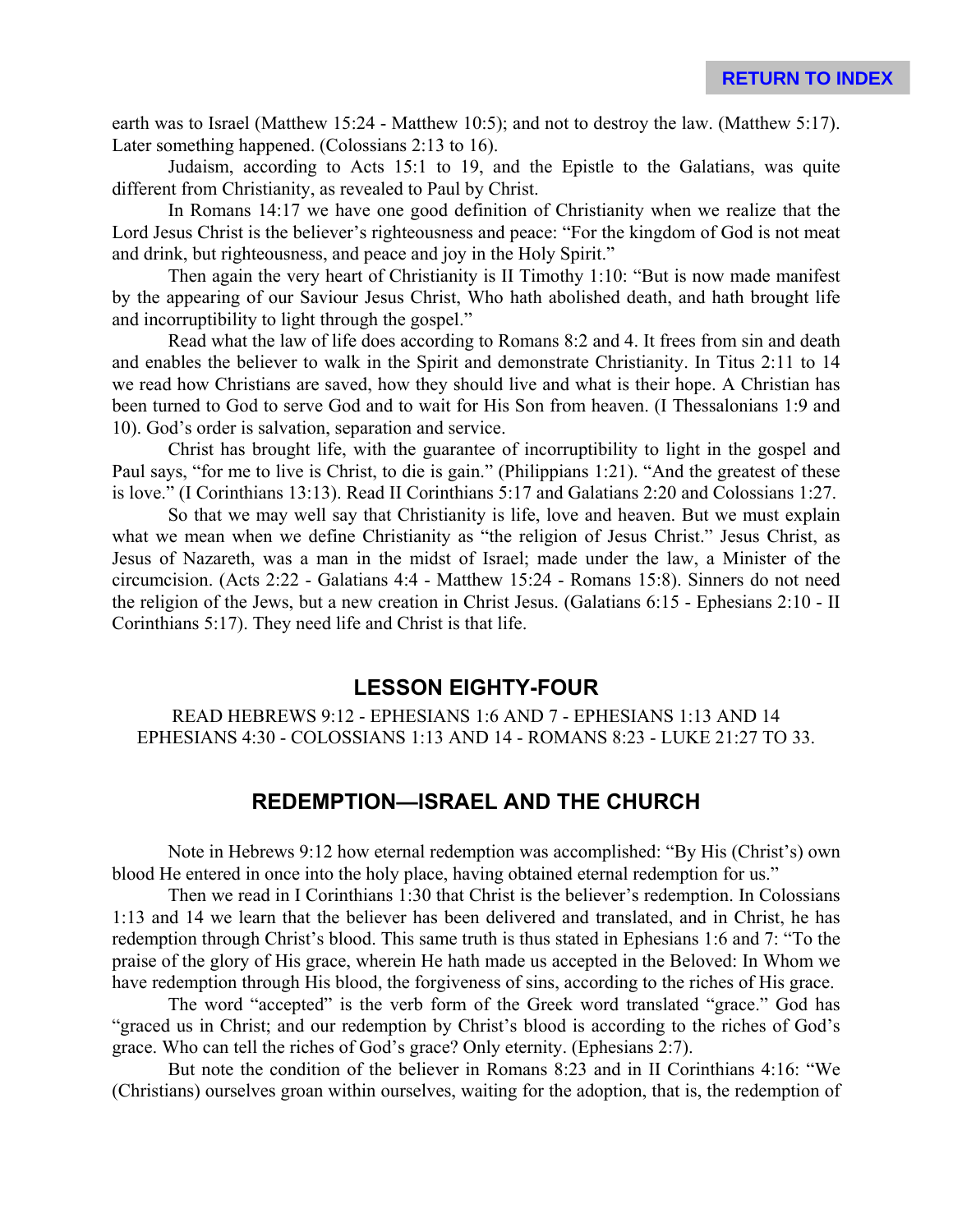our bodies." "Though our outward man decay, yet the inward man is renewed day by day." "For in this we groan earnestly desiring to be clothed upon with our house, which is from heaven." (II Corinthians 5:2).

Living saints who were formerly dead sinners have been made alive by God through faith in the Lord Jesus Christ, Who said, "I am the resurrection and the life, he that believeth in Me, though he were dead, yet shall he live." (John 11:25). Christ is the believer's life. Christ lives in him. (John 14:6 - Philippians 1:23 - Galatians 2:20 - Colossians 3:3 and 4). Saints have passed out of death into life and have been created anew by God. (II Corinthians 5:17 - Ephesians 2:10). And yet they are in dying bodies; and will be made alive at Christ's coming. (I Corinthians 15:20 to 22).

Until the great transformation of Philippians 3:21 and I Thessalonians 4:13 to 18 and I Corinthians 15:51 to 54, the living saints may die physically although they have received eternal redemption, and for this they groan within themselves, waiting for the redemption of the body. This is why living saints are told to wait for God's Son from heaven. (I Corinthians 1:7 and I Thessalonians 1:9 and 10).

The moment the believers receive Christ and eternal redemption they receive the Holy Spirit Who is the earnest and assurance of the believers' inheritance until the redemption of the purchased possession. (Ephesians 1:13 and 14).

The indwelling Holy Spirit is God's guarantee that incorruptibility, as well as life, is in the gospel, because of God's eternal purpose and grace and because of Christ's victory over death. (II Timothy 1:9 and 10). "Grieve not the Holy Spirit of God, whereby ye are sealed unto the day of redemption." (Ephesians 4:30).

The believer is sealed unto THE DAY OF REDEMPTION. Let us note at least four days of REDEMPTION. Those greatest of all days: the day Christ cried "finished," then arose from the dead, and then ascended and sat down in heaven. Then the day that you and I, by faith, accepted that accomplished redemption. Then the day of the rapture, the redemption of our bodies, as told in Philippians 3:20 and 21 - I Corinthians 15:51 to 54 and I Thessalonians 4:13 to 18.

Then Israel's great tribulation (Luke 21:24 to 26). Then the coming of the Son of man in the clouds with power and great glory. (Luke 21:27 to 33).

"And when these things begin to come to pass, then look up, and lift up your heads; for your redemption draweth nigh." (Luke 21:28). Then finally the restitution of all things; the new heavens and the new earth. "Behold, I make all things new." (Revelation 21:5).

### **LESSON EIGHTY-FIVE**

READ II CORINTHIANS 1:10 - LUKE 4:18 - PSALMS 18:50 - PSALMS 32:7 PSALMS 40:17 - PSALMS 70:5 - PSALMS 144:2 - II SAMUEL 22:2.

# **SONGS OF DELIVERANCE**

Concerning the Lord, the Psalmist said, "Thou art my hiding place; Thou shalt preserve me from trouble; Thou shalt compass me about with SONGS OF DELIVERANCE. Selah."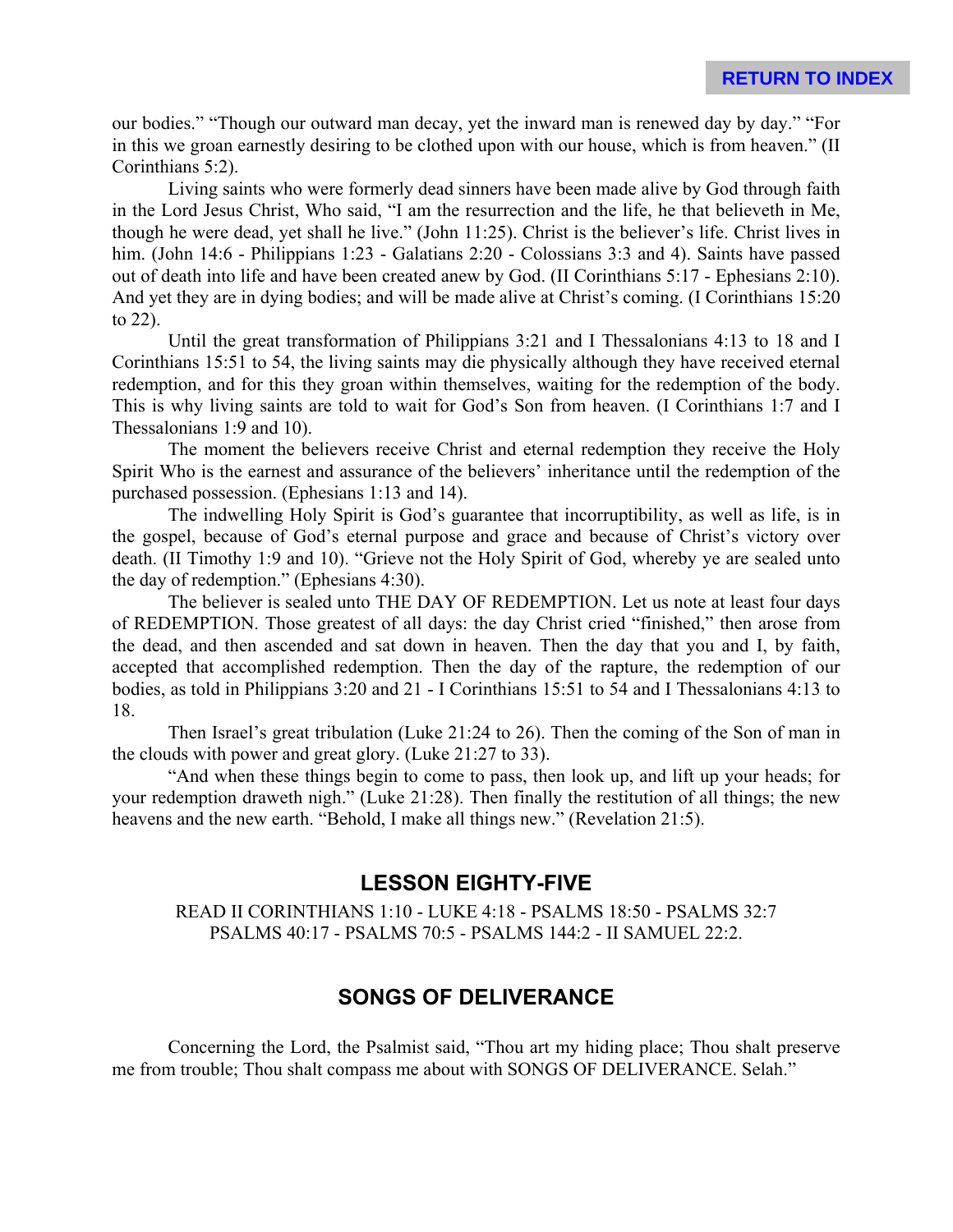Surely the three young men in Nebuchadnezzar's fiery furnace had A SONG OF DELIVERANCE. They defied the idolatrous king, and said, "our God, Whom we serve, is able to deliver us." (Daniel 3:17).

In the case of Daniel in the lion's den, it was the idolatrous king who gave forth the message of deliverance; for Darius said to Daniel, "Servant of the living God, is thy God able to deliver thee from the lions?" (Daniel 6:20).

We are told in Romans 11:26 that a Deliverer is coming out of Sion to deliver Israel. That Deliverer is the Lord Jesus Christ. He was born into this world as a King to deliver Israel from the hands of her enemies, (Luke 1:67 to 71). Hear His own words in Luke 4:18, "He hath anointed Me to preach DELIVERANCE to the captives." God's own people were slaves under the Gentiles.

But concerning Christ, they said, "we will not have this man to reign over us." Luke 19:14. To them He said, "ye shall not see Me henceforth till ye shall say, Blessed is He That cometh in the name of the Lord." (Matthew 23:39). That will be the time when the Deliverer shall come out of Sion and Israel shall be saved. (Romans 11:26).

The first time Israel hated Him without a cause and by wicked hands crucified Him. (John 15:25 - Acts 2:22). But He was DELIVERED according to the determinate counsel and foreknowledge of God (Acts 2:23).

Read the wonderful truth in Romans 8:32 and Romans 4:25: "He that spared not His own Son, but DELIVERED HIM UP FOR US ALL, how shall He not with Him freely give us all things?" "Who was DELIVERED FOR OUR OFFENCES, and was raised again for our justification."

Christ said before His death, "The Son of man must be DELIVERED into the hands of sinful men and be crucified, and the third day rise again." (Luke 24:7).

Because Christ was DELIVERED up to Calvary's death Christians are compassed about with SONGS OF DELIVERANCE.

Hear the wonderful truth of Hebrews 2:14 and 15: "Forasmuch then as the children are partakers of flesh and blood, He (Christ) also Himself likewise took part of the same; that through death, He might destroy him that had the power of death, that is, the devil. And DELIVER them, who through fear of death, were all their lifetime subject to bondage."

Think of being delivered from the fear of death. This is but one of the Christian's songs of deliverance.

DELIVERED from the wrath to come. (I Thessalonians 1:10). DELIVERED from the power of darkness. (Colossians 1:13). DELIVERED from the present evil age. (Galatians 1:4). DELIVERED from the terrors of the law. (Romans 7:6). DELIVERED from judgment and temptations. (II Peter 2:9). DELIVERED from the body of this death. (Romans 7:24). DELIVERED from the lion's mouth. (II Timothy 4:17).

We trust in God: "Who DELIVERED us from so great a death, and doth deliver: in Whom we trust that He will yet deliver us." II Corinthians 1:10.

We can surely say, with Darius: "He delivereth and rescueth, and He worketh signs and wonders in heaven and in earth, Who hath delivered Daniel from the power of the lions." Daniel 6:27.

A great deliverance is coming to Israel and then to all the human race. "In Jerusalem shall be deliverance." (Joel 2:32 - Obadiah 17). "The creature shall be delivered from the bondage of corruption." (Romans 8:21).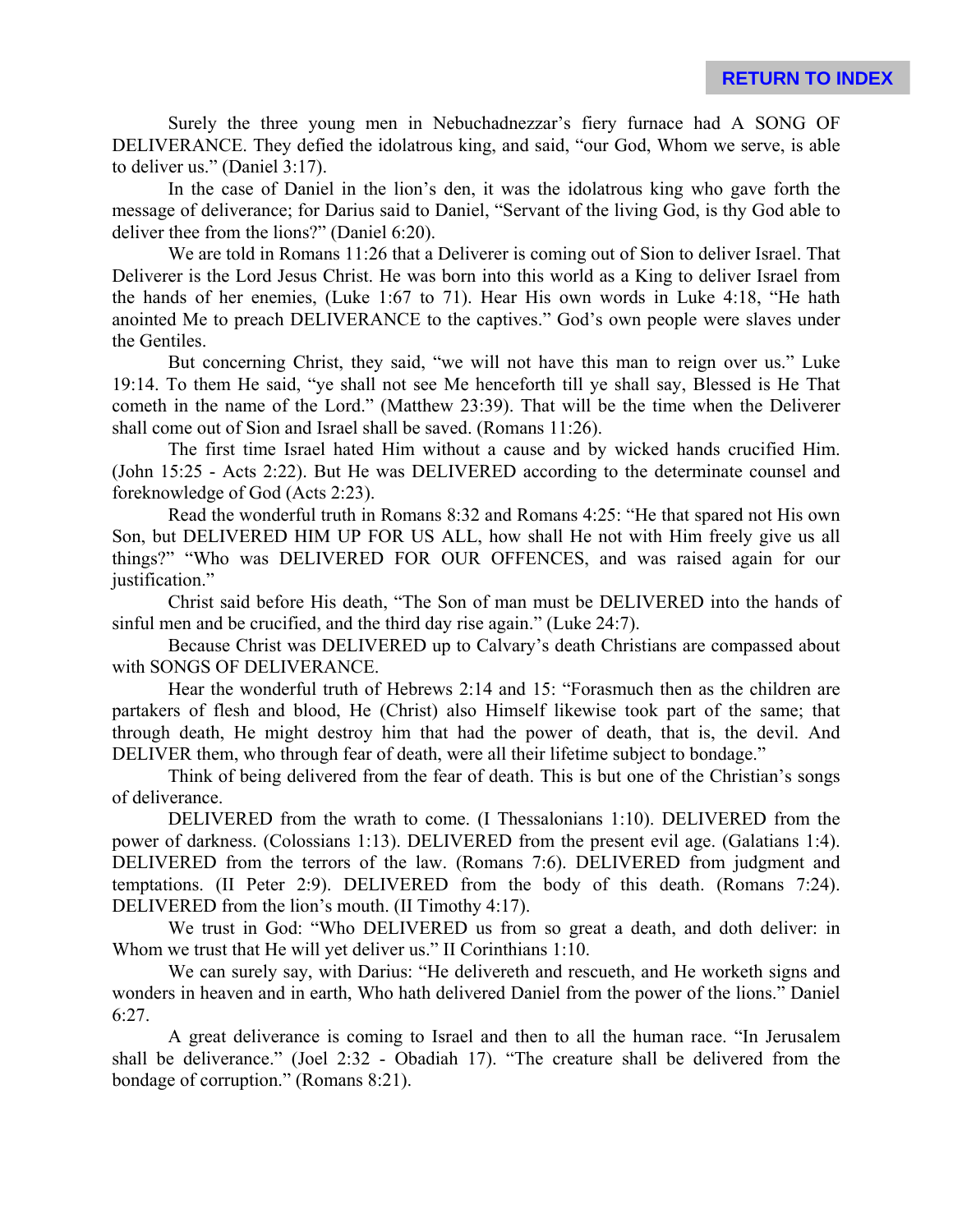#### **LESSON EIGHTY-SIX**

READ EPHESIANS 3:1 TO 11 - COLOSSIANS 1:23 TO 28 ROMANS 16:25 AND 26 - I CORINTHIANS 12:28 TO 13:8

#### **PETER IN JERUSALEM—PAUL IN ROME**

It will prove both profitable and interesting to study God's programs from the time of Peter's question in Acts 1:6 to Paul's statement in Acts 28:28. Note Peter's question to Christ; Wilt Thou at this time restore again the kingdom to Israel? This question meant "wilt Thou, Lord, at this time build again the tabernacle of David, prophesied in Amos 9:11 to 15?" Between Christ's resurrection and ascension He spoke to Peter and the Eleven things "pertaining to the kingdom of God." (Acts 1:3). But their question, in Acts 1:6, proves that they knew nothing of the program of Ephesians 3:1 to 10, "the dispensation of the grace of God" and the Joint-Body of Ephesians 3:6. They tarried at Jerusalem and when the day of Pentecost, the Jewish feast day, fully came, something happened. The Holy Spirit came in power, not in the form of a dove as in the case of the Lord Jesus, but "there appeared unto them cloven tongues like as of fire, and it sat upon each of them." (Acts 2:3). They had obeyed Luke 24:49 and tarried in Jerusalem. They were still in Jerusalem in Acts 8:1, Acts 15:1 to 19 and Galatians 2:1 to 14.

Now by the way of contrast, note Paul's statement in Acts 28:28: "the salvation of God is sent unto the Gentiles." This was about 30 years later. Paul was not in Jerusalem, but many miles away, in Rome. There is a great difference between restoring the kingdom to Israel and sending salvation to Gentiles, because of God's awful judgment upon the kingdom nation. (Acts 28:25 to 28 - Romans 11:5 to 11).

On Israel's feast day, Pentecost, Peter and the Eleven stood up, in Jerusalem, (12 apostles) and addressed Jews, all the house of Israel, (12 tribes). Acts 2:5 - Acts 2:36). Twelve is the number of Israel; not the number of the Body. It was unlawful for them to fellowship or come unto Gentiles. (Acts 10:28). Peter and the Eleven preached to Israel concerning Joel's prophecy, David's prophecy, and what Samuel and all the prophets had foretold concerning Israel's kingdom blessing; "these days." (Acts 2:16 to 32 - Acts 3:19 to 21 - Acts 3:24).

Some time after Paul reached Rome he became the prisoner of the Lord Jesus Christ, because Christ revealed from heaven a message and program for Gentiles, called "the mystery of Christ," "the mystery of the gospel," "the dispensation of the mystery," "the unsearchable riches of Christ," "the eternal purpose of God." (Colossians 4:3 and 4 - Ephesians 6:19 and 20 - Ephesians 1:9 - Ephesians 3:8 to 11 and Ephesians 3:1). All of this had to do with the heavenly position of members of the Joint-Body of Ephesians 3:6, and nothing to do with "these days" of Acts 3:24 and 21.

Let us now note a most important question copied from a pamphlet, published and distributed by the Moody Bible Institute for the past 25 years. (By A. E. Bishop and Dr. C. I. Scofield):

"IS IT THE SPIRIT OF GOD, OR SATAN, WHO TURNS THE EYES OF SINCERE CHRISTIANS BACK TO PENTECOST AND AWAY FROM THE GOAL PLACED BEFORE THEM IN EPHESIANS, PHILIPPIANS AND COLOSSIANS?"

In progressive revelation, in doctrine, God's instructions are "on to perfection" (Hebrews 6:1 to 3); and not "back to Pentecost" before the dispensation of grace for Gentiles began.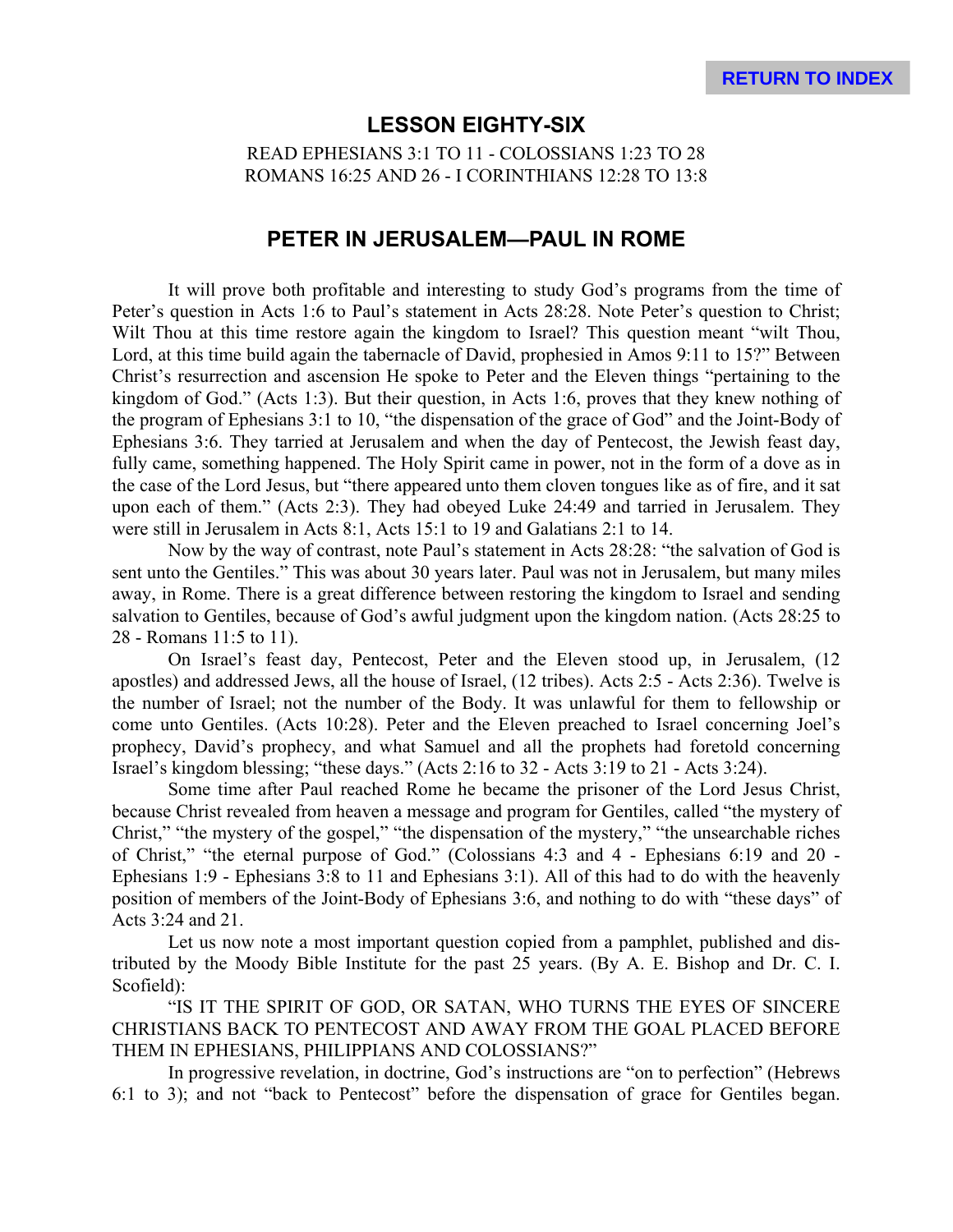Another popular cry is, "give me the program of Jesus." This means to study Paul's ministry in the light of the Four Gospels, which is a reversal of God's way.

With Mr. Bishop's question, let us carefully consider a most important truth by the pastor of the Moody Church (his lectures on Romans 16:25 and 26).

"THE MYSTERY WAS NOT HID IN THE SCRIPTURES TO BE BROUGHT TO LIGHT EVENTUALLY; BUT WE ARE DISTINCTLY TOLD IT WAS HID IN GOD UNTIL SUCH TIME AS HE CHOSE TO MANIFEST IT." "THIS WAS NOT UNTIL ISRAEL HAD BEEN GIVEN EVERY OPPORTUNITY TO RECEIVE CHRIST BOTH IN INCARNATION AND RESURRECTION."

Study Pentecost for Israel in the light of the mystery for Gentiles. Note in II Timothy 2:8 and 9 - Colossians 4:3 and 4 - Colossians 1:24 to 26 - what Paul suffered for us.

#### **LESSON EIGHTY-SEVEN**

READ ROMANS 13:10 - GALATIANS 5:22 AND 23 - I TIMOTHY 1:5 - I JOHN 4:8 TO 11 I JOHN 3:14 - I CORINTHIANS 16:22 - I CORINTHIANS 13:1 TO 8, 13.

# **THE GREATEST OF THESE IS LOVE**

In Romans 3:19 we read that whatever the law saith it saith that every mouth may be stopped and all the world be guilty before God. The law saith, "thou shalt love the Lord thy God perfectly and thy neighbor as thyself." "Love mercy, do justly and walk humbly with thy God" (Micah 6:8). "Let us hear the conclusion of the whole matter: fear God and keep His commandments; for this is the whole duty of man." (Ecclesiastes 12:13).

We learn in the Bible, what the law demanded, grace provides. What the law could not do, because of man's weakness, against the strength of sin (which is the law), God sent Christ to accomplish by living a sinless life under the law and then taking the lawbreaker's place in death. (Romans 8:3 - I Corinthians 15:56 - Hebrews 9:15 to 17). The law entered that the offence might abound, but where sin abounded grace did much more abound, reigning through righteousness unto eternal life by Jesus Christ our Lord. (Romans 5:20 and 21).

Man could not love God perfectly and his fellow-man as He loved himself; but Christ did. His love was perfect. His life was sinless. He perfectly kept God's perfect law. Then Christ loved us and gave Himself for us. God loved us and gave His only begotten Son for us. To any sinner who will accept God's "love Gift," believing II Corinthians 5:21, God will give His own perfect Divine righteousness, which the law demanded. (Romans 4:4 and 5 - Romans 10:4 and 10). (Hebrews 7:19 Acts 13:38 and 39).

Therefore, we love Him because He first loved us. (I John 4:19 to 21). If any man love not the Lord Jesus Christ, let him be Anathema Maranatha." (I Corinthians 16:22).

The very moment the believing sinner receives God's "Love Gift" and God's righteousness (Christ is our righteousness. I Corinthians is 30), that believer receives in addition to righteousness and eternal life, another free gift from God, the Holy Spirit. "The love of God is shed abroad in our hearts by the Holy Spirit Who is given unto us." (Romans 5:5).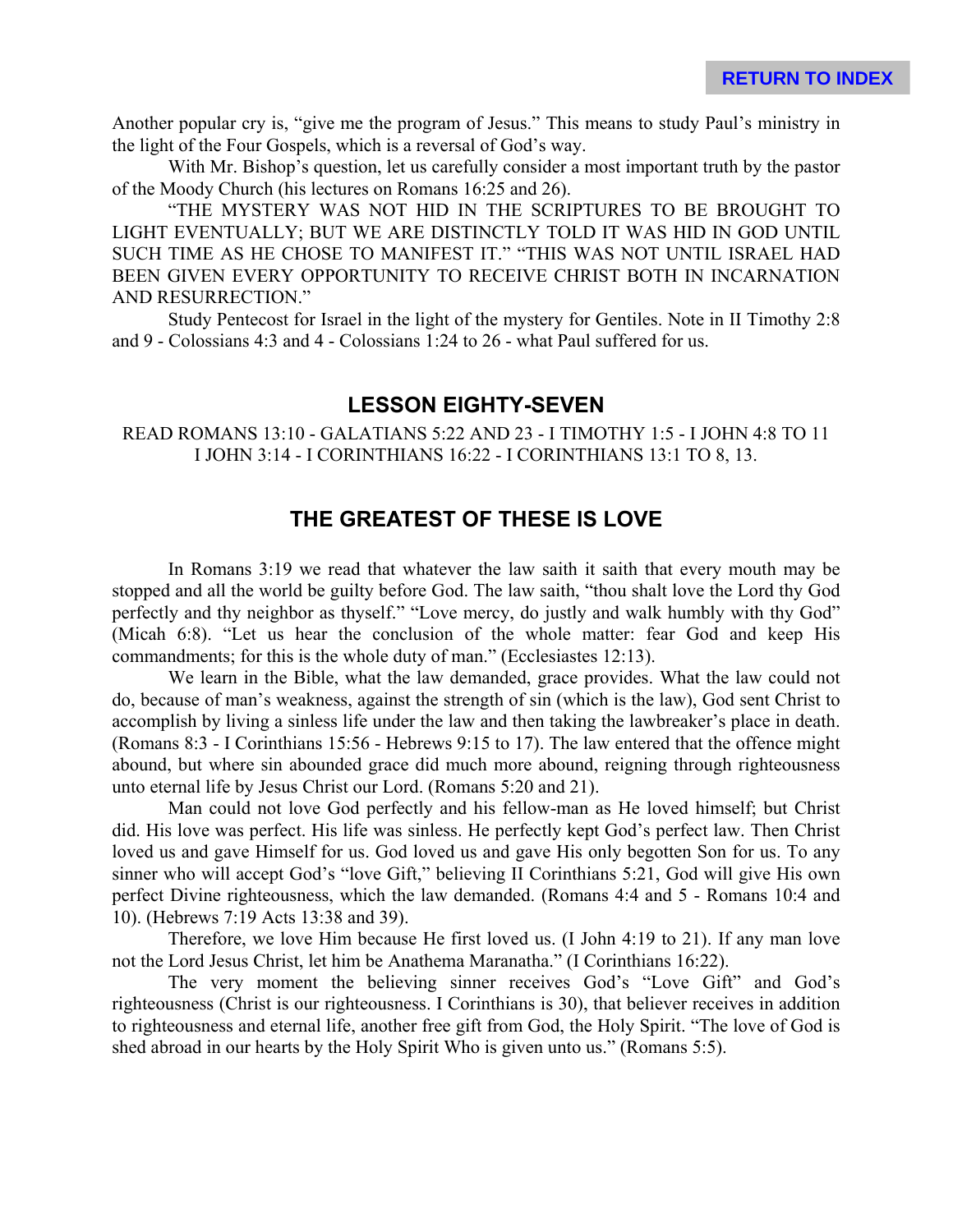Then the believer is told to walk in the Spirit, (Galatians 5:25); and to walk in love, "as Christ also hath loved us." (Ephesians 5:2). We know we have passed out of death into life because we love the brethren. (I John 3:14).

"Love worketh no ill to his neighbor; therefore love is the fulfilling of the law." (Romans 13:10). "Love is the end of the law." (I Timothy 1:5). The law demanded righteousness and love. Grace provides for the believer's righteousness and love. "Love is the fruit of the Spirit" . . ." against such there is no law." (Galatians 5:22 and 23).

In his Gospel and Epistles, John used the word "love" (in different forms) 102 times. Paul used it 109 times. "The greatest of these is love." (I Corinthians 13:13). In I John we find it 27 times.

In the story of the Good Samaritan, in Luke 10:25 to 37, which Christ told after He explained to the lawyer that man's moral and spiritual duty was to keep the two great "love" commandments, Christ pictured Himself as the Neighbor. He was also God.

Therefore, as we read the conclusion of the whole matter, "Fear God, and keep His commandments: for this is the whole duty of man" (under the law) in Ecclesiastes 12:13; we read the conclusion of the whole matter, under grace, in I Corinthians 16:22, "if any man love not the Lord Jesus Christ, let him be Anathema, Maranatha." "Love worketh no ill to his neighbor." (Romans 13:10). "Though I have prophecy, and understand all mysteries, and all knowledge; and though I have all faith so that I could remove mountains and have not love, I am nothing." (I Corinthians 13:2).

#### **LESSON EIGHTY-EIGHT**

READ Romans 18:31 TO 34 - Romans 9:6 - I CORINTHIANS 15:1 TO 4 ROMANS 16:25 AND 26 - ROMANS 10:8 TO 10.

## **DIFFERENT GOSPELS**

We have often heard the statement that there is only one gospel in the Bible. In I Corinthians 15:1 to 4, we are told that the gospel, by which we are saved, is the truth that Christ died, was buried and was raised the third day. Then in Romans 10:8 to 10 we are told that the Word of faith is in our hearts and mouths. Think this over. Confess Jesus as Lord, and believe in His bodily resurrection, and be saved. So we see that there is no salvation in this age of grace, except by faith in the shed blood and bodily resurrection of Christ. We have often heard that the people of faith, who were saved before Christ's death and resurrection were saved by looking forward to his perfect sacrifice; so to speak, "on credit."

But now note Luke 9:6: "And they departed, and went through the towns, preaching the gospel, and healing every where." Here we learn that the twelve apostles were doing two things which have no place in God's program in this present age and dispensation of grace. They were healing every where and preaching the kingdom gospel of Matthew 10:7 and 8 and Luke 9:2. When people learned that the sick and crippled could be cured, that was good news, "gospel."

Some months later Christ told these Twelve that He was going to die on the cross, be buried, and be raised the third day. (Luke 18:31 to 33). This is what Christ did to provide the gospel of I Corinthians 15:1 to 4, by which we are saved.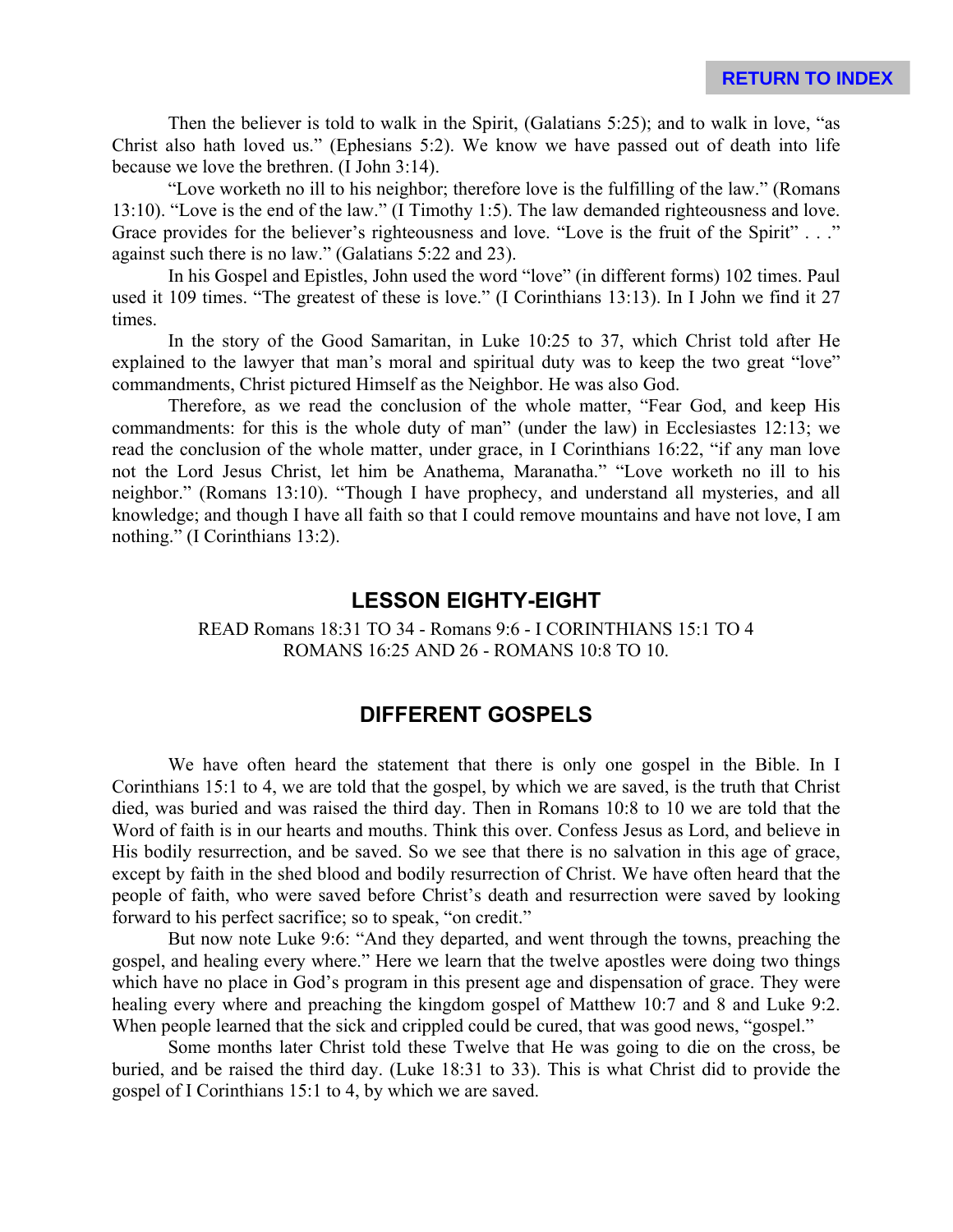How did the Twelve receive this truth? "THEY UNDERSTOOD NONE OF THESE THINGS: AND THIS SAYING WAS HID FROM THEM, NEITHER KNEW THEY THE THINGS WHICH WERE SPOKEN." (Luke 18:34). Was the Word of faith of Romans 10:6 to 10 in their hearts?

Dwell carefully and prayerfully on this statement and you will never again say there is only one gospel in the Bible; However you can and should dogmatically contend that there is only one gospel of the grace of God by which sinners can be saved. (Ephesians 2:13 and Ephesians 2:8 to 10).

When the twelve apostles were preaching the gospel and healing every where (Luke 9:6), we know that they were not saying to lost sinners "the word of faith is in your heart and mouth; acknowledge the Deity of Christ and believe that God hath raised Him from the dead, and thou shalt be saved." In the gospel of the kingdom Israel is in favor with God and David's throne and kingdom is included, and the Gentiles are in subjection to Israel.

In John 20:9 we read that Christ's two leading apostles knew not the Scriptures that Christ should be raised from the dead. In Acts 1:6, after Christ's resurrection, the twelve wanted to know if Christ would restore the kingdom to Israel. Nothing of the gospel of the grace of God is in this. (Acts 20:24).

So what is the answer to this question: "what gospel were the twelve apostles preaching when they were healing every where and preaching the gospel?" (Luke 9:6). Were they saying to their people, "soon Christ is going to be rejected and die on the cross and be buried and be raised from the dead, and if you will believe this is going to happen, you may be saved in accordance with I Corinthians 15:1 to 4 and Romans 10:8 to 10?" The answer is Luke 18:34. "The twelve apostles understood none of these things." The saying was hid from them. Neither knew they the things that Christ spoke of His approaching death and resurrection.

So, of course they were not preaching the saving gospel of I Corinthians 15:1 to 4; but the kingdom gospel of Isaiah 35:4 to 6 - Matthew 4:23 and 4:17 - Matthew 10:5 to 8.

The gospel of the kingdom is quite different from Paul's "my gospel" according to the revelation of the mystery. (Matthew 24:13 - Romans 16:25). The fall of Israel marked the beginning of the gospel of grace. (Romans 11:11 - 10:30).

In another lesson we shall consider the difference between the gospel of the circumcision committed unto Peter and the gospel of the uncircumcision committed unto Paul. (Galatians 2:7). But let us be assured that either Jew or Gentile can be for ever saved by trusting and resting in the perfect redemptive work of CHRIST.

#### **LESSON EIGHTY-NINE**

READ MATTHEW 5:1 TO 16 - MATTHEW 5:38 TO 48 MATTHEW 6:5 TO 18 - MATTHEW 7:12

# **FOR WHOM IS THE SERMON ON THE MOUNT?**

The question is often asked, "how does the Sermon on the Mount, Christ's commands in the fifth, sixth and seventh chapters of Matthew, fit into 'the dispensation of the grace of God'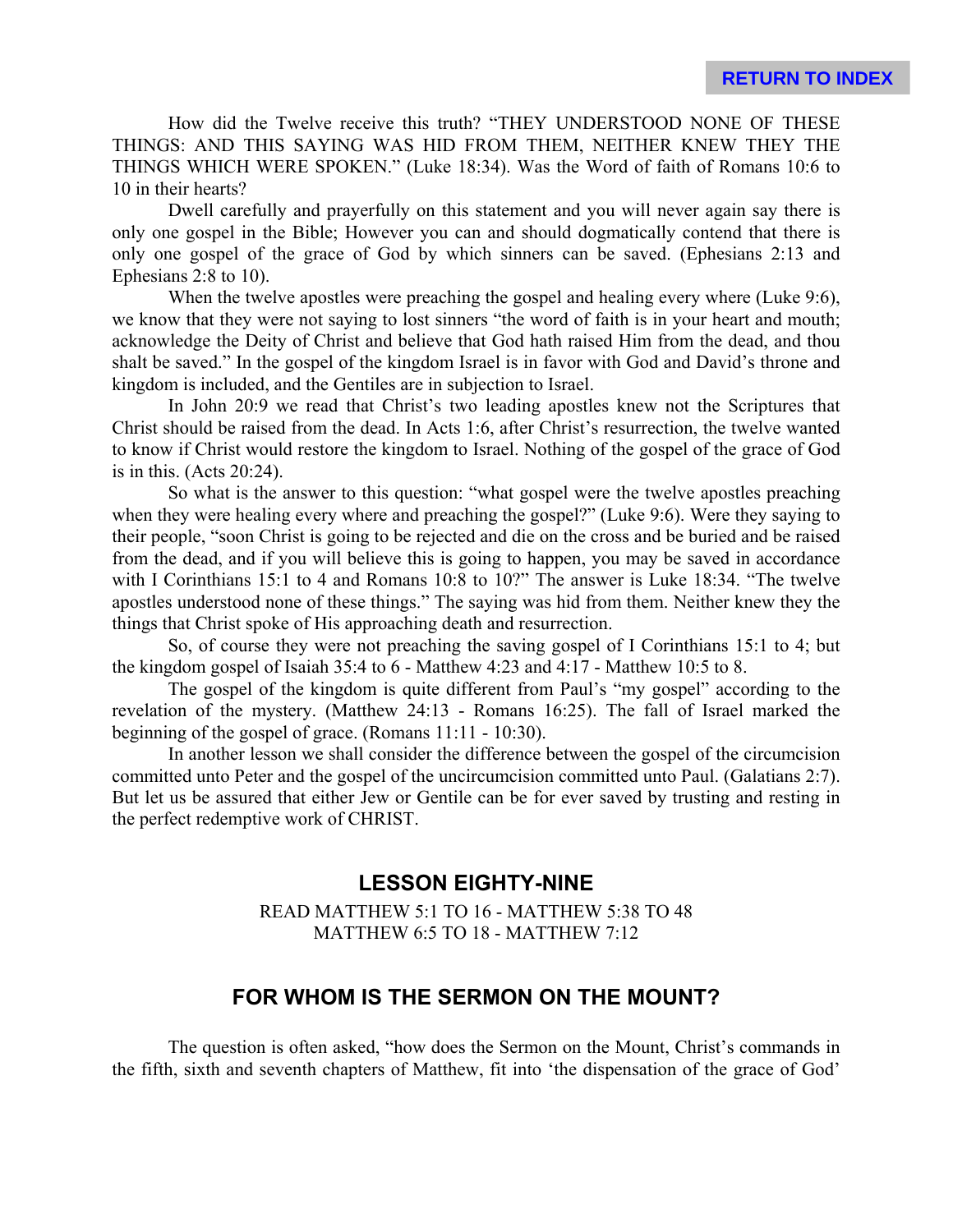which the same Christ revealed to 'the apostle of the Gentiles.' (Romans 11:13 - Ephesians 3:1) to 3) some years after He delivered His Sermon on the Mount?"

It is agreed that there is little or no grace for the sinner in Matthew 5 to 7. God's Word is clear, cursed is every one that continueth not in all things which are written in the book of the law to do them. (Galatians 3:10). If righteousness could be attained by man's doings, then Christ died in vain. (Galatians 2:21 and 3:21).

One important truth for any one in this age of grace to learn is, that no child of Adam can practice "the ethics of Jesus" until he first receives "the Divine nature of Jesus." Christ said, in very plain language, "except a man be born from above he cannot see (understand) the kingdom of God." (John 3:3). This same truth is told in different language in I Corinthians 2:14 and Romans 8:8.

The Lord Jesus Christ was conceived by the Holy Spirit and He was born sinless. In His perfect life Christ was the embodiment and exemplification of His own ideal perfect philosophy; and Christ did perfectly what He commanded in Matthew 5:48, "be thou perfect even as your Father which is in heaven is perfect." In Hebrews 10:10 and Hebrews 7:19 and Hebrews 10:14 we are told how to be made perfect.

All human beings have descended from fallen, sinful Adam and have not been conceived by the Holy Spirit, but conceived in sin, shapen in iniquity.

God's message for such is, "by grace are ye saved through faith; not of yourselves; not of works" - "brought nigh to God by the blood of Christ." (Ephesians 2:8 to 10 - Ephesians 2:13 - I Peter 3:18). "Ye are the children of God by faith in Christ Jesus." (Galatians 3:26). Christ clearly revealed to and through Paul that Divine sonship, the new creation, for sinners is absolutely without man's doings, but by the doing of the Father, the Son and the Holy Spirit. The Christian is God's workmanship created in Christ Jesus UNTO GOOD WORKS. (Ephesians 2:10).

Then the question: "should the Christian do the good works in the Sermon on the Mount?" These chapters in Matthew, like all other chapters in Matthew, should be interpreted and appropriated and applied in the light of God's message and program of grace. (II Timothy 1:9 - Romans 11:6 - Ephesians 3:1 to 4 - Titus 3:5 to 8). No obedient, spiritual, intelligent child of God will ignore or eliminate or disobey any command given by Christ, on earth, that is compatible with His later "grace" program for members of the Body. Such a child knows also that some teachings in Christ's Sermon brought over would pervert the gospel and frustrate the grace of God. (Galatians 1:8 to 12 - Galatians 2:21).

The "forgiveness" petitions in the "Our Father" prayer should be studied in the light of Colossians 2:13 and Ephesians 4:32. And all of the Sermon on the Mount should be studied in the light of Colossians 2:11 to 16 and Romans 14:17. Compare Matthew 18:32 to 35 with Ephesians 4:32.

Surely Christians should be pure in heart; poor in spirit. They should be meek. But they will not inherit the earth. They have something better. (Matthew 5:5 - Ephesians 2:6 and Ephesians 1:3 and Colossians 3:3 and 4). Christians should be peace-makers; but this will not make them God's children. They are God's children because Christ was the Peace-maker. (Matthew 5:10 - Colossians 1:20 and 21).

Some Christians have taught that the program of the Sermon on the Mount has been postponed until the Millennium. But in the Millennium God's people will not be persecuted for Christ's sake. (Matthew 5:11). Christians should let their light shine and do unto others the right thing. (Matthew 5:16 - Matthew 7:12). (Philippians 2:15 and 16 - Romans 12:10). In the Sermon on the Mount Christ was not speaking to members of His Body. In Paul's Epistles He was. The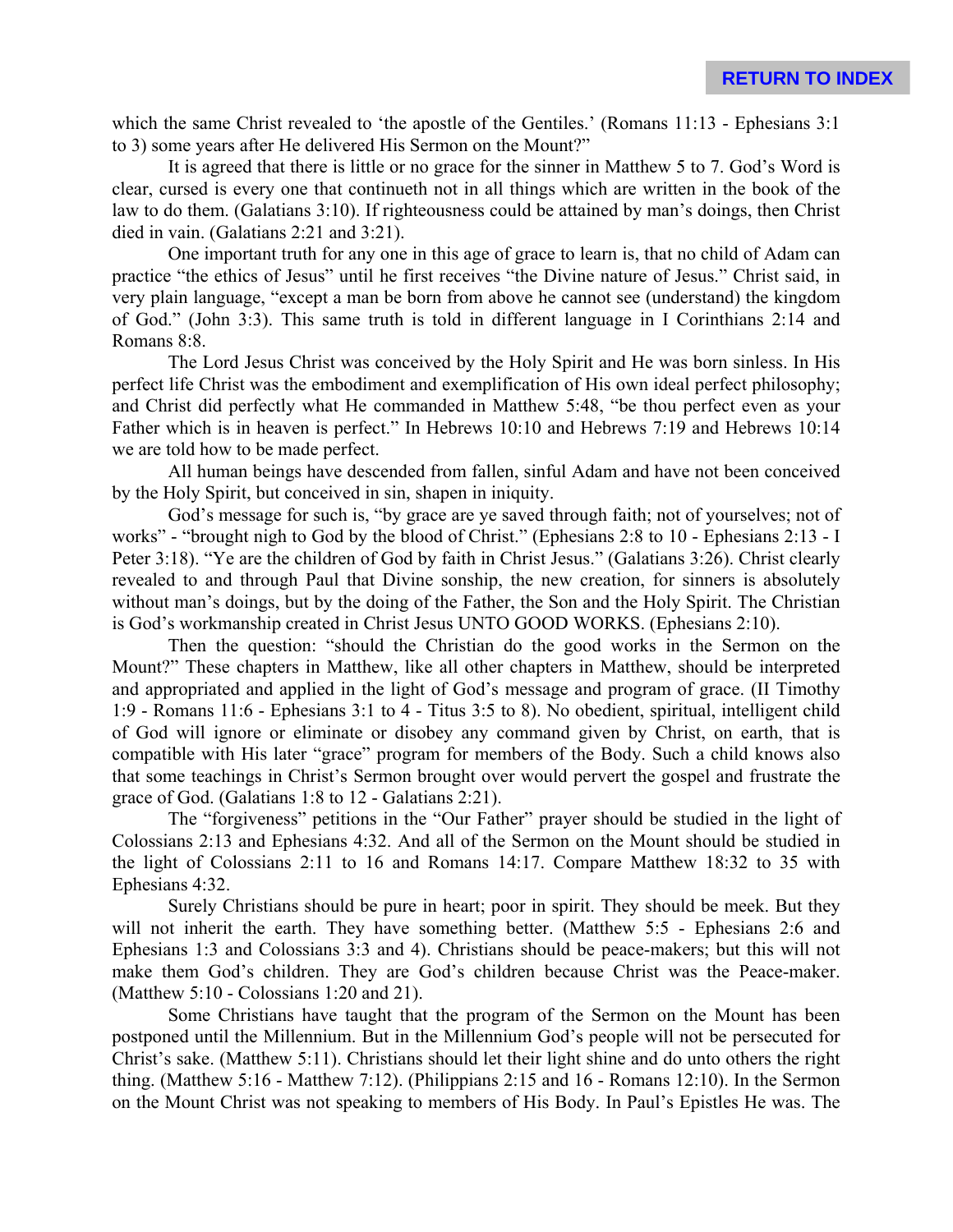spiritual standard in those Epistles is certainly as high as the standard in the Sermon on the Mount.

### **LESSON NINETY**

READ JOHN 3:3 TO 8 - I JOHN 5:8 - HEBREWS 10:22 - EPHESIANS 5:26 TITUS 3:5 TO 8 ACTS 2:38 - MARK 1:4 - JOHN 4:14 - JOHN 7:38 AND 39.

### **BORN OF WATER MEANS WHAT?**

Christians for centuries have been divided as to the meaning of Christ's words in John 3:5, "except a man be BORN OF WATER and of the Spirit he cannot enter the kingdom of God."

Many religious people, including saved ones, have interpreted Christ words, in John 3:5, to mean salvation by water baptism, sometimes called "baptismal regeneration."

They say that this interpretation is confirmed by Peter's words on the day of Pentecost, "repent and be baptized for the remission of sins and ye shall receive the gift of the Holy Spirit," (Acts 2:38). They say that the same teaching is in Mark 16:16, "he that believeth and is baptized shall be saved."

They quote also, in support of their teaching, Mark 1:4 and I John 5:8: "John did baptize in the wilderness, and preach the baptism of repentance for the remission of sins." "And there are three that bear witness in earth, the Spirit, and the water, and the blood: and these three agree in one."

In Mark 7:20 to 23, the Lord Jesus told His hearers that man's sin was from within. "All these evil things come from within, and defile the man." (Mark 7:23).

Although intelligent reasoning should convince any thinking person that a few drops of water on the head, or gallons of water all over the sinner, cannot cleanse him of the sin that is within; yet the Scriptures quoted, unless studied according to I Corinthians 2:12 and II Timothy 2:15, seem to suggest saving value in water.

But if one man puts water on another man and the baptized person of himself submits to baptism, and is thereby saved, then Ephesians 2:8 and 9 cannot be true, "saved by grace, through faith; NOT OF YOURSELVES; not of works." Can we imagine that Paul, who became all things to all men that by all means he might win some, (I Corinthians 9:20 to 25), who was even willing to circumcise Timothy, would have thanked God for the few believers in Corinth that be baptized (I Corinthians 1:1 to 17), if there was any efficacy in water? At the time Paul wrote to the Corinthians, he would not have written I Corinthians 1:14 to 17, if water helped to save a sinner. How inconsistent is the Christian who endeavors to prove his "water regeneration" by Mark 16:16 and wholly ignore the signs following in Mark 16:17 and 18.

In John 4:14 Christ told the woman that He would give her a drink that would prove to be a well of water. In John 7:38 and 39, He likened the Holy Spirit to water flowing from within the believer. In neither case did He have in mind, water, but that which the water typified.

The believer, in Hebrews 10:22, is said to have his body washed with pure water. Does this mean that purified water must be actually applied? If so, how about Revelation 1:5 - "Unto Him that loved us, and washed us from our sins in His own blood?" Christ's blood was shed for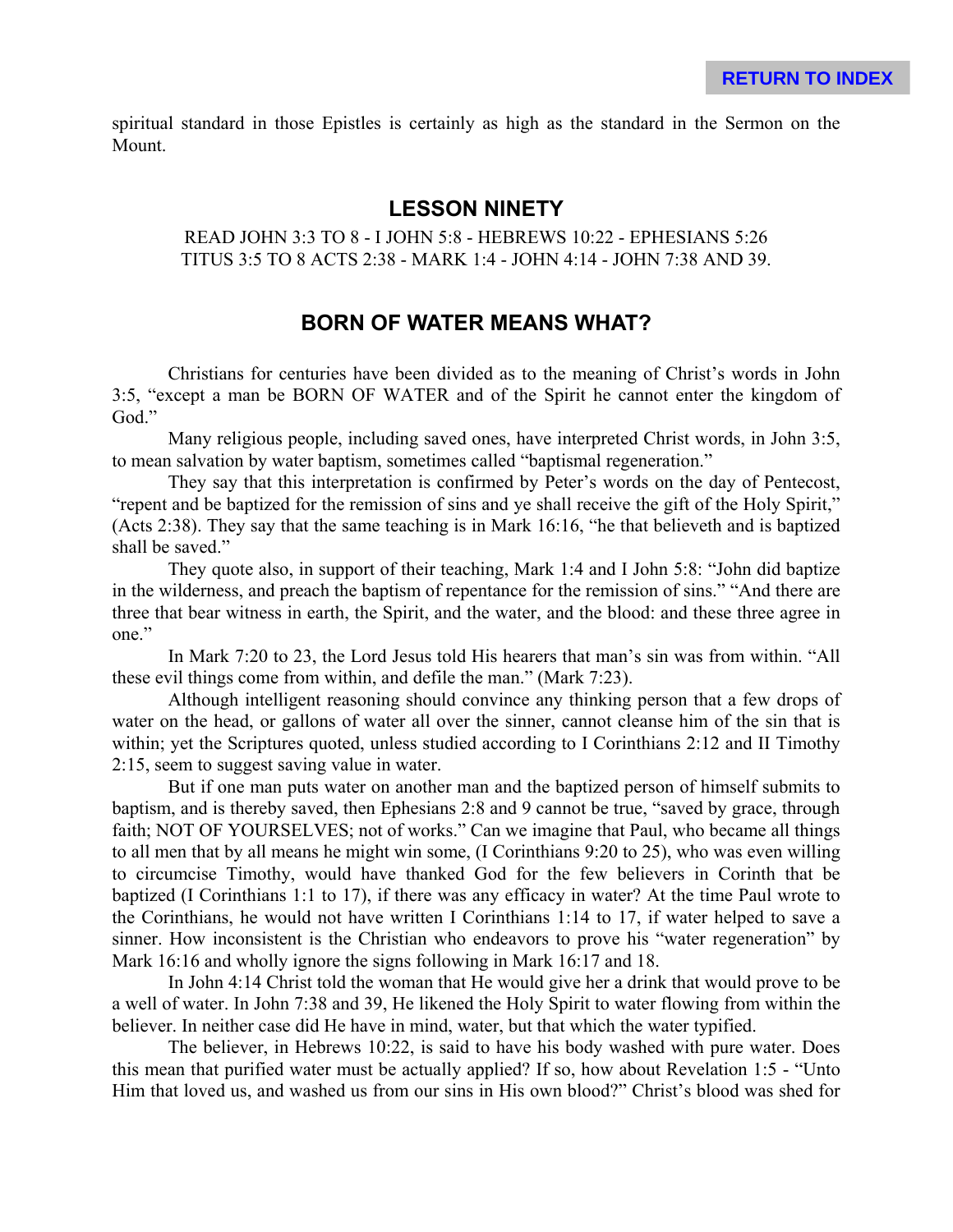the remission of sins. (Matthew 26:28). In order to be saved, does a sinner have to wash in Christ's blood as literally as the "baptismal regeneration" religious people tell us we must wash in the water baptism? The blood that bears witness with the water, in I John 5:8, does not really touch the believer. That blood was shed at the time Christ was baptized with the baptism that saves the sinner. (Luke 12:50).

Sinners are saved without works of righteousness, and without religious rites, or ordinances, or ceremonies; but by the washing of regeneration and the renewing of the Holy Spirit. (Titus 3:5 to 8). Christ loved the Church and gave Himself for the Church; "That He might sanctify and cleanse it with the washing of water by the word." (Ephesians 5:26). No religious water washing is necessary for regeneration.

Sinners are born again by the Word of God. (I Peter 1:23 - James 1:18, 21). Believers are chosen unto salvation through sanctification of the Spirit and belief of the truth. (II Thessalonians 2:13). This is to him that worketh not. (Romans 4:5).

#### **LESSON NINETY-ONE**

#### READ MATTHEW 3:2 - MATTHEW 4:17 - MATTHEW 10:6 AND 7 MARK 1:14 AND 15 - MATTHEW 13:44 - MATTHEW 20:1 MATTHEW 22:2 - MATTHEW 16:16 TO 20

### **THE KINGDOM OF HEAVEN**

In the Book of Matthew the expression, "the Kingdom of Heaven" is found about 30 times. Although in Daniel's message to Nebuchadnezzar the Kingdom that is to be established on this earth when the Stone (Christ) comes down from heaven to smite man's civilization (Daniel 2:41 to 44) will be "the Kingdom of Heaven;" the particular expression is found only in Matthew.

Let us compare Mark 1:14 and 15 and Luke 21:31 with Matthew 4:17, and learn that sometimes, in the Scriptures, "the Kingdom of Heaven;" and "the Kingdom of God" are the same. But "the Kingdom of God" is not always "the Kingdom of Heaven." Now we quote the three verses mentioned.

"Now after that John was put in prison, Jesus came into Galilee, preaching the gospel of the Kingdom of God, And saying, The time is fulfilled, and the Kingdom of God is at hand, repent ye, and believe the gospel." "So likewise ye, when ye see these things come to pass, know ye that the Kingdom of God is nigh at hand." "From that time Jesus began to preach, and to say, Repent: for the Kingdom of Heaven is at hand." Three times we read "the Kingdom of Heaven is at hand." (Matthew 3:2 - Matthew 4:17 - Matthew 10:7).

Now as we study "the Kingdom of Heaven" in Matthew, let us note in Matthew 10:6 and 7 and Matthew 10:23 that when Christ sent His twelve apostles to Israel not to Gentiles) to preach "the Kingdom of Heaven is at hand," He said unto them, "ye shall not have gone over the cities of Israel until the Son of man be come." And in Matthew 19:27 and 28 Christ told the twelve apostles when the Son of man did come they would sit on twelve thrones judging the twelve tribes of Israel. And this Christ told them after He said to Simon Peter, "I will give you the keys of "the Kingdom of Heaven." "Upon this Rock I will build My Church." (Matthew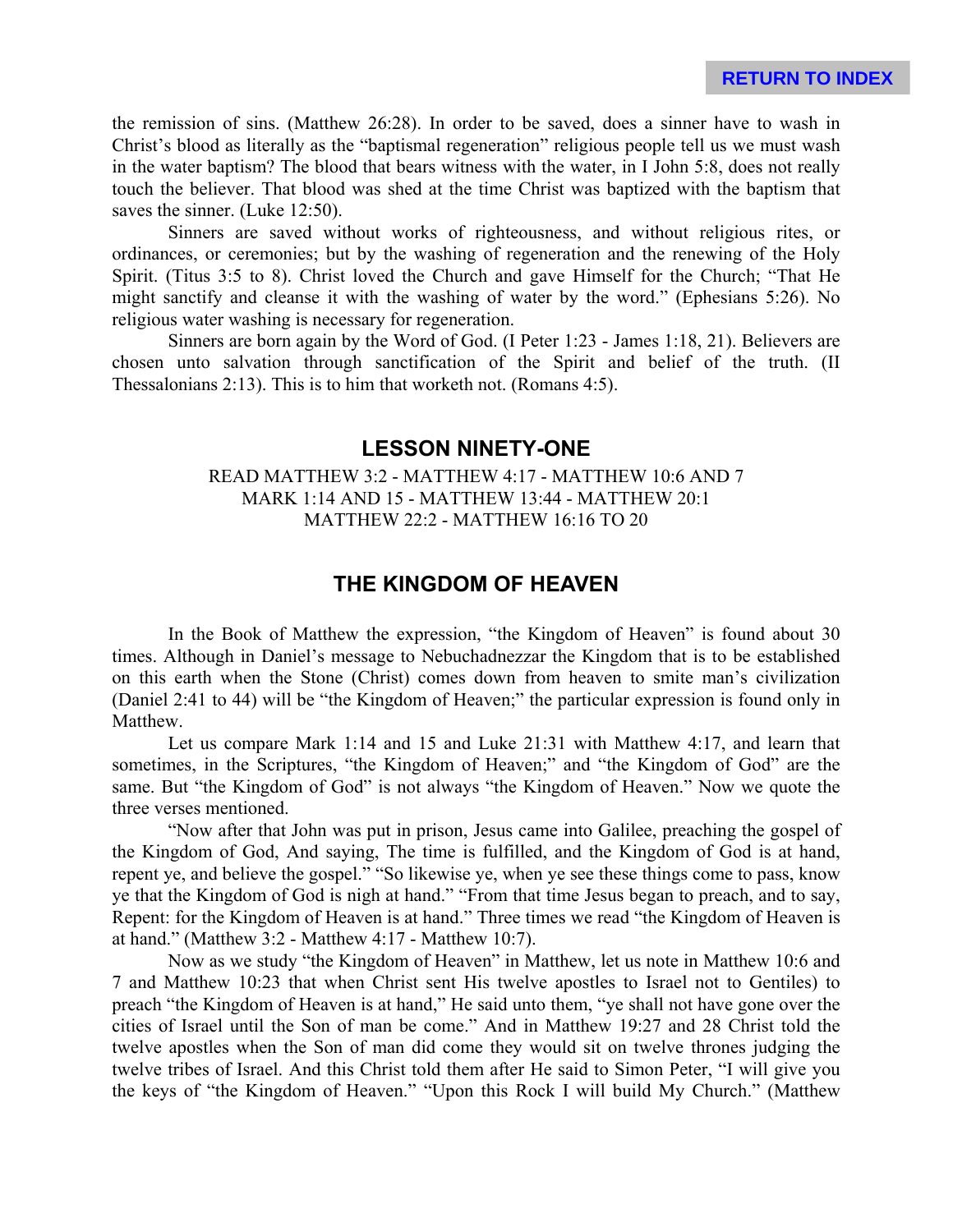16:16 to 19). Then after Christ's resurrection the Twelve asked Him, "wilt Thou at this time restore again the Kingdom to Israel?" (Acts 1:6).

The first step in bringing about the prophesied restitution when Christ returns to earth as the Son of Man, will be Israel's redemption, which means, the Kingdom will be restored to Israel. (Acts 3:19 to 21 - Luke 21-27 to 33 - Romans 11:26 - Amos 9:11 to 15 - Acts 15:15 to 18). Then Christ, as the Son of Man, King and Judge, will sit on the throne of His glory. (Matthew 25:31 to 41). Then the Twelve will sit on twelve thrones.

This will be the fulfillment of Matthew 13:44: "Again, the Kingdom of Heaven is like unto Treasure hid in a field; the which when a Man hath found, he hideth, and for joy thereof goeth and selleth all that he hath, and buyeth that field." Israel is called God's treasure. (Psalms 135:4 - Exodus 19:5). Israel is hid in the world; but not from God. (Hosea 5:3).

The Kingdom of Heaven that was at hand when the King was here, and while He was standing in heaven, as the Son of man (Acts 7:51 to 56), will be at hand again when Luke 21:27 to 33 is fulfilled. In the meantime "the Kingdom of Heaven" has been postponed and God, by His Holy Spirit, His Son and His perfected saints, is conducting a different program (Ephesians 4:9 to 14). God has not abandoned His "Kingdom of Heaven" program. God's "Kingdom" covenants have been interrupted or suspended until we reach the culmination of this "grace" program mentioned in Ephesians 4:13.

We read about 9 times in the Book of Matthew, that "the Kingdom of Heaven is like unto . . . " But if you will study them carefully you will know that you cannot say, with Divine sanction, "the dispensation of the grace of God and the Body of Christ is like unto those illustrations." There is a difference between the "Kingdom of Heaven" and the Body of Christ.

How would you interpret the eleventh hour workman of Matthew 20:1 to 16 in the light of Romans 4:4 and 5 - I Corinthians 3:11 to 15 - II Timothy 1:9? Compare Matthew 10:5 to 8 with Titus 2:11 to 14.

#### **LESSON NINETY-TWO**

READ JOHN 1:11 TO 13 - JOHN 2:23 - JOHN 7:31 - JOHN 7:40 - JOHN 10:42 JOHN 11:45 - JOHN 12:45 - JOHN 2:42 - ACTS 2:5 - ACTS 2:41 - ACTS 4:4 ACTS 5:14 - ACTS 6:7 - ACTS 9:42 - ACTS 11:42 - ACTS 14:1 - ROMANS 11:30,

# **CHRIST CAME UNTO HIS OWN**

It is so important in Bible study that we understand the meaning of John 1:11 and 12, that Christ "came unto His own and His own received him not; But as many as received Him to them gave He power to become the sons of God."

Then we should know the relation of this statement to the truth of Romans 11:30, more than 25 years after Christ died on the cross; "as ye (Gentiles) in times past have not believed God, yet have now obtained mercy through their (the Jews') unbelief."

The statement that Christ came unto His own follows the truth that He was in the world that was made by Him, and the world knew Him not. Christ came unto His own world and He came unto His own nation in His own world. This world belongs to Christ by right of creation, and by right of redemption. (Revelation 4:11 - 5:9).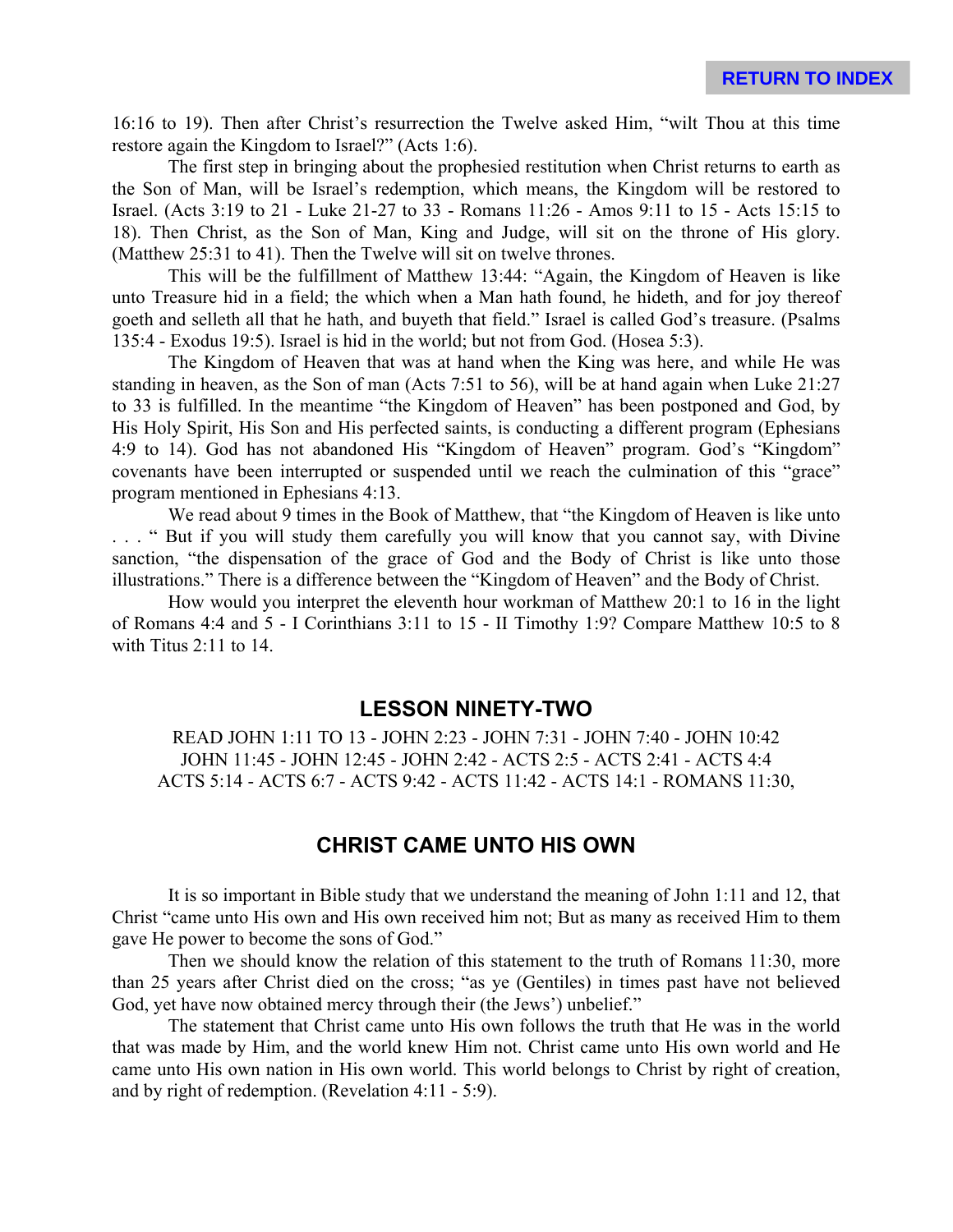When Christ was in the form of God (Philippians 2:5) He created Israel for His own glory (Isaiah 43:7); out of one as good as dead (Hebrews 11:12). In Matthew 21:42 Christ called the Jews, "the Builders," and Himself, "the Stone." He said according to prophecy, the Stone is rejected by the Builders. (Matthew 21:42 - I Thessalonians 2:14 and 15).

The first question in Matthew, is "Where is He that is born King of the Jews?" (Matthew 2:2). Christ permitted Nathanael to worship Him as "King of Israel." (John 1:49). The woman at the well said to the Lord Jesus, "How is it that Thou, being a Jew?" (John 4:9). Christ is called "the Lion of the tribe of Judah," "the Root of David." (Revelation 5:5). Christ, on earth, was a Minister of the Jews and declared that He was sent only to the Jews. (Romans 15:8 - Matthew 15:24). Christ was born in the city of David, of the Seed of David, to take the throne of David and to deliver the Jews from Gentile subjugation. (Luke 1:27 to 33 - Luke 2:11 - Luke 1:68 to 74). Christ came unto His own to do more than save individual Jews. When Christ mourned over Jerusalem, with tears (Luke 13:34 and 35 and Luke 19:41 to 44), He was talking about the nation and their rulers who knew not the time of their visitation, the things that belonged to Israel's peace. (Luke 19:42 and 44).

The very heart of the Bible is the truth that Almighty God was in the form of a man, a Jewish Man, for about 33 years. (John 1:1 to 3 and 1:14). He spent those years in the land of the Jews, in the midst of the Jews, to minister to the Jews. (Acts 2:22 - Acts 10:38 and 39 - Romans 15:8 - Matthew 15:24). He was not ashamed to call the sanctified Jews, brethren (Hebrews 2:11), "for He took on Him the Seed of Abraham." "It behooved Him to be made like unto His brethren." (Hebrews 2:16 and 17). Christ, on earth, was the Son of David and the Son of Abraham. (Matthew 1:1). He was born of the Seed of David to be ISRAEL'S Saviour. (Acts 13:23). "His own received Him not: but as many as received Him." Many Jews did receive Christ.

We read in John 2:23, "many believed." In John 7:31, "many believed" - John 10:42, "many believed" - John 11:45, "many of the Jews believed on Him" - John 12:42, "many of the chief rulers believed on Him." Then in Acts 2:41, 3000 believed. In Acts 4:4, "many believed, about 5000" - We learn in Acts 9:42 - Acts 11:21 - Acts 13:48 - Acts 14:1 - Acts 17:12, many Jews believed on Christ.

But yet the statement is made "His own received Him not." Many individual Jews did receive Him; but Israel did not receive the Lord Jesus, as that nation is yet to receive Him, in fulfillment of prophecy, as Messiah, King and Deliverer. They rejected Him in incarnation and in resurrection. (Matthew 21:42 - Luke 19:14 - Acts 7:51 to 60 - I Thessalonians 2:14 to 16 - Acts 13:45 and 46 - Acts 18:5 and 6 - Romans 11:5 to 15).

When they rejected Christ in resurrection, (Acts 5:30 to 32 - Acts 13:30 to 36), then God in His marvelous grace, turned to the Gentiles (Acts 13:46), and they obtained mercy because His own received Him not. But remember Romans 11:26: "And so all Israel shall be saved: as it is written, There shall come out of Sion the Deliverer, and shall turn away ungodliness from Jacob."

#### **LESSON NINETY-THREE**

READ HEBREWS 10:7 TO 10 - JOHN 4:34 - JOHN 6:38 TO 40 - LUKE 22:41 TO 44 JOHN 7:17 - COLOSSIANS 1:9 - COLOSSIANS 4:12 - ROMANS 12:1 TO 3 EPHESIANS 5:17 - AND EPHESIANS 6:6 - HEBREWS 10:36 - HEBREWS 13:20, 21 I PETER 2:15 - I PETER 3:17 - I PETER 4:2 - I PETER 4:19 - I THESSALONIANS 5:18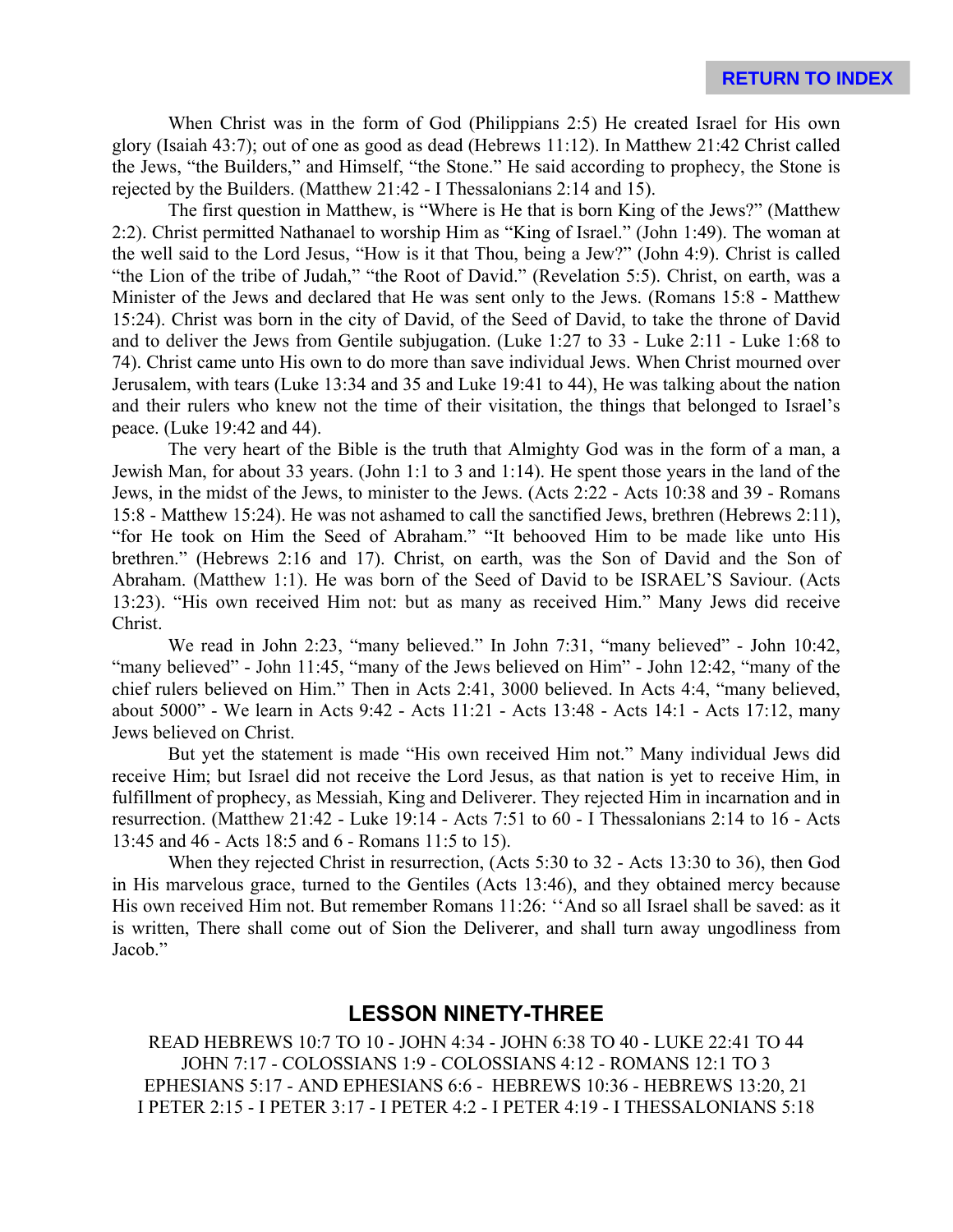#### EPHESIANS 1:5 - EPHESIANS 1:9 - EPHESIANS 1:11 - I JOHN 5:14 - JOHN 9:31

### **GOD'S WILL FOR CHRIST AND CHRISTIANS**

Note Ephesians 5:17: "Wherefore be ye not unwise, but understanding what the WILL of the Lord is."

In this lesson every Scripture listed above should be read carefully and prayerfully, for we are told in I John 2:17 that he that doeth the WILL of God shall abide forever; and in I John 5:14, "if we ask anything according to God's WILL, He heareth us."

Then note Christ's statements in John 9:31 and John 7:17, "if any man be a worshipper of God, and doeth His WILL, him God heareth;" and "if any man will do His WILL, he shall know the doctrine."

First let us note how Christ did the WILL of God. He said, "I come to do Thy WILL, O God." (Hebrews 10:9).

Right after Christ had given the poor sinful woman at the well eternal life, His apostles came to Him with food saying, "Master eat." (John 4:31). Note what Christ said to them: "My meat is to do the WILL of Him that sent Me, and to finish His work." (John 4:34).

Hear again the words of Christ in John 6:38: "I came down from heaven, not to do Mine own will, but the WILL of Him that sent Me.

What did it mean for Christ to do His Father's will and to finish the work? The answer is John 19:23 to 30, Calvary: "It is finished: and He bowed His head, and gave up the ghost." (John 19:30). On the way to Calvary, it meant Gethsemane: "and His sweat was as it were great drops of blood falling down to the ground"; "not My WILL but Thine be done." (Luke 22:42 to 44).

Then hear the good news for us, in Hebrews 10:10: "By the which WILL we are sanctified through the offering of the body of Jesus Christ once for all."

"He that doeth the WILL of God abideth forever." What is the first step that the sinner must take before he can begin to do the will of God? Hear the words of Christ, in John 6:40 and 39: "And this is the WILL of Him that sent Me, that every one which seeth the Son, and believeth on Him, may have everlasting life: and I will raise him up at the last day." "And this is the Father's WILL which hath sent Me, that of all which He hath given Me, I should lose nothing, but should raise it up again at the last day."

Then after we believe the Son and have eternal life let us not be unwise, but understand what the WILL of God is. "Rejoice, pray without ceasing, in every thing give thanks. This is the WILL of God in Christ Jesus concerning you." (I Thessalonians 5:16 to 18). "That ye might be filled with the knowledge of His WILL in all wisdom and spiritual understanding." (Colossians 1:9).

Let the Holy Spirit have His uninterrupted place within us in prayer, for His intercession is according to the WILL of God. (Romans 8:27). Let us obey Romans 12:1 and 2 and prove what is that good and acceptable and perfect WILL of God, as we are also instructed, in Ephesians 6:6, to do "the WILL of God from the heart." Read the will of God in Hebrews 10:36, I Peter 2:15 - I Peter 3:17 - I Peter 4:2 and I Peter 4:19.

"The God of peace make you perfect in every good work to do His WILL." (Hebrews 13:20 and 21). "It is God which worketh in us to WILL and to do of His good pleasure." (Philippians 2:13).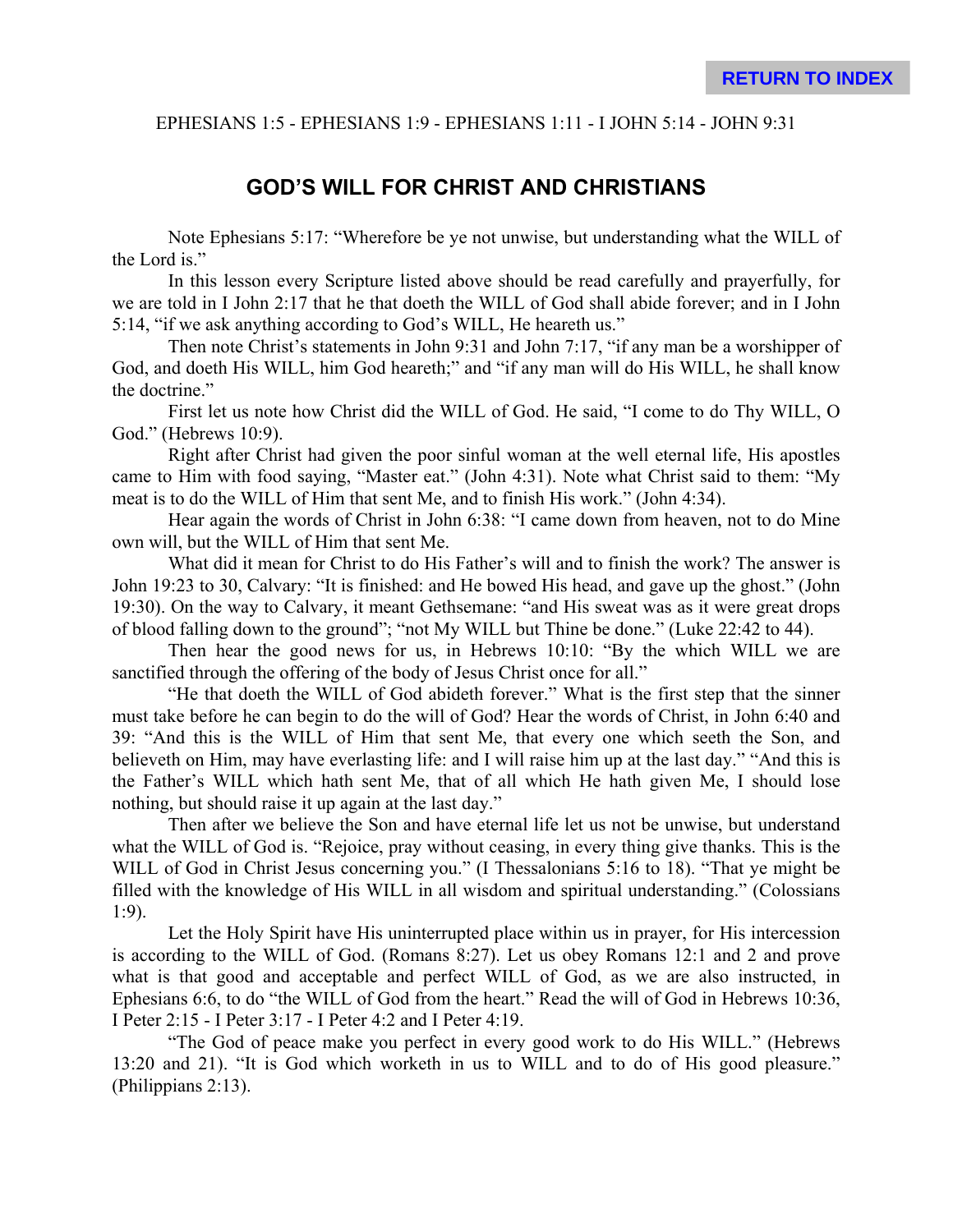In Ephesians 1:5 we read of "THE GOOD PLEASURE OF GOD'S WILL"; in Ephesians 1:11, THE COUNSEL OF GOD'S WILL; in Ephesians 1:9, of 'THE MYSTERY OF GOD'S WILL.'

Then the final verse, Colossians 4:12, the fervent prayer that Christians may stand perfect and complete in ALL THE WILL of God.

No one, with God's sanction, would have given the instruction of Colossians 4:12, concerning "all the will of God," until the mystery of Colossians 1:25 and 26 had been revealed. So there may be quite a difference between the WILL of God and 'THE MYSTERY OF GOD'S WILL.'

#### **LESSON NINETY-FOUR**

READ ROMANS 7:6 - II TIMOTHY 1:9 AND 10 - I CORINTHIANS 15:20 ROMANS 11:30 AND 31 - EPHESIANS 2:13 AND 19 - COLOSSIANS 1:21 TO 26

#### **CHANGES TOLD BY THE WORD "NOW"**

There is no more important study in the Bible than a study of the dispensational "NOWS."

Let us first read Romans 7:6: "But NOW we are delivered from the law, that being dead wherein we were held; that we should serve in newness of spirit, and not in the oldness of the letter."

Then let us study, compare and contrast Deuteronomy 6:25 and Romans 3:21: "And it shall be our righteousness, if we observe to do all these commandments before the Lord, our God, as He hath commanded us." "But NOW the righteousness of God without the law is manifested, being witnessed by the law and the prophets."

What a tremendous difference between the two statements; the difference between law and grace. What the law demanded (righteousness); grace provides. (Romans 5:20 and 21).

What was the date when the change in Romans 7:6 first occurred? It was not while Jesus of Nazareth was on earth, under the law. (Acts 2:22 - Galatians 4:4 - Matthew 5:17 and 18 - Matthew 23:1 to 3).

When Christ was on earth, and for some years thereafter, the Jews were nigh and the Gentiles were far off, aliens. (Ephesians 2:17 - Ephesians 4:18 - Ephesians 2:11 and 12). But NOW, in Christ Jesus, by His blood the Gentiles are brought nigh." (Ephesians 2:13). NOW no longer strangers and foreigners but in God's Household. (Ephesians 2:19). Gentiles "NOW hath God reconciled." (Colossians 1:21).

By Christ we "have NOW received the reconciliation." (Romans 5:11).

When was reconciliation received by the Gentiles? Not through Peter and the Eleven before Israel rejected Christ in resurrection and fell, (Acts 5:29 to 32 - Romans 11:11); but through Paul, when and because Israel was set aside. (Romans 11:15) - Read these two most important dispensational verses, Romans 11:11 and 15.

Then God revealed His hidden wisdom, purposed in Christ before the world began. "The revelation of the mystery - NOW made manifest." (Romans 16:25 and 26 - I Corinthians 2:6 and 7 - Ephesians 3:10). This grace and purpose was given Gentiles, in Christ, before the world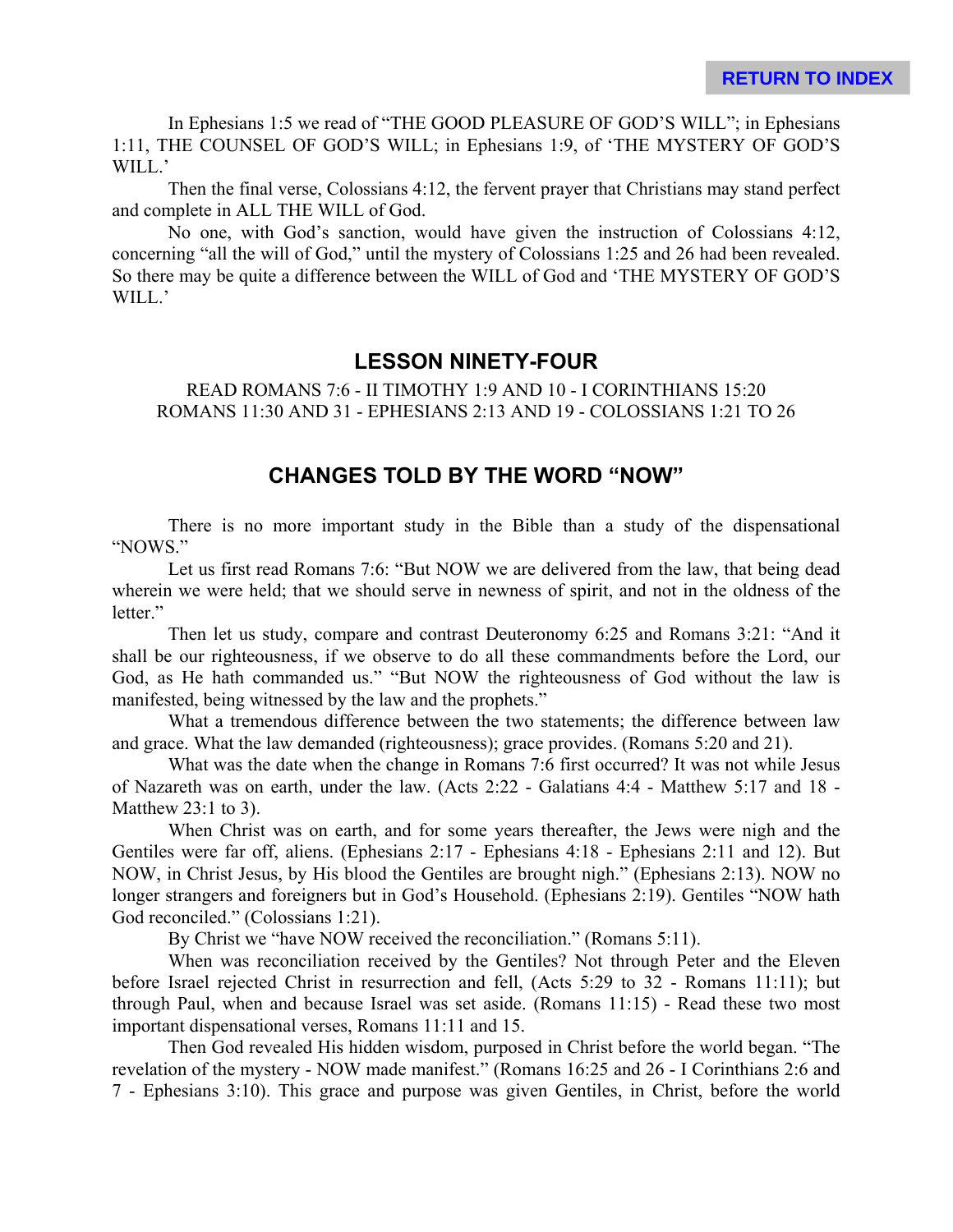began, but is NOW made manifest by Christ's perfect redemptive work. (II Timothy 1:9 and 10). In the recorded ministry of the twelve apostles, there is no suggestion of God's eternal grace purpose.

The fall of Israel, some years after the resurrection of Christ, marked the very beginning of the program of Romans 11:30 and 31. "For as ye (Gentiles) in times past have not believed God, yet have NOW obtained mercy through their (Israel's) unbelief: Even so have these also NOW not believed, that through your mercy they also may obtain mercy." Let us dwell much on these two most important verses.

What a reversal here from God's program when Peter preached to Cornelius. There the Gentiles received repentance unto life, before Israel fell. NOW the Gentiles obtain mercy because of Israel's fall and unbelief and blindness. (Romans 11:7 to 11 - Romans 11:30). NOW Israel must obtain mercy through the ministry of Gentiles.

None of this was made known to Israel's prophets: "Which in other ages was not made known unto the sons of men, as it is NOW revealed unto His holy apostles and prophets by the Spirit." (Ephesians 3:5). "Who now rejoice in my sufferings for you, and fill up that which is behind of the afflictions of Christ in my flesh for His Body's sake, which is the Church." "Even the mystery which hath been hid from ages and from generations, but NOW made manifest to His saints." (Colossians 1:24 and 26).

You see how these "NOWS" are dispensational "NOWS," keys to the Scriptures. Read the important NOW of II Corinthians 5:16. There are other NOWS - in Hebrews 9:24 - I JOHN 3:2 - I JOHN 2:18 - I JOHN 2:28 - Ephesians 5:8 - Romans 5:9 - Romans 6:19 to 21, 22 - Romans 8:1 and 22 - Romans 13:11.

#### **LESSON NINETY-FIVE**

READ COLOSSIANS 1:16 TO 20 - JOHN 1:3 - JOHN 4:25 - JOHN 21:17 I CORINTHIANS 15:27 AND 28 - EPHESIANS 1:10 - EPHESIANS 1:22 EPHESIANS 4:10 - I CORINTHIANS 8:6 - I CORINTHIANS 3:21 - EPHESIANS 5:20 PHILIPPIANS 2:14 - PHILIPPIANS 3:21 - I THESSALONIANS 5:21 - I TIMOTHY 4:8 I CORINTHIANS 3:21 - I CORINTHIANS 14:26 - II CORINTHIANS 5:17 TO 20 HEBREWS 13:18 - II PETER 1:3 - ROMANS 8:28 AND 32

# **ALL THINGS**

First let us read carefully I Corinthians 8:6 and Romans 8:28 and 32: "But to us there is but one God, the Father, of Whom are ALL THINGS, and we in Him; and one Lord Jesus Christ, by Whom are ALL THINGS, and we by Him." "We know that ALL THINGS work together for good to them that love God, to them who are the called according to His purpose.

It is interesting to note that the words "THING" and "THINGS" are found more than 1600 times in the Bible (King James version). Here is a very interesting truth; in Paul's Epistles we find the expression "ALL THINGS" 76 times.

In II Corinthians 5:18 we read that ALL THINGS are of God. In I Corinthians 8:6 we read that ALL THINGS are of God and by Christ. God is Creator, Judge, King and Saviour.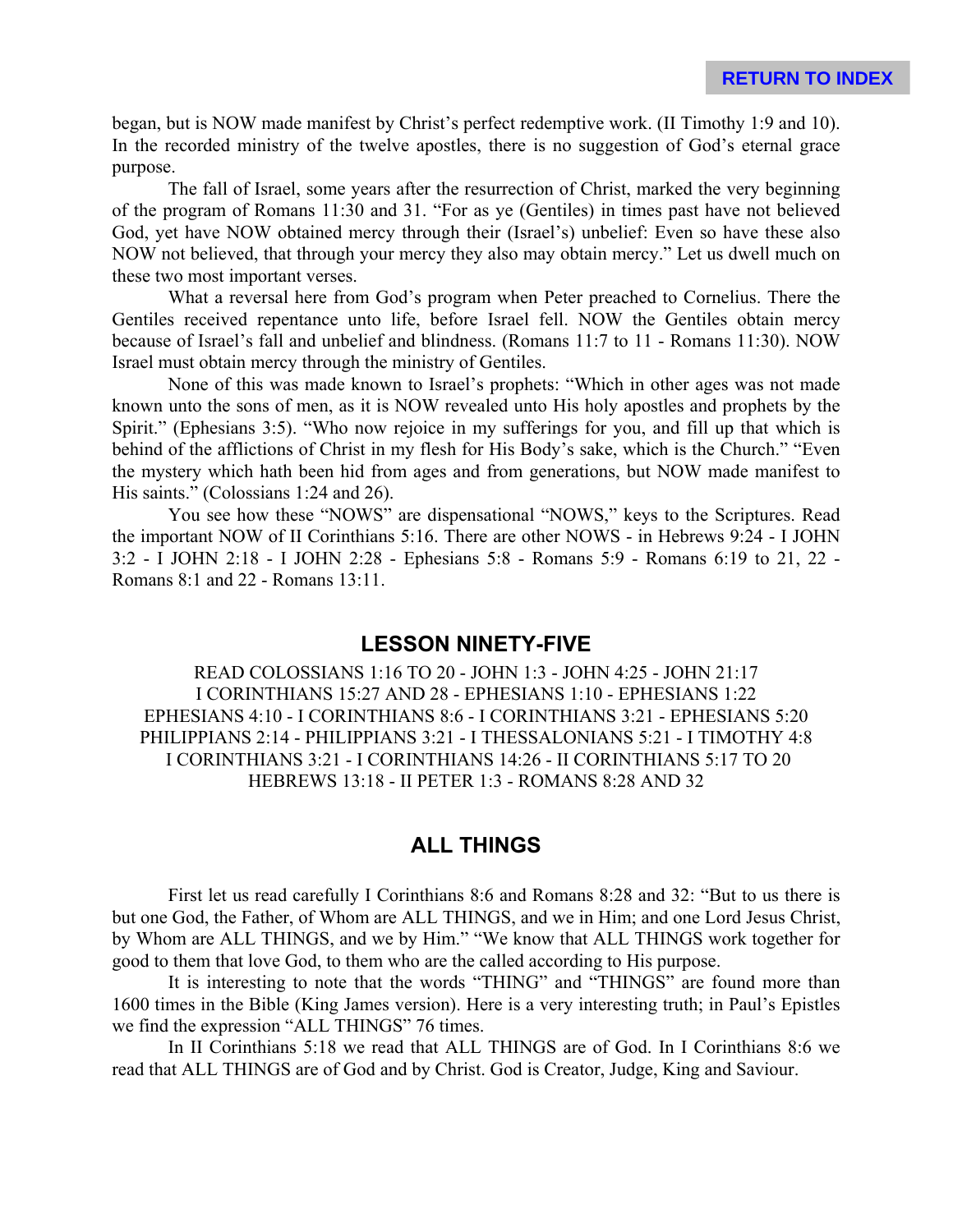Note Colossians 1:17 and 18: "And He (Christ) is before ALL THINGS, and by Him ALL THINGS consist: And He is the Head of the Body, the Church: Who is the beginning, the firstborn from the dead; that in ALL THINGS He might have the preeminence." This is in harmony with John 1:3 - ALL THINGS made by Christ.

God has committed all judgment unto Christ. (John 5:22 - Acts 17:31). Christ, as God's Judge and King, will gather all nations before Him for judgment. (Matthew 25:31 to 41). As God's King, Christ will put ALL THINGS under his feet. At present He is Head over ALL THINGS unto the Church, and He filleth ALL THINGS. (Compare I Corinthians 15:27 and 28 with Ephesians 1:19 to 23 - Ephesians 4:10 - and Hebrews 2:8). God will yet gather ALL THINGS together in Christ. (Ephesians 1:10).

We are told in John 4:25 - 21:17 and 2:25 that Christ, on earth, knew ALL THINGS. And now Christ upholds ALL THINGS by the Word of His power, the mighty power whereby He is able to subdue ALL THINGS unto Himself. (Hebrews 1:2 and 3 - Philippians 3:21).

When we read that God has appointed Christ Heir of ALL THINGS, let us know that we are joint-heirs with Christ; that ALL THINGS are ours, because we are Christ's. Therefore, if we are called according to God's purpose, ALL THINGS work together for our good. (Hebrews 1:2 - Romans 8:17 - I Corinthians 3:21 to 23 - Romans 8:28).

Our "all spiritual blessings" in Christ (Ephesians 1:3) are because of the truth of Romans 8:32 and II Corinthians 9:8: "He that spared not His own Son, but delivered Him up for us all, how shall He not with Him also freely give us ALL THINGS?" And God is able to make all grace abound toward you; that ye, always having all sufficiency in ALL THINGS, may abound to every good work."

Note Hebrews 2:10 and 2:17: "It became Him, for Whom are ALL THINGS, and by Whom are ALL THINGS, in bringing many sons unto glory, to make the captain of their salvation perfect through sufferings." "Wherefore in ALL THINGS it behooved Him to be made like unto His brethren, that He might be a merciful and faithful High Priest in things pertaining to God, to make reconciliation for the sins of the people."

Because of all of the above, Christians are to obey Ephesians 5:20 - Philippians 2:14 - I Thessalonians 5:21: "Giving thanks always for ALL THINGS unto God and the Father in the name of our Lord Jesus Christ." "Do ALL THINGS without murmurings and disputings." "Prove ALL THINGS; hold fast that which is good."

Yes, II Peter is true: "According as His Divine power hath given unto us ALL THINGS that pertain unto life and godliness." So also is I Timothy 4:8: "Godliness is profitable unto ALL THINGS, having promise of the life that now is, and of that which is to come." Read and believe Philippians 4:19 and Ephesians 1:3.

Pray not for more ALL THINGS - Appreciate and appropriate our ALL THINGS.

#### **LESSON NINETY-SIX**

READ EPHESIANS 1:4 TO 11 - EPHESIANS 1:19 TO 23 - EPHESIANS 2:7 EPHESIANS 3:7 - EPHESIANS 4:7 - EPHESIANS 3:11 EPHESIANS 3:16 - EPHESIANS 3:20 - EPHESIANS 4:16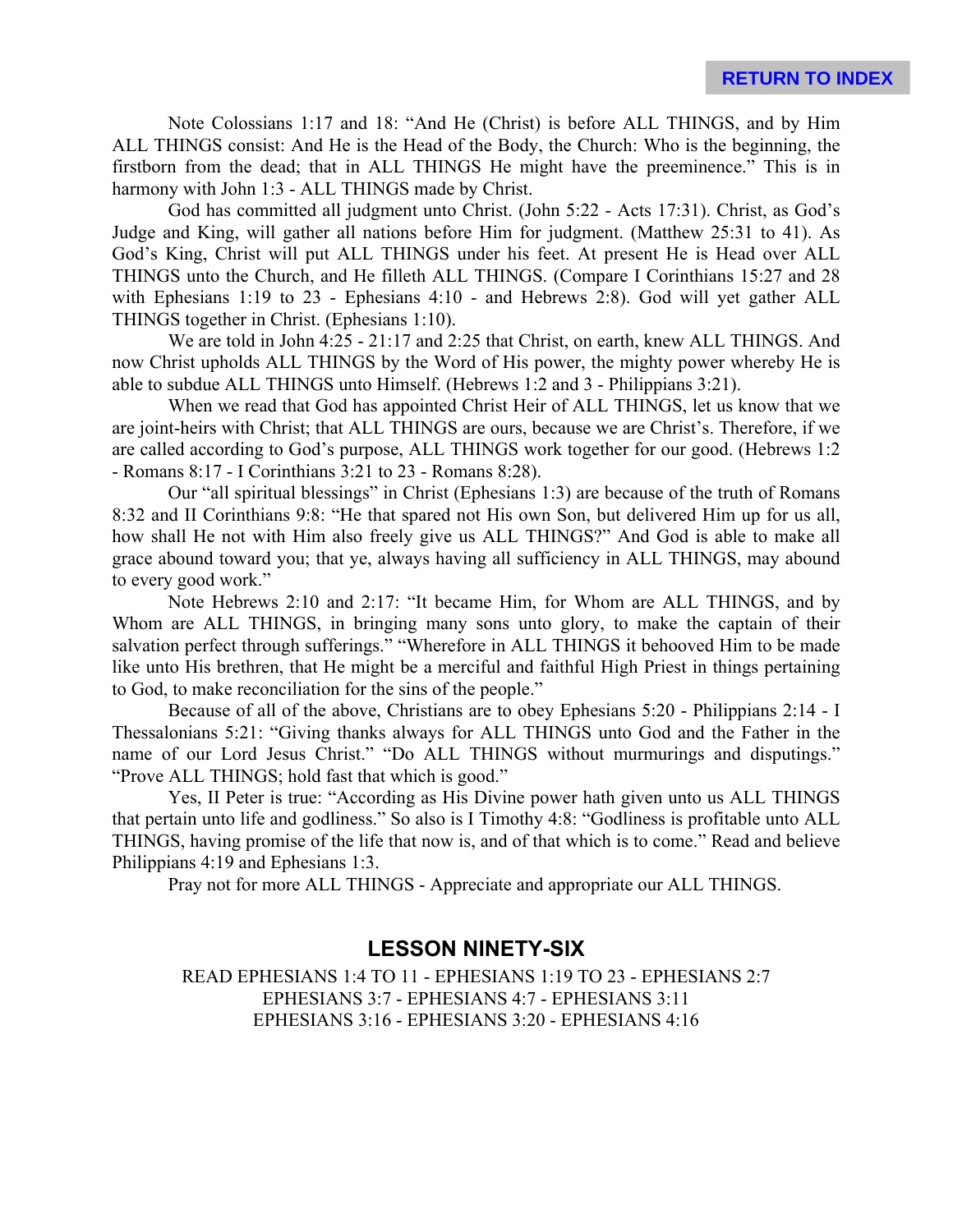# **ACCORDING TO GOD'S WILL, PURPOSE AND PLEASURE**

In the Epistle to the Ephesians we find the expression "ACCORDING TO" fifteen times and the expression "ACCORDING AS" (another form of the same Greek word) once.

Note Ephesians 1:4: "ACCORDING AS He (God) hath chosen us in Him (Christ) before the foundation of the world, that we should be holy and without blame before Him in love." If we can begin to comprehend this truth, we can understand the rest of this message concerning "ACCORDING TO" in Ephesians. Note the first "ACCORDING TO" that follows the above statement: "Having predestinated us unto the adoption of children by Jesus Christ to Himself, ACCORDING TO the good pleasure of His will." (Ephesians 1:5).

"Foreknowledge" and "predestination" are linked together in Romans 8:28 to 30: "Whom God foreknew He did predestinate to be conformed to the image of Christ." And in II Timothy 1:9, we learn that God's grace and purpose, given in Christ before the world began, guarantees the believer's salvation which is not ACCORDING TO His works; but ACCORDING TO God's before-the-world purpose.

This predestination is ACCORDING TO the good pleasure of God's will. Note Ephesians 1:9 and 11: "Having made known unto us the mystery of His will, ACCORDING TO His good pleasure which He hath purposed in Himself." "In Whom also we have obtained an inheritance, being predestinated ACCORDING TO the purpose of Him Who worketh all things after the counsel of His own will."

That grace and salvation which God purposed in Christ before the world is called "the mystery of God's will," "ACCORDING TO the good pleasure of His will;" "ACCORDING TO the purpose of Him Who worketh all things after the counsel of His own will."

In these Scriptures we learn that God is sovereign and omnipotent and determined. God is going to have His own way concerning His eternal purpose in spite of all the opposition of Satan and his heavenly principalities, in spite of religious men and their man-made religious organizations.

Note Ephesians 3:11: "ACCORDING TO the eternal purpose which He purposed in Christ Jesus our Lord." Note in Ephesians 4:8 to 13 how God is working out His eternal purpose. By His Son and the Holy Spirit, and spiritual servants with special gifts, God is building up the foreordained, unprophesied Church, which is Christ's Body, one flesh with Christ, (Ephesians 5:31 and 32), the Perfect Man of Ephesians 4:13. So in spite of all opposition God worketh all things after the counsel of His own will. The culmination will be ACCORDING TO God's purpose and the pleasure of His will. It is wonderful and blessed to fall in with His will with all our hearts and obey Ephesians 3:9.

Consider the power and grace that the believer has in and through and by Christ. "Now unto Him that is able to do exceeding abundantly above all that we ask or think, ACCORDING TO the power that worketh in us." Ephesians 3:20. "What is the exceeding greatness of His power to us-ward who believe, ACCORDING TO the working of His mighty power." (Ephesians 1:19 and 20). God's power is unlimited. That power is available for every member of the Body of Christ and God's will is that it should work in every Body-member.

In II Timothy 1:9 and Ephesians 2:7 we learn that the member of Christ's Body is standing in an eternity of grace, the riches of God's grace. He is made accepted in the Beloved (Ephesians 1:6). This word "accepted" is the Greek form of the noun "grace". He is "GRACED" in the Beloved, "In Whom we have redemption through His blood, the forgiveness of sins,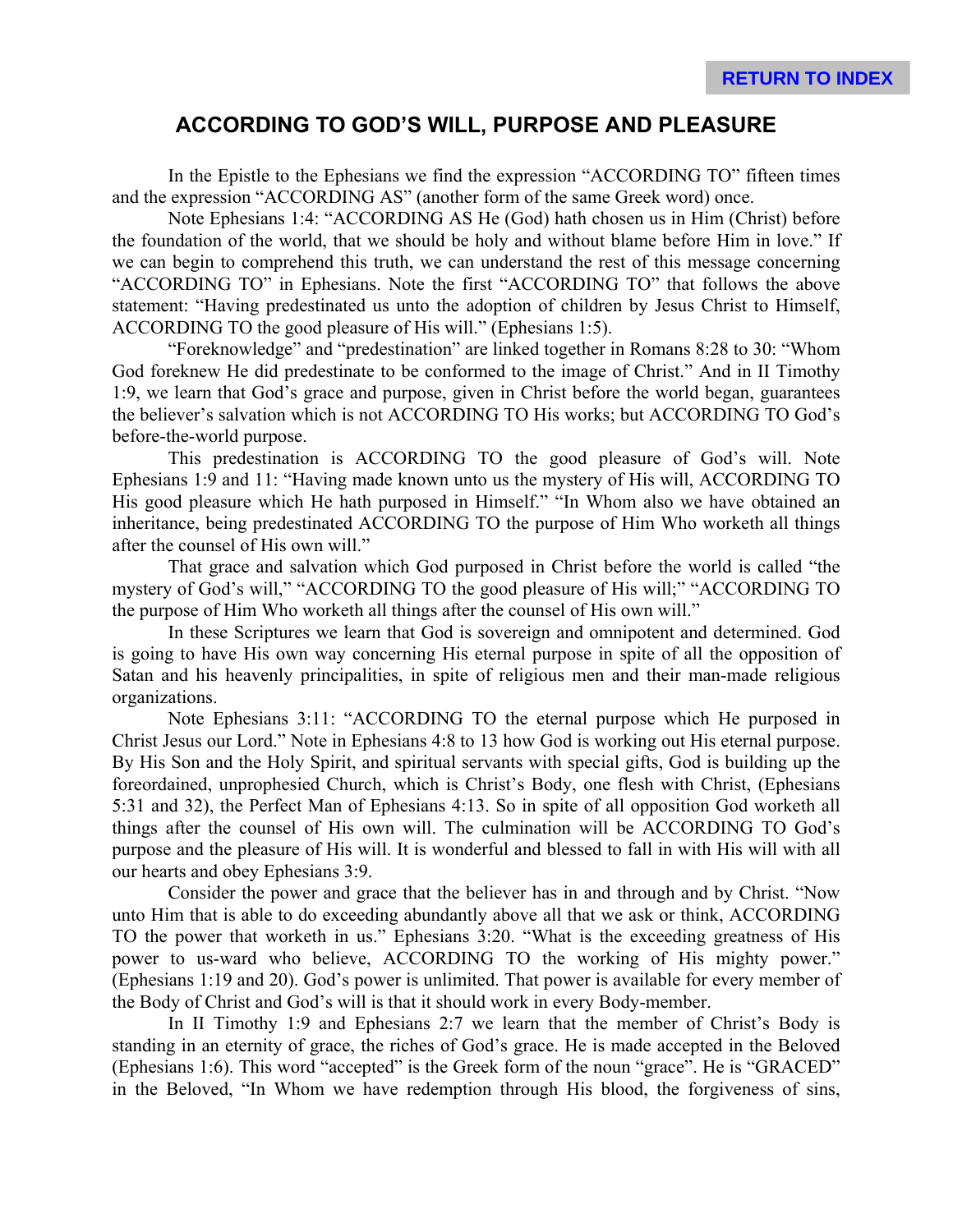ACCORDING TO the riches of His grace." Who can fathom, measure or compute the riches of God's grace? Our redemption and forgiveness is ACCORDING TO the riches of God's grace that God will continue to reveal in the ages to come (Ephesians 2:7). After reading Ephesians 2:7 then read Ephesians 3:7 and Ephesians 4:7 "Whereof I was made a minister, ACCORDING TO the gift of the grace of God given unto me by the effectual working of His power." "But unto every one of us is given grace ACCORDING TO the measure of the gift of Christ."

#### **LESSON NINETY-SEVEN**

READ LUKE 9:1 TO 6 - LUKE 10:1 TO 11 - LUKE 4:16 - LUKE 1:27 TO 33 LUKE 2:24 AND 39 - LUKE 6:29, 30 and 35 - LUKE 18:19 TO 26.

# **CHRIST TO ISRAEL - PAUL TO GENTILES**

In this lesson we are to study the life and ministry of the Lord Jesus on earth as recorded in the Gospel of Luke, with Paul's Christ-given ministry in Romans and Ephesians.

In Romans 15:8 we read that "Jesus Christ was a minister of the circumcision (Israel)." In Romans 15:16 we read that "Paul was the minister of Jesus Christ to the Gentiles." Not only were these two ministers for different people, but the ministry in the verses above quoted from Luke's Gospel are quite different from Paul's ministry to the Gentiles, recorded in such verses of Romans and Ephesians as Romans 10:5 to 12 - Ephesians 3:1 to 11.

We often hear that a Christian is one who follows Jesus Christ: but Paul said, in Philippians 3:17, "be followers together of me." And in I Corinthians 11:1 , "follow me as I follow Christ." In I Corinthians 3:10, Paul wrote, "I, the wise masterbuilder, have laid the foundation." How important it is to understand the meaning of II Corinthians 5:16 and 17.

Many, many sincere Christians have been workmen who needed to be ashamed, because they went to Matthew Mark and Luke to select the program for the Church, or Body of Christ, without heeding the instructions of the Lord, through Paul the wise masterbuilder. The Christian errs who does not study the earthly ministry of Christ in the light of Paul's Epistles.

Some Christians are told to present their infants for public dedication, because the "Infant Jesus" was dedicated. But they should be Bereans (Acts 17:11) and read Luke 2:39 with Romans 6:14. In Luke 2:39 we learn that all that was done for Christ was according to the law; whereas Christian parents and children are not under the law. Some Christians want a little water put on the heads of their children; but Christ was not sprinkled when He was a little baby. He was circumcised. (Luke 2:21). The Christian's circumcision is spiritual and not physical. (Colossians 2:11 - Philippians 3:1 to 3). Some say that the sprinkling takes the place of circumcision in the Old Testament. Then why sprinkle baby girls?

There may have been some water used in the dedication of Christ, for there were many different baptisms in Israel's religion (Hebrews 9:10); but the principal part of the ceremony was the turtledove or pigeon. (Luke 2:24). Why not bring turtledoves to Church when little children are publicly dedicated? Christ was baptized when He was 30 years old. (Luke 3:21). Then He was baptized on the cross several years thereafter. (Luke 12:50). If we should follow Christ in baptism, which of these two baptisms? Every one who has really accepted His second baptism has been saved. Should we follow Christ in circumcision? As believers are baptized with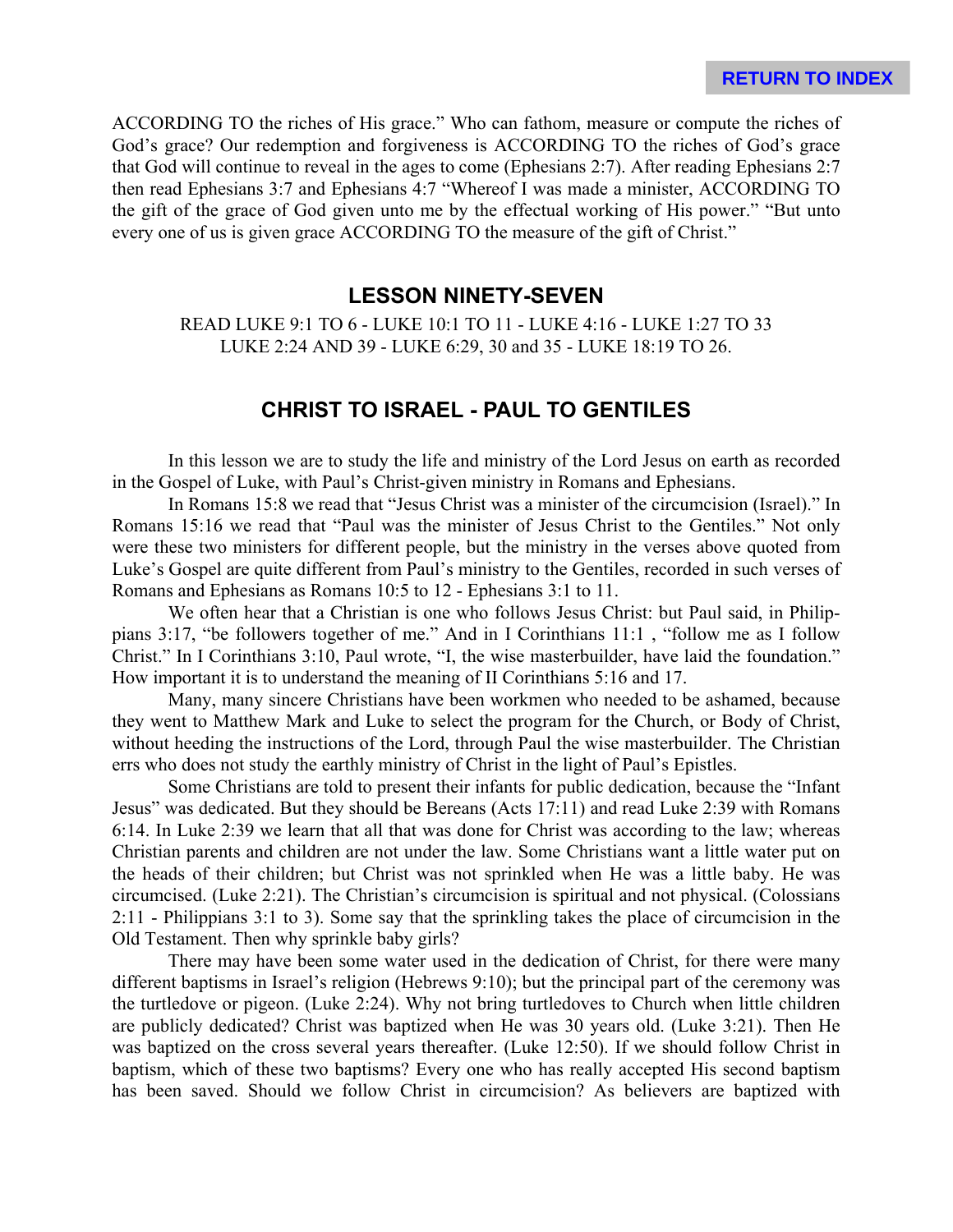Christ's death baptism, so they are—and must be—circumcised with His circumcision to get into heaven. (Colossians 2:11 and 12 - Philippians 3:3). Should we do as He did, go to the synagogue of the Jews on the seventh day sabbath? (Luke 4:16).

Should we obey Luke 6:29, 30 and 35, by giving our coat when we are sued for our cloak; by giving to every one that asketh and expect nothing to be paid back when we lend money? Should we sell our property and give our money away, in obedience to Luke 12:33?

Should we, in this age of grace, tell a man to keep the commandments and sell all that he has, to receive eternal life? (Luke 18:18 and 19 to 26). How does this harmonize with Romans 4:4 and 5 and Ephesians 2:8 and 9? Let us remember that Christ on earth was under the law.

Let us test things that differ. Jesus of Nazareth, a Man in the Land of the Jews (Acts 10:38 and 39 and 2:22) is quite different from Christ in the Gentile - the hope of glory. (Colossians 1:27 and II Corinthians 5:16). The one Gentile to whom Christ ministered in Luke loved Israel and built a synagogue for them. (Luke 7:1 to 12). Christ did not interfere with the offering of animals while He was on earth.

#### **LESSON NINETY-EIGHT**

#### READ I CORINTHIANS 10:32 - GALATIANS 3:26 TO 28 MATTHEW 10:5 AND 6 I CORINTHIANS 12:13 - EPHESIANS 2:11 AND 12

# **THE JEWS - THE GENTILES - THE CHURCH OF GOD**

Note I Corinthians 10:32: "Give none offence, neither to the Jews, nor to the Gentiles, nor to the Church of God."

While the Lord Jesus Christ was here on earth He said to His chosen, special apostles, "go not into the way of the Gentiles" - "go to Israel (the Jews)". At that time neither Romans 10:12 nor I Corinthians 12:13 was true. Read these two verses: "For there is no difference between the Jew and the Greek: for the same Lord over all is rich unto all that call upon Him." "For by one Spirit are we all baptized into one body, whether we be Jews or Gentiles, whether we be bond or free; and have been all made to drink into one Spirit." The Lord, on earth gave a blessing to one Greek Gentile; but she was of great faith and took her place as a "dog" under the Jews' table. (Mark 7:24 to 30). She was not then and there baptized into the Body of Christ mentioned in Ephesians 3:6.

Whatever the Church of God was in the Old Testament, the Body of Christ of Romans 12:4 and 5 Ephesians 5:31 and 32 is quite different. This Body in Ephesians 3:6 is called "the Joint-Body." Note Ephesians 2:17 and 18: "And came and preached peace to you which were afar off, and to them that were nigh. For through Him we both have access by one Spirit unto the Father." The "far-off" were alienated Gentiles. (Ephesians 4:18 and 2:11 and 12). It is in this Body that there is neither Jew nor Gentile, as such; but both Jews and Gentiles joined together in Christ and baptized into His Body. (Colossians 3:11 - Galatians 3:28). There had been a great difference between Jews and Gentiles. (Matthew 15:24 to 30).

As we read the words of Christ, in Matthew, Mark, Luke and John, we learn that He addressed His messages sometimes to saved Jews and sometimes to unsaved Jews. Both saved and unsaved Jews, were the children of Abraham, and Christ called all of them "the children of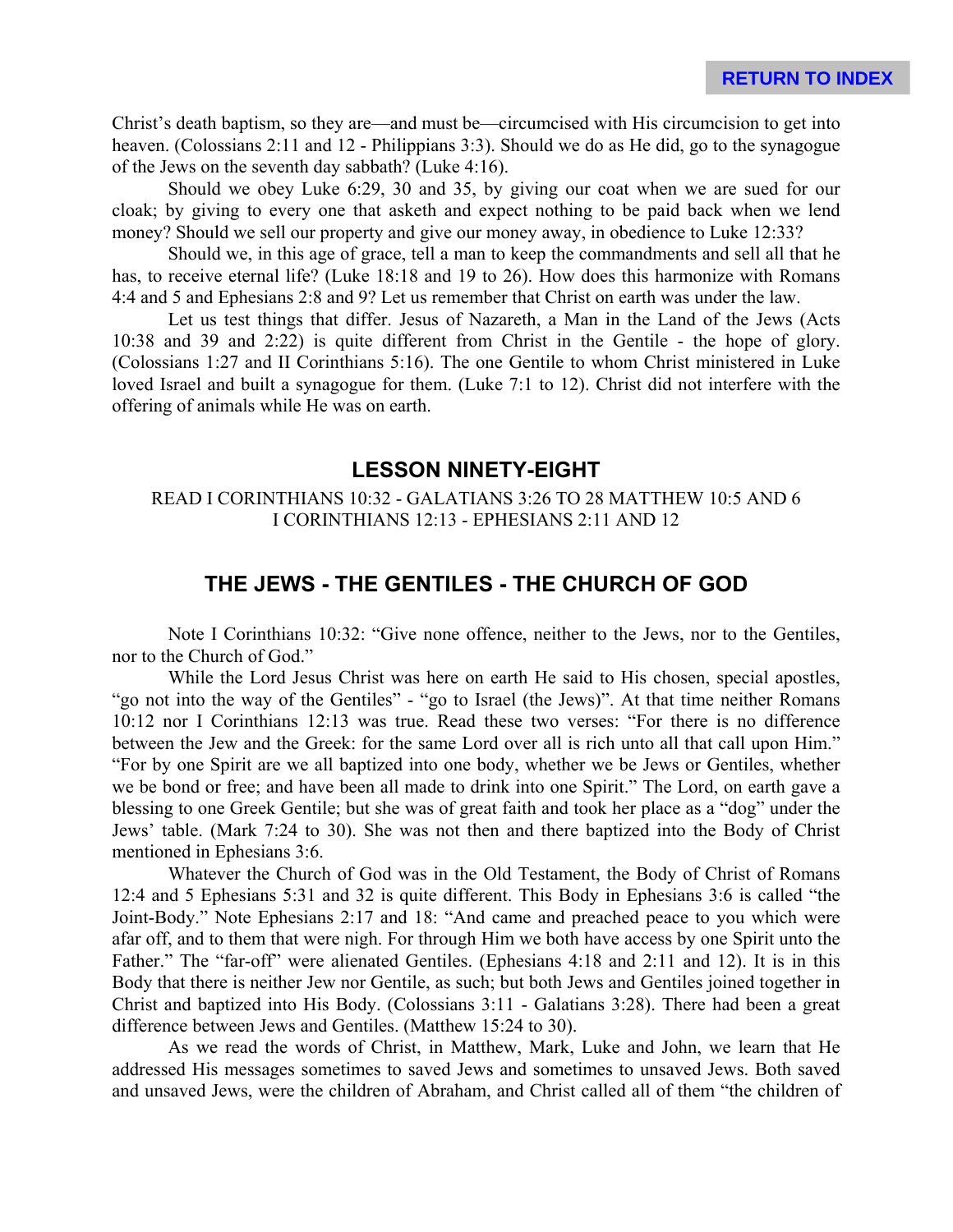the kingdom." (Matthew 8:12). At that time the human race was divided, according to Ephesians 2:11 to 13, into two groups - "the Commonwealth of Israel," the "nigh Jews, and "the aliens from the Commonwealth of Israel," the "far-off" Gentiles. Now all saved Jews and Gentiles have been translated into the kingdom of Christ. (Colossians 1:13).

Under Paul's gospel of grace (Acts 20:24 - Romans 16:25), the believing Jews and believing Gentiles were one; for believing Jews and Gentiles were reconciled by the cross of Christ in one Body. (Ephesians 2:17 and 18). This reconciliation in one Body came when and because Israel was cast away. Read Romans 11:5 to 15. In Romans 11:5, we read; "There is a remnant according to the election of grace" - "the rest were blinded." The reconciled Gentiles became joint-heirs and joint-sharers in the Joint-Body with that elect remnant, (Ephesians 3:6). There were 3000 Jews saved on the day of Pentecost; but there was then no "Joint-Body."

When the fulness of the Gentiles shall come in, the end of this period of special favor for Gentiles, Israel will be saved. (Romans 11:26). Then the Jews will have a prominent place in God's coming kingdom program. Because of this they are being miraculously preserved. Read Jeremiah 31:31 to 37 and Ezekiel 36:24 to 36 and Ezekiel 37:24 to 31.

In this parenthetical age, while we are waiting for the consummation of the age and the fulfilling of the times of the Gentiles both spiritually and politically, as revealed in Luke 21:24 and Ephesians 4:13, the human race is divided into the three groups: "the Jews" (unsaved). "the Gentiles" (unsaved), and the Body of Christ or "the Church of God," Which He purchased with His own blood. (Acts 20:28). There is no salvation outside of this one true Bible Church, the Joint-Body.

There are many sectarian, religious Church organizations, but God recognizes one and only one true Bible Church in this age of grace, the Church Which Christ will present to Himself as a glorious, spotless, holy Church, Which with Christ is one flesh, one New Man. (Ephesians 5:27 - Ephesians 2:15 - Ephesians 5:30 and 31).

#### **LESSON NINETY-NINE**

READ HEBREWS 1:4 - HEBREWS 8:6 - HEBREWS 9:12 - HEBREWS 11:2 I THESSALONIANS 5:9 - ROMANS 11:30 - EPHESIANS 1:11 I CORINTHIANS 9:24 AND 25.

#### **WHAT CHRIST AND CHRISTIANS OBTAIN**

In this lesson we are to consider what Christ and Christians have obtained. There are six or seven different Greek words translated "obtain."

In Hebrews 1:4 we read that Christ hath by inheritance OBTAINED a more excellent name than the angels.

In Ephesians 1:11 we learn that, in Christ, the Christians have OBTAINED a predestinated inheritance which God purposed.

In Hebrews 8:6 we learn that Christ hath OBTAINED a more excellent ministry than Israel's Old Testament priests.

According to Hebrews 11:2 the Old Testament heroes of faith OBTAINED a good report by faith.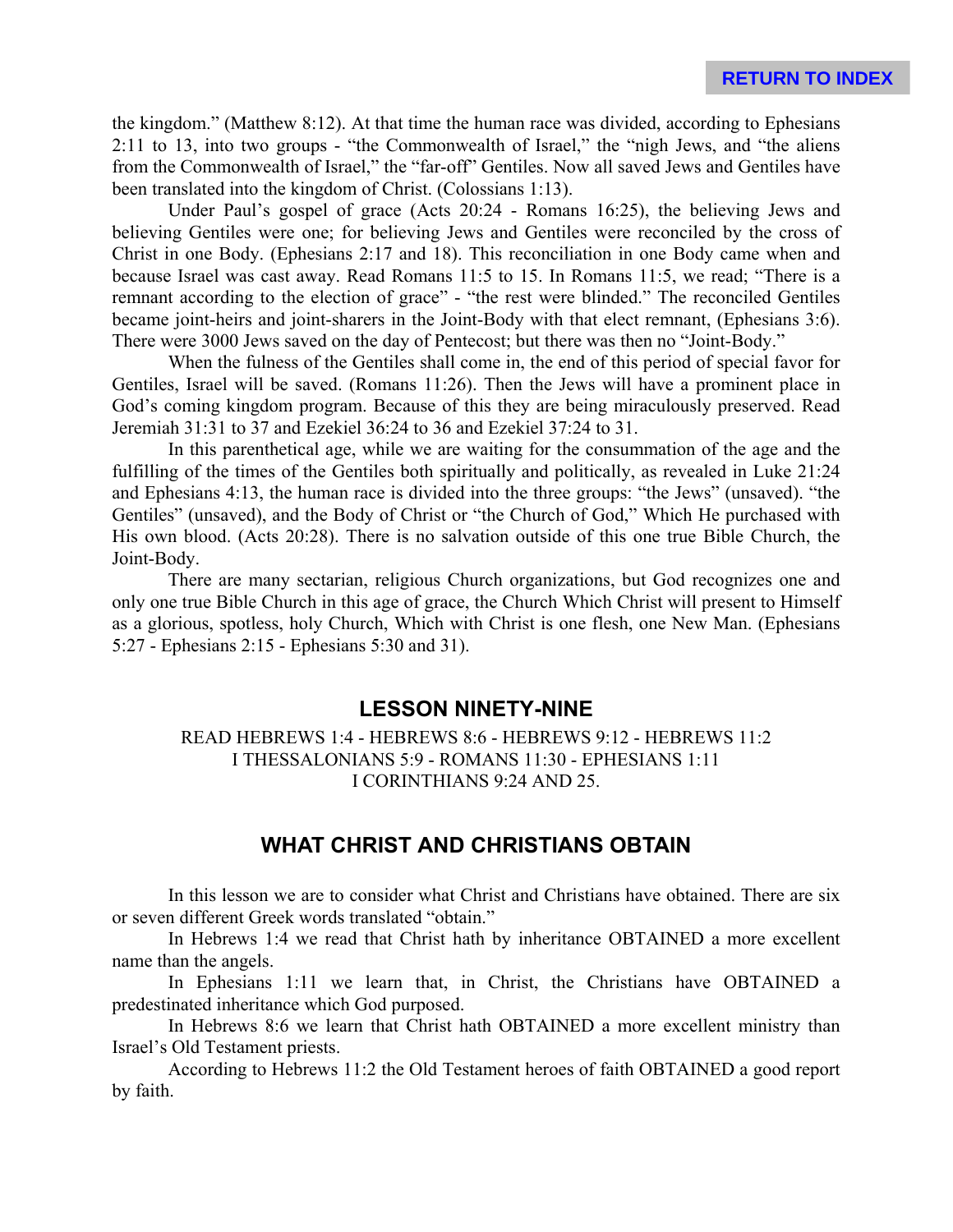Then we read the wonderful news in Hebrews 9:12, that Christ by His own blood entered into heaven once, "HAVING OBTAINED ETERNAL REDEMPTION FOR US."

Peter addressed Christians as those, "that have OBTAINED like precious faith with us through the righteousness of God and our Saviour Jesus Christ." (II Peter 1:1). This, of course, means the truth of I Thessalonians 5:9 and 10: "For God hath not appointed us to wrath, but to OBTAIN salvation by our Lord Jesus Christ, Who died for us, that whether we wake or sleep, we should live together with Him."

In the Old Testament we read in Proverbs 12:2, "a good man OBTAINETH favour of the Lord." How wonderful it is to have God's favour and say with Paul, "if God be for us, who can be against us?" (Romans 8:31).

In Romans 5:20 and I Timothy 1:13 and 16 we read some very good news; how a bad man can obtain the favour (grace) of the Lord: "Who was before a blasphemer, and a persecutor, and injurious; but I OBTAINED mercy, because I did it ignorantly in unbelief." (I Timothy 1:13) - Then certainly Paul obtained special favour from the Lord. All through His life thereafter, Christ spoke these Words to that redeemed religious Christ-hating sinner who became the best of all Christians: "My grace is sufficient for thee." (II Corinthians 12:9). Paul, by the grace of God, laboured more abundantly than they all. (I Corinthians 15:10). The risen Lord revealed Himself and His message to Paul many times. He revealed salvation for Gentiles, in this language: "For as ye in times past have not believed God, yet have now OBTAINED mercy through their unbelief." (Romans 11:30).

If we never forget why Gentiles obtained mercy, we will not boast against the branches (Romans 11:18); but we will be gracious toward Israel with the message of grace, in obedience to Romans 11:31 - "Even so have these also not believed, that through your mercy they also may OBTAIN mercy." "O the depth of the riches both of the wisdom and the knowledge of God." (Romans 11:33).

In the message of salvation, in this age and dispensation, we know it is all of grace and all the way by grace, all-sufficient grace. (II Corinthians 9:8 - Romans 5:20 - Titus 2:11 and 14 - II Timothy 1:9 and Ephesians 2:7) - So we need not run, or do, to be saved by grace. But in I Corinthians 9:24, Christians are thus instructed, "So run, that ye may OBTAIN." Obtain, not salvation, but what the elders of Hebrews 11:2 obtained, a good report, an abundant entrance.

Men of the world run for a corruptible crown. "NOW they do it to OBTAIN a corruptible crown, but we for an incorruptible. (I Corinthians 9:25).

Is it not wonderful to know that the eternal Almighty living God is "the God of all grace" (I Peter 5:10), that "He will not only give us, free, eternal life, everlasting bliss and glory, but He will pay us well, with rich rewards for every service done in the Name of His Beloved Son?

# **LESSON ONE HUNDRED**

READ ECCLESIASTES 1:9 - JEREMIAH 31:21 and 31 - EZEKIEL 35:26 ISAIAH 62:1 TO 4 - MATTHEW 9:17 - MATTHEW 26:28 - II CORINTHIANS 5:17 GALATIANS 6:15 - EPHESIANS 2:15 - EPHESIANS 4:24 - HEBREWS 10:20 I JOHN 2:8 - REVELATION 2:17 - REVELATION 3:12 - REVELATION 5:9 REVELATION 21:1, 2 AND 5 - ISAIAH 66:22 AND 23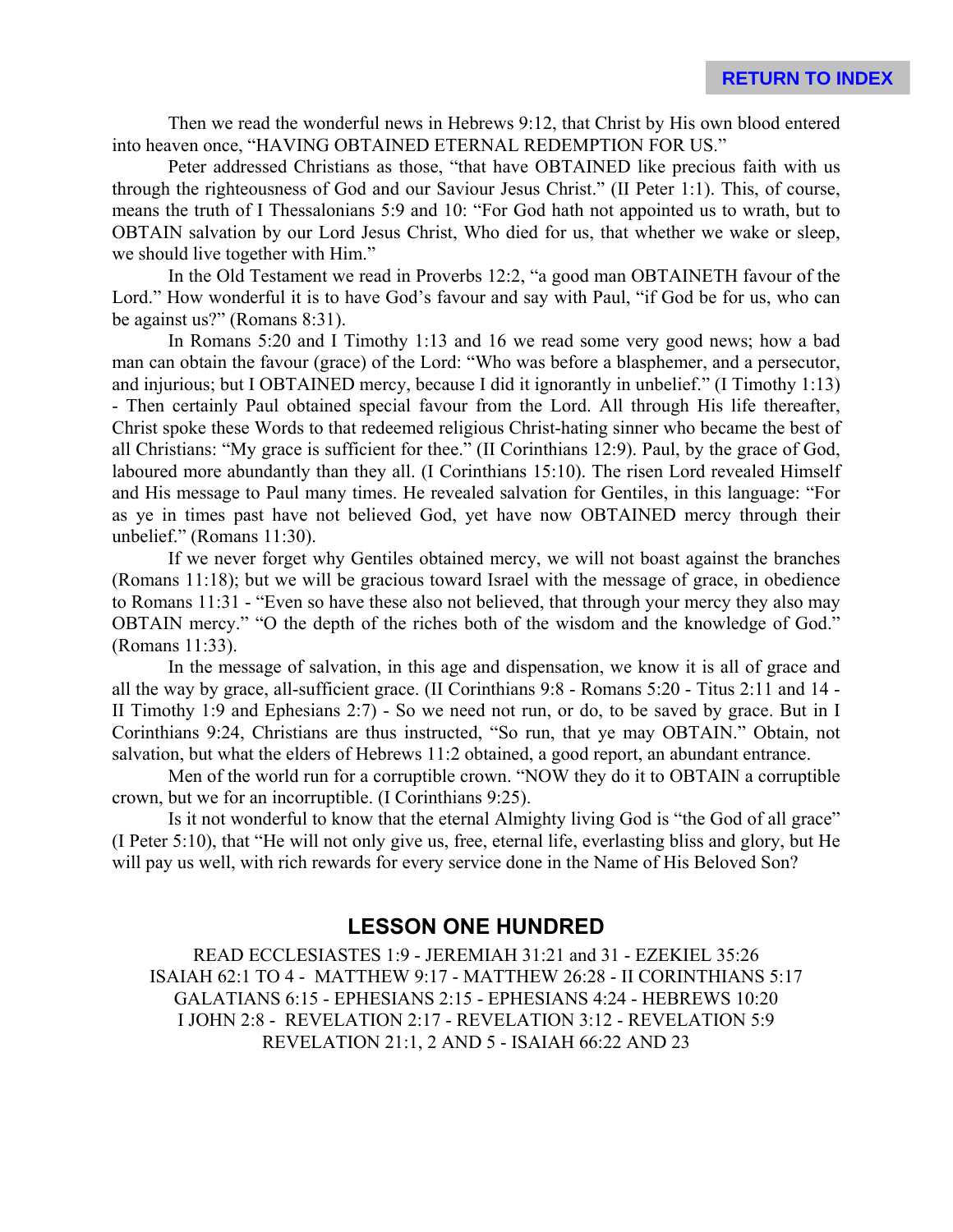### **THE NEW THINGS IN THE BIBLE**

In Ecclesiastes 1:9 we read "The thing that hath been, it is that which shall be; and that which is done is that which shall be done: and there is no new thing under the sun."

Things under God's Sun may change form and combination; but there is nothing new under God's Sun.

But note, in Jeremiah 31:22, how God promised something new under the Sun; that His Son, Who was above the Sun, in God's bosom (John 1:18), would be born of a woman.

"The Lord hath created a New Thing in the earth, A woman shall compass a Man." (Jeremiah 31:22). That Man would be the virgin's Son and be Immanuel. "God with us." (Isaiah 7:14). And through this New Thing on earth God promised to redeem the human race on the earth, and to have a New Heavens and a New Earth through a New Covenant. (Jeremiah 31:31 to 38 - Isaiah 66:22 and 23).

About 1945 years ago there was on this earth Something New under God's Sun. It was God's Son conceived by the Holy Spirit, born of the virgin Mary. This was, indeed, something New under God's Sun. That Son is called the Sun of righteousness. (Malachi 4:2). That New Thing was the Ancient of Days. (Daniel 7:9). He said, if ye "believe not that I AM, ye shall die in your sins." (John 8:24). He was first, in the form of God, and created the Sun and everything that was made. (Philippians 2:5 and  $6$  - John 1:1 to 10 - Colossians 1:15 to 18).

That He might establish the New Covenant and produce New Creatures to make up, with Himself, the one New Man of Ephesians 2:15, and ultimately the New Jerusalem, the New Heavens, and All Things New, (Revelation 2:17 - Revelation 3:12 - Revelation 5:9 - Revelation 21:1 to 5), the New Thing, on earth, had to suffer awful shame and agony on the cross of Calvary. "This is My blood of the New Covenant, which is shed for many for the remission of sins." (Matthew 26:28). Then Christ's messengers became able ministers of the New Covenant (II Corinthians 3:6).

Then through a new apostle, Paul, God's Son, Who had gone back to heaven, revealed that God was going to have another New Thing that would be seated above the Sun in the Son. God's Word tells us that members of Christ's Body are seated in the heavenlies, and there, in Christ blessed with all spiritual blessings." (Ephesians 2:6 and 1:3). This was so New that Paul was put in jail for announcing it as New Truth. God had had other redeemed companies, "Churches," on earth; but now He was to have that redeemed Company, Which He foreknew, predestinated and chose in, and for His Son, from before the foundation of the world. (Ephesians 1:5 - Ephesians 1:1 - II Timothy 1:9 - Romans 8:28 to 32).

This New Thing is called "Christ" in I Corinthians 12:12. It will be the Perfect Man of Ephesians 4:13. It will be One Flesh with Christ. (Ephesians 5:31 and 32). It will be One New Man of Ephesians 2:15. It will be the Filling-Up of Christ. (Ephesians 1:21 to 23). It is called the "Joint-Body" in Ephesians 3:6. The members of this New Church are New Creatures in Christ Jesus. (Galatians 6:15; II Corinthians 5:17). These New Creatures are exhorted to put on their New Man. (Ephesians 4:24 - Colossians 3:10). This Church (Body) will be completed and presented to Christ as a glorious, holy, spotless Church. (Ephesians 5:26 to 28).

Then the Son of God will come for a New Kingdom, a New order on this earth. (Read Isaiah 2:1 to 8). He will have a New Israel. Read Isaiah 62:1 to 4. We quote verse two: "The Gentiles shall see thy righteousness And thou shalt be called by a New Name, Which the mouth of the Lord shall name." (Hephzibah. The Lord delighteth in thee). This will begin the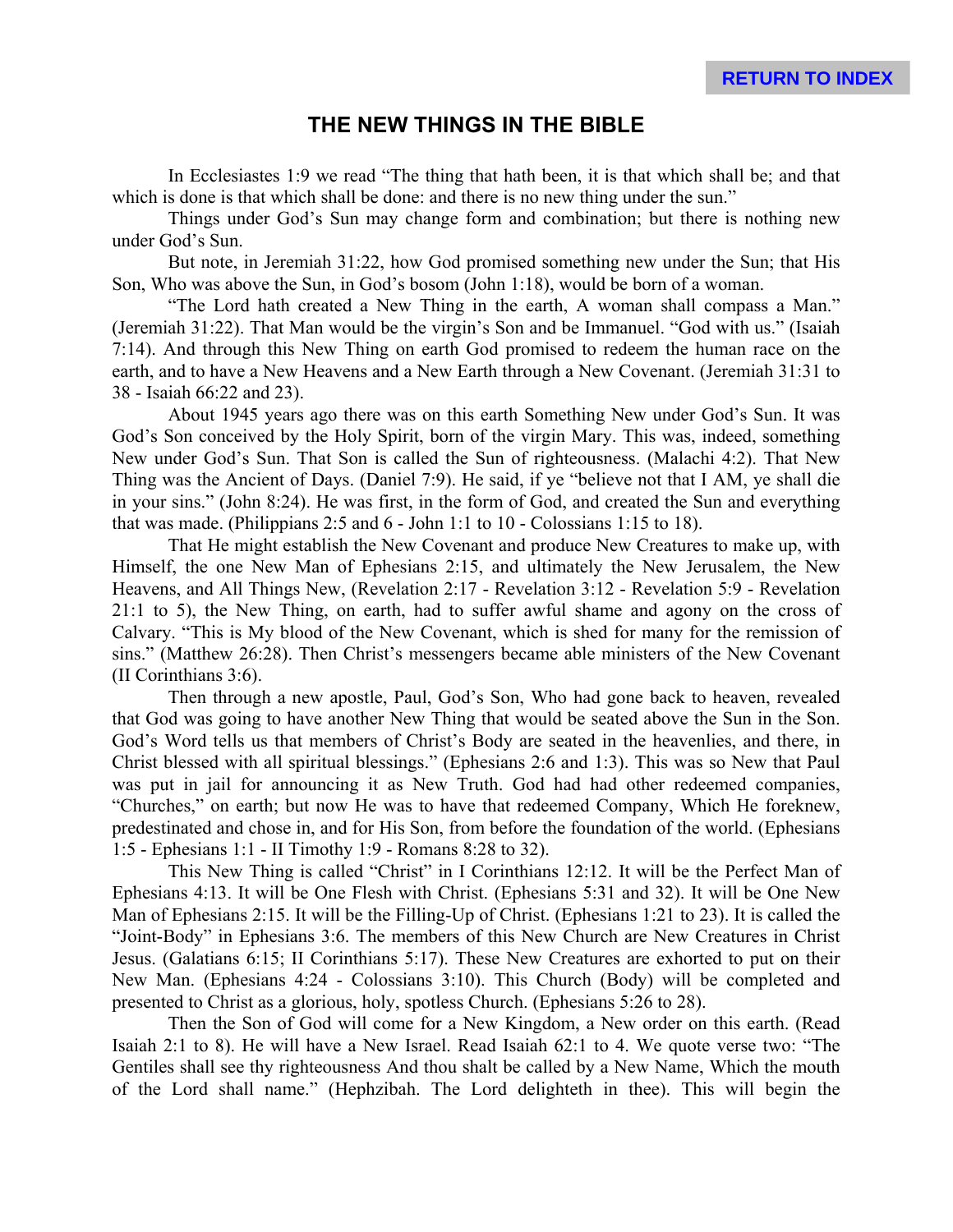Restitution of all things. Then will follow the New Jerusalem - the New Heavens and the New Earth of Isaiah 66:22 and 23 and Revelation 21:1 and 2. And then ultimately after the earth has melted with fervent heat and these present things have passed away, as told in II Peter 3:9 to 13, righteousness will dwell in the New Heavens and New Earth and the final announcement of Revelation 21:5, "BEHOLD I MAKE ALL THINGS NEW."

### **LESSON ONE HUNDRED AND ONE**

READ I CORINTHIANS 15:21 TO 24 - LUKE 14:14 REVELATION 20:6 - I CORINTHIANS 15:51 TO 54

#### **SEVERAL RESURRECTIONS**

As in Adam, death, even so in Christ, life. By man (Adam) came death - by man (Christ) came also the resurrection of the dead. (I Corinthians 15:21). "For as in Adam all die, even so in Christ shall all be made alive. But every man in his own order; Christ the firstfruits; afterward they that are Christ's at His coming." then cometh the end, when He shall have delivered up the kingdom to God, even the Father; when He shall have put down all rule, and all authority and power." (I Corinthians 15:22 to 24).

In Revelation 5:10 we read of some redeemed people who are going to reign on earth. And this we read in Revelation 20:6 - "Blessed and holy is he that hath part in the first resurrection: on such the second death hath no power, but they shall be priests of God and of Christ, and shall reign with Him a thousand years."

From this verse we know that there is to be a millennium (a thousand years) on this earth when redeemed people shall reign with Christ. We also know that this will not be until the first resurrection takes place. Then we read in II Timothy 2:12, concerning members of the Body of Christ "if we suffer, we shall also reign."

From Zechariah 14:4 we know that Christ's feet shall stand upon the mount of Olives, and in that day He shall be King over all the earth. (Zechariah 14:9). At the present time Christ is far above all heavens; "Head over all things unto the Church, which is His Body." (Ephesians 1:20 to 23). This was not prophesied by Zechariah or any other Old Testament prophets. The present ministry of Christ in His relationship to members of His Body was not told by or to Israel's prophets. This truth was a part of God's secret, "the mystery of Christ": not made known in other ages. (Colossians 1:24 to 26). Therefore, those resurrections prophesied in Israel's Scripture did not contemplate what we call "the rapture of the Church."

Christ's feet did once stand upon the mount of Olives, and from there He ascended. (Acts 1:9 to 11). It was at that time God assured the apostles that the same Jesus would come back just as He went up into heaven. Zechariah 14:3 to 9 will be fulfilled so will Amos 9:11 to 15. Christ is coming back to this earth to take the throne of His glory, as King and Judge. (Matthew 25:31 to 35 - Luke 18:8 - Luke 21:27 to 32 - Amos 9:11 to 15 - Isaiah 9:6 and 7 - Acts 3:19 to 21). There can be no millennial kingdom unless and until the King comes back to earth.

As a part of "the mystery" program of God, unknown to Israel's prophets, Christ is going to call the saints of this "grace" age and dispensation to meet Him in the air. (I Thessalonians 4:13 to 19). "Behold I shew you a mystery. Christians shall not all die, but shall all be changed."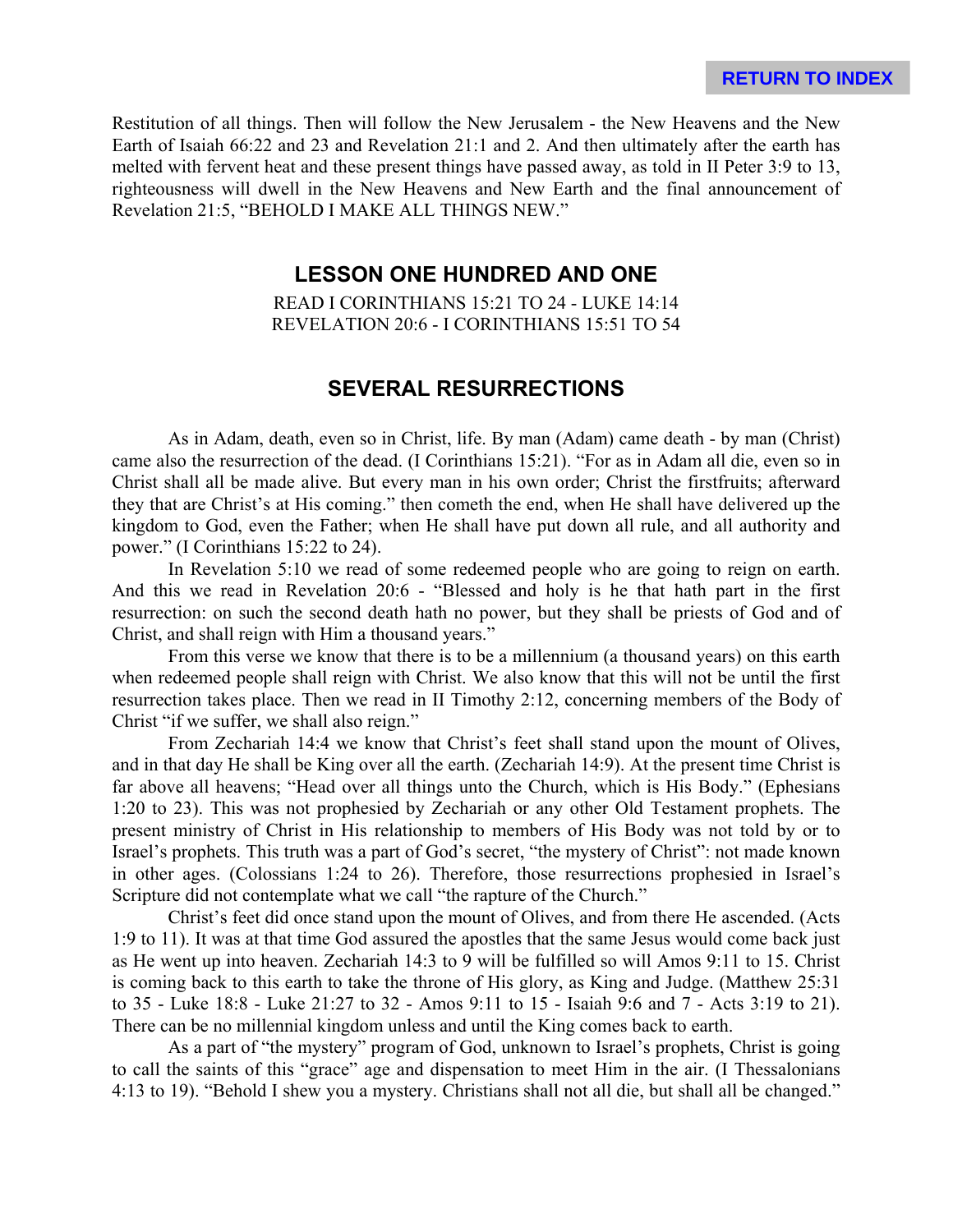(I Corinthians 15:51 to 54). Job knew that his Redeemer would redeem his body, but he knew nothing of this secret. (Job 19:25). Neither did John and Peter in John 20:9. Read Acts 1:6 and Acts 3:19 to 21. Many Christians will be alive when the blessed hope of Titus 2:13 and Philippians 3:20 and 21 is realized. They will go to glory without dying, or falling asleep. They will not sleep, but in the twinkling of an eye they will be gloriously changed.

Surely if the first resurrection of Revelation 20 is the same as Colossians 3:1 to 4, we cannot teach that the Church will be saved from the tribulation any more than we can, if we teach that Matthew 24:31 is the Secret rapture.

Luke 18:8 - I Corinthians 15:52 and II Thessalonians 1:10, correctly translated, prove that the Church will not go into the tribulation. The Son of man will not find faith on earth after He shall have come for the Church.

So it is undoubtedly Scripturally correct to teach that Christ will call His Church to glory before the tribulation, and then come to earth, as the Son of man, in the time of Jacob's trouble. (Jeremiah 30:7 to 11 - Luke 21:25 to 33).

There is to be a resurrection out from among the dead, and not a general resurrection.

#### **LESSON ONE HUNDRED AND TWO**

READ TITUS 2:11 TO 14 - MATTHEW 10:5 TO 8 ACTS 13:46 - EPHESIANS 3:1 TO 4

### **A DISPENSATIONAL CHANGE**

In Matthew 10:5 and 6 the Lord Jesus Christ commanded the apostles to go to Israel and not to the Gentiles.

If the message of Matthew 10:5 to 8 is the Lord's message for this age and dispensation of grace, there are no obedient Christians on earth. They were told to preach "the kingdom of heaven is at hand," "heal the sick, cleanse the lepers, raise the dead, cast out demons" - "take no money for your expenses," etc. This program belonged to a dispensation different from the dispensation for Gentiles which Christ later committed to the apostle Paul. (Ephesians 3:1 to 8).

We use the word "dispensation." This is the Greek noun "OIKONOMIA" a "house law" or "government," "an economy."

In I Corinthians 9:16 and 17 and Colossians 1:24 to 26, the apostle Paul has told us that an "economy" or "dispensation" was committed unto him. In II Timothy 1:12, in the Greek, he calls it "my deposit."

Any student of the Scriptures, who has studied Paul's Epistles even casually and superficially, knows that the risen Christ deposited with Paul something different from any other Divine deposit. Yes, Christ committed unto Paul a dispensation. In Ephesians 3:9, it is called "the dispensation of the mystery."

Now read Ephesians 3:1 to 4: "For this cause I Paul, the prisoner of Jesus Christ for you Gentiles, If ye have heard of the dispensation of the grace of God which is given me to youward: How that by revelation He made known unto me the mystery; (as I wrote afore in few words. Whereby, when ye read, ye may understand my knowledge in the mystery of Christ)."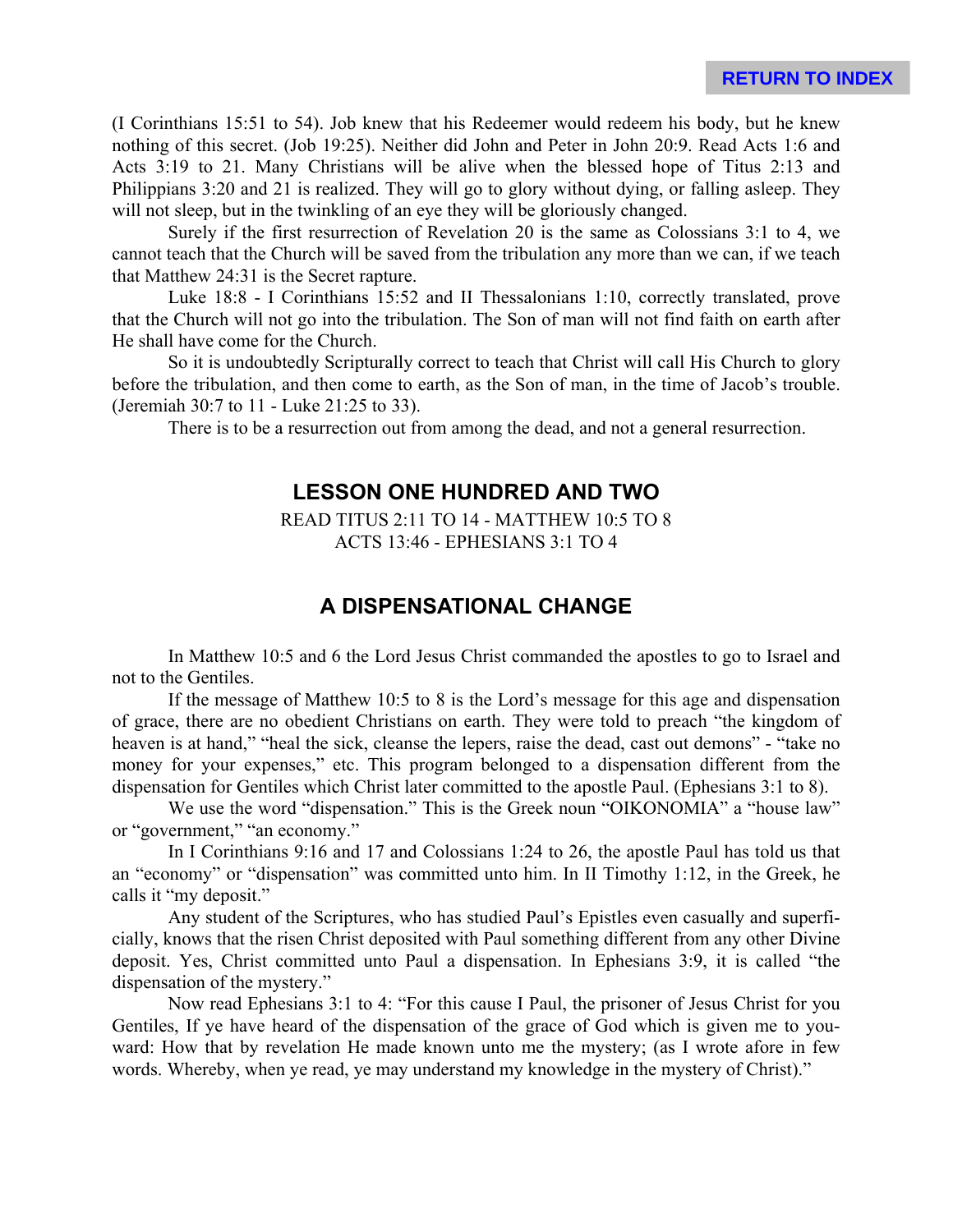The dispensation of the grace of God for Gentiles was God's secret (mystery) until Christ in glory revealed it to the apostle Paul. After that it was no longer a secret. It should not be a secret to any member of the Body of Christ. But every Christian should obey Ephesians 3:9 and make known what was for centuries God's sacred secret "but is now made manifest to his saints." (Colossians 1:26).

To Israel the Twelve were sent to preach the kingdom of heaven at hand, to heal and raise the dead. (Matthew 10:6 to 8).

The dispensation of grace was not revealed to Paul until after Peter had used the keys of the kingdom of heaven, (Matthew 16:16 to 19), not until Israel fell (Romans 11:11), not until the kingdom proclaimed by the Twelve was postponed. (Compare Acts 3:24 with Colossians 1:26).

During this parenthetical, unprophesied "grace" period God is building the Body of Christ and not building again the tabernacle of David, (Ephesians 4:9 to 13 - Acts 15:13 to 18). This tabernacle will again be built, but not during this economy.

Members of the Body of Christ are expected to preach now the gospel of the grace of God. (Acts 20:24). They are not cleansing lepers, casting out demons, and raising the dead, and they are certainly going to Gentiles, all of which is a radical change from Matthew 10:5 to 8.

In the days of the flood Noah "found grace" in the sight of God. God's grace has always been manifested to sinners, even under the law. But there is a great difference between grace in a former dispensation and the present dispensation of grace.

No servant of the Lord, while Christ was on earth, or up to the thirteenth chapter of Acts, until after Paul's message to Israel in Acts 13:46, could have preached with Divine authority Titus 2:11 to 14: "For the grace of God that bringeth salvation hath appeared to all men, Teaching us, that, denying ungodliness and wordly lusts, we should live soberly, righteously, and godly, in this present world; Looking for that blessed Hope, and the glorious appearing of the great God our Saviour Jesus Christ: Who gave Himself for us, that He might redeem us from all iniquity, and purify unto Himself a peculiar people, zealous of good works." The grace of God for all men is so different from the kingdom of heaven at hand for the Jews. Compare the message of Matthew 10:6 and 7 with the wonderful gospel of Romans 10:4 to 10 and you should understand and appreciate the dispensational change.

### **LESSON ONE HUNDRED AND THREE**

READ II CORINTHIANS 5:9 TO 15 AND 5:20

#### **AMBASSADORS OF RECONCILIATION**

In these Scriptures we learn why every Christian should be a faithful and fruitful ambassador of the Lord Jesus Christ.

We labor for Divine acceptance. This acceptance is not for salvation but for service and rewards. Note the word "accepted" as we compare II Corinthians 5:9 and Ephesians 1:6 and 7: "Wherefore we labour, that, whether present or absent, we may be ACCEPTED of Him." "To the praise of the glory of His grace, wherein He hath made us ACCEPTED in the Beloved, In Whom we have redemption through His blood, the forgiveness of sins, according to the riches of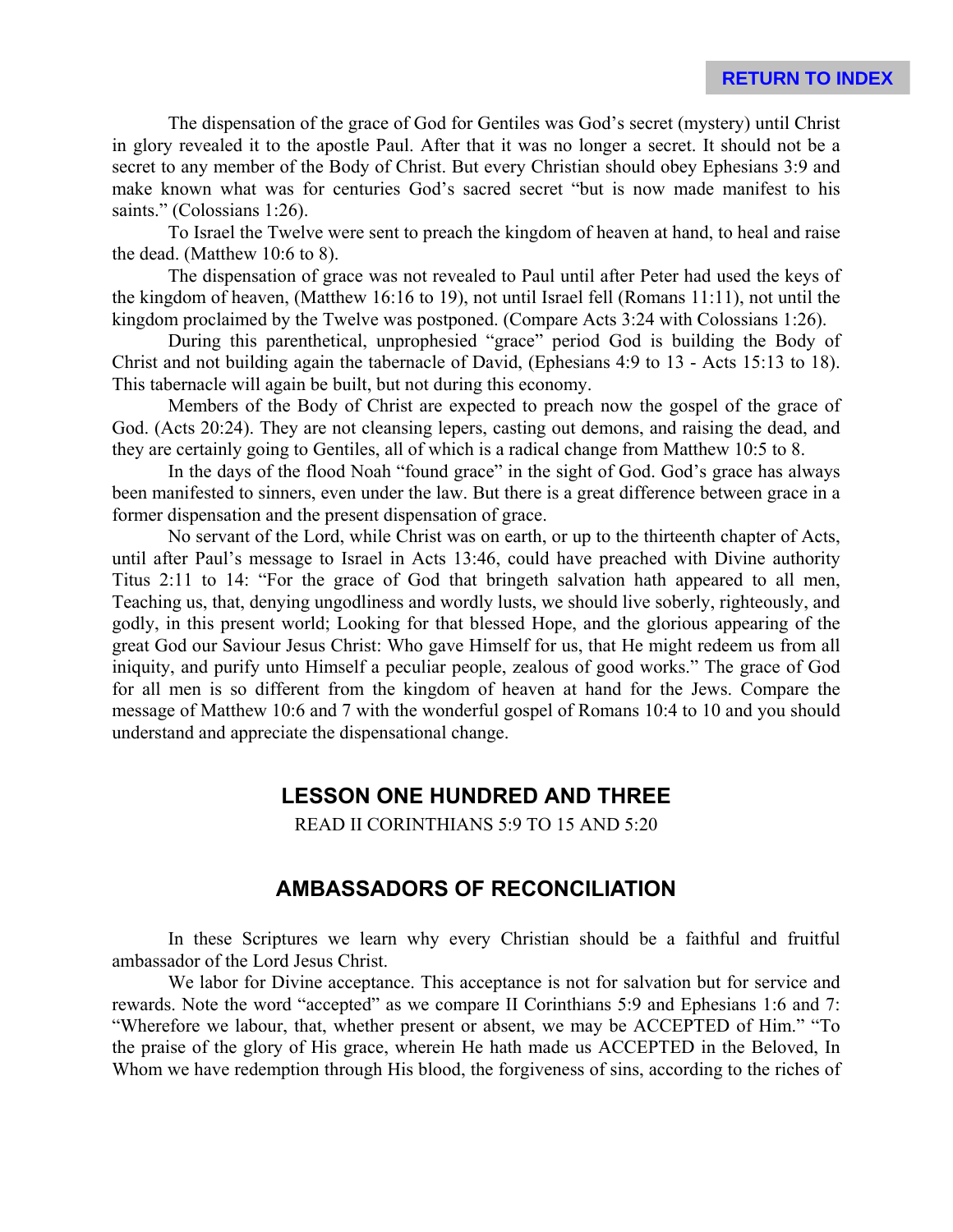His grace." This second ACCEPTED is the verb of the Greek noun "GRACE" - God has "GRACED" us, according to the riches of His grace. Isn't this wonderful?

Thus we see it is one thing to be saved by grace without service, because of the perfect redemptive work of the Lord Jesus Christ, while it is a different thing to be rewarded for faithful service done in the name of the Lord Jesus Christ. (I Corinthians 15:58, - I Corinthians 3:13 to 15). The word "ACCEPTED" in II Corinthians 5:9 is translated "WELL PLEASING" in Philippians 4:18.

Then we should be faithful soul winners because of the truth of II Corinthians 5:10: "For we must all appear before the judgment seat of Christ: that every one may receive the things done in his body, according to that he hath done, whether it be good or bad." Read about this in I Corinthians 4:1 to 5 and in Colossians 3:23 to 25 Romans 14:8 to 10.

What a day that will be! (I Corinthians 4:1 to 6).

Then again in II Corinthians 5:11 to 15, we learn that Christians should be faithful ambassadors with the ministry of reconciliation, because they know the terror, or the fear, of the Lord; because the love of Christ constraineth them; because that Christ died and rose again and they died with Him and they should not live to please themselves, but to please Christ Who died for them. Hear Paul's words. "Watch - by the space of three years I ceased not to warn every one night and day, with tears." (Acts 20:31).

A great truth is stated in the last two verses of the sixth chapter of I Corinthians: "What! know ye not that your body is the temple of the Holy Spirit which is in you, which ye have of God, and ye are not your own? For ye are bought with a price: therefore glorify God in your body, and in your spirit, which are God's."

Then we should think of the words of Christ: "And thou shalt be blessed; for they cannot recompense thee; for thou shalt be recompensed at the resurrection of the just." Luke 14:14. Our labor is not in vain in the Lord. (I Corinthians 15:58 - I Corinthians 3:14).

Perhaps the meaning of I Thessalonians 2:19 and 20 and Philippians 4:1 is that the Lord Jesus Christ at the judgment seat will give the crown of joy or rejoicing to faithful and fruitful ambassadors. U. S. ambassadors are called "ambassadors extraordinary" - "ministers plenipotentiary" (full of power). Our task is far more important than theirs. (Read Ephesians 1:19 and 20).

Christians, "we are labourers together with God." "If any man's work abide which he hath built thereupon, he shall receive a reward."

Then all Christians should think of the solemn and important truth in Romans 10:14 and 15: "How then shall they call on Him in Whom they have not believed? and how shall they believe in Him of Whom they have not heard? and how shall they hear without a preacher? And how shall they preach except they be sent?" "How beautiful are the feet of them that preach the gospel of peace, and bring glad tidings of good things!"

"And they that be wise shall shine as the brightness of the firmament: and they that turn many to righteousness as the stars for ever and ever." Daniel 12:3. "Let him know that he which converteth the sinner from the error of his way shall save a soul from death, and shall hide a multitude of sins." James 5:20. Now read the ambassador's commission and message in II Corinthians 5:16 to 21.

# **LESSON ONE HUNDRED AND FOUR**

READ LUKE 18:8 - II THESSALONIANS 1:7 TO 10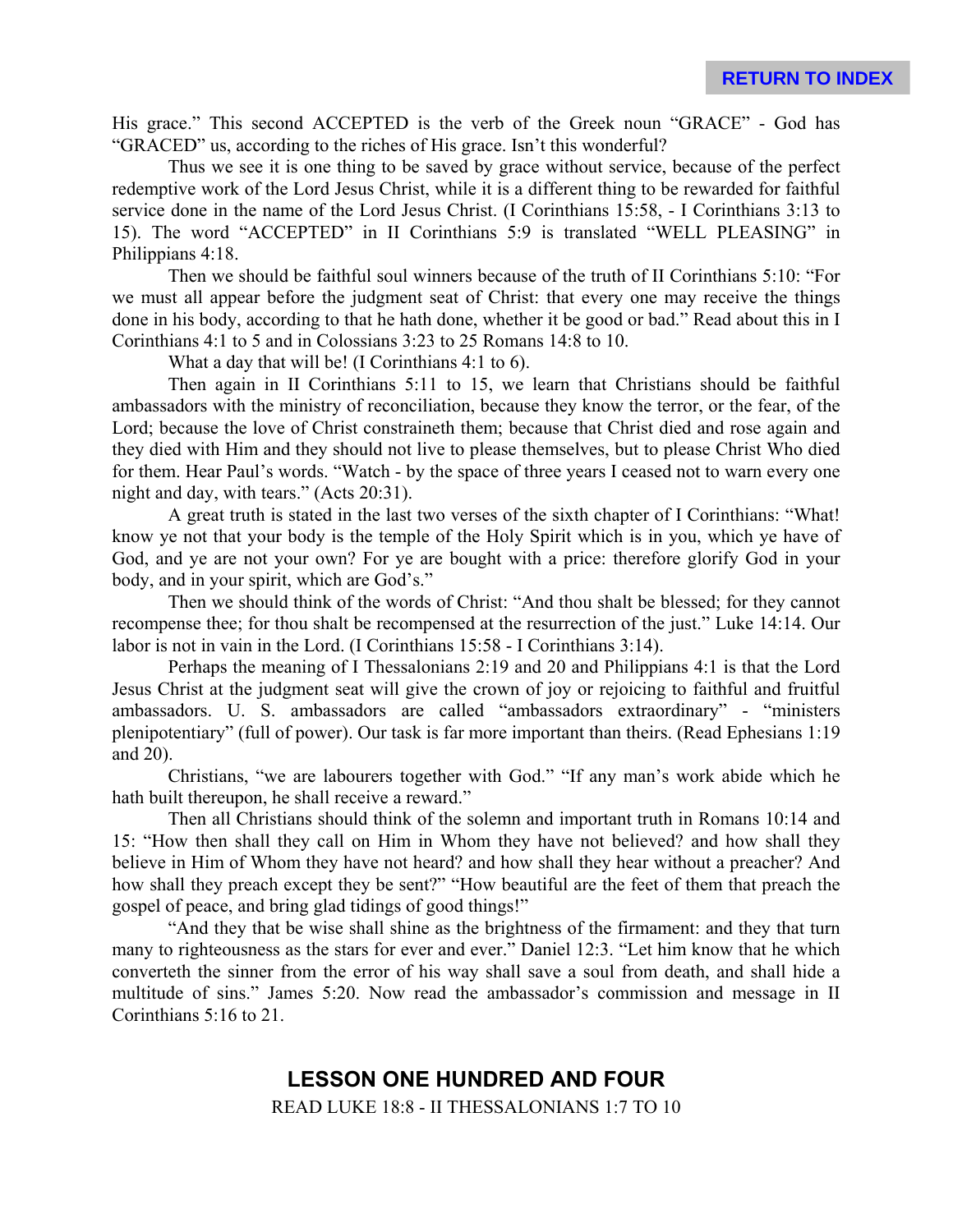#### II THESSALONIANS 2:1 TO 13 - LUKE 21:25 TO 33

#### **PRETRIBULATION PREMILLENARIANS**

A very interesting question is asked in Luke 18:8: . . . "Nevertheless when the Son of man cometh, shall He find faith on the earth?"

Can you answer this question? Will there be faith on earth when the Son of man comes? The Son of man will surely visit this earth again and it will not be a short visit.

The Greek construction of this question undoubtedly calls for a negative answer. The Son of man will not find faith. Note in this same Gospel of Luke what Christ said: "As it was in the days of Noe, so shall it be also in the days of the Son of man." "... the flood came, and destroyed them all." (Luke 17:26 and 27).

Aside from the faith of Noah and his family, there was not much faith on the earth in the days of Noah. There was much lawlessness and such violence that God brought an end to it all by an awful judgment. There will be more lawlessness when the Son of man comes back to this earth. (II Thessalonians 2:1 to 12 - Matthew 24:27 to 31). Think what the dragon, the beast and the man of sin are to do.

If the Son of man will not find faith on earth when He comes, then He will not find His Church (Body) here. The reason why Christ, as the Son of man, will not find faith on earth, is because the Church will have been removed to heaven.

Concernin the coming of Christ for His Church, we have in I Corinthians 15:51 to 53 the truth of the "MYSTERY" coming of Christ when the living members of the Church will be changed, but will not sleep. Read these three verses with I Thessalonians 4:13 to 18 and Philippians 3:20 and 21.

Intelligent, spiritual obedient Christians are looking for the blessed hope, the glorious appearing of the Lord Jesus Christ. Christ will call the Church to meet Him above and that coming is imminent, not determined by prophesied political events, not in fulfillment of Old Testament prophesied signs. Otherwise, it would not be a mystery; neither could it be considered imminent until all the prophesied events were taking place. Setting dates by "signs" and the "mystery" appearing of Christ are irreconcilable.

If the Lord Jesus should call His Church to glory today, He would find on earth the greatest number of Christians who ever lived on this earth at any one time. But in thus calling His Church to meet Him in the heavenlies, He would not come down to earth as the Son of man.

According to the "revelation" truth for the "Church of the Mystery" (Ephesians 3:4 to 9), Christ is not the Son of man to the Church, which is His Body, and Christ is not coming to the earth as the Son of man, until the Church has been taken to glory and the political world and the religious world head up under the beast and the false prophet, the Antichrist. There is a great difference between the rapture of the Church and the King's coming to earth.

Now note the awful judgment and doom of a Christless civilization in II Thessalonians 1:7 to 10: "And to you who are troubled rest with us, when the Lord Jesus shall be revealed from heaven with His mighty angels, In flaming fire taking vengeance on them that know not God, and that obey not the gospel of our Lord Jesus Christ: Who shall be punished with everlasting destruction from the presence of the Lord, and from the glory of His power, When He SHALL HAVE COME to be glorified in His saints, and to be admired in all them that believe (because our testimony among you was believed) in that day."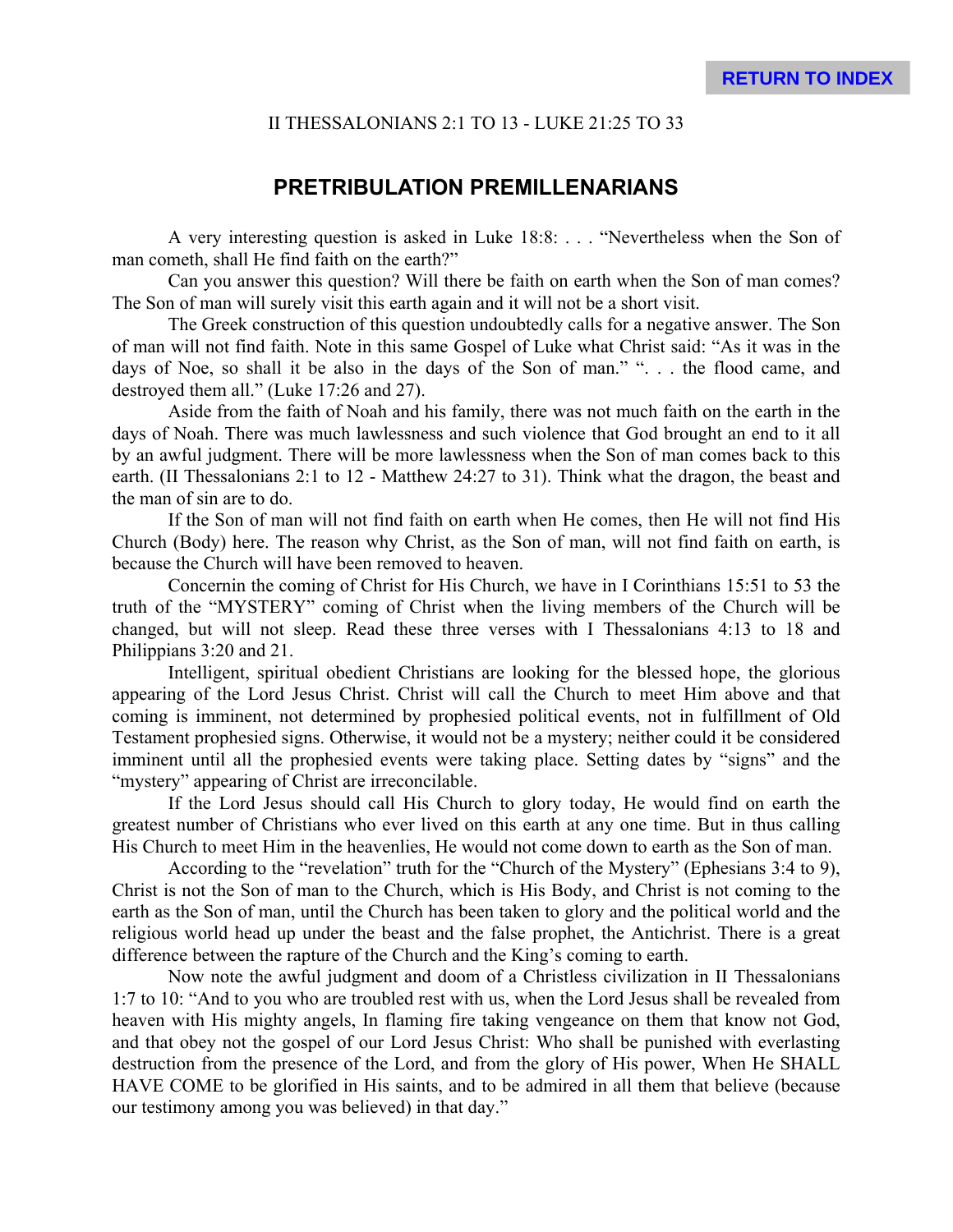These are solemn words, but the fulfillment of them will be far more solemn.

In II Thessalonians 2:10, "WHEN HE SHALL COME" should be "WHEN HE SHALL HAVE COME."

The coming tribulation is prophesied. "The Church of the Mystery," the hope and calling and rapture were not prophesied. For this reason and for the truth of Luke 18:8 and II Thessalonians 1:10 the Church will not be in the tribulation. Israel and the Christ-rejecting nations will be (II Thessalonians 2:9 to 11). Christ in the tribulation, will come to redeem Israel. (Luke 21:25 to 33). Therefore, members of Christ's Body, should be "Pretribulation Premillenarians."

# **LESSON ONE HUNDRED AND FIVE**

READ ROMANS 10:1 TO 4 - I THESSALONIANS 4:13 TO 18 I CORINTHIANS 2:6 TO 16. - ROMANS 11:25 AND 26

# **SPIRITUAL IGNORANCE**

Because of the prayer of Christ on the cross (Luke 23:34), and because Christ's death had to be as it was, and when it was, by God's eternal decree and purpose, (Acts 3:18 - Acts 4:25 to 28 - Acts 2:22 - I Peter 1:18 to 20), God was willing to forgive Israel's murder of Christ (Acts 7:51 to 54) on the ground of ignorance. (Acts 3:12 to 17). Some of the Israelites did repent. But the rulers would not.

Later from the nation Israel God had a remnant according to the election of grace. "The rest were blinded." (Romans 11:5 to 12). Israel stumbled over the Stumblingstone. (Romans 9:32 and 33). "For they, being ignorant of God's righteousness, and going about to establish their own righteousness, have not submitted themselves unto the righteousness of God. For Christ is the end of the law for righteousness to every one that believeth." (Romans 10:3 and 4).

Israelites, with the exception of a few Hebrew Christians, are still blind and still ignorant of God's righteousness. But a very large percentage of the Gentiles, including millions who are church-members, are just as ignorant as were, and are the blind Jews. They prefer to endeavor to establish their own righteousness with God, which is impossible, rather than have the righteousness of God established by Christ. (II Corinthians 5:21). This righteousness by faith is available for any Gentile or Jew.

Because the rulers of this world were ignorant, they crucified Christ. (I Corinthians 2:7 and 8). The natural man, even though cultured and exceedingly religious, is ignorant of spiritual things. They are foolishness unto him. (I Corinthians 2:12 to 14 - John 3:1 to 13).

Spiritual things are not revealed to the wordly wise, "the wise and the prudent"; but "unto babes and sucklings." This is God's way, (Luke 10:21 and I Corinthians 1:27 to 31).

The Divine truth of Romans 11:25 to 33 is so important for Christians to believe. Read very carefully Romans 11:25 and 26: "For I would not, brethren, that ye should be ignorant of this mystery, lest ye should be wise in your own conceits, that blindness in part is happened to Israel, until the fulness of the Gentiles be come in, And so all Israel shall be saved: as it is written, There shall come out of Sion the Deliverer, and shall turn away ungodliness from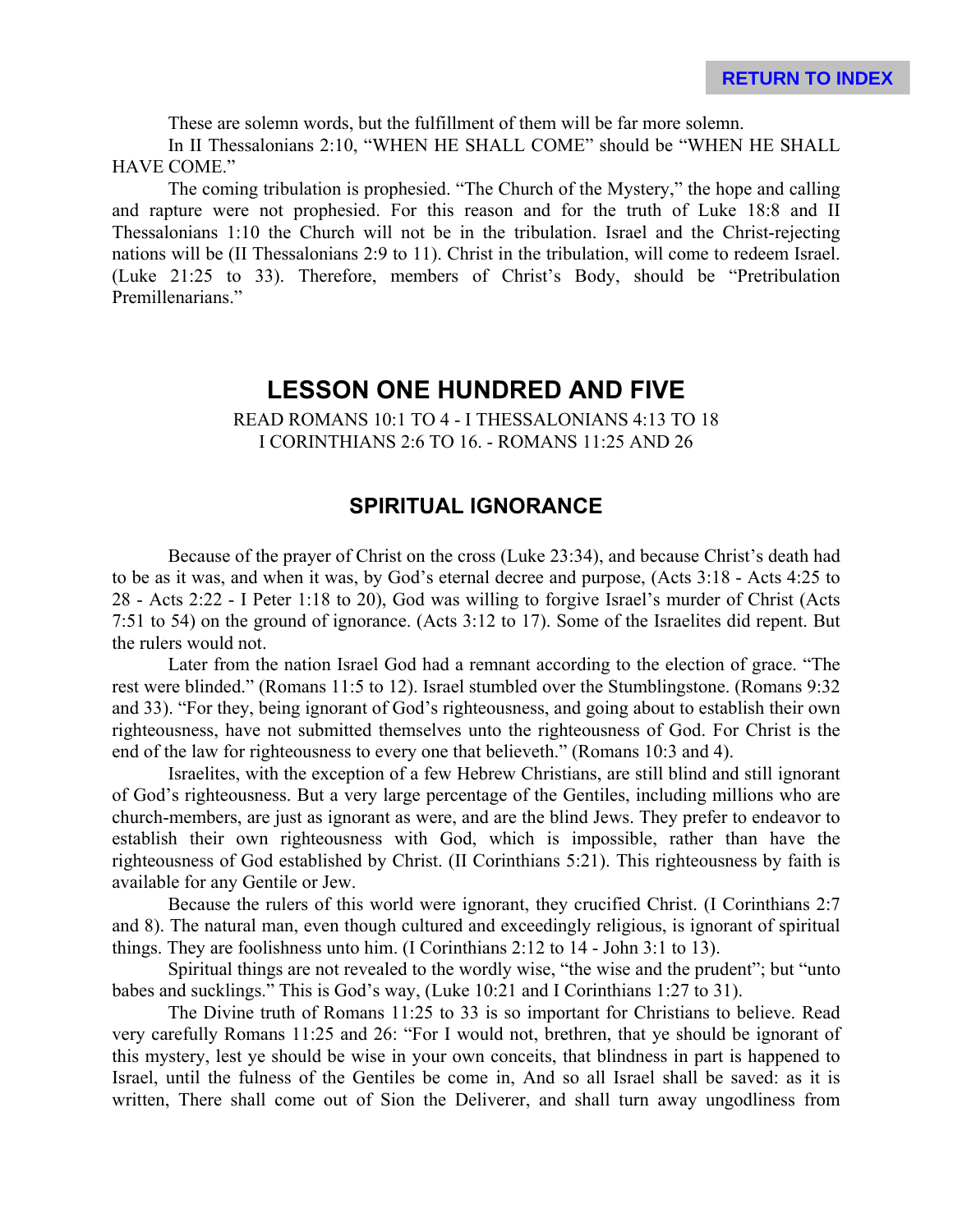Jacob." When religious Christians are wise in their own conceits, the Holy Spirit cannot teach them this wonderful truth, which must be understood, if we are to know what God is now doing and what He will do in another age.

Why does the Holy Spirit say in I Thessalonians 4:13, "I would not have you ignorant"? Because He knew that religious sectarians would have their own creeds and programs, and that the truth of God concerning the glorious rapture of the Church would or could have no place in them.

Why do the majority of the most spiritual Christians not obey Ephesians 3:9: "And to make all men see what is the dispensation of the mystery, which from the beginning of the world hath been hid in God"?

Only as we understand the first mystery of Romans 11:25 to 33 can we begin to understand the mystery of Christ, in Ephesians and Colossians. We must know the truth of Romans 11:30, that Gentiles received God's mercy because of Israel's unbelief. Salvation was sent to Gentiles, when and because of the fall of Israel. (Romans 11:11). Israel had not fallen at the time Peter preached to Cornelius. Because they have more or less of Judaism in their programs, which they cherish more than an obedience to Ephesians 3:9, most Christians will not obey Ephesians 3:9 and Ephesians 1:16 to 18.

If not ignorant of the prayers of Ephesians 1:16 to 18 - Ephesians 3:14 to 19 - Ephesians 6:19 and 20 and Colossians 4:3 and 4, they are wilfully shutting out the light which comes with receiving the Spirit of wisdom and revelation for this special glorious truth.

#### **LESSON ONE HUNDRED AND SIX**

READ PHILIPPIANS 3:20 AND 21 COLOSSIANS 3:1 TO 4.

#### **CHRISTIANS IDENTIFIED WITH CHRIST**

In Romans 6:4 we read that as Jesus Christ was raised up from the dead by the glory of the Father, even so we (believers) also should walk in newness of life.

Note the believer's place in Ephesians 2:6: "And hath raised us up together, and made us sit together in the heavenlies in Christ Jesus."

It is quite difficult at times, if not most of the time, for Christians, in the midst of worldly sinners and worldly things, to realize that they have been raised up and made to sit in the heavenlies in Christ Jesus. "Our citizenship is in heaven." (Philippians 3:20 and 21).

But before there can be a spiritual resurrection there must be crucifixion, death and burial. So we read: "I have been crucified with Christ: nevertheless I live; yet not I, but Christ liveth in me, and the life which I now live in the flesh I live by the faith of the Son of God, Who loved me and gave Himself for me". Galatians 2:20. "Knowing this, that our old man was crucified with Him, that the body of sin might be destroyed, that henceforth we should not serve sin." Romans 6:6. "Know ye not, so many of us as we were baptized into Jesus Christ were baptized into His death: that like as Christ was raised up from the death by the glory of the Father, even so we also should walk in newness of life?" (Romans 6:3 and 4). "Buried with Him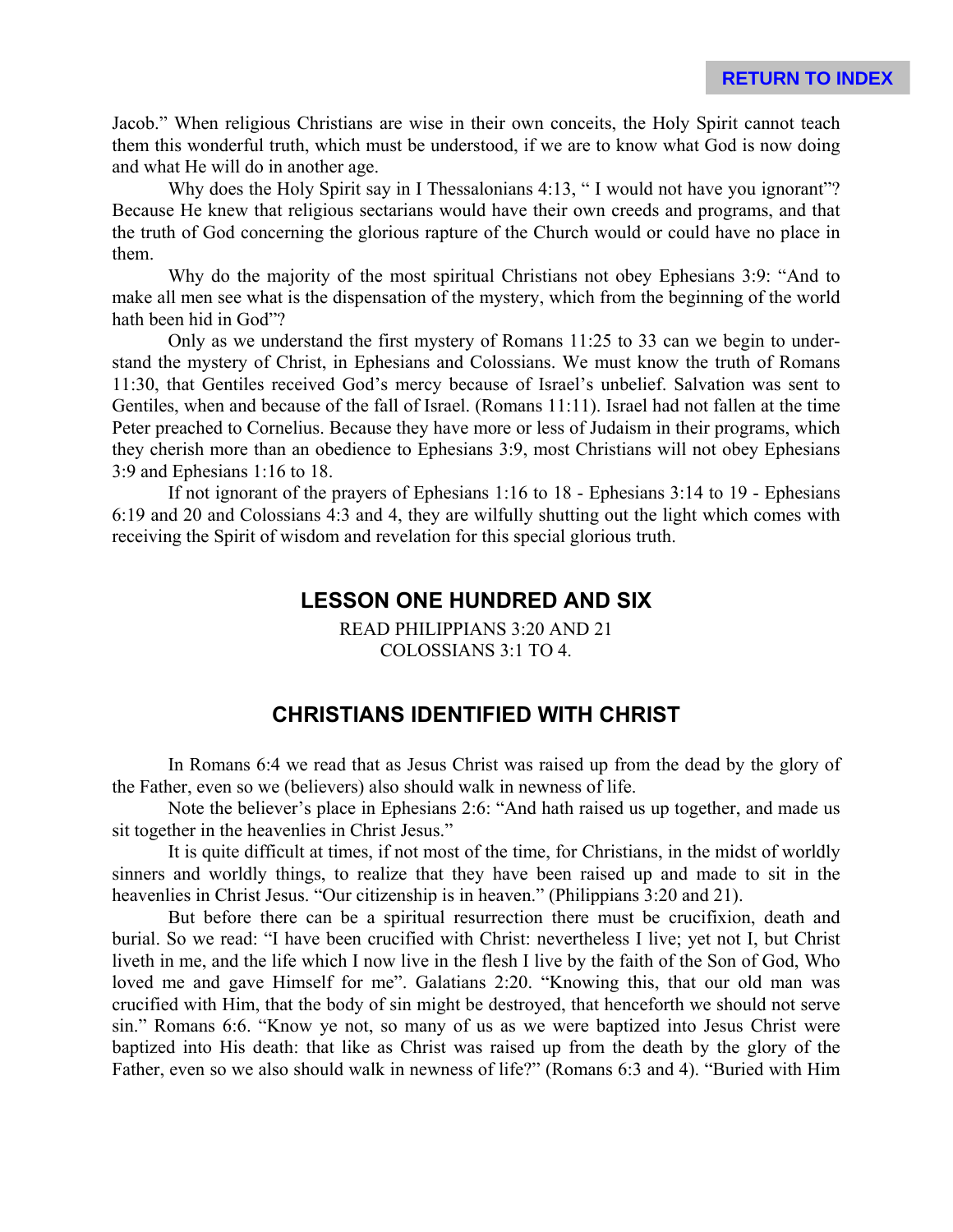in baptism, wherein also ye are risen with Him through the faith of the operation of God, Who raised Him from the dead." (Colossians 2:12).

The believer is dead with Christ, risen with Christ and his life is hid with Christ in God. He is crucified to the law and to the world. His old man has been crucified and he has crucified the flesh. (Galatians 6:14 - Galatians 5:24 - Colossians 3:1 to 4).

Thus we see that by the operation of the Father, the Son and the Holy Spirit, Christians are identified with Christ in His crucifixion, death, burial, resurrection and ascension. This is all by grace through faith, not of works lest any man should boast. (Ephesians 2:6 to 9).

The very moment the sinner believes the gospel of I Corinthians 15:1 to 4, he puts on Christ by God's Divine baptism. (Galatians 3:27). And at the very same time the believer becomes a new creature in Christ Jesus. (II Corinthians 5:17). And at the same time he is baptized into the Body of Christ, God's one and only true Bible Church during this age and dispensation of grace. (I Corinthians 12:13). The very same moment that the believer is crucified and dead, he is raised with Christ by the same operation of the Father, the Son, and the Holy Spirit, by the same Divine baptism. And of course, there must be a burial, if there is a death and a resurrection; and this burial takes place the very moment the believer receives Christ and Christ receives the believer. The believer is complete in Christ; and Christ is in the believer the hope of glory. (Colossians 2:10 and Colossians 1:27).

As the believer is dead with Christ and raised with Christ and seated in the heavenlies, with heavenly citizenship, he is exhorted to think of heavenly things and love heavenly things and look for the appearing of the Lord Jesus Christ. (Colossians 3:1 to 6) (Titus 2:12 to 14).

Christ was baptized in Jordan and baptized on the cross of Calvary. (Luke 3:21 and Luke 12:50). In His death baptism Christ died unto sin once. (Romans 6:10). "And He died for all, that they which live should not henceforth live into themselves but Him, Which died for them and rose again." (II Corinthians 5:15. "He that is joined to the Lord is one Spirit." (I Corinthians 6:17).

#### **LESSON ONE HUNDRED AND SEVEN**

READ ISAIAH 2:2 TO 4 - JOB 19:25 - EZEKIEL 38:16 - DANIEL 2:28 - DANIEL 8:19 DANIEL 10:14 - MICAH 4:1 - HOSEA 5:3 - JEREMIAH 30:24 - JEREMIAH 23:20 GENESIS 49:1 - JOHN 6:39 AND 40 - JOHN 11:24 - JOHN 12:48 - ACTS 2:17 JAMES 5:3 - I TIMOTHY 4:1 - II TIMOTHY 3:1 - II PETER 3:3 - I PETER 1:5 I JOHN 2:18 - JUDE 18

# **ARE WE LIVING IN THE LAST DAYS?**

The Scriptures above foretell "the last days," "the last times," "the latter days." Note the question the apostles asked Christ, in Matthew 24:3, "what shall be the sign of Thy coming, and of the end of the age?" After telling of some terrible events that are to take place on this earth Christ said, when the gospel of the kingdom shall have been preached as a witness unto all nations, then shall the end come. (Matthew 24:13 and 14). More than 30 years later Paul said that the gospel had been preached to every creature under heaven, all over the world. (Colossians 1:5 and 6 - Colossians 1:23). The only end that came was the end of Paul's ministry on earth. But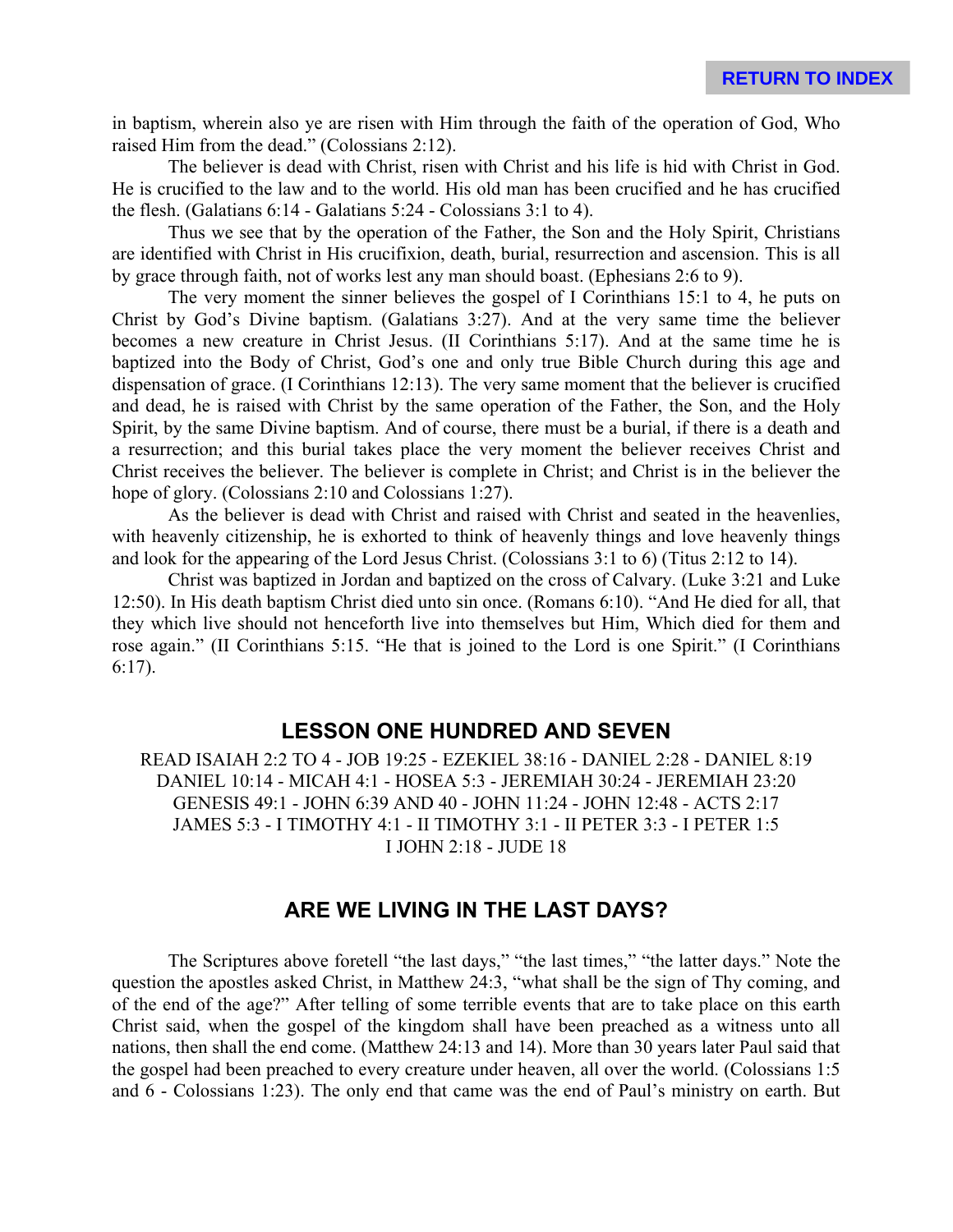before he said good-bye to this sinful, condemned world, he wrote, in I Timothy 4:1 to 3, of the latter times concerning the spiritual state of some religious people who would depart from the faith and give heed to seducing spirits and doctrines of demons, and do some other ungodly things. Then he added in II Timothy 3:1 to 9, "in the last days perilous times shall come." And again he stated that people would be religious; anything but spiritual, incontinent, covetous, blasphemers, traitors, heady, high-minded, lovers of pleasure more than lovers of God.

Paul had already written concerning the power of the blaspheming man of sin, the son of perdition, controlled by Satan, by whom multitudes would be deceived at the time of Christ's coming. (II Thessalonians 2:1 to 12).

Christ had much to say about the time of His return. He intimated that there would not be faith on earth when he comes back; but plenty of trouble. (Luke 18:18 - 21:25 to 33). Peter wrote that scoffers in the last days would scoff at the teaching of the second advent of Christ. (II Peter 3:3). This will be at the time when religious pseudo-Christians would preach the damnable heresy, denying salvation by the blood of the Divine Christ. (II Peter 2:1 to 5). James wrote that the rich would heap together treasures for the last days. (James 5:3). These riches will prove to be a great curse. Jude confirmed Peter's prophecy concerning the "last day scoffers." (Jude 18). Job said, in the latter day his Redeemer would stand on the earth. (Job 19:25).

In Daniel 2:28 - Daniel 8:19 - Daniel 10:14, we know what is to happen in the latter days with Israel (the Jews) and the Gentile word rulers. In Ezekiel 38:16, the Holy Spirit wrote of the Divine judgment upon Gog in the last days. In Micah 4:1 to 4 and Isaiah 2:2 to 4, we have the same wonderful glorious prophecy concerning the last days; "warless", "crimeless," "deathless" days, universal peace, blessing and righteousness. Read also Hosea 5:3 - Jeremiah 23:20 and Jeremiah 30:24.

Then read Joel 2:28 concerning the mighty outpouring of the Holy Spirit to which Peter referred in Acts 2:17, "In the last days."

In I John 2:18, the Holy Spirit, by John, said. "it is the last time" - "we know it is the last time" - "even now there are many antichrists." So the last days were here when John was on earth. We must explain our question, "are we in the last days?" Read these verses and let's by the grace of God obey them. In the light of Ephesians 3:9, we will believe that we are living in a "signless" and "timeless" age, not trying to set days, not looking for signs but for the Son, the blessed hope. (Titus 2:13).

Old Testament prophecies concerning "the last days" do not indicate the time of the coming of Christ for His Body. (I Corinthians 15:51 to 54). Many sincere Christians have made this mistake and brought ridicule to the "Second Coming" teaching. It is most inconsistent to teach that the return of the Lord for the Church is imminent, that He might have come at any time in past years and then to teach that His coming is at hand, because. Daniel or Ezekiel is being fulfilled.

# **LESSON ONE HUNDRED AND EIGHT**

READ PHILIPPIANS 1:21 TO 26 - PHILIPPIANS 3:20 AND 21 II PETER 1:13 AND 14 - JOHN 21:18 TO 23 - II CORINTHIANS 5:1 TO 8 ACTS 7:59 AND 60 - II SAMUEL 12:20 TO 23.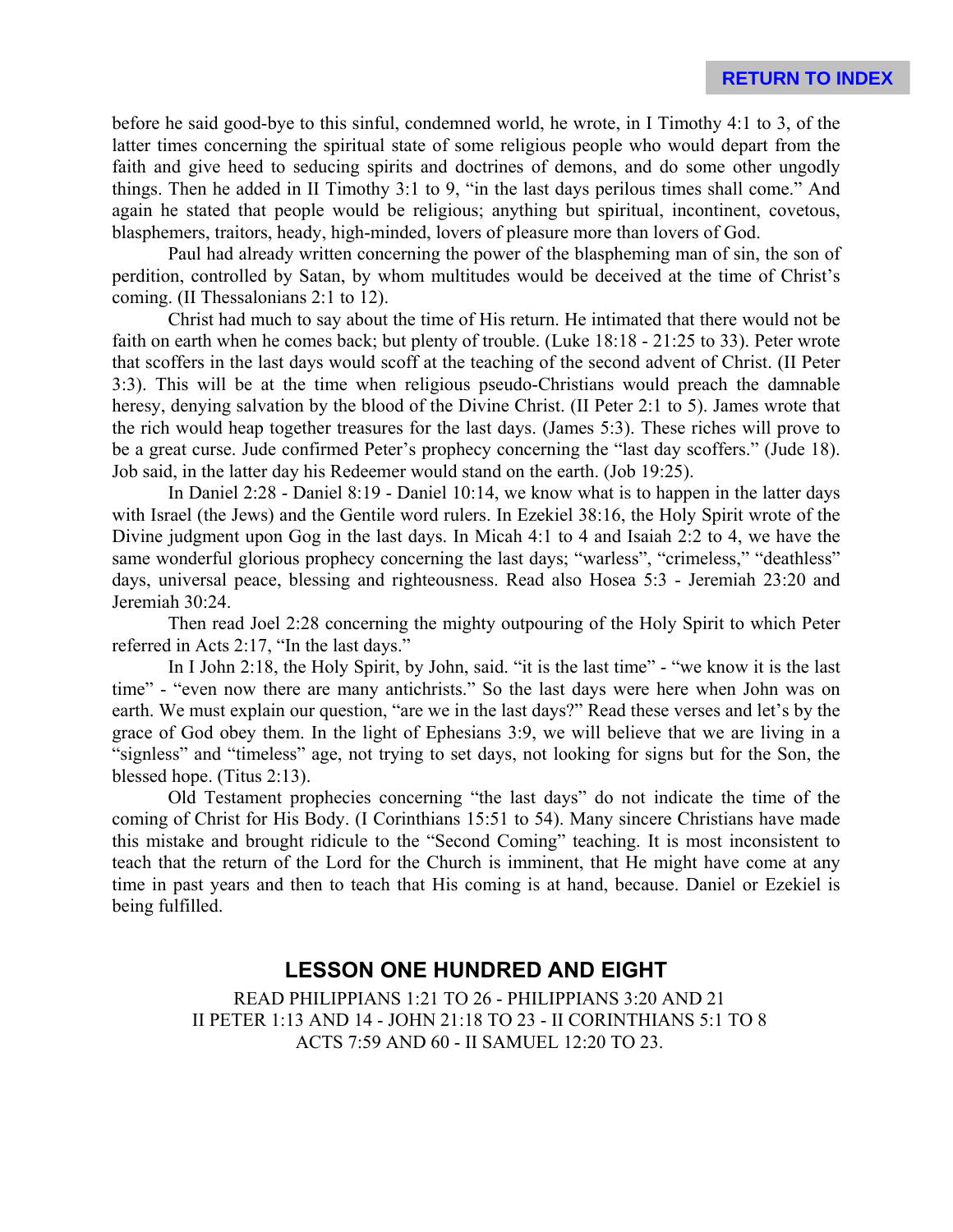#### **TO DEPART TO BE WITH CHRIST**

Let us very carefully and prayerfully read Paul's testimony in Philippians 1:21 and 23 and 24: "For to me to live is Christ, and to die is gain." "For I am in a strait betwixt two, having a desire to depart, and to be with Christ; which is far better: Nevertheless to abide in the flesh is more needful for you."

In the New Testament Scriptures ten different Greek words have been translated "depart." Several different prefixes are used with the verb "chomai" - "aperchomai" - "exerchomai" -"dierchomai" - "katerchomai." This last word, translated "depart" in Acts 13:4, means "to go down."

Paul did not say in Philippians "to go down and be with the Lord is much more better." When Stephen departed he went up (Acts 7:58 to 60). Paul's earthly tabernacle may have gone down, if it was not buried above the ground. Paul used the Greek word "anago." That same Greek word is used in Acts 20:3 and Acts 20:16 and Acts 28:11. In the first two verses it is translated "sail" and in Acts 28:11, "we departed (in a ship)." The word has the thought of sailing away" or "setting out to sea."

Why did Paul say that for him to die would be gain? In Philippians 1:25 Paul wrote that he knew that he was not going to depart to be with Christ at that time; but was going to remain in the flesh until he saw the Philippian saints again. Later on Paul wrote "the time of my departure (analusis) is at hand." (II Timothy 4:6). The time of my "breaking up" is at hand.

But in Philippians 3:20 and 21 Paul wrote that he was looking for Christ out of heaven to change his body of humiliation. Paul earnestly desired to be clothed upon with his house from heaven (II Corinthians 5:2).

So many Christians have been confused and perplexed trying to reconcile Paul's statement in II Corinthians 5:8, that he was willing rather to be absent from the body and to be present (at home) with the Lord, with the statement that he did not want to be unclothed by physical death, but clothed upon by the coming of Christ, (II Corinthians 5:4).

Some, who have taught the unconscious state of the believer between death and resurrection, have tried to use this seeming contradiction of thought to prove that Paul will not be present with the Lord until the time of the resurrection of the body.

But surely there is no hint in Paul's Epistles to support the theory of the unconscious state of either believer or unbeliever between death and resurrection. There are some who interpret II Timothy 2:18 to prove that those who teach the believer's soul goes at death to be with Christ in heaven teaches the faith-destroying doctrine, that the resurrection has taken place.

Stephen saw the Lord Jesus in heaven. When Stephen left his earthly tabernacle he said, "Lord Jesus, receive my spirit." (Acts 7:58 to 60). Stephen departed to be with Christ. He was absent from the body, present with the Lord.

Some support their 'unconscious state' theory with the statement that man is a living soul (Genesis 2:7), and therefore when the man dies that is the end of the soul, that the salvation of the soul in I Peter 1:9 means the salvation of the believer at the resurrection.

But Peter did not agree with them. If Peter was a living soul, Peter said, "this living soul must put off this earthly tabernacle," (II Peter 1:14). The living soul put off the corruptible body. But Peter or Peter's soul within that body did not die or cease to be conscious.

We might mention the words of Christ to the thief "I say unto thee today thou shalt be with me in paradise." (Luke 23:43).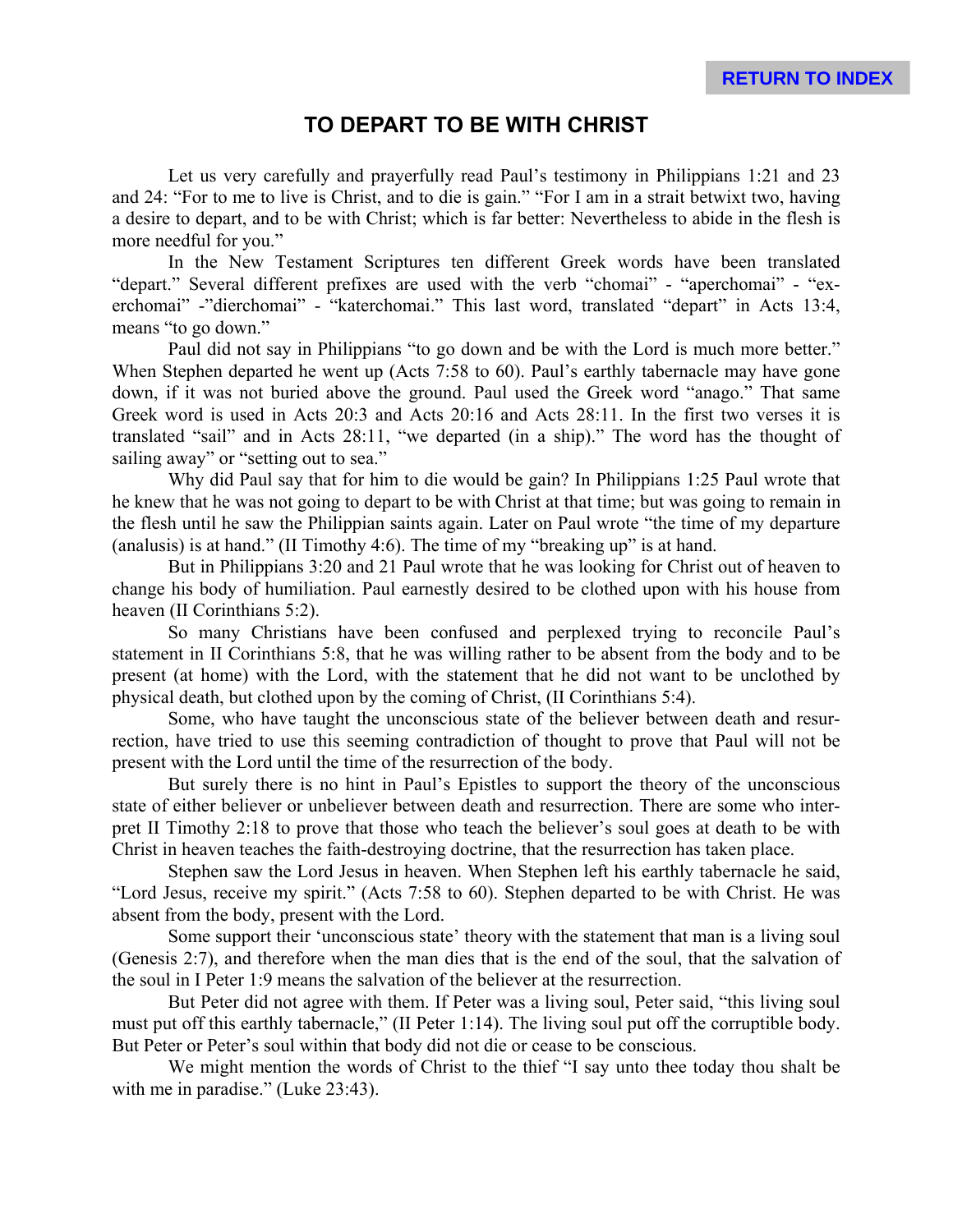The statement of David, concerning his baby that died is interesting: "But now he is dead. Can I bring him back again? I shall go to him, but he shall not return to me." (II Samuel 12:23). David soon thereafter went to be with that child, and he was not talking about the grave. Beware of any and every "soul sleeping" or "soul destruction " theory!

Paul said, "it is much more better to set out to sea to be with Christ."

# **LESSON ONE HUNDRED AND NINE**

READ HEBREWS 2:8 AND 9 - HEBREWS 11:27 - HEBREWS 12:1 II CORINTHIANS 5:7 - JOHN 3:3 AND JOHN 3:36 - II CORINTHIANS 4:8 ACTS 28:25 TO 27 - I PETER 1:7 AND 8 - JOHN 6:40 - HEBREWS 12:1

#### **CHRISTIANS SEE WHAT THEY DO NOT SEE**

In the New Testament Scriptures about ten different Greek words are translated "SEE." Some of these words are quite different in meaning.

We read in Hebrews 2:8 and 9 that we SEE Jesus, made lower than the angels for the suffering of death, that He might by God's grace taste death for every man. But in I Peter 1:7 and 8 we read of Jesus Christ. Whom having not SEEN ye love, in Whom though now ye SEE HIM NOT, yet believing ye rejoice with joy unspeakable and full of glory.

In this second Scripture we know something of the meaning that Christians walk by faith and not by sight, (II Corinthians 5:7). In this verse SIGHT is the Greek "EIDO." This word might imply "view" - "form" or "shape."

The word "SIGHT" occurs 52 times in the New Testament Scriptures. But II Corinthians 5:7 is the only time "EIDO" is used. However, this same Greek word is translated "SEE" and is used many times.

When God pronounced His judgment upon Israel, in Acts 28:25 to 27, He said, "SEEING" ye shall "SEE" and not "PERCEIVE;" their eyes have they closed lest they "SEE" with their eyes." The first "SEEING" and "SEE" are "BLEPO", "to look at" or "behold." The third "SEE" is "EIDO." But the word "PERCEIVE" is also "EIDO." This same Greek word is translated "PERCEIVE" in Matthew 13:14 - Mark 4:12 - Mark 12:28 - Acts 14:9.

But another Greek word is translated "PERCEIVE", in John 4:19 - John 12:19 - Acts 17:22 Acts 27:10, "THEOREO." In Hebrews 7:4 where we are told to "CONSIDER" how great was Melchisedec, this same Greek word is used. Several times this same Greek word is translated "See", as in Acts 7:56. But note its use in John 6:40, when the Lord spoke of "SEEING" the Son and believing on Him. Then Christ said to Nicodemus, "except a man be born from above, he cannot 'SEE' the kingdom of God." The word translated "SEE" in the Greek is "EIDO." But in the same chapter (3:36) "shall not SEE life," the Greek is "OPTOMAI". The noun "OPTASIA" is translated "VISION" in Luke 1:22 - 24:23 - II Corinthians 12:1.

Now note again Hebrews 2:8 and 9: "We SEE" ("HORAO") not yet all things put under Him. But we "SEE" ("BLEPO") Jesus."

The Greek "EIDO" is translated "KNOW" more than 200 times. "BLEPO" is translated "REGARD" in Matthew 22:16. This is the Greek word four times translated "SEEN" in II Corinthians 4:18: "While we look not at the things which are 'SEEN', but at the things which are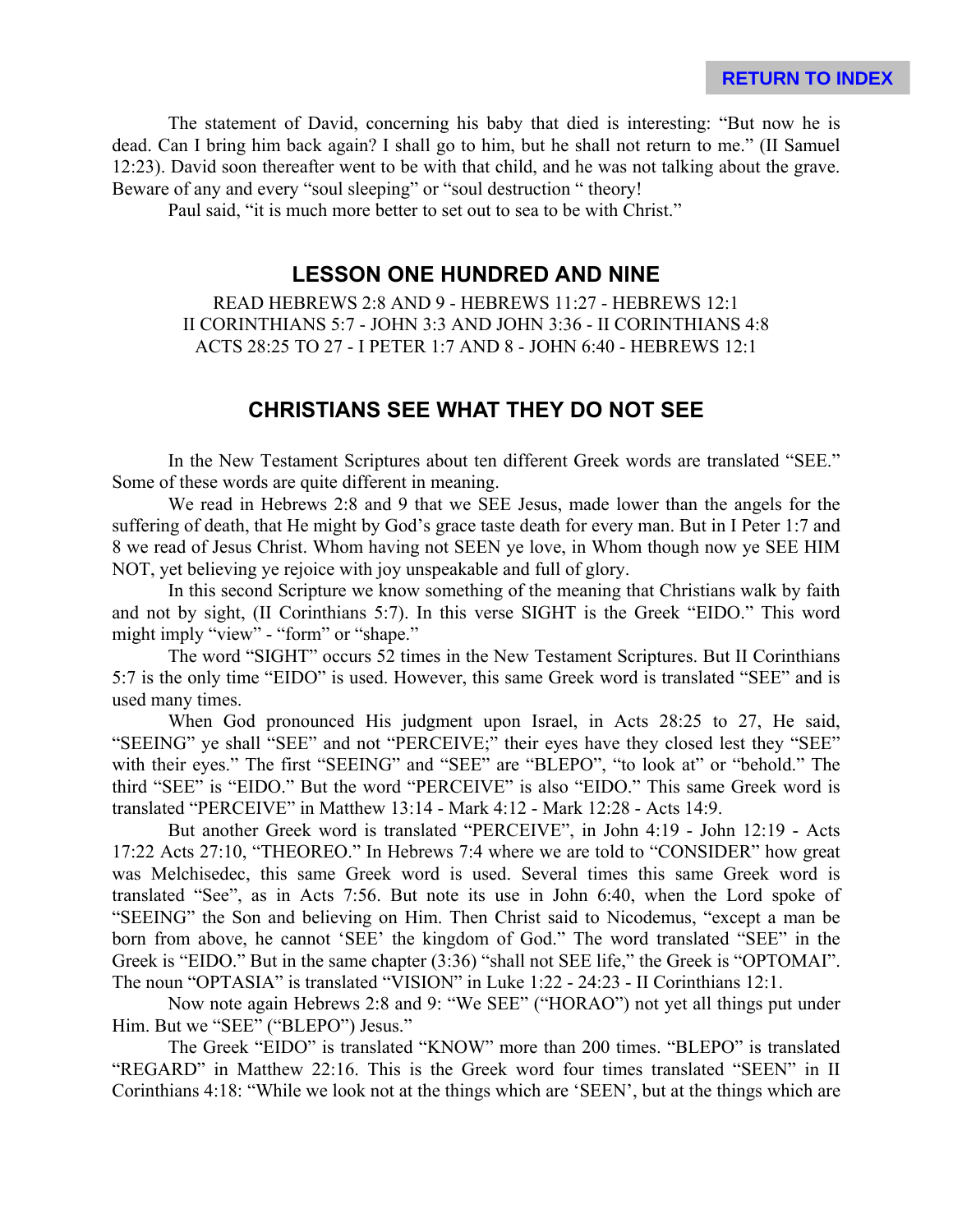not 'SEEN': for the things which are 'SEEN' are temporal; but the things which are not 'SEEN' are eternal." And in I Corinthians 2:14: we learn that the natural man without the Holy Spirit, cannot receive spiritual things. Neither can he "KNOW" them, because they are spiritually "DISCERNED."'

In I Corinthians 13:2 "EIDO" is translated "UNDERSTAND." There are ten different Greek words translated "UNDERSTAND." In our daily conversations we say, "we see something," when we mean, we understand it."

After this study we shall see, or perceive, or understand, or know what we mean by the statement, "Christians see what they do not see," and shall more appreciate Hebrews 11:1 and II Corinthians 5:7: "Now faith is the substance of things hoped for, the evidence of things not seen." "For we walk by faith, not by sight."

The more faith we have the more truth we SEE. So let us pray for what God wants us to have in Ephesians 1:17 and 18. This is profound truth, the strong meat for those of full age. (Hebrews 5:14). In this prayer is a beautiful expression, "the eyes of your UNDERSTANDING." ("DIANOIA"). This Greek word means "DEEP THOUGHT." There is the milk of the Word for the babes in Christ or for carnal Christians. (Hebrews 5:11 to 13 - I Corinthians 3:1 to 4). Wordly wise, unregenerated men, though moral and religious cannot "KNOW" spiritual truths, which are spiritually "DISCERNED," ("ANAKRINO").

#### **LESSON ONE HUNDRED AND TEN**

READ JOHN 20:31 - JOHN 2:1 TO 11 - JOHN 4:46 TO 54 - JOHN 5:1 TO 9 JOHN 6:5 TO 13 - JOHN 6:19 - JOHN 9:1 TO 7 - JOHN 11:41 TO 44

# **JOHN'S GOSPEL - SEVEN MIRACLES**

We find this most interesting statement in John 20:30 and 31: "And many other signs truly did Jesus in the presence of His disciples, which are not written in this Book: But these are written, that ye might believe that Jesus is the Christ, the Son of God; and that believing ye might have life through His name."

Yes, Christ performed many miracles not recorded in John's Gospel, for the purpose stated in Acts 2:22 and John 5:36; that Christ might be approved to Israel; that they might believe that God sent His Son to be their Messiah and King.

There are four miracles recorded in John not found in the Synoptic Gospels. Matthew, Mark and Luke have been called the Synoptics, because so many of the same events in the life of Christ are recorded in them.

Seven miracles of Christ, before His death, are recorded in John's Gospel. And there is a reason why more than 80 per cent of the contents of John is not recorded in the Synoptics.

Seven is the perfect number of Deity. In John 1:1 to 4, Christ is God. In John 20:28, Christ is God. In John 10:30 to 33, Christ is God. He had glory with the Father before the world was. (John 17:5).

About twenty times in John's Gospel Christ calls Himself "I AM." These "I AM's" are not found in the Synoptics. Christ offered seven great miracles to prove it. When He fed the 5000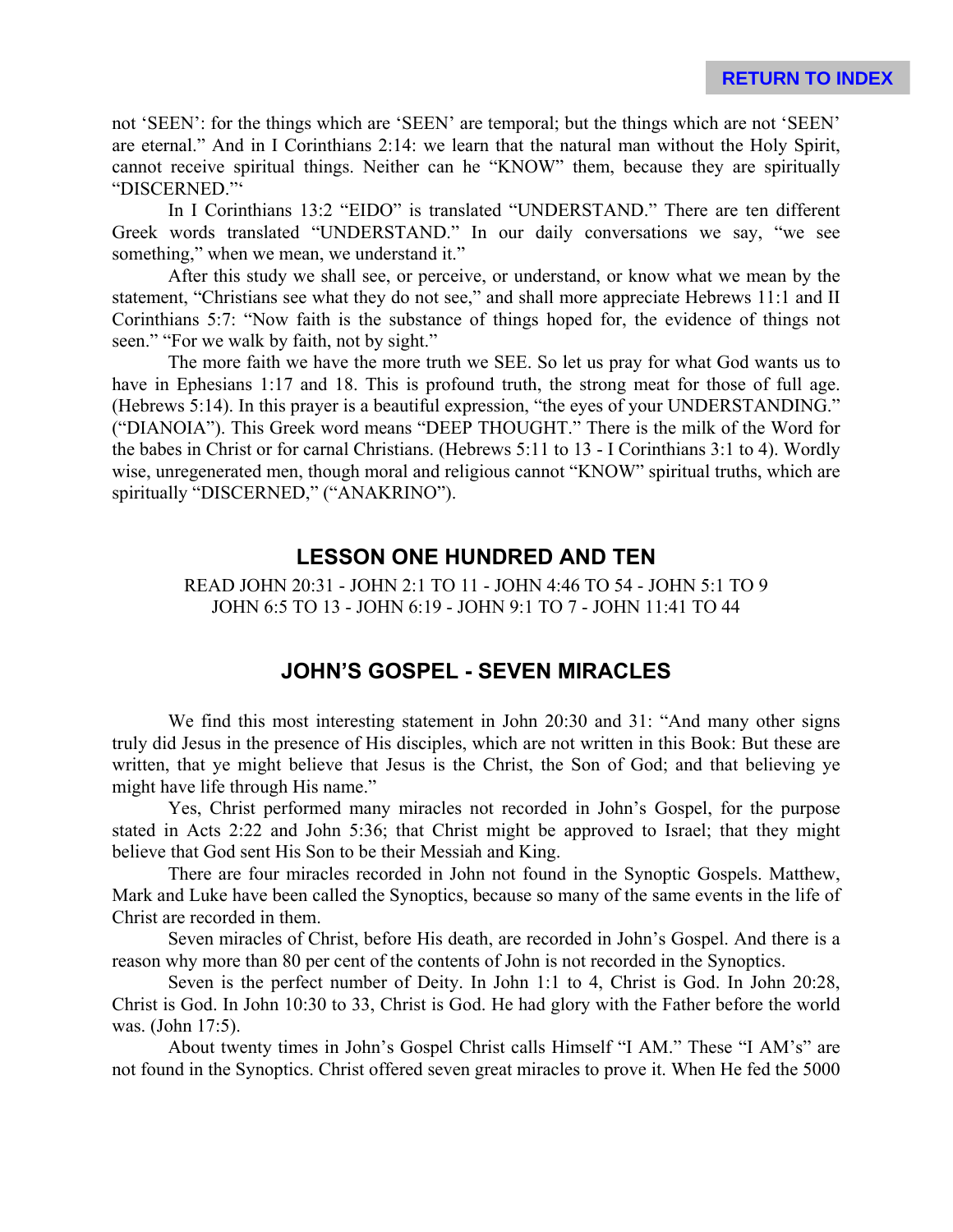hungry people with less than a pound of fish and bread He said, "I came down from heaven." He claimed to be the true Bread from heaven necessary for eternal life. (John 6:37 to 47).

In the very first chapter (John 1:11) His own received Him not. It was after Christ's own received Him not, that "grace" came to Gentiles. (Romans 11:11 and 30). But in John 1:17 we read that grace came by Jesus Christ. We learn years later, in Romans 5:21, and Ephesians 2:8 to 10, how that grace operates.

In Romans 11:30 we learn that because His (Christ's) own received Him not, "grace" salvation was sent to Gentiles.

So the first sin question to settle, in John's Gospel, is the "Son" question, the sin of not believing on the Lord Jesus Christ.

For the "Son" question, read John 16:7 to 9 - John 3:18 - John 8:24 - John 3:36 - John 6:29 - John 6:40.

In the gospel of grace the sinner is "unregenerated." The sinner is impotent." The sinner is "blind" from his mother's womb, and must wash in the pool of Siloam. The sinner is "dead."

Therefore, we have four miracles in John not found in the Synoptics.

1 - TURNING THE WATER INTO WINE - typifying REGENERATION. Born of the water by the power of Christ. Then the joy of salvation. (John 2:1 to 11). There is no physical water in God's message of grace. Compare John 3:5 with Titus 3:5 to 7 and Hebrews 10:22.

2 - THE IMPOTENT MAN HEALED, in John 5:1 to 9. Note in the Gospel of John how impotent the sinner is. He "cannot." (John 6:44 - John 6:65 - John 3:27). In grace, the sinner cannot. He cannot, and need not do one work to save himself. His good works follow salvation by grace. (Ephesians 2:10).

3 - HEALING THE MAN BLIND FROM BIRTH. This blind man had to wash in "Sent." (Siloam means Sent). (John 9:7). Count the many times Christ is the "Sent One," in John. The pool of Siloam is Calvary. Calvary is the only place where a man spiritually blind can receive sight. Read I Corinthians 2:14.

4 - RAISING DEAD LAZARUS TO LIFE. We note in John 11:39 the awful condition of dead Lazarus: corruption. This speaks of the awful condition of dead sinners in Ephesians 2:1 to 3, as well as in John 5:25. The dead sinner's only hope is Ephesians 2:4 to 10 and 13; and John 11:25; John 5:25; 24; Romans 6:23. God is rich in mercy, great in love. And salvation is by grace. The dead sinner needs the living Christ of Revelation 1:18. The grace gospel will make the believer alive and raise him up in the heavenlies. (Ephesians 2:5 and 6).

Surely the miracles in John tell the truth of Romans 5:20, the more-abounding grace of the God of all grace, reigning through Jesus Christ.

# **LESSON ONE HUNDRED AND ELEVEN**

READ GENESIS 1:26 AND 27 - GENESIS 5:1 TO 3 - HEBREWS 1:1 TO 3 ROMANS 8:28 TO 32 - ROMANS 8:3 - I CORINTHIANS 15:49 TO 53.

# **THE DIVINE IMAGE RESTORED**

In these Scriptures we have the story of the Divine image lost in Adam, and ultimately, and more than completely, restored in Christ.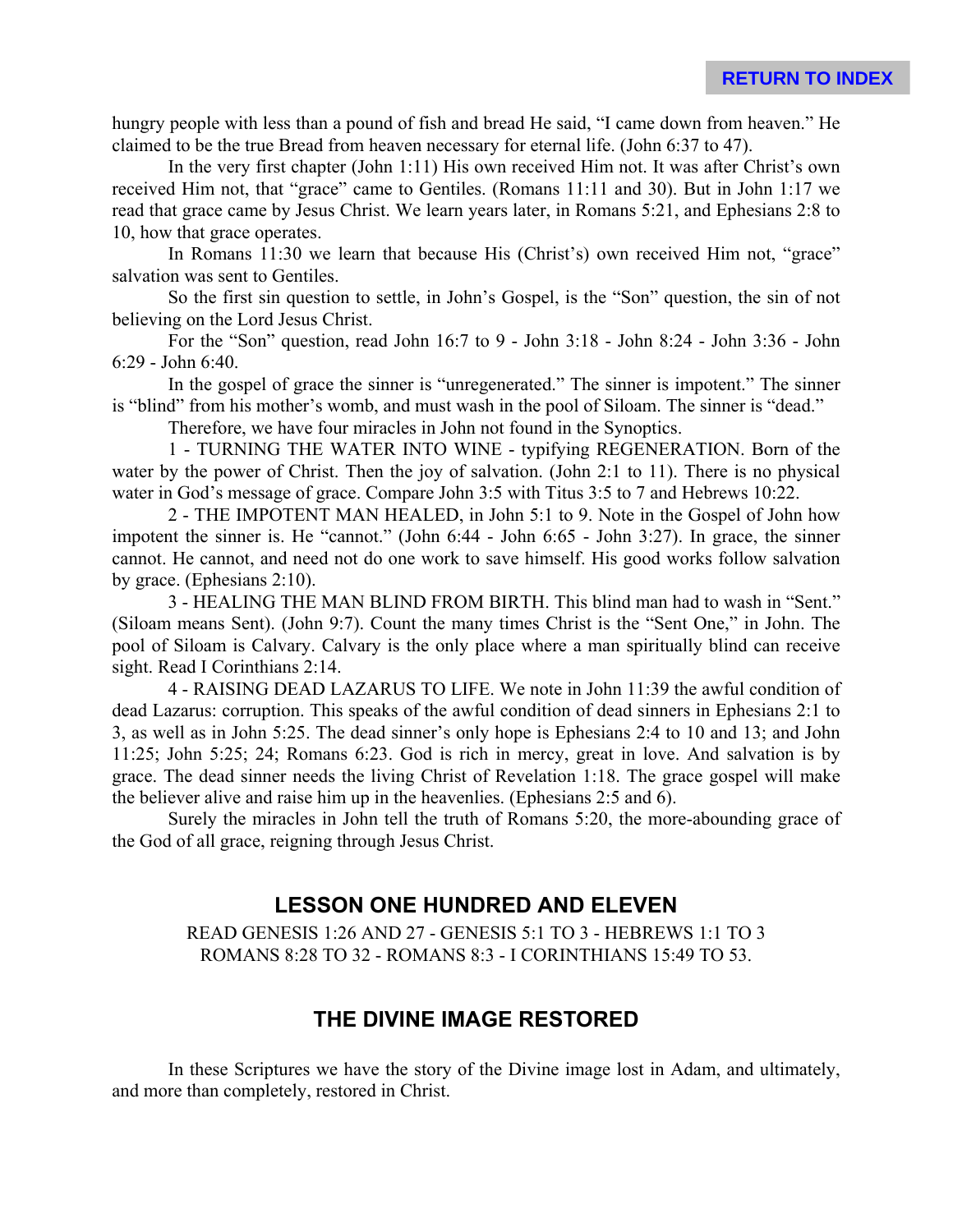If any man be in Christ, he is a new creation. The new creature has put off the old man and has put on the new man who is created in the image of Him Who created him. The believer has died and has been buried and has been raised with Christ (spiritually) to walk in newness of life. The believer is a member of that Church, Which is to be one flesh with Christ and Which Christ will present unto Himself as a glorious, spotless Church holy and without blemish. All of these wonderful truths we read in II Corinthians 5:17 - Colossians 3:10 - Romans 6:3 to 6 - Ephesians 5:31 and 32 and Ephesians 5:26 and 27.

In Genesis 1:26 and 27 and Genesis 5:1 and 2 we have a two-fold story of the creation of Adam. Adam was first created without Eve, in the image and likeness of God. Then Adam and Eve; "And God called THEIR name "Adam." "In the image and likeness of God. Adam and Eve were one flesh." (Genesis 2:23). Christ and the Church, one flesh, are called "Christ," in Ephesians 5:31 and 32 and I Corinthians 12:12. Christ was the one Perfect Man. Christ and the Church will be the Perfect Man of Ephesians 4:13. So we have in Ephesians the Church, as Christ, the Perfect Man, composed of the Head and the members.

Adam, the first man, was a figure of Christ, the Second Man, the last Adam. (Romans 5:14 - I Corinthians 15:45 to 48). Adam's children were born in his sinful likeness and so were we. (Genesis 5:3 and Psalms 51:5). Note the great difference between Adam in Genesis 1:27 and Adam's children in Genesis 5:3. Jesus Christ was the express image of God's person and the effulgence of God's glory. In Christ dwelleth all the fulness of the God-head bodily. (Hebrews 1:1 and 2 - Colossians 1:15 to 19). Christ was in the form of God; in the bosom of God. Christ was with God. Christ was God. Christ had glory with the Father before the world was. (John  $17:5$ ).

So Christ was God in human form, in the form of flesh and blood; in the likeness of sinful flesh. (John 1:14 - Hebrews 2:14 - Romans 8:3).

Before Adam sinned God foreknew and predestinated that, for the glory of His Son, He would have a race of sons conformed to the image of Christ. They are God's workmanship created in Christ Jesus. (Romans 8:28 to 32 - Ephesians 2:10). Only such a new creation availeth anything. (Galatians 6:15).

So the believer can say, "Christ liveth in me, the hope of glory." (Galatians 2:20 - Colossians 1:27). The gospel is called the gospel of glory. (I Timothy 1:11). We are to behold and partake of Christ's glory. (John 17:24 and 25 - Colossians 3:3 and 4).

The believer's experience is told in II Corinthians 3:18 - II Corinthians 4:16 and in Romans 8:23: "But we all, with open face beholding, as in a glass, the glory of the Lord, are changed into the same image from glory to glory, even as by the Spirit of the Lord." "For which cause we faint not: but though our outward man perish, yet the inward man is renewed day by day." "We ourselves groan within ourselves, waiting for the adoption, to wit, the redemption of our body."

But the Holy Spirit is the earnest, of something better. (Ephesians 1:13 and 14). We read of our glorious redemption in Philippians 3:20 and 21. Our bodies shall be like unto the glorious body of the glorified Christ. Then the Church will be the spotless glorious Church of Ephesians 5:27, because Christ loved the Church and gave Himself for the Church.

Christ, in addition to His Divine nature, took upon Himself human nature, that believing children of Adam, in addition to their human natures, might receive Divine natures. (Hebrews 2:14 - II Peter 1:3 and 4 - John 1:11 to 13). Whom God foreknew, He did predestinate to be conformed to the image of Christ and them He called, justified and glorified (Romans 8:28 to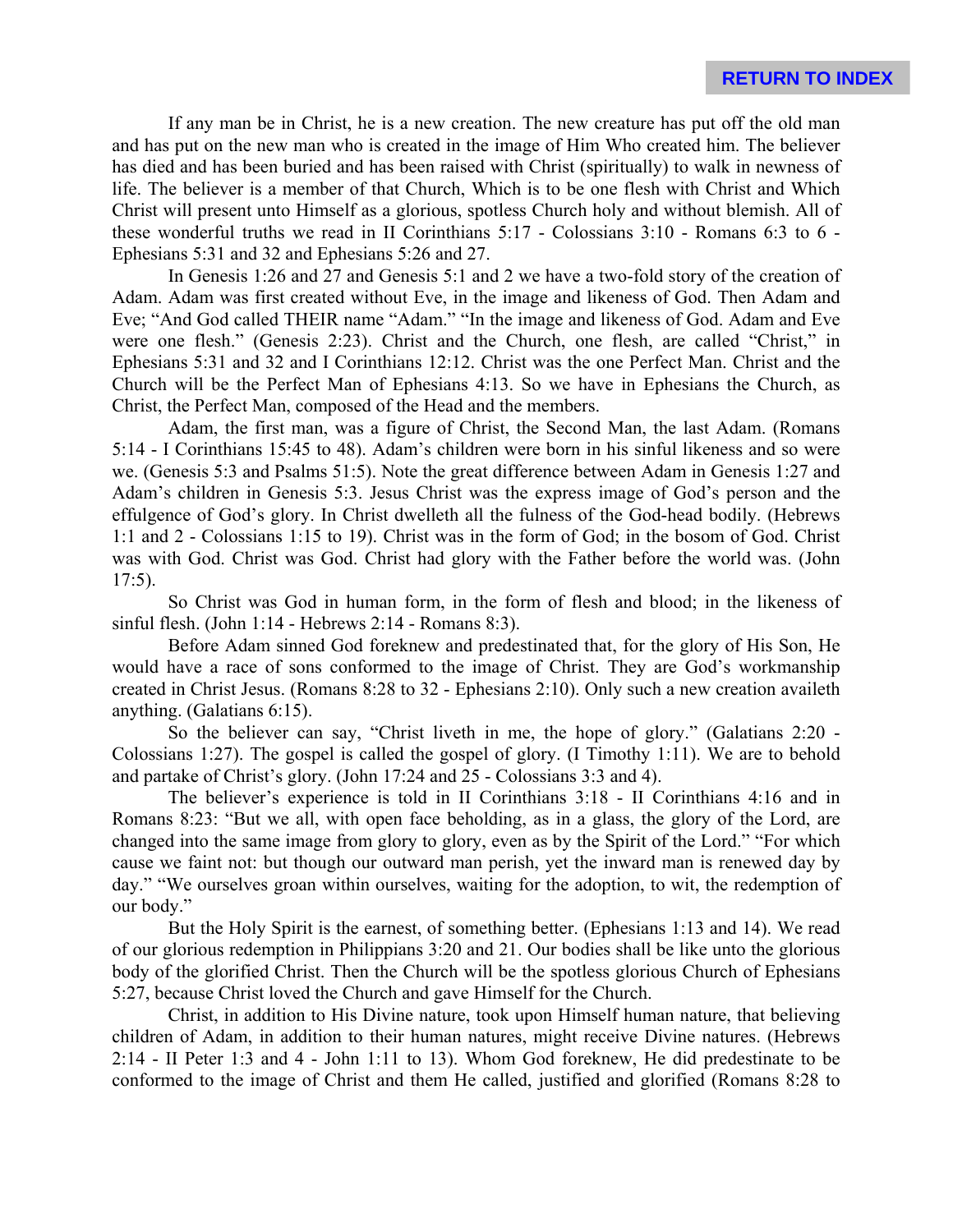32). We are like Christ now in a limited sense; but we are going to be like Him when we see Him. (I John 3:1 to 4).

#### **LESSON ONE HUNDRED AND TWELVE**

READ MATTHEW 24:3 TO 14 - MATTHEW 24:29 TO 31 - LUKE 21:24 TO 33 DANIEL 9:26 AND 27 - REVELATION 6:1 TO 17 AND REVELATION 19:11 TO 21

# **THE FIVE HORSEMEN**

This is the study of the Five Horsemen of the Apocalypse - the Five Horsemen of Revelation 6:1 to 5 and Revelation 19:11 to 21. Four of these Horsemen are going to bring awful judgments and plagues upon humanity when this world will be, as it was in the days of Noah. (Matthew 24:38 - Luke 17:26). The awful wrath of God was sent upon the human race and the earth in the days of Noah. But the judgment of Revelation 19:11 to 21 will perhaps be worse.

The apostles asked of Christ a question which should be of vital interest to every human being, "What shall be the sign of Thy coming and of the end of the world (age)?" (Matthew 24:3). After Christ mentioned some of the signs He said, "He that shall endure unto the end, the same shall be saved." (Matthew 24:13).

No one who has died since the apostle Paul went out with the gospel of the grace of God has lived in days described in some of the verses of the 24th chapter of Matthew. Paul described his personal tribulation in II Corinthians 4:8 to 12 and II Corinthians 11:24 to 33; and in the world God's saints have tribulation, but the great tribulation is yet to come on this earth.

The Jews, who suffered with the destruction of Jerusalem, in the year 70 A. D., had the touch of the tribulation mentioned in Luke 21:20 to 24. And after that intense suffering at the hands of the Roman army the apostle John wrote: "Little children, it is the last time: and as ye have heard that antichrist shall come, even now are there many antichrists; whereby we know that it is the last time."

When asked for the signs of His coming and the end of the age, Christ mentioned in Matthew 24:5 to 9:

- 1. Antichrists.
- 2. Wars.
- 3. Famines.
- 4. Pestilences.
- 5. Earthquakes.
- 6. Intense suffering.

Some one may ask, have there not been "antichrists," and "wars," and "famines," and "Pestilences," and "earthquakes," and "religious persecution" in every generation? Has there been any more of any of these than during our recent horrible world war, which was preceded by a world-wide sweep of Christianized agnosticism, called "Modernism" by the so-called Christian Liberals, who should know that a Christian infidel is an impossible paradox?

But much of the 24th of Matthew has not been fulfilled. The end of this, another age and dispensation (of grace) will be climaxed, as described in Ephesians 4:13, before the end, described in Matthew 24:13, comes. After the present age of grace, which had not begun at the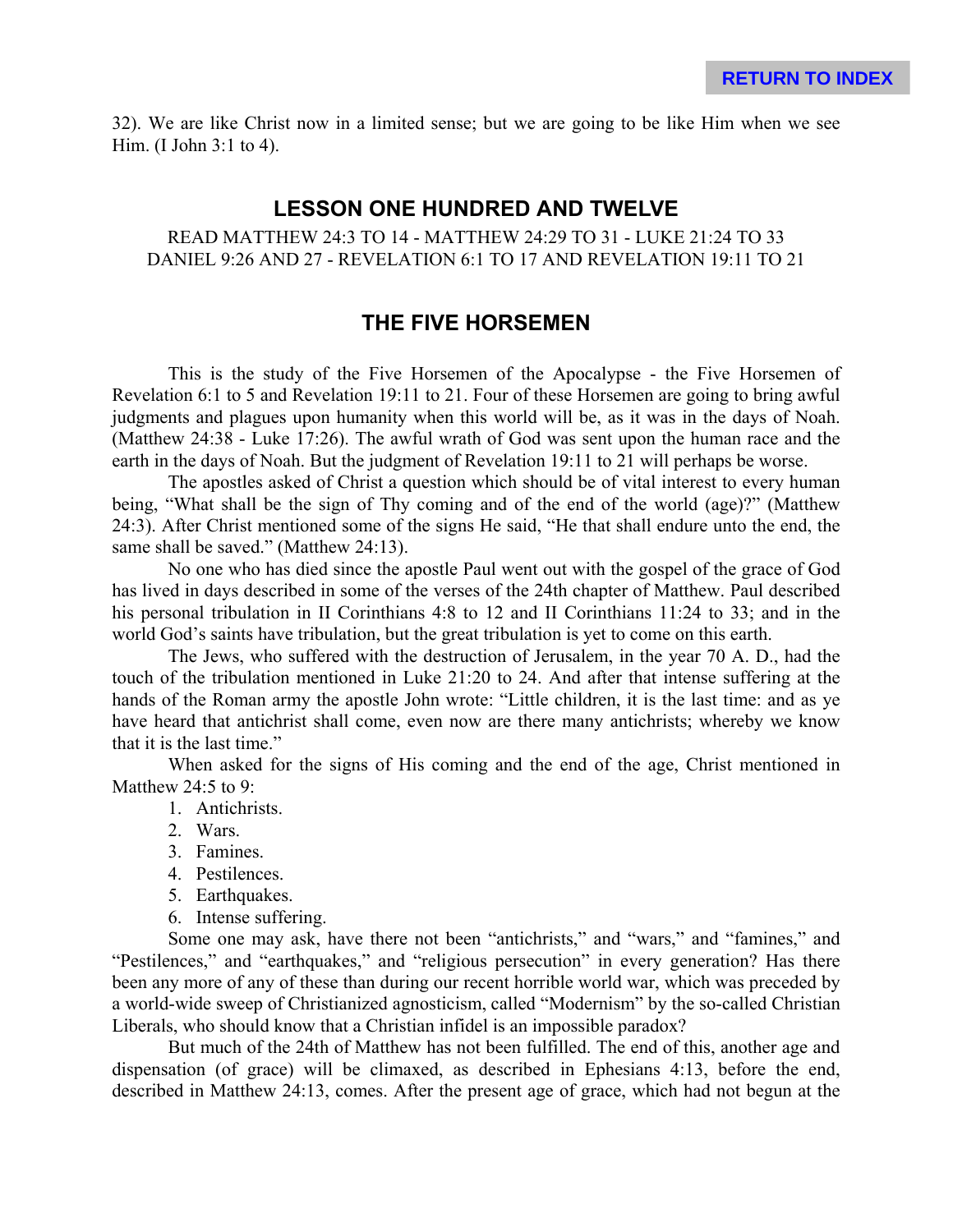time Christ spoke in Matthew 24, will appear the Four Horsemen of Revelation 6. The other terrible things of that chapter will come to the human race. Note how the order in Revelation 6 agrees with the order in Matthew 24:

- 1. The White Horse Antichrists,
- 2. The Red Horse- War,
- 3. The Black Horse Famine,
- 4. The Pale Horse Pestilence,
- 5. A Great Earthquake,
- 6. Great Tribulation and intense Suffering.

In this connection read II Thessalonians 2:3 to 12 and Revelation 19:11 to 21. In these Scriptures we learn that two men are coming, the antichrist, and Christ, the Fifth Horseman of the Apocalypse.

As the First Horseman is restrained during this present age of grace, none of the Four Horsemen will appear on earth until after the consummation of Ephesians 4:13 and Titus 2:13.

It is significant that the First Rider of Revelation 6 is to be on a white horse and the Fifth Rider, the Lord Jesus Christ of Revelation 19:11 to 13 is to be on a white horse. There have been a number of white horse riders, but it seems that the beginning and the end of the coming great tribulation are marked by these two white horse Riders. Christ will not be on His white horse when He comes for His Church; but when He comes according to II Thessalonians 1:7 to 9 - Jude and Luke 21:27 to 33.

#### **LESSON ONE HUNDRED AND THIRTEEN**

READ GENESIS 2:2 AND 3 - EXODUS 16:23 TO 29 - EXODUS 20:8 TO 11 EXODUS 31:14 TO 16 - EXODUS 35:3 - NUMBERS 15:32 - LUKE 4:16 COLOSSIANS 2:16 - ACTS 20:7 - REVELATION 1:10.

### **IS THERE A CHRISTIAN SABBATH?**

Is the first day of the week "the Christian sabbath" or "the Lord's day?"

Let us read Genesis 2:2 and 3 and Exodus 31:16 and 17: "And on the seventh day God ended His work which He had made; and He rested (sabbathed) on the seventh day from all His work which He had made. And God blessed the SEVENTH DAY, and sanctified it: because that in it He had rested from all His work which God created and made." "Wherefore the children of Israel shall keep the sabbath, to observe the sabbath throughout their generations, for a perpetual covenant. It is a sign between Me and THE CHILDREN OF ISRAEL for ever: for in six days the Lord made heaven and earth, and on the seventh day He rested, and was refreshed."

In Genesis 1:31, we read that at the end of the sixth day, after man was made in the image and likeness of God, God saw that all His work was very good. God was hard at work on the first day. But God "sabbathed" in His perfect work of creation. But it was on the seventh day. God rested in His perfect work of creation. But God's rest was surely disturbed after the serpent beguiled Eve and spoiled God's perfect work. Now the whole creation is travailing in pain. (Romans 8:21 to 23).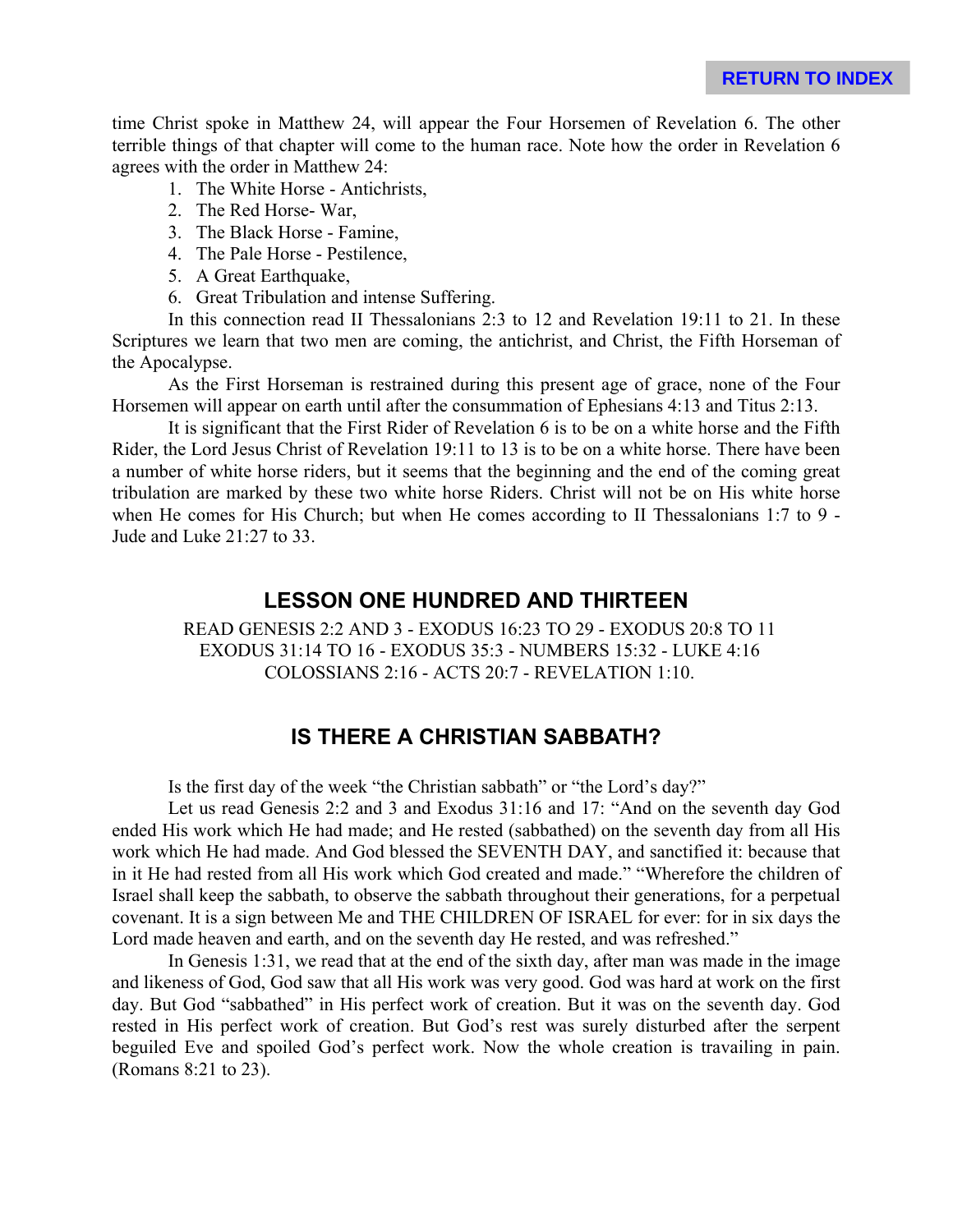Christ entered, by His blood, into heaven, having obtained eternal redemption for us, and He sat down in heaven on the right hand of the Majesty on high. (Hebrews 9:12 - Hebrews 10:12 - Hebrews 1:2 and 3). This He did after He cried on the cross, "finished." (John 19:30). Christ rested in a perfect work of redemption. Christ arose on the first day of the week. Christ was dead and in the sepulchre on the seventh day, Israel's sabbath. Before He went to Calvary Christ said, "Come unto Me and I will give you rest." (Matthew 11:28). Then on the cross He became the end of the law for righteousness to believers. (Romans 10:4). "Therefore there remaineth a rest to the people of God. For he that is entered into his rest, he also hath ceased from his own works, as God did from His." (Hebrews 4:9 and 10).

By trusting and resting in the perfect redemptive work of the Lord Jesus Christ we learn that, under grace, the believer has rest, but no sabbath; as Israel, under the law, had the sabbath but no rest. Christ is the believer's sabbath. Christians should thank God that one day in seven is set aside for special worship and spiritual activities; but the first day of the week is certainly neither the Christian sabbath nor the Lord's day. In Revelation 1:10 John was projected into the day of the Lord and was not talking about Sunday. It seems that the "first day" was a special day with the first Christians; but we may be sure that they did not petition Caesar to force the sinners to close their shops.

There can be no sabbath without stone-throwers to execute those who gather sticks or light fires or do any servile work on that day. (Numbers 15:32 - Exodus 35:3). God gave men a perfect work at Sinai, with a sabbath. They did not and could not perfectly keep that law and they found no sabbath (rest) in the law.

Christ was a seventh-day sabbath-keeper. (Luke 4:16). But He was Lord of the sabbath day. (Mark 2:28).

The sabbath was a covenant between Jehovah and Israel. (Exodus 31:14 to I6). There can be no universal sabbath with such variations of time; especially with Israel cast away. (Romans 11:15).

Abraham had no sabbath to keep. He found rest in a Person, not in a day. So also do Christians today. There is no mention of the sabbath between Genesis 2:2 and Exodus 16:23 to 29; that period called "from Adam to Moses." (Romans 5:14).

Christian, "let no man judge you with respect to the sabbath." (Colossians 2:16). Christians should be glad that they can gather for worship on the first day; and while they should not be legalistic concerning the first day of the week, yet they should say with Paul, I Corinthians 8:13.

# **LESSON ONE HUNDRED AND FOURTEEN**

READ MATTHEW 28:19 AND 20 - ROMANS 16:25 AND 26 ROMANS 11:25 AND 26 - ACTS 10:28 - ACTS 15:7

# **WHICH IS THE GREATEST COMMISSION?**

In this lesson we ask some very interesting and thought-provoking questions in connection with the so-called great commission of Matthew 28:19 and 20: "Go ye therefore, and teach (disciple) all nations, baptizing them in the name of the Father, and of the Son, and of the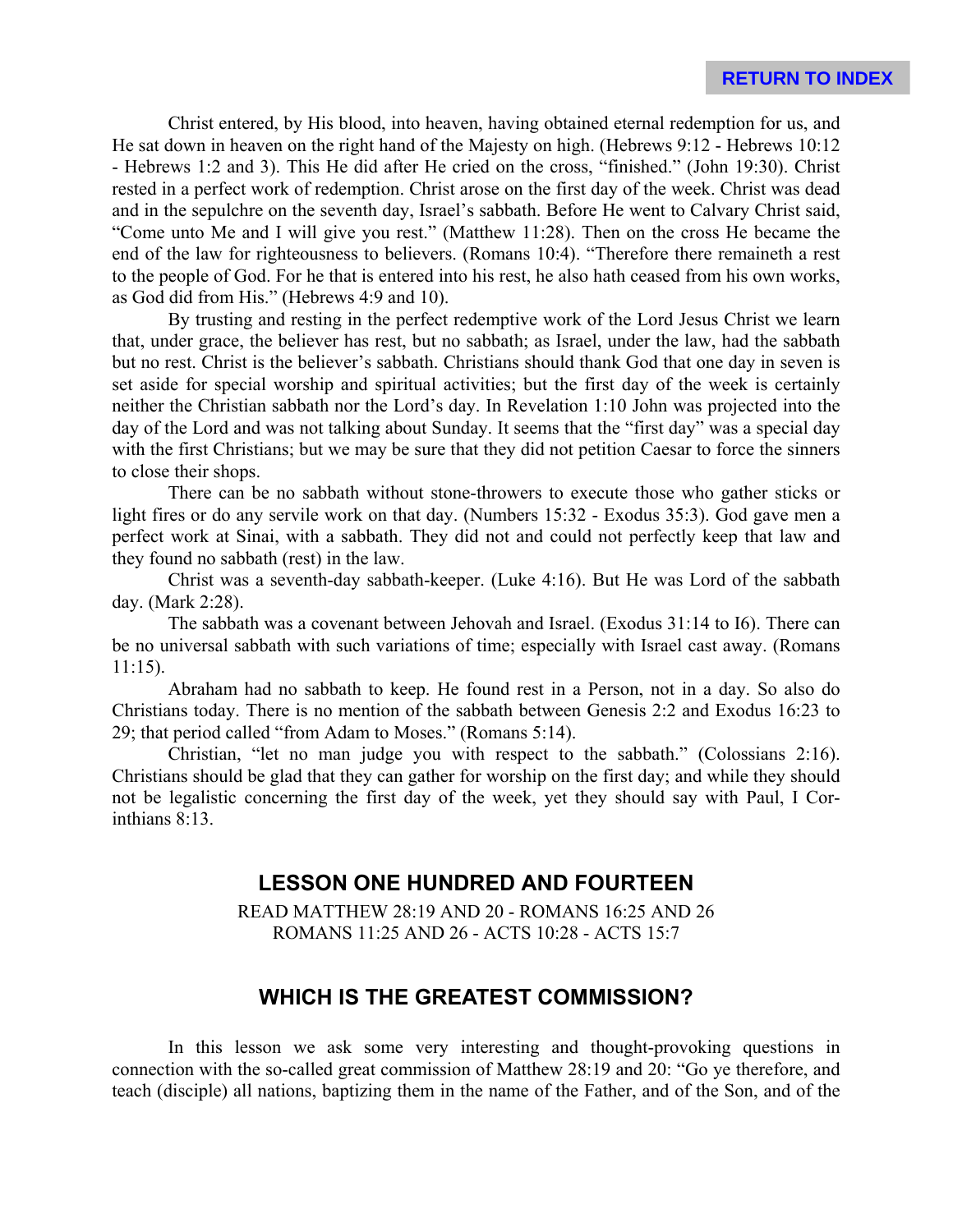Holy Spirit: Teaching them to observe all things whatsoever I have commanded you: and, lo, I am with you alway, even unto the end of the world. Amen."

Let us note also Christ's words to the same apostles who received this commission. "But when they persecute you in this city, flee ye into another: for verily I say unto you, Ye shall not have gone over the cities of Israel, till the Son of man be come." "And Jesus said unto them, Verily I say unto you, That ye which have followed Me, in the regeneration (millennium) when the Son of man shall sit in the throne of His glory, ye also shall sit upon twelve thrones, judging the twelve tribes of Israel." (Matthew 10:23 and Matthew 19:28).

Now note Romans 16:25 and 26: "Now to Him that is of power to stablish you according to my gospel, and the preaching of Jesus Christ, according to the revelation of the mystery, which was kept secret since the world began."

Did the Lord Jesus contemplate Paul's "my gospel" and the revelation of the mystery when He gave the commission to Peter and the Eleven? Did Christ instruct Paul to preach Mark 16:16 to 18, "he that believeth and is baptized shall be saved and these signs and miracles shall follow them that believe?"

We note in Acts 7 and 8, that Stephen and Philip worked under the authority of Peter and the Eleven. But in Galatians 1:13 to Galatians 2:9 we learn that Paul did not recognize any authority but Christ; and that Paul's "grace" gospel was received by revelation. (Galatians 1:11 and 12 - Ephesians 3:1 to 3 - Romans 16:25). If Paul was under the great commission, why Galatians 1:11 and 12?

If the twelve apostles were to carry out the great commission by preaching the same gospel of grace, which Paul preached, (Acts 20:24), why did Peter, in Acts 10:28, say, 7 years after the commission was given, it was unlawful for him to preach to Gentiles? Why, after he did preach to Gentiles, did the other eleven apostles condemn him? (Acts 11:1 to 3). This was something more than either prejudice or deliberate disobedience. And why did Peter say to his fellow-apostles, "God chose by my mouth that the Gentiles should hear?" (Acts 15:7). Why not twelve mouths? Why did the twelve apostles remain in Jerusalem when the other disciples went out to preach to Jews only? (Acts 11:19 - Acts 8:1 and Acts 15:1 to 5). Why is there no record in Acts that the Twelve went on missionary journeys outside of the land of the Jews to preach to Gentiles, and no record that any but Peter preached to Gentiles? In the Book of Acts 4 or 5 of Paul's missionary journeys are recorded. Christ sent Paul far hence to the Gentiles. (Acts 22:21).

Why did Paul say that the gospel was sent to Gentiles because Israel blasphemed and put God's Word from them? (Acts 13:45 and 46). The great commission says "disciple all nations." But there is no Scriptural record that the Twelve did this.

We read Romans 11:30: The Gentiles obtained mercy because of Israel's unbelief. Compare Matthew 28:19 and 20 with Romans 11:30, Romans 11:11 and Romans 11:15. Did the so-called great commission contemplate the casting away of Israel before the nations would be discipled? When Israel was cast away the new commission of reconciliation was given by the Lord. (Romans 11:15 and II Corinthians 5:16 to 21).

Three things must be done by the individual who obeys the great commission of Matthew 28:19 and 20. He must disciple and baptize and teach what Christ had taught the Twelve, which had nothing to do with Ephesians 3:1 to 4, God's message and program of grace for this age. If a layman disciples under Matthew 28:19 and 20, he should baptize and finish the job, not turn part of it over to the clergyman.

Matthew 28:19 and 20 applied before Israel's fall. But II Corinthians 5:16 to 21 applied after Israel's fall.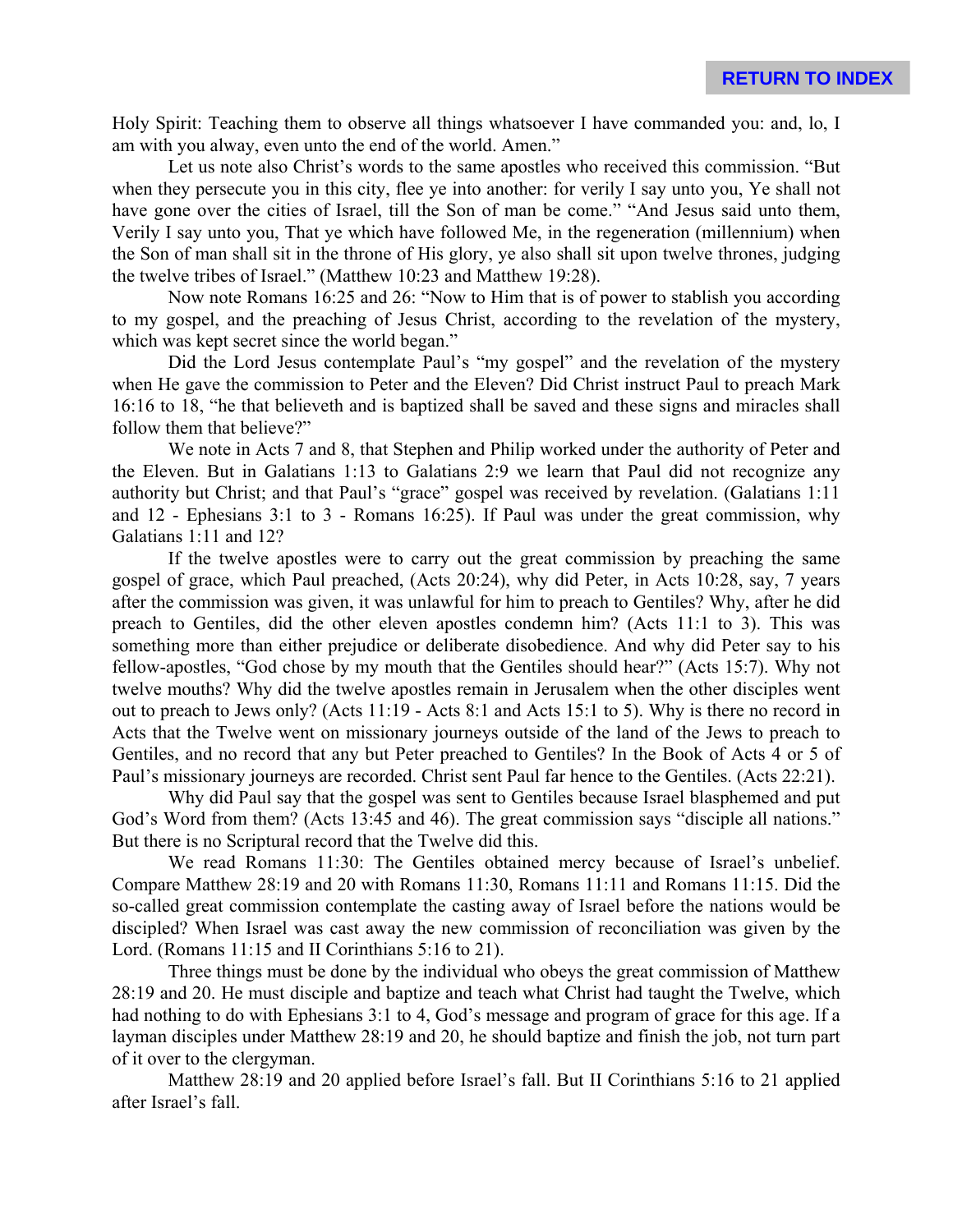#### **LESSON ONE HUNDRED AND FIFTEEN**

READ EPHESIANS 3:1 TO 11 - EPHESIANS 1:19 TO 23 - EPHESIANS 4:9 TO 14 EPHESIANS 2:16 TO 22 - EPHESIANS 5:31 AND 32 COLOSSIANS 1:24 TO 28 - HEBREWS 2:10

# **THE CHURCH OF THE MYSTERY**

What is the meaning of the word C-H-U-R-C-H? In some way the word has come to us from "Kurios," translated "Lord" many times in the New Testament Scriptures. More than 100 times we have the word "Church" in the Scriptures from Acts to Revelation. The word "Church" is used three times in (Matthew 16:18 - Matthew 18:17). There was a Church in the wilderness in the days of Moses. (Acts 7:38). Every time the word "Church" occurs in the New Testament Scriptures (with the exception of Acts 19:37, which is a mistranslation) the Greek word is "EKKLESIA" - from "EK - KALEO" - "Called - Out." The Church is "the CALLED-OUT" and always refers to a company of people and not to a meeting house. In Acts 19:32, 39 and 41 the word EKKLESIA is translated "assembly." That assembly was a crowd of unsaved Ephesians, idolaters. So the word "EKKLESIA" does not necessarily mean the Church of God or the Body of Christ.

Now in Colossians 1:24 to 27 we read of the CHURCH OF THE MYSTERY, hid from ages and from generations. This Mystery had to do with the Body of Christ, Which is the Church. (Colossians 1:24). By reading also Ephesians 3:3 to 6 we see the Body can be called "the Church of the Mystery." This word "Body" is the Greek "SOMA." The Church, in Ephesians 3:6, is called the "SUSSOMA," meaning the "Joint-Body." Now note in Ephesians 1:22 and 23, that Christ is the Head over all to the Church (EKKLESIA), Which is His Body (SOMA). And read what follows - "THE FULNESS OF HIM THAT FILLETH ALL IN ALL." Isn't this an unusual definition of the Church? But it is certainly Scriptural.

Now in Ephesians 4:13, the finished Church, or Body, is called the Perfect Man, unto the measure of the stature of the fulness of Christ. We would not be Scriptural if we should call any sectarian organization, the Perfect Man.

Yes, we have Scriptural right to define the Body, or Joint-Body, of Christ as "the Church of the Mystery," "the Filling, Up of Christ." Referring to the SOMA, after the Holy Spirit describes the make-up of the human body (SOMA), made up of many members, He adds, "SO ALSO IS CHRIST." This, then speaks of "the Filling-Up of Christ." So the Church is called "Christ' in I Corinthians 12:12. You have heard the Church called "the Mystical Christ." The Head and all the members are "CHRIST"—the two "ONE FLESH." (Ephesians 5:31 and 32).

The word "Church," as used in Hebrews 2:12, does not refer to the one Body of Ephesians 4:4 and I Corinthians 12:13. The "Church" of Hebrews 2:12 is the "Congregation," prophesied in Psalm 22:22. No prophesied Congregation could be "the Church of the Mystery." In the Septuagint translation of the Old Testament Scriptures the word "EKKLESIA" is used a number of times, generally translated "Congregation." So "EKKLESIA" was not a new, mystical word first used to mean "Church."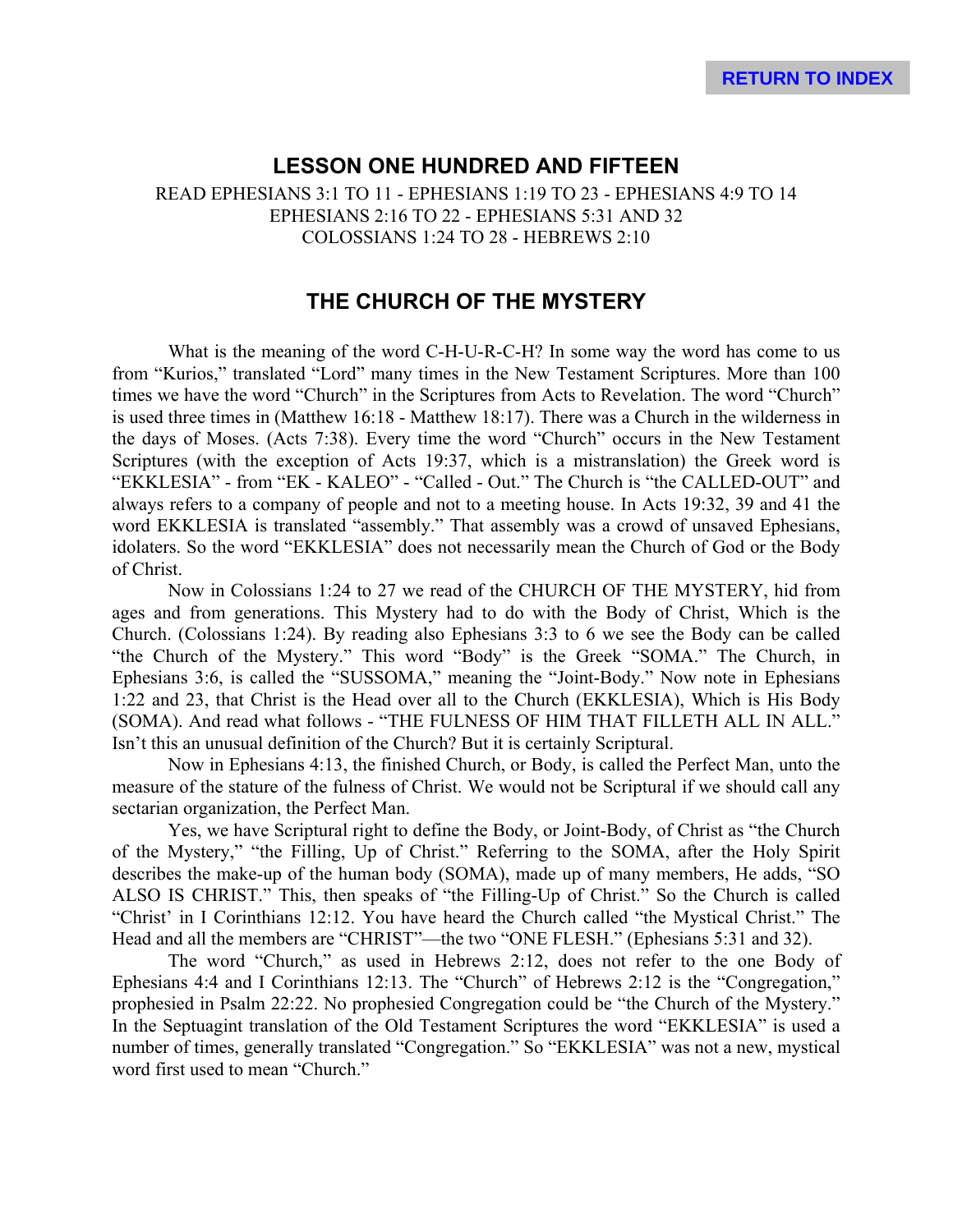CHRIST is the "Church of the Mystery," according to I Corinthians 12:12 and 13 and I Timothy 3:15 and 16. The "Church" in the Bible is not always the Body of Christ. Paul said he persecuted "the Church of God." (I Corinthians 15:9 - Philippians 3:6 - Galatians 1:13). But he did not persecute the Joint-Body of Ephesians. There was no Joint-Body when Saul was persecuting. Paul persecuted the Church of God formed under Peter's ministry, with the keys of the kingdom of heaven, (a Church of Jews). When Paul (Saul) was persecuting the Church (Acts 9:1 to 4) it was not lawful for Peter and the Eleven to go to Gentiles. (Acts 10:28). Peter and the Eleven had a "prophesied kingdom" program rather than God's eternal purpose. (Ephesians 3:11).

Peter told his hearers that what he was preaching was made known by all the prophets since the world began.(Acts 3:21 and Acts 3:24). Paul declared that the truth concerning "the Church of the Mystery" was not made known to or by them; but it was a very special program purposed before the world began.

Note Adam in Genesis 5:2. (Compare Genesis 2:21 to 25 with Ephesians 5:31 and 32).

## **LESSON ONE HUNDRED AND SIXTEEN**

READ GENESIS 6:13 TO 22 - EXODUS 25:1 TO 22 AND 40 - EXODUS 35:20 TO 35 EXODUS 36:7 AND 8 - EXODUS 39:42 AND 43 - I KINGS 5:3 TO 18 I KINGS 6:7 TO 9, 37 AND 38 - ACTS 15:13 TO 18 - EPHESIANS 4:9 TO 13

## **GOD'S BUILDINGS AND FOREMEN**

"Who serve unto the example and shadow of heavenly things, as Moses was admonished of God when he was about to make the tabernacle: for, See, saith He, that thou make all things according to the pattern shewed to thee in the mount." Hebrews 8:5.

Several centuries before God told Moses to build, He told Noah to build an ark. God said to Noah, in Genesis 6:14: "Make thee an ark of gopher wood; rooms shalt thou make in the ark, and shalt pitch it within and without with pitch." Now Genesis 7:6: "And Noah was six hundred years old when the flood of waters was upon the earth." Noah built that ark strictly according to the Divine pattern.

Now God's order to Moses in Exodus 25:9 - Exodus 35:10 and 11 and Exodus 39:42 and 43: "According to all that I shew thee, after the pattern of the tabernacle, the pattern of all the instruments thereof, even so shall ye make it." "And every wise hearted among you shall come, and make all that the Lord hath commanded: The tabernacle, his tent, and his covering," "According to all that the Lord commanded Moses, so the children of Israel made all the work. And Moses did look upon all the work, and, behold, they had done it as the Lord had commanded, even so had they done it: and Moses blessed them."

God had another foreman for the building of the temple. His name was King Solomon. "And the house, when it was in building, was built of stone made ready before it was brought thither, so that there was neither hammer nor axe nor any tool of iron heard in the house, while it was in building." "So he (Solomon) built the house, and finished it; and covered the house with beams and boards of cedar."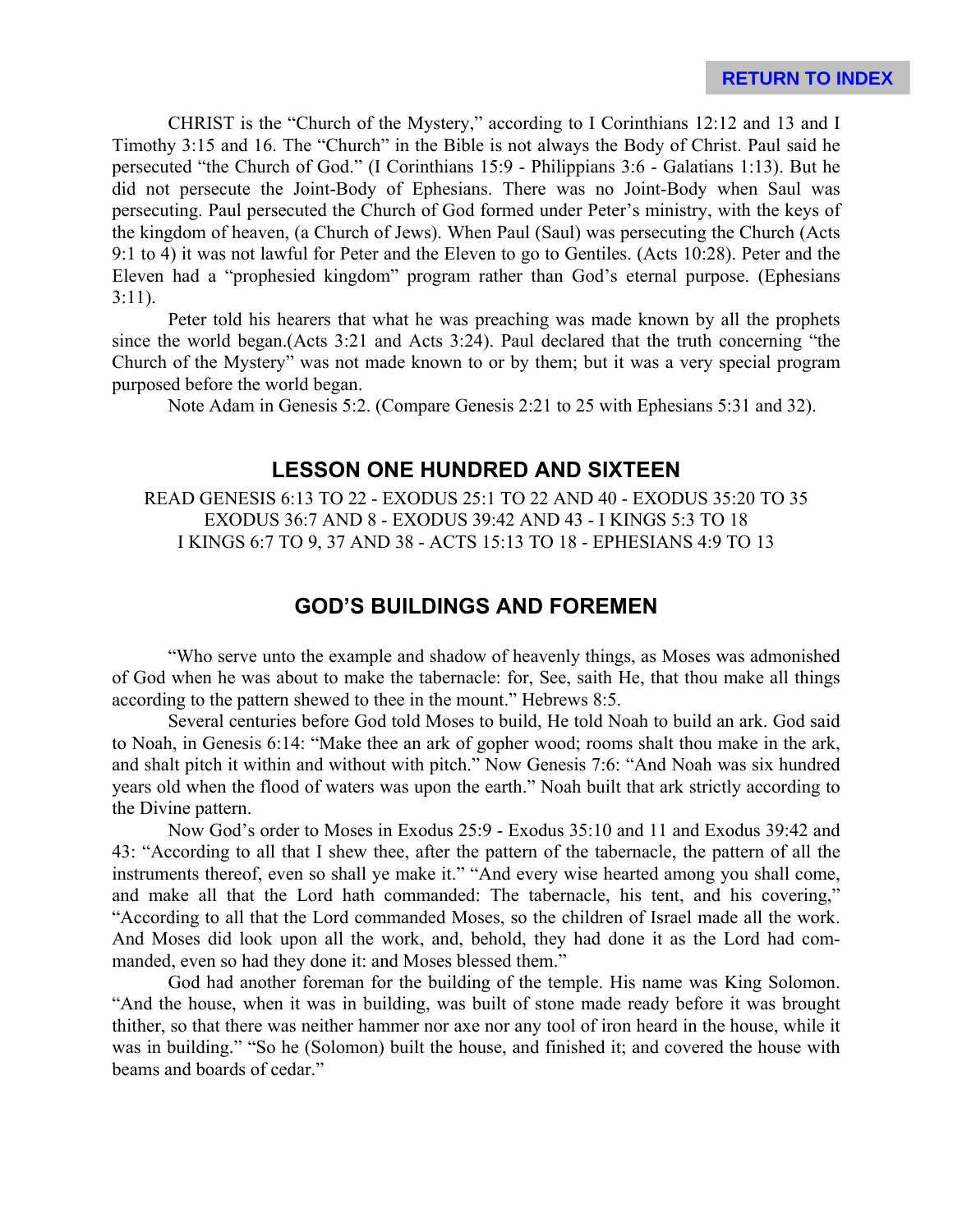Now we read Acts 15:16 - "After this I will return, and will build again the tabernacle of David, which is fallen down; and I will build again the ruins thereof, and I will set it up." This is to be a very large building that will mean much to this world. Then we quote Ephesians 4:11 and 12 - I Corinthians 3:10, Philippians 3:17 and I Timothy 1:16 "And He gave some, apostles; and some, prophets; and some, evangelists; and some, pastors and teachers; For the perfecting of the saints, for the work of the ministry, and for the edifying (building up) of the Body of Christ." "According to the grace of God which is given unto me (Paul), as a wise masterbuilder, I have laid the foundation, and another buildeth thereon, But let every man take heed how he buildeth thereupon." "Brethren, be followers together of me." "Howbeit for this cause I obtained mercy, that in me first Jesus Christ might shew forth all longsuffering, for a pattern."

God's foremen were Noah, Moses, Solomon, Christ and David, Christ and Paul.

God is, and always has been, a great Builder, with human foremen and permitting men to help Him build. The Lord Jesus Christ was more than Foreman in creation. (John 1:1 to 4 - Colossians 1:15 to 17). Christ made all things, the heavens and the earth. In Ephesians 5:26 and 27, we read that Christ's finished Church will be glorious, holy and spotless. God's faithful foreman always worked according to the blue prints and specifications and built according to God's patterns,

God chose Noah to build the judgment proof ark. (Hebrews 11:7). God chose Moses to be His foreman in building the tabernacle. His many helpers did not deviate from the instructions of their foremen. The Scriptures (Exodus) above tell the story. If each of the twelve tribes had disregarded the Lord's instructions through His foreman, as do most of the 250 sectarian churches today, what would have resulted?

Solomon had foremen under him and a multitude of workers. But they received all instructions from Solomon, the foreman.

Christ and King David and the twelve apostles will have most important places over Israel in rebuilding the tabernacle of David. (Amos 9:11 to 15 - Matthew 19:27 and 28). Surely Christ gave Paul the blue prints and specifications to build one and only one Church. Let's build according to the pattern.

### **LESSON ONE HUNDRED AND SEVENTEEN**

READ ACTS 19:1 TO 4 - II CORINTHIANS 1:20 TO 22 EPHESIANS 1:13 AND 14 - EPHESIANS 4:30

### **HAVE YE RECEIVED THE HOLY SPIRIT?**

The interesting question and answer in Acts 19:1 to 4 has confused many Christians. The question Paul asked of certain Jews, who had received John the Baptist's baptism, is: "PISTEUSANTES, received ye the Holy Spirit?" (Acts 19:2). Not "since ye believed," but "at the time ye believed." These men believed the wrong thing for the age of grace. (Acts 19:3 to 6).

The same Greek participle of the word "believe," in Paul's question in Acts 19:2 is translated, in Ephesians 1:13, "after that ye believed." Here again the Greek is "PISTEUANTES, ye were sealed with the Holy Spirit of promise"; "sealed unto the day of redemption."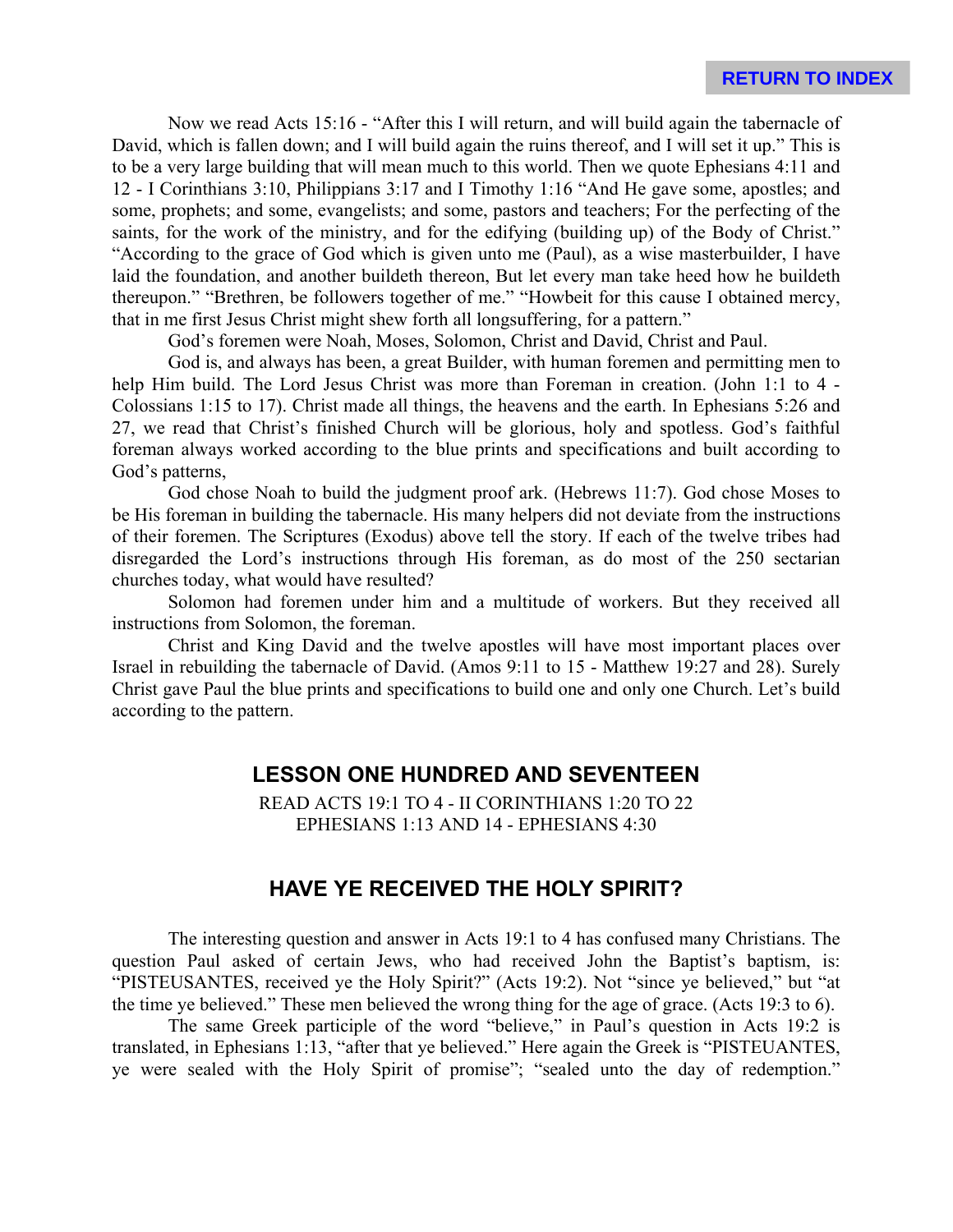(Ephesians 4:30). "PISTEUSANTES" should be translated "believing" or "on believing." It is the participle of the verb "believe."

Christians, who have stressed Holy Spirit baptism as a Divine work subsequent to and separate from Holy Spirit salvation, have tried to prove by Acts 19:2 and Ephesians 1:13, that there might be a short or long period between the time of the believer's salvation and the time that he receives Holy Spirit baptism for sanctification. They perhaps have not read II Thessalonians 2:13 or I Corinthians 6:11.

In support of their teaching they quote John 14:17, the words of Christ when on earth, "the Holy Spirit dwelleth WITH you; and shall be IN you." They quote also Luke 24:49, "Tarry ye in the city of Jerusalem until ye be endued with power from on high." These men of God were thus instructed before the advent of the Holy Spirit.

They quote also Acts 1:5, "Ye shall be baptized with (in) the Holy Spirit not many days hence."

They offer as proof for their second work of grace, the fact that the twelve apostles received the Holy Spirit several years after they became disciples of Christ. Could the apostles have received the Holy Spirit before the Spirit was sent down from heaven? Let us not fail to reckon with John 7:38 and 39 and John 16:7 to 9; for in these Scriptures we learn that the twelve apostles lived the other side of Calvary before the Holy Spirit was sent down from heaven; before the beginning of the dispensation of the grace of God for Gentiles. We are not living in the land of the Jews, in the days of the Son of man with those disciples, who were saved before the dispensation of the grace of God began. (Ephesians 3:1 to 3).

The apostles had to wait several years for the advent and baptism of the Holy Spirit. However, the 3000 Jews, saved on the day of Pentecost, did not wait very many minutes for Holy Spirit baptism. They murdered the Son of God, but they received the Holy Spirit when they were saved by obeying Acts 2:38.

In this age of grace believers do not have to tarry for the baptism, the anointing, or the sealing of the Holy Spirit. Not one of these is a future experience with a saved person. The very moment the believing sinner is saved, he becomes a baptized member of the Body of Christ. (I Corinthians 12:13). If a person has not received Holy Spirit baptism, that person is neither saved nor in the Body. There is one Body and one baptism. (Ephesians 4:4 and 5). (I Corinthians 12:13).

At the very same moment of salvation, the believing sinner becomes a "Christ One," a "Christian." That means that he has received from God, "the anointing." "Christ" (Christos) means "Anointed." A Christian is one whom God has anointed by the Spirit. That anointing remains. (II Corinthians 1:20 to 22 - I John 2:26 to 28). The sealing remains (Ephesians 4:30). The Holy Spirit is receive by faith in Christ and his redemptive work without striving, praying, or tarrying. (Galatians 3:14).

Saved by the sanctifying work of the Holy Spirit is the truth of II Thessalonians 2:13. When saved, the believer receives all of the Holy Spirit: for the Holy Spirit is a Person. Then and there the believer is blessed with all spiritual blessings in the heavenlies, and all the mighty power of God is placed at his disposal. (Ephesians 1:1 to 3 - Ephesians 1:19 to 23). No person with "all blessings" needs a "second blessing."

"Be it unto you according to your faith." Holy Spirit baptism produces salvation.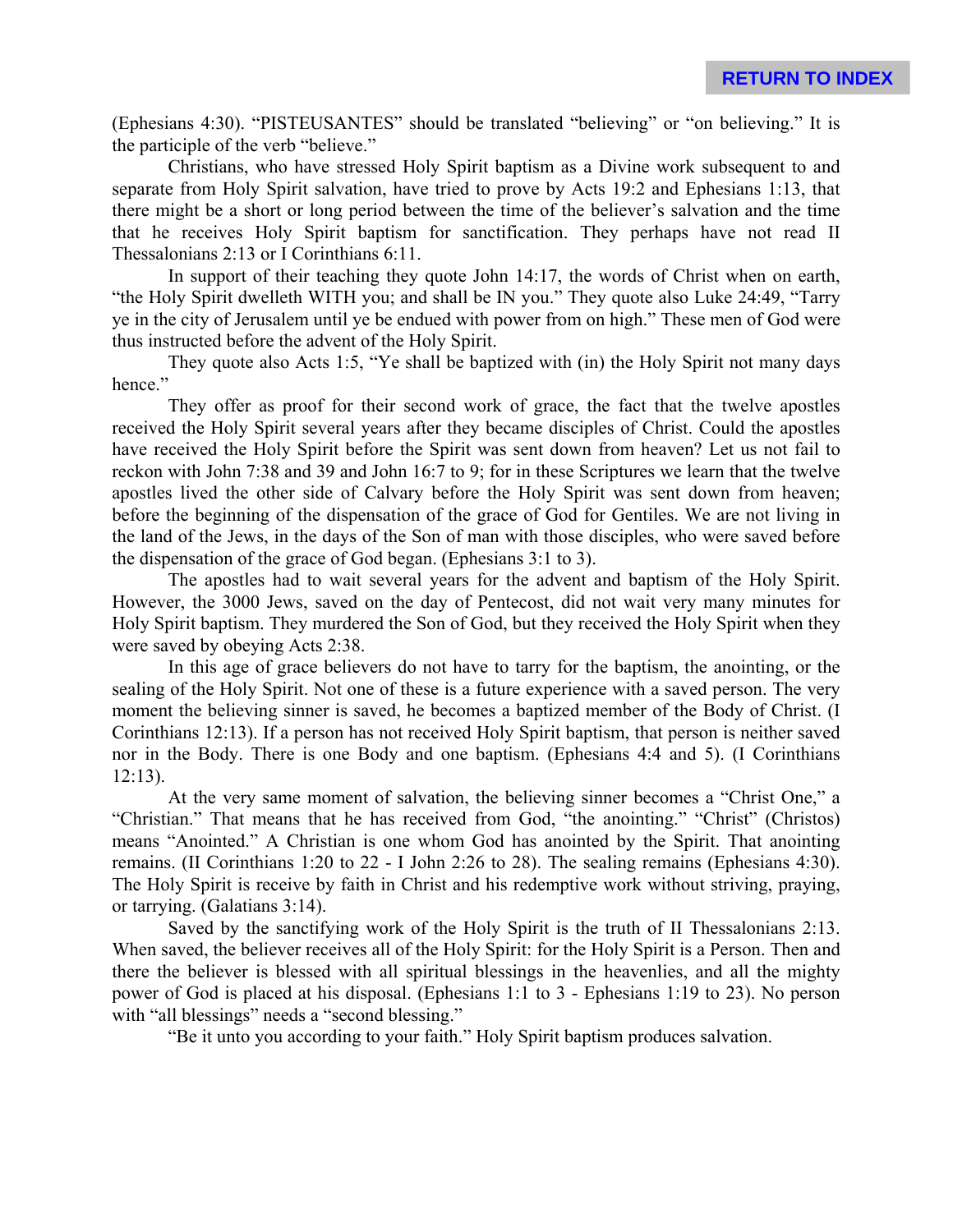### **LESSON ONE HUNDRED AND EIGHTEEN**

READ ACTS 11:26 - I PETER 4:16 - ACTS 26:28 - I CORINTHIANS 1:21 AND 22.

## **WHAT (WHO) IS A CHRISTIAN?**

Many define a Christian as one who is a follower of Christ. This definition needs to be clarified: for Jesus Christ, on the earth, was under the law, and members of the Body of Christ, in this age and dispensation of grace are not under the law. (Galatians 4:4 - Luke 4:16 - Romans 6:14).

It is interesting to know that the word "Israel" is found in the Scriptures about 2570 times, whereas the word "Christian" is found only three times. (Acts 11:26 - I Peter 4:16 - Acts 26:28). The Gospel of John is a great favorite with most Christians. In that Book we find the word "Jew" about 70 times, but not once the word "Christian." However, it is interesting to compare John 15:8 with Acts 11:26. "Herein is My Father glorified, that ye bear much fruit; so shall ye be My disciples." "And the disciples were called Christians first in Antioch." While Christ was on earth His disciples were under the law: but Christians are not.

Here then we can say that a Christian is a fruit-bearing branch abiding in Christ, the true Vine. A Christian is one in whom Christ lives (Galatians 2:20), one who lives in Christ, (Colossians 3:3 and 4).

Undoubtedly the Jews, in derision and hatred, called the disciples of Christ, "Nazarenes." (Acts 24:5). The word "Nazareth" was a despised name of reproach with the Jews. Perhaps the Romans gave the name "Christians" to the disciples of Christ. Paul said; "for me to live is Christ." "If any man be in Christ there is a new creation" - "God's workmanship created in Christ Jesus" - "translated into the kingdom of the Son of God's love." (II Corinthians 5:17 - Ephesians 2:10 - Colossians 1:13). We read in II Corinthians 1:21 and 22; "now He which stablisheth us with you in Christ, and hath ANOINTED us (made us Christians) is God; Who hath also sealed us, and given us the earnest of the Spirit in our hearts."

Paul used the word "saints" many times in his recorded oral and written ministry; but we have no record where he used the word "Christian." In II Thessalonians 2:13 we are told of the Divine process by which God makes Christians or saints. Note it carefully. "God hath chosen us to salvation, through sanctification of the Spirit."

Then, if you would visit God's "saint factory" and again study the Divine process of grace and power and the human material out of which God makes saints, read carefully Titus 3:3 to 8 - Ephesians 2:1 to 10 and I Corinthians 6:11. Every Christian and every sinner should read and re-read these wonderful verses and see how the Father, the Son, and the Holy Spirit change "dead sinners" into "living saints."

If we would form the habit of asking the church-members, "are you a saint" instead of "are you a Christian," the question would cause more searching of the conscience and the heart, for there seems to be the prevailing idea that any moral, religious Gentile who is not a Jew, is a Christian. But God's command is that each individual be born again or become a new creature in Christ Jesus. Then, in such chapters as the third of Colossians, the fourth and fifth chapters of Ephesians, the twelfth and thirteenth chapters of Romans, and in many others, the Holy Spirit tells the Christian how he can by spiritual behavior prove to his fellow-men that he is indeed a genuine Bible Christian.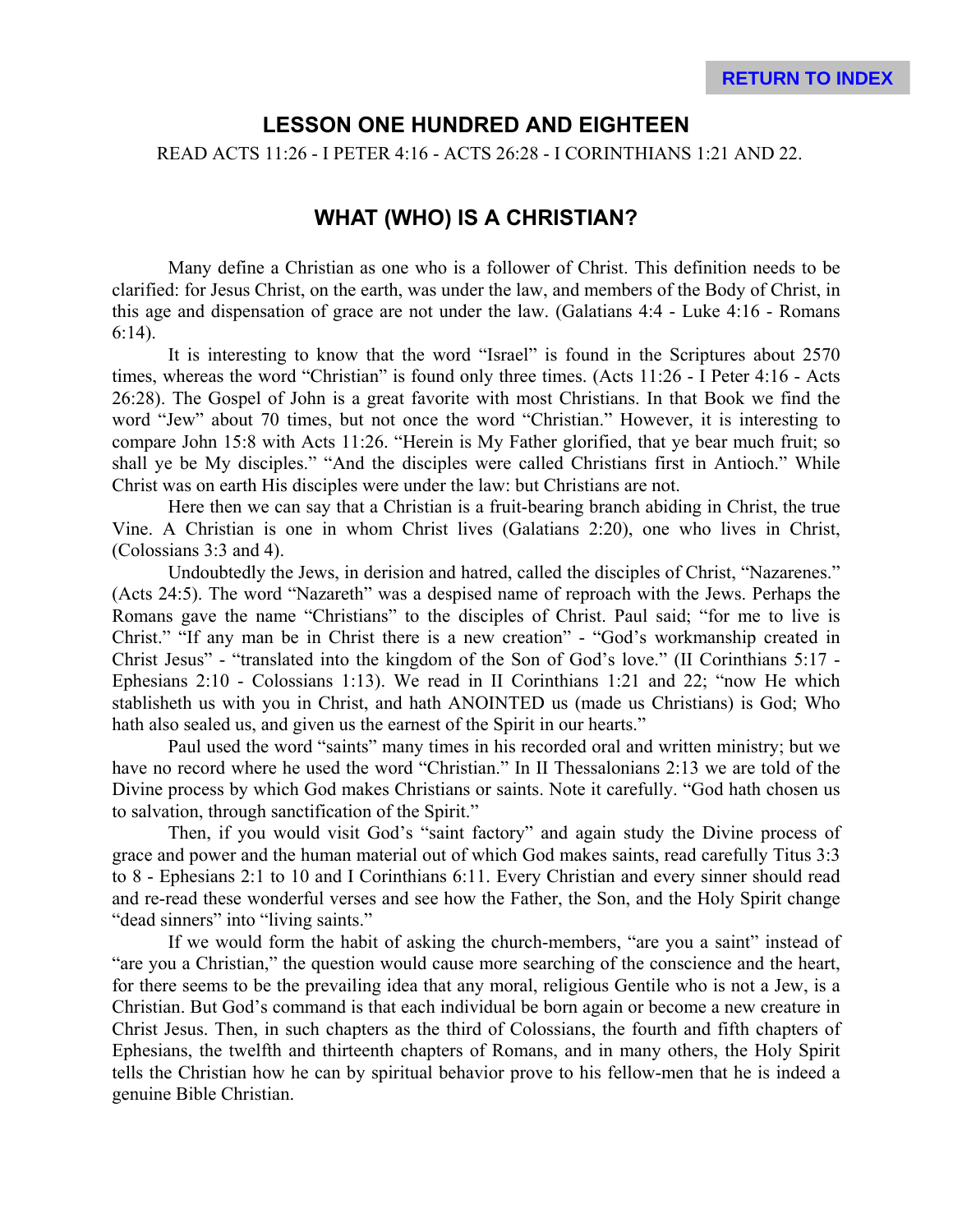Paul addressed Ephesians, "to the saints." (Ephesians 1:1). Then he instructed them how to conduct themselves "as becometh saints." (Ephesians 5:1 to 5). How did they become saints? Not by conducting themselves "as becometh saints," but by grace, through faith, without works or Christian behavior. (Ephesians 2:8 to 10). No one becomes a Christian by behaving, but by believing. Then Christians should behave "as becometh saints."

But if Christians try to follow Jesus of Nazareth in Matthew, Mark and Luke (Acts 2:22) without obeying I Corinthians 11:1 and II Timothy 2:15 they may find themselves to be Old Testament Jews in Israel's land instead of members of the Body of Christ seated in the heavenlies. (Ephesians 2:6).

#### **LESSON ONE HUNDRED AND NINETEEN**

#### READ II TIMOTHY 3:1 TO 5 - II TIMOTHY 4:1 TO 5 - ROMANS 9:30 TO 10:4 II CORINTHIANS 11:13 TO 15

#### **ARE THE PERILOUS TIMES HERE?**

First we quote four of the verses mentioned in our Scripture reading: "This know also that in the last days PERILOUS TIMES SHALL COME." "Having a form of godliness but denying the power thereof. From such turn away." (II Timothy 3:1 and 5). "For the time will come when they will not endure sound doctrine; but after their own lusts shall they heap to themselves teachers, having itching ears. And they shall turn away their ears from the truth, and shall be turned unto fables." (II Timothy 4:3 and 4).

In Jude Four we read of certain men who have crept in unawares. These men are described as religious men, religious leaders. Peter also described these religious leaders in II Peter 2:1 to 3 and wrote: "And many shall follow their pernicious ways, by reason of whom the way of truth shall be evil spoken of." II Peter 2:2.

Paul, in II Corinthians 11:3, tells how such pernicious ways begin. Then he describes Satan and his religious servants in II Corinthians 11:13 to 15: "For such are false apostles, deceitful workers, transforming themselves into the apostles of Christ. And no marvel; for Satan himself is transformed into an angel of light. Therefore it is no great thing if his ministers also be transformed as the ministers of righteousness; whose end shall be according to their works."

We here learn how religious leaders creep in under the control of the angel of light. They get into religious groups even among Christians who have failed to obey II Timothy 2:15 and II John 7. Some of them "speaketh great swelling words," (Jude 16). Of course, they claim to be Christians and especially anointed apostles or servants of Christ.

As we look about today and behold the tremendous increase of so-called modernists in the evangelical seminaries, pulpits and pews, propagating their Christianized agnosticism, we should think seriously of the Spirit's warning concerning the perilous times. These "Liberal" leaders use the Bible and some Christian phraseology to deceive and seduce their followers. They neither teach nor endure sound doctrine. They turn God's Word into a fable and preach another Jesus and another gospel, pleasing the religious people with itching ears. But Christians, remember I John 2:26 to 28 and II John 3 to 8.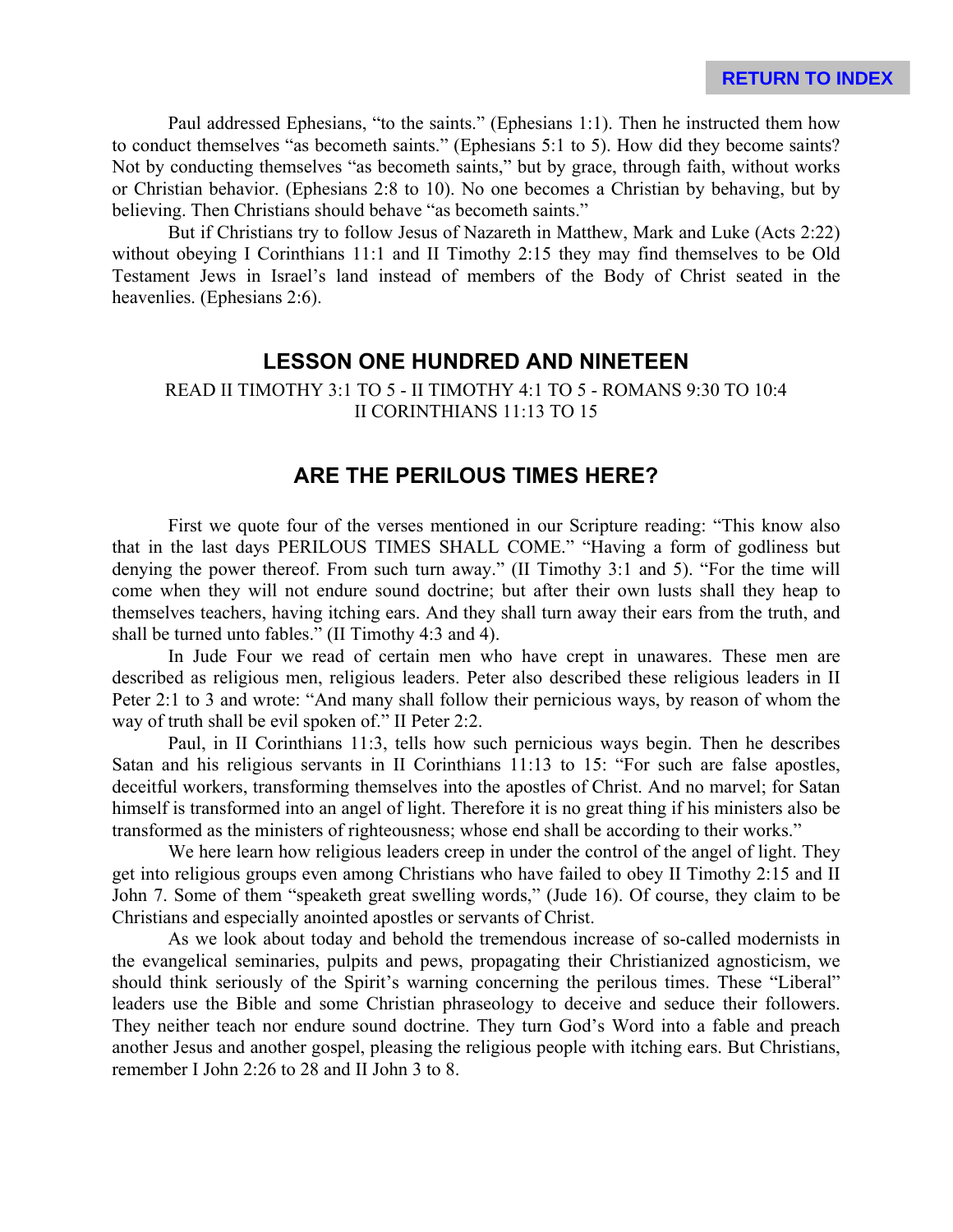Then think of the several million people in our own land, who have been seduced into some of the antichrist or metaphysical cults propagating, in Bible phraseology, the satanic vagaries of some false prophets. Several million who were formerly members of some so-called Christian Church have accepted these delusions.

Because of the lack of real Scriptural evangelical Holy Spirit conviction on the part of the "Modernist" leaders and even among some of the indifferent religious leaders in dead orthodoxy, there is comparatively little real evangelistic zeal in most of the churches and comparatively little conviction of sin on the part of the sinners.

Christianity has always had to earnestly contend for the faith in the face of legalism or ritualism, rationalism and agnosticism. Paul wrote in Galatians 5:9, "A little leaven leaveneth the whole lump." John wrote there were many antichrists even in his day. (I John 2:18).

Satan had his servants put in the leaven in the grace gospel to pervert that gospel, and to subvert souls. (Galatians 1:6 to 9 - Acts 15:24). Read these verses and see how the gospel was perverted and souls subverted.

Satan is still using religious men to put in the leaven. Take an inventory today and see the ritualism, rationalism and fanaticism, which abound. All began with that leaven.

In Romans 9:30 to Romans 10:4 we read of religious men who sought righteousness, not by faith; but by the works of the law. They found "Christ crucified" a stumbling-block. The rationalist today finds the cross foolishness (Romans 9:32 - I Corinthians 1:21 to 25).

They have a zeal toward God; but not according to knowledge. Many today have a form of godliness but deny the power thereof.

#### **LESSON ONE HUNDRED AND TWENTY**

#### READ ROMANS 11:20 TO 2.4 - II THESSALONIANS 2:1 TO 13 HEBREWS 10:28 TO 31

### **THE GOODNESS AND SEVERITY OF GOD**

In Romans 11:22 we read: "Behold therefore the goodness and severity of God: on them which fell, severity; but toward thee, goodness, if thou continue in His goodness: otherwise thou also shalt be cut off." Romans 11:22.

A strange combination - the goodness of God - the severity of God. We understand the meaning of the goodness of God; but this word "SEVERITY" means "decisive action."

This is the same combination we find in Romans 1:18 and in Romans 5:8 and Ephesians 2:4 and 5: "For the wrath of God is revealed from heaven against all ungodliness and unrighteousness of men who hold the truth in unrighteousness." "But God commendeth His love toward us, in that, while we were yet sinners, Christ died for us." "But God, Who is rich in mercy, for His great love wherewith He loved us, Even when we were dead in sins, hath quickened us together with Christ (by grace ye are saved)."

So much is said in the Bible concerning the wrath of God and yet we read in I John 4:8, "for God is love."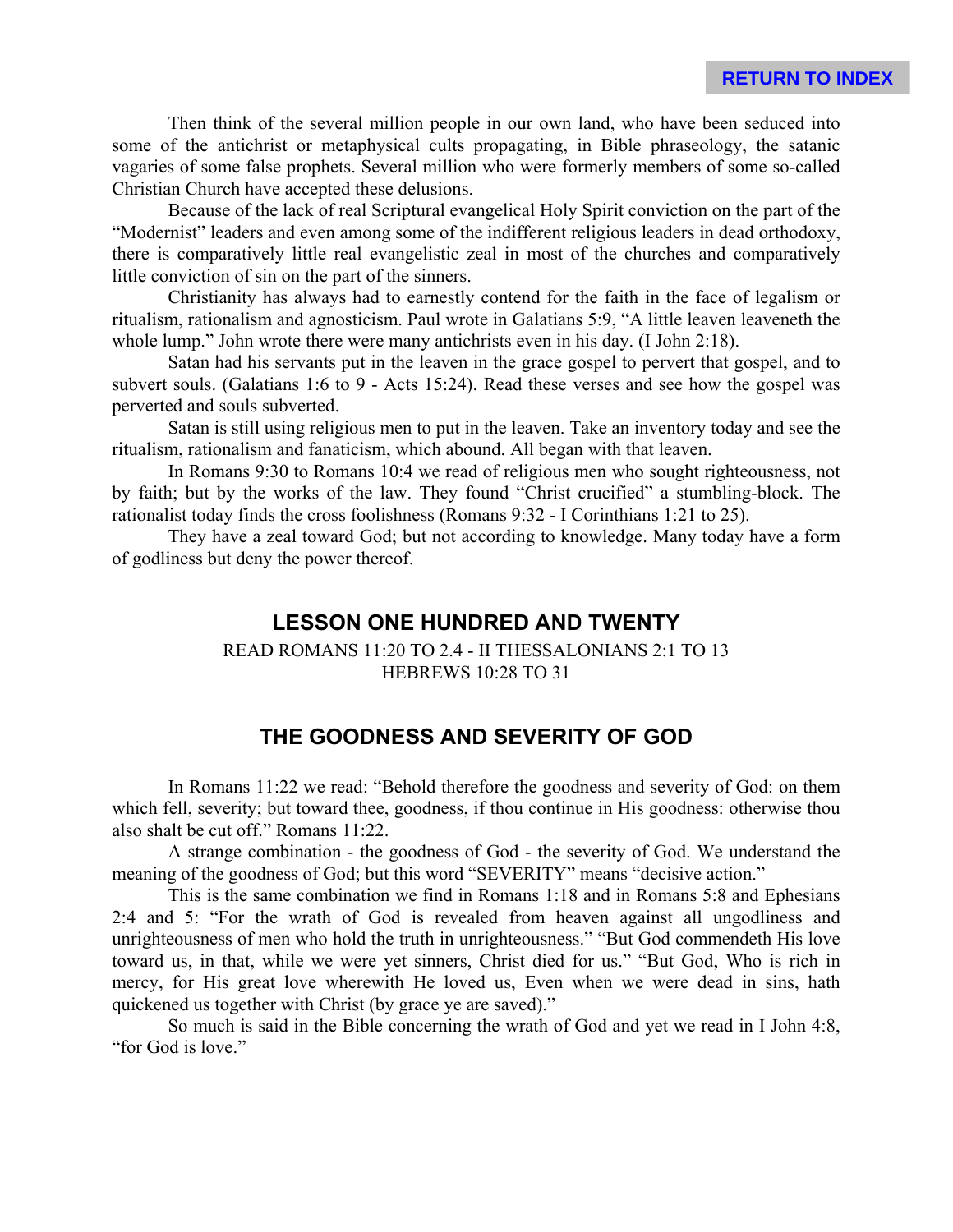All through the Bible God is revealed as a holy, just and a righteous Judge Who declares that every disobedience and transgression shall receive a just recompense of reward. (Hebrews  $2:2$ ).

But God is also revealed as a merciful, compassionate, long suffering, gracious loving Saviour, even the God of all grace (I Peter 5:10), Who is not willing that any should perish but will have all men to be saved. (II Peter 3:9 - I Timothy 2:4 to 7). In Titus 3:4 we read: "After that the kindness and love of God our Saviour toward man appeared." Then we read in Romans 2:4, "the goodness of God leadeth thee to repentance."

Here is a very solemn fact recorded in Romans 14:12: "So then every one of us shall give an account of himself to God." Let us consider God's kindness, and love, and goodness, grace and mercy.

And hear these words from the heart and mouth of the Lord Jesus Christ in John 5:22: "For the Father judgeth no man, but hath committed all judgment unto the Son." This is confirmed in Acts 17:31: It was Christ who said when He was going to the cross, "Now is the judgment of this world." John 12:31 to 33. Dealings with the Lord Jesus Christ are inescapable. Every individual must meet Him here as Saviour and receive eternal life or meet Him hereafter as Judge and receive everlasting punishment. (Romans 6:23 - Revelation 20:10, 14 and 15). Every knee shall bow to Christ and acknowledge His Deity. (Philippians 2:5 to 10).

Read and believe John 3:36: "He that believeth on the Son hath everlasting life: and he that believeth not the Son shall not see life; but the wrath of God abideth on him."

Hear God's warning to Gentiles in Romans 11:21: "For if God spared not the natural branches (the Jews), take heed lest He also spare not thee (the Gentiles)."

But this is nothing to compare with the awful judgment of God that is going to fall upon the present evil age when II Thessalonians 2:1 to 12 is fulfilled, when the political and religious world heads up under Satan's beast and false prophet: "And for this cause God shall send them strong delusion, that they should believe a lie: That they all might be damned who believed not the truth, but had pleasure in unrighteousness."

Now read Hebrews 10:28 to 31 , comparing the law-breakers, who died without mercy under the reign of law, with the foolish sinners in this age and reign of grace, who despise God' grace and spurn His love and treat the blood of Christ as something unholy. Judgmentvengeance. But for believing sinners read I Thessalonians 5:9. "For God hath not appointed us to wrath, but to obtain salvation by our Lord Jesus Christ."

Even a superficial reader of the Bible knows that the Bible clearly and definitely teaches that the human race is divided into two groups, "living saints" on the way to eternal glory and "dead sinners" on the way to eternal conscious perdition. It is for every person, either the blood of Christ or the lake of fire.

## **LESSON ONE HUNDRED AND TWENTY-ONE**

READ COLOSSIANS 4:14 - II TIMOTHY 4:11 - ACTS 16:10 - ACTS 16:16 AND 20 ACTS 21:15 ACTS 27:20 TO 37 - ACTS 28:16.

## **THE AUTOBIOGRAPHY OF DR. LUKE**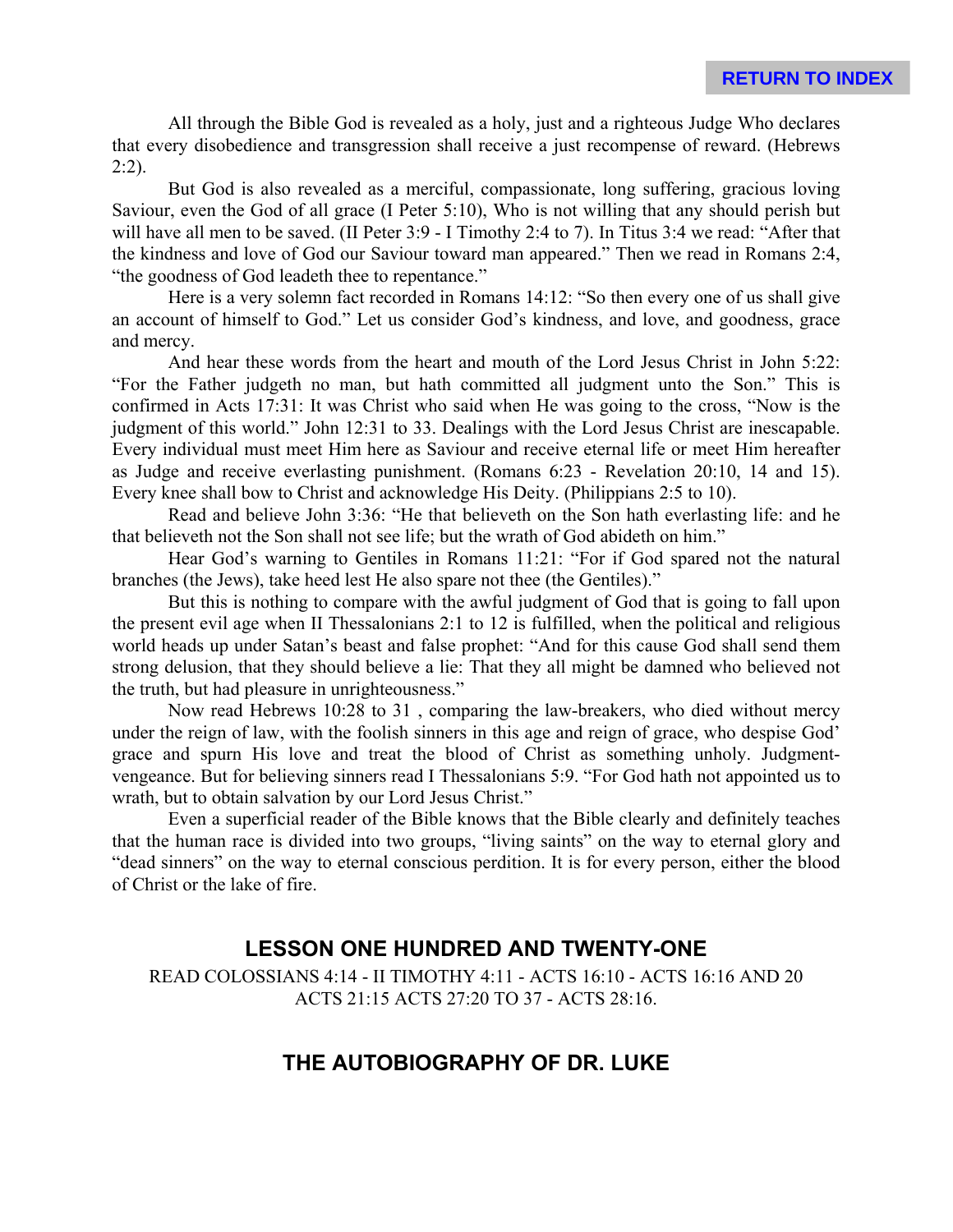In this lesson we are to have the autobiography of one of the most faithful and noble men in the Bible.

In Colossians 4:14 the apostle Paul calls this man, "Luke, the Beloved Physician." He is mentioned in Philemon 24 - II Timothy 4:11. Luke is mentioned at the end of Paul's Second Epistle to the Corinthians. How then are we to have Luke's autobiography?

We quote Acts 16:10 - Acts 21:15 - Acts 27:20 and 37 and Acts 28:16: "And after he had seen the vision, immediately 'WE' endeavored to go into Macedonia, assuredly gathering that the Lord had called 'US' for to preach the gospel unto them. "And after those days 'WE' took up 'OUR' carriages and went up to Jerusalem." "And when neither sun nor stars in many days appeared, and no small tempest lay on 'US,' all hope that 'WE' should be saved was taken away." "And 'WE" were in all in the ship two hundred threescore and sixteen souls." "And when 'WE' came to Rome."

Luke went through that storm and shipwreck with Paul. The Beloved Physician was on a piece of the wreck that reached the shore. (Acts 27:44).

Then Acts 28:16, "And when 'WE' came to Rome, the centurion delivered the prisoners to the captain of the guard." Then several years later Paul wrote II Timothy 4:11, "only Luke is with me."

If you want to study the biography of this noble, courageous faithful servant of the Lord, find the "WE" used about fifty times in Acts, the "Us" and "OUR", quoted more than twentyfive times, that tell of the heroic deeds of Luke, the Beloved Physician.

Here are some of the references: Acts 16:10, 11, 12, 13, 16 - Acts 20:6, 13, 14 and 15 - Acts 21:1.2, 3. 4. 5, - Acts 27:1, 2, 3, 4, 5, 7, 15, 16, 18, 19, 20, 26, 27, 29, 37, - Acts 28:1, 11, 12, 13, 14, 16 - Luke 1:1 to 3 - Acts 1:1 and 2.

The Beloved Physician is included in the 'WE' in these verses; for Dr. Luke wrote the Book of Acts. The 'WE' included Paul. What a comfort and encouragement Luke must have been to Paul all the way, until the time of Paul's death, when Paul wrote, "only Luke is with me." (II Timothy  $4:11$ ).

Luke wrote, what has been called, the Third Gospel, Although there are more chapters in Matthew and Acts than in Luke, yet Luke's Gospel contains more words than any other Book in the New Testament Scriptures. Luke also wrote Acts. One word is almost enough to convince us of this, if we need be convinced, the word "certain," found in Luke more than 40 times and in Acts more than 50 times.

In Luke and Acts there are 2158 verses; whereas in all of Paul's Epistles to the Church and to Gentiles, 13 messages (not including Hebrews), there are 2034 verses.

In these Epistles of Paul, Paul used the first person pronoun in speaking of himself about 1000 times. He was the chief human actor; the wise masterbuilder. (I Corinthians 3:10). We can read the wonderful achievements of Paul in these Records, but we must "dig" for Luke's achievements.

But Paul was neither presumptuous, deluded nor egotistical. Luke was his fellow-laborer, and a good one. (Colossians 4:14 - Philemon 24). Paul was in jail in Rome when he wrote these Epistles. Luke was with him undoubtedly unto the end.

Now note Luke 1:3 and Acts 1:1: "It seemed good to me also, having had perfect understanding of all things, to write unto thee in order, most excellent Theophilus." "The former treatise have I made O Theophilus, of all that Jesus began to do and to teach." Here we learn of the only time that Luke used "I" and "me." Even in Luke 1:1 and 2 he said "us."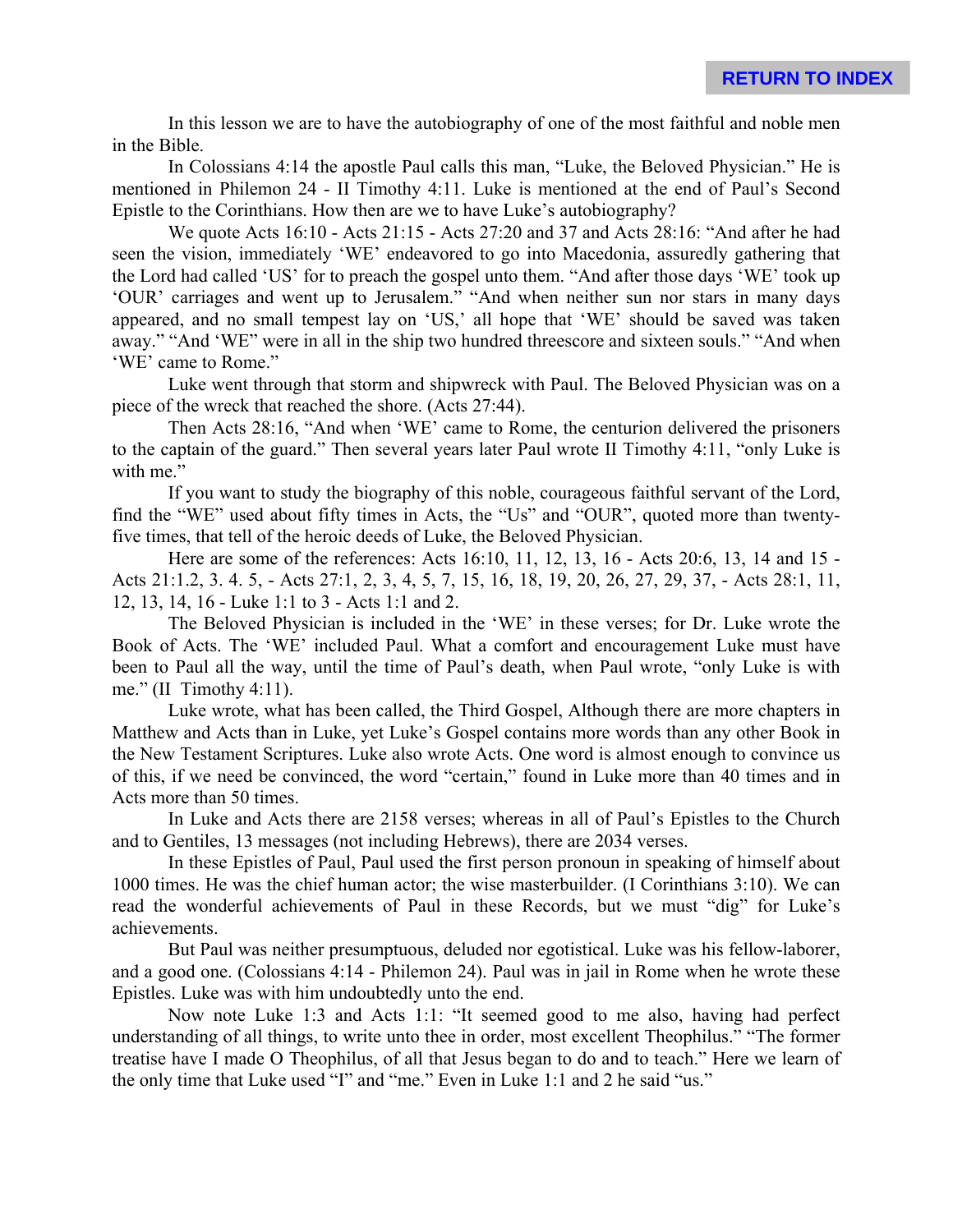In Acts 16:10 (Luke) the writer of Acts used the "we" to let us know when he joined Paul. Then in the verses following we have Luke's journey with Paul from Troas by several cities thence to Philippi.

On the sabbath Luke went to prayer (16:13). This, and Acts 16:20 causes any true Berean to doubt if Luke was a Gentile.

### **LESSON ONE HUNDRED AND TWENTY-TWO**

READ MATTHEW 26:38 TO 46 - JOHN 11:46 TO 55 - JOHN 12:30 TO 33 I CORINTHIANS 15 - JOHN 16:7 TO 12 - 14:1 TO 3 - GALATIANS 2:21 GALATIANS 3:21 - ROMANS 10:9 AND 10 - JOHN 8:24 - I PETER 4:18

#### **SOME OF THE BIG "IF'S" OF THE BIBLE**

Perhaps we are not surprised that there are more than 1500 "IF'S" in the Bible. There is an "IF" to all the "things that pertain to life and godliness, through the knowledge of Him that hath called us to glory and virtue." (II Peter 1:3). After we read the good news that Christ made peace through the blood of His cross, to reconcile all things to God (Colossians 1:20), we have the big "IF" of Colossians 1:23 and I Corinthians 15:2: "IF ye continue in the faith"; "IF ye keep in memory what I preached unto you."

First let us note the all-important Gethsemane "IF" of Matthew 26:39 and Luke 22:44: "O My Father, IF it be possible, let this cup pass from Me: nevertheless, not as I will, but as Thou wilt." "His sweat was as it were great drops of blood falling down to the ground." Was it possible? Was there another way for God to be just and the Justifier of believing sinners? (Romans 3:24 to 26). There was not. The answer is His agony and cry on the cross, "Finished." (John 19:30). Note the "IF" of John 11:48 and 53: "IF" we let Him (Christ) thus alone, the Romans shall come and take away both our place and nation." "Then from that day forth they took counsel together for to put Him to death." Then Christ's "IF" in John 12:31 to 33: "Now is the judgment of this world: And I, IF I be lifted up from the earth, will draw all men unto Me. This He said, signifying what death He should die."

Christ was lifted up and at Calvary the judgment of the world took place. (Hebrews 2:9 - Hebrews 9:26 - I Peter 3:18). By Christ all who believe are justified from all things. (Acts 13:39). There is no judgment for believers in Christ. (Romans 8:1 - Romans 4:5 to 8).

Then the all-important "IF" of I Corinthians 15:17 and 18. "And IF Christ be not raised, your faith is vain; ye are yet in your sins. Then they also which are fallen asleep in Christ are perished."

"IF" Christ had not come forth from death, as He foretold in John 10:17 and 18, what we call " Christianity" would have passed away with the death of the apostles of Christ. But Christ shewed Himself alive after His death to more than 500 Christians, by many infallible proofs. (I Corinthians 15:4 to 8 - Acts 1:3). Yes, Christ was delivered for our offences and raised again for our justification, and He is the only One whereby we must be saved. (Romans 4:20 to 25 - Acts 4:12). This brings us to consider two great "IFS": "I do not frustrate the grace of God: for IF righteousness come by the law, then Christ is dead in vain." "IF there had been a law given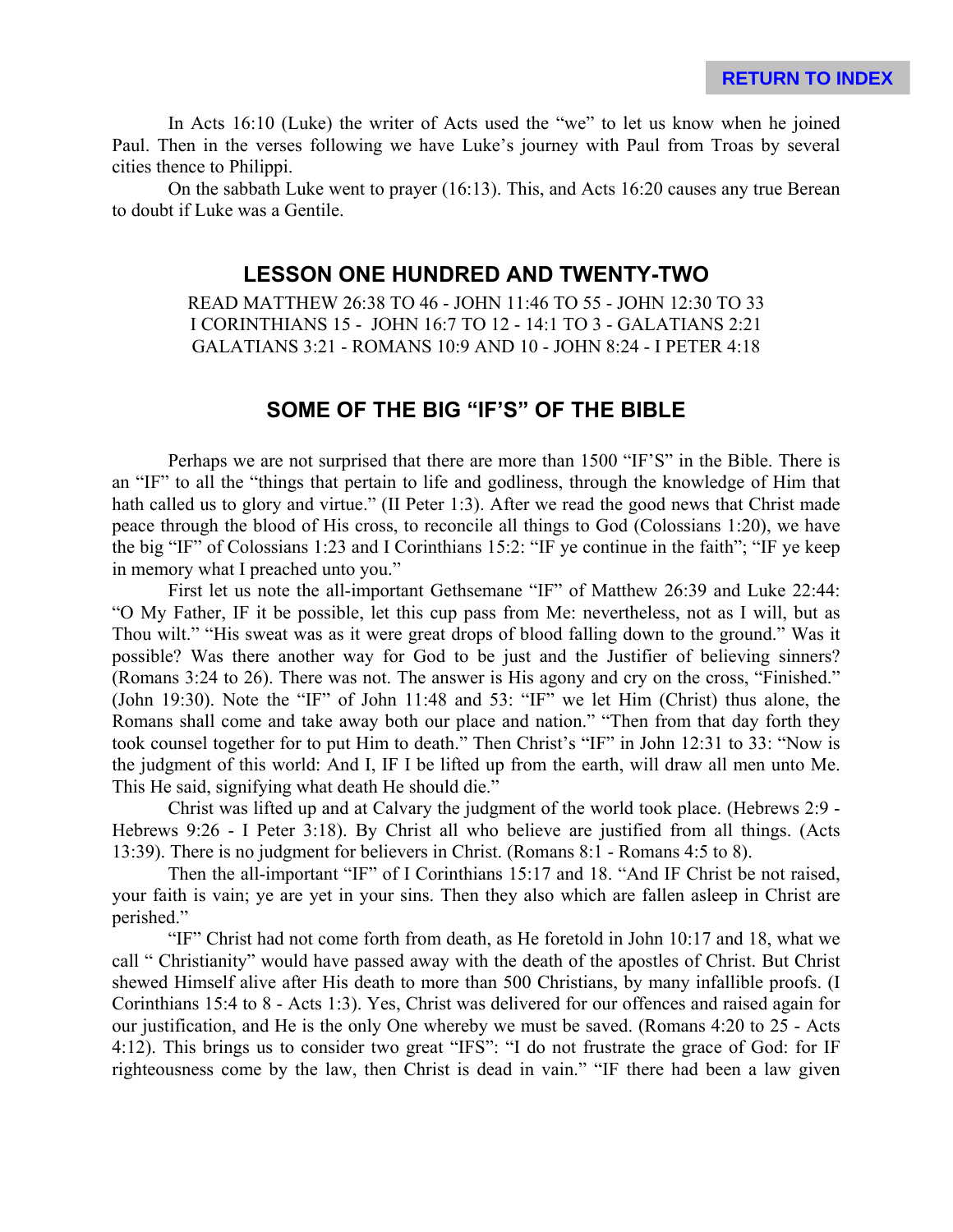which could have given life, verily righteousness should have been by the law." (Galatians 2:21) and 3:21).

Consider these "IF'S". IF the children of Adam could have been saved by any human scheme or religious program, there was absolutely no reason why Christ should have been foreordained, before Adam was created, to die on the cross to be the Saviour of the world. (I Peter 1:18 and 19). As we read Christ's "IF" in Gethsemane and the "IFS" of Galatians 2:21 and Galatians 3:21, we marvel at the presumption, audacity and ignorance of religious sinners who think they can please God and get into heaven without accepting Christ and Calvary. But the explanation is, "the god of this age." (II Corinthians 4:3 and 4 - Revelation 12:9). The Lord Jesus on earth said that He would have to go back to heaven, before the Holy Spirit would come down from heaven to convict sinners of the sin of rejecting Him. "IF I go not away the Comforter will not come unto you; but IF I depart, I will send Him unto you." (John 16:7).

"IF any man sin, we have an Advocate with the Father, Jesus Christ the Righteous."

Now we consider three "IF'S": "That IF thou shalt confess with thy mouth the Lord Jesus, and shalt believe in thine heart that God hath raised Him from the dead, thou shalt be saved." "IF ye believe not that I AM HE, ye shall die in your sins." "IF the righteous scarely be saved, where shall the ungodly and the sinner appear?" (Romans 10:9 - John 8:24 - I Peter 4:18). As Christians, let us remember the "IFS" in I Corinthians 3:14 and Romans 8:17 - I John 1:9 - John 14:3.

#### **LESSON ONE HUNDRED AND TWENTY-THREE**

READ GENESIS 30:22 TO 2 - GENESIS 37:2 TO 39 GENESIS 39:2 TO 6 - GENESIS 42:6 - GENESIS 45:1 TO 9 - GENESIS 45:28.

### **JOSEPH THE WORLD SAVIOUR**

As we read the biography of Joseph in the 14 chapters of Genesis - chapters 37 to 50, we conclude that Joseph was a very noble character. Surely there is some Divine reason why the name "Joseph" is found 137 times in Genesis.

In Romans 5:14 we read that Adam was the figure of Christ. In Hebrews 11:17 to 19 we learn that Isaac on the altar and then restored to his father Abraham was a figure of God's only begotten Son; not spared (Romans 8:32), but raised from the dead the third day. (Read Genesis 22:4 and Genesis 22:11 to 19).

There is a sense in which Joseph was a figure, or a type, of the Lord Jesus Christ; but we know that all types, figures and shadows of Christ and His redemptive work are imperfect.

Joseph was the eleventh son of Jacob, whose name was changed to Israel. Benjamin was Joseph's brother by the same mother as well as by the same father. "God remembered Rachel and she conceived and bare a son ... and she called his name Joseph." (Genesis 30:22 to 24). "Joseph" is from the Hebrew word meaning "to add." Joseph was added; but Rachel seemed to have the assurance that God would add Benjamin. We read in Genesis 29:17 and 18 and 30: "Rachel was beautiful and well favored, and Jacob loved Rachel more than Leah." Leah was Rachel's sister, whom he also married.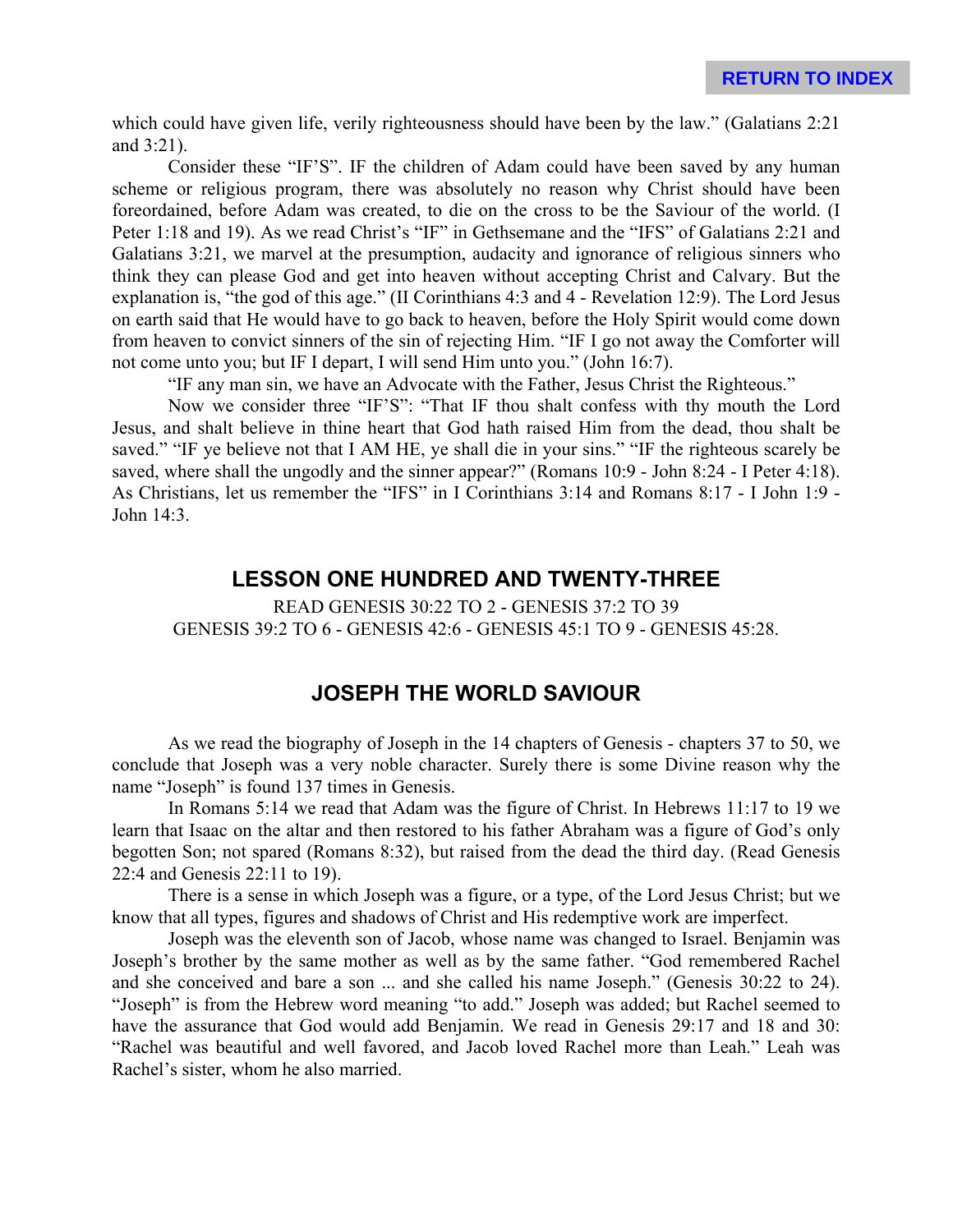Joseph was the son of Jacob's old age and his father loved Joseph more than all his children. Jacob made Joseph a coat of many colors. (Genesis 37:3).

The Lord Jesus Christ was God's eternal Son. He was crowned with glory and honor, anointed with the oil of gladness above His fellows. Christ was the effulgence of God's glory. (Hebrews 2:9 - Hebrews 1:9 - Hebrews 1:3).

Joseph's brethren hated him with cruel jealousy, and when they were told that they would have to bow in subjection to Joseph, they hated him with a vicious hatred. (Genesis 37:4 and 9 to 11). They put him in a pit and covered his coat with blood. Then they sold him to God's enemies for 20 pieces of silver; and took the blood-stained garment back to the father that loved Joseph so much. (Genesis 37:12 to 36).

Israel envied and hated Christ (even without a cause - John 15:25). They said, "we will not have this man to reign over us." (Luke 19:14). Christ was sold for 30 pieces of silver and delivered to God's enemies to be disgraced and humiliated. His coat of many colors was really stained with blood. (Matthew 26:15 - Matthew 27:18 - Matthew 27:26). Christ took His blood into the presence of His Father, having obtained eternal redemption for us. (Hebrews 9:12 - Hebrews 1:1 to 4).

God exalted Joseph after he had suffered much, and gave him a name above every name in the world. (Genesis 41:42 to 45). Joseph was the ruler and Saviour and all bowed down before him. (Genesis 42:6). God overruled man's treachery and crime in the case of Joseph.

After Christ suffered obedience unto death God highly exalted Him with a name above every name, "that at the name of Jesus every knee should bow." (Philippians 2:5 to 11).

Then when Joseph's brethren bowed before him and wept, confessing their sins, Joseph said some wonderful things to his brethren. (Read Genesis 45:1 to 7). Then read how God delivered Christ by His determinate counsel and foreknowledge. (Acts 2:22 and 4:25 to 29). Joseph's father said, "My son is alive," (Genesis 45:28). God wants every sinner and saint to know that His Son is alive. (Revelation 1:18 - Romans 6:9 - Hebrews 7:25).

The true JOSEPH is coming back and His brethren will weep as they look on Him Whom they pierced. (Zechariah 12:10 - Revelation 1:7). Then Christ will take His world throne and rule the whole earth and bring about the restitution of all things. (Isaiah 9:6 and 7 - Acts 3:19 to 21 - Isaiah 2:2 to 8).

The people of Joseph's time would have starved to death, physically had he not provided bread for the world. See what Christ, the Bread of Life, said in John 6:48 to 51.

# **LESSON ONE HUNDRED AND TWENTY-FOUR**

READ GALATIANS 5:1 TO 4 - I CORINTHIANS 3:8 TO 15 - I CORINTHIANS 15:58

## **STAND FAST AND STEADFAST**

Let us compare Galatians 5:1 and I Corinthians 15:58: "Stand fast therefore in the liberty wherewith Christ hath made us free, and be not entangled again with the yoke of bondage." "Therefore my beloved brethren, be ye steadfast, unmovable, always abounding in the work of the Lord, forasmuch as ye know that your labor is not in vain in the Lord."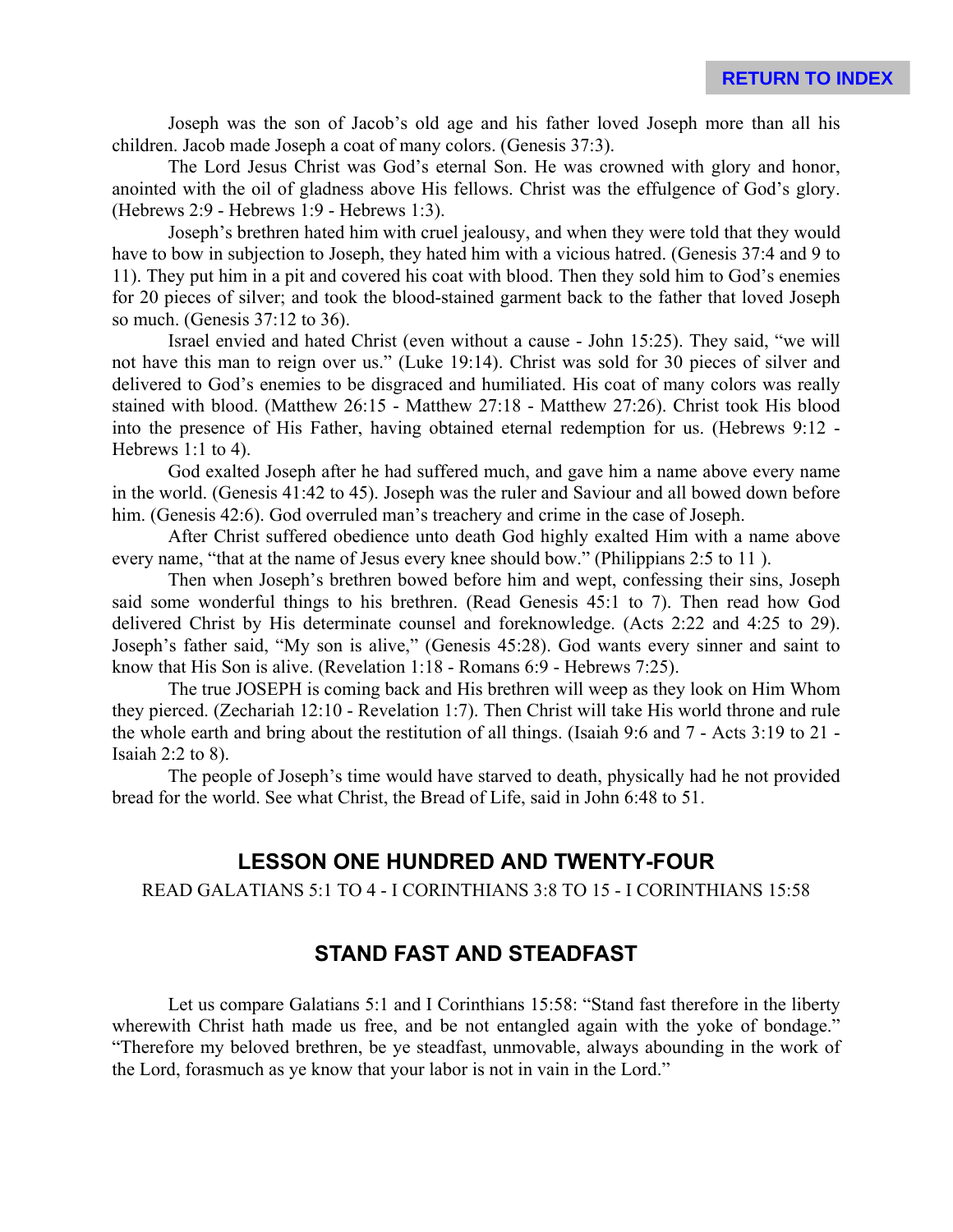It is obvious that a person must first have liberty before that person can stand fast in that liberty. Believers have liberty because they are in Christ, and there is no condemnation to them that are in Christ Jesus: "For the law of the Spirit of life in Christ Jesus hath made me free from the law of sin and death." (Romans 8:1 and 2).

Christ said, in John 8:36; "Whom the Son sets free shall be free indeed". Then we read in Romans 6:18 and Romans 7:6, "Being made free from sin ye became the servants of righteousness." "But now we are delivered from the law, that being dead wherein we were held: that we should serve in newness of spirit, and not in the oldness of the letter." Liberty in Christ Jesus, by the grace of God.

So we learn that Christians are delivered from the law of sin and death, from sin and from the law given at Sinai; by the work of Christ - (Romans 8:2 and 3).

The Gentiles, throughout Galatia, as sinners, had not been under the law. But many of them, who were saved by Paul's grace gospel, were bewitched by zealous religious Jews described in Acts 15:9 and 5, who taught the Gentile Christians . . . "Except ye be circumcised after the manner of Moses, ye cannot be saved."

Paul called these bewitched Gentile Christians, "foolish Galatians", (Galatians 3:1 to 4). Even Peter the minister of the circumcision, said . . . "why tempt ye God, to put a yoke (the law) upon the neck of the disciples, which neither our fathers nor we were able to bear?" (Acts 15:10).

Note Paul's words to those Gentile Christians who went back from Calvary to Sinai: "Christ is become of no effect unto you, whosoever of you are justified by the law; ye are fallen from grace." (Galatians 5:4).

Paul wrote in Romans 5:2 of this grace wherein we stand. He pled with the Galatians not to make the vain attempt to supplement the grace of God or make their salvation more secure by getting under the law.

Note Paul's words in Galatians 2:21: "I do not frustrate the grace of God: for if righteousness come by the law, then Christ is dead in vain." In Romans 6:14 Paul wrote: "Ye are not under the law but under grace."

Christ had suffered intense agony to deliver all who were under the law (Galatians 3:13) and to give liberty to believing Jews and Gentiles.

So Paul urged the Christians not to be entangled with the yoke of bondage but to stand fast in the liberty wherewith Christ hath set them free.

Now compare Romans 4:5 with I Corinthians 15:58: "But to him that worketh not, but believeth, on Him that justifieth the ungodly, his faith is counted for righteousness." "Therefore, my beloved brethren, be ye steadfast, unmovable, always abounding in the work of the Lord, forasmuch as ye know that your labor is not in vain in the Lord." Now read I Corinthians 3:11 to 15 and learn that it is possible to be saved so as by fire without works that will be rewarded. The thief on the cross was saved, but he had no good works for reward. But if we build on Christ the foundation our works will abide; will be wellpleasing to God and will be richly rewarded. (Read Colossians 3:15 to 25).

## **LESSON ONE HUNDRED AND TWENTY-FIVE**

READ ROMANS 1:16 - ACTS 3:26 - ACTS 13:46 - MARK 7:24 TO 30 MATTHEW 23:33 - ACTS 3:25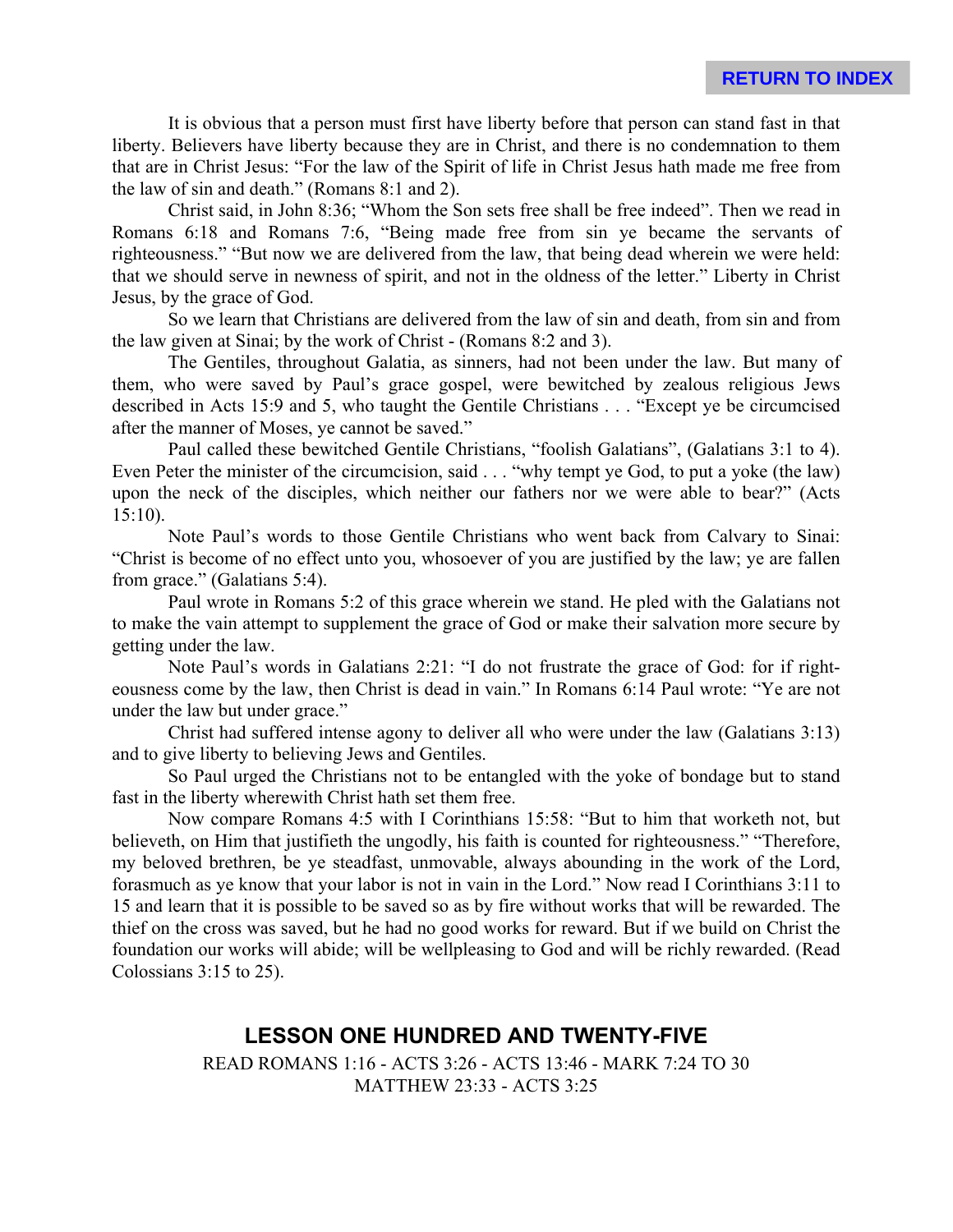### **ISRAELITISH SERPENTS AND GENTILE DOGS**

First let us carefully note the statement of Christ in Matthew 21:42, that He would be the Stone rejected by the Builders. The nation Israel, with her rulers did reject their Messiah and Divine King. The wonderful Parable of the Vineyard in Matthew 21:33 to 43 tells the story: "They caught Him (the Heir) and cast Him out of the Vineyard and slew Him." (Matthew 21:39.

After felling something of Israel's history in this parable Christ used some very strong language in denouncing His own nation. After calling them "blind fools," "blind guides" and "hypocrites" (Matthew 23:17, 19, 23, and 24) Christ said: "Ye SERPENTS, ye generation of vipers, how can ye escape the damnation of hell?" Shortly thereafter these same Israelites, whom Christ called "SERPENTS," killed the Prince of Life." (Acts 3:14 and 15). So we might ask this question; if the Israelites were "SERPENTS" and vipers, headed for hell, before they put Christ to death, were they worse than SERPENTS after they added to their long list of sins? Read Acts 7:51 to 56 and I Thessalonians 2:14 to 16.

Before we answer this question let us read what Christ said to a Gentile woman in Mark 7:27: "But Jesus said unto her, Let THE CHILDREN first be filled: for it is not meet to take the CHILDREN'S bread and to cast it unto the DOGS." Here we learn that the Lord Jesus in no uncertain language called Gentiles, "DOGS." But at this time the Israelites, who were "CHILDREN," had not yet become the "SERPENTS" and "vipers" of Matthew 23:33. Then note what Christ said about the "CHILDREN" in Matthew 8:12: "They shall be cast out into outer darkness," But the "children" were to be filled FIRST.

Keep the two statements in mind, "Let the CHILDREN FIRST BE FILLED." "The CHILDREN shall be cast out into outer darkness." But let us also remember, as we leave the Four Gospels and the earthly ministry of the Lord Jesus, we leave the Israelites as "SERPENTS" and "vipers" and the Gentiles as "DOGS." Which do you think should come FIRST, a "SERPENT" or a "DOG?" Most people prefer "DOGS" to "SERPENTS." But the Jews came FIRST with GOD. (Acts 3:26). In answering this question we quote Romans 1:16: "For I am not ashamed of the gospel of Christ: for it is the power of God unto salvation to every one that believeth; TO THE JEW FIRST, and ALSO TO THE GREEK." Here we have our answer. "TO THE JEW FIRST." "And also to the Greek." That Gentile woman was a Greek, and Christ called her a "DOG." We can understand why God's order was "TO THE JEWS FIRST" when the Jews were "CHILDREN"; but not when they were "SERPENTS." The "CHILDREN" should be filled before "DOGS" received anything.

Why were the Jews FIRST in Acts 3:26? Because they were "CHILDREN" again, in Acts 3:25. Something had changed the "SERPENTS" back to "CHILDREN." We quote these two verses: "Unto you FIRST God, having raised up His Son Jesus, sent Him to bless you (Israel), in turning away every one of you from his iniquities." (Acts 3:26). "Ye are THE CHILDREN of the prophets, and of the covenant which God made with our fathers." (Acts 3:25).

Can you explain the changes? In Matthew 8:12 and Mark 7:27 the Jews are CHILDREN." In Matthew 23:33 the same Jews are "SERPENTS" and "vipers." In Acts 3:25 the same Jews are "CHILDREN" again. And between the time of Matthew 23:33 and Acts 3:25 they had killed the Prince of Life (Acts 3:14 and 15). They had been the betrayers and murderers of Christ. (Acts 7:51 to 54). It seems that between Matthew 23:33 and Acts 3:14 and 15 they had become worse than "SERPENTS."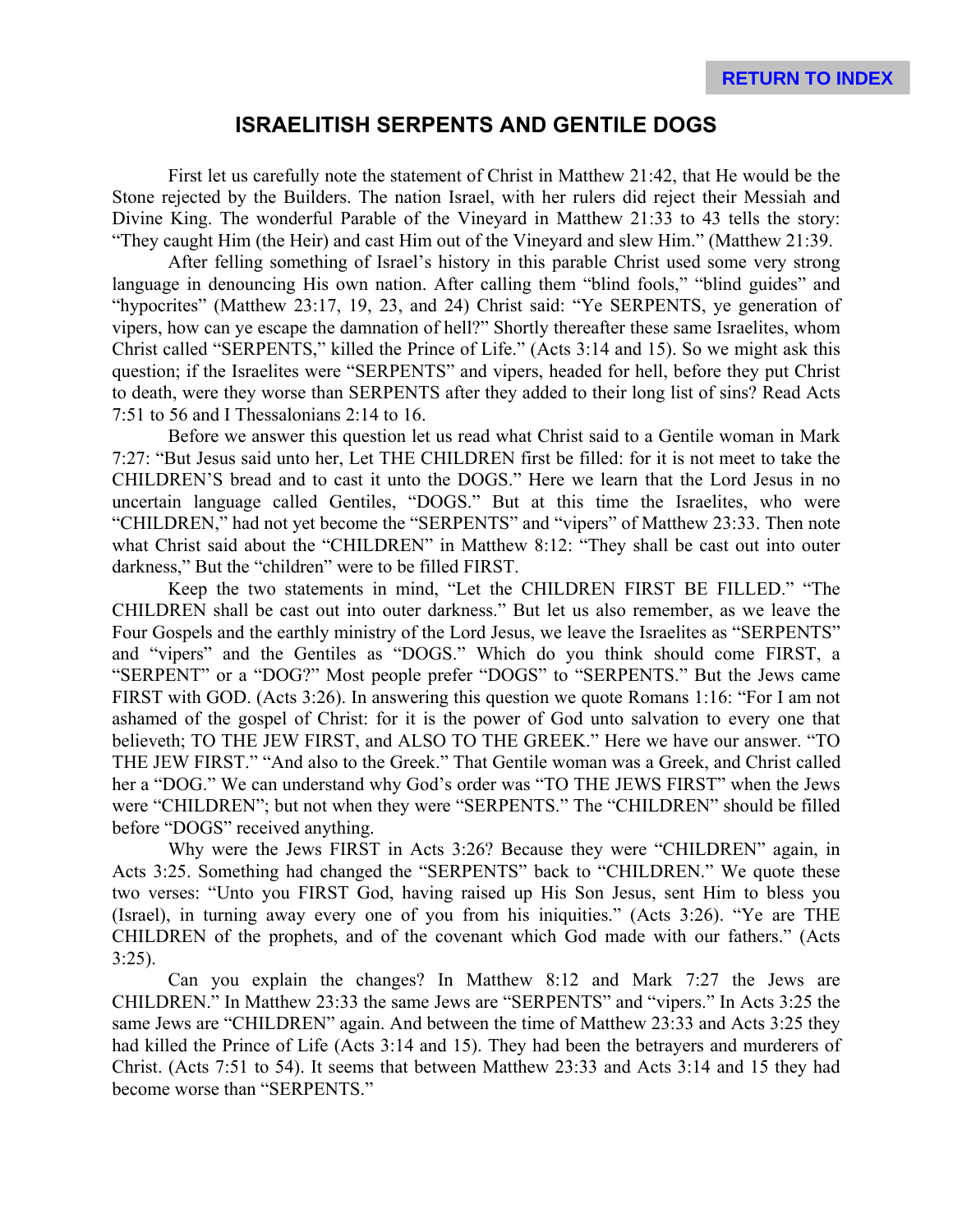As we behold the Son of God on the cross, we hear Him pray for Israel, "Father, forgive them, for they know not what they do." (Luke 23:34). This prayer changed the "SERPENTS" to "CHILDREN." Christ's death had to be. (Acts 3:18 - Acts 4:25 to 29 - Acts 2:22 and 23.) So the sin of the "SERPENTS" in stoning and killing their prophets and in crucifying the Lord of glory (I Corinthians 2:8) was pardonable. God was willing to attribute it to ignorance (Acts 3:17), and blot it out, if Israel would repent. (Acts 3:19 to 26). So the Jews were tenderly and graciously addressed as "CHILDREN" and they were offered the FIRST blessing. But they stoned Stephen. They continued to blaspheme (Acts 13:45 - Acts 18:5), and then they committed their fourth great sin; for they forbade the apostles to preach to the Gentiles. That filled up their sins and the wrath of God came upon them to the uttermost. (I Thessalonians 2:14 to 16).

Paul presented to Israel the sure mercies of David, by the resurrection of Christ, forgiveness and justification through Him (Acts 13:30 to 39). Then He warned them. (Acts 13:40 to 42). When they continued to blaspheme and reject the resurrected Christ, Paul said to the Jews . . . "It was necessary that the Word of God should FIRST have been spoken to you: but seeing

ye put it from you, and judge yourselves unworthy of everlasting life, LO, WE TURN TO THE GENTILES." Acts 13:46.

Then THE CHILDREN OF THE KINGDOM (Matthew 8:12) were cast away into blindness and darkness (Romans 11:7 to 9 - Romans 11:15); and the Gentiles received mercy because of the unbelief of "THE CHILDREN," the Jews. (Romans 11:30).

#### **LESSON ONE HUNDRED AND TWENTY-SIX**

READ EXODUS 20:14 - EXODUS 31:18 - LEVITICUS 20:10 - JOHN 8:1 TO 11 JOHN 3:17 AND 18

# **THE HANDWRITING AND THE SAND WRITING**

Only as we understand the statement, "where sin abounded grace did much more abound," and how grace reigns through righteousness unto eternal life by Jesus Christ our Lord (Romans 5:20 and 21), can we really appreciate the truth concerning the children of God in Romans 6:14, "ye are not under the law, but under grace," and Romans 3:24, "being justified freely by God's grace through the redemption that is in Christ Jesus."

Under the law, God's people received the spirit of bondage unto fear. But it is so different under grace. (Romans 8:15). "Wherefore thou art no more a servant but a son; and if a son then an heir of God through Christ."

How did God get His people from under the law? Note Colossians 2:13 and 14: "Blotting out the HANDWRITING of ordinances that was against us, which was contrary to us, and took it out of the way, nailing it to His cross." (Colossians 2:14.)

It require the unspeakable suffering of the eternal Christ, the Lord of glory, the Creator of the heavens and the earth, and all the shame and tragedy of Calvary to get that HANDWRITING out of the way. Read Ephesians 2:13 to 19.

Under the law, the transgressor of the HANDWRITING of God, died without mercy under two or more witnesses. (Hebrews 10:28). The Lord Himself wrote the commandments on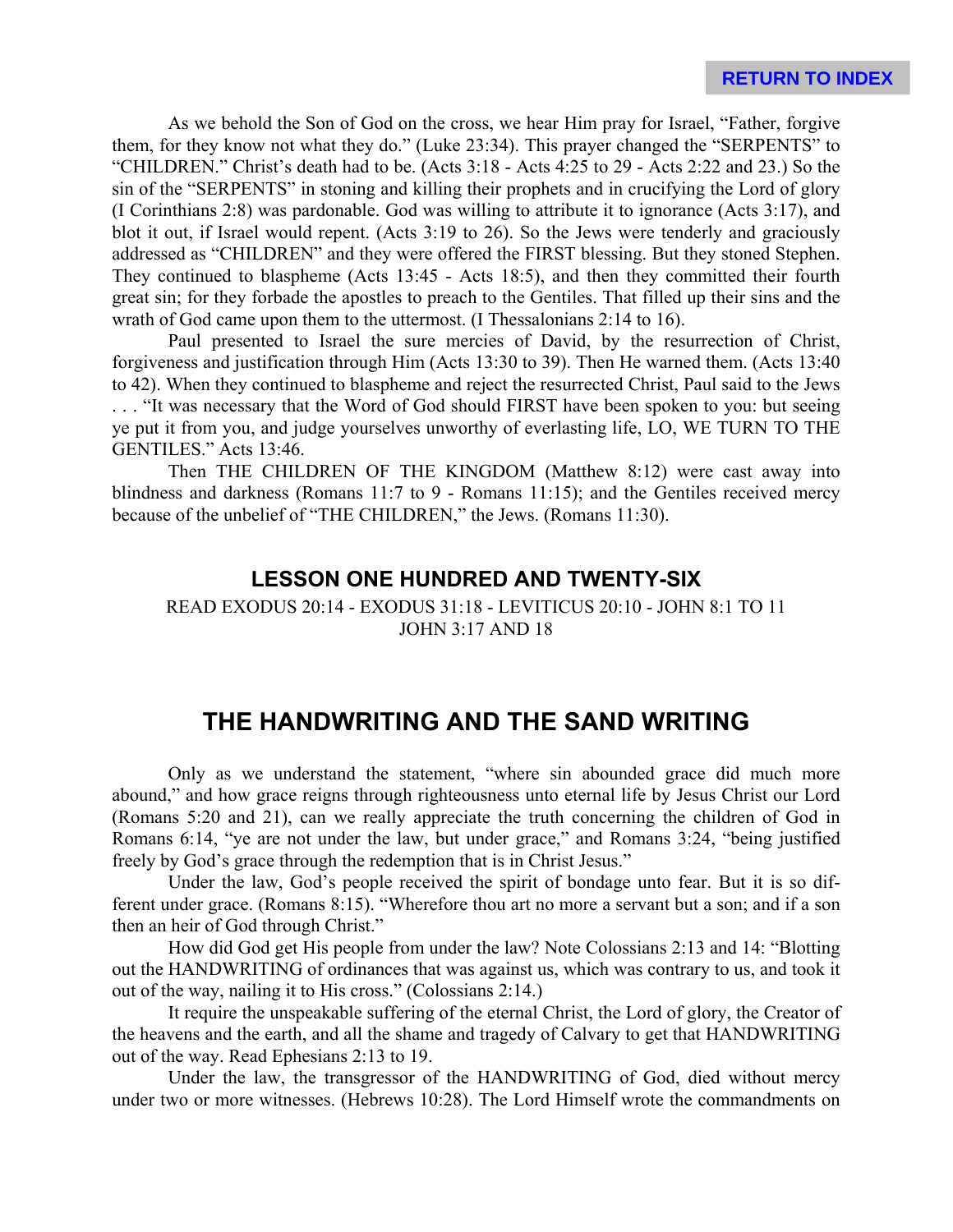two tables of stone; "Thou shalt" - "thou shalt not." God gave Israel a yoke of bondage which no one was ever able to bear, (Galatians 5:1 to 3 - Acts 15:10). (Hebrews 12:18 to 21). God gave unto Moses upon Mount Sinai two tables of stone, WRITTEN WITH THE FINGER OF GOD." (Exodus 31:18).

The Lord Jesus Christ was made under the law. (Galatians 4:4). He asked the question "which one of you convinceth Me of sin?" (John 8:46). Christ truthfully said, "I do always those things that please God." (John 8:29). Christ never had to apologize to one human being for doing wrong. He never had to confess one sin to His holy Father; for Christ was without sin. On the cross of Calvary the sinless Christ died with law-breakers and was made a curse to deliver lawbreakers from the curse of the law. (Galatians 3:13 - Luke 23:32).

Before Christ went to Calvary some self-righteous men, who were sure they were real respectable, religious law-keepers, and expert judges of others, found a woman transgressing the seventh commandment, "Thou shalt not commit adultery." They said, "Moses in the law commanded us that such should be stoned. What sayest Thou?" (John 8:5). Jesus stooped down and with His finger wrote on the ground. This was the SANDWRITING. Just what He wrote, perhaps we will learn in heaven. But Christ said to the would-be stone-throwers, "He that is without sin, let him first cast a stone at her." (John 8:7). Christ did some more SANDWRITING, (John 8:8). The religious men all disappeared. Christ, Who was without sin, was left alone with the sinful woman. (John 8:9 to 11). Christ could have cast the stones. Christ came to save sinners, not to stone them. (I Timothy 1:15).

The law was given by Moses; grace and truth came by Jesus Christ. (John 1:17). Moses did say that that woman should surely be put to death. (Leviticus 20:10). The law was, the ministration of death. (II Corinthians 3:7). But Christ was not Moses. Christ came to do, by grace, for the human race, what Moses an and the law could not do. (Romans 8:3 - Hebrews 7:19 - Romans 10:4). The law was the ministration of condemnation, THE HANDWRITING of II Corinthians 3:9 and 3:7.

With the SANDWRITING Christ said to the condemned woman, "neither do I condemn thee, go in peace and sin no more." (John 8:11). Christ was not minimizing the woman's sin. He was magnifying His grace and proving John 3:17: "For God sent not His Son into the world to condemn the world; but that the world through Him might be saved."

The hands that wrote the law at Sinai were nailed to the tree at Calvary. (Galatians 3:13).

### **LESSON ONE HUNDRED AND TWENTY-SEVEN**

READ LUKE 12:32 AND 33 - ACTS 2:44 AND 45 - ACTS 4:34 TO 37.

### **IS THE PENTECOST COMMUNISM FOR THE CHURCH?**

In writing to Timothy some twenty-five years or more after Christ died, the Holy Spirit, by Paul, said; "But if any provide not for his own house, he hath denied the faith, and is worse than an infidel." (I Timothy 5:8), This is indeed strong language.

In Luke 3:11, the Holy Spirit, by John the Baptist, said; "He that hath two coats, let him impart to him that hath none, and he that hath meat, let him do likewise." In this order we have the principle of communism.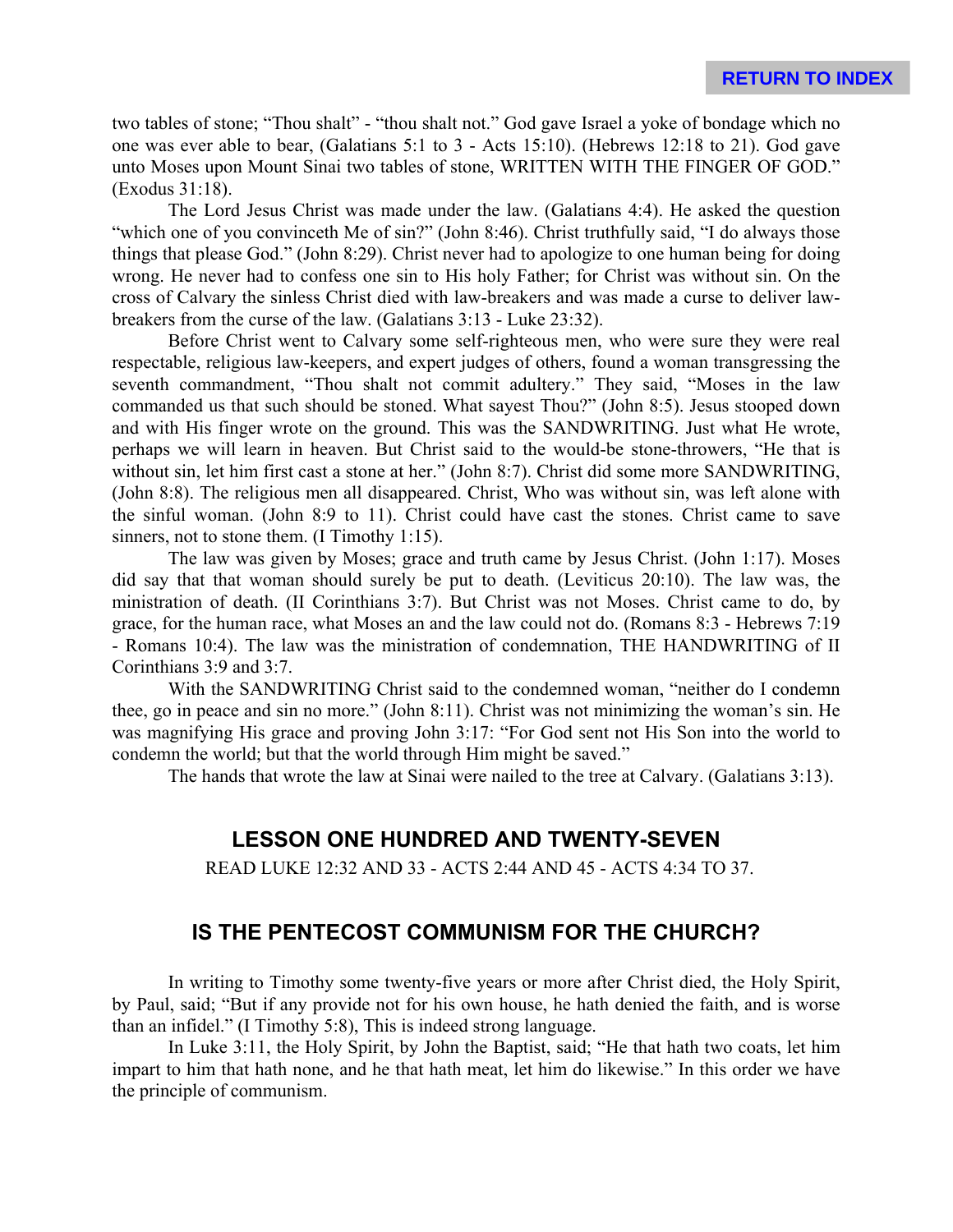Then note the words of the Lord Jesus, spoken to His disciples; "Fear not, little flock; for it is your Father's good pleasure to give you the kingdom. Sell that ye have, and give alms; provide yourselves bags which wax not old, a treasure in the heavens that faileth not, where no thief approacheth, neither moth corrupteth." (Luke 12:32 and 33). Could Christians today sell or give away what they possess and provide well for their families? Christ's language in Luke 12 is plain. Then in harmony with this we observe the events of Pentecost some months later: "Then they that gladly received his Word were baptized: and the same day there were added unto them about three thousand souls." "And all that believed were together and had all things common; And sold their possessions and goods, and parted them to all men, as every man had need." (Acts 2:41 and 44 and 45). This is almost complete communism.

The little flock became a larger flock; for three thousand more were added. If the Pentecost Church is our pattern Church, where is our communism?

Then note Acts 4:4, 34 and 35: "Howbeit many of them which heard the Word believed; and the number of the men was about five thousand." "Neither was there any among them that lacked: for as many as were possessors of land or houses sold them, and brought the price of the things that were sold. And laid them down at the apostles' feet and distribution was made unto every man according as he had need."

The little flock continued to increase and even multiply. (Acts 5:14 - Acts 6:7). Is it not as inconsistent to preach Acts 2:38 with the cry, "back to Pentecost" and not demand the sale of property and the surrender of the proceeds as it is to preach Mark 16:14 to 16 and wink at Mark 16:17 and 18?

In the Gospel of Luke surely the Lord Jesus Christ was Israel's "Shepherd-King." And from the messages proclaimed by Christ and the kingdom program He announced, Israel should surely have lived by the twenty-third Psalm, saying, "the Lord is my Shepherd."

Remember that Christ was born in the city of David, and this was announced to shepherds. (Luke 2:8 to 14). Christ was born in the house of David, to deliver Israel from their Gentile oppressors (Luke 1:67 to 77).

Christ was born the Seed of David to be Israel's Saviour, and to take the throne of David. (Acts 13:23 - Luke 1:27 to 33). These Scriptures state these facts most clearly and definitely. Christ's disciples were thus instructed; "seek not what ye shall eat or what ye shall drink" - "Take nothing for your journey, neither money, nor, its equivalent, no bread and just one garment." (Luke 12:29 - Luke 9:3 - and Luke 10:3).

How could a Christian obey these instructions and at the same time obey I Timothy 5:8 providing well for his family?

In Luke 12:27 Christ said: "Consider the lilies that toil not." In Proverbs Israel was instructed to consider the toiling ants, in a different dispensation.

Christians in this age of grace should consider both. Christians should toil but obey Philippians 4:6 and 7.

Again we ask if the Church of Pentecost was the ideal Church, why is not the communism of Acts 2:41 to 44 and 34 to 37 God's program today? The whole Pentecost program was a Kingdom program.

Not long after those Christians gave up their property they were driven out of Jerusalem, and thus all their earthly possessions were gone. (Acts 8:1 and Acts 11:19).

Moreover later on Paul was asking Christians out of Jerusalem, including Gentiles, to send money by him for the support of the poor. (Romans 15:27). Our communism program is Romans 12:13.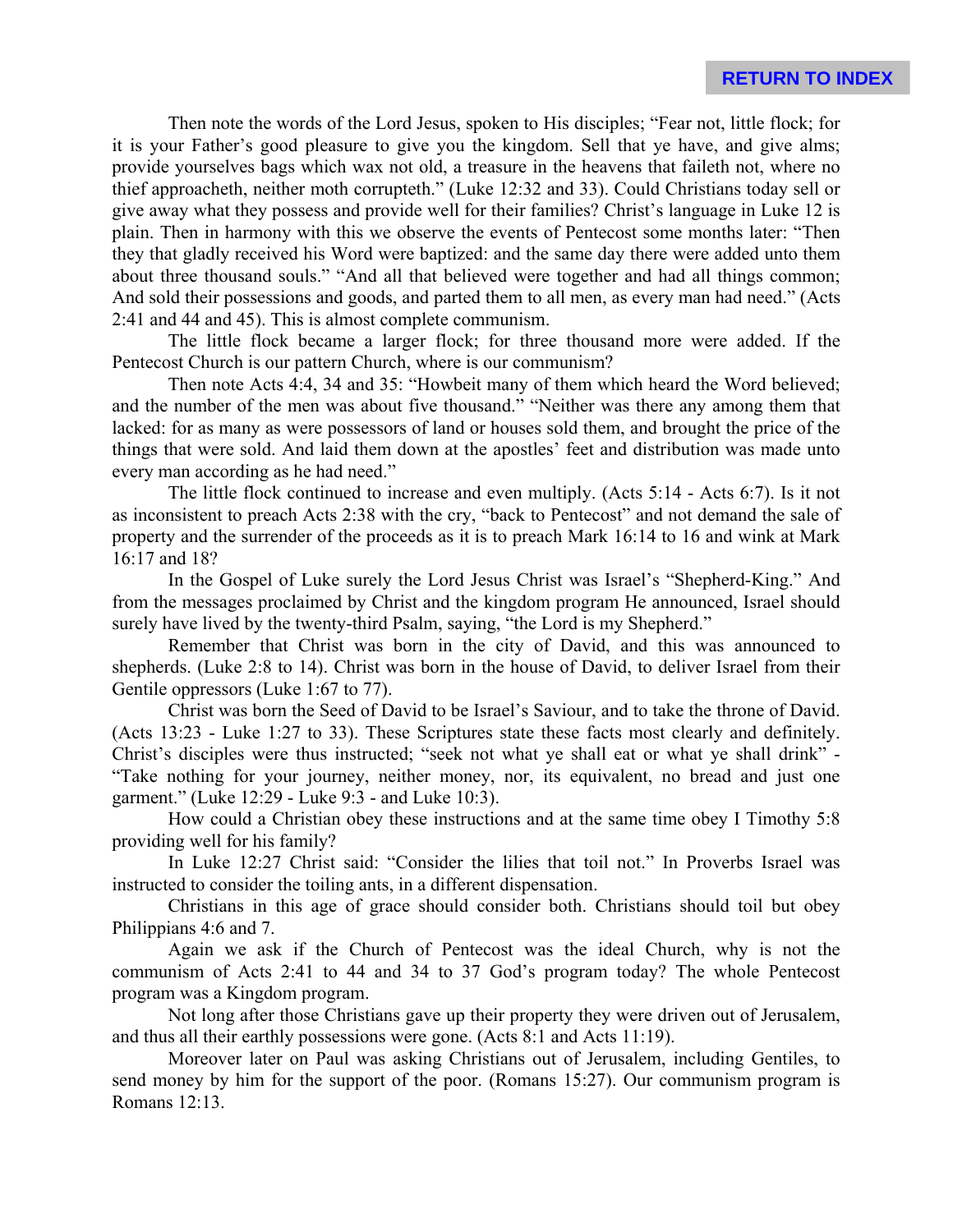## **LESSON ONE HUNDRED TWENTY-EIGHT**

READ ROMANS 8:1 TO 4 - GALATIANS 3:21 - ROMANS 7:13 TO 25

## **THE THREE GREAT LAWS**

The three laws of Romans 8:1 to 4 occupy a very large place in the Bible:

1 . The law of sin and death - by Adam. 2. The law given at Sinai - by Moses. 3. The law of the Spirit of life - By Christ.

Some of the most interesting and significant truth in all the Bible is found in Romans 5:20 and 21: "Moreover, the law entered, that the offence might abound. But where sin abounded, grace did much more abound; That as sin hath reigned unto death, even so might grace reign through righteousness unto eternal life by Jesus Christ our Lord."

1. The offence entered by Adam. 2. The law entered by Moses. 3. Grace reigns unto eternal life by Christ.

The law of sin and death is universal. Death is spiritual, physical and the second death. (John 5:23 to 29) (Ephesians 2:1 to 6) (Romans 6:23) (Revelation 20:12 to 15). Sin and death entered by Adam. (Romans 5:12). The law was given by Moses. (John 1:17). By the law is the knowledge of sin, and by it let every mouth be closed. (Romans 3:19 and 20). "Wherefore the law worketh wrath." (Romans 4:15). The law is "the ministration of death." (II Corinthians 3:7), The law made nothing perfect; but the work of Christ on the cross did (Hebrews 7:19). This is the truth of Romans 8:2 to 4.

A very religious, sincere man tried to be righteous by the law and failed, because "the law is spiritual, but I am carnal, sold under sin." Christ did what the law could not do. Christ is the end of the law for righteousness to every one that believeth. (Romans 7:14 - Romans 8:3 - Romans 10:4). Note Paul's confession and conclusion in Philippians 3:4 to 10 - Galatians 3:21 - Romans 3:28.

There is wonderful news for sinful humanity, in Romans 8:1 to 4, in the law of life in Christ Jesus.

All are condemned in Adam. (Romans 5:17 and 18). Moses' law is the ministration of condemnation. (II Corinthians 3:9). But there is no condemnation to believers in Christ. (Romans 8:1). "By Him all that believe are justified from all things, from which ye could not be justified by the law of Moses." Read this good news in Acts 13:39 and give thanks unto the Lord for the truth of Romans 5:20 and 21.

Thus we see that By Adam is the entrance of sin. (Romans 5:12). By Moses is the knowledge of sin. (Romans 3:20). By Christ is the forgiveness of sins. (Acts 13:38) (Romans 8:3).

The sum total of man's spiritual duty and responsibility is To APPROPRIATE the law of the Spirit of life. To DEMONSTRATE the law of the Spirit of life. To PROPAGATE the law of the Spirit of life.

The law of the Spirit of life in Christ Jesus is the fact that the omnipotent, eternal perfect Christ had power to lay down His life in death, take it up in resurrection, and abolish death and give life and incorruptibility to believing sinners. (John 10:17 and 18 - II Timothy 1:10). Surely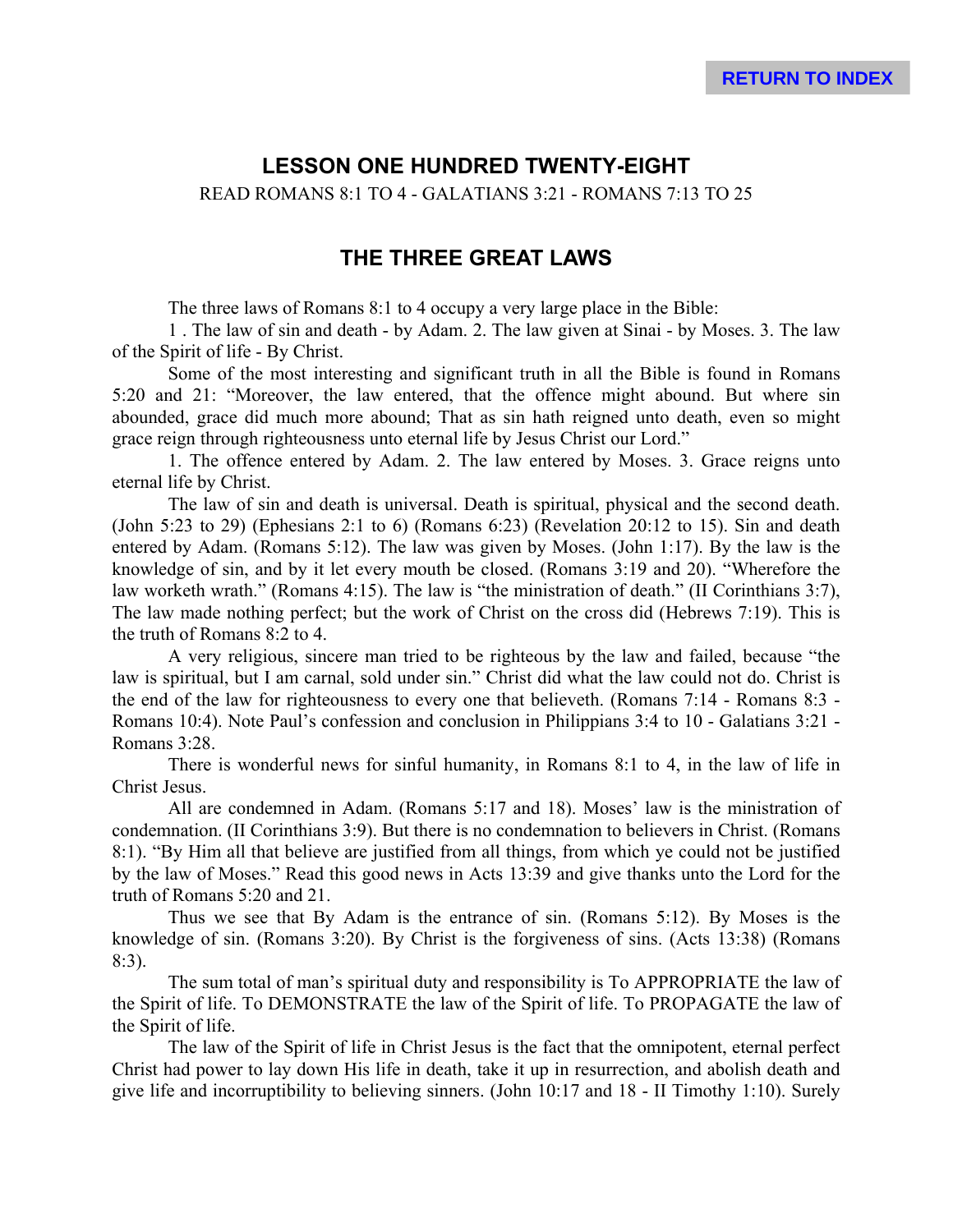the very heart of the gospel is in II Timothy 1:9 and 10, confirming John 11:25 and showing how Christ established the law of life.

To APPROPRIATE this law of life is to be saved, is to pass out of death into life. Then God declares the believer to be alive from the dead. (Romans 6:13 - John 11:25 and 26 - Galatians 2:20 - Colossians 2:13). This is the truth of Romans 8:2, "the law of the Spirit of life in Christ Jesus hath made me free from the law of sin and death."

To DEMONSTRATE this law, means to demonstrate Galatians 2:20 - II Corinthians 4:6 - by walking in the Spirit, manifesting the fruit of the Spirit and fulfilling the righteousness of the law. (Romans 8:4). When the sinner by faith appropriates the law of life, he receives the Holy Spirit.

To PROPAGATE this law of life is to preach this life, giving the message to others. "We preach not ourselves but Christ Jesus the Lord; and ourselves your servants for Jesus' sake; for God. Who commanded the light to shine out of darkness, hath shined in our hearts to give the light of the knowledge of the glory of God in the face of Jesus Christ. (II Corinthians 4:5 and 6). As we thus demonstrate and propagate, let us remember I Corinthians 1:21.

## **LESSON ONE HUNDRED TWENTY-NINE**

READ MARK 6:11 - GENESIS 9:24 AND 25 - II PETER 2:6 - HEBREWS 10:28 TO 33 MATTHEW 24:21 AND 22 - II THESSALONIANS 2:6 TO 12

## **LESS TOLERABLE FOR THE UNITED STATES**

Let us read in Mark 6:11 the solemn words of the Lord Jesus Christ, Who is going to be revealed in flaming fire for vengeance upon them who will not have Him as Saviour, (II Thessalonians 1:7 to 10), being assured that this awful judgment is rapidly approaching:

"And whosoever shall not receive you, nor hear you, when ye depart thence, shake off the dust under your feet for a testimony against them. Verily I say unto you, It shall be more tolerable for Sodom and Gomorrah in the day of judgment, than for that city." (Mark 6:11).

Compare with this His awful pronouncement upon Capernaum in very much the same language. The Lord referred to the mighty works that He had done in their midst. According to historians, terrible destruction fell upon Capernaum; but the words meant more terrible judgment than the destruction of that Christ-rejecting city. (Hebrews 9:27). (Luke 10:13 to 15).

Let us compare Genesis 19:24 and 25 and II Peter 2:6: "Then the Lord rained upon Sodom and Gomorrah brimstone and fire from the Lord of heaven: And He overthrew those cities, and all the plain, and all the inhabitants of the cities, and that which grew upon the ground."

A more terrible judgment than God's upon Sodom and Gomorrah was pronounced upon the people, who would not hear and heed the messages which Christ proclaimed by His messengers. That fire and brimstone destruction of Gomorrah was an example of the "fearful thing to fall into the hands of the living God." Christ died to deliver us from God's wrath to come. Read Hebrews 10:29 to 32 - I Thessalonians 1:9 and 10. Then read II Peter 2:6 with II Thessalonians 1:7 to 10.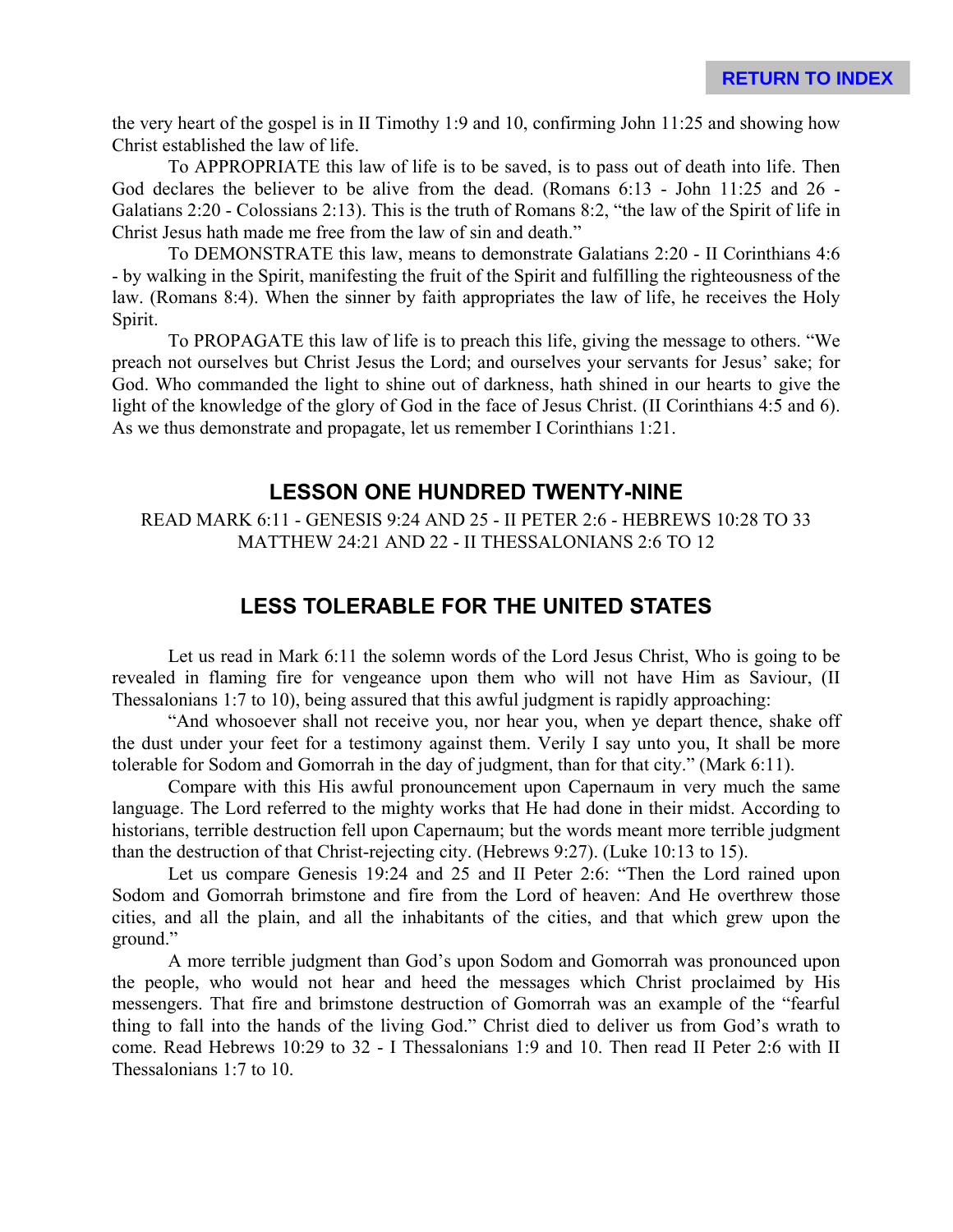Why more tolerable for Sodom and Gomorrah? Sodom and Gomorrah did not have a visit from the incarnate God, the Lord Jesus Christ. They did not see the mighty works of the Son of God and hear Him speak as never man spake. Think of it; the people of Sodom and Gomorrah were destroyed about 1900 B.C. That was more than 500 years before Moses was directed to write Genesis, Exodus, Leviticus, Numbers and Deuteronomy, the first five Books of the Bible. The inhabitants of Sodom and Gomorrah did not have God's written revelation. They had the revelation of God in Creation (Romans 1:18 to 30). They had the law written in their hearts. (Romans 2:15). Just imagine the people of the United States without a line of the Bible and never having heard of Christ, His teaching, death and resurrection.

Surely Lot's testimony was about worthless. What other prophets did they have? Compare our spiritual privileges and spiritual opportunities with those of Sodom.

If they were without excuse (Romans 1:20), think of the inhabitants of Capernaum and Jerusalem after 4000 years of God's dealings with man. They had the thirty-nine inspired Books, the Holy Scriptures, and then a visit of their own Divine, eternal Jehovah, Who proved by fulfilling the Scriptures and by miracles, signs and wonders, and by speaking as never man spake, His unity and equality with God. He proved to His friends that He was Israel's promised Messiah. Sodom and Gomorrah had little Divine light compared with Israel in the days of Christ.

Note what Christ declared by Paul some years later: "And the times of this ignorance God winked at; but now commandeth all men every where to repent." Acts 17:30. Compare this with Hebrews 10:28 to 33.

This age will end in the most terrible judgment this earth has ever known (Matthew 24:21 to 24).

Now the United States has all that Capernaum had and also the complete revelation of God in the Bible, 1900 years of Christianity, and in this country think of the gospel by radio, the Bill of Rights. No nation has ever been blessed with such spiritual privileges and opportunities as has this country.

It will be less tolerable for the people who live in the United States in the day of God's wrath than for the inhabitants of Sodom or Capernaum. Wake up! stupid sinner and sleeping saints.

### **LESSON ONE HUNDRED AND THIRTY**

READ HEBREWS 3:14 - HEBREWS 3:1 - HEBREWS 6:4 - HEBREWS 12:8 TO 10 I PETER 4:13 - II PETER 1:4 - I TIMOTHY 6:2 - COLOSSIANS 1:12 - EPHESIANS 3:6 I CORINTHIANS 9:12 - I CORINTHIANS 10:17 - ROMANS 15:27 - I PETER 5:1 II JOHN 1:1 - II TIMOTHY 1:8 - II TIMOTHY 2:6 - I TIMOTHY 2:22 I CORINTHIANS 9:10 - II CORINTHIANS 1:7

### **PARTAKERS OF CHRIST**

In Hebrews 3:14 we read that we are made PARTAKERS OF CHRIST. Then let us see how this chapter begins: "Wherefore, holy brethren, PARTAKERS of the heavenly calling, consider the Apostle and High Priest of our profession, Christ Jesus." (Hebrews 3:1).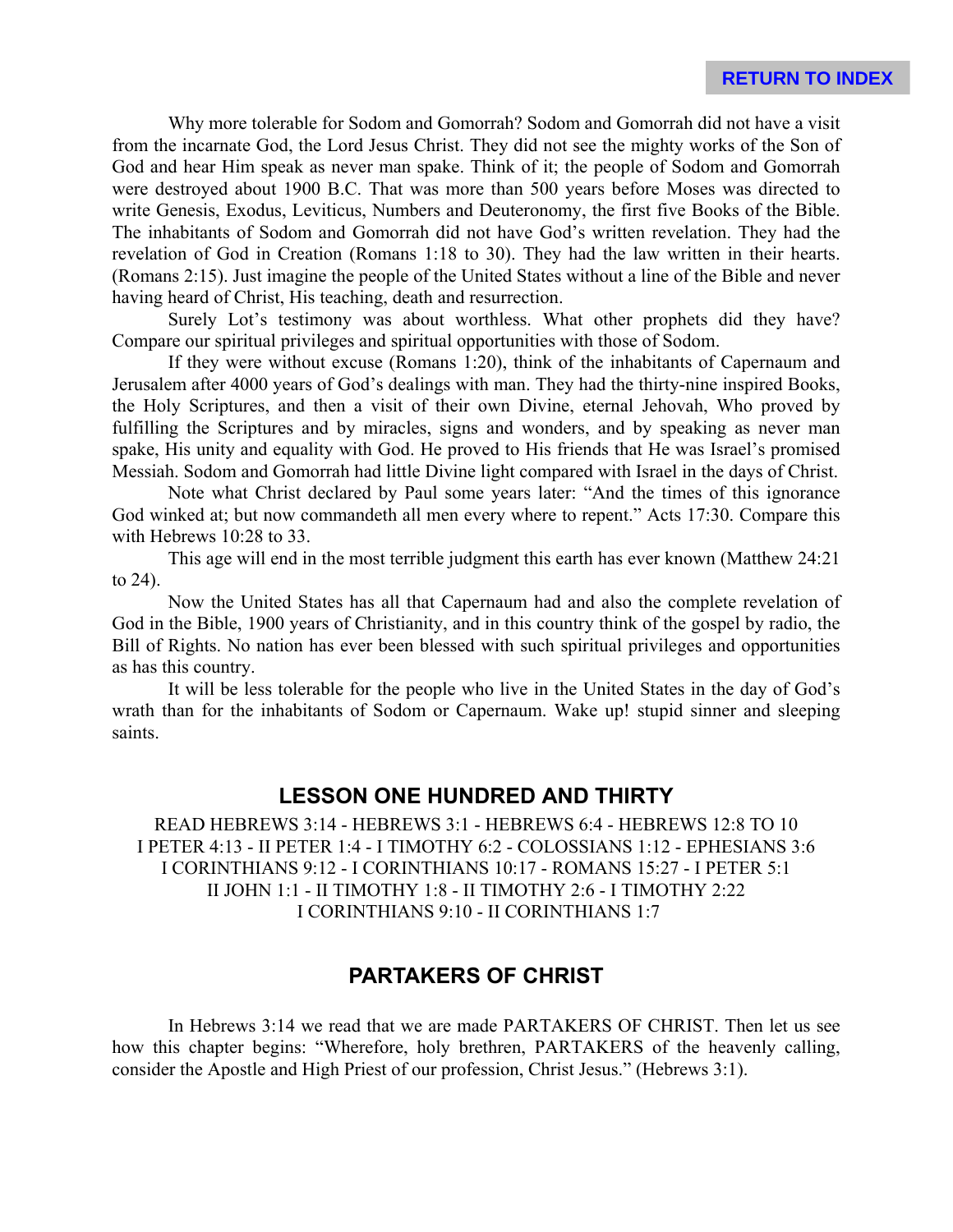We are PARTAKERS of the heavenly calling. We are PARTAKERS of Christ. So we want to consider just how we PARTAKE. Something of this is told by Christ in John 6:51; 53 to 58.

There are several different Greek words translated "PARTAKERS" or "PARTAKE." The word used in Hebrews 3:14 and 3:1 is "METOCHOS." This word is used in Luke 5:7 where the word is translated "PARTNERS."

Note again in Luke 5:10, concerning James and John in the fishing business, "which were 'PARTNERS' with Simon." This word translated 'PARTNERS' is the Greek "KOINONOS." This is the word translated "PARTAKERS" in II Peter 1:4: "Whereby are given unto us exceeding great and precious promises; that by these ye might be PARTAKERS of the Divine nature."

Here we learn that Christians are PARTAKERS of Christ's nature; by promises. Then note Ephesians 3:6 "That the Gentiles should be fellow-heirs, and of the same Body, and PARTAKERS of His promise in Christ by the gospel."

Here we learn that the once-alienated Gentiles are joint-heirs of the Joint-Body and JOINT-SHARERS of His promise. The Greek word here is "SUMMETOCHOS", meaning COPARTNERS. Paul, in Romans 15:27, and Romans 11:17, tells the Gentile Christians that they were PARTAKERS of Israel's spiritual BLESSING.

But in Titus 1:1 and II Timothy 1:9 we learn that before Israel was created for God's glory, long before Adam was created in God's image, Gentile members of the Body of Christ were promised eternal life. Read also Romans 8:28 to 32 - Ephesians 1:6 and 11.

Let us note Philippians 3:10: "That I may know Him, and the power of His resurrection, and the FELLOWSHIP of His sufferings, being made conformable unto His death." FELLOWSHIP." This word "FELLOWSHIP" is the Greek "KOINONIA", which is translated "PARTAKER" in Romans 15:27 quoted above. Also in I Peter 4:13, where the same thought as Philippians 3:10 is expressed; Christians are to be PARTAKERS of the sufferings of Christ.

Note how this is expressed in II Timothy 1:8: "Be thou a PARTAKER (SUSKAKOPATHEO) of the afflictions of the gospel." This means to really suffer. It has special reference to the ministry and message for which Paul was in the Roman prison. He wrote from that prison and called Philemon his PARTNER. (Philemon 17). This is the same Greek word as used in Luke 5:10.

We are told in Hebrews 2:14 and 15, that Christ was a PARTAKER of flesh and blood, to destroy Satan's death power, and to deliver saints. In addition to Christ's Divine nature He was a Partaker of human nature for the purpose of suffering death, (Hebrews 2:9), that we might, in addition to our human natures, be partakers of His Divine nature. (II Peter 1:4).

This blessing comes to believers who are PARTAKERS of Paul's grace. (Philippians 1:7). This make them PARTAKERS of Christ's holiness. (Hebrews 12:10). We are PARTAKERS of the Holy Spirit. (Hebrews 6:4). If we are PARTAKERS of Christ and PARTAKERS of His sufferings, we shall be PARTAKERS of His glory. (I Peter 5:1). Therefore we are PARTAKERS of hope. (I Corinthians 9:10).

We are warned against being PARTAKERS of other men's sins. (I Timothy 2:22 -Ephesians 5:7 and 11). And a very special warning is given to Christians to have no fellowship in the support of any preacher who denies the Deity of Christ and salvation by His blood. Lest we be "PARTAKERS" of his evil deeds. (II John 5 to 9).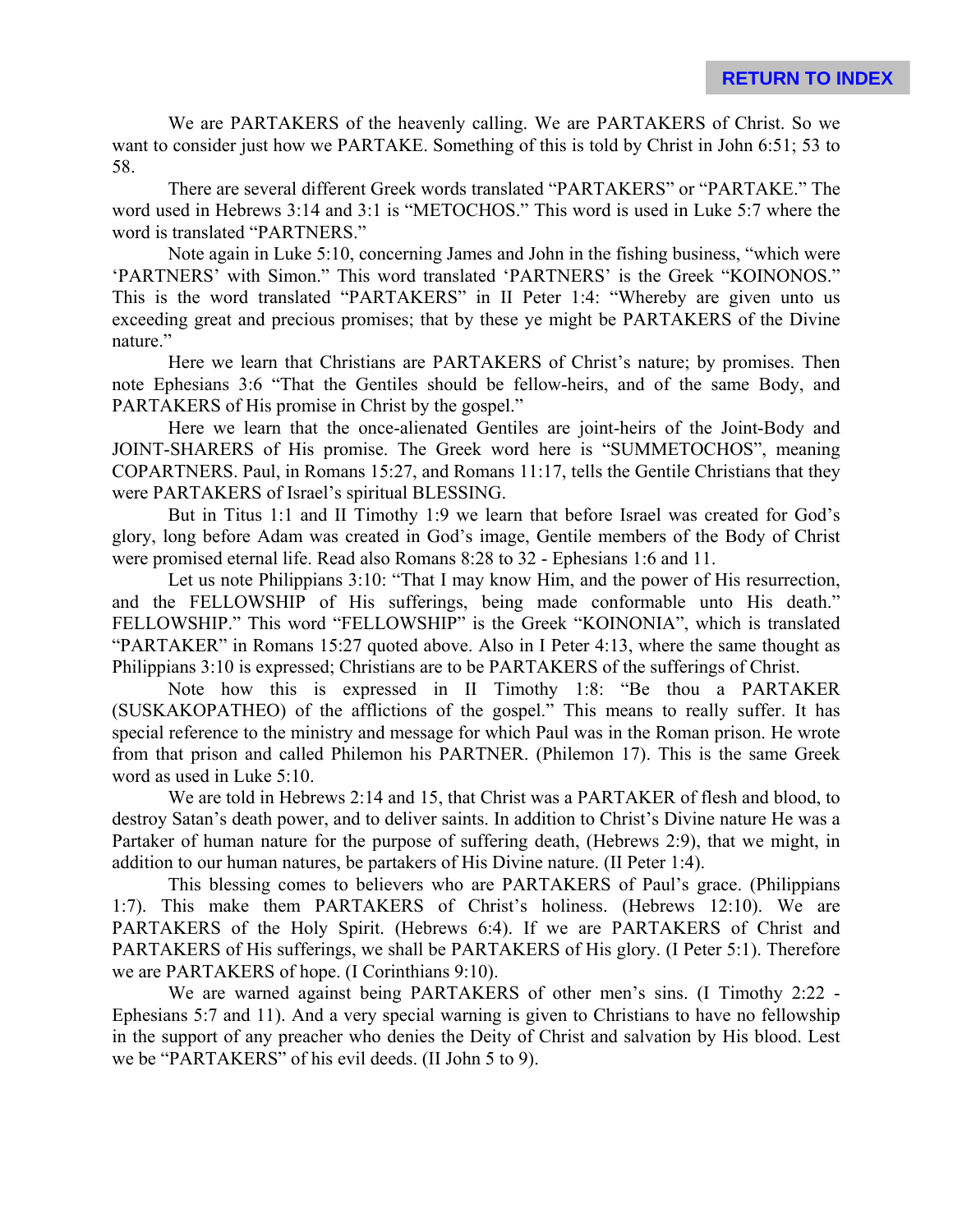#### **LESSON ONE HUNDRED AND THIRTY-ONE**

READ EXODUS 31:18 - EXODUS 32:15 TO 24 - EXODUS 34:1 - EXODUS 25:21 EXODUS 40:20 - ACTS 2:10 - LUKE 22:19 - I CORINTHIANS 11:24 I CORINTHIANS 10:16 - MATTHEW 21:44 - PSALMS 51:17

#### **THE BROKEN THINGS OF THE BIBLE**

First let us consider the two broken stones on which God Himself wrote the ten commandments. Israel's law: "And He gave unto Moses, when He had made an end of communing with him upon Mount Sinai, two tables of testimony, tables of stone, written with the finger of God." (Exodus 31:18). "And the tables were the work of God, and the writing was the writing of God, graven upon tables." (Exodus 32:16). "And it came to pass as soon as he came nigh unto the camp, that he saw the calf, and the dancing: and Moses' anger waxed hot, and he cast the tables out of his hands, and BRAKE them beneath the mount." Exodus 32:19.

This was very significant. The BROKEN STONES meant not only that Israel had broken God's law, but the best that the best of the human race could do would be to break God's law. "And I took the two tables and cast them out of my two hands, and brake them before your eyes." Deuteronomy 9:17. But note Exodus 34:1: "And the Lord said unto Moses, Hew thee two tables of stone like unto the first: and I will write upon these tables the words that were in the first tables, which thou BRAKEST." And 25:21: "And thou shalt put the mercyseat upon the ark; and in the ark thou shalt put the testimony that I shall give thee."

Here we see both the terror of the law and the mercy of God under the law. In Hebrews 2:1 to 3 and in Romans 3:25 to 27 we learn that surely every disobedience and transgression must receive a just recompense of reward and that God must first be just and then merciful. The law of the Lord is just and demands justice and perfection. The mercyseat spoke of Christ on the cross being the propitiation for the sins of the whole world. (I John 2:2).

The law worketh wrath. (Romans 4:15). (Read John 7:19). Christ made peace through the blood of His cross. (Colossians 1:20).

Christ lived a sinless life under the law, then died with lawbreakers, for all lawbreakers, to deliver them from the curse of the law, (Galatians 3:13). Thus Christ became the end of the law for righteousness to every one that believeth. (Romans 10:4).

Because of Christ's perfection in life, death and resurrection, God can be just and the Justifier of all who believe on Christ and accept His perfect propitiation. God freely justifies all such believers. (Romans 3:24 to 28 - Acts 13:39). Of this the blood-sprinkled mercyseat, above the unbroken stones spoke.

When God gave the law at Sinai no one could endure it. (Hebrews 12:20). It was contrary to them. (Colossians 2:13 to 16). It was a yoke no one but Christ was able to bear. (Acts 15:10).

Thus we have the BROKEN STONES and the BROKEN COMMANDMENTS. "The House of Israel and the House of Judah have BROKEN My Covenant." (Jeremiah 30:10 - Psalms 89:31 and 34). Later Israel and Judah fell on the Stone of Matthew 21:44 and were BROKEN. (Romans 11:11).

Now note the words of Christ in Luke 22:19 and the words of Paul in I Corinthians 10:16 and I Corinthians 11:24: "And He took bread and gave thanks and BRAKE it, and gave unto them, saying, This is My body which is given for you: this do in remembrance of Me." "The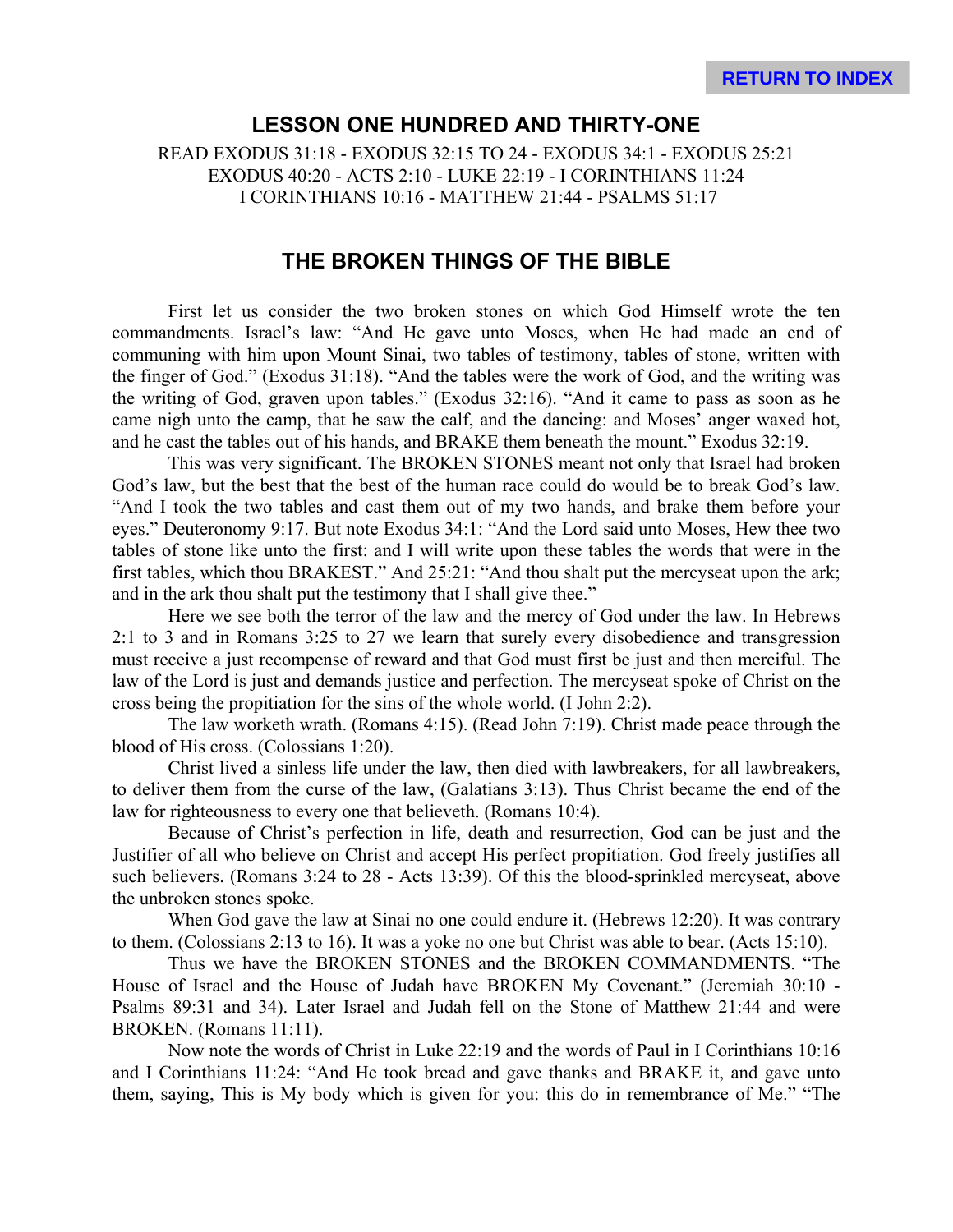bread which we BRAKE, is it not the communion of the body of Christ?" "And when He had given thanks, He BRAKE it, and said, Take, eat; this is My body, which is BROKEN for you: this do in remembrance of Me."

Thus we have the BROKEN STONES - The BROKEN COVENANT (law) - The BROKEN BODY of Christ - The BROKEN BREAD.

We BREAK bread at the Lord's Table because His body was BROKEN, because the descendants of Adam BROKE the law.

Then after we accept the broken body of Christ for redemption and think of Calvary, when taking the broken bread at the Table, let us remember another broken thing: "The sacrifices of God are a BROKEN spirit: a BROKEN and a contrite heart, O God, thou wilt not despise." Psalms 51:17.

In Jeremiah 30:8 we read that the Lord will come to BREAK the Gentiles' yoke off Israel.

### **LESSON ONE HUNDRED AND THIRTY-TWO**

READ GENESIS 1:26 AND 27 - GENESIS 5:1 TO 3 - HEBREWS 1:1 TO 3 ROMANS 8:28 TO 32 - ROMANS 8:3 - I CORINTHIANS 15:49 TO 53 II CORINTHIANS 5:17 - II CORINTHIANS 3:18 - PHILIPPIANS 3:20 AND 21

## **ADAM AND EVE—CHRIST AND THE CHURCH**

In God's message and program of grace revealed to the apostle Paul, we read: "If any man be in Christ he is a new creature," "he has put off the old man and has put on the new man, who is created in the image of Him Who created him." The new creature has died and has been buried and resurrected with Christ (spiritually); and he is a member of that Church Which is one flesh with Christ. Christ will present that Church unto Himself as a glorious, spotless Church, holy and without blemish. (II Corinthians 5:17 - Colossians 3:10 - Romans 6:3 to 6 - Ephesians 5:31 and 32 - Ephesians 5:26 and 27).

In Genesis 1:26 and 27 and 5:1 and 2, we have a two-fold story of the creation of Adam. Adam was created, without Eve, in the image and likeness of God. Then in Genesis 5:1 and 2 we read that God created them (Adam and Eve) . . . "God called THEIR name ADAM." We read in Genesis 2:23 that Adam and Eve were one flesh. Adam and Eve, one flesh, called "ADAM", typified the Lord Jesus Christ and the Church, one flesh, called "Christ", in Ephesians 5:31 and 32 and I Corinthians 12:12.

Christ was the one Perfect Man. Christ and the Church will be one Perfect Man. (Ephesians 4:13). God will complete that which He is making according to Ephesians 2:15, "One New Man". Adam, the first man, was a figure of Christ the Second Man, the last Adam. (Romans 5:14 - I Corinthians 15:45 to 48). Then note the contrast, between Adam created in God's image and likeness and Adam's children born in his sinful likeness. (Genesis 5:3).

This sinful image and likeness of Adam has been passed on to every member of the human race. (Psalm 51:5 - Romans 5:12).

Jesus Christ was the express image of God's Person, and the effulgence of God's glory. In Christ dwelleth all the fulness of the Godhead bodily. (Hebrews 1:1 and 2 - Colossians 2:9 -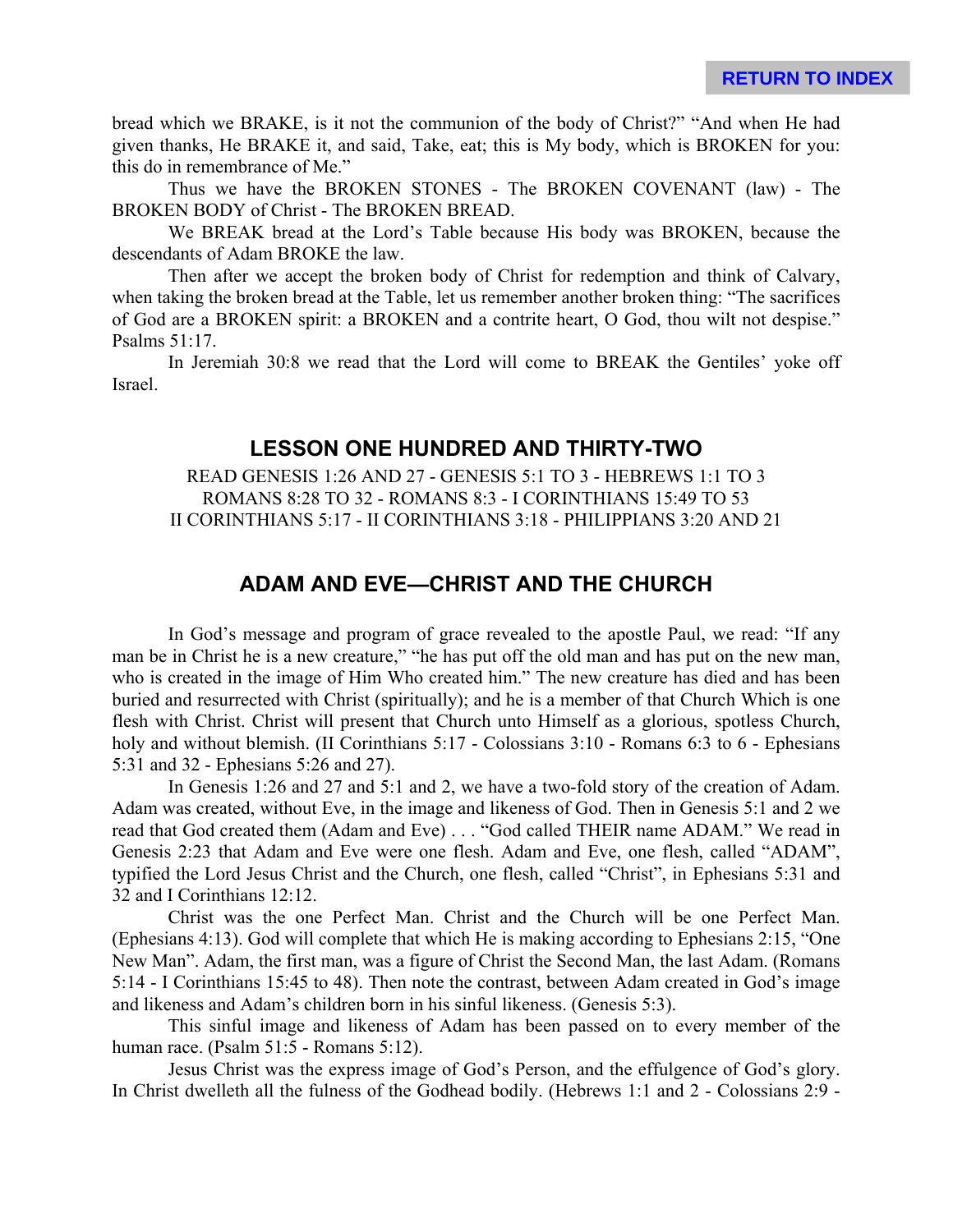Colossians 1:15 to 19). Christ was God in human form. The Word became flesh, the Man Jesus of Nazareth, in the form of flesh and blood; in the likeness of sinful flesh. (John 1:14 - Hebrews 2:14 - Romans 8:3). Open your Bible and read Philippians 2:5 to 10.

Before Adam sinned God foreknew and predestinated that, for the glory of His Son, He would have a race of sons conformed to the image of Christ, God's workmanship created in Christ Jesus. Whom God foreknew He predestinated to be conformed to the image of His Son. (Romans 8:28 to 32 - Ephesians 2:10). In Romans 8:20 and 31 we learn that man's glorification is included in this eternal purpose of God. (II Timothy 1:9 - Ephesians 3:11). So the believer can say "Christ liveth in me, the hope of glory." (Galatians 2:20 - Colossians 1:27).

Yes, the believer is a new creature in Christ Jesus. Note his experience, told in II Corinthians 3:18 - II Corinthians 4:16 and in Romans 8:23.

"Even we ourselves groan within ourselves, waiting for the adoption, to wit, the redemption of our body." This means that the man, whose soul is redeemed, is longing for and groaning for a glorified body.

The Holy Spirit is the earnest of something better than the condition of the believer described in II Corinthians 4:16. Read Ephesians 1:13 and 14. In Philippians 3:20 and 21 we learn that the glorified state of believers means bodies like unto the glorious body of the glorified Christ. Then the spotless glorious Church will be presented unto Christ.

Christ, in addition to His Divine nature, took upon Himself human nature; that believing children of Adam, in addition to their human natures, might receive Divine natures. (Hebrews 2:14 - II Peter 1:3 and 4 and John 1:11 to 13).

The Lord Jesus Christ will appear in a moment in the twinkling of an eye for the redemption of the bodies of members of His Body. (I Corinthians 15:51 to 55). Then for the redemption of Israel. (Luke 21:27 to 33). Then for the redemption of the earth.

#### **LESSON ONE HUNDRED AND THIRTY-THREE**

READ EPHESIANS 6:11 TO 20 - EPHESIANS 3:10 - ROMANS 8:38 COLOSSIANS 1:16 - COLOSSIANS 2:15 - TITUS 3:1 EPHESIANS 1:21 - I CORINTHIANS 15:24

## **PRINCIPALITIES AND POWERS**

Most important instructions are given to members of the Body of Christ in Ephesians 6:11 and 12 - "Put on the whole armour of God, that ye may be able to stand against the wiles of the devil. For we wrestle not against flesh and blood, but against PRINCIPALITIES, AGAINST POWERS, against the rulers of the darkness of this world, against spiritual wickedness in high places (the heavenlies)." Think of the paradox; The angel of light is the head ruler of darkness.

These great unseen heavenly forces are real and only the blood-redeemed saint of God, in the panoply of Ephesians 6:11 to 18, can stand against spiritual wickedness and Satan's PRINCIPALITIES and POWERS in the heavenlies. Let us not think of Satan as being in the lake of fire. But while he is at the head of evil forces in heaven, we know that Satan also is the god of this age and the prince of this world. (John 12:30 to 32 - Luke 4:1 to 10 - II Corinthians 4:3 and 4). As we read Satan's offer to Christ in Luke 4, we know something of his power.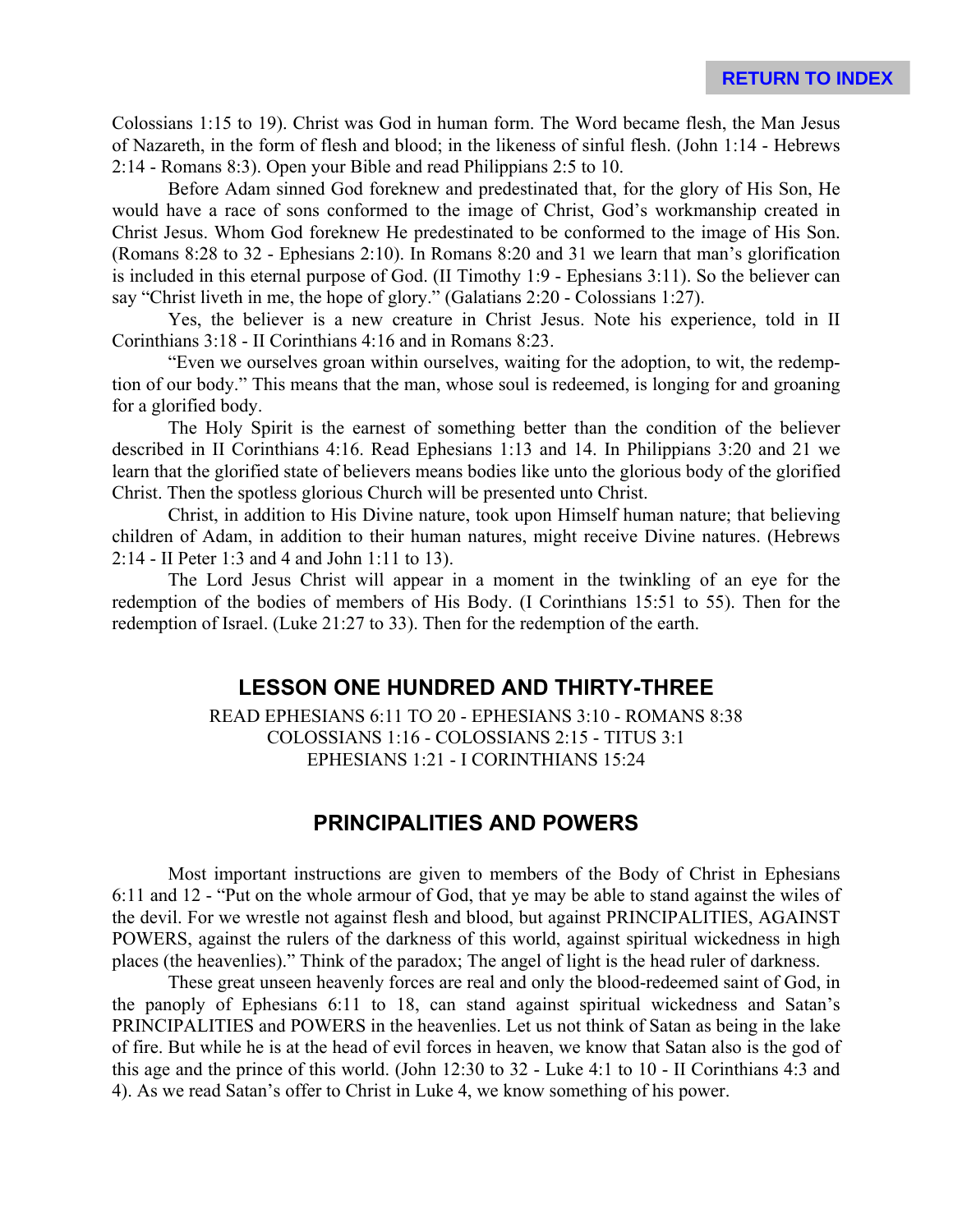Yes, Satan is at the head of all world systems, societies and brotherhoods, whether they be political or religious, if Christ is not the center. He is transformed into an angel of light. (II Corinthians 11:14). He is subtle, wise, powerful and clever. He is the great deceiver not only deceiving the sinners but he uses his devices on Christians. (II Corinthians 11:1 to 3 - II Corinthians 2:12 to 14 - Ephesians 6:11 and 12). Even though Satan is the prince of the world, Christ Himself said, "render unto Caesar the things which are Caesar's." (Matthew 22:21). So we read in Titus 3:1, "be subject to PRINCIPALITIES and POWERS, to obey magistrates." Satan is a usurper, and is doomed.

How wonderful for the Christian to know that PRINCIPALITIES and POWERS, whether under Satan as a political leader or under him as a religious leader, can never separate us from the love of God in Christ Jesus. (Romans 8:38 and 39).

We learn, in Colossians 1:16, that the Lord Jesus Christ created thrones, dominions, PRINCIPALITIES and POWERS. When they were created before the fall of Lucifer, the anointed cherub, they were not antagonistic, ungodly PRINCIPALITIES and POWERS. Christ created all things but nothing evil. The fourteenth chapter of Isaiah, the twenty-eighth of Ezekiel, together with Luke 10:18, Revelation 12:7 to 11 and Revelation 20:1 to 10 tell us how the prince of this world's course is down, down, down, down and down. Out of the mountain of God into other heavenlies; next to the earth as the dragon; then to the bottomless pit and finally to the lake of fire, prepared for the devil and his angels.

Satan, as a roaring lion, does go about seeking whom he may devour. (I Peter 5:8 and 9). But we read of the prince of the power of the air in Ephesians 2:1 to 3, the spirit now working in the children of disobedience. Yes the devil is the ruler of world darkness at the head of PRINCIPALITIES and POWERS. (Ephesians 6:11 to 13).

In Ephesians 1:19 to 23, we read of the mighty power of God which He wrought in Christ when He raised Him far above the heavenly PRINCIPALITIES and POWERS. Christ, thereby, spoiled PRINCIPALITIES and POWERS and made a show of them triumphing over them in His resurrection and His ascension. (Colossians 2:15).

Christ will come back to this earth, as the last Adam, to put down all rule (PRINCIPALITY), and all AUTHORITY and POWER. (I Corinthians 15:24). Then He will deliver the kingdom up to God that He may be all in all. (I Corinthians 15:28).

The reason why every Christian should make others see the dispensation of the mystery, that the Church might make known to PRINCIPALITIES and POWERS the manifold wisdom of God, which has to do with the Body of Christ, seated in the heavenlies, and perhaps headed for the high place once occupied by Satan. (Ephesians 2:6 and Ephesians 3:8 to 11).

Satan hates this truth with a vicious hatred but very few Christians are causing him much concern by propagating it or even knowing it.

## **LESSON ONE HUNDRED AND THIRTY-FOUR**

READ MATTHEW 15:24 - MATTHEW 10:5 AND 6 - EPHESIANS 2:11 TO 13 ACTS 13:46 - ROMANS 11:11 AND 30

### **CHRIST - ISRAEL - AND THE GENTILES**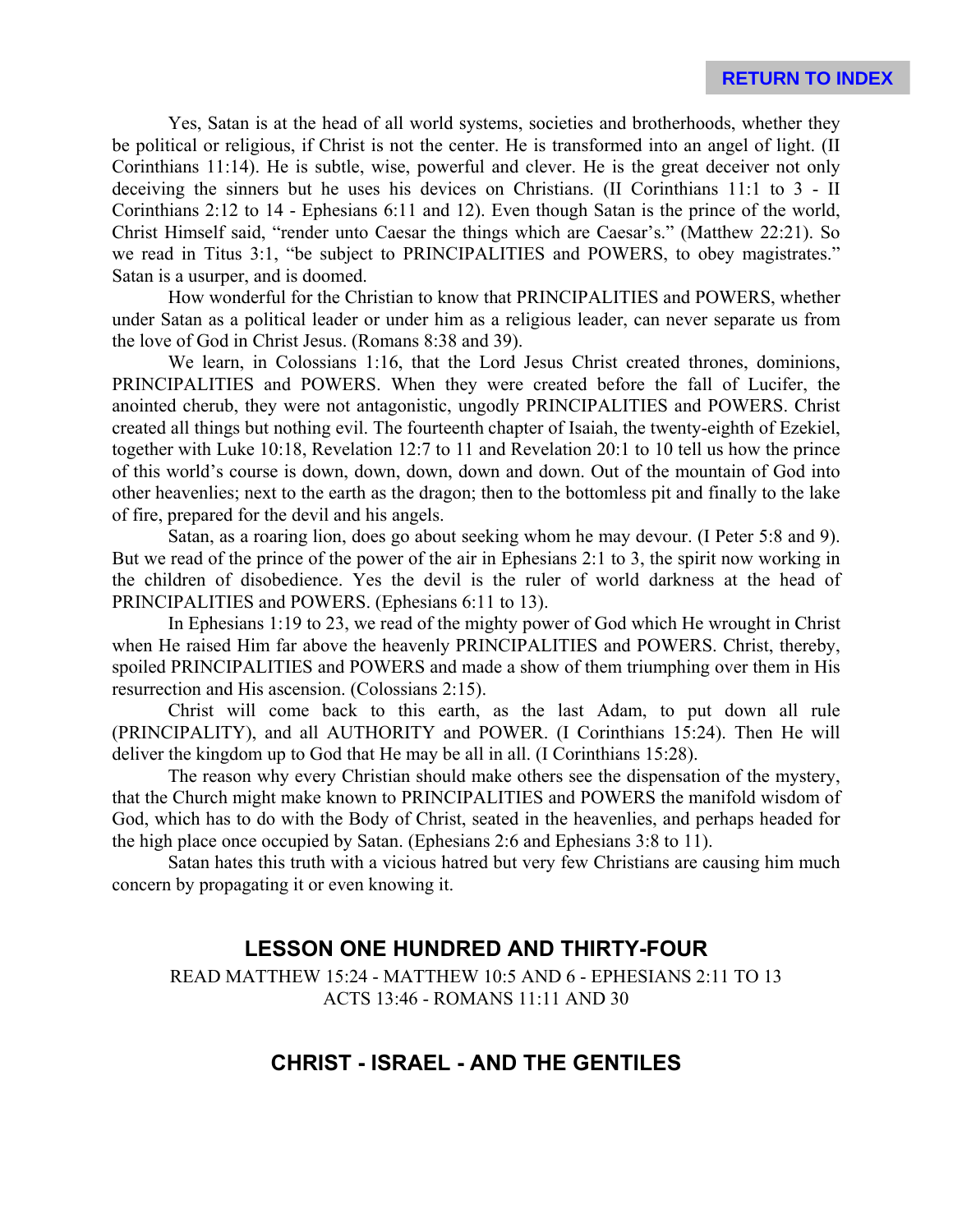In very clear, simple language we read in Matthew 10:5, the command which the Lord Jesus Christ gave to His twelve apostles, "go not into the way of the Gentiles." Christ meant what He said.

In Romans 10:13 to 15 we learn that faith cometh by hearing the Word of God. How can they believe unless they hear and how can they hear unless a preacher be sent? Christ on earth and his apostles and disciples were not sent to Gentiles. Gentiles could not hear, for the preacher was not sent to the Gentiles while Christ was here on earth. His statement concerning His own ministry is very positive and clear: "I am not sent but unto the lost sheep of the house of Israel." (Matthew 15:24). He spoke of the Jews as "children", the Gentiles as "dogs." The rulers of Israel had to tolerate the Gentiles politically, but religiously they held them in contempt. Israel in "the times of the Gentiles", politically had to render unto Caesar the things that were Caesar's.

Read what the Jews did to Christ when He mentioned in their synagogue how two Gentiles had received the Lord's blessing: "And all they in the synagogue, when they heard these things, were filled with wrath. And rose up and thrust Him out of the city, and led Him unto the brow of the hill whereon their city was built, that they might cast Him down headlong." (Luke 4:28 and 29). Think of it - the religious Jews angry unto murder because Gentiles had been blessed by God.

Note what the twelve apostles said when they had a splendid opportunity to preach to a poor needy Gentile: "But He (Christ) answered her not a word. And His disciples came and besought Him, saying, Send her away; for she crieth after us." (Read Mark 7:24 to 30).

This poor needy Gentile woman was of great faith and she took her place as a Gentile "dog," receiving the leavings from the Jews' table. (Matthew 15:25 to 27 - Mark 7:28).

At the time the Lord Jesus Christ was on earth, made under the law (Galatians 4:4), born to be Israel's Saviour (Acts 13:23), He was the Minister of the Jews, sent only to Israel. (Romans 15:8 and Matthew 15:24). At that time the Gentiles were aliens from the commonwealth of Israel, far-off atheists. (Ephesians 2:11 to 13).

For some months after the death and resurrection of Christ, the apostles and disciples preached to Jews only. (Acts 11:18). It was not permissible for the Jewish Christians to go to unsaved Gentiles. (Acts 10:28). When the Jewish Christians refused to sit at the same table with Gentile Christians, after the commission of Acts 13:2, that was going too far. (Galatians 2:11 to 14).

When Paul told the Jews at Jerusalem that he saw Jesus in a trance in their temple and Jesus said to Paul, "get thee out of Jerusalem; I will send you far hence to the Gentiles", those Jews wanted to tear Paul into pieces. (Acts 22:17 to 21). But when they forbade Paul and others to preach Christ to the Gentiles, they got into very, very serious trouble. (I Thessalonians 2:14 to 16).

But Israel's serious trouble and disgrace brought great blessing and grace for the Gentiles. (Romans 11:11, Romans 11:15 and Romans 11:30). God then ushered in a new period and gave Paul a new dispensation of the grace of God for Gentiles. (Ephesians 3:1 to 11). Then God revealed His eternal purpose, His long-kept secret. (Colossians 1:24 to 28). A part of that secret was, "Christ in the Gentile believer", "the hope of glory." (Colossians 1:27).

Then there was no difference between the Jews and the Gentiles. They that were nigh (Israel) and they that were afar-off (the Gentiles) were made one in Christ, in the JointBody of Ephesians 3:6.

In 1945 A.D. we are living in "the times of the Gentiles," politically, and spiritually.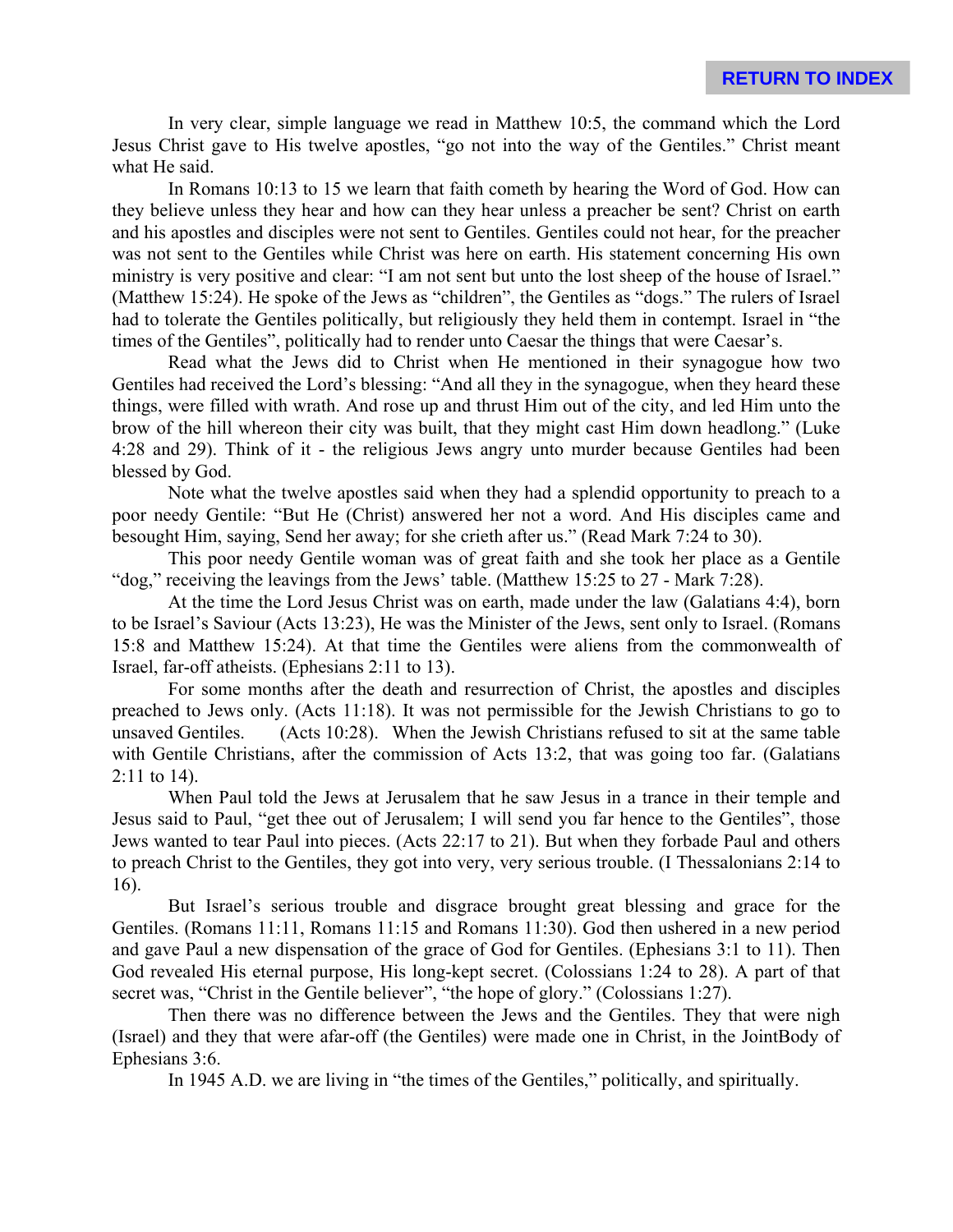In the Four Gospels, as well as in much of the Book of Acts, we find much grace mixed with God's religious program, but not God's unmixed, all grace program that we find in Paul's Epistles.

### **LESSON ONE HUNDRED AND THIRTY-FIVE**

READ MATTHEW 28:2 - JOHN 10:9 - ACTS 14:27 - COLOSSIANS 4:3 AND 4 REVELATION 4:8 AND 20 - LUKE 13:25

## **THE DOORS OF THE BIBLE**

In this lesson we are studying some of the DOORS of the New Testament Scriptures.

First let us read Matthew 28:2; "And, behold, there was a great earthquake: for the angel of the Lord descended from heaven, and came and rolled back the stone from THE DOOR, and sat upon it."

Paul in I Corinthians 15:17 wrote: "If Christ be not raised, your faith is vain; ye are yet in your sins."

The very crux of Christianity is the bodily resurrection of the Lord Jesus Christ. If Christ had not made good His claim of John 10:17 and 18, concerning His power to lay down and take up again His life, Christianity would have perished in a very short while. But God by His mighty power raised Christ far above all principality, even far above all heavens. (Ephesians 1:19 to 23 - Ephesians 4:9 to 11). The DOOR of Christ's sepulchre was opened and He came out and showed Himself alive by many infallible proofs. (Acts 1:3 - Revelation 1:18).

Because of the perfect redemptive work of the perfect Christ we may accept at full face value, and with absolute assurance, His words in John 10:9 - "I AM THE DOOR: by Me if any man enter in, he shall be saved." The Lord Jesus Christ is the one and only DOOR to salvation.

If you and I knew the day of the month that God did what is recorded in Acts 14:27, we should celebrate it with greater joy than we celebrate the Fourth of July. What a day for us Gentiles! Read it - "God opened THE DOOR OF FAITH UNTO THE GENTILES." This was not while Christ was on earth. It was some years after He went back to heaven. At that time the Gentiles were alienated from the life of God. (Ephesians 4:18).

There is a sense in which every member of the Body of Christ is a DOORKEEPER in the House of the Lord. (I Timothy 3:15 and 16). And you know what the Psalmist said in Psalm 84:10. We are not to put religious timber in front of the door, but point sinners to the open door.

In I Corinthians 16:9 Paul said, "For a great door and effectual is opened unto me, and there are many adversaries." There are still many open doors and even more adversaries under the chief Adversary.

Note the message of Revelation 3:8, ''Behold, I have set before thee an open door." Never before were there so many open doors of opportunity for Christians.

Then Paul said, in II Corinthians 2:12, "A door was opened unto me of the Lord." It is wonderful to know when the Lord opens the doors for us. We repeat that there were never as many open doors for the gospel as there are today. God is calling Christians everywhere to enter in. What a privilege, and what a challenge, and what a wonderful opportunity under our Bill of Rights! Public meetings, street meetings, printed tracts, radio and posters.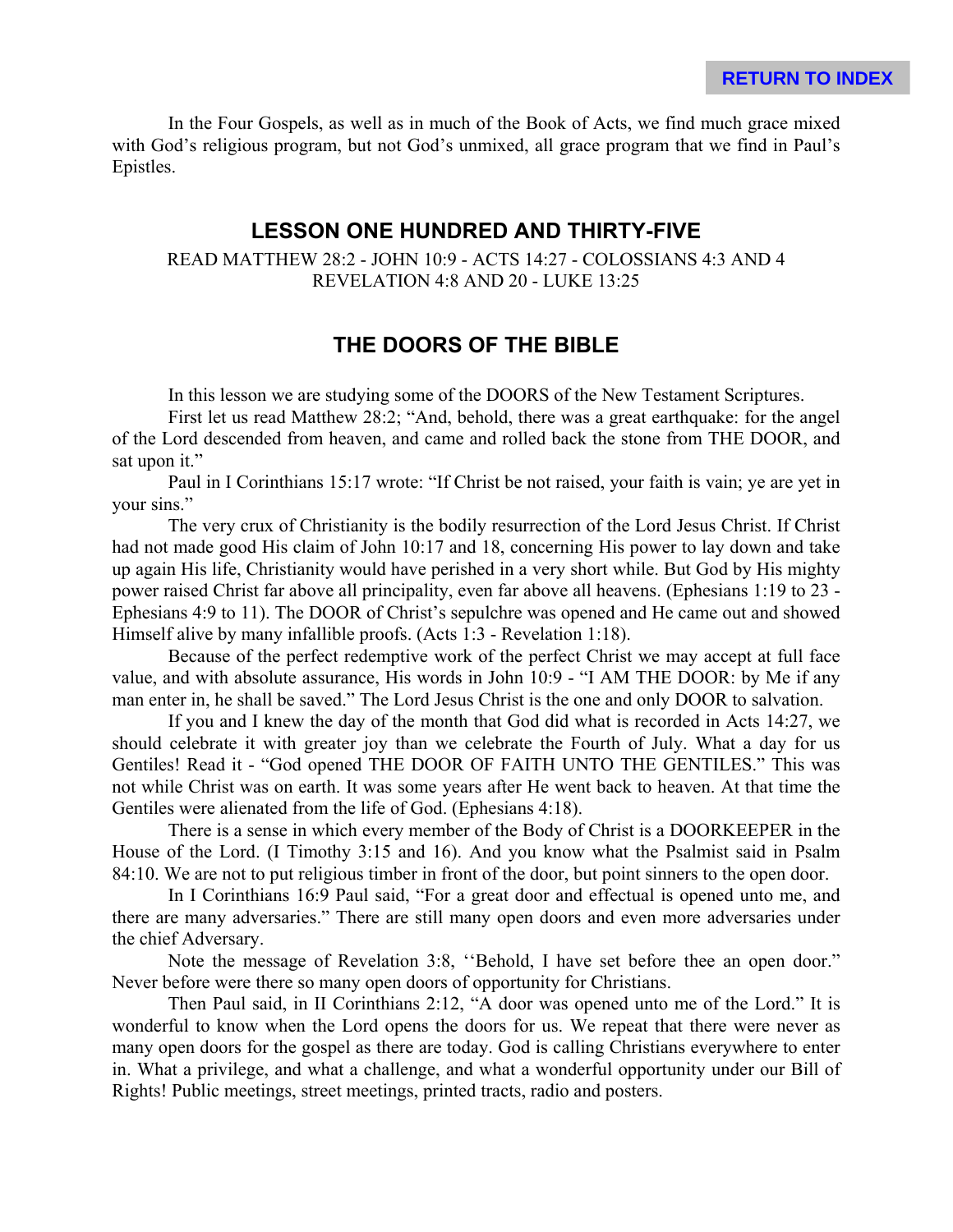Remember these solemn words. "When once the master of the house is risen up, and hath shut the door." (Luke 13:25). God will close the door of grace, the door of opportunity for Christians, the door of salvation for sinners.

Yes, we read in James 5:9, "Behold, the Judge standeth before the door." Why not enter in by Christ, the door, have Him as Saviour rather than Judge?

Perhaps you could count within a few minutes all of the Christians who are today praying the prayer of Colossians 4:3, that a door of utterance for the mystery of Christ, the most wonderful message for saints in all the Bible, might be opened. Begin praying now. And sinner, remember Christ stands at your door (your heart) and wants to come in. (Revelation 3:20).

It is interesting to read Acts 13:45 and 46, Acts 14:1 to 7 and Acts 14:27 and learn that the door of faith was opened unto the Gentiles when and because Israel would not believe that Christ was raised from the dead to give to them the sure mercies of David and remission of sins and justification by and through the Lord Jesus Christ. (Acts 13:30 to 39). Do not have the DOOR of Acts 14:27 open before God opened it.

### **LESSON ONE HUNDRED AND THIRTY-SIX**

#### READ I PETER 2:4 TO 9 - I PETER 1:7 AND 18 TO 20 - II PETER 1:4

#### **SOME PRECIOUS THINGS IN THE BIBLE**

This is the study of some precious things. First, let us prayerfully consider II Peter 1:4 and I Peter 1:19 and 20: "Whereby are given unto us exceeding great and PRECIOUS PROMISES; that by these ye might be partakers of the Divine nature, having escaped the corruption that is in the world through lust." "Redeemed with the PRECIOUS BLOOD of Christ, as of a Lamb without blemish and without spot: Who verily was foreordained before the foundation of the world, but was manifest in these last times for you."

The first PRECIOUS PROMISE in the Bible is the promise that the Seed of the woman would bruise the serpent's head. (Genesis 3:14 and 15). That meant the death and the resurrection of the Seed of the woman. He is now alive in heaven and will come to earth again.

So many events have already taken place, in fulfillment of this PRECIOUS PROMISE, and many more are yet to be fulfilled.

When Christ was in the shadow of the cross He said, "Now is the prince of this world cast out." (John 12:30 to 32). What did Paul mean when he wrote, "And the God of peace shall bruise Satan under your feet shortly"? (Romans 16:20). Satan is having a good time now, but we read in I John 3:8 that the Son of God was manifested that He might destroy the works of the devil. We certainly see the works of the devil all over this earth and he is also active as the head of spiritual wickedness in the heavenlies (Ephesians 6:11 to 14). Read Christ's victory over Satan in Luke 4:1 to 9. Then read of Satan in the bottomless pit (Revelation 20:1 to 3).

The lake of fire has been prepared for the devil and his angels. (Matthew 25:41 - Revelation 20:10). The devil, now like a roaring lion, is walking about, seeking whom he may devour (I Peter 5:8 and 9). But he has a very special deadly work to do on this earth after the Church goes to glory. (Revelation 12:10 to 12). Then, after one thousand years in the bottomless pit, he will reach his final abode (Revelation 20:1 to 10).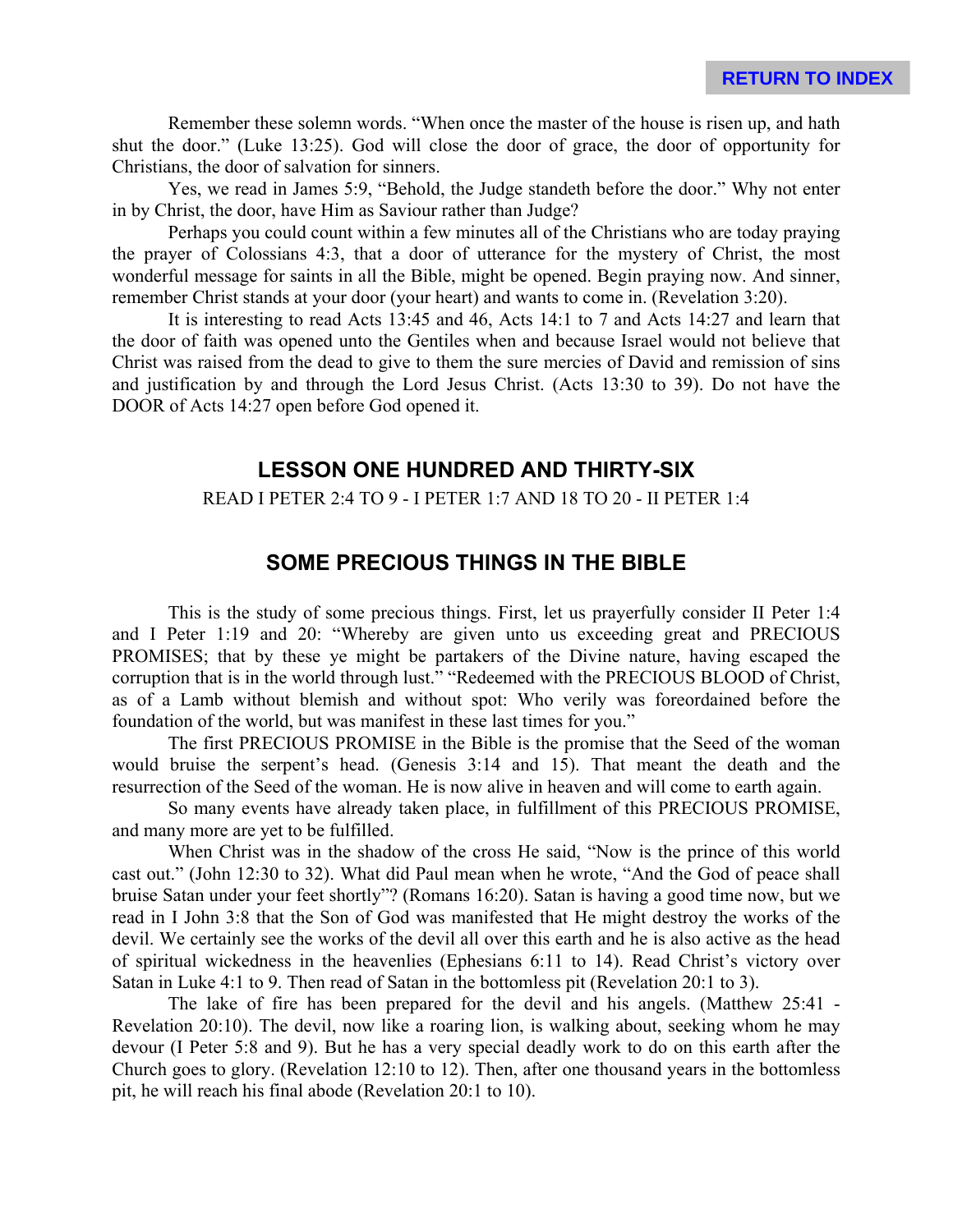We see what Christ had to do in order to destroy Satan's "death" power: "Forasmuch then as the children are partakers of flesh and blood. He also Himself took part of the same; that through death He might destroy him that had the power of death, that is, the devil." (Hebrews  $2:14$ ).

That meant that Christ had to shed His PRECIOUS BLOOD. (I Peter 1:18 to 20).

Christ was God's own ELECT PRECIOUS CHIEF CORNERSTONE. (I Peter 2:6). Chosen of God and PRECIOUS." (I Peter 2:4).

In addition to His Divine nature Christ took upon Himself human nature (John 1:14 - Philippians 2:5 to 8 - Hebrews 2:14) that believers might be partakers of His Divine nature in addition to their human nature and be delivered from the fear of death, and ultimately from death of any kind.

This faith in God's PRECIOUS PROMISES and HIS PRECIOUS STONE and the PRECIOUS SHED BLOOD OF CHRIST is called "PRECIOUS FAITH." (I Peter 1:7).

Is it any wonder that God says "PRECIOUS in the sight of the Lord is the death of His saints?" (Psalms 116:15).

The Lord Jesus Christ, Who is God's Elect, PRECIOUS STONE, and Who is PRECIOUS to believers, is the STONE of stumbling and ROCK of offence to the unbeliever. Note in the last five verses of the ninth chapter of Romans how Christ was the STUMBLING STONE for blind Israelites. With these five verses read I Peter 2:2 to 11.

#### **LESSON ONE HUNDRED AND THIRTY-SEVEN**

READ HEBREWS 7:19 - I PETER 1:3 TO 12 - TITUS 2:13

### **THE BETTER HOPE THE BLESSED HOPE**

In these Scriptures we read of Christ as the BETTER HOPE, the LIVING HOPE, and the BLESSED HOPE.

In I Timothy 1:1 we learn that Paul wrote to Timothy that Christ is OUR HOPE.

In Ephesians 2:12 we learn that people who are without Christ are atheists, without God (atheos), and that they have no hope.

So the human race is divided into two groups or classes; those who have a hope because they have Christ, and those who have no hope, because they are without Christ.

Read what the coming of Christ will mean to those who have a hope in I Thessalonians 4:13 to 18. Then read in II Thessalonians 1:7 to 9 what the coming of Christ will mean to those who have no hope.

In I Corinthians 15:12 to 27 we find many "ifs" concerning the resurrection of Christ and His saints. Note the conclusion in I Corinthians 15:18 to 20: "Then they also which are fallen asleep in Christ are perished, If in this life only we have hope in Christ, we are of all men most miserable. But now is Christ risen from the dead and become the firstfruits of them that slept."

So we read in I Peter 1:3 to 12 that believers have been begotten into a LIVING HOPE by the resurrection of Christ from the dead, to an inheritance incorruptible, undefiled, and that fadeth not away. But there it is stated that the realization of that hope is reserved in heaven until Christ shall come for His saints. This, of course, does not mean that the souls or spirits of the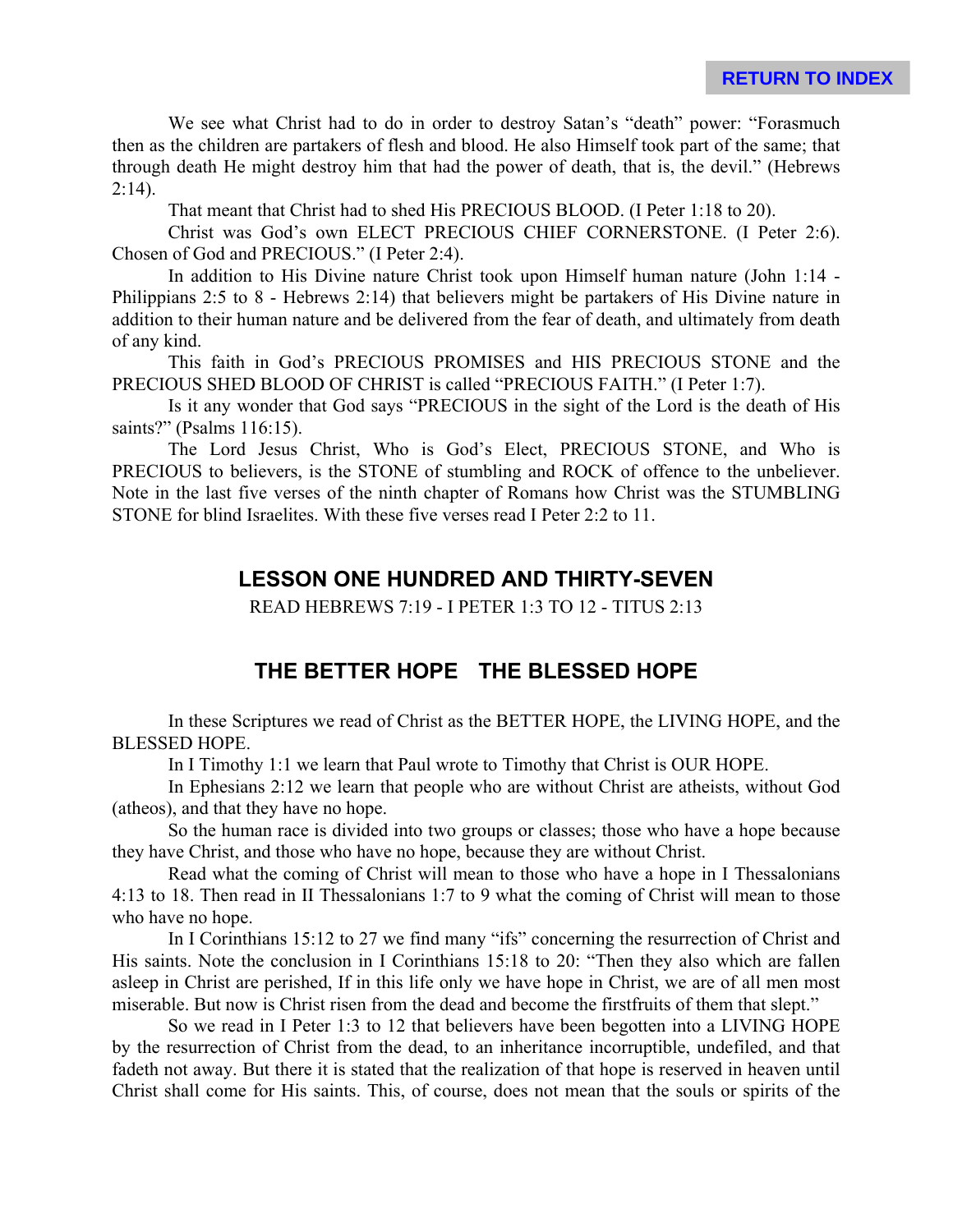redeemed will be unconscious between death and resurrection. Surely the believer does not depart to be in an unconscious state when he, like Peter, puts off his tabernacle. (II Peter 1:14 to 18).

Paul wrote to the Colossians these words: "For the HOPE which is laid up for you in heaven, whereof ye heard before in the Word of the truth of the gospel." (Colossians 1:5).

In Hebrews 6:18 to 30 we read that believers have a strong consolation because they have fled for refuge to lay hold on the hope set before them. That is a sure and steadfast anchor of the soul, because of the resurrection, ascension and intercessory work of the living Christ in heaven. He is our Forerunner - our "Runner-Ahead." Read these verses with Hebrews 2:14 and 15, Hebrews 9:12 and 24 and Hebrews 7:25.

Now note Romans 8:20 - Romans 8:24 and 25: "For the creature was made subject to vanity, not willingly, but by reason of Him Who hath subjected the same in hope." "For we are saved by hope: but hope that is seen is not hope: for what a man seeth, why doth he yet hope for? But if we hope for that we see not, then do we with patience wait for it."

Now note Hebrews 7:19 and Titus 2:13: "For the law made nothing perfect, but the bringing in of a BETTER HOPE did; by the which we draw nigh unto God." Hebrews 7:19. The Lamb of God, the Lord Jesus Christ, on the cross is that HOPE.

"Looking for that BLESSED HOPE, and the glorious appearing of the great God our Saviour Jesus Christ." Titus 2:13. This is the purifying HOPE of I John 3:1 to 3.

Now abideth faith, hope, and love. (I Corinthians 13:13).

There is no hope in religion, no hope in Moses and the law. The holy law made nothing perfect. But by Christ and Calvary, the BETTER HOPE, believers are sanctified and perfected. This is the good news in Hebrews 10:10 to 14.

Christ may appear at any moment for His saints. This is their BLESSED HOPE. Then all that is hoped for will be realized.

The Greek word "ELPIS", translated "HOPE," has no element of doubt in it. We often say, "I hope so." But the Greek "HOPE" is different. When we tell the reason of our "HOPE," in obedience to I Peter 3:15, it is. not to be a religious "HOPE-SO" reason but a Scriptural, spiritual "know-so" reason.

## **LESSON ONE HUNDRED AND THIRTY-EIGHT**

READ ROMANS 9:33 - I PETER 2:3 TO 9 - I CORINTHIANS 10:4 MATTHEW 21:42 AND 44 - DANIEL 2:34 - 35 AND 45

# **THE DIVINE STONE OR ROCK**

Solemn words were spoken by the Lord Jesus Christ in Matthew 21:44: "Whosoever shall fall on this STONE shall be broken: but on whomsoever it shall fall, it will grind Him to powder."

With this truth read these statements in Romans 9:33 and Daniel 2:34 and 35 and 45. "Behold, I lay in Sion a STUMBLING STONE and ROCK OF OFFENCE." "A STONE was cut out without hands, and brake them (governments) to pieces." "The STONE became a great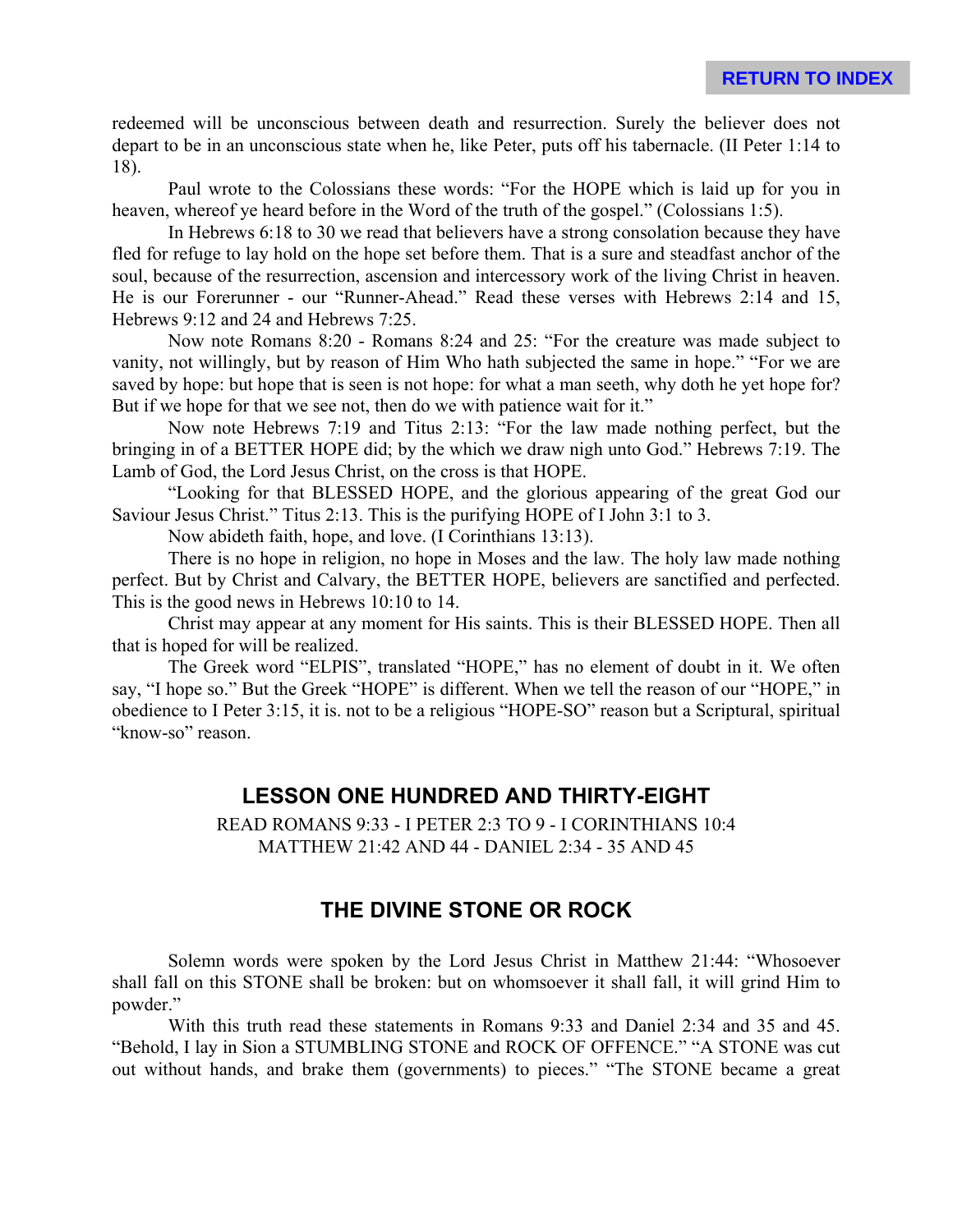mountain and filled the whole earth." "Then shall the God of heaven set up a kingdom which shall never be destroyed." (Daniel 2:44).

In the 32nd chapter of Deuteronomy, Jehovah is called "The Rock" 5 times. In the Psalms He is called the Rock 19 times. Note this question in I Samuel 2:2, "is there any rock like our ROCK?" "The ROCK of my salvation." (II Samuel 22:47).

Now this interesting statement in I Corinthians 10:4: "That ROCK WAS CHRIST." Christ was Israel's ROCK in their wilderness journey. (Psalms 78:16 and 20) - (Exodus 17:6) and (Numbers 20:8). He "brought thee forth water out of the ROCK of flint." (Deuteronomy 8:15). That Rock that followed the eating of spiritual meat, (not that followed them), was Christ. (I Corinthians 10:3 and 4). Christ is the true Manna from heaven and the true Drink.

Christ is God's elect and precious CHIEF CORNER STONE. (I Peter 2:1 to 8). But note I Peter 2:7 - "Unto you therefore which believe He is precious; but unto them which be disobedient, the STONE which the builders disallowed (rejected), the Same is made the Head of the corner." When men build their religious towers, from earth to heaven, their very best is brick. (Genesis 11:1 to 12). Christ is the DIVINE STONE from heaven.

Who is the engrave Stone of Zechariah 3:9?

Christ was indeed the STUMBLING STONE and the ROCK OF OFFENCE. There is some hidden meaning to Christ's words in Luke 17:1 and 2. But Christ came into this world the first time to be a STUMBLING STONE, the SMITTEN STONE. (Matthew 26:24 - Acts 2:23 - Acts 3:18 - Acts 4:26 to 29 - John 12:27 to 33). Therefore, those striking words of Christ, in Matthew 21:42 - "Jesus saith unto them, Did ye never read in the Scriptures, The STONE which the builders rejected, the same is become the Head of the corner: this is the Lord's doing, and it is marvelous in our eyes?" The builders stumbled at that STUMBLING STONE. And then after His crucifixion the message of Christ and Calvary was to Israel a STUMBLING STONE. (I Corinthians 1:21 to 24). They stumbled again. (Romans 9:30 to 10:4).

Note Romans 11:11 - "I say then, Have they (the Jews) stumbled that they should fall? God forbid: but rather through their fall salvation is come unto the Gentiles, for to provoke them to jealousy." Israel fell on the Stone and was broken. Some of the branches broken off. (Romans 11:19). Note Romans 11:7 - "What then? Israel hath not obtained that which he seeketh for; but the election hath obtained it, and the rest were blinded." Israel fell on the STONE and Israel truly was broken. (Matthew 21:44.)

Israel's fall on the STONE brought grace and mercy and salvation to the whole world. (Romans 11:30 and Romans 11:15).

In Israel's coming tribulation and revelation of the wrath of the Lord Jesus in flaming fire the STONE will fall and grind civilization to powder. (Matthew 21:44) (II Thessalonians 1:7 to 10). The other rocks will not save those who will be hiding from the SMITING ROCK. (Revelation 6:15 to 17). They will ask for rocks and mountains to smite them. But the STONE out of heaven will do the smiting. Then that STONE will become a Mountain and fill the whole earth, in answer to the prayer "Thy kingdom come, Thy will be done on earth as it is done in heaven." It is far better to be on the Rock than under the Rock. Read Daniel 2:31 to 45 and Revelation 6:14 to 17.

# **LESSON ONE HUNDRED AND THIRTY-NINE**

READ COLOSSIANS 4:3 AND 4 - EPHESIANS 6:19 AND 20 EPHESIANS 1:16 TO 18 - EPHESIANS 3:12 TO 19 - II TIMOTHY 2:8 AND 9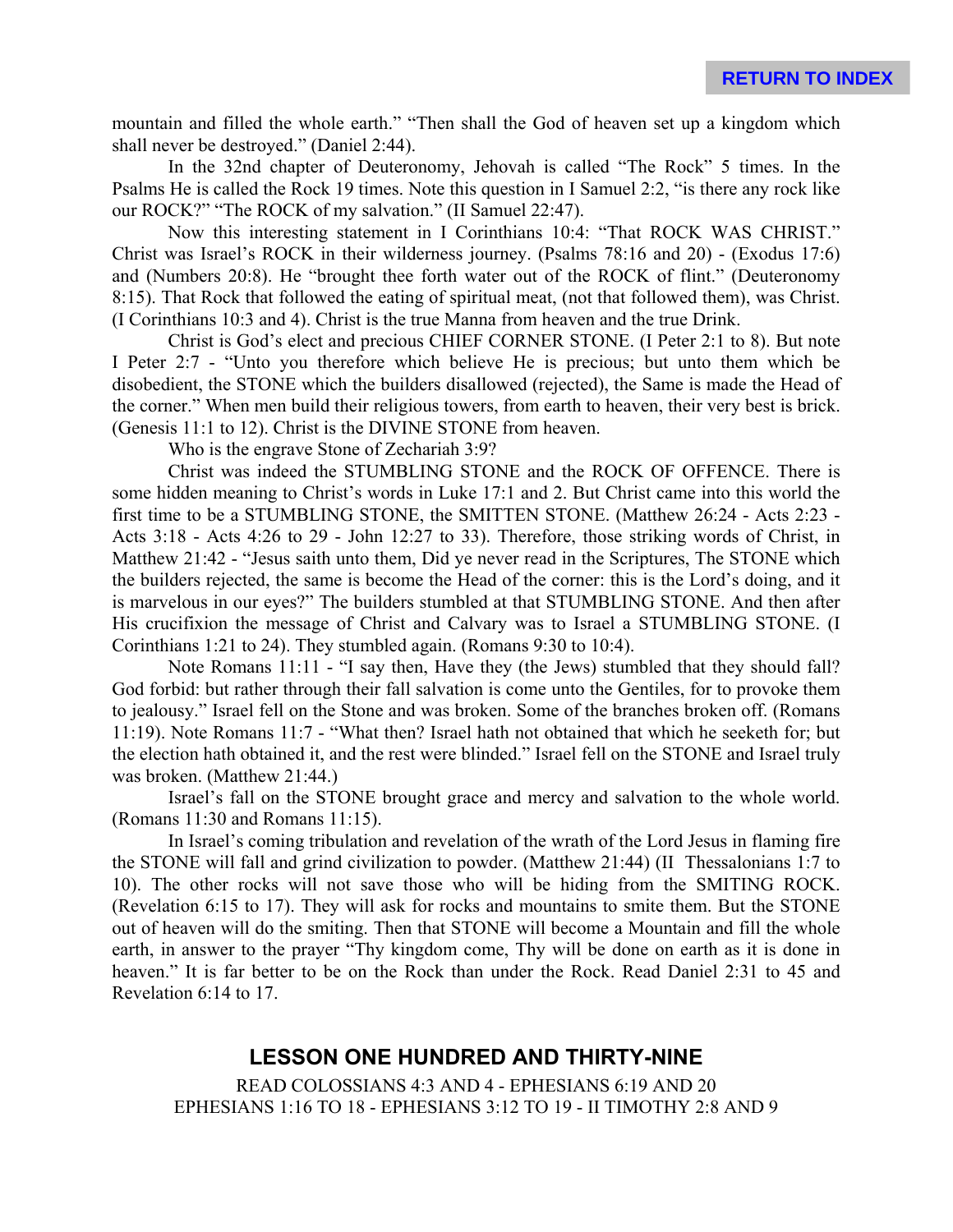#### II TIMOTHY 2:2 - AND EPHESIANS 3:9

#### **OPEN DOORS - OPEN MOUTHS - ENLIGHTENED UNDERSTANDINGS**

The apostle Paul was in the jail at Rome when he wrote Ephesians, Colossians and II Timothy. He was the prisoner of Jesus Christ for the Gentiles. (Ephesians 3:1 and 4:1). "According to my gospel, wherein I suffer trouble, as an evil doer, even unto bonds; but the Word of God is not bound." (II Timothy 2:9).

For a message which Paul called "my gospel," he suffered as an imprisoned criminal. Note Paul's testimony in Romans 16:25: "Now to Him that is of power to stablish you according to my gospel, and the preaching of Jesus Christ, according to the revelation of the mystery, which was kept secret since the world began."

So we learn that Paul was in jail for telling God's secret, which from the beginning of the world had been hid in God. (Ephesians 3:9). Because it had been hid in God, and was God's unprophesied, eternal purpose, Paul called the truth "the unsearchable riches of Christ." (Ephesians 3:8 and 11). This word "unsearchable" is translated, in Romans 11:33. "past finding out." The Greek root is "step" or "track." It could not be traced through Israel's Scriptures. Because Paul could not prove the Mystery by an appeal to Prophecy he got into plenty of trouble.

Now note Paul's earnest request for prayer in Colossians 4:3 and 4 and Ephesians 6:19 and 20: "Withal praying also for us, that God would OPEN UNTO US A DOOR of utterance, to speak 'THE MYSTERY OF CHRIST' for which I am also in bonds: That I may make it manifest, as I ought to speak." "And for me, that utterance may be given unto me, that I may OPEN MY MOUTH boldly, to make known 'THE MYSTERY OF THE GOSPEL,' For which I am an ambassador in bonds; that therein I may speak boldly, as I ought to speak."

Here we have the Lord's servant behind a prison door, yearning for open doors for the proclamation of the very message that landed him in jail. Did Paul want to get his fellow Christians in trouble? Well, he told Timothy not to be ashamed of him in jail and his Lord; but to tell others what Paul had taught him; to endure hardness as a good soldier of Christ, to be a partaker of the afflictions of the gospel and be assured that he would suffer persecutions. (II Timothy 1:8 - II Timothy 2:2 and 3 - II Timothy 3:12).

Paul knew that Satan hated "THE MYSTERY" as he hated no other message, because it had to do with Satan's principalities in the heavenlies. (Ephesians 3:10 - Ephesians 6:11 to 14 - Ephesians  $1:19$  to  $23$ ).

Now after 1900 years you might write on one sheet of paper all of the doors that have been prayed open for this glorious truth. No one is doing more to close the doors to this truth than are the so-called Fundamentalists, who claim to be "grace" Premillenarians. Because of their boycotts and persecutions some mouths have also been closed, but none opened. So far as they are concerned. Paul suffered, (Colossians 1:24 to 26 and Colossians 4:3 and 4), in vain.

How few Christians are praying for open doors and open mouths for this ministry, which is truly the answer to every "ism" and "ill" with which the Church of Christ is afflicted?

How few Christians are praying the prayers of Ephesians 1:16 to 18 and Ephesians 3:12 to 19 for the Spirit of wisdom and revelation to have the eyes of their understanding enlightened to comprehend "the dispensation of the mystery," to know the breadth, and length, and depth, and height of Ephesians 3:18, to know the hope of God's calling and the riches of the glory of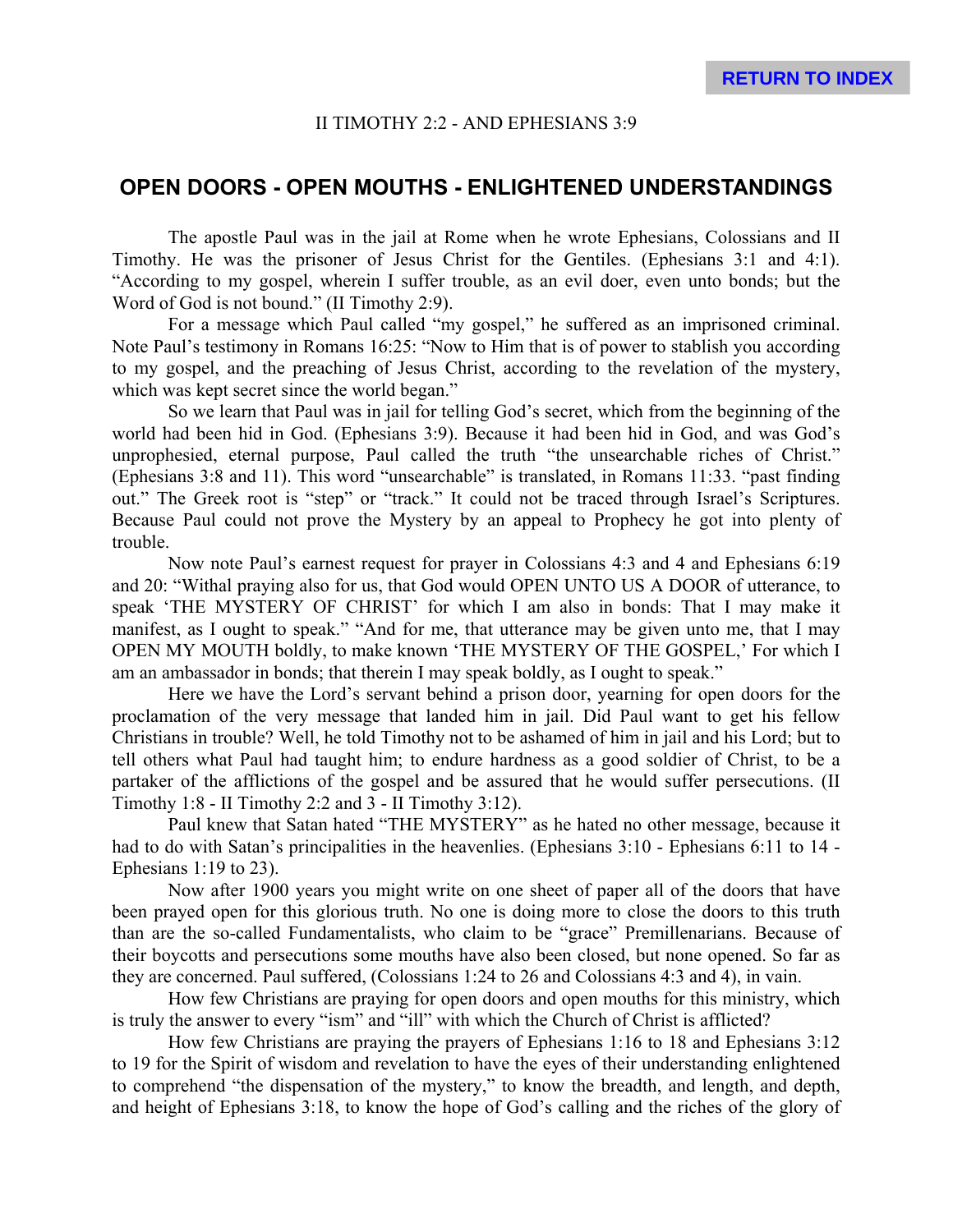His inheritance in the saints? "In Whom also we have obtained an inheritance, being predestinated according to the purpose of Him Who worketh all things after the counsel of His own will." (Ephesians 1:11). Let every Christian make up for lost time by diligently and continuously obeying Ephesians 3:9: "And to make all men see what is THE DISPENSATION OF THE MYSTERY."

This is the Divine method. Let's all fall in, with it. This glorious truth has been lost and covered up for centuries in the ecclesiastical, religious rubbish. Let's uncover or recover it. What do you say?

## **LESSON ONE HUNDRED AND FORTY**

READ I JOHN 5:13 - ROMANS 8:28 TO 39 - I JOHN 5:20 - JOHN 10:28 TO 30 I JOHN 3:1 TO 3 - ROMANS 8:16

## **KNOW-SO SALVATION**

The apostle John testifies for all Christians in I John 5:19: "And we know we are of God and the whole world lieth in wickedness."

We know that we are of God. In II Timothy 2:19 we read that the Lord knoweth them that are His.

In I Corinthians 6:19 and 20 we read Christians are not their own, but are bought with a price, and that their bodies and spirits belong to God.

We read in I Corinthians 11:32 that Christians will not be condemned with the world.

In II Corinthians 5:1 "we know;" in II Corinthians 5:6 "we are always confident, knowing." God wants every believer to be a "know-so" believer and "be ready always to give an answer to every man that asketh you a reason of the hope that is in you, with meekness and fear." (I Peter 3:15). This does not mean with doubt, but giving all the glory to the Father, the Son and Holy Spirit.

All Christians should know what Paul knew in Romans 7:19 and Galatians 2:16, "That in my flesh there dwelleth no good thing," "knowing that a man is not justified by the works of the law, but by the faith of Jesus Christ." Note the real Christian in Philippians 3:3 "no confidence in the flesh-rejoice in Christ Jesus-worship God in the Spirit."

When we realize and appreciate the fact that we are saved, because we are the recipients of God's grace and because of God-given faith in the perfect redemptive work of the Lord Jesus Christ, we will not depend upon our feelings or religious activities or worthiness for our eternal security: "The Spirit Himself beareth witness with our spirits, that we are the children of God: For ye have not received the spirit of bondage again to fear." (Romans 8:16 and 17). Then many Christians quote Philippians 2:12, "work out your salvation with fear and trembling." They fail to understand this in the light of the next verse and wonder whether they have worked enough or have done enough fearing and trembling to assure them of salvation.

Satan is very clever. He gives to his unsaved religious victims a feeling of security, and to many really saved, but not established Christians, a feeling of insecurity. What a shame to be a hope-so Christian. Because of the wiles of Satan, Christians are to put on the whole armour of God, which includes the helmet of salvation. (Ephesians 6:13 to 17). This means that the one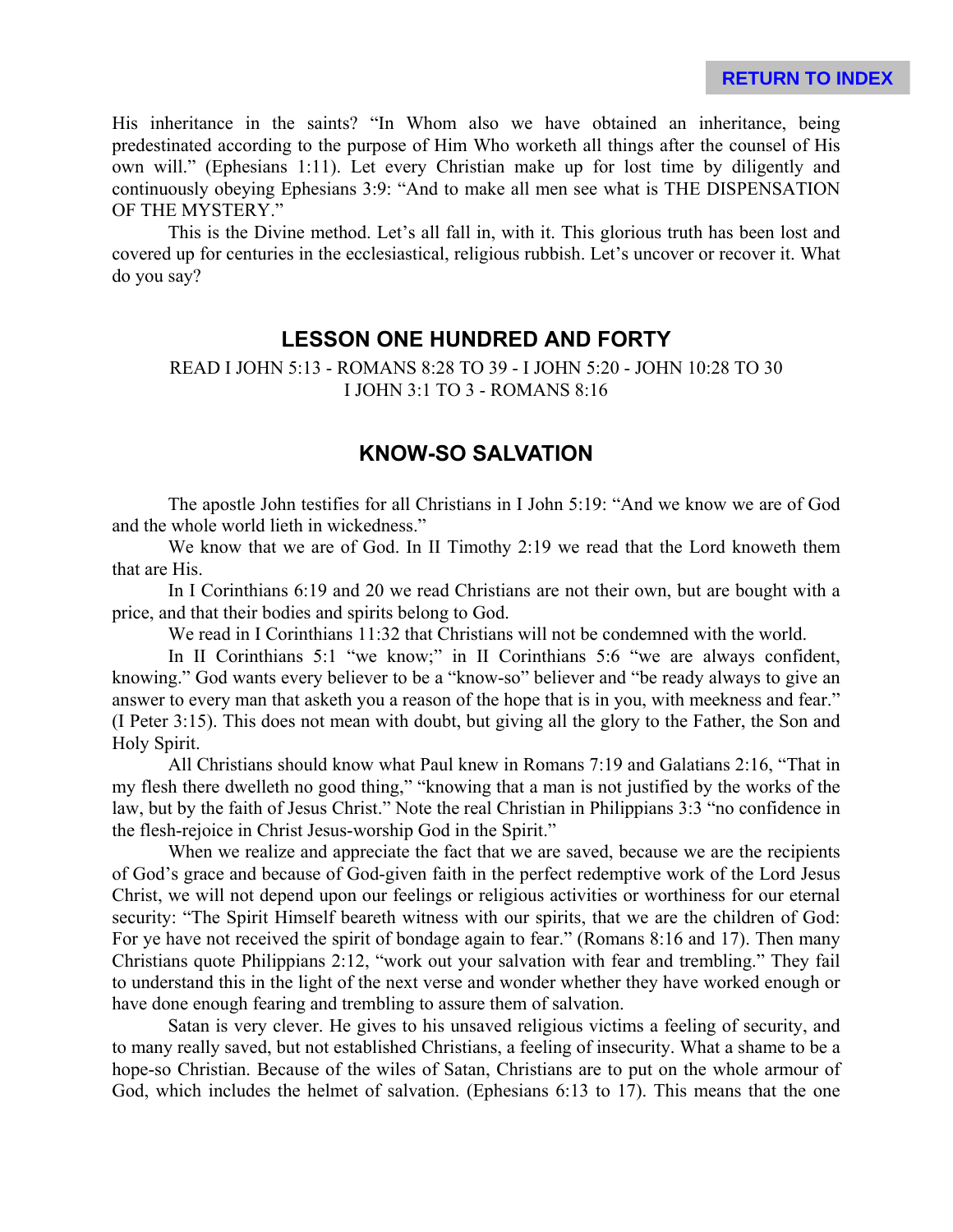who is really and truly trusting and resting in the perfect redemptive work of the Lord Jesus Christ should have a "know-so" salvation.

In Romans 8:28 to 39, we learn that God foreknew the Christians' salvation. God foreordained or predestinated. God calls. God justifies. God will glorify. "If God be for us, who can be against us?" No one can lay anything to the charge of God's elect. There is no condemnation to them that are in Christ (Romans 8:1). Read Romans 8:28 to 39 and know what part the omnipotent God has in our salvation. "Who is he that condemneth?" (Romans 8:34). No one and no thing shall separate us from the love of God which is in Christ Jesus. (Romans 8:38 and 39). Satan is the accuser of the brethren. He condemns and accuses God's people continuously. (Revelation 12:10).

Christ Jesus said. "He that believeth on Me hath everlasting life." (John 6:47). These are the words of the Eternal Christ, who also said: "I give unto them eternal life and they shall never perish: neither shall any man pluck them out of My hand." (John 10:28). If Christ gives a believer life and that believer loses it after some time, it is not eternal life.

It is true that some believers will be saved "so as by fire." (I Corinthians 3:15). God's Spirit within assures them of their eternal "sonship" (I John 3:1 - Romans 8:16). Some Christians will have an abundant entrance and rewards because they add to their faith virtue, knowledge, temperance, patience, godliness, brotherly kindness and love; (II Peter 1:4).

"These things have I written unto you that believe on the name of the Son of God; that ye may know that ye have eternal life." (I John 5:13).

#### **LESSON ONE HUNDRED AND FORTY-ONE**

READ ACTS 1:16 TO 26 - ACTS 12:1 TO 5 - I CORINTHIANS 15:7 TO 10 I CORINTHIANS 3:10 - GALATIANS 1:11 TO 20 - GALATIANS 2:1 TO 9

## **APOSTOLIC SUCCESSION**

In Acts 1:16 to 26 we read that when Judas, the son of perdition, committed suicide, in fulfillment of the Scriptures, (John 17:12), it was necessary also in fulfillment of the Scriptures (Psalms 41:9 and Psalms 69:25 and 26) that a successor be selected to take the place of Judas. "That he may take part of this ministry and apostleship, from which Judas by transgression fell, that he might go to his own place. And they gave forth their lots; and the lot fell upon Matthias; and he was numbered with the eleven apostles." Acts 1:25 and 26. Then there were again twelve apostles.

Then in the next chapter we read that, in Jerusalem on the day of Pentecost, 'PETER WITH THE ELEVEN' stood up and addressed devout Jews from every nation under heaven, ALL THE HOUSE OF ISRAEL. (Acts 2:14 - Acts 2:5 - Acts 2:36). All of the house of Israel means TWELVE TRIBES (Acts 26:7). So on the day of Pentecost, in Israel's city, TWELVE APOSTLES addressed TWELVE TRIBES. From many Scriptures in the Bible we know that "TWELVE" is the number of Israel.

But "one" seems to be the number of the Church of the mystery, "Christ and the Church, one flesh." (Ephesians 5:31 and 32). "One New Man." (Ephesians 2:15). "One Body." (Ephesians 4:4). The Body is One - even Christ, and the members baptized by One Spirit into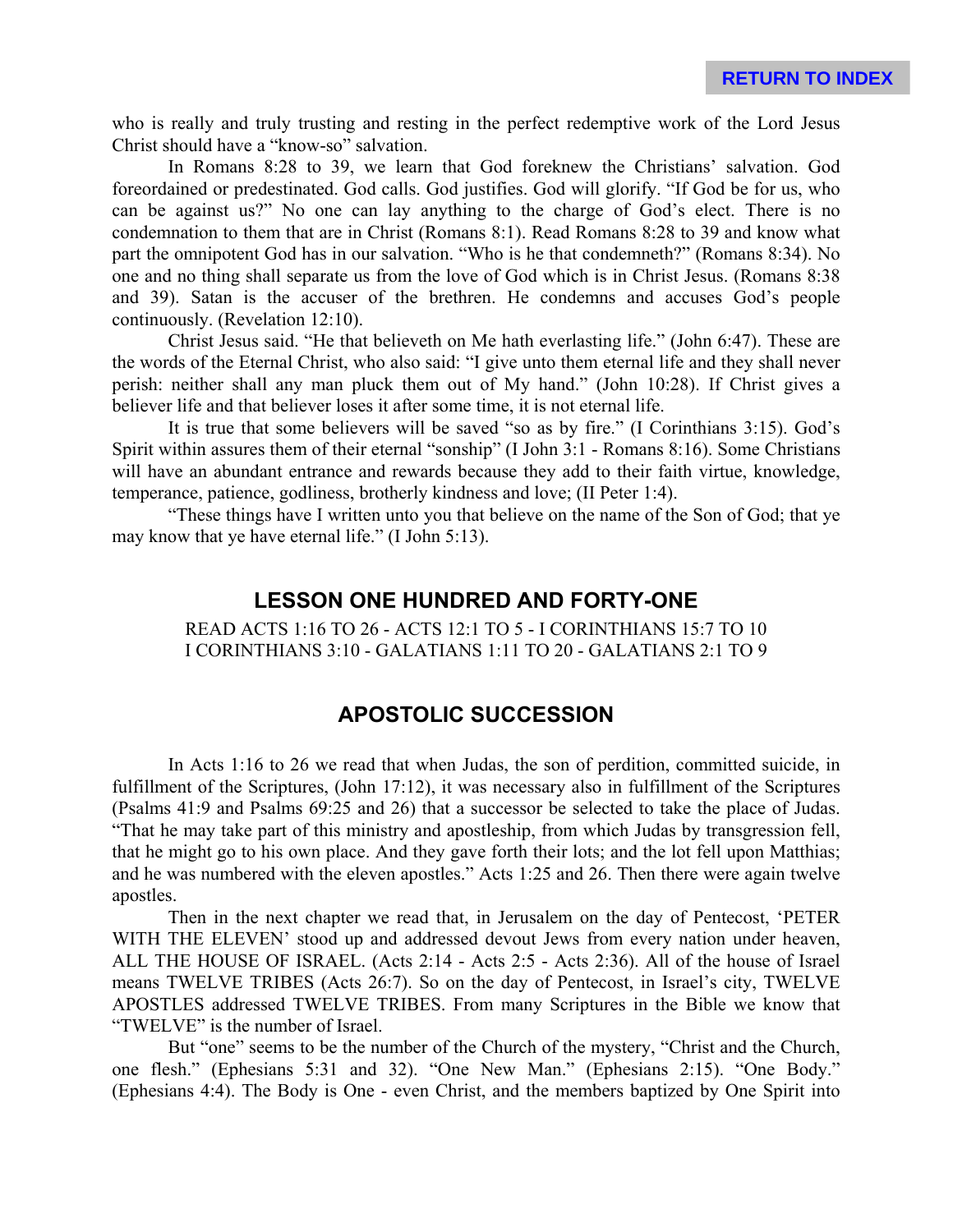One Body. (Romans 12:4 and 5 - I Corinthians 12:12 and 13). Note the seven "Ones" in Ephesians 4:3 to 7.

The revelation concerning the One Body, the Joint-Body of Ephesians 3:6, was given first to one apostle, "the apostle of the Gentiles." (Romans 11:13). Paul called himself the masterbuilder who laid the foundation. (I Corinthians 3:10). In conference he received no authority from Peter and the Eleven. (Galatians 2:1 to 9).

The historic beginning of the One Body was surely before Paul wrote I Corinthians or Romans. "The dispensation of the grace of God," "the dispensation of the mystery" (Ephesians 3:1 to 5 - Ephesians 3:9) began when and because of the fall of Israel. Surely Israel had not fallen when the Lord, by Paul, warned them, in Acts 13:40 to 42.

To any spiritual intelligent student of the Scriptures the selection of a twelfth apostle after Christ's death and prayer on the cross (Luke 23:34) proves that God was still dealing with Israel. Christ would not have needed the twelfth apostle, if the dispensation of the grace of God for Gentiles (Ephesians 3:1 to 3) began on the day of Pentecost.

But when another one of the twelve died, according to Acts 12:1 and 2 (James), no successor was chosen to maintain the number "TWELVE." The keys of the kingdom had been used. (Matthew 16:16 to 19 - Acts 3:19 to 21). During the years covered by the last sixteen chapters of Acts, there is no record of the missionary activities, words or doings of Peter and the Ten, except as they had dealings with one man, Paul, who is mentioned more than 130 times in those chapters where four or five of his missionary journeys are recorded.

Now be a Berean and remember as you read Acts 17:11 and I John 2:26 to 28, that God will not wink at your ignorance, if you follow blind leaders. Answer these questions: Why was a successor chosen to take the place of Judas? Why were TWELVE men required to represent Christ on Israel's religious feast day Pentecost? Why did the representatives of those Twelve Tribes sell their Jerusalem real estate and give the money to the twelve apostles? What is the significance of Matthew 19:28 that those Twelve apostles are going to sit on twelve thrones and judge the Twelve Tribes of Israel? Why after Peter had used the Key of the Kingdom with Israel and the household of Cornelius and the apostle James died, was no successor to James chosen to keep the number Twelve? Why are no missionary journeys of the TWELVE outside of the land of the Jews recorded in the Book of Acts? What is the meaning of Galatians 2:1 to 9?

#### **LESSON ONE HUNDRED AND FORTY-TWO**

READ JOHN 12:12 TO 15 - JOHN 12:27 TO 31 REVELATION 19:11 TO 21

### **THE ASS AND THE WHITE HORSE**

Let us compare John 12:15 with Revelation 19:11. "Fear not daughter of Sion: behold thy King cometh, sitting on an ASS'S COLT." "And I saw heaven opened, and behold a WHITE HORSE; and He that sat upon him was called Faithful and True, and in righteousness He doth judge and make war." Let us remember that Jehovah is "a man of war" (Exodus 15:3); and He will be "the Prince of Peace." (Isaiah 9:6 and 7).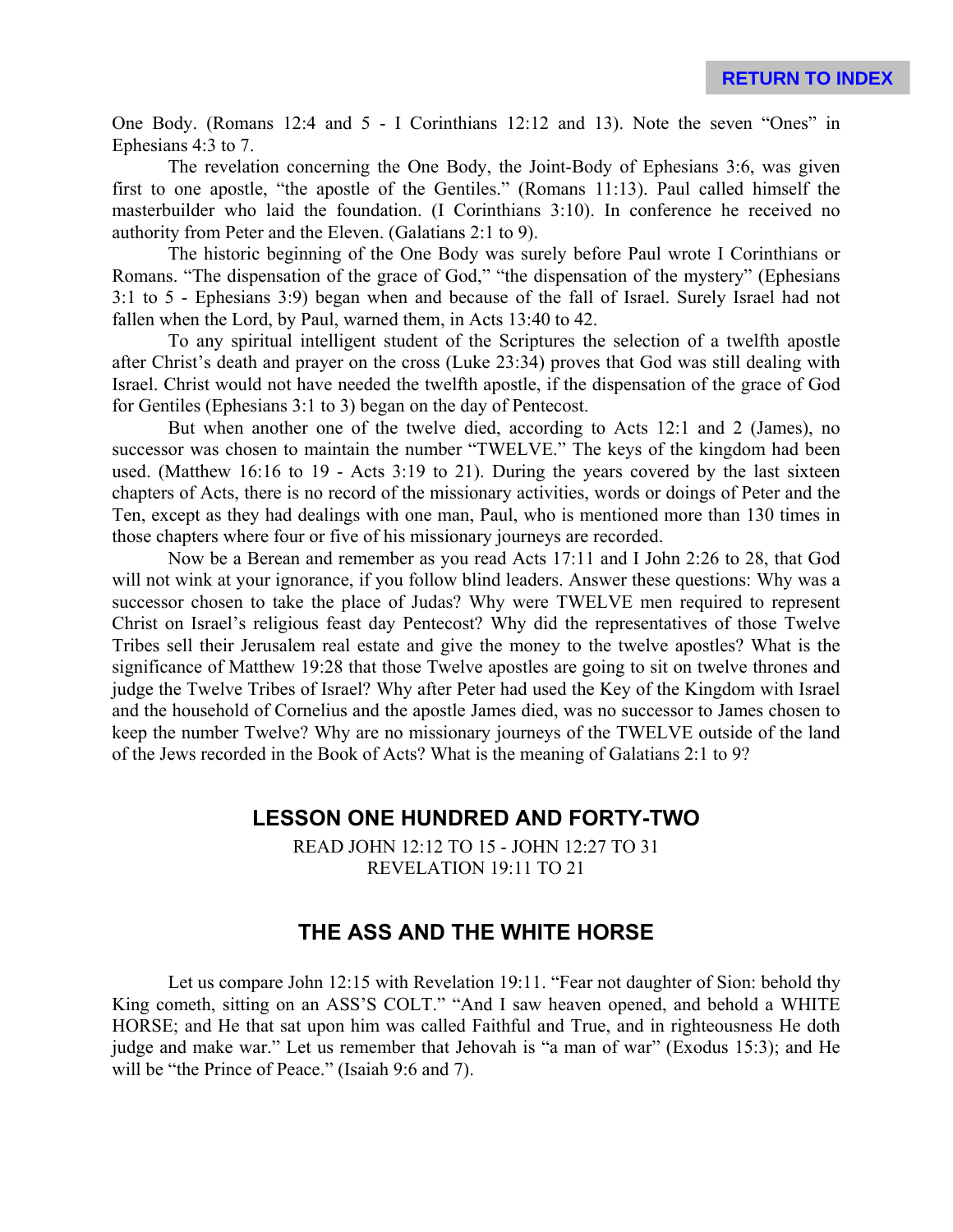Surely we know that the ass is the symbol of meekness and humility; whereas the white horse is the symbol of a victorious warrior, conqueror or ruler. These two animals speak of Christ's two visits to this earth, as recorded in Isaiah 53, the suffering Lamb, and in Isaiah 9:6 and 7, the exalted King.

Let us behold the eternal Lord of glory, in Matthew 27:29 to 35, where we read that they put a crown of thorns on His head, a reed in His right hand, and in derision and mockery, worshipped Him as King. Then they spat on Him and smote Him with the reed they had given Him. They reached the place called Calvary, and crucified Him and gambled for His raiment. Why all of this? The answer is Acts 2:23: Him being delivered by the determinate counsel and foreknowledge of God ye have taken, and by wicked hands have crucified and slain."

But now read Hebrews 9:28: "So Christ was once offered to bear the sins of many; and unto them that look for Him shall He appear the second time without sin unto salvation."

Then what? "When the Son of man shall come in His glory, and all the holy angels with Him, then shall He sit upon the throne of His glory: And before Him shall be gathered all nations." (Matthew 25:31 and 32). What a difference between being a curse on a cross (Galatians 3:13) and the reigning King of Glory! (Psalms 24:9). "The King will come in power and great glory" (Luke 21:27). When He came the first time it was for great suffering. He had power to lay down His life and to take it up again. (John 10:17 and 18). God did not suffer His Holy One to see corruption, He is alive in heaven. His glory, according to all the prophets, was to follow His sufferings. (I Peter 1:11 to 13 - Luke 24:21 to 28). Believe God's Sure Word of Prophecy. The hope of humanity is not "a great democracy," but "a great Theocracy." Read concerning Christ's "rod of iron" rule in Revelation 2:27 - Revelation 12:5 - Revelation 19:15.

God has appointed a day in which He will judge the world by Jesus Christ. (Acts 17:31). The Father hath committed all judgment into the hands of His Son. (John 5:22).

Christ came the first time to be judged by men, according to God's determinate counsel and foreknowledge. (Acts 4:26 to 29 - Acts 2:23). He was crowned with thorns. He came riding on the ass. (John 12:27 to 31). He was lowly Jesus, meek and mild. He said the Son of man must be lifted up on the cross. (John 3:13 to 15 - John 12:31 to 33 - Matthew 26:24).

Christ is coming the second time on the white horse, to judge men. He will be crowned with many diadems. (Revelation 19:12). His eyes will be as a flame of fire. There will be no reed in His hand; but "Out of His mouth goeth a sharp sword, that with it He should smite the nations; and He shall rule them with a rod of iron; and He treadeth the winepress of the fierceness and wrath of Almighty God." (Revelation 19:15). This world belongs to the Man Who died on the cross, by right of creation and redemption.

"Behold, the Lord cometh with ten thousands of His saints, to execute judgment." (Jude 14 and 15). Admiral Halsey wanted to ride Hirohito's white horse; but note the Horseman in Revelation 20:14.

But remember God's saving message for now - "God sent not His Son into the world to condemn the world; but that the world through Him might be saved." (John 3:17).

If you meet Christ here as Saviour, His gracious invitation is "Come unto Me." (Matthew 11:27 and 28). If you meet Christ hereafter, as Judge, (John 5:22), His awful words will be, "Depart from me ye cursed into everlasting fire prepared for the devil and his angels." (Matthew 25:41). Which for you?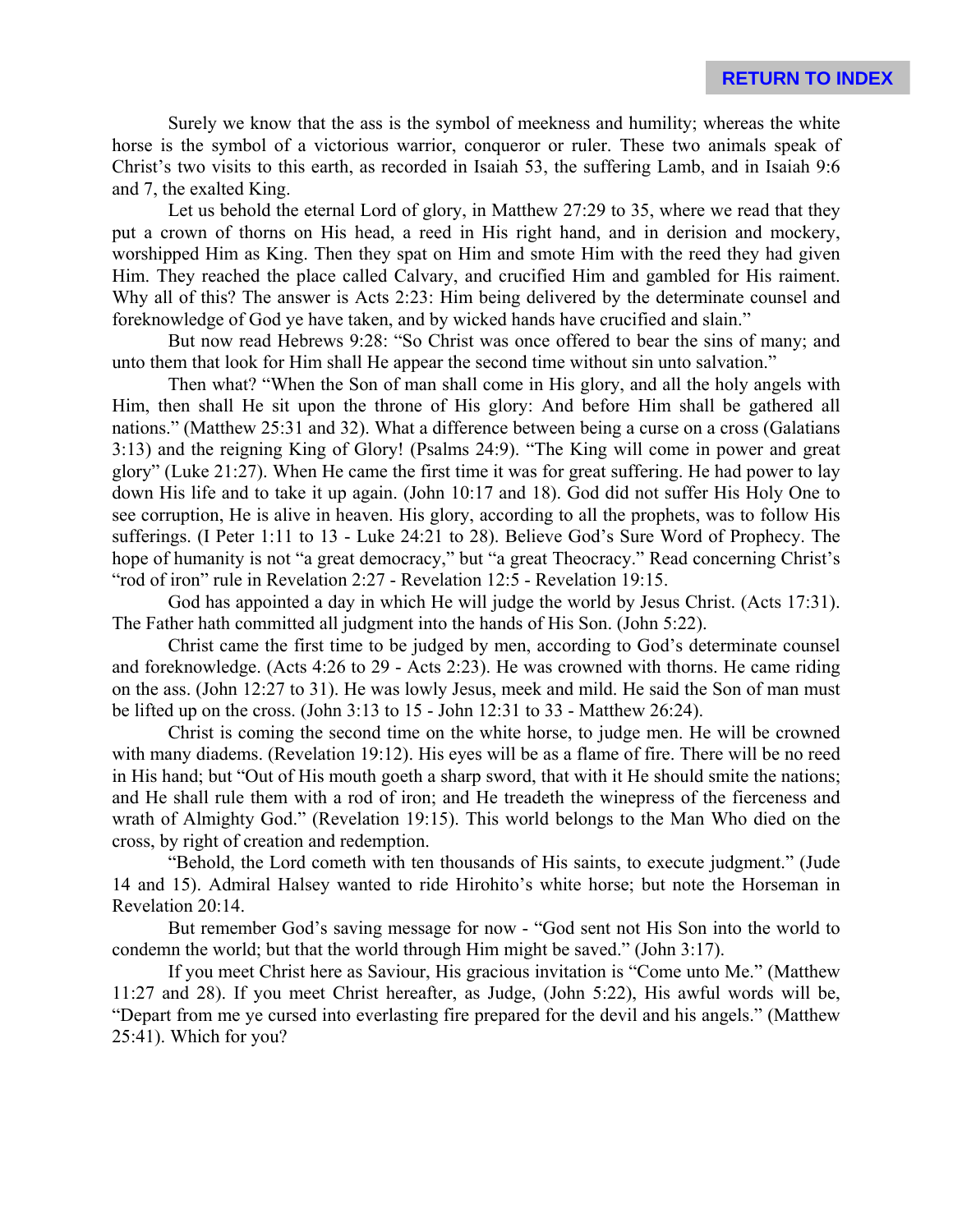## **LESSON ONE HUNDRED AND FORTY-THREE**

READ MARK 1:14 AND 15 - LUKE 21:27 TO 33 - I CORINTHIANS 6:9 TO 11

# **WHAT IS THE KINGDOM OF GOD?**

In Romans 14:17 we read - "For THE KINGDOM OF GOD is not meat and drink; but righteousness, and peace, and joy in the Holy Spirit." This is God's definition of the KINGDOM OF GOD in this age of grace.

During the years and centuries covered by the Old Testament, or under the reign of law, Israel was surely God's "KINGDOM"' nation. During those fifteen hundred years Israel had a God-given system of religion, including meats and drinks: "Which stood only in meats and drinks, and divers washings, and carnal ordinances, imposed on them until the time of reformation." (Hebrews 9:10). Israel was surely a religious nation, by God's command.

So under the reign of law God demanded both righteousness and religion. Israel was God's KINGDOM of priests. Note what Christ said to that religious nation, in Matthew 21:43 - "Therefore say I unto you, THE KINGDOM OF GOD shall be taken from you, and given to a nation bringing forth the fruits thereof." In Matthew 8:12 Christ called the unsaved Jews, "the children of the KINGDOM."

On the day of Pentecost and for some time thereafter, God, through Christ's apostles, presented a new KINGDOM proposition to Israel; and therefore God demanded righteousness and permitted religion. Then, after Israel's fall (Romans 11:11), after that religious nation was set aside, God demanded righteousness and forbade religion. (Titus 3:5 to 8 - Philippians 3:1 to 4 - Galatians 6:15 - Romans 6:14 - Philippians 3:3). Remember it was the same Paul, who circumcised Timothy (Acts 16:3), who wrote Philippians 3:3, Colossians 2:11 and Galatians 6:15.

In I Corinthians 6:9 to 11 we learn how believing sinners inherit THE KINGDOM OF GOD, by being washed, sanctified and justified by Father, Son and Holy Spirit. Read also Galatians 5:21. In Colossians 4:11 we read of Paul's fellow-labourers "unto the kingdom of God." And in Ephesians 5:5 we have God's partial list of those who shall have no inheritance in THE KINGDOM OF GOD. (Revelation 21:8).

Thus we learn that the term "THE KINGDOM OF GOD" may be used in connection with Israel under the law before Christ came; also during the years of Christ's incarnation as Jesus of Nazareth; and for some time thereafter. It is also used to describe God's spiritual program in this age of grace when members of the Body of Christ are in Christ's kingdom. (Colossians 1:13 - Ephesians 5:5).

We learn in Mark 1:14 and 15 and Matthew 4:17 and 10:7 that THE KINGDOM OF GOD and THE KINGDOM OF HEAVEN are sometimes identical and have no reference to the Body of Christ. But Christians should explain when they say the Church is not the KINGDOM.

Note in Mark 1:14 and 15 that the prophesied KINGDOM OF GOD was at hand because the King had come down from heaven. Note in Luke 21:27 to 33 that the prophesied KINGDOM OF GOD will be at hand again when the King comes from heaven to earth again. Note Luke 21:31: "Know ye that THE KINGDOM OF GOD is nigh at hand."

With very little thinking, we see how unscriptural it would be to substitute THE BODY OF CHRIST for the KINGDOM OF GOD either in Mark 1:14 and 15 or Luke 21:31 or in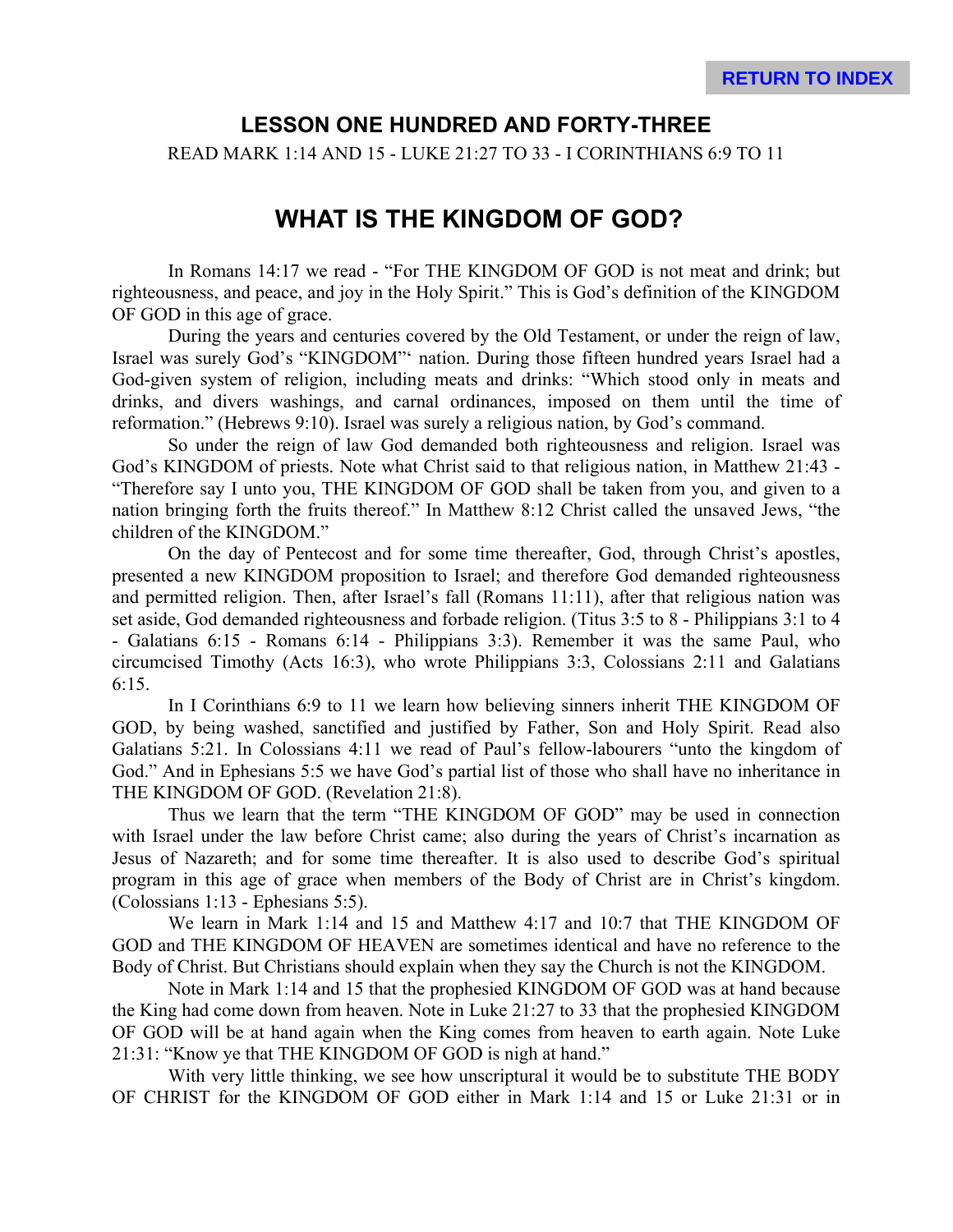Matthew 21:43. THE KINGDOM OF GOD will be at hand when the King comes back. (Luke 21:27 to 31). When the King returns with power and great glory to redeem Israel, in fulfillment of Luke 21:27 to 33, the members of the Body of Christ will be in glory, having been raptured. The Body of Christ had not begun historically when Christ declared THE KINGDOM OF GOD at hand. Thus we see that THE KINGDOM OF GOD is not necessarily the Church, which is Christ's Body, although the Church is included in the over-all KINGDOM OF GOD, as is the Messianic Kingdom which will be established on this earth when Christ shall return to build again the tabernacle of David and take the throne of David to bring about the restitution of all things, "peace on earth" and the overthrow of Satan. (Amos 9:11 to 15 - Isaiah 9:6 and 7 - Acts 3:19 to 21 - Revelation 20:1 to 7).

# **LESSON ONE HUNDRED AND FORTY-FOUR**

READ GENESIS 11:9 AND 17 - I CHRONICLES 1:19 - ROMANS 1:24 TO 28 GENESIS 12:2 - ISAIAH 43:1 TO 7 - ISAIAH 43:15 AND 21 - ISAIAH 44:8 ROMANS 9:4 TO 6 - ROMANS 11:15, 25 AND 26

# **ONE NATION—MANY NATIONS**

In Genesis 11:9 to 17 is recorded the story of the destruction of man's city and religious tower—the scattering abroad. In Genesis 11:17 we read of Peleg. "Peleg" means "division." So we read in I Chronicles 1:19, "in the days of Peleg the earth was divided." What happened to the nations, or heathen, or Gentiles? Because of their awful sin, God gave them up. (Romans 1:21 to 31).

So we have pressed into the first eleven chapters of Genesis the Bible history of the human race for a period of about 2100 years. Although only eleven chapters are devoted to this history from Adam to Abraham, there is more historical truth in these eleven chapters than in all of man's histories covering the same period. If not based on Bible history, man's histories of this period are speculations and fables. Eleven chapters for this history, from Adam to Abram. Then 40 chapters of Genesis and all the chapters in the 38 Books from Exodus to Malachi deal with ONE NATION. Only such other nations and individuals are mentioned as had dealings with that ONE NATION, Israel.

About 1900 B.C. God called an uncircumcised heathen by the name of "Abram." Abram was 75 years old. He had a barren wife by the name of "Sarah." Concerning them we read, "Therefore sprang there even of one, and HIM AS GOOD AS DEAD, so many as the stars of the sky in multitude, and as the sand which is by the sea shore innumerable." (Hebrews 11:12). "As good as dead" is not very good.

A most radical change in God's dealings with the human race is recorded in Genesis 12:1 to 4. There was a new beginning when God chose Abraham and Israel, as there was likewise a new beginning about 1900 years ago when God set aside Israel and established the Church composed now largely of Gentiles. Read the four important verses: Genesis 12:1 to 4. In Genesis 12:2—God said to Abram (as good as dead): "I will make of thee A GREAT NATION." The Gentiles have made many valuable contributions to man's physical comfort and convenience, and many faithful Gentile missionaries have carried the gospel of Christ and the Word of God all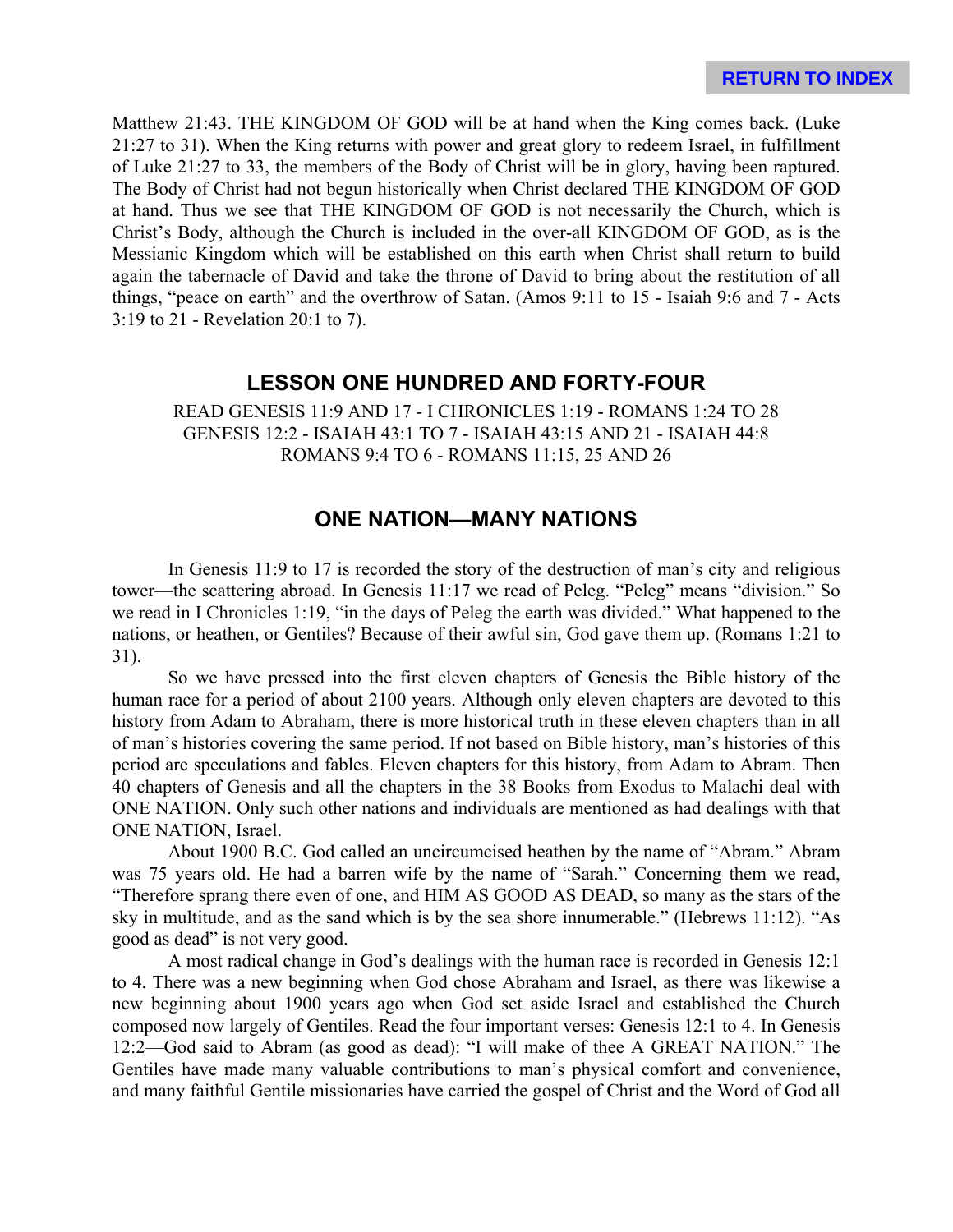over the world. But as Christ was an Israelite and said "salvation is of the Jews" (John 4:22), Israel gave us the eternal spiritual blessings which we cherish. (Romans 9:4 to 6). Read God's own words in Isaiah 43:15—"I am the Lord, your Holy One, the Creator of Israel, your King." In Romans 9:4 to 6 we learn that the Written Word and the Incarnate Living Word (Christ) were by Israel. The twelve apostles and Paul, the apostle of the Gentiles, were of Israel.

To Israel God said, "ye are My witnesses." Isaiah 43:10). "I have created you for My glory." Isaiah 43:7). So about 1700 B. C. 70 descendants of Jacob Israel) went down to Egypt. (Exodus 1:5). Some years later more than 600,000 came out of Egypt. (Exodus 12:37). God led them out of Egypt and established them in Canaan.

Thus we see that God set aside man nations and established ONE NATION. God create HIS GREAT NATION from ONE AS GOOD AS DEAD. "God hath not dealt so with any nation." (Psalms 147:20). Many of the leaders of that great nation were great sinners. Every Christian and every Jew should read the Parable of the Vineyard, in the twenty-first chapter of Matthew. Then followed the Lord's awful judgment upon that chosen nation for their great sins as recorded in Matthew 23:25 to 39 and in I Thessalonians 2:14 to 16. Read these Scriptures.

Christ called Israel, "the Builders," when He said the "Stone is rejected by the Builders." (Matthew 21:42). They killed the prophets. Then they killed the Prince of life. (Acts 7:51 to 55; Acts 3:14 and 15; Acts 2:23; Matthew 21:34 to 42; I Thessalonians 2:14 to 16). Christ came unto His own and His own received Him not. On the cross He prayed for God to pardon their great sins mentioned. Luke 23:34). God was willing: if Israel would receive His pardon. (Acts 3:17 to 26). God raised Christ from the dead to be Israel's Saviour and sent the Holy Spirit to witness this fact. (Acts 5:29 to 32). Israel refused and added to their other sins two sins which proved unpardonable and their undoing—Blasphemy and resisting the Holy Spirit. And forbidding the apostles to preach to Gentiles. (Acts 18:5; Acts 13:45 - I Thessalonians 2:14 to 16). The children were cast into darkness. (Matthew 8:12; Romans 11:7 to 11; Romans 11:25). Later on Matthew 22:7 was fulfilled, as was Luke 21:24, and Deuteronomy 28:52 to 55, but before that fulfillment, the ONE NATION was set aside in disgrace. Then and there God turned to the MANY NATIONS in grace. (Romans 11:15; Acts 28:25 to 28; Acts 18:6; Acts 13:46). There is a sense in which the Jew is the key to the Bible.

Because of the unbelief of the ONE NATION, the MANY NATIONS obtained mercy. (Romans 11:30). At the end of this present age of grace God will not spare those of the MANY NATIONS who believe not. But He will turn from the MANY NATIONS and save the ONE NATION. (Romans 11:26; Romans 11:17 to 24).

Peace will come to this world when the ONE NATION has been redeemed and established in their own land. (Amos 9:11 to 15; Isaiah 9:6 and 7, and Isaiah 11:1 to 11).

# **LESSON ONE HUNDRED AND FORTY-FIVE**

READ LURE 7:19 TO 23 - LUKE 24:25 TO 27 - HEBREWS 10:37

# **HE THAT SHOULD COME—SHALL COME**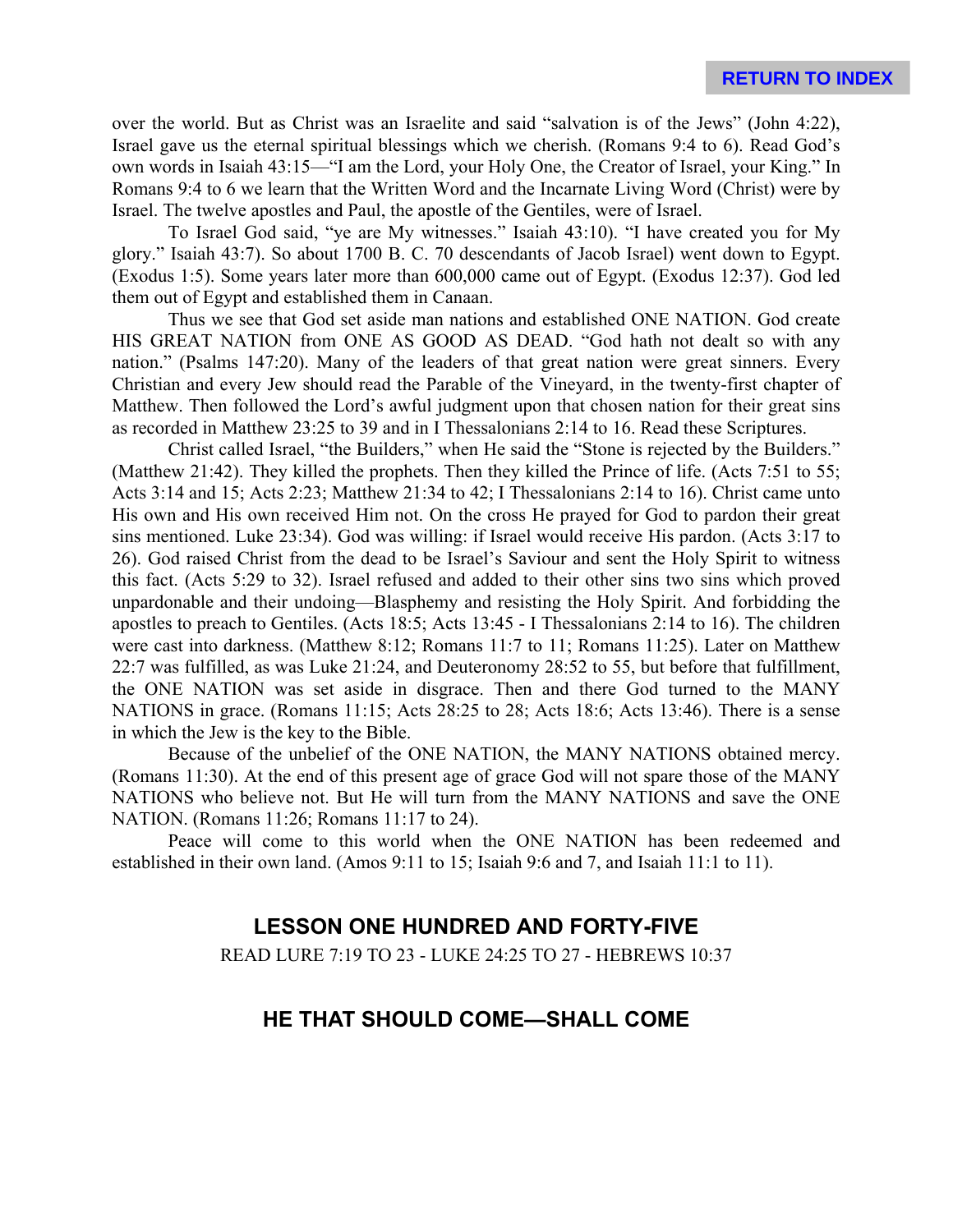In Luke 7:19 we read this question concerning the Lord Jesus Christ, "Art Thou HE THAT SHOULD COME? or look we for another?" In Hebrews 10:37 we read this statement concerning the Lord Jesus Christ, "HE THAT SHALL COME, will come."

Therefore there is a sense in which the Bible is the story of "HE THAT SHOULD COME" and "HE THAT SHALL COME." In this connection let us read Hebrews 9:28: "So Christ was once offered to bear the sins of many; and unto them that look for Him shall He appear the second time without sin unto salvation." The great events of time and eternity are centered in two great events, the two advents of the Lord Jesus Christ.

Now let us compare the words of Christ in John 6:38 with the words of the messenger of God in Acts 1:11: "I came down from heaven, not to do Mine own will, but the will of Him that sent Me." "Ye men of Galilee, why stand ye gazing up into heaven? this same Jesus, which is taken up from you into heaven, shall so come in like manner as ye have seen Him go into heaven." Christ came down from heaven once. Christ will come down from heaven again.

When John the Baptist's disciples asked Christ "ART THOU HE THAT SHOULD COME, or look we for another?" Christ, in their presence did the miracles (Luke 7:21) which God said He would do when He decided to come down to Israel from heaven. (Isaiah 35:3 to 6). Why did Christ do these wonderful supernatural works? God did them by His Son "to approve Jesus of Nazareth unto Israel." (Acts 2:22 - John 5:36). These signs are recorded that ye might believe that Jesus is the Christ the Son of God, and that believing ye might have life through His name. (John 20:21).

In the 39 Books, from Genesis to Malachi, SOME ONE is coming. He is to be Israel's God, King and Messiah. (Isaiah 35:4 - Zechariah 9:9 - Daniel 9:26). In the third chapter of the first of the 39 Books THE COMING ONE is to be "the Seed of the woman." (Genesis 3:14 and 15). In the third chapter of the last of the 39 Books He is to be "the LORD Whom ye seek." (Malachi 3:1). "And the Lord shall be King over all the earth; in that day shall there be one Lord, and His name one." (Zechariah 14:9).

The Seed of the woman was to be also the Lord. He was to be Job's Daysman betwixt God and man. (Job 9:33 - I Timothy 2:4 to 6 - II Corinthians 5:19 to 21). He was Abraham's Seed and a Prophet like unto Moses, a Priest forever after the order of Melchisedec. He was to be the Governor of Israel, born in Bethlehem. (Micah 5:2). The Seed of the woman, the Lord, the Incarnate Word. (John 1:14). In Isaiah 7:14, the Seed of the woman, the virgin's Son, is to be called ''IMMANUEL." Read Jeremiah 31:22. And remember Christ's words "Lo, I come to do Thy will O God," (Hebrews 10:7 to 10). Christ knew that that meant the bloody sweat of Gethsemane and the agony and disgrace of Calvary. (I Peter 1:18 to 20).

Christ came to earth and went back to heaven, and some day He is coming back to earth. Yes, the world's great events are truly centered in two great events, the two advents of the Lord of glory, the King of glory. (I Corinthians 2:6 to 8 - Psalms 24:7 to 10). Christ said "IF I GO, I WILL COME AGAIN." He went. He will come again. First He will come for the Church, which is His Body; "then shall they see the Son of man coming in a cloud with power and great glory." "So likewise ye, when ye see these things come to pass, know ye that the kingdom of God is nigh at hand." (Luke 21:27 and 31).

Before the Sinless Man comes to earth to redeem Israel, the Man of Sin will be on earth to deceive both Israel and religious Christless Gentiles. He will be the "ANOTHER" of John 5:43.

The SINLESS MAN will destroy the Man of Sin. (II Thessalonians 2:1 to" 12).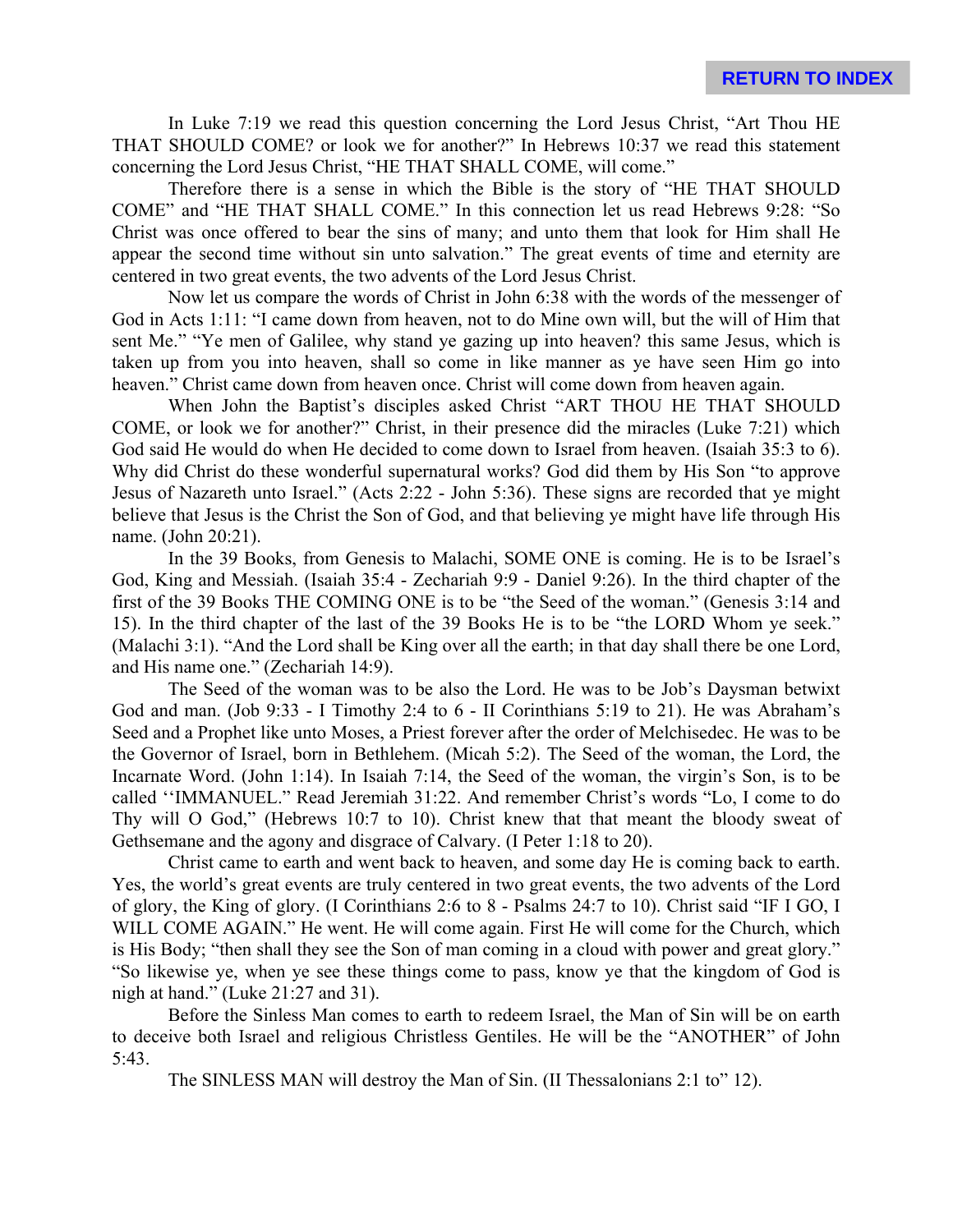# **LESSON ONE HUNDRED AND FORTY-SIX**

READ II TIMOTHY 2:15 - HEBREWS 1:1 AND 2 - II TIMOTHY 3:16 HEBREWS 5:11 TO 6:3

#### **DIVINE TRUTH AND THE DIVINE TEACHER**

Every servant of the Lord should be a spiritual, intelligent, obedient and fruitful Christian. Every minister of Christ should be a faithful steward of the mysteries of God. (I Corinthians 4:1 to 4). Every such minister recognizes the infallible Holy Spirit as the one infallible Teacher, apart from Whom no person can understand or impart spiritual truths. (I John 2:26 to 28 - I Corinthians 2:11 to 16).

But most of the Lord's servants apparently have failed to appreciate the necessity of the special prayer of Ephesians 1:16 to 19 for the understanding of the profound "strong-meat" truth of Ephesians and Colossians, designated "the mystery." (Colossians 1:26 - Ephesians 3:3 and 9). "Strong meat belongeth to them that are of full age." (Hebrews 5:14).

Of course, there are other mysteries in the Bible; but for this special truth concerning the hope, calling and inheritance of saints in "the Church of the Mystery," the Joint-Body of Ephesians 3:6, and to understand the riches of God's inheritance in the saints, the revelation from Christ to and through the apostle Paul, which is the capstone of Divine truth (Colossians 1:24 to 26), the believer needs the Spirit of wisdom and revelation to have the eyes of his understanding enlightened. For no other truth in the Bible is such a prayer offered as the prayer of Ephesians 1:16 to 18 and Ephesians 3:12 to 19.

Of course, the Spirit of Truth, the Holy Spirit, leads into all truth. (John 16:7 to 13). But for the special truth of "the mystery of Christ," special wisdom and revelation are required. The sectarian Christians of Corinth could not receive this truth. (I Corinthians 3:1 to 4). Paul could only hint at this profound truth in I Corinthians 2:6 to 8. The Corinthian carnal saints could only receive the milk of the Word which belongeth to babes and those unskilful in the Word or righteousness. (I Peter 2:1 and 2 - I Corinthians 3:1 to 5 and I Corinthians 13:8 to 12 and Hebrews 5:13).

All Scripture is given by inspiration of God; that is, all Scripture is "God-breathed." God spake unto the fathers by the prophets and then by His Son. (II Timothy 3:16 - Hebrews 1:1 and 2). All of this was in divers manners and at sundry times. And then Christ chose twelve apostles and His special apostle, Paul, who declared that Christ spoke in him and revealed many new truths to him that were not made known before. (Galatians 1:11 and 12 - II Corinthians 12:1 to 12 - II Corinthians 13:3 and Ephesians 3:1 to 3 - Colossians 1:24 to 26).

Christ also confirmed to Paul truths that had already been revealed to others. (Acts 26:21 to 23). Paul had a "confirmation" (prophesied) message and Paul had a "revelation" (unprophesied) message.

Thus revelation was given on the installment plan. Note the period designated, "from Adam to Moses," when there was no law. (Romans 5:13 and 14). It was during that 2500 year period that the nation Israel came into existence, a little more than 200 years before the law entered. (Romans 5:20). During those 2500 years the Holy Spirit did not move upon holy men to write holy Scriptures. Then to Israel, about 1500 B.C., the law was added till Christ came. (Galatians 3:19). By Christ's death and resurrection the law was taken out of the way.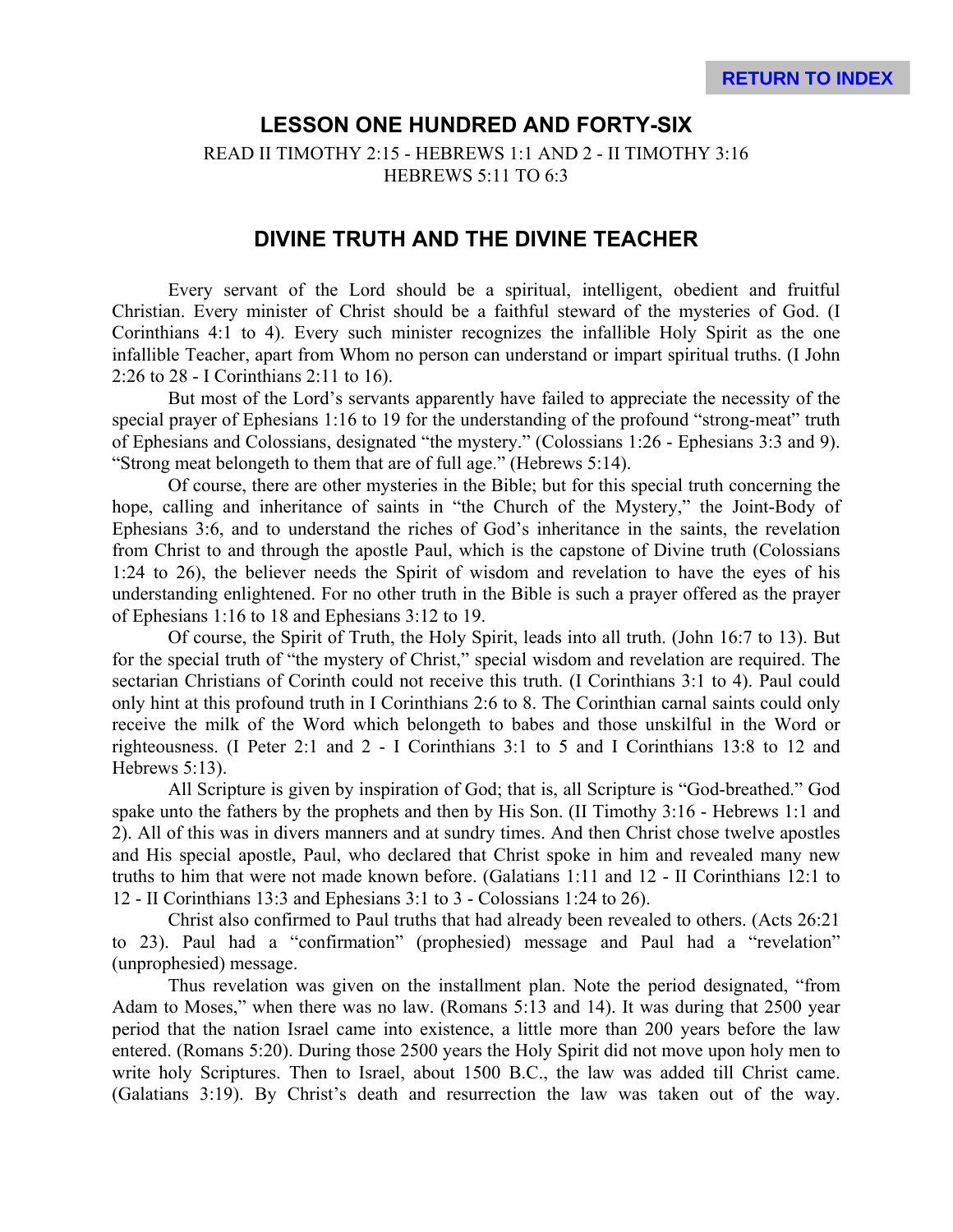(Colossians 2:12 to 16). The Scriptures from Sinai until the resurrection of Christ are called the Old Testament Scriptures.

Then grace began to reign through Jesus Christ. (Romans 5:21). Saved Jews and Gentiles were put into something new and different, the Body of Christ. (I Corinthians 12:13 - Ephesians 2:15 to 19). These Body-members were not under the law but under grace. (Romans 6:14 - Colossians 2:13 to 16 - Acts 15:10).

The dispensation of grace began with Israel's fall. (Romans 11:11 and 30). This new dispensation, meant something very special and wonderful for Gentiles. (Ephesians 3:1 to 3 - Romans 11:30).

When the Church is completed and the special favor for Gentiles has ended, Israel will rise again and the prophesied kingdom of Christ will be established on earth. (Romans 11:25 and 26 - Acts 15:15 to 18).

There is a difference between the postponed kingdom and the Body of Christ.

#### **LESSON ONE HUNDRED AND FORTY-SEVEN**

READ ISAIAH 1:18 - ROMANS 5:20 AND 21 - LURE 7:41 TO 50 - JOHN 8:3 TO 11 HEBREWS 10:26 - HEBREWS 6:2 TO 6 - EPHESIANS 2:4 TO 10

## **THE UNPARDONABLE SIN AND**

#### **THE UNPARDONED SINNER**

First let us read Acts 2:23 - Acts 3:17 and Acts 3:26: "Him (Christ) being delivered by the determinate counsel and foreknowledge of God, ye have taken, and by wicked hands have crucified and slain." "And now, brethren, I know that through ignorance ye did it, as did also your rulers." "Unto you FIRST God, having raised up His Son Jesus, sent Him to bless you, in turning away every one of you FROM HIS INIQUITIES."

Here we read of the greatest crime ever committed by sinners on this earth. "You killed the Prince of Life." (Acts 3:14 and 15). "The Jews who both killed the Lord Jesus and their own prophets." (I Thessalonians 2:14 to I6). But was that worst of all crimes an unpardonable sin? The answer is Acts 2:41 and 4:4, where we learn that first 3000, and then 2000 more, of those murderers were pardoned. The prayer of Christ on the cross was for this pardon: "Father, forgive them, for they know not what they do." (Luke 23:34). They crucified the Lord of glory; because they knew not. (I Corinthians 2:6 to 8). They were ignorant. (Acts 3:17). Paul gave his testimony in I Timothy 1:12 to 16. Read it. He called himself the chief of sinners. He was fully pardoned.

If the murder of Christ was not unpardonable, surely there is no such thing as an unpardonable sin during this age of grace. But some Christians ask how about Hebrews 10:26: "For if we sin wilfully after that we have received the knowledge of the truth, there remaineth NO MORE SACRIFICE for sins." Do not change the word "SACRIFICE" in this verse to read "PARDON," as so many religious people have done.

Read the condition of the sinner in Ephesians 2:1 to 3 - Ephesians 2:5 - Ephesians 4:18 - Ephesians 2:11 and 12. In these verses we learn that the sinner is dead in trespasses and sins, alienated from the life of God, by nature the child of wrath. He is an atheist. He is without hope.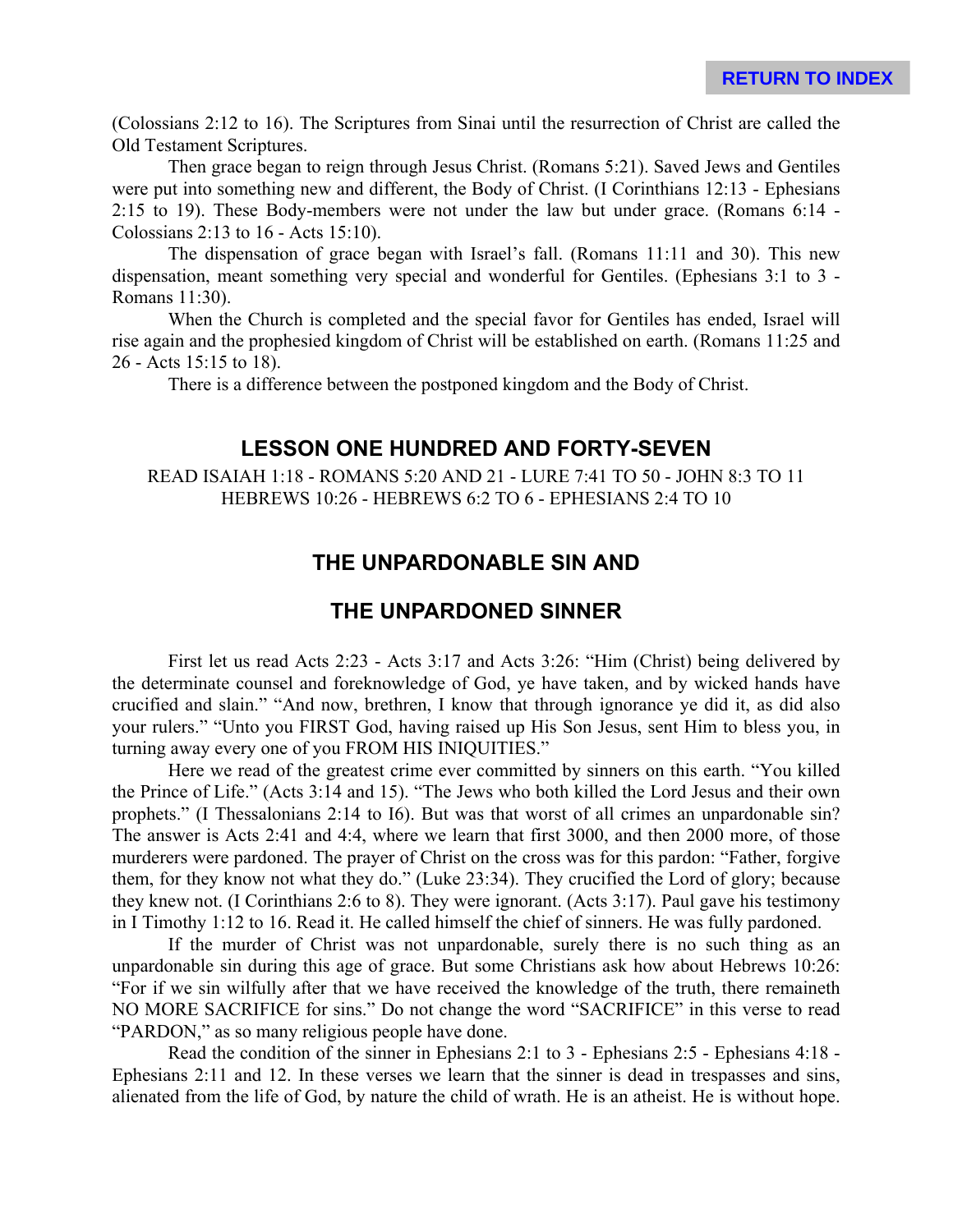(Ephesians 2:12). Surely all the sins of all such sinners were unpardoned unless and until they experienced Ephesians 2:8 and 9: "For by grace are ye saved through faith; and that not of yourselves, it is the gift of God: Not of works lest any man should boast." This confirms Isaiah 1:18 and Romans 5:20: "Come now, and let us reason together, saith the Lord: though your sins be as scarlet, they shall be as white as snow; though they be red like crimson, they shall be as wool." "Moreover the law entered, that the offence might abound. But where sin abounded, grace did much more abound." Is not God's abounding grace and the blood of Christ adequate for any sinner's case?

There is a great difference between THE UNPARDONABLE SIN and THE UNPAR-DONED SINNER. The very moment the vilest, or the most respectable sinner, by faith, becomes the recipient of God's grace, the precious blood of the Lord Jesus Christ is applied to his guilty soul. Thereby all of his sins are pardoned; even forever put away. Therefore none of his sins were unpardonable, although they were all unpardoned until God pardoned them.

Little does the average church-member appreciate the efficacy, value and power of the precious shed blood of the Lord Jesus Christ. That blood cleanses the believing sinner from all sin, and by Christ that believer is justified from all things. Christ died for Barabbas. Very few sinners are worse than Barabbas.

But how about blaspheming against the Holy Spirit? (Matthew 12:30 to 32). Israel committed that UNPARDONABLE SIN. (Acts 13:45 - Acts 18:5 - Acts 7:51 to 55). First Israel sinned against the Son of man. That sin was pardonable. Read Acts 5:29 to 32. Christ was raised up in resurrection to be Israel's Saviour. (Acts 5:31 and Acts 13:30 to 40). By rejecting the witness of the Holy Spirit Israel committed THE UNPARDONABLE SIN. Then God did something awful to Israel and something wonderful for Gentiles. (Romans 11:5 to 15 - Romans 11:25 and 30). Note Israel's four great sins in Acts 7:51 to 56 and I Thessalonians 2:14 to 16. The first two were pardonable. The last two were unpardonable. Then note John 16:7 to 10; where we learn that the first sin question is the Son question.

#### **LESSON ONE HUNDRED AND FORTY-EIGHT**

READ ROMANS 8:32 - II PETER 2:4 TO 9 - ROMANS 11:21 HEBREWS 10:26 TO 33

# **THE UNSPARING GOD**

In the Scriptures listed above we certainly learn that God is the GOD WHO SPARED NOT. Note these profound statements, these warnings from God Who is a holy and just and righteous Judge, as well as a longsuffering Saviour:

"For if GOD SPARED NOT the angels that sinned, but cast them down to hell, and delivered them into chains of darkness, to be reserved unto judgment; And SPARED NOT the old world, but saved Noah the eighth person, a preacher of righteousness, bringing in the flood upon the world of the ungodly; And turning the cities of Sodom and Gomorrah into ashes condemned them with an overthrow, making them AN ENSAMPLE unto those that after should live ungodly." (II Peter 2:4 to 6).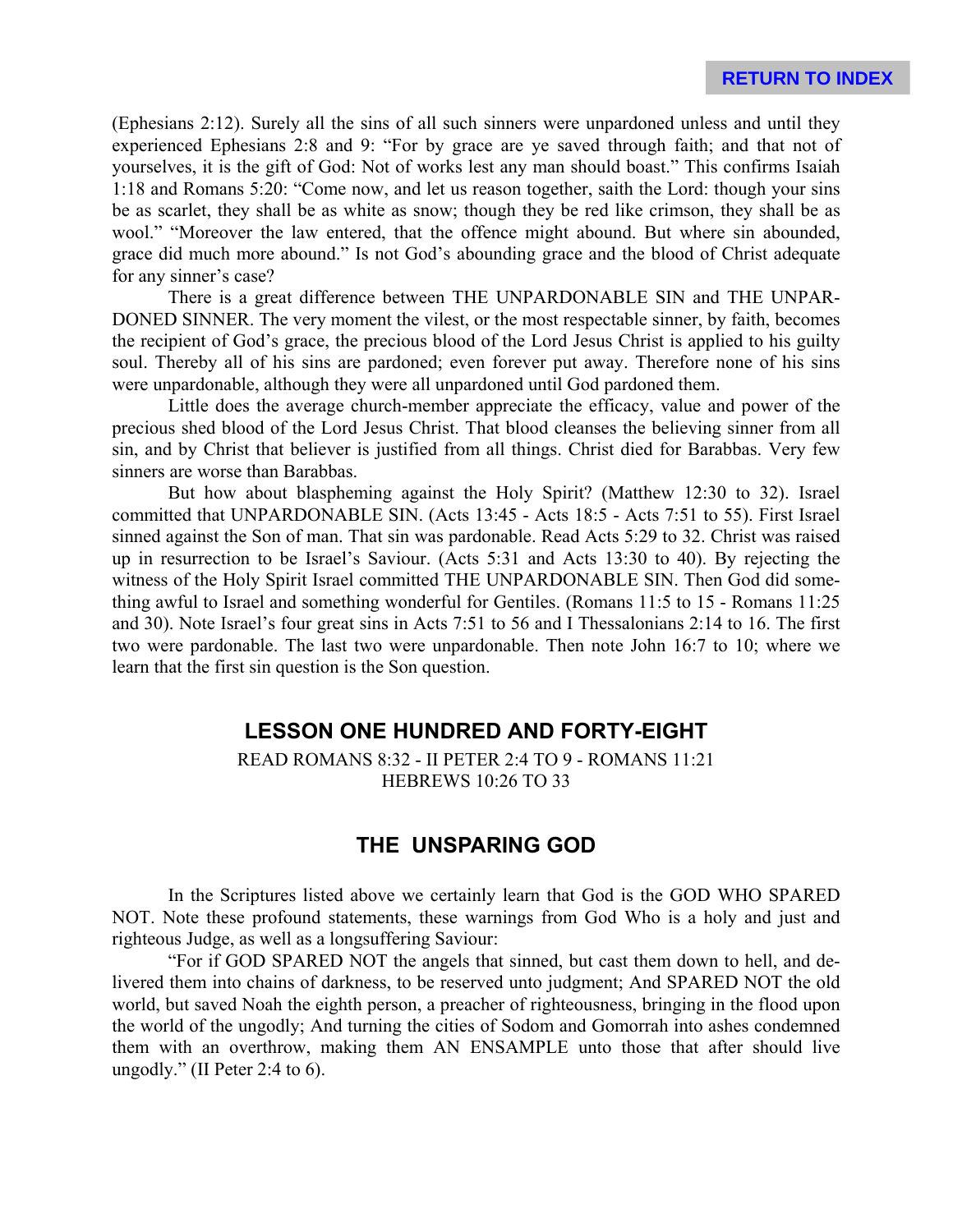"For if GOD SPARED NOT the natural branches, take heed lest He also spare not thee." (Romans 11:21).

"He that SPARED NOT His own Son, but delivered Him up for us all, how shall He not with Him also freely give us all things?" (Romans 8:32).

The angels have already received a terrible judgment, but a more terrible judgment awaits them. They are reserved in chains of darkness awaiting God's wrath. God's Word is, that "HE SPARED NOT" the angels.

Sinners do not like to hear of God's anger and wrath. But it is difficult to understand how these same sinners refuse to respond to God's offer of salvation by grace, and are so utterly indifferent as to the wonderful love of God and the offer of eternal life through the Lord Jesus Christ. Comparatively few of them are either scared into salvation by the preaching of God's wrath or persuaded to Calvary by preaching the wonderful love of God.

The Lord Jesus Christ told His hearers that when He returns to earth, as the Son of man, sinners will be like they were in the days of Noah. (Luke 17:26 - Matthew 24:37). The world was in an awful sinful condition when Noah preached to those antediluvian sinners. They refused to repent at Noah's preaching, so God did something about it: "God SPARED NOT the old world, but brought in the flood upon the world of the ungodly." The sinners refused to repent when the Son of God preached to them; but He cried out "Except ye repent ye shall all likewise perish." (Luke 13:3). "How think ye shall escape the damnation of hell?" (Matthew 23:33). This message was proclaimed to His own nation. Christ came unto His own and His own received him not. (John 1:11 - Romans 11:7 to 11). God blinded and cast away his own chosen nation, Israel. Read Christ's denunciation and judgment in Matthew 22:7 - 23:23 to 39 - Luke 21:20 to 24. God will not spare Gentiles. In spite of these Divine warnings, the great majority of God's religious nation (Israel) rejected Christ. And hear God's warning in Romans 11:21: "For if God SPARED NOT the natural branches (Israel), take heed lest He also spare not thee." Why do not the Gentiles wake up, and know that if God SPARED NOT Israel, His peculiar treasure, He will not spare the Gentiles, the great majority of whom after 1900 years still despise God's grace and reject His Son?

Think of the UNSPARING GOD in the language of Romans 8:32: "He that SPARED NOT His own Son, but delivered Him up for us all, how shall He not with Him also freely give us all things?"

Have you answered the questions in Hebrews 2:1 to 3 and in I Peter 4:18, where shall the ungodly and the sinner, who neglects God's Son and His cross, appear?

If law-breakers, before Christ came and died to set sinners free, died without mercy, then what about those who reject or neglect the redemption accomplished by God's UNSPARED SON on the cross? Read the answer in Hebrews 10:28 to 32.

Note carefully II Peter 2:6: "And turning the cities of Sodom and Gomorrah into ashes condemned them with an overthrow, making them an ensample unto those that after should live ungodly."

Such an awful destruction by fire and brimstone is not to be winked at. God tells us that it is a "sample" or "foreshadowing" of the awful fate of the sinners who stand before the holy God at the White Throne.

#### **LESSON ONE HUNDRED AND FORTY-NINE**

READ I CORINTHIANS 15:1 TO 4 - ROMANS 1:16 - MATTHEW 4:23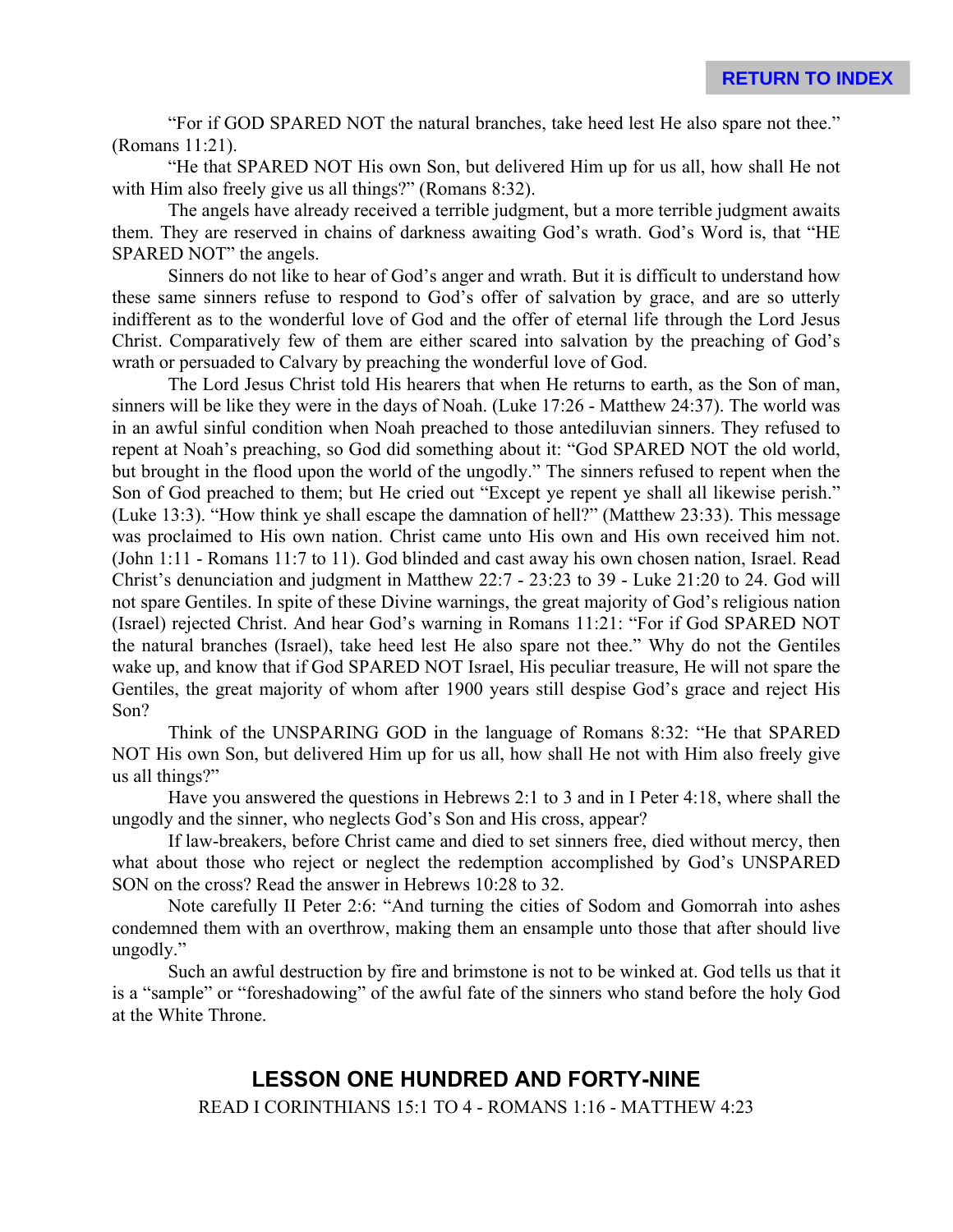#### MATTHEW 24:13 AND 14 I TIMOTHY 1:11 - GALATIANS 2:7 ACTS 20:24 - EPHESIANS 6:19 AND 20

#### **HOW MANY GOSPELS IN THE BIBLE?**

The Gospel of Christ is God's power unto salvation to every one that believeth. (Romans 1:16). This saving gospel is thus described in I Corinthians 15:1 to 4, "Christ died for our sins according to the Scriptures; He was buried and He was raised again, the third day, according to the Scriptures." There we are told that this is the gospel, by which ye are saved. Christ delivered the message to Paul and Paul delivered it to the people.

Now note Luke 9:6 concerning the twelve apostles when Christ on earth first sent them out to preach THE GOSPEL: "And they departed and went through the towns, preaching THE GOSPEL, and healing every where."

In Matthew 4:23 we read that Christ preached THE GOSPEL OF THE KINGDOM and healed many diseased people.

Some months after the twelve apostles preached the gospel (Luke 9:6), they understood absolutely nothing of the truth of Christ's death, burial and resurrection. (Luke 18:31 to 34). Carefully compare Luke 9:6 with Luke 18:31 to 34 and then compare Luke 18:31 to 34 and John 20:9 with Romans 10:5 to 15, and learn that the Twelve were not preaching the gospel of Romans 10:9 and 10 or I Corinthians 15:1 to 4, during the years Christ was on earth. They were preaching THE GOSPEL OF THE KINGDOM. This will again be preached. (Matthew 24:13 and 14). The GOSPEL OF THE KINGDOM suggests the King and a Kingdom rather than the Church and the Head.

Christ gave to Paul THE GOSPEL OF THE GRACE OF GOD. (Acts 20:24). Paul's testimony was that Christ gave him the "grace" gospel by revelation. (Galatians 1:11 and 12). It was not after man or from the twelve apostles; but from Christ in heaven.

Now note Galatians 2:7: "But contrariwise, when they saw that THE GOSPEL OF THE UNCIRCUMCISION was committed unto me, (Paul), as THE GOSPEL OF THE CIRCUMCI-SION was unto Peter." All Christians are agreed that there is only one way to be saved, by faith in the shed blood of Christ, but the apostles at Jerusalem were undoubtedly surprised, if not startled, when they learned from the lips of Paul, who was sent by revelation to Jerusalem, the difference between THE GOSPEL OF THE UNCIRCUMCISION and THE GOSPEL OF THE CIRCUMCISION. This was about fourteen years after Paul was saved. (Galatians 2:1 to 7). If the Twelve did not know the "uncircumcision" gospel, they certainly knew nothing of "the mystery of the gospel." (Ephesians 6:19 and 20).

The twelve apostles knew the message for Jews and Gentiles based on the covenant of circumcision. (Acts 7:8 - Genesis 17:9 to 14). This covenant was made at the time Abram was circumcised and became Abraham, at the age of ninety-nine. But Christ called to Paul's attention the truth that Abram, the heathen, was justified in uncircumcision twenty-four years before he was circumcised. (Romans 4:7 to 12 - Genesis 12:1 to 4 - Genesis 15:6 to 8). Have you learned the significance of Romans 4:7 to 10 and the truth that at the time God declared Abram, the uncircumcised heathen, righteous by faith, the Scriptures saw Paul's GOSPEL OF THE UNCIRCUMCISION? (Galatians 3:8 and 14 - Romans 4:21 to 25).

Some of the Twelve perhaps did not receive the new revelation very graciously. (Galatians 2:10 to 14). Paul wrote of THE GLORIOUS GOSPEL OF THE BLESSED GOD. (I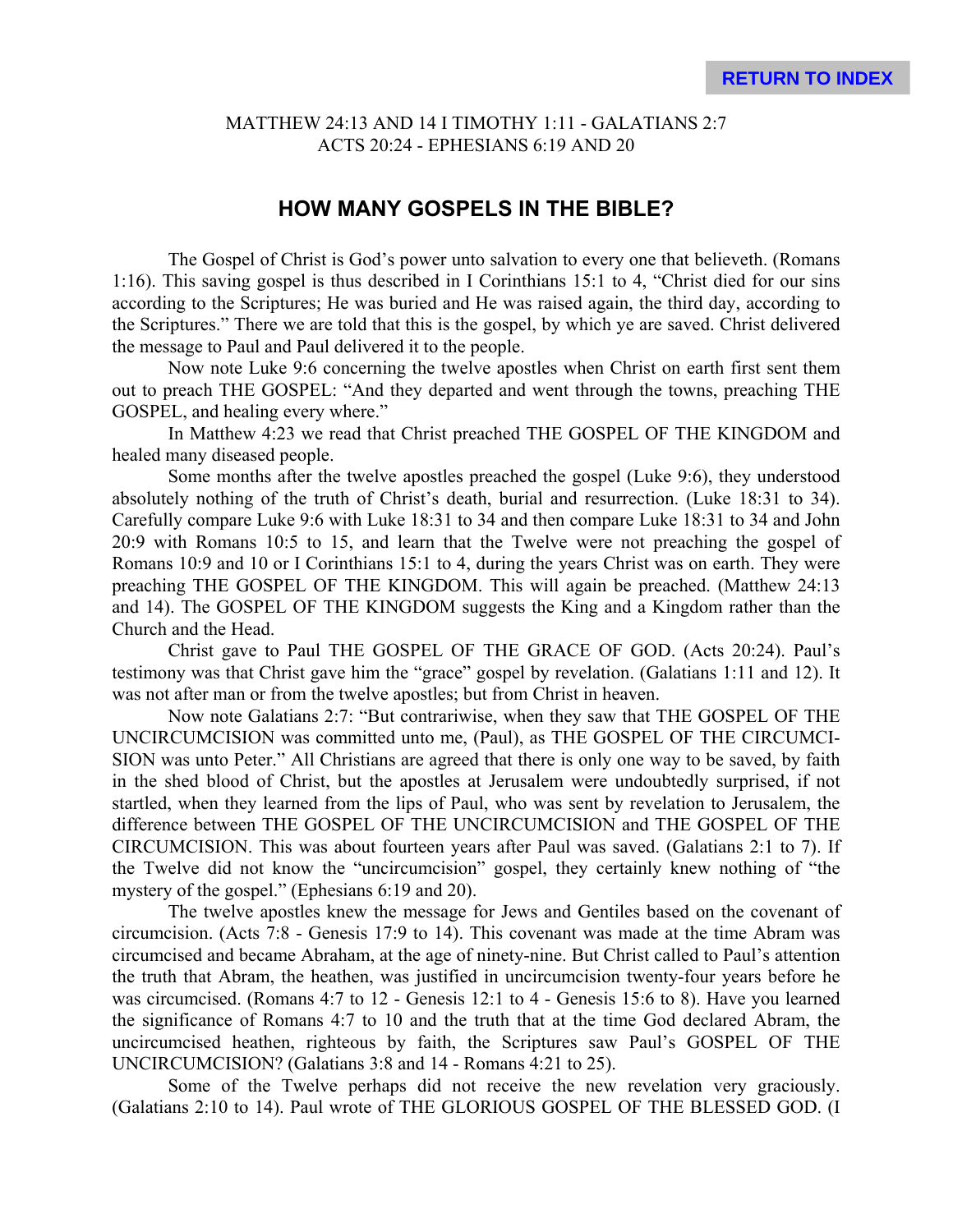Timothy 1:11). Then later Paul wrote of "MY GOSPEL" according to the revelation of the mystery. (Romans 16:25). Then he was in jail for "THE MYSTERY OF THE GOSPEL." Yes, for this message Paul became the prisoner of the Lord for Gentiles (Ephesians 6:19 and 20 - Ephesians 3:1 to 6 - II Timothy 2:8 and 9 - Colossians 4:3 and 4).

Peter in I Peter 3:18 did write clearly of the gospel by which we are saved. BUT SURELY we see that there is a difference between the gospel, in fulfillment of the Scriptures, and THE MYSTERY OF THE GOSPEL, not in fulfillment of prophecy, but according to the eternal purpose of God which no prophet foretold. Read Colossians 1:24 to 26.

#### **LESSON ONE HUNDRED AND FIFTY**

READ GENESIS 2:19 TO 24 - GENESIS 5:2 - EPHESIANS 5:31 AND 32 I CORINTHIANS 12:12 - I CORINTHIANS 15:45 - EPHESIANS 5:26 TO 28 I PETER 1:18 TO 20

## **THREE ADAMS AND TWO SPOTLESS CHRISTS**

Our study in this letter is concerning THREE ADAMS and TWO SPOTLESS CHRISTS. Of course, for many years they have been in the Bible, but perhaps they have escaped our attention. Read all of the Scriptures listed above. Then note in Romans 5:14, that Adam was a figure of Christ. In Genesis 2:19 and 20 we read of Adam, without a wife. Adam was created in the image and likeness of God. (Genesis 1:26 and 27), Adam was a figure of Christ before Eve was created. In I Corinthians 15:45 Adam, the first man, is called "THE FIRST ADAM," and Christ is called "THE LAST ADAM." So here we have two of our "ADAMS." Well, who is the in-between Adam? In I Corinthians 11:8 we learn that the woman was of the man.

After God created Eve, as a part of Adam, God called Adam and Eve, "ADAM." (Genesis 5:2). So we have THREE ADAMS. Note how God made Eve: God caused a deep sleep to fall upon Adam and out of Adam's rib God made woman, (Genesis 2:21 and 22). Then Adam called Eve "bone of my bones and flesh of my flesh." (Genesis 2:23). Out of the wounded side of the first man came the first woman. Then Adam in (Genesis 2:24) said, what Paul said concerning Christ and His Church, the great mystery of Ephesians 5:31 and 32: "A man shall leave his father and mother and be joined to his wife as one flesh." Concerning Christ and the Church, this is still a great mystery to many.

Adam had no mother. Christ did. God was Adam's Creator. God was Christ's Father. Christ left His Father and His mother and went to Calvary where a deep sleep fell upon Him. The Roman spear pierced perhaps right about the same spot where God took out Adam's rib to create Eve. There on Calvary the Lord Jesus Christ was the SPOTLESS LAMB OF GOD foreordained before the foundation of the world, (I Peter 1:18 to 20). We will never forget His cry, "My God! My God! Why hast Thou forsaken Me?" (Matthew 27:46).

There on the cross of Calvary Christ loved the Church and gave Himself for the Church that He might present the Church unto Himself without blemish and WITHOUT SPOT: (Ephesians 5:26 and 27). This SPOTLESS CHURCH too was foreordained before the foundation of the world. (Ephesians 5:26 to 28 - Ephesians 1:4 and 5).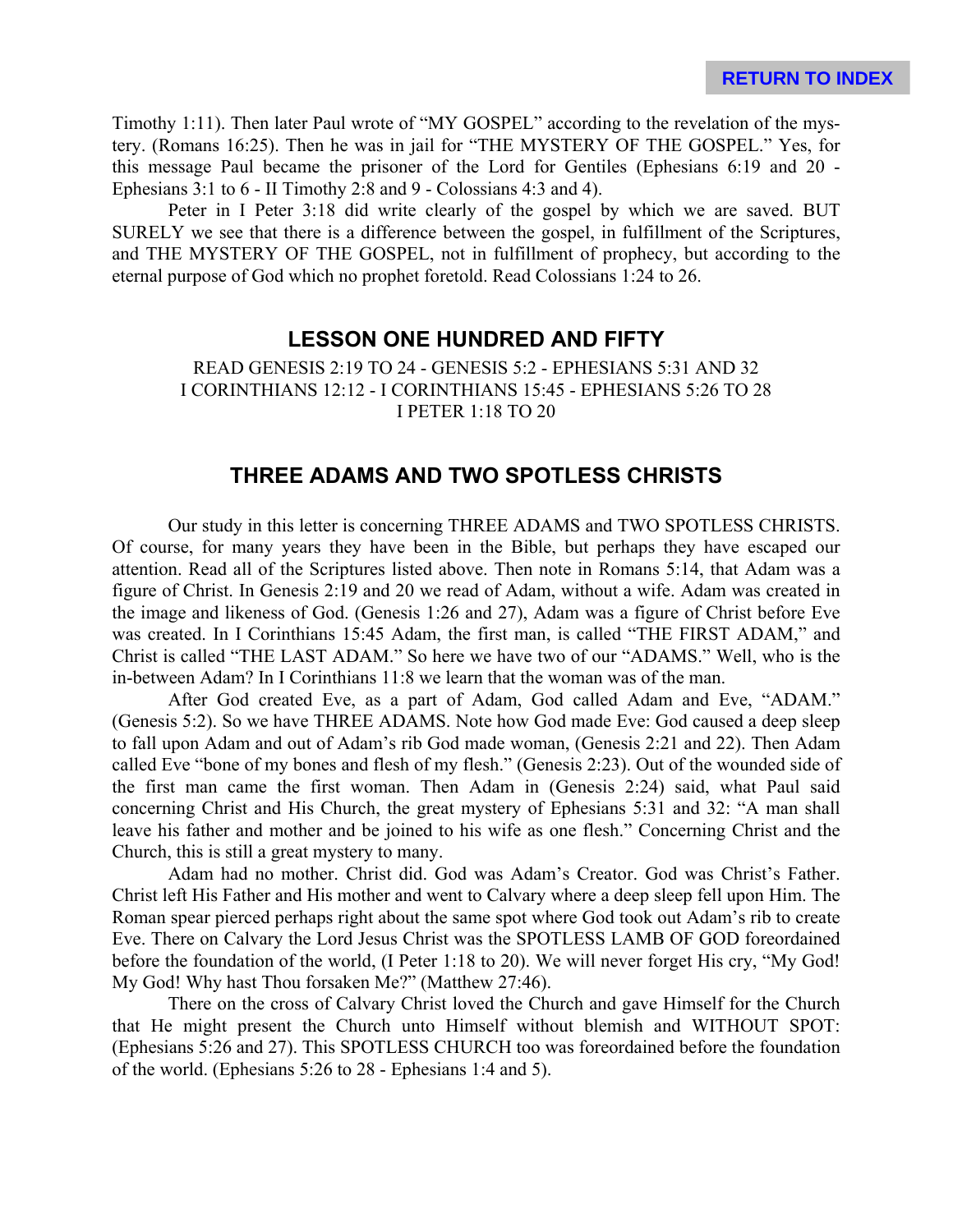Yes, THE SPOTLESS CHRIST and THE SPOTLESS CHURCH were foreordained before the world was.

In Genesis 5:2, we read, "Male and female created He them, and blessed them, and called their name 'ADAM', in the day they were created."

Thus far we see the THREE ADAMS, for Adam was "ADAM" without Eve; and together they were "ADAM." Every Christian knows that Christ was SPOTLESS. In spite of all ITS imperfections, the Church is yet to be SPOTLESS. Read I Corinthians 12:12 "For as the Body is one, and hath many members, and all the members of that one Body, being many, are one Body: SO ALSO IS CHRIST." We emphasize this important explanatory verse of this lesson. Christ and His Body-members are "CHRIST." God called Adam and Eve "ADAM." God calls Christ and His Church "CHRIST." The Church, in Ephesians 1:22 and 23, is called "THE FILLING-UP OF CHRIST." Read also Ephesians 4:13, and learn what the finished work of God's grace will be. Yes "ADAM", with Eve, one flesh. Christ is called "THE LAST ADAM." Christ and His Church will be one flesh, "CHRIST." (Ephesians 5:31 and 32).

Christ and the Church are called "the One New Man." (Ephesians 2:15). Christ was, and is, THE PERFECT MAN, Jesus Christ the Righteous, the sinless Man (I John 2:1 - Hebrews 7:26). But in Ephesians 4:13 we learn that when the Body of Christ is completed, it will be THE PERFECT MAN, the Measure of the Stature of the Fulness of Christ.

Christ was truly the foreordained "SPOTLESS CHRIST," the SPOTLESS Lamb of God. (I Peter 1:8 to 20). The Church has been called "THE MYSTICAL CHRIST."

#### **LESSON ONE HUNDRED AND FIFTY-ONE**

READ HEBREWS 13:20 - ROMANS 15:13 - II CORINTHIANS 1:3 - I PETER 5:10 EPHESIANS 1:3 AND 1:17 - HEBREWS 12:9 - I PETER 1:3 - JAMES 1:17

# **THE TITLES OF GOD**

We couldn't have a better beginning than we have in the Bible. "In the beginning God (ELOHIYM) created the heaven and the earth." (Genesis 1:1). With this verse read John 1:1 to 3: "In the beginning was the Word, and the Word was with God, and the Word was God. The same was in the beginning with God. All things were made by Him; and without Him was not any thing made that was made."

Then read John 17:3, "And this is life eternal, that they might know Thee THE ONLY TRUE GOD, and Jesus Christ, Whom Thou hast sent." In I Timothy 3:15 God is called "THE LIVING GOD." God is the true and the living God.

Now we quote John 4:24 - I John 4:8 - I John 1:5 and Hebrews 12:29: "GOD IS A SPIRIT; and they that worship Him must worship Him in spirit and in truth." "He that loveth not, knoweth not God; for GOD IS LOVE." "This then is the message which we have heard of Him, and declare unto you, that GOD IS LIGHT and in Him is no darkness at all." "GOD IS A CONSUMING FIRE."

Let us not conclude from these definitions that God is an impersonal force or a divine principle as is taught by the religious rationalists and metaphysical cult leaders today, who propagate their agnosticism and satanic vagaries in the name of Christianity.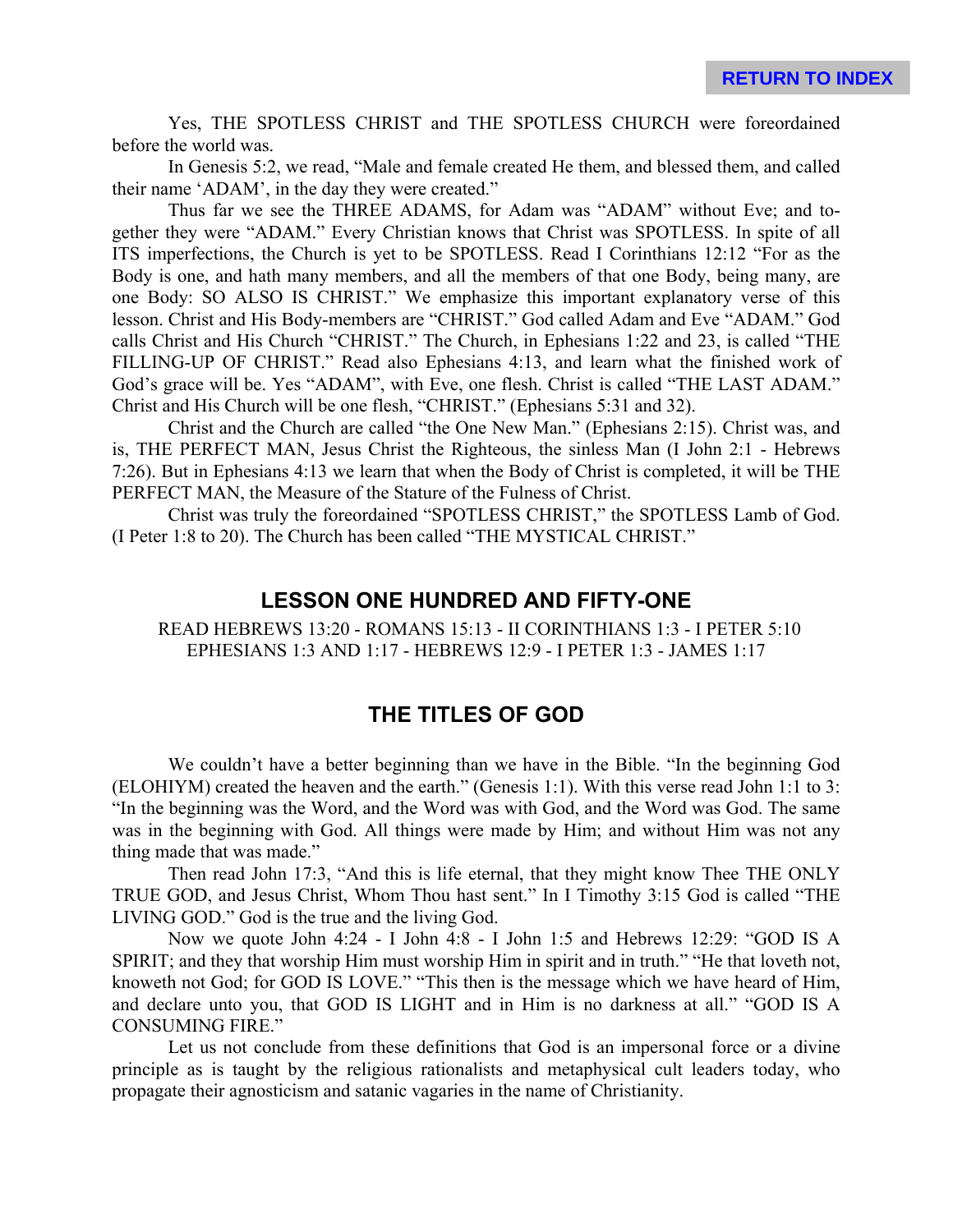In the Old Scriptures we have several Hebrew words translated "God" or "The Lord." The short word "EL" has the meaning of "strength." The longer word is "ELOAHH." The plural is "ELOHIYM", which is the word in Genesis 1:1. In Genesis 1:26 ELOHIM said, "Let US make man in OUR image and likeness." Then the word "ADONAY" suggests a reigning master. And the word translated "JEHOVAH" is used so many times in the Old Testament Scriptures.

In Philippians 4:9 and Hebrews 13:20 God is called "THE GOD OF PEACE." He brought Christ from the dead. "THE GOD OF PEACE shall bruise Satan under your feet." (Romans 16:20). In Romans 15:13 God is "THE GOD OF HOPE" Who can fill the believer with all joy and peace in believing. In James 1:17 God is "THE FATHER OF LIGHTS" in heaven from Whom all good and perfect gifts come. In Hebrews 12:9 is "THE FATHER OF SPIRITS" Who chastens and corrects His children. In II Corinthians 1:3 God, "THE GOD AND FATHER OF THE LORD JESUS CHRIST," is "THE GOD OF ALL COMFORT" and "THE FATHER OF MERCIES." In I Peter 1:3 and in Ephesians 1:3 God is "THE GOD AND FATHER OF OUR LORD JESUS CHRIST." In I Peter 5:10 is "THE GOD OF ALL GRACE."

All of these wonderful titles are more than significant in God's dealings with the human race, proving Romans 5:20, "where sin abounded grace doth much more abound." The wonderful spiritual, eternal blessings, which believers receive because they are in Christ, are according to the riches of God's grace. (Ephesians 1:6 and 7).

"The grace of God that bringeth salvation hath appeared to all men." (Titus 2:11). Remember that God is "THE GOD OF ALL GRACE." With this in mind, let us think of II Corinthians 9:8 - "And God (THE GOD OF ALL GRACE) is able to make all grace abound toward you; that ye, always having all sufficiency in all things, may abound to every good work"

The titles of God suggest that for His children, accepted in the Beloved, there is peace, hope, comfort, mercy, every good and perfect gift," "all spiritual blessings in the heavenlies," and "all grace."

There is a title for God in Ephesians 1:18 for a special blessing for God's people, which is not heard frequently in Christian circles, because very, very few Christians pray the prayer of Ephesians 1:16 to 18, to receive from the Father of glory the Spirit of wisdom and revelation for the most wonderful truth for saints in all the Bible, which was "the mystery of God's will," God's Secret for members of the Church, until it was made known to and through the apostle Paul. Do you obey Ephesians 3:9?

# **LESSON ONE HUNDRED AND FIFTY-TWO**

READ EZEKIEL 1:10 - REVELATION 4:7 - REVELATION 5:5 - MATTHEW 2:2 MATTHEW 27:37 - MARK 1:14 AND 15 - LUKE 1:26 TO 35 JOHN 1:1 TO 10 - JOHN 8:24 - JOHN 10:28 TO 33 - JOHN 20:28

# **CHRIST IN THE FOUR GOSPELS**

Many Christians have wondered why the Holy Spirit has given us only Four Records of the sayings and the doings of the Lord Jesus Christ; that is, what Christ did and said as Jesus of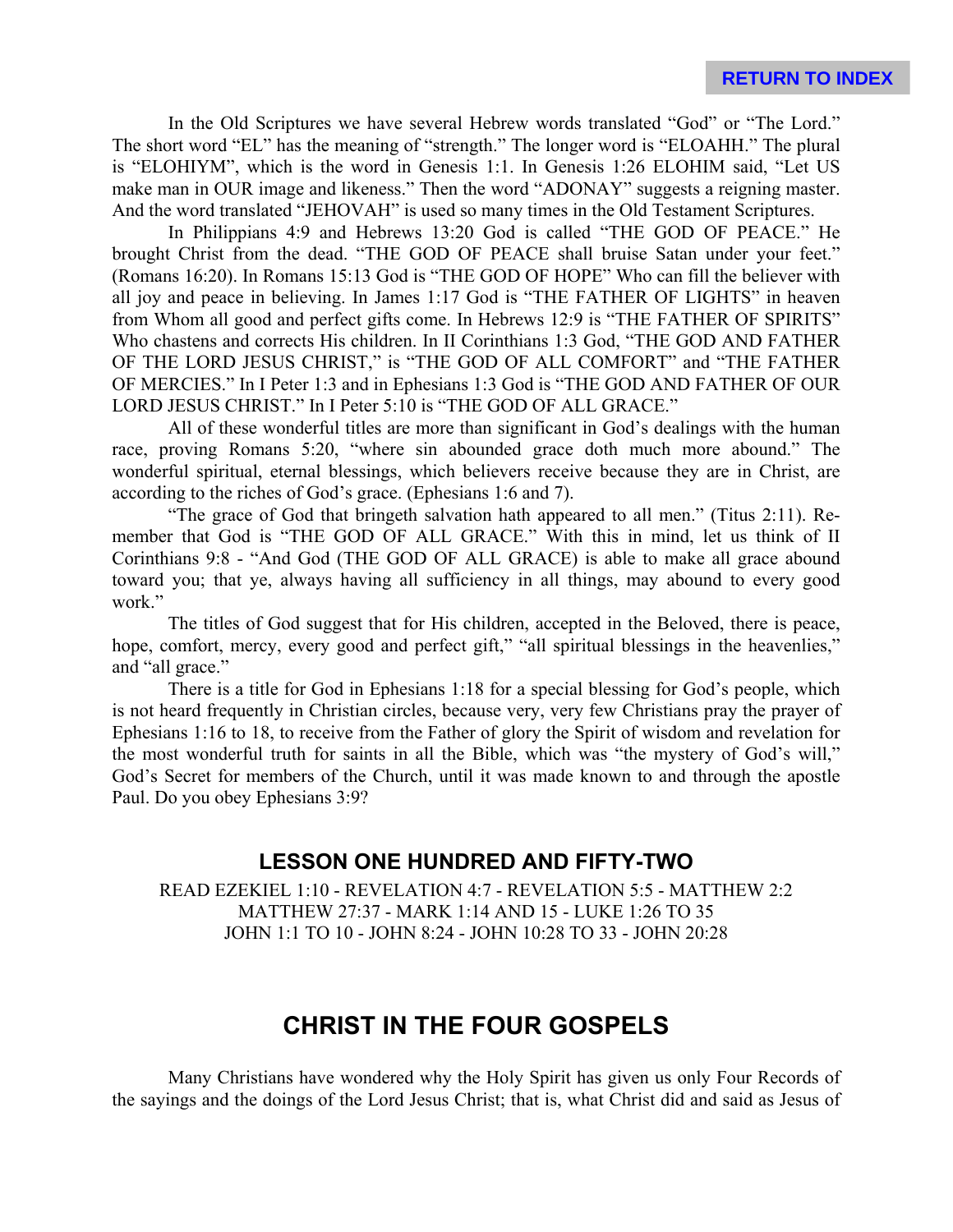Nazareth. (Acts 2:22). We read in John that the world might not contain the books that should be written concerning Christ and His works. But we have only Four.

Many years ago some servant of the Lord thought he knew why Four Gospels were written. He thought that the four-faced creature of Ezekiel 1:10 and Revelation 4:7 was the fourfold portrait of the Lord Jesus Christ in Matthew, Mark, Luke and John. Ezekiel beheld four faces on the one creature: the face of a lion, the face of an ox, the face of a man, and the face of an eagle.

Many have accepted that servant's interpretation; and they have agreed with him that Christ in Matthew is the LION, or the Great King, the Lion of the Tribe of Judah. (Revelation 5:5). They see Christ in Mark as the faithful SERVANT, typified by the OX. (Isaiah, 42:1). They say in Luke we have the genealogy of the Second Man from heaven back to the first man. (I Corinthians 15:47 - Luke 3:38). Here we have the two men; the one who lost the image and likeness of God, the other One Who is the express image of God. We learn that in Luke Christ is called "The Son of man" 25 times. So they see in Luke the man Christ symbolized by the face of the MAN. All the way through John's Gospel we find the eternal Deity of the Lord Jesus Christ set forth. John surely sets Christ forth as God in human form, the Word made flesh, Who came down from heaven, and as the eagles soar in the heaven, they say, that Christ, in John, was typified or symbolized by the EAGLE.

We read in the Bible: "Behold thy KING." (Matthew 21:5 - John 19:14). "Behold My SERVANT." (Isaiah 42:1). "Behold the MAN." (John 19:5). "Behold your God." (Isaiah 35:4).

Matthew, Mark and Luke are called "The Synoptic Gospels." "Synoptic" means giving the same general view of the whole. John is indeed the unique Record, as there are in John 14 whole chapters of facts not mentioned in the Synoptic Records.

Christ is called "The Son of man" in John's Gospel at least ten times. And in John 4:29 the woman said, concerning Christ, "Come, see a MAN which told me all things that ever I did." Christ knew all things (John 4:25 - John 2:25 - John 21:17). Christ was in Samaria, in the Gospel of John. (Chapter four). The Samaritans were not Gentiles. Every other scene in John is set on a Jewish stage. In John 1:49 Christ is the King of Israel. It is in John that we read, "Behold, the MAN." (John 19:5). We find the word "Jew" more than 65 times in John, but the word "Christian" is not found once. In John's Gospel we have no record of the interviews of Christ with the two Gentiles mentioned in Matthew 8:1 to 12 - Matthew 15:22 to 27 - Mark 7:24 to 30 - Luke 7:1 to 12. So we should be Bereans and be careful about following the fanciful teaching of others, remembering I John 2:26 to 28.

In another message we wrote that Christ, in the Gospel of Luke, is "Israel's Shepherd King" and that, in the light of Luke 7:1 to 12 - Luke 19:9 and Luke 13:16, no Bereans will call the Gospel of Luke the Gentile Gospel. In John's Gospel there is no record of the "kingdom" parables of Christ; no record of the "kingdom" "Our-Father" prayer or of the Sermon on the Mount or of the Golden Rule, recorded in the Synoptics. The so-called "great commission" is missing. In the Synoptics we do not have the Lord's Prayer, which is in John 17:1 to 25.

In Matthew, Christ is the Son of David, the Son of Abraham. But in all Four Gospels He is King, Servant, the Perfect Man, and the eternal God. Moreover Luke 3:23 to 38 and Matthew 1:1 to 17 compared with the first chapter of John, prove that Christ had legal right, birth right, and Divine right to take David's throne, which He will yet occupy. (Luke 1:27 to 33). We should be careful about accepting at full face value that Matthew was written to the Jews; Mark, to the Romans; Luke, to the Greeks; and John to Christians.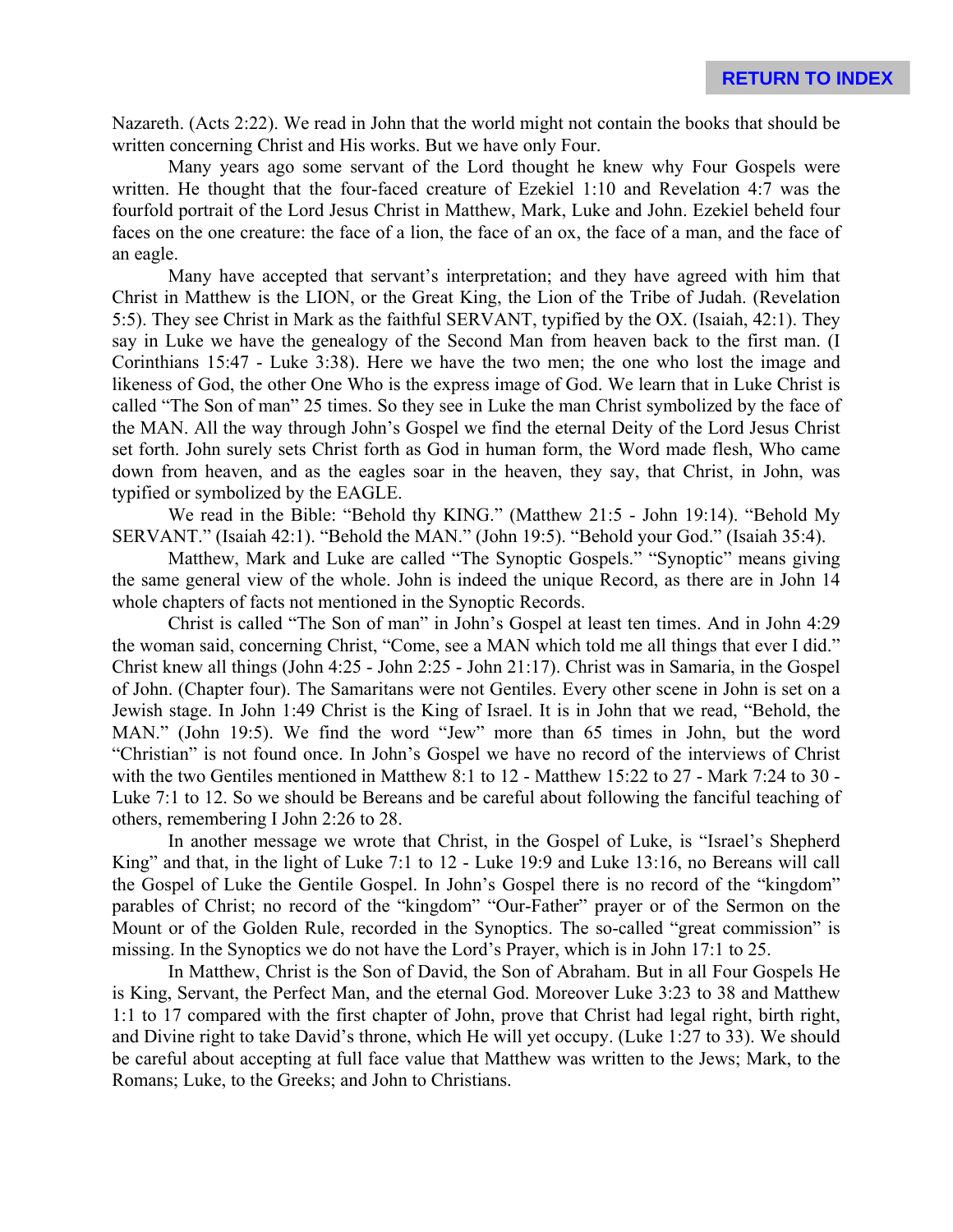#### **LESSON ONE HUNDRED AND FIFTY-THREE**

READ I CORINTHIANS 12:8 TO 11 - I CORINTHIANS 12:28 I CORINTHIANS 14:34, 18 AND 39 - MARK 15:14 TO 18 - EPHESIANS 4:7 TO 13 II TIMOTHY 4:20 - JAMES 5:14 TO 16 - MATTHEW 8:16 AND 17

#### **THE SIGN GIFTS OF I CORINTHIANS 12:8 TO 11**

The Holy Spirit led the apostle Paul to write his first Epistle to the Corinthians, about 58 A. D. This was about 25 years after Christ, in resurrection, said to His eleven apostles, that miraculous signs would follow believers. (Mark 16:16 to 18).

As we carefully study the Book of Acts, we learn that the Lord performed miracles by Stephen and Phillip. (Acts 6:8 - Acts 8:6 to 8). Then by Peter and Paul, God performed miracles. (Acts 5:14 to 17 - Acts 19:10 to 13). It seems that the Lord permitted Paul to duplicate every miracle which Peter performed. About the same number is accredited to each of them. Then note concerning all the apostles. (Acts 5:12).

Later on Paul wrote of his mighty signs and miracles. (Romans 15:17 to 20). Paul stated that they were the signs of an apostle (II Corinthians 12:12). Note concerning the signs of the Twelve in Hebrews 2:2 to 4.

But we must reckon with I Corinthians 12:28: "And God hath set some in the Church, first apostles, secondarily prophets, thirdly teachers, after that miracles, then gifts of healings, helps, governments, diversities of tongues."

God set these sign-gifts in the Church. No mention is made of these sign-gifts or the miracles and signs of Mark 16:17 and 18 in the Epistles which Paul wrote after the close of "The Book of Acts" period. In Paul's farewell message he mentioned that a fellow-saint was left sick at Miletum. (II Timothy 4:20). Another faithful saint was told to take a remedy for his oft sicknesses. (I Timothy 5:23). It is rather difficult to reconcile these cases with Acts 19:10 to 13 unless we see that God changed his spiritual program after His pronouncement by Paul in Acts 28:25 to 28. Undoubtedly the Holy Spirit had in mind this radical change when He led Paul to write I Corinthians 13:8 to 13, where we read that certain things would be done away and other things would abide: Paul's progress from childhood to manhood. Compare the Corinthian signgifts with the gifts in Ephesians.

Yes, there is a great difference in the gifts mentioned in Ephesians 4:7 to 13.

For some Divine reason the sign-gifts are mentioned in an Epistle addressed to saints, who were not exactly "super-spiritual" or of extraordinary faith. Many of them were carnal. Read I Corinthians 3:1 to 4 - I Corinthians 6:5 to 9 - I Corinthians 11:25 to 32 and other verses in this Epistle and you will learn that the wonderful signs of I Corinthians 12:8 to 11 were not exercised by first century saints who were more spiritual and faithful than saints of 1945 A. D. Lack of faith or spiritual power does not explain the absence of these gifts today.

In another lesson we referred to a printed message by Mr. A. E. Bishop, published and distributed for the past 25 years by the Moody Bible Institute. This message is endorsed without reservation by Dr. C. I. Scofield. In this message the writer comments on the sign-gifts in this language: "Is it the Spirit of God or Satan who attempts to revive the sign-gifts that were Divinely retired after having fulfilled their purpose? Every widespread attempt to revive them has, without exception, resulted in confusion, divisions, injury and disgrace."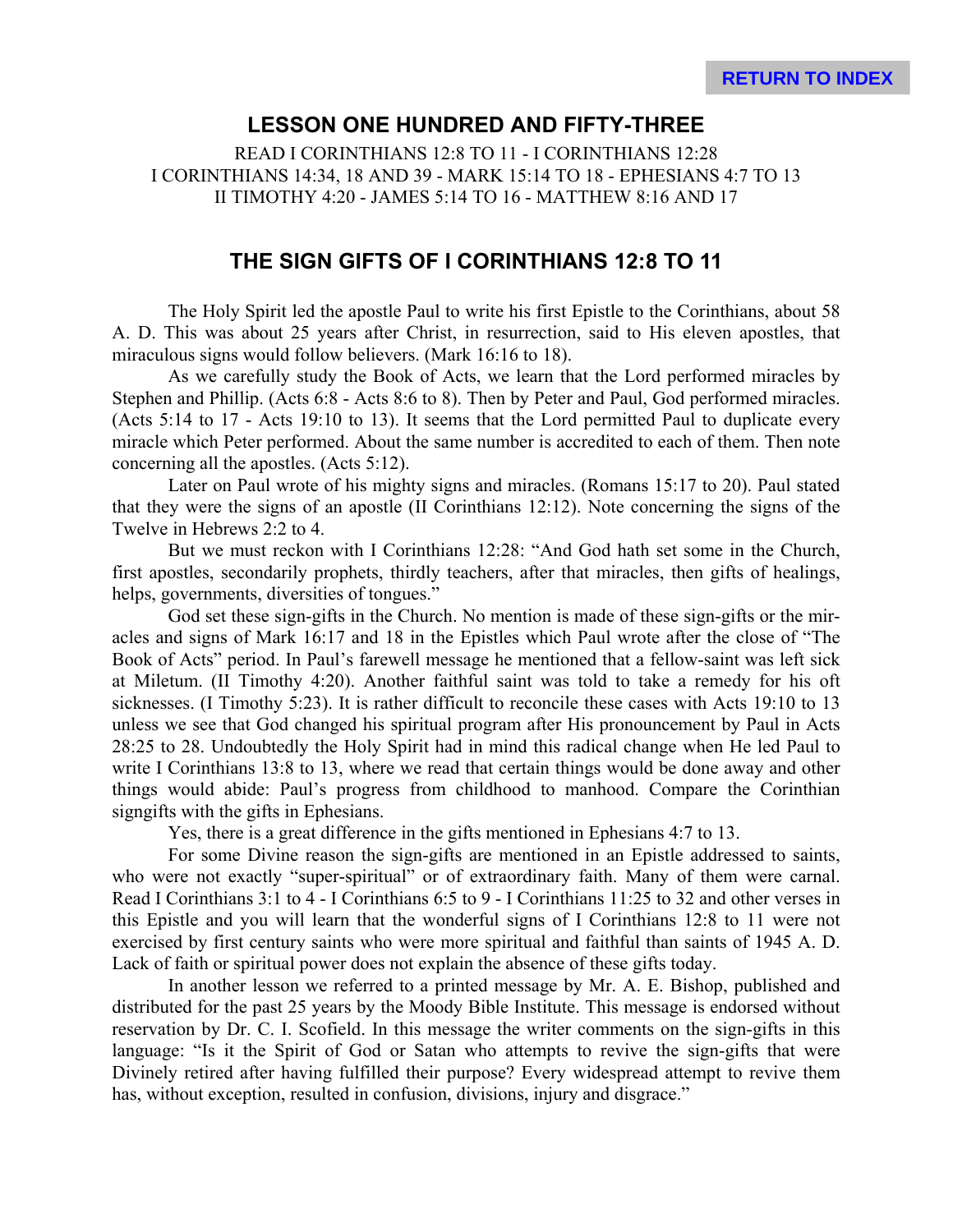"In the latest Epistles of Paul, not only is it noticeable that the sign-gifts are nowhere in manifestation, but a different order is brought forth for the correction of prevailing hobbies and fanaticisms."

"The sign-gifts of I Corinthians 12 were operative during the period of Acts. They were for the short period of time until the written Word should be completed." "They vanished away."

"After repeated study of the Epistles written after Paul's arrival at Rome, I am convinced that in them is found a curative teaching for all of the present-day delusions and fanaticisms found among many of the most sincere saints in the Church."

This is the only sane, Scriptural explanation why spiritual saints do not exercise the miraculous gifts performed by carnal Christians during the "Acts" "Transition" period.

## **LESSON ONE HUNDRED AND FIFTY-FOUR**

READ DANIEL 2:28 TO 45 - COLOSSIANS 1:24 TO 27 EPHESIANS 3:1 TO 11 - REVELATION 1:11 TO 19

# **THE LORD'S REVELATIONS TO DANIEL, PAUL AND JOHN**

Daniel is from "Dan," a judge; and "El" is God: "the judge of God." Daniel was a Jew in captivity under the king of Babylon, Nebuchadneuar. The apostle Paul was "the apostle of the Gentiles." (Romans 11:13). Paul was in jail at Rome, suffering as an evildoer even unto chains. (II Timothy 2:8 and 9). Daniel interpreted the king's "image" dream; and told the king that Rome would be the fourth Gentile world power. Paul was in jail, as Caesar's prisoner. But Paul called himself "the prisoner of Jesus Christ for Gentiles." (Ephesians 3:1 to 4). Paul said he was in jail for "the mystery of Christ." (Colossians 4:3 and 4). Hear the testimony of the apostle John, that apostle whom Jesus loved (John 21:20), in Revelation 1:9: "I John was in the isle that is called Patmos, for the Word of God, and for the testimony of Jesus Christ."

Note Daniel's testimony in Daniel 2:28: "But there is a God in heaven that revealeth secrets, and maketh known to the king Nebuchadneuar what shall be in the latter days."

"THEN WAS THE SECRET REVEALED unto Daniel in a night vision." "Blessed be the name of God forever." "He revealeth the deep and secret things." (Daniel 22:19 to 23). Then Daniel said to Nebuchadneuar: "Thou, O king, art a king of kings: for the God of heaven hath given thee a kingdom, power, and strength, and glory." (Daniel 2:37).

According to God's SECRET revealed to Daniel, Nebuchadneuar with his Babylonian Empire, was the head of gold. There were to be three other Gentile world powers—"Media-Persia"—"Greece"—"Rome." Thus God revealed to Daniel that "the times of the Gentiles," politically, began about 600 B.C. with Babylon. After revealing the course of "the times of the Gentiles" the Lord told Daniel what Christ told the Jews in Luke 21:24 to 33: that the Son of man - Daniel's Smiting Stone (Daniel 2:44 and 45), would come to earth and crush what will be left of the toes of the great image.

Study Daniel and the Gospel of Luke together. In Luke 1:26 to 33 and Luke 2:6 to 16, Christ was born in the city of David, as the Seed of David to take the throne of David, to reign over Israel and bring peace on earth. But in Luke 19:42 to 44, we learn that Israel did not know the time of their peace and God's visitation. In Luke 1:67 to 77 Christ was born to deliver the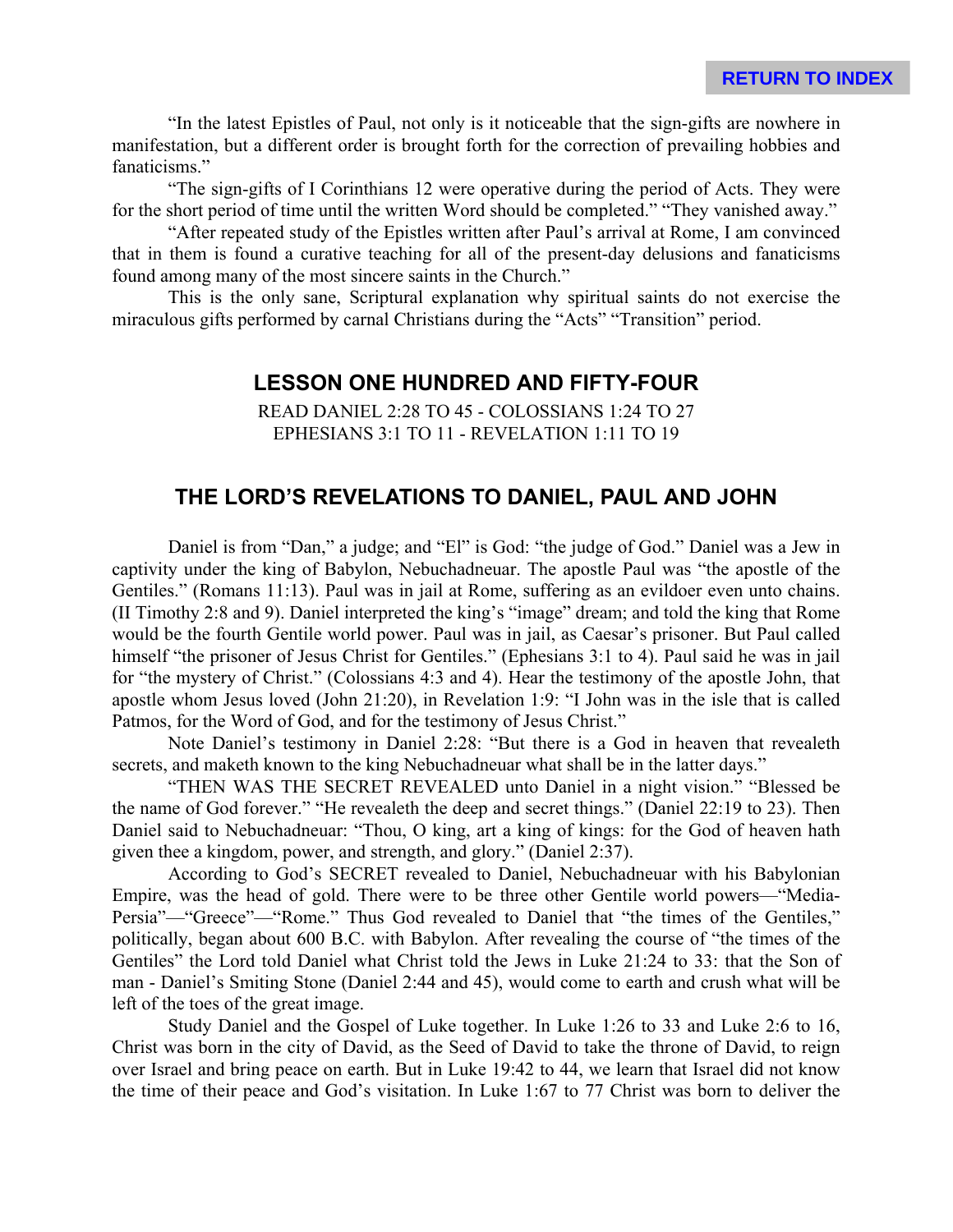Jews from Gentile political control. But the Jews' decision was: "We will not have this man to reign over us." (Luke 19:14). "Away with Jesus, crucify Him;" "We have no king but Caesar." (John 19:15).

Christ told the Jews they would continue to be captives under Gentile political control "until the times of the Gentiles be fulfilled." (Luke 21:24). "Render unto Caesar the things that are Caesar's." (Matthew 22:21). Caesar's awful judgment fell on Jerusalem and the Jews, about 70 A.D., in fulfillment of Matthew 22:7 and Luke 21:20 to 23.

But for some years after Christ's words in Luke 21:20 to 24 Israel continued to be God's nation for the spiritual blessing of other nations. (John 4:22 - Romans 9:4 to 6 - Matthew 23:1 to 3 - Romans 15:27). The twelve apostles were Jews. Paul and Barnabas and Silas were Jews. The Holy Spirit continued to move upon Jews to give us the Holy Scriptures. Christ was Israel's Saviour in incarnation. (Acts 13:23 - Acts 5:29 and 30 - Romans 15:8 - Acts 2:22 - Matthew 15:24 - Matthew 10:5 to 8). Christ was Israel's Saviour in resurrection. (Acts 5:31 and 32 - Acts 13:30 to 41). He was Israel's twice-rejected Saviour. Then God rejected Israel and sent salvation to Gentiles. (Romans 11:5 to 15 - Romans 11:30). Paul wrote that the fulness of the Gentiles would come in, and Israel's temporary blindness would be taken away. (Romans 11:25 and 26 - Romans 11:5 to 15). So Paul said, "We turn to the Gentiles." Thus "the times of the Gentiles," spiritually, began more than 600 years after "the times of the Gentiles," politically, began. The culmination, spiritually, is told in Ephesians 4:13 and Titus 2:13. This will come before the culmination, politically. (Luke 21:27 to 33).

The risen Lord revealed God's SECRET to Paul concerning this special "grace" dispensation and age for Gentiles. "The dispensation of the grace of God for Gentiles" is called "the mystery of God's will," "the dispensation of the Mystery hid in God from before the beginning of the world." (Ephesians 1:9 and Ephesians 3:1 to 4 - Ephesians 3:9 - Colossians 1:24 to 27).

Now read Revelation 1:1 and 1:19, concerning John's Revelation. Daniel knew nothing of "the times of the Gentiles," spiritually. This Divine Secret was not revealed by Christ on earth, but some years after He went back to heaven. This was God's Secret during Daniel's days and during Christ's days on earth.

Surely John's Revelation was not concerning "The Church of the Mystery" or "the Dispensation of the Mystery." Certainly the meaning of the seven churches of Revelation is more than a secret with most Christians.

As we compare Daniel's Secret with John's Revelation we certainly learn that, in finding the fulfillment of Daniel's Prophecy in John's Revelation, we pass over the parenthetical "Dispensation of the Mystery."

# **LESSON ONE HUNDRED AND FIFTY-FIVE**

READ MATTHEW 1:1 - HEBREWS 2:16 AND 17 - ACTS 13:23 LUKE 13:16 - LUKE 19:19 - LUKE 7:1 TO 12.

# **JESUS OF NAZARETH IN ISRAEL'S LAND**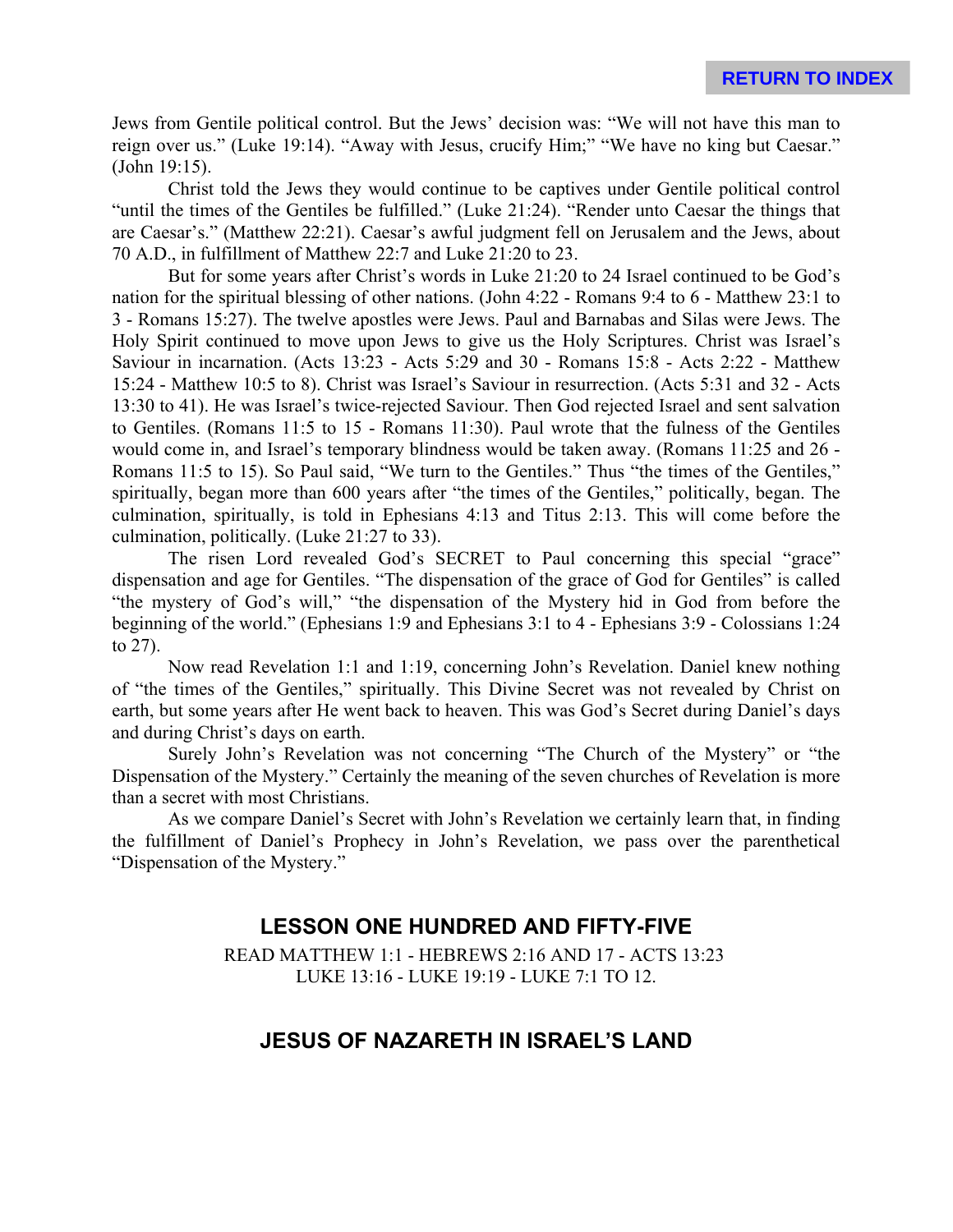Note the first verse of the first chapter of Matthew and the second verse of the second chapter of Matthew: "The Book of the generation of Jesus Christ, the Son of David, the son of Abraham." Saying, "Where is He that is born King of Jews? for we have seen His star in the east, and are come to worship Him."

Jesus Christ was the Son of David. He was born as the Seed of David to be Israel's Saviour (Acts 13:23). Christ was born to sit on David's throne and reign over the house of Israel. (Luke 1:27 to 33).

"Blessed be the Lord God of Israel; for He hath visited and redeemed His people And hath raised up a horn of salvation for us in the house of His servant David." (Luke 1:68 and 69). Christ was raised from the dead to sit on the throne of David and to give to Israel the sure mercies of David (Acts 2:27 to 33 and 13:30 to 37).

Christ will come back to build again the tabernacle of David (Acts 15:13 to 18 - Amos 9:11 to 14 - Ezekiel 37:24 and 25).

Jesus Christ was saluted "King of Israel" (John 1:49); for He was born "King of the Jews" and died "King of the Jews."

Jesus Christ was born to fulfill prophecy (I Peter 1:12 - Acts 13:29 - Isaiah 9:6 and 7). He was born for Calvary 's cross and He was born for David's throne (Hebrews 2:8 and 9 and Luke 1:32).

Christ was raised from the dead and is now far above all heavens, to be Head of the Church, which is His Body. This is not in fulfillment of prophecy. (Ephesians 1:19 to 23 - Colossians 1:24 to 27).

Jesus Christ was born as the Seed of Abraham, the Seed in Whom all the earth will be blessed (Genesis 12:3 and Genesis 22:18), but He was thus born to die for Israel's sins (Hebrews 2:16 and 17 - Isaiah 53:5 to 8 - John 11:47 to 52).

On earth Christ was sent unto the children of Abraham whom He called, "the children of the Kingdom." (Matthew 8:12).

Why did He heal that diseased woman on the sabbath? Because she was a daughter of Abraham. (Luke 13:16).

Why did he save that despised publican Zacchaeus? Because he was a son of Abraham. (Luke 19:9).

Why did He bless that one Gentile man in Luke 7:1 to 12? Because he loved the sons of Abraham, built them a synagogue, and went to Christ through the sons of Abraham. (A most interesting story in Luke 7:1 to 12).

Why did Peter preach Acts 3:18 to 26 after the death of Christ, "to Israel first?" The answer is Acts 3:25: "Ye are the children of the prophets and of the covenant which God made with our fathers, saying unto Abraham, In thy seed shall all the kindreds of the earth be blessed."

But where were the Gentiles at the time? Ephesians 2:11 and 12.

Now let us read one of the most interesting and significant stories in the Bible, Matthew 15:21 to 28: "Then Jesus went thence, and departed into the coasts of Tyre and Sidon. And, behold, a woman of Canaan came out of the same coasts, and cried unto Him, saying, Have mercy on me, O Lord Thou Son of David; my daughter is grievously vexed with a devil. But He answered her not a word. And His disciples came and besought Him, saying, Send her away; for she crieth after us. But He answered and said, I am not sent but unto the lost sheep of the house of Israel. Then came she and worshipped Him, saying, Lord, help me. But He answered and said, It is not meet to take the children's bread, and cast it to dogs. And she said, Truth, Lord: yet the dogs eat of the crumbs which fall from their masters' table. Then Jesus answered and said unto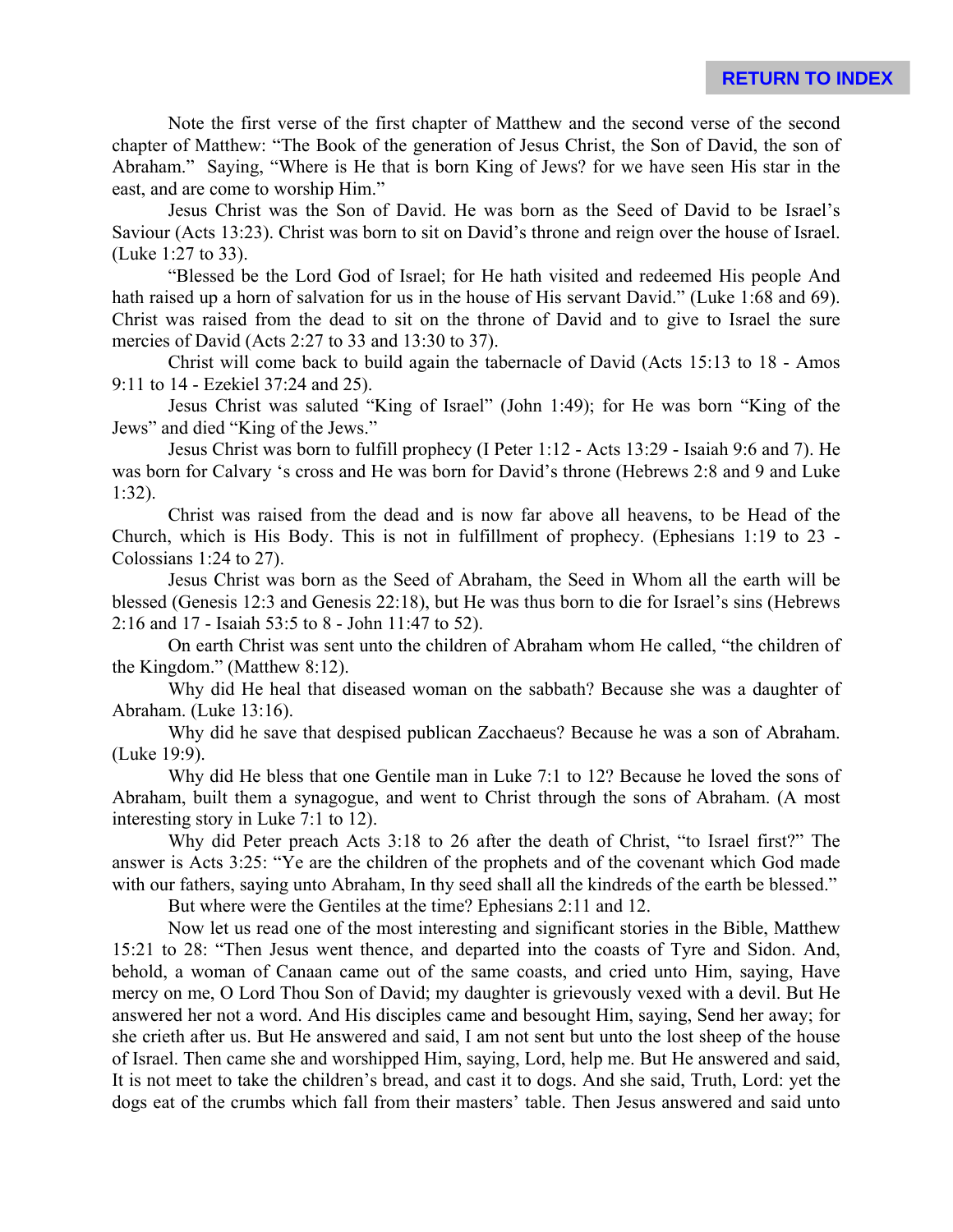her, O woman, great is thy faith: be it unto thee even as thou wilt. And her daughter was made whole from that very hour." (After reading this strange Message, compare it with Romans 11:11 and the changed program for Israel and Gentiles in Romans 11:30 to 32).

#### **LESSON ONE HUNDRED AND FIFTY-SIX**

#### READ I CORINTHIANS 15:45 TO 49 - HEBREWS 10:1 TO 14 - HEBREWS 9:28 PHILIPPIANS 3:20 AND 21 - REVELATION 20:6 REVELATION 20:13 TO 15 - MATTHEW 25:41

## **THE SECOND THINGS OF THE BIBLE**

The New Testament Scriptures give us the record of - 1. The Second Man - 2. The Second Covenant - 3. The Second Coming of The Second Man - 4. The Second Death.

First let us read I Corinthians 15:47 and 45: "The First Man is of the earth, earthy: the Second Man is the Lord from heaven." "And so it is written, the First man Adam was made a living soul; the Last Adam was made a quickening Spirit."

Here we learn that the first Adam, made in the image and likeness of God, is called "the First Man." The Lord Jesus Christ, Who is to be the last Adam, is called the Second Man from heaven.

There is to be a third man, the man of sin. (II Thessalonians 2:2 to 9).

Everything that is wrong with this earth and the human race came because the First man was disobedient unto death and brought the universal law of sin and death. (Romans 8:2). This means "ruin" for all who are in Adam. But righteousness, reconciliation, redemption and resurrection have come to all of Adam's descendants, who are new creatures in the Second Man (Christ Jesus), by faith. Spiritual resurrection now, with the guarantee of incorruptibility. (II Timothy 1:10). This is because the Second Man was obedient unto death. (Romans 5:14 to 21). Christ wore the thorns and bore the curse that came by the First man. Then Christ abolished death and destroyed him that had the power of death, Satan. (Hebrews 2:14 and 15).

After the descendants of the First man had struggled with sin for 2500 years, God, through Moses, added the law, that the sin that entered by Adam might abound. God wanted to leave the human race without excuse, as to their guilt before Him. (Romans 5:20 - Romans 3:19 and 20). That "law" covenant is called the First Covenant (Hebrews 8:7 - Hebrews 9:1 - Hebrews 8:13 and 8 - Hebrews 10:9).

Because of a universal heart disease, known as indwelling sin, no members of Adam's race could obey the First Covenant. Because they all had the sinful nature of the First man. So the Lord, who became the Second Man, then in the bosom of His Father said, that He would come down to earth and do His Father's will (John 6:38) (Hebrews 10:6 to 10).

So we have the good news of Hebrews 10:9 and 10: "Then said He, Lo, I come to do Thy will O God. He taketh away the FIRST that He may establish the SECOND. By the which will we are sanctified through the offering of the body of Jesus Christ once for all."

So the SECOND MAN established the SECOND COVENANT whereby God makes "living saints" out of "dead sinners." The Second Covenant is the ministration of life. The First Covenant is the ministration of death. (II Corinthians 3:7 - Galatians 3:21 - Romans 8:2 to 4).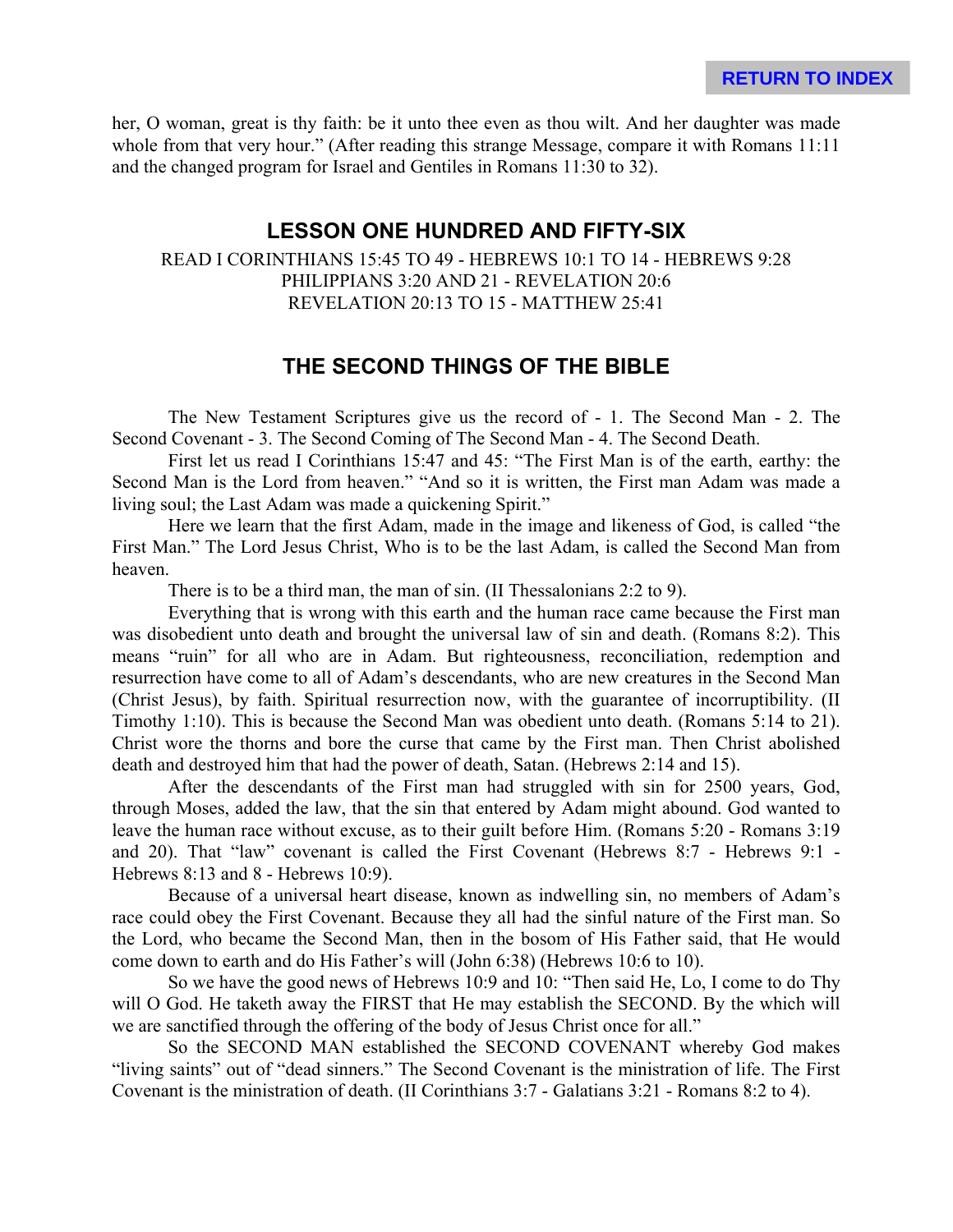When sinners, in Adam, accept the Second Covenant, established by the Second Man, they receive the Second Birth. (John 1:12 and 13). Then they are "turned to God from idols to serve the living and true God and to wait for His Son from heaven, even Jesus, Who delivered us from the wrath to come." (I Thessalonians 1:9 and 10). They are to wait for the Second Coming of the Second Man.

The SECOND MAN is coming the SECOND TIME. (Hebrews 9:28 - Acts 1:8 to 12 - I Thessalonians 4:13 to 18). Those who have accepted the Second Covenant established by the Second Man will be raptured when the Second Man comes the Second Time. They will have no part in the SECOND DEATH, which is everlasting fire prepared for the devil and his angels (Matthew 25:41) "Blessed and holy is he that hath part in the FIRST RESURRECTION: on such the SECOND DEATH hath no power, but they shall be priests of God and of Christ, and shall reign with Him a thousand years." (Revelation 20:6) "And death and hell were cast into the lake of fire. This is the SECOND DEATH. And whosoever was not found written in the Book of Life was cast into the lake of fire." Revelation 20:14 and 15.

The SECOND THINGS are the things that count for eternity.

#### **LESSON ONE HUNDRED AND FIFTY-SEVEN**

READ II SAMUEL 9:1 TO 13 - II SAMUEL 3:1 - II SAMUEL 19:24 TO 30 I SAMUEL 18:11 - I SAMUEL 18:29 - I SAMUEL 19:1

## **THE LAME MAN AT THE KING'S TABLE**

Note David's question in II Samuel 9:1: "Is there yet any that is left of the house of Saul, that I may skew him kindness for Jonathan's sake?"

As we think of this question let us think of II Samuel 3:1- I Samuel 18:11 - I Samuel 18:29 and I Samuel 19:1: "Now there was long war between the house of Saul and the house of David: but David waxed stronger and stronger, and the house of Saul waxed weaker and weaker." "And Saul cast the javelin; for he said, I will smite David even to the wall with it. And David avoided out of his presence twice." "And Saul was yet the more afraid of David; and Saul became David's enemy continually." "And Saul spake to Jonathan his son, and said to all his servants, that they should kill David." So Saul was David's enemy. But Saul's son, Jonathan, loved David and David loved Jonathan. Note David's statement concerning their mutual love: "I am distressed for thee, my brother Jonathan: Very pleasant hast thou been unto me: thy love to me was wonderful." (II Samuel 1:26). Here let us think of Romans 5:10 and Titus 3:4: "For if, when we were enemies, we were reconciled to God by the death of His Son; much more, being reconciled, we shall be saved by His life." "But after that the kindness and love of God our Saviour toward man appeared." When we, like the house of Saul were weak, Christ died for us. (Romans 5:6).

David means "LOVE". Jonathan means "JEHOVAH'S GIFT." We read in I John 4:8, "God is Love." We read in John 3:16 that God so loved the world that His LOVE GIFT to sinners was His only begotten Son. We read in Ephesians 4:32 that the believing sinner's sins are forgiven for Christ's sake. "Herein is love, not that we loved God, but that He loved us, and sent His Son to be the propitiation for our sins." (I John 4:10).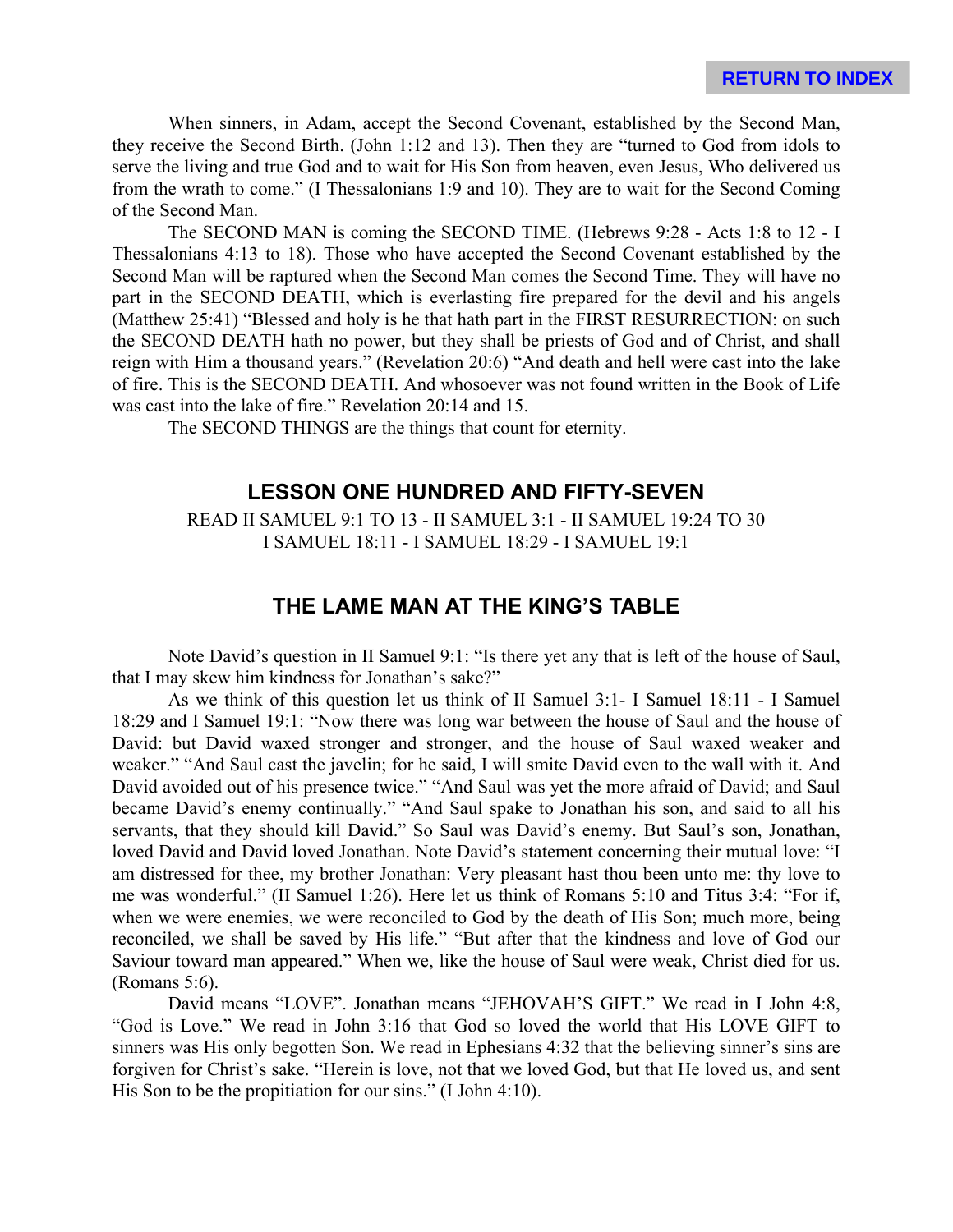Ziba, Saul's son, answered king David's question. "Jonathan hath yet a son which is lame on his feet. Behold, he is in the house of Machir, the son of Ammiel, in Lodebar." (II Samuel 9:3 and 4).

Think of this unattractive, deformed man. Machir means "sold" or "bondage." Lodebar means "the place of no pasture." We think of Isaiah 53:6, "all we like sheep have gone astray." Certainly "astray" means to the place of "no pasture," sheep without a shepherd. Paul said, "I am carnal, sold under sin." (Romans 7:14). Surely every sinner is spiritually deformed, lame on both feet, all in the strong man's house (Matthew 12:29, the house of bondage, and living in Lodebar far from the true King. (Ephesians 2:13 - Ephesians 4:18). Let us note carefully II Samuel 9:6 to 8: "Now when Mephibosheth, the son of Jonathan, the son of Saul, was come unto David, he fell on his face, and did reverence. And David said, Mephibosheth, And he answered, Behold thy servant! And David said unto him. Fear not: for I will surely shew thee kindness for Jonathan thy father's sake, and will restore thee all the land of Saul thy father; and thou shalt eat bread at my table continually. And he bowed himself, and said, What is thy servant, that thou shouldest look upon such a dead dog as I am?"

Of course, we have read Titus 3:4 and Ephesians 2:4 concerning the kindness and love, the rich mercy and great love of God toward deformed sinners, "afar-off," even dead in sins. (Ephesians 2:13 - Titus 3:3 - Ephesians 2:1 to 3 - Ephesians 2:5). Every sinner should know what Mephibosheth knew. Mephibosheth knew that he deserved the king's wrath and judgment. But in David's dealings with Mephibosheth and the lame man's response, we are reminded of the statement in Romans 2:4, "the goodness of God leadeth thee to repentance." Note what the king said, "Mephibosheth, Jonathan's son, shall alway eat at my table." (II Samuel 9:10). "So Mephibosheth dwelt in Jerusalem: for he did eat continually at the king's table; and was lame on both feet." (II Samuel 9:13).

From Lodebar to Jerusalem. From the house of bondage to the king's house and the king's table. What a change! We, as Christians, have been delivered from the power of darkness and translated into the kingdom of the Son of God's love. "in Whom we have redemption through His blood, even the forgiveness of sins." (Colossians 1:13 and 14). We are already seated with Christ in the heavenlies (Ephesians 2:6, and we shall be at His table forever and ever an ever. "That in the ages to come He might skew the exceeding riches of His grace, in His kindness toward us, through Christ Jesus." (Ephesians 2:7). We are not only in God's House, but there we are jointheirs with His Son.

Mephibosheth did not deserve the king's favor, but rather the very opposite. But he received the king's favor for Jonathan's sake: Jonathan, "God's Gift." Read Romans 5:20 and Romans 3:24.

So grace reigns through righteousness unto eternal life by Jesus Christ our Lord. (Romans 5:21). Certainly, no one word in the English language can define "grace."

Between II Samuel 9 and II Samuel 18, King David was rejected and went away, "UNTIL THE DAY HE CAME IN PEACE." (II Samuel 19:24). But during the time the true king was away Mephibosheth lost interest in all about him. He loved the king and longed for him. His thoughts and affections were upon the absent rejected king. (Compare II Samuel 19:24 to 30 with Colossians 3:1 to 4, with I Thessalonians 1:9 and 10 - Titus 2:13 - I Corinthians 1:10).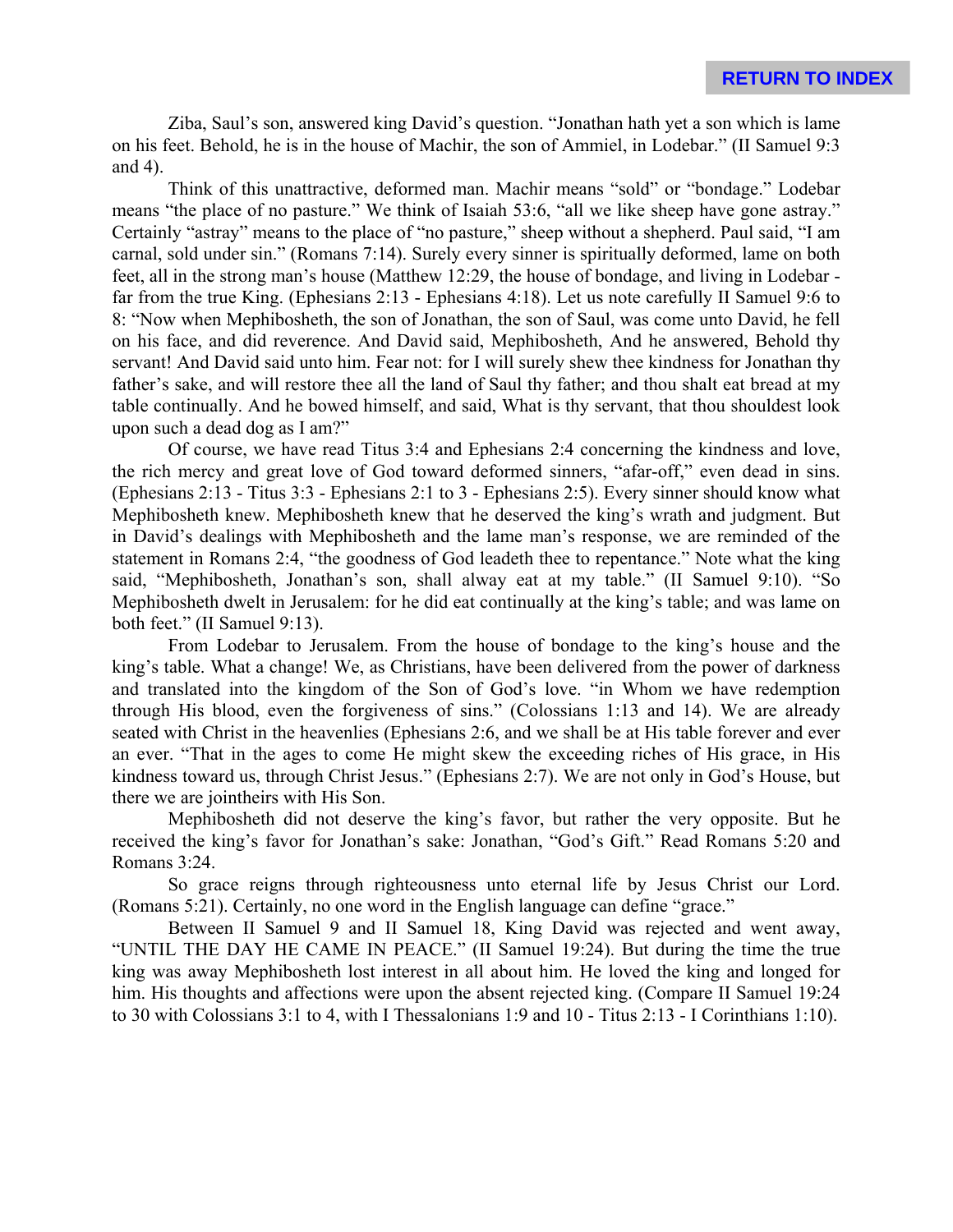## **LESSON ONE HUNDRED AND FIFTY-EIGHT**

READ EPHESIANS 4:7 TO 13 - EPHESIANS 2:13 TO 22 I CORINTHIANS 12:12 TO 14 - EPHESIANS 1:19 TO 23 ACTS 15:13 TO 18 - AMOS 9:11 TO 15

## **THE BODY OF CHRIST - THE TABERNACLE OF DAVID**

The Father, the Son and the Holy Spirit are building a BUILDING.

"He that descended is the same also that ascended up far above all heavens, that He might fill all things. And He gave some apostles and some prophets; and some, evangelists; and some, pastors and teachers, for the perfecting of the saints, for the work of the ministry, for the EDIFYING (BUILDING UP) OF THE BODY OF CHRIST: Till we all come in the unity of the faith, and of the knowledge of the Son of God, unto a perfect Man, unto the measure of the stature of the fulness of Christ."

Perhaps there are no more important verses in the Bible than Ephesians 4:10 to 13, which we have quoted, to give to Christians definite information as to what God's program is for this age. In I Corinthians 3:9 and 10 we read: "For we are laborers together with God: ye are God's husbandry, ye are God's building. According to the grace of God which is given unto me (Paul), as a wise masterbuilder, I have laid the foundation, and another buildeth thereon, But let every man take heed how he buildeth (together) thereupon." Surely Christians should desire to build intelligently with God, the Great BUILDER.

We are laborers together with God. We are to take heed how we build together with Paul on the foundation which he, the wise masterbuilder, laid. It seems from this that Paul was chosen to be the Lord's foreman and that unto Paul were committed the blueprints and specifications for the building described in Ephesians 2:21 and 22: "In Whom all the BUILDING fitly framed together groweth unto a holy TEMPLE in the Lord; In Whom ye also are builded together for a HABITATION of God through the Spirit."

Paul, the Christ-appointed wise masterbuilder, wrote that Christians should be workmen who need not be ashamed, rightly dividing the Word of truth. (II Timothy 2:15). We must go to Paul's Writings for clear instructions how to build with God. God the Father, God the Son and God the Holy Spirit are building a spiritual TEMPLE, EDIFYING THE BODY OF CHRIST, building up the CHURCH. (Ephesians 4:11). In the beginning God selected some men with special gifts, "apostles, prophets, evangelists, pastors and teachers" (Ephesians 4:9 to 11).

Those first co-laborers with God knew what they were doing, and they knew what God was doing. But today the situation is somewhat confused. Religious sectarian groups seem to be building a number of different churches in competition with God, even though they read in the Bible that Christ died to reconcile all believing sinners in ONE BODY; that there is ONE BODY; that believers are baptized by one Spirit into that ONE BODY. (Ephesians 2:15 to 18 - Ephesians 4:4 - I Corinthians 12:13).

They read in the Bible that Christ and the Church will be one flesh: not Christ and the churches. (Ephesians 5:31 and 32). They read that Christ loved the Church and will present that one Church unto Himself as a glorious, spotless Church. (Ephesians 5:26 to 28). Christ is not going to present two hundred different churches, or two churches, unto Himself.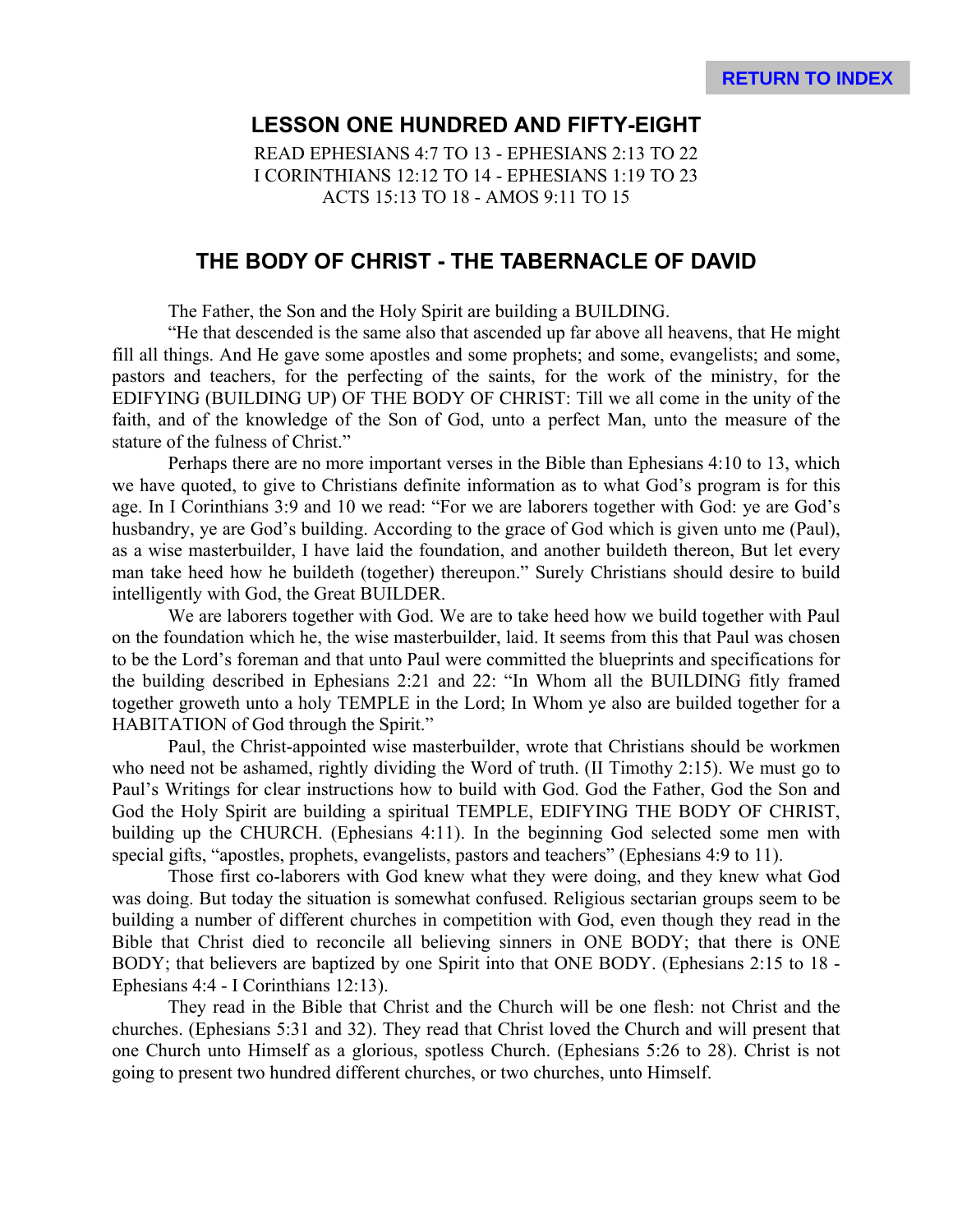All members of the Body of Christ should be evangelistic, preaching the evangel to the unsaved. Then all Church-members should join together for the perfecting of the saints, for the work of the ministry, for the building up of that Body, until we all come into that wonderful unity and the glorious perfection described in Ephesians 4:13. This will be the filling-up of Christ (Ephesians 1:21 to 23). The Mystical Christ, Head and Body, is described in I Corinthians 12:12.

We have many Postmillenarians in the churches, some of whom are members of the Body of Christ, who are trying to build up the TABERNACLE OF DAVID, or at least repair this building, which is fallen down. But they are not receiving any help from God.

Concerning the TABERNACLE OF DAVID, this "BUILDING" program is described in Acts 15:13 to 18, quoted from Amos 9:11 to 15. This "BUILDING" will begin when the Lord Jesus returns to earth. (Acts 15:15).

#### **LESSON ONE HUNDRED AND FIFTY-NINE**

READ GENESIS 3:6 AND 7 - GENESIS 3:21 - EXODUS 28:2 - LEVITICUS 6:10 DEUTERONOMY 22:11 - PSALM 69:11 - PSALM 93:1 - PSALM 132:9 AND 16 ISAIAH 64:6 - ISAIAH 61:3 - DANIEL 7:9 - GENESIS 37:3 - MARK 1:6 - LUKE 15:22 MATTHEW 22:11 - REVELATION 1:13 - REVELATION 3:5 REVELATION 19:3 AND 14

# **THE GARMENTS OF THE BIBLE**

Nearly every one of the garments of the Bible, listed above, has a religious, if not a spiritual, significance. We read in Genesis 37:3 that Jacob made for the son that he loved so dearly (Joseph), a coat of many colors. Of course, Joseph was a type of the Lord Jesus Christ who was crowned with glory and honour. (Hebrews 2:9).

Note Exodus 28:2 and Deuteronomy 22:11: "And thou shalt make holy garments for Aaron thy brother, for glory and for beauty." "Thou shalt not wear a garment of divers sorts, as of woolen and linen together."

Here we have the high priest and his garment as the type of Christ and His holiness and majesty, and the garment to instruct God's people against unholy mixtures in their doctrine and practice.

In Leviticus 6:10 we see that God's servants were to be clothed in linen; and we read the explanation of linen in Revelation 19:14 and 8: "clothed in fine linen, white and clean", "the fine linen is the righteousnesses of saints." Read also in Revelation 3:5 of the white raiment of the saints. The saints have these white robes because of the sinlessness, eternal glory and garments of Christ. See Christ in Revelation 1:13 and 19:13: "Clothed with a garment down to the foot, with a golden girdle." "And He was clothed with a vesture dipped in blood; and His name is called The Word of God."

Our blessed Lord, in Psalm 93:1, is clothed with majesty and with strength. God's priests and servants and saints were to be clothed with righteousness, salvation, and sackcloth, in the Psalms. (Psalm 132:9 and 16 - Psalm 69:11).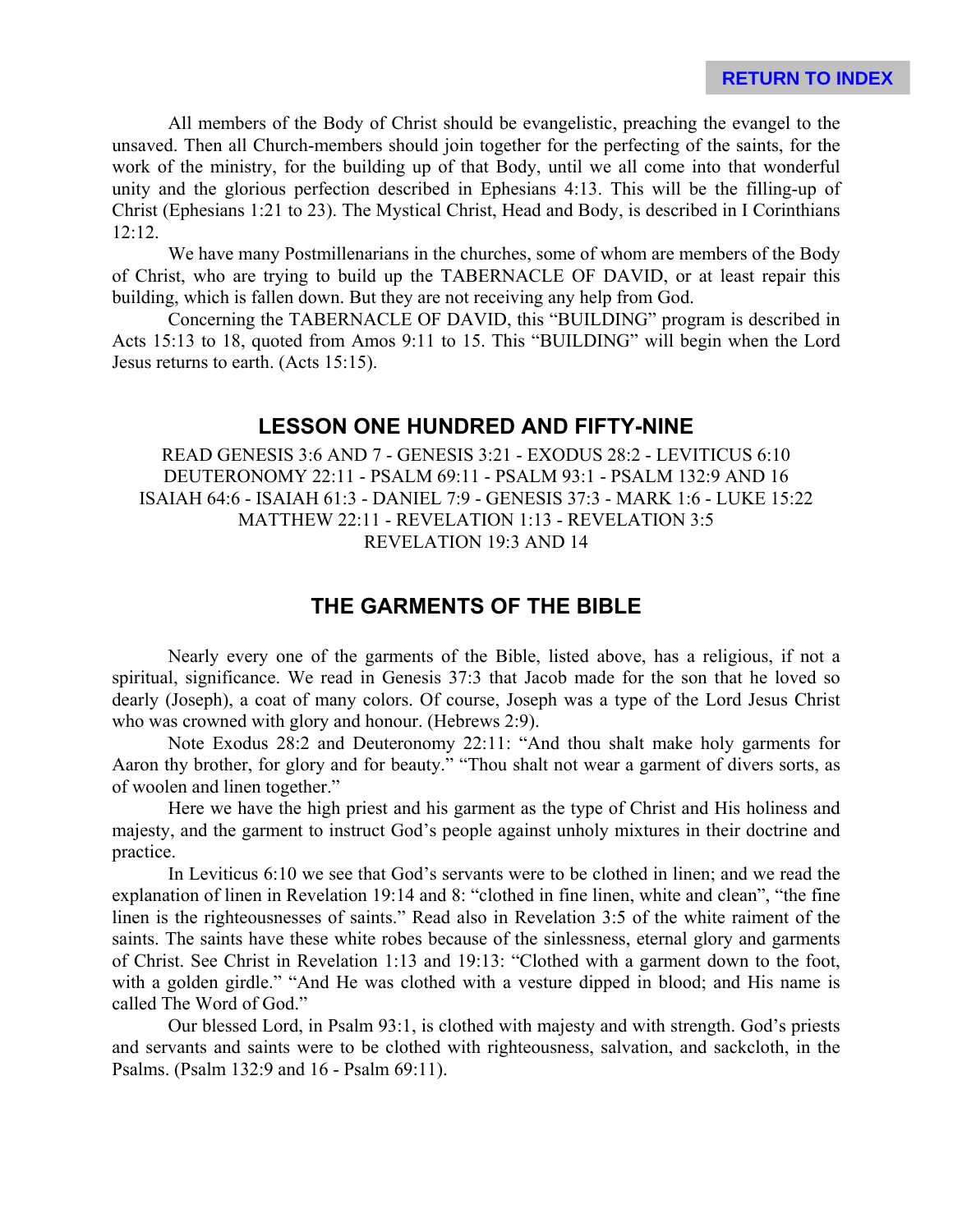Note the great contrast between the garments of Isaiah 64:6 and 10: "We are all as an unclean thing, and all our righteousnesses are as filthy rags; and we all do fade as a leaf; and our iniquities, like the wind, have taken us away." "I will greatly rejoice in the Lord, my soul shall be joyful in my God; for He hath clothed me with the garments of salvation. He hath covered me with the robe of righteousness, as a bridegroom decketh himself with ornaments, and as a bride adorneth herself with her jewels."

So the Divine King is to ask the question of Matthew 22:12: "And He saith unto him, Friend, how camest thou in hither not having a wedding garment?" "And he was speechless."

What will the sinner say when he stands clothed in his own unrighteous righteousness before God? We all love Luke 15:22: "The father said to his servants, Bring forth the best robe, and put it on him; and put a ring on his hand, and shoes on his feet." We would emphasize "BEST ROBE." The holy God gives to the penitent sinner His own perfect, unimpeachable Divine righteousness, on the ground of the shed blood of the Lord Jesus Christ. Read this offer in II Corinthians 5:21 - Romans 4:5 - Galatians 3:14 - Romans 4:21 to 25.

How did universal unrighteousness come into the world? Through the sin of Adam and Eve. Note Genesis 3:7: "And the eyes of them both were opened, and they knew that they were naked; and they sewed fig leaves together, and made themselves aprons."

Many Christians have thought that Adam and Eve were clothed with Divine Light, when they were created in the image and likeness of God, God is Light. (Genesis 5:1 to 4). When they sinned they knew that they were unclothed. So they tried to cover their nakedness. But they knew that they were not covered in God's sight with their aprons of fig leaves. Men and women from that day to this have futilely used every scheme, religious and other schemes, to cover themselves.

Now note Genesis 3:21: "Unto Adam also and to his wife did the Lord God make COATS OF SKINS, and CLOTHED THEM."

If we, by faith, will accept God's garment of salvation, we shall also be clothed with our house from heaven when our Saviour returns for us. (II Corinthians 5:1 to 5).

#### **LESSON ONE HUNDRED AND SIXTY**

READ JEREMIAH 18:1 TO 6 - ROMANS 9:20 AND 21 - ROMANS 8:28 TO 32 II TIMOTHY 2:19 TO 21 - EPHESIANS 2:7 - MATTHEW 27:3 TO 10

#### **A VISIT TO THE POTTER'S HOUSE**

The modern Pottery Factory is quite different from the Potter's House in the days of Jeremiah or from many of the primitive workshops in Mexico. Generally you will find the display room with the finished product in front and the workshop in the rear where the workman sits with his foot turning the wheel as he molds the clay with his hands. Sometimes the workman has a printed design before him. Sometimes it is in his mind. Often you find a little hall between the display room and the workshop with a window at either end. As you look out through the window you see the Potter's Field, filled with broken pottery, worse than worthless. We can imagine some such primitive place of business in Jeremiah's day: "The word which came to Jeremiah from the Lord, saying, Arise, and go down to the potter's house, and there I will cause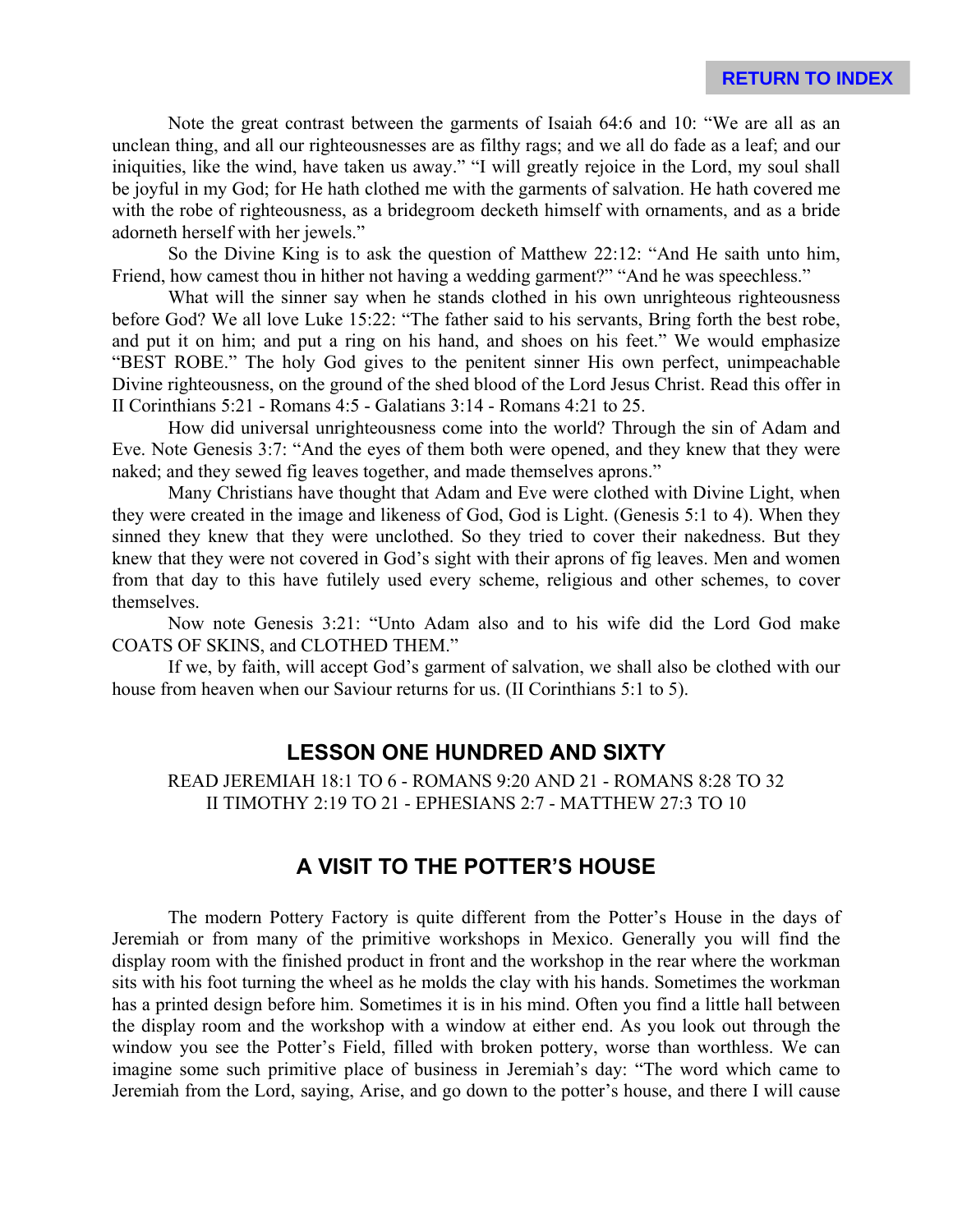thee to hear My words. Then I went down to the potter's house and behold, he wrought a work on the wheels. And the vessel that he made of clay was marred in the hand of the potter: so he made it again another vessel, as it seemed good to the potter to make it. Then the word of the Lord came to me, saying, O house of Israel, cannot I do with you as this potter? saith the Lord. Behold, as the clay is in the potter's hand, so are ye in Mine hand, O House of Israel."

This story is almost self-explanatory. God was the Great Potter and He still is. Israel needed to be made over. So does every sinner today, whether Jew or Gentile. According to II Corinthians 11:1 to 3 and Romans 5:12 and the story of Adam's sin in Genesis 3, can we say that humanity was marred in the Potter's hand? Satan did the marring. Many believe, whatever has happened to the human race has been either according to God's direct will or His permissive will. It does seem that God permitted the Serpent to present his proposition to Eve. Sin is universal. All have been conceived in sin and shapen in iniquity. Sin has marred the whole human race.

But in Romans 8:28 to 32 we learn that before Adam sinned God had an eternal purpose. (II Timothy 1:9 - Ephesians 3:11 - Ephesians 1:4 and 5 - Ephesians 1:11). God foreknew that He would have a race of sons conformed to the image of His Son, the Lord Jesus Christ. So when God, the Great Potter, puts a sinner on the Gospel Wheel He has His Son in His mind and wants the finished product of II Corinthians 3:18 and Philippians 3:21. The Gospel of Christ is God's power unto salvation. (Romans 1:16). Christ died for our sins and was raised from the dead after He was buried. On the cross of Calvary His visage was marred more than any other man. (Isaiah 52:14). What a strange but wonderful story! The sinless Christ. Who had never been marred by sin, had to be marred and be made sin, wearing the cursed thorns, that marred vessels might become new creatures in Christ. (II Corinthians 5:21 - Galatians 3:13 - I Peter 3:18 - II Corinthians 5:17). Only the Father, the Son, and the Holy Spirit can take the child of Adam out of the wreck and ruin, and put him in Christ. Christ became a partaker of flesh and blood, even in the likeness of sinful flesh (Hebrews 2:14 and 15 - Romans 8:3), that the Great Potter might make the marred vessels into what is described in II Timothy 2:21: "a vessel unto honor, sanctified, and meet for the Master's use."

Note God's eternal "show-room": "That in the ages to come, He might show the exceeding riches of His grace, in His kindness toward us, through Christ Jesus." For ever and ever God, in heaven, will have on display the trophies of His grace, to the glory of His Beloved Son. Are you going to be there? You will either be there or in the Potter's Field. Poor Judas! Our contempt for him is mixed with pity. He brought back the thirty pieces of silver and gave them to the betrayers and murderers of the Lord of Glory. (I Corinthians 2:6 to 8 - Acts 7:51 to 56 - Acts 3:14 and 15 - I Thessalonians 2:14 to 16). Read carefully Matthew 27:3 to 10.

Are you headed for the Great Display Room in Heaven with Christ or for the Potter's Field with Judas and Satan?

# **LESSON ONE HUNDRED AND SIXTY-ONE**

READ ACTS 3:19 TO 26 - ACTS 5:29 TO 32 - ACTS 2:5 AND 6 I THESSALONIANS 4:13 TO 1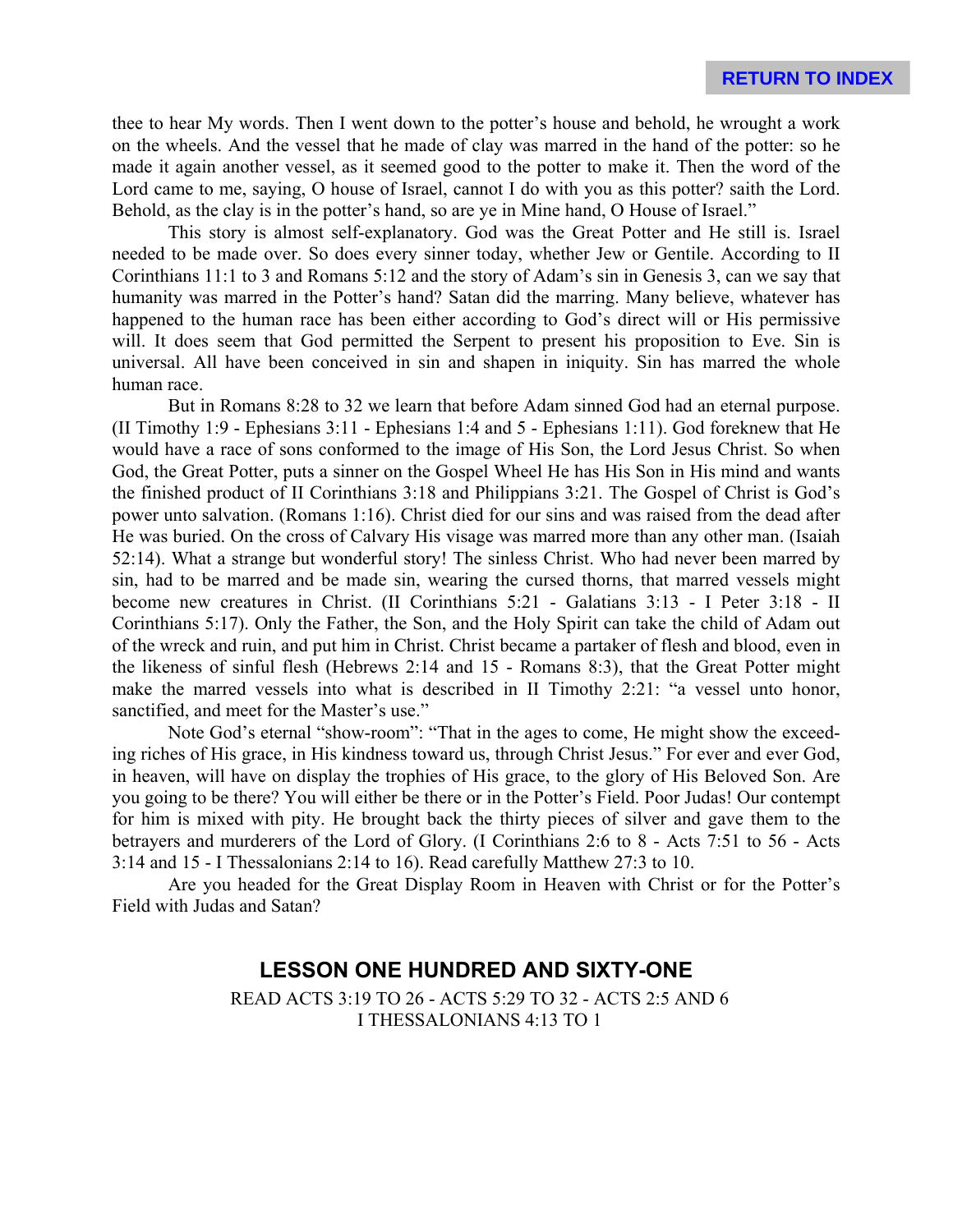# **THE RESTITUTION AND THE RAPTURE**

In Matthew 21:42 Christ told Israel that He was to be the rejected Stone in fulfillment of the Scriptures. "It was the Lord's doing," (Matthew 21:42 - Acts 4:25 to 29 - Acts 2:22 and Acts 3:18).

In Acts 3:19 to 21 we learn that Christ is coming back to earth for the restitution of all things, in fulfillment of the Scriptures. Samuel and all of the prophets spoke of "these days." (Acts 3:24).

Christ came unto His own and His own received Him not. (John 1:11). At the time Christ was dying, He prayed for Israel in Luke 23:34, "Father, forgive them, for they KNOW NOT what they do." How did that prayer change God's attitude toward Israel? Note the Lord's message of mercy and forgiveness after He accused Israel of "killing the Prince of Life." (Acts 3:14 and 15). "'And now, brethren, I wot that through ignorance ye did it, as did also your rulers. But those things, which God before had showed by the mouth of all His prophets, that Christ should suffer, He hath fulfilled." (Act 3:17 and 18). Then what? The "therefore" and the RESTITUTION message of Acts 3:19 to 21.

Christ was delivered according to God's determinate counsel and foreknowledge. He had to die when He died and as He died. (I Peter 1:18 to 20) - (Matthew 26:24). Therefore, on the ground of the "KNOW NOT," in Christ's prayer, and the "IGNORANCE" of Acts 3:17, if Israel's rulers, with Israel, would repent they would receive all the kingdom blessings of Joel Two, of which Acts was but a sample (Acts 2:16 to 20). Call this a second Kingdom chance, or what you will, but there was a new PROPOSITION from God to Israel. But this differed from God's new dispensation for Gentiles by Paul. (Ephesians 3:1 to 4 - Romans 11:30 and Romans 11:11).

Repent and God will send Christ back to earth for the prophesied kingdom RESTITUTION. Christ will return to build again the tabernacle of David. (Acts 15:15 to 18).

Israel did not repent and the RESTITUTION was postponed. The Kingdom was not restored to Israel. (Acts 1:6). God introduced a new program by a new apostle, concerning the new creation and the One New Man. (II Corinthians 5:16 and 17 - Ephesians 2:15). Christ was no longer known after the flesh. These new creatures could then say with the apostle of the Gentiles; "For our citizenship is in heaven; from whence also we look for the Saviour, the Lord Jesus Christ: Who shall change our vile body, that it may be fashioned like unto His glorious body, according to the working whereby He is able even to subdue all things unto Himself." (Philippians 3:20 and 21). When Christ appears to do this, it will not be for the RESTITUTION of Acts 3:21.

Paul did not say in his "grace" gospel, "repent, and God will send Christ back for the prophesied RESTITUTION," which will come when Christ returns to build the tabernacle of David (Amos 9:11 to 15). No, Paul said, "believe and God will raise you up and make you sit with Christ in the heavenlies." Note Ephesians 2:5 and 6: "Even when we were dead in sins, hath quickened us together with Christ, (by grace are ye saved); And hath raised us up together, and made us sit together in the heavenlies in Christ Jesus." There is a great difference between Christ coming down here and our being raised up in the heavenlies.

These new creatures will all be present when the RAPTURE of I Thessalonians 4:13 to 18 takes place. The blessed hope of Titus 2:13 will be realized when Christ comes for His Church.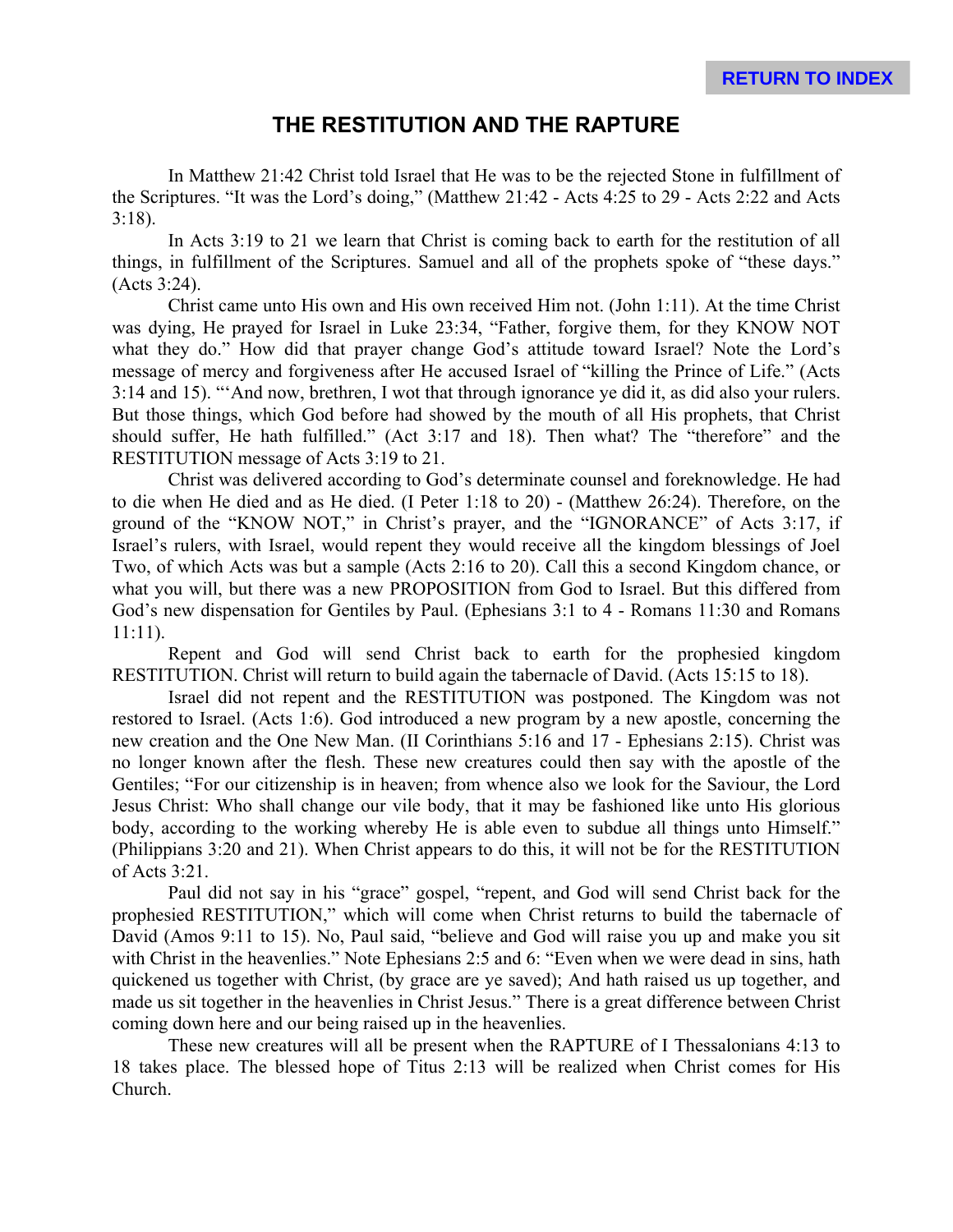Between the RAPTURE and the RESTITUTION there will come trouble on the earth. Read Luke 21:24 to 33. It is the time of Jacob's trouble—Jacob shall be saved. (Jeremiah 30:7 to 11).

The Church will be with Christ in glory before Christ's return for the prophesied RESTITUTION. So you and I are Pretribulation Premillenarians.

## **LESSON ONE HUNDRED AND SIXTY-TWO**

READ EPHESIANS 4:3 TO 7 - I CORINTHIANS 12:8 TO 14 EPHESIANS 2:13 TO 18 - ROMANS 12:4 AND 5 EPHESIANS 5:31 AND 32 - EPHESIANS 4:13

#### **ENDEAVORING TO KEEP THE UNITY OF THE SPIRIT**

In Galatians 3:28 we read concerning believing Jews and believing Gentiles: "Ye are all ONE in Christ Jesus." In Corinthians 6:17 we read, "he that is joined unto the Lord is ONE SPIRIT"; and in Ephesians 5:31 and 32, "Christ and the Church shall be ONE FLESH."

In Ephesians 2:14 to 18 we learn by Christ's death on the cross what God hath done with believing Jews and believing Gentiles: "Hath made BOTH ONE" -"For to make in Himself of the twain ONE NEW man" - "That He might reconcile both unto God in ONE BODY, by the cross." "Through Him we both have access by ONE SPIRIT unto God."

In John 11:52 the Jewish priest, with little understanding of his own statement, prophesied that by Christ's death on the cross the children of God, scattered abroad, should be GATHERED TOGETHER IN ONE. Then note Ephesians 1:10: "That in the dispensation of the fulness of times He might GATHER TOGETHER IN ONE all things in Christ, both which are in heaven, and which are on earth; even in Him."

But as we read the ONE'S of Romans 5:12 and 5:18 we will not teach that all are the children of God. In Hebrews 9:12 we learn that Christ by His blood ENTERED HEAVEN ONE TIME, thereby obtaining eternal redemption, and by HIS ONE OFFERING He hath perfected forever them that are sanctified. Hebrews 10:14). "For in that Christ died, HE DIED UNTO SIN ONE TIME." (Romans 6:10). "We thus judge that if ONE DIED FOR ALL; then all (saints) have died." (II Corinthians 5:14). Certainly all sinners were dead. (Romans 5:12).

Now note in I Timothy 2:4 to 6 concerning the ONE GOD and the ONE MEDIATOR between God and men; Christ Jesus.

Well, of course all Christians believe the statements in Ephesians 4:4 to 7 that there is ONE GOD AND FATHER OF ALL. ONE LORD and ONE SPIRIT. It is interesting to note the truth of I Corinthians 8:6: "But to us there is but ONE GOD, the Father, of Whom are all things, and we in Him; and ONE LORD JESUS CHRIST, by Whom are all things, and we by Him."

It is interesting to read concerning the Same Father, the Same Lord and the Same Spirit in I Corinthians 12:1 to 14. We quote I Corinthians 12:11 to 14: "But all these worketh that ONE AND THE SELFSAME SPIRIT, dividing to every man severally as He will. For as THE BODY IS ONE, and hath many members, and all the members of that ONE BODY, being many, are ONE BODY: so also is Christ. For by ONE SPIRIT were we all baptized into ONE BODY,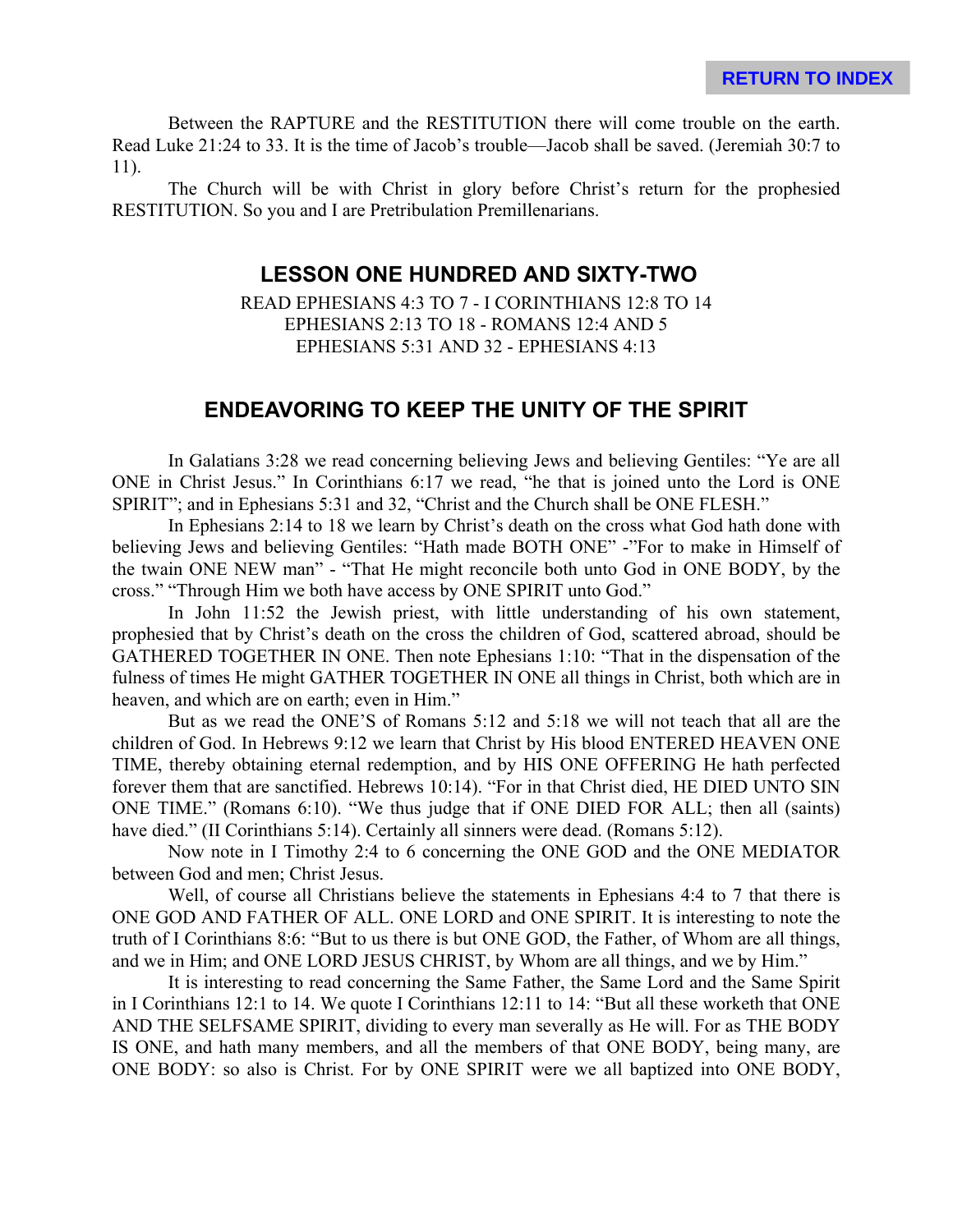whether we be Jews or Gentiles, whether we be bond or free; and have been all made to drink into ONE SPIRIT. For the Body is not ONE member, but many."

Surely we have the proof of the Trinity, the three in ONE, in the twelfth chapter of I Corinthians. And surely every Christian knows, from I Corinthians 12:13, how to become a member of God's true Bible Church in this age of grace, the Body of Christ. A believer could be alone in some isolated spot and become a member of the Bible Church without any other person being present. This "joining the Church" cannot be witnessed by people on earth. It is a Divine Transaction.

Then note how Christians in the Body of Christ are joined together: "For as we have MANY MEMBERS IN ONE BODY, and all members have not the same office: So we, being many, are ONE BODY IN CHRIST, and EVERY ONE MEMBERS ONE OF ANOTHER." (Romans 12:4 and 5).

In this connection let us believe I Corinthians 12:25 and 26: "That there should be no schism in the Body; but that the members should have the SAME CARE ONE FOR ANOTHER. And whether ONE member suffer, all the members suffer with it; or ONE member be honoured, all the members rejoice with it."

The Holy Spirit, by the pen of Paul, rebuked the Corinthians for their divisions and sectarianism. (I Corinthians 1:10 to 17 - I Corinthians 3:1 to 5). He was distressed because the Corinthian saints were divided into several sects. They were not endeavoring to keep the ONENESS of the Spirit. They were not dwelling together in unity. (Psalm 133:1). The Schism was there. There was Divided Unity. They seemed to think that Christ was divided. (I Corinthians 1:13). The visible church was divided. The invisible Church is called "CHRIST" in I Corinthians 12:12. God recognizes none of men's sectarian churches. God has ONE and only ONE Church.

Note carefully Ephesians 4:4 and 5: "There is ONE Body, and ONE Spirit, even as ye are called in ONE hope of your calling; ONE Lord, ONE Faith, ONE baptism." These are certainly plain statements of Divine truth. In the true Bible Church there is "no Catholic" faith and "no Presbyterian" faith. There is ONE FAITH. There is ONE HOPE. ONE BAPTISM makes those of the ONE FAITH members of the ONE BODY and begets them into the ONE HOPE. Surely ONE is the number of the Church.

As we behold the divisions and sub-divisions we cannot see how Ephesians 4:13 will be accomplished; but it will: "Till we all come in the unity of the faith, and of the knowledge of the Son of God, unto a Perfect Man, unto the measure of the stature of the fulness of Christ."

All through the Bible we learn that "Twelve" is the number of Israel. In this lesson we surely can say that "ONE" is the number of the Church; Which is Christ's Body.

#### **LESSON ONE HUNDRED AND SIXTY-THREE**

READ HEBREWS 2:6 TO 10 - PSALMS 8:3 TO 9 - MATTHEW 27:29 I CORINTHIANS 9:24 TO 27 - JAMES 1:12 - I THESSALONIANS 2:19 I PETER 5:2 TO 4 - II TIMOTHY 4:8 AND 10 REVELATION 2:10 - REVELATION 19:11 TO 15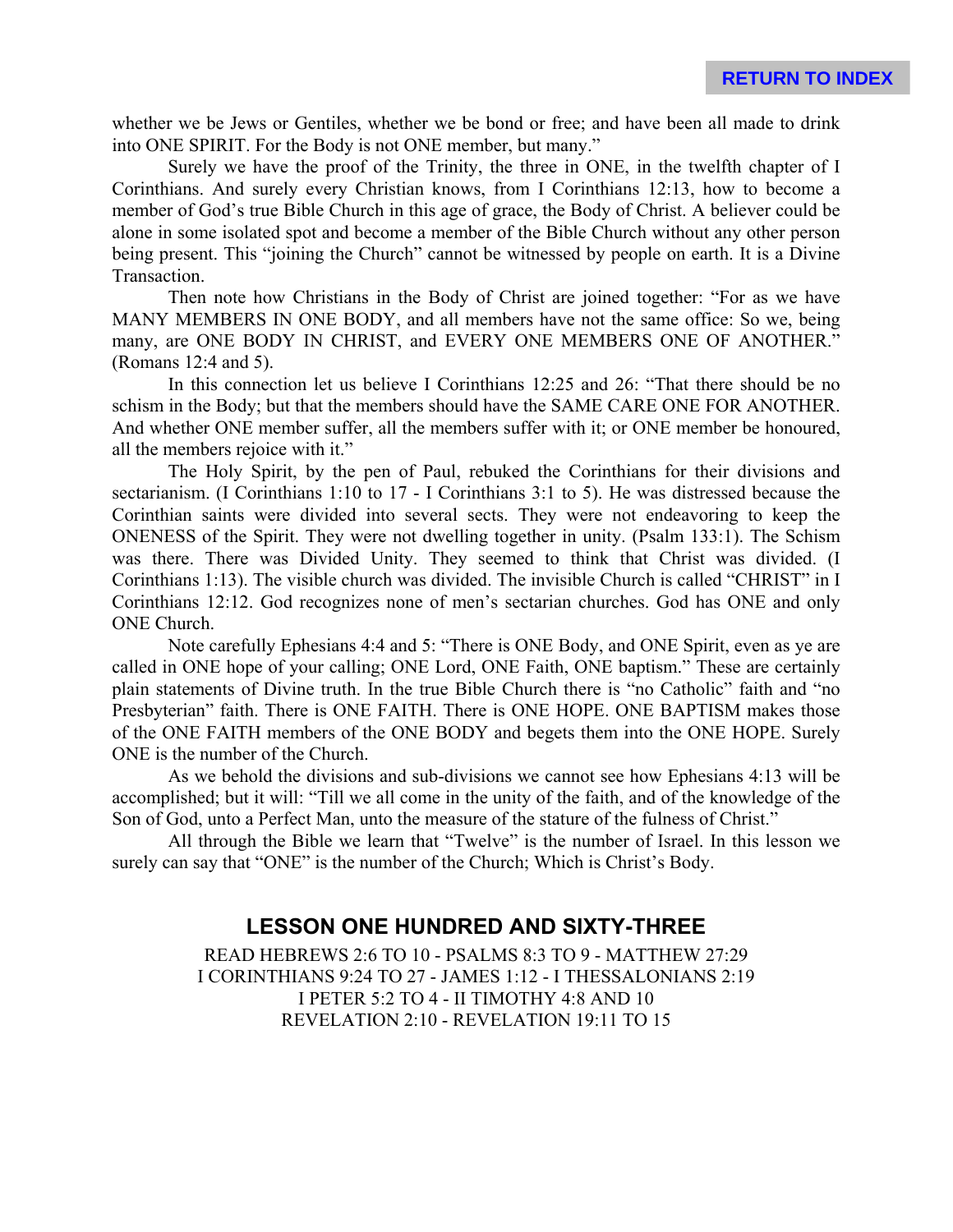#### **THE CROWNS OF THE BIBLE**

First we read in Hebrews 2:6 to 9: "But one in a certain place testified, saying, What is man that Thou are mindful of him: or the Son of man, that Thou visitest him? Thou madest him a little lower than the angels; THOU CROWNEDST HIM WITH GLORY AND HONOR, and didst set him over the works of Thy hands: Thou hast put all things in subjection under His feet. For in that He put all in subjection under Him, He left nothing that is not put under Him. But now we see not yet all things put under Him. But we see Jesus, Who was made a little lower than the angels, for the suffering of death, CROWNED WITH GLORY AND HONOR; that He by the grace of God should taste death for every man."

This is the truth revealed in Psalm 8:3 to 9.

Adam was made in the image and likeness of God. (Genesis 1:26). The Lord Jesus was the express image of God's Person and the effulgence of His glory. (Hebrews 1:1 and 2). The first man, the first Adam, and the Second Man, the last Adam, were crowned with glory and honor. The first man lost his glory and honor when he sinned; and then his crown of glory and honor fell from his head into the dust and brought forth thorns. The Second Man on the cross exchanged His crown of glory and honor for a crown of thorns: "And when they had platted a crown of thorns, they put it upon His head, and a reed in His right hand: and they bowed the knee before Him, and mocked Him, saying, Hail, King of the Jews!" (Matthew 27:29). "Christ hath redeemed us from the curse of the law, being made a curse for us, for it is written; Cursed is every one that hangeth on a tree." (Galatians 3:13).

The Lord Jesus was crowned with glory and honor, though made lower than the angels for the suffering of death. This was in fulfillment of Genesis 3:14 and 15. The first man was disobedient unto death. Because the Second Man was obedient unto death and was inherently Divine and omnipotent, He destroyed Satan's death power. (Hebrews 2:14). Because the Lord Jesus Christ wore the thorns and bore the curse and was made sin, believing children of Adam are made righteous in Christ (II Corinthians 5:21); and then they can earn a crown of righteousness and a crown of glory.

"Henceforth there is laid up for me A CROWN OF RIGHTEOUSNESS, which the Lord, the righteous Judge, shall give me at that day: and not to me only, but unto all them also that love His appearing." (II Timothy 4:8). "Feed the flock of God"; "And when the Chief Shepherd shall appear, ye shall receive A CROWN OF GLORY that fadeth not away." (I Peter 5:4).

He that doeth the will of God abideth forever, (I John 2:17), "If any man's work abide which he hath build thereupon, he shall receive a reward." (I Corinthians 3:14). "Our labor is not in vain in the Lord" (I Corinthians 15:58). "Know ye not that they which run in a race run all, but one receiveth the prize? So run, that ye may obtain. And every man that striveth for the mastery is temperate in all things. Now they do it to obtain a corruptible CROWN; but we AN INCORRUPTIBLE." (I Corinthians 9:24 and 25).

The poet did not speak the whole truth when he said, "the path of glory leads but to the grave." The path of glory here will be for the unsaved one, the "after-death" judgment of Hebrews 9:27. The path of suffering for the saved one will mean an eternity of gory. Colossians 3:3 and 4 - Ephesians 2:7).

And if the believer is faithful unto death he shall receive A CROWN OF LIFE. (Revelation 2:10). This is called the martyr's crown. It is also the overcomer's crown. (James 1:12).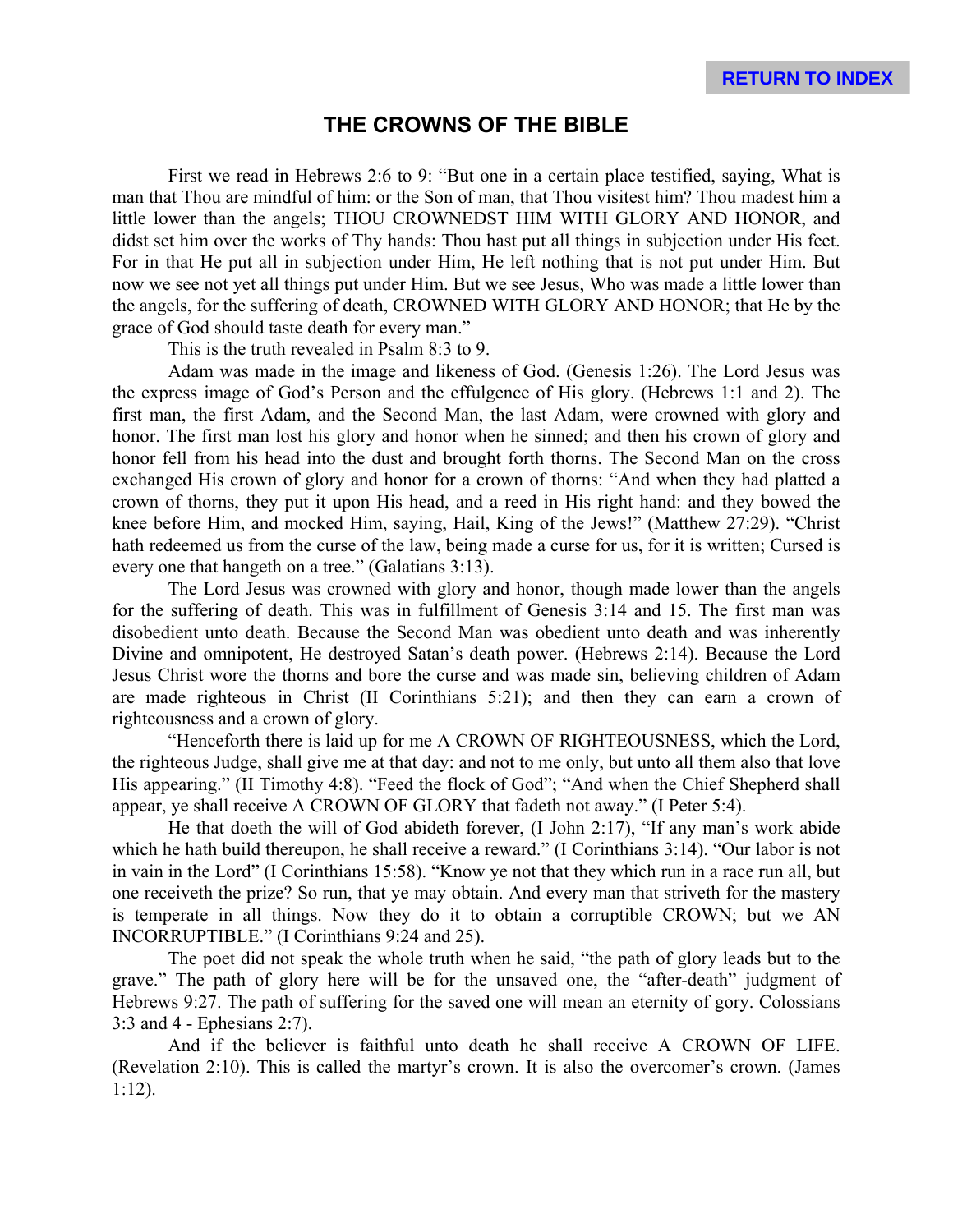The soul-winner's crown is called "THE CROWN OF JOY" or "REJOICING." (I Thessalonians 2:19 - Philippians 4:1).

Then see the conquering King, the Lord Jesus Christ, the King of Kings and Lord of Lords, descending in glory on His white horse in Revelation 19:11 to 15. He is wearing many crowns (diadems). There is a great contrast between a crown of thorns and cursed on a tree, and many diadems, in triumph on the white horses, ready to put all things under His feet.

#### **LESSON ONE HUNDRED AND SIXTY-FOUR**

READ HEBREWS 8:2 - HEBREWS 9:1 TO 16 - EXODUS 25:8 AND 9 EXODUS 35:10 TO 18 - EXODUS 39:35 TO 40 - EXODUS 40:24 EXODUS 25:22 - LEVITICUS 16:1 TO 34 - JOHN 1:14 - LUKE 1:35

## **CHRIST THE TABERNACLE AND SANCTUARY**

In Exodus 25:8 and 9 we read concerning the sanctuary and the tabernacle: "And let them make Me a SANCTUARY; that I may dwell among them. According to all that I show thee, after the pattern of the TABERNACLE, and the pattern of all the instruments thereof, even so shall ye make it."

Then we learn in Hebrews 8:1 and 2 that the SANCTUARY and TABERNACLE foreshadowed the true SANCTUARY and TABERNACLE: "Now of the things which we have spoken, this is the sum: We have such a High Priest, Who is set on the right hand of the throne of the Majesty in the heavens; A Minister of the SANCTUARY, and of the true TABERNACLE, Which the Lord pitched, and not man."

Of course, the student of the Scriptures, who would receive the richest blessing from this study, should read the last sixteen chapters of Exodus and the sixteenth chapter of Leviticus. But let every one at least read the Scriptures which we have listed above.

In Hebrews 10:1 and Hebrews 9:8 and 9 and Colossians 2:16 and 17, we learn that what Israel's priests and ministers did in and out of the sanctuary and tabernacle, according to God's directions, foreshadowed and prefigured the abiding work of God's true, eternal Priest, Who offered Himself without spot unto God, when He appeared once in the end of the ages to put away sin by the sacrifice of Himself. (Hebrews 9:14 and 26).

"Make Me a SANCTUARY that I may dwell among them" according to the pattern of the TABERNACLE.

Now note carefully: "And the Word became flesh, and dwelt (TABERNACLED) among us; and we beheld His glory, the glory as of the only begotten of the Father, full of grace and truth" (John 1:14). "And the angel answered and said unto her, the Holy Ghost shall come upon thee, and the power of the Highest shall overshadow thee, therefore also that HOLY THING (SANCTUARY or SAINT) Which shall be born of thee shall be called the Son of God." (Luke 1:35).

Now note II Corinthians 5:19 and 17: "GOD WAS IN CHRIST reconciling the world unto Himself, not imputing their trespasses unto them." "If ANY MAN BE IN CHRIST he is a new creature." God and man met in Christ and they must meet in Christ for any genuine spiritual blessing.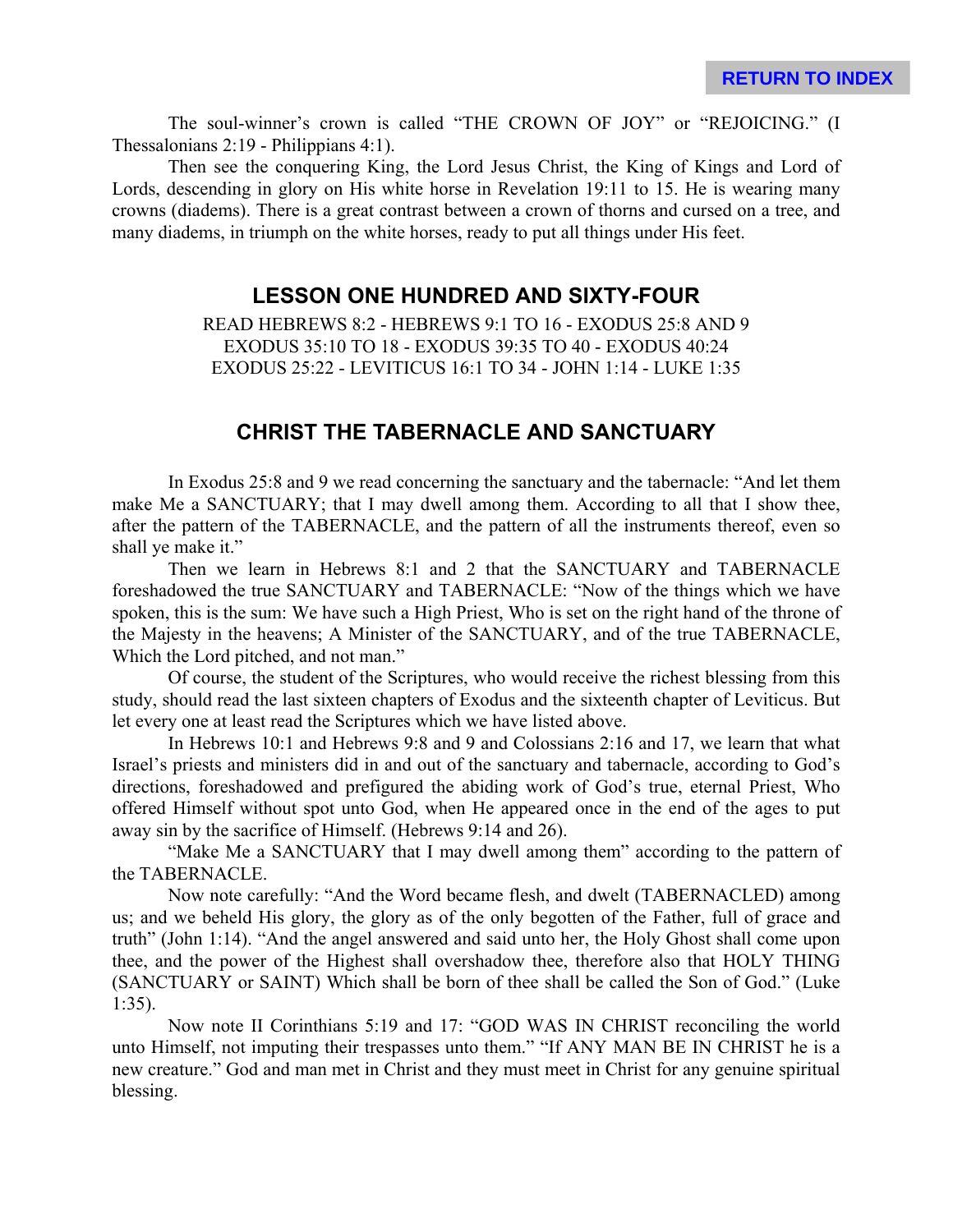God TABERNACLED on earth as the true SANCTUARY, in Christ Jesus.

Study Exodus 35:12 to 16 and Exodus 25:1 to 22.

What all of this foreshadowed and prefigured is told in the ninth chapter of Hebrews, which chapter every Christian should not only read a hundred times or more but should diligently study under the infallible Holy Spirit. We quote Hebrews 9:2 and 3: "For there was a TABERNACLE made; the first, wherein was the CANDLESTICK, and the table, and the SHOWBREAD; which is called the SANCTUARY."

Then the verses that follow tell the meaning of the Sixteenth chapter of Leviticus when the high priest sprinkled the mercy-seat.

In addition to the furniture and vessels we have mentioned we read, in Exodus 30:18 and Exodus 40:30, of the laver for the water. We quoted John 1:14, that Christ, the true SANCTUARY, TABERNACLED, on earth. That word "dwelt" is translated "TABERNACLED" several times.

In the Gospel of John we begin with the Lamb of God to be offered for the sins of the world. (John 1:29). Of this the offering on the brazen altar outside the SANCTUARY spoke. Then note in John 6:37 to 53 Christ is the true SHOWBREAD. Then in John 8 and 9 Christ is the true LAMPSTAND and LIGHT, even THE LIGHT OF THE WORLD. He is the true LAVER, as He uses water and speaks of water in John 3:5 - John 4:14 - John 7:38 and 39 - John 9:1 to 9 - John 13:1 to 12. Then He is the ALTAR OF INCENSE, in His intercessory ministry in John Seventeen.

Then when the ANTITYPE of all the TABERNACLE types went to Calvary, and took our sins away, the vail in the temple was rent. (Hebrews 6:19 - Hebrews 10:20 - Luke 23:45).

#### **LESSON ONE HUNDRED AND SIXTY-FIVE**

READ ACTS 10:1 TO 11:19 - ACTS 15:7 COMPARE ACTS 10:38 TO 40 WITH ACTS 2:22 TO 24 COMPARE ACTS 10:34 AND 35 WITH ROMANS 4:4 AND 5

# **THE CASE OF CORNELIUS THE CENTURION**

After 1900 years this case has not been thrown out of the theological and sectarian church courts. Only as we carefully and prayerfully study the Scriptures above listed can we understand this strange and unusual case.

About seven years after Peter preached to DEVOUT JEWS from every nation under heaven on the day of Pentecost, concerning what Jesus of Nazareth did in the land of the Jews, how Israel put Him to death and God raised Him from the dead, Peter preached to Cornelius and his household, concerning what Jesus of Nazareth did in the land of the Jews, how Israel put Him to death and God raised Him from the dead (Compare Acts 2:22 to 24 and Acts 10:38 to 40).

Cornelius was in Caesarea, in the land of the Jews: "A DEVOUT MAN, and one that feared God with all his house, which gave much alms to the people, and prayed to God always." " . . a just man and one that feareth God, and of good report among all the nation of the Jews; was warned from God by a holy angel to send for thee unto his house, and to hear words of thee." (Acts 10:2 and 22).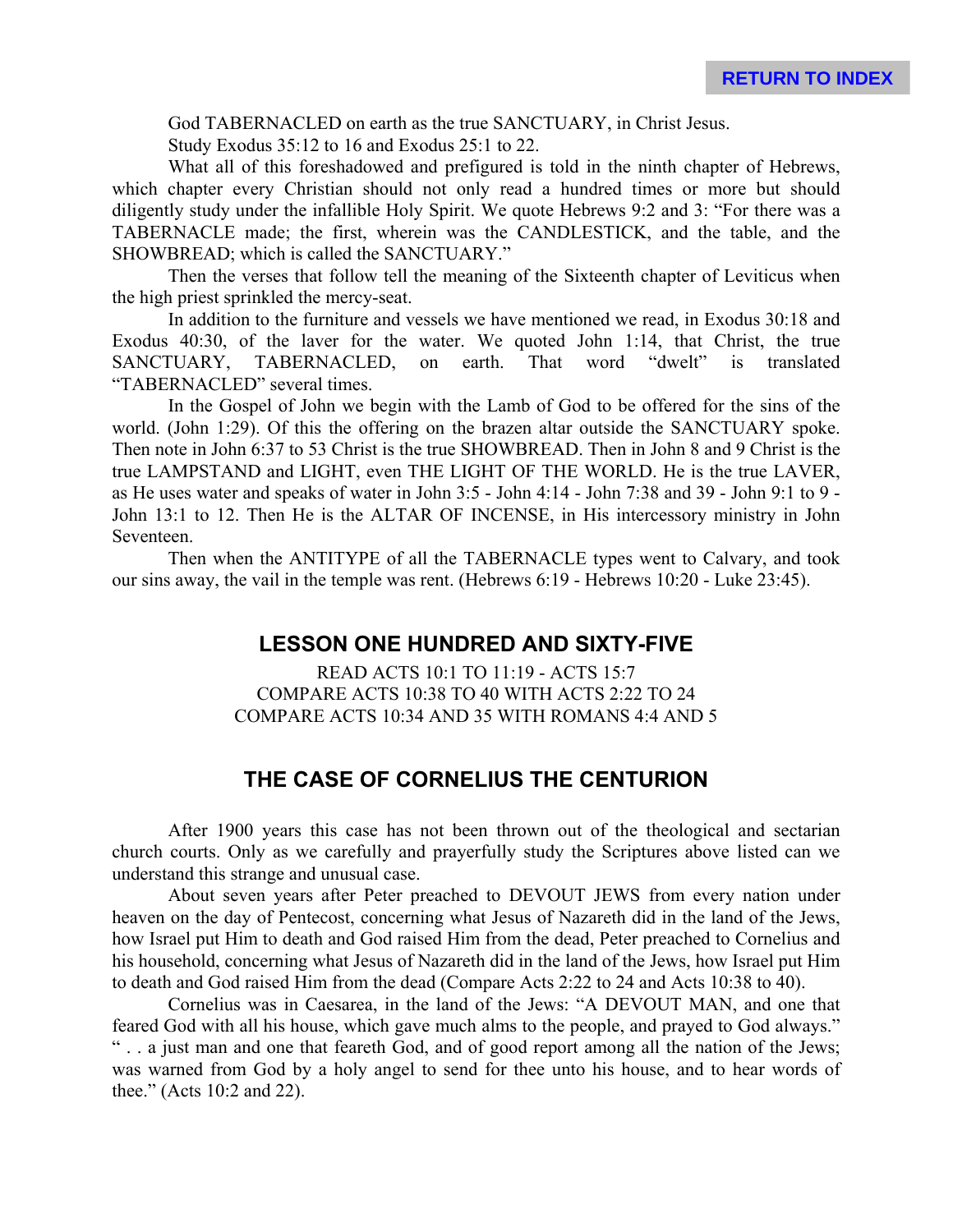Certainly God gave Cornelius very special attention and Cornelius had given God very special attention; and Cornelius had also given special attention to the Jews, whom he loved and to whom he gave money.

If a man in 1945 were devout and feared God and prayed to God always and gave much alms to God's people, just, and of good report among God's people, we would not judge that he needed salvation. But the Lord told Cornelius that Peter would tell him words "whereby thou and all thy house shall be saved." (Acts 11:14).

Many Christians have thought of Cornelius as an uncircumcised proselyte; and they have certainly wondered why the other eleven apostles were not only amazed but displeased with Peter when he preached to Cornelius. Why did Peter say, some seven years after the Lord Jesus gave the Twelve the commission of Matthew 28:19 and 20 and Mark 16:14 to 18, that it was not lawful for the apostles to go to Gentiles? (Acts 10:28 - Acts 11:1 to 5). The reason is far deeper than Jewish prejudice.

After Peter explained the "sheet" vision and the unclean creatures of Acts 10:11 to 13, (Romans 1:23), and how the Holy Spirit fell on Cornelius and his loved ones, as Peter began to speak, even before they were baptized with water (Acts 10:44 to 48 Acts 11:14 and 15) "... they held their peace and glorified God, saying, Then hath God also to the Gentiles granted repentance unto life." (Acts 11:18). They did not say what was said several years later. (Acts 14:27).

Moreover Christians have tried to understand the statement of Peter in Acts 15:7, about fifteen years after Cornelius was saved, that it was by "my mouth" (Peter's mouth), that the Gentiles should hear God's message and believe. At the time Peter declared this truth he and his fellow-apostles agreed with Paul to confine their ministry to the Jews (Galatians 2:9). But why just the one mouth? There were 12 mouths.

In the light of Matthew 28:19 and 20 how are we to explain why in all of the Book of Acts there is no record of any missionary journeys by Peter and his fellow-apostles, outside of the land of the Jews, or why there is no Scriptural proof that any of the Twelve, except Peter, preached to Gentiles? Surely we ask why Paul's statement in Acts 13:46, as to why salvation was sent to Gentiles, if the Matthew commission authorized all of the Lord's apostles to preach the "grace" gospel to Gentiles. (Galatians 1:11 and 12).

Paul preached to Gentiles, to provoke Israel to jealousy. (Romans 11:11). The Lord sent Paul to Gentiles, because Israel was cast away in blindness; because of Israel's unbelief and fall. (Romans 11:7 to 15 and Romans 11:30). Israel had not been cast away at the time Peter preached to Cornelius. Peter did not preach to Cornelius, to provoke Israel to jealousy, or because of Israel's fall, unbelief or blindness. Peter worked with the keys of the kingdom of heaven. (Matthew 16:18 and 19). Paul worked "under the dispensation of the grace of God" for Gentiles. (Ephesians 3:1 to 3).

There surely was a great difference in Peter's message in Acts 10:34 and 35 and Paul's message in Romans 4:4 and 5 and II Timothy 1:9.

Those who believe that water baptism regeneration is taught in Acts 2:38 and Mark 16:16 are perplexed when they read that Cornelius received the Holy Spirit as the evidence of salvation before he received water baptism. He needed not the water as a witness. Tongues were for a sign.

After Peter used his key with Cornelius, one of the Twelve died. (Acts 12:1 and 2). Then the Holy Spirit sent out a new apostle for a new work, as the Lord postponed the kingdom of heaven until the culmination of Ephesians 4:13 and Titus 2:13.

Read Acts 13:2 - II Corinthians 5:16 - Acts 22:17 to 21 - Romans 15:16 - Ephesians 3:8.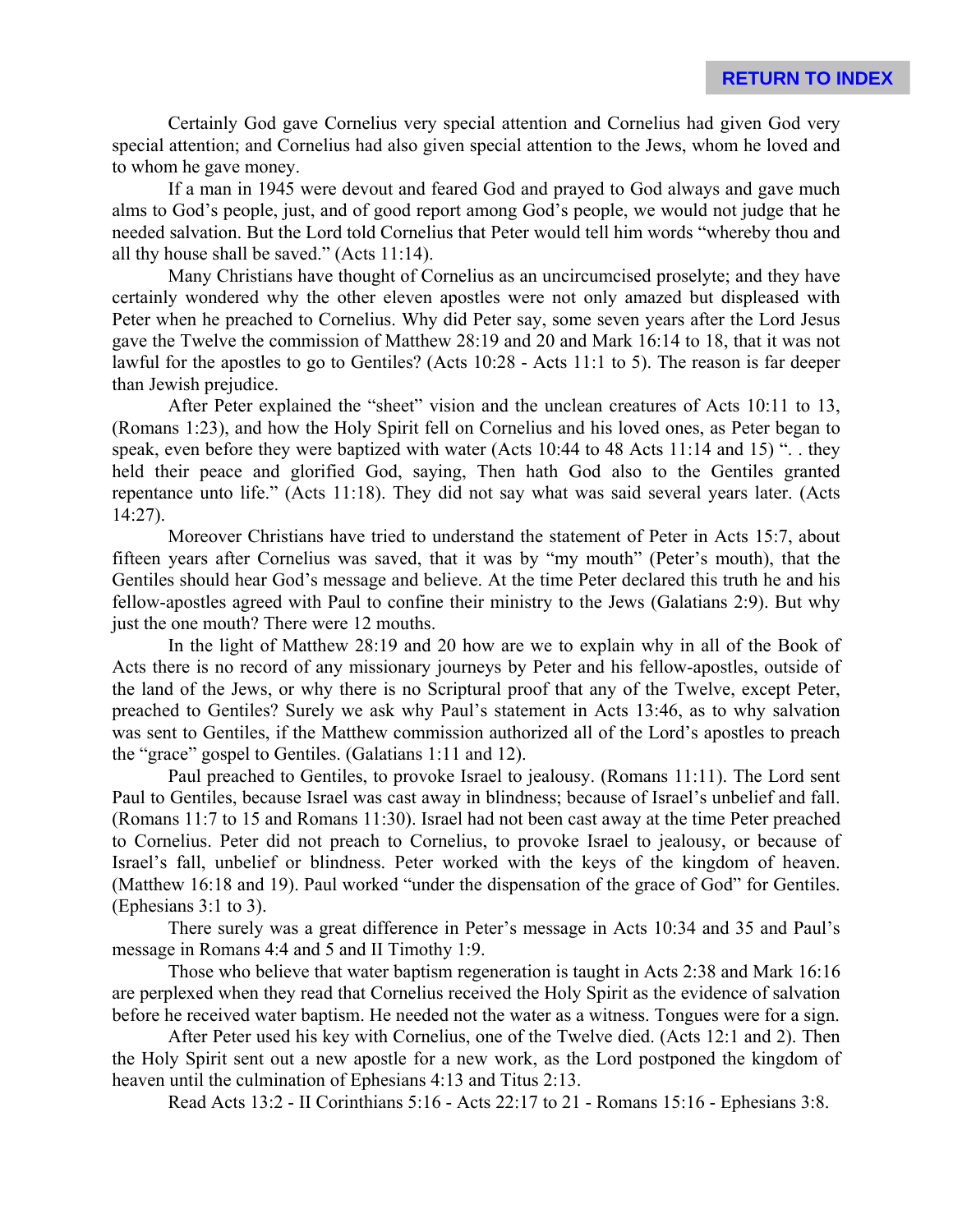It seems that the Lord's program, as outlined in Acts 2:1 to 12:1, is a kingdom program, a pattern of the program that will follow this present age of grace, after the rapture of the Church (Body) of Christ.

## **LESSON ONE HUNDRED AND SIXTY SIX**

READ ACTS 1:21 TO 26 - ACTS 3:12 TO 26 - ACTS 5:29 TO 32 ACTS 8:1 - ACTS 15:1 TO 7 - ACTS 13:45 AND 48 - ACTS 23:1 TO 5

# **SOME "WHY'S" IN THE BOOK OF ACTS**

Why is not the name of Mary, the mother of the Lord Jesus, mentioned in Acts or in the Bible after the Holy Spirit descended from heaven on the day of Pentecost?

Why did Peter say, some years after Christ told Peter and his fellow-apostles to disciple all nations (Matthew 28:19 and 20), that it was unlawful to come unto the Gentiles? (Acts 10:28).

Why was it necessary, after the death of Christ, to choose Matthias to take the place of Judas, so that there would continue to be twelve apostles? (Acts 1:21 to 26).

Why did twelve apostles stand up on the day of Pentecost with God's message concerning all the house of Israel? (Acts 2:14 and 2:36).

Why was it necessary for the twelve apostles to wait several years for Holy Spirit baptism, whereas three thousand, on the day of Pentecost, waited only a few moments? (Acts 1:5 and Acts 2:41).

Why did the Holy Spirit lead the disciples of the Lord Jesus, in Acts 2:44 and 45 and 4:34 and 35, to sell their real estate and earthly possessions and give the money to the apostles?

Why did the Jews, on the day of Pentecost, and the Jews of Samaria receive Holy Spirit baptism after water baptism, and Cornelius and his household received Holy Spirit baptism before water baptism? (Acts 2:38 - Acts 8:5 to 15 - Acts 10:44 to 48).

Why did the other eleven apostles condemn Peter for preaching to Cornelius some seven years after Christ said "go ye into all the world and preach the gospel to every creature"? (Acts 11:1 to 5 - Mark 16:14 to 16).

Why did the Holy Spirit lead Peter to address the murderers of Christ as "children" in Acts 3:25 (Acts 3:12 to 15) when Christ called them "serpents and vipers" in Matthew 23:33?

Why did Peter say that God raised Christ from the dead to be Israel's Saviour (Acts 5:31 and 32) after Christ said to Israel "your house is left unto you desolate"? (Matthew 23:38). Also why did Peter say to Israel "unto you first"? (Acts 3:26).

Why was no apostle chosen to succeed James when he died, to keep the number "twelve," as in the case of Judas and Matthias? (Acts 12:1 to 3 - Acts 1:26).

Why is there no mention of the activities of the eleven apostles in the Book of Acts after the death of James, except as they had dealings with the apostle Paul?

Why, if the twelve apostles were told, in Matthew 28:19 and 20 and Mark 16:14 to 18, to go all over the world and preach the gospel of grace to Gentiles, were they still in Jerusalem in Acts 15:1 to 19?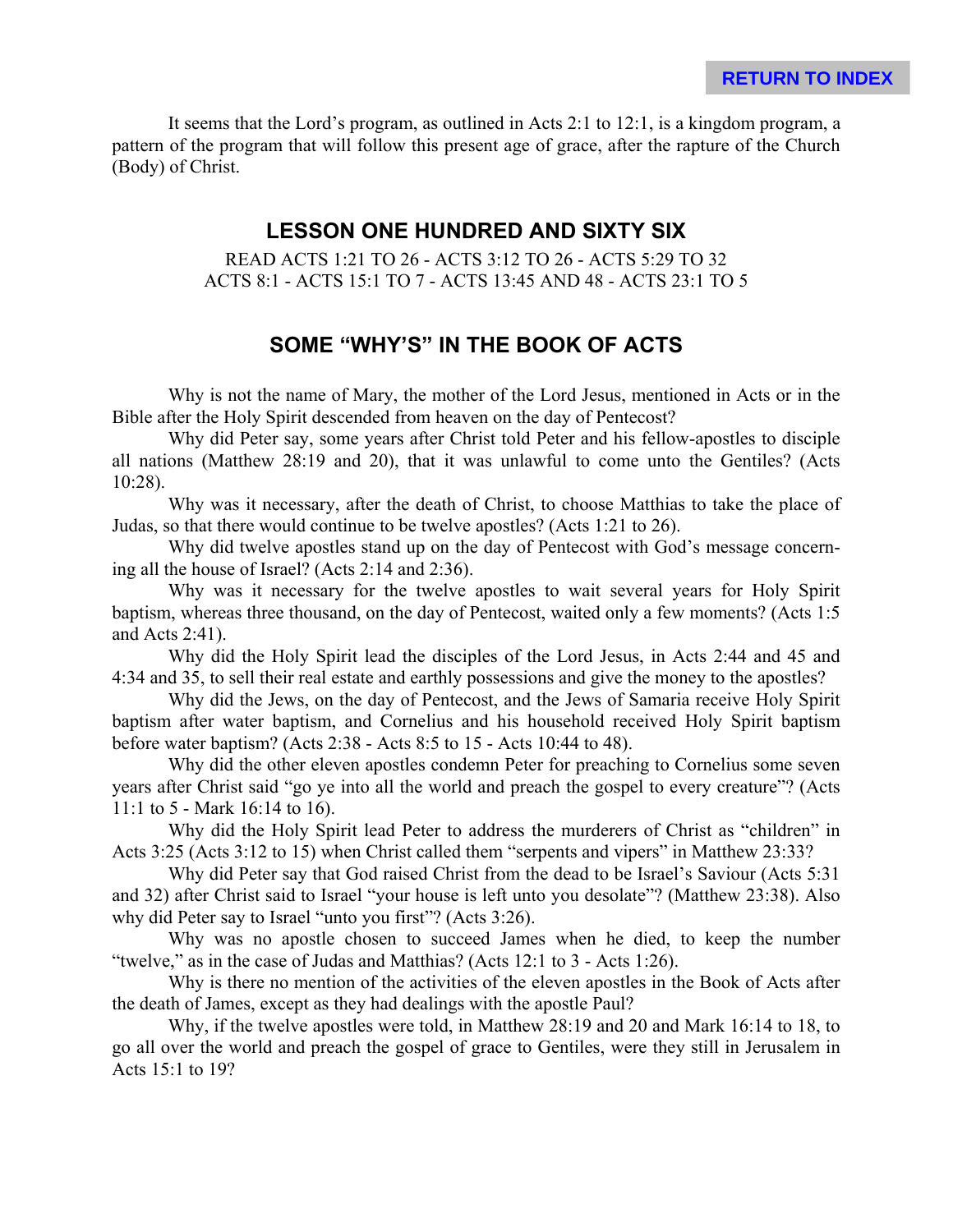Why did Paul call himself "the apostle of the Gentiles" (Romans 11:13) when Peter said that the Lord chose that by his (Peter's) mouth the Gentiles should hear the gospel? (Acts 15:7).

If James and Peter, in Acts 15:13 to 18, said that God's program in this age of grace is to visit Gentiles, why did they say they would go to the Jews? (Galatians 2:9).

Why did Paul, 25 years after Christ died on the cross to abolish the old testament (Hebrews 8:9 to 13), call Israel's high priest the servant of God and apologize to him? (Acts 23:1 to 5).

Why did Paul, outside of Israel's land, wait until Israel had the first chance at the gospel, before he said, "Lo, we turn to the Gentiles?" (Acts 13:45 and 46 - Acts 8:5 and 6 - Romans 11:11 - Romans 11:30).

Why did Paul contend for no circumcision in Acts 15:1 to 19 and then circumcise Timothy in Acts 16:3?

Why did the Book of Acts, written by Luke, close suddenly several years before Paul and Luke died (II Timothy 4:6 to 11); before Paul ceased to act?

Why did Paul cure many people with handkerchiefs and aprons in Acts 19:11 to 13 and then later on write a faithful saint to take wine for his sickness? (I Timothy 5:23).

Why did Paul say in Acts 28:20 that he was a prisoner for "the hope of Israel" and then in Ephesians 3:1 to 6 and Colossians 4:3 and 4 that he was the prisoner for the dispensation of grace, the mystery of Christ for Gentiles?

# **LESSON ONE HUNDRED AND SIXTY-SEVEN**

READ JOB 1:6 TO 12 - JOB 25:4 TO 6 - JOB 14:10 - JOB 14:14 - JOB 19:25 TO 27

# **JOB'S GREAT QUESTIONS**

The Book of Job is filled with questions. I have just counted 311 questions in this strange and interesting Book. Surely Job is one of the Bible messages which is neglected so far as most Christians are concerned. In Job we have questions from God, from Job, from Satan, and a number of questions from Job's counselors. In chapters 38 and 39 we find 59 questions which God asked of Job. He asked Job, "Where wast thou when I laid the foundations of the earth?" (Job 38:4).

Satan asked God a very interesting question concerning Job in Job 1:9, "Doth Job fear God for nought?" This was asked after God had asked Satan, "Hast thou considered My servant Job?" Every Christian should know the answers to these questions. Satan has considered every servant of the Lord. (I Peter 5:8 - II Corinthians 2:11). And no servant of the Lord fears God for nought. God gives eternal life to any believing sinner who will receive the Lord Jesus Christ and His shed blood, and then pays well for all who, by the Holy Spirit, serve the Father and His Son. (I Corinthians 3:14 - Hebrews 6:10 - Luke 14:14).

Now, some other questions in Job: "HOW THEN CAN MAN BE JUSTIFIED WITH GOD? OR HOW CAN HE BE CLEAN THAT IS BORN OF A WOMAN? (Job 25:4).

"BUT MAN DIETH, AND casteth AWAY: YEA, MAN GIVETH UP THE GHOST, AND WHERE IS HE?" (Job 14:10).

"IF A MAN DIE, SHALL HE LIVE AGAIN? (Job 14:14).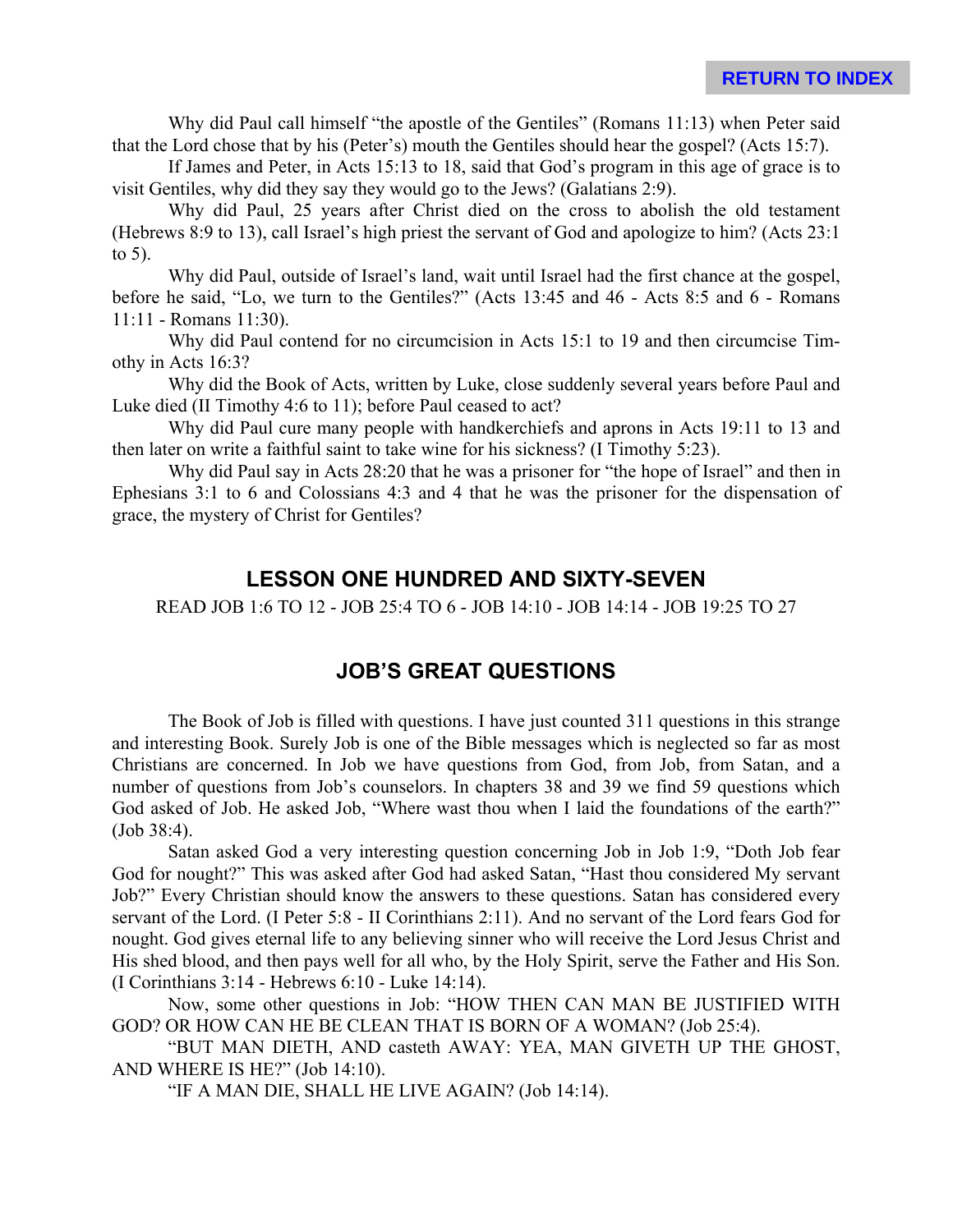No more important questions have ever been considered by any man on this earth unless it was the question of Judge Pilate, in Matthew 27:22, "What shall I do then with Jesus Which is called Christ?" HOW CAN A MAN BE JUST WITH GOD? God created man in His own image and likeness. (Genesis 1:26). God established the law of sin and death. God's Word is, that no unrighteous man can inherit the kingdom of God. (I Corinthians 6:9). God's Word also is, there is none righteous, no, not one. (Romans 3:10). Can an unrighteous man become righteous? Can a sinner get back in the spiritual and moral condition that Adam was in before he sinned? By the deeds of the law no flesh can be justified in God's sight. (Romans 3:20).

"BUT NOW" - Hear the good news: "But now the righteousness of God without the law is manifested" - "Being justified freely by His grace through the redemption that is in Christ Jesus." (Romans 3:24).

No one ever heard better news than this which is confirmed by Acts 13:39: "And by Him (Christ) all that believe are justified from all things, from which ye could not be justified by the law of Moses." By grace, through faith in the Lord Jesus Christ and His shed blood, a guilty sinner is not only forgiven all of his sins, but he stands in God's presence as though he had never sinned.

Until the Lord Jesus returns to receive His own unto Himself both sinners and saints will continue to die. And every intelligent human being should be interested in Job's question, "MAN WASTETH. AWAY AND GIVETH UP THE GHOST AND WHERE IS HE?" "Where are the dead?"

The answer to this question is Ecclesiastes  $12:7$  - Luke  $23:42$  and  $43$  - Luke  $16:23$  to  $31$  -II Corinthians 5:6 to 10 - Philippians 1:21 to 23 - II Peter 1:13 and 14 and Revelation 20:13 and 14.

Then the all-important question; IF A MAN DIE, SHALL HE LIVE AGAIN? Christ's answer to this question is John 11:25 and 11:43: ''Jesus said unto her, I am the resurrection, and the life: he that believeth in Me, though he were dead, yet shall he live." "And when He thus had spoken, He cried with a loud voice, Lazarus, come forth." For saints, the answer is Colossians 3:3 and 4: "For ye are dead, and your life is hid with Christ in God. When Christ, Who is our life, shall appear, then shall ye also appear with Him in glory." For sinners, the answer is Revelation 21:8: "shall have their part in the lake which burneth with fire and brimstone: which is the second death."

"For Christ also hath once suffered for sins, the just for the unjust, that He might bring us to God." (I Peter 3:18).

# **LESSON ONE HUNDRED AND SIXTY-EIGHT**

READ GENESIS 1:26 TO 28 - GENESIS 3:14 AND 15 - GENESIS 9:1 TO 6 GENESIS 11:1 TO 9 - DEUTERONOMY 28:13 - DEUTERONOMY 28:44 DANIEL 2:36 TO 45 - LUKE 2:1 TO 3 - REVELATION 13:1 TO 18 I CORINTHIANS 15:20 TO 26

# **THE HEADS IN THE BIBLE**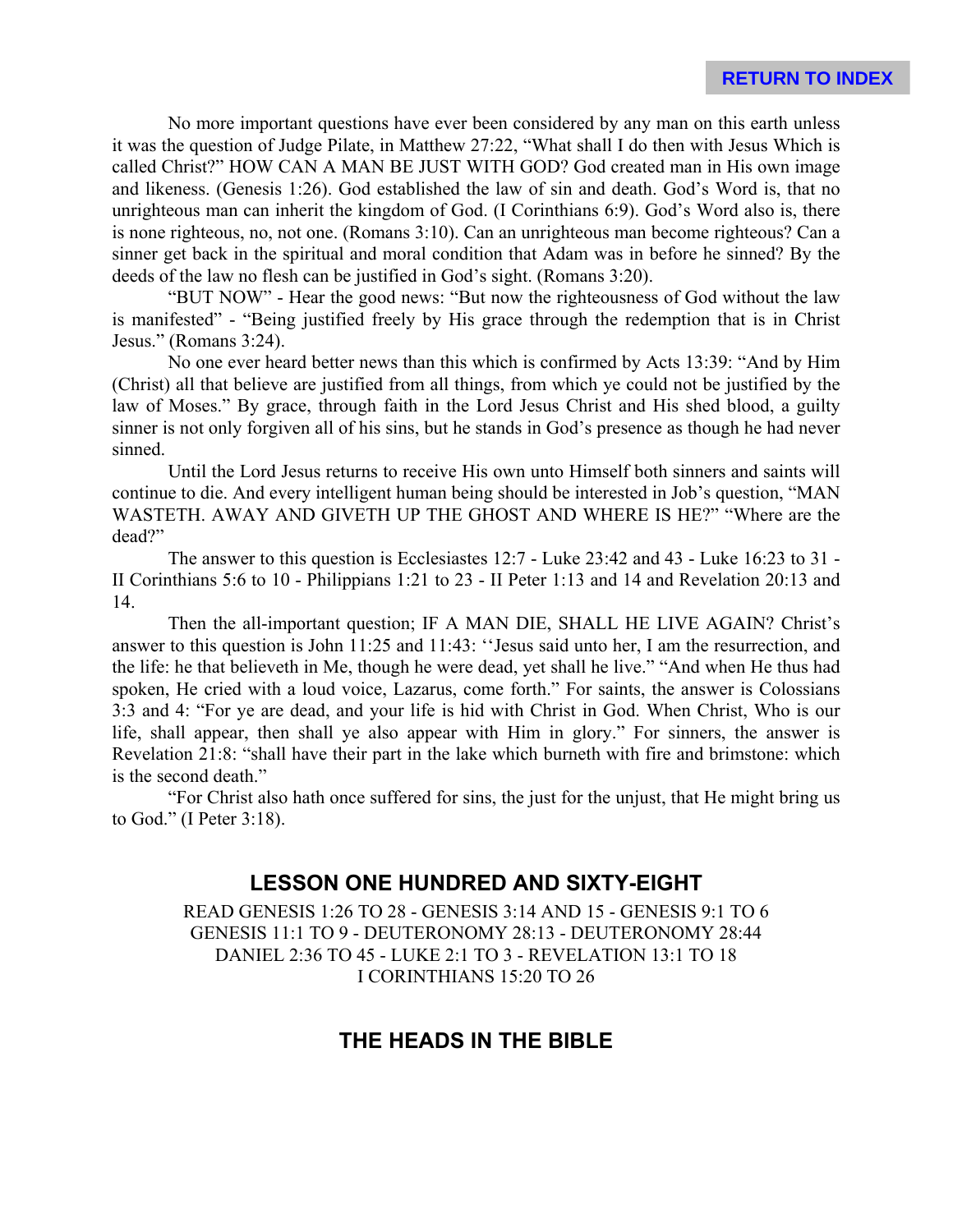It is most interesting to compare Genesis 1:27 and 28, and Genesis 9:1 and 2, which we quote: "So God created man in His own image, in the image of God created He him; male and female created He them." "Be fruitful and multiply, replenish the earth, and subdue it, and have dominion over the fish, the fowl and every living thing." "And God blessed Noah and his sons, and said unto them, Be fruitful, and multiply, and replenish the earth. And the fear of you and the dread of you shall be upon every beast of the earth, and upon every fowl of the air."

Let us read and compare Psalm 8:4 to 8 with the wonderful truth of Hebrews 2:6 to 9. Note the last sentence in Hebrews 2:8 and 9: "But now we see not yet all things put under Him. But we see Jesus, Who was made a little lower than the angels for the suffering of death, crowned with glory and honour; that He by the grace of God should taste death for every man."

We shall learn that what was lost in the first Adam shall be restored in the last Adam. Read I Corinthians 15:20 to 26.

God said in so many words, to Adam; "I want you to be My head on earth." But Satan came on the scene and put God's first man under his feet. Then God promised the Redeemer, the Second Man, Who would put Satan under His feet. Christ will surely do this. (Genesis 3:14 and 15).

Satan became the prince of the world. Note Luke 4:5 to 7: "And the devil, taking Him (Christ) up into a high mountain, shewed unto Him all the kingdoms of the world in a moment of time. And the devil said unto Him, All this power will I give Thee."

The people on earth from Adam to Noah continued to grow worse and worse until God said, "the end of all flesh is come," and He had Noah prepare the ark in which his righteous family was saved.

Over the renovated earth God placed Noah, establishing human government. (Genesis 9:1 to 7). But Noah sinned and Ham sinned (Genesis 9:20 to 22); And then all of the human race sinned at the tower of Babel, and God destroyed their buildings and their religion and scattered them abroad on the face of all the earth. (Genesis 11:9). Then God gave them up; and they went in to universal idolatry, adultery and unmentionable sins. (Romans 1:21 to 32).

Out of the wreck God chose a man as good as dead - Abram. Note Hebrews 11:12: "Therefore sprang there even of one, and him as good as dead, so many as the stars of the sky in multitude." God promised a great nation out of Abraham. (Genesis 12:2). Israel came from Abraham. Jehovah said to the nation that came from Abraham: "The Lord shall make thee THE HEAD, and not the tail; and thou shalt BE ABOVE ONLY, and thou shalt not be beneath; if that thou hearken unto the commandments of the Lord thy God, which I command thee this day, to observe and to do them." If not, what? "He shall be THE HEAD, and thou shalt be THE TAIL." (Deuteronomy 28:13 and 28:44).

It was certainly "Heads" and "Tails" with Israel. Up and down. "The Lord removed Israel out of His sight. So was Israel carried away out of their own land to Assyria unto this day." "And the Lord said, I will remove Judah also out of My sight, as I have removed Israel." (II Kings 17:23 and II Kings 23:27).

Away to Babylon went Judah, and "the times of the Gentiles" politically, began. Then God's message to Nebuchadnezzar was delivered by Daniel. "Thou, O king, art a king of kings: for the God of heaven hath given thee a kingdom, power, and strength, and glory. And wheresoever the children of men dwell, the beasts of the field and the fowls of the heaven hath He given into thine hand, and hath made thee ruler over them all. Thou art THIS HEAD of gold. (Daniel 2:37 to 40).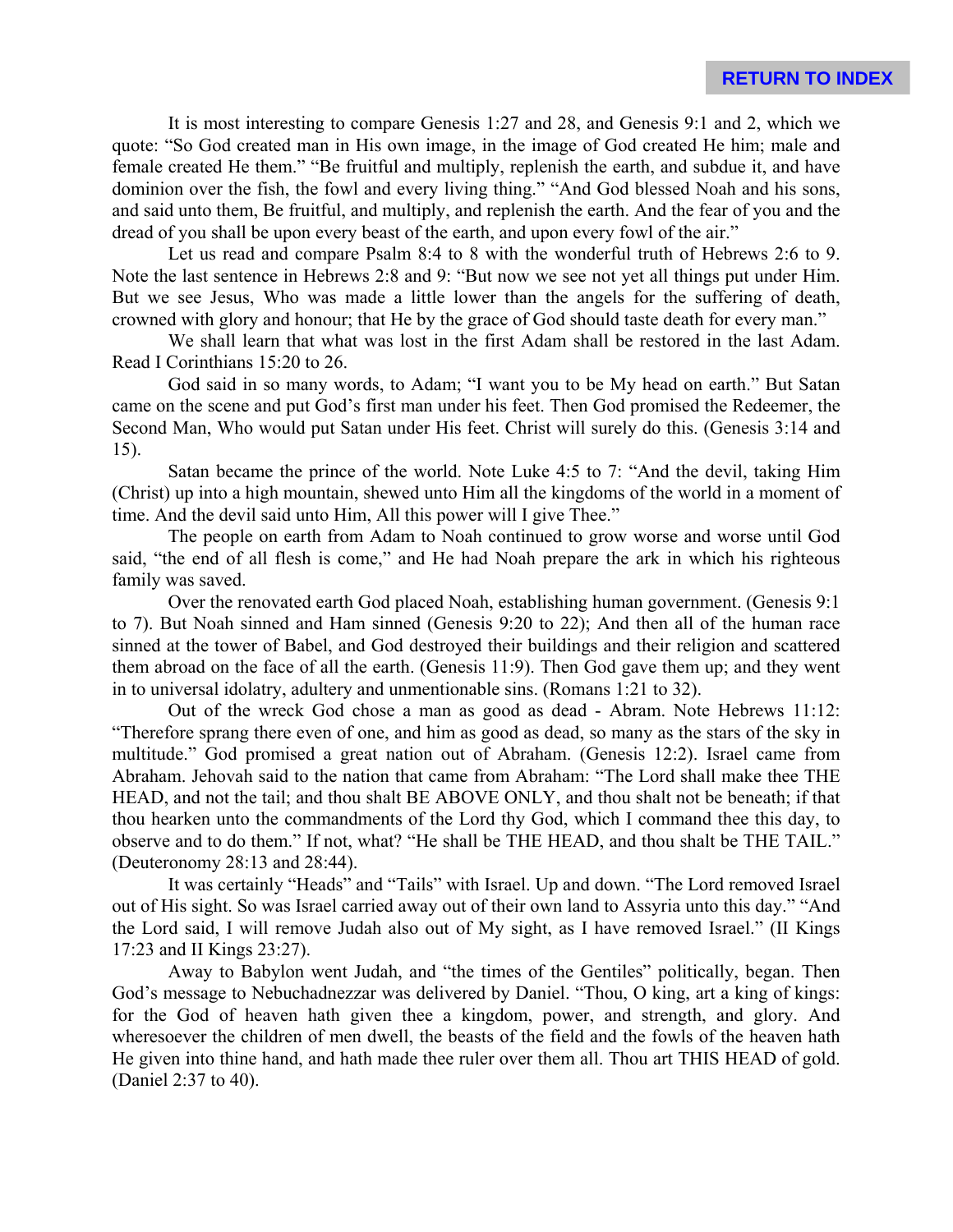According to Daniel 2:34 to 45, a Stone will be let down from the heaven and fill the whole earth.

That Stone is Christ, now in heaven Head over all things to the Church. (Ephesians 1:23). He is the coming Prince of Peace and will be the only Ideal Head. (Revelation 19:11 to 21 - II Thessalonians 2:1 to 12 - Isaiah 9:6 and 7 - Matthew 25:31 to 41 - I Corinthians 15).

# **LESSON ONE HUNDRED AND SIXTY-NINE**

READ ACTS 2:5 - ACTS 2:16 AND 36 - ACTS 7:55 TO 8:2 - ACTS 5:29 TO 32 ACTS 10:28 - ACTS 11:1 TO 5 - ACTS 15:16 TO 24 ACTS 22:17 TO 21 - ACTS 13:5 TO 15, 46

# **GLEANINGS FROM THE BOOK OF ACTS**

The Book of Acts covers a period of about 30 years, beginning with the acts of Peter and the Eleven at Jerusalem and closing with the acts of Paul in Rome some 1500 miles from Jerusalem. About the time Paul left Ephesus to go to Jerusalem, and from there to Rome, he wrote: "So that from Jerusalem and round about unto Illyricum I have fully preached the gospel of Christ" ("not where Christ was named") - (Romans 15:19 and 20).

Peter and the Eleven could not have said this; for in the Book of Acts we find no mention of their spiritual activities or missionary journeys outside of Israel's land. Several of Paul's missionary journeys are recorded. Peter and the Eleven had their headquarters at Jerusalem. (Acts 8:1 - Acts 15:1 to 10 - Galatians 1:19 and 2:1 to 9).

Paul's headquarters for some years were at Antioch of Syria, outside of Israel's land. Then Paul spent 18 months at Corinth (Acts 18:11). Then Paul held meetings in the school of Tyrannus in Ephesus: "And this continued by the space of two years; so that all they which dwelt in Asia heard the Word of the Lord Jesus, both Jews and Greeks." (Acts 19:10). Paul was in Ephesus more than two years: "Therefore, watch and remember, that by the space of three years I ceased not to warn every one day and night with tears." (Acts 20:31).

In Acts 2:1 we read "when the day of Pentecost was fully come." Then some 20 years later Paul hasted "if it were possible for him to be at Jerusalem the day of Pentecost." (Acts 20:16). So during the 'Acts' period there were about 30 Pentecosts; one each year. There can be no Pentecost without Jerusalem or the nation Israel. Pentecost was one of Jehovah's feasts for Israel, fifty days after Passover and Firstfruits. (Leviticus 23:15 and 16). Christ is our Passover; and on the third day He became the Firstfruits of them that slept. (I Corinthians 5:7 and I Corinthians 15:29).

In the Book of Acts the word "Israel" is used 21 times, the word "Jew" (Jews) 81 times, whereas the word "Christian" is used twice. (Acts 11:26 and 26:28). One other time the word "Christian" is found in the Bible. (I Peter 4:16).

In Acts "Jerusalem" is mentioned 60 times. The one hundred and twenty tarried at Jerusalem for the advent of the Holy Spirit, in obedience to Luke 24:49 - Acts 1:5 and 8. Read Acts 1:12 to 15.

Peter, with the Eleven, first used the keys of the kingdom of heaven in Jerusalem, addressing "devout Jews out of every nation under heaven"; "all the house of Israel." (Acts 2:5 - Acts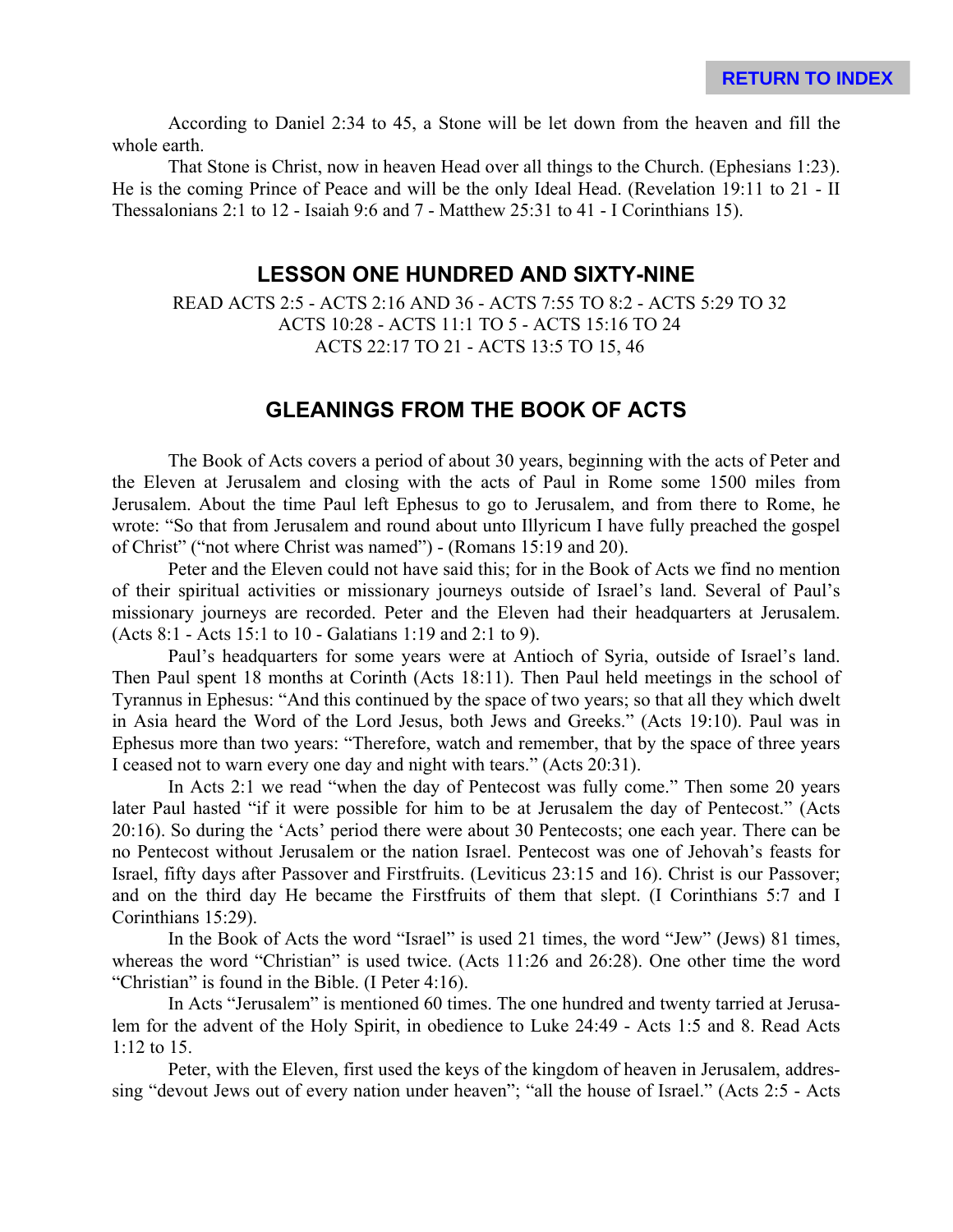2:36 - Matthew 16:18 to 20). The Twelve filled Jerusalem with their doctrine (Christ). (Acts 5:28). The apostles were put in the common prison in Jerusalem for preaching Christ. (Acts 5:18). The angry Jews, including Saul of Tarsus, stoned Stephen to death in Jerusalem. (Acts 7:59 to Acts 8:3).

Shortly after this, Saul met the risen Christ near Damascus, where he was born out of due time, to be a pattern, being the only unsaved person on earth who saw Christ after His resurrection. (Acts 9:1 to 15 - I Corinthians 15:6 to 10 - I Timothy 1:12 and I Timothy 1:16). Paul was in the temple in Jerusalem in a trance when Christ appeared to him to order him out of Jerusalem; "far hence unto the Gentiles." (Acts 22:17 to 21). The all-important council as to whether Christian Gentiles were to be circumcised and put under the law was held at Jerusalem. (Acts 15:1 to 19). The decision was, one order for believing Jews - another order for believing Gentiles. (Acts 21:23 to 25 - Acts 15:16 to 24 - I Corinthians 9:20 to 25).

The first miracle of Peter in Acts was to heal a Jew and send him into the Jerusalem temple, leaping and praising God. (Acts 3:1 to 11). Then Peter said to Israel: "to you first." (Acts 3:26).

The Lord, by Peter, presented a new kingdom proposition to Israel, because of Christ's prayer on the cross. (Luke 23:34 - Acts 3).

The first miracle of Paul, in Acts, was to pronounce a judgment on a Jew and send him out in darkness. (Acts 13:11). Then Paul said to Israel, "it was first to you," but now "we turn to the Gentiles." (Acts 13:46 - Acts 28:28).

#### **LESSON ONE HUNDRED AND SEVENTY**

READ EPHESIANS 4:21 TO 32 - EPHESIANS 5:1 TO 16 - COLOSSIANS 3:1 TO 17.

#### **THE CHRISTIAN'S MOUTH**

Let us first emphasize Ephesians 4:28 and 29 and Colossians 3:8 and 9:

"Let no corrupt communication proceed out of your mouth." "But now ye also put off all these; anger, wrath, malice, blasphemy, filthy communication out of your mouth. Lie not one to another." "Let him that stole steal no more.

Why did the Holy Spirit instruct saints, not to lie, not to steal, not to blaspheme, not to be angry unto wrath? Because saints were doing those things in Paul's day, as they are to-day. Demas was for some time a faithful saint of the Lord and the fellow-labourer of Paul. But the hour came when, so to speak, Demas turned his back on Paul and the Lord and went to a wicked city, because he loved the things of the world. (2 Timothy 4:10). Who could count the great multitude of Christians, who have ceased to be spiritual shining lights for the Lord Jesus, because of the love of the world? They are not obeying Ephesians 5:3 and 4: "Fornication, and all uncleanness or covetousness, let it not be once named among you, as becometh saints; neither filthiness, nor foolish talking, nor jesting, which are not convenient."

God's instructions to the saints in this age of grace are very clear; "let no corrupt communication proceed out of your mouth." (Ephesians 4:29). The word "corrupt" is the Greek, meaning "rotten." Think of "rotten" words coming from the mouth of a Christian. Some Christians are very careless as to their speech. God declares that "it is a shame even to speak of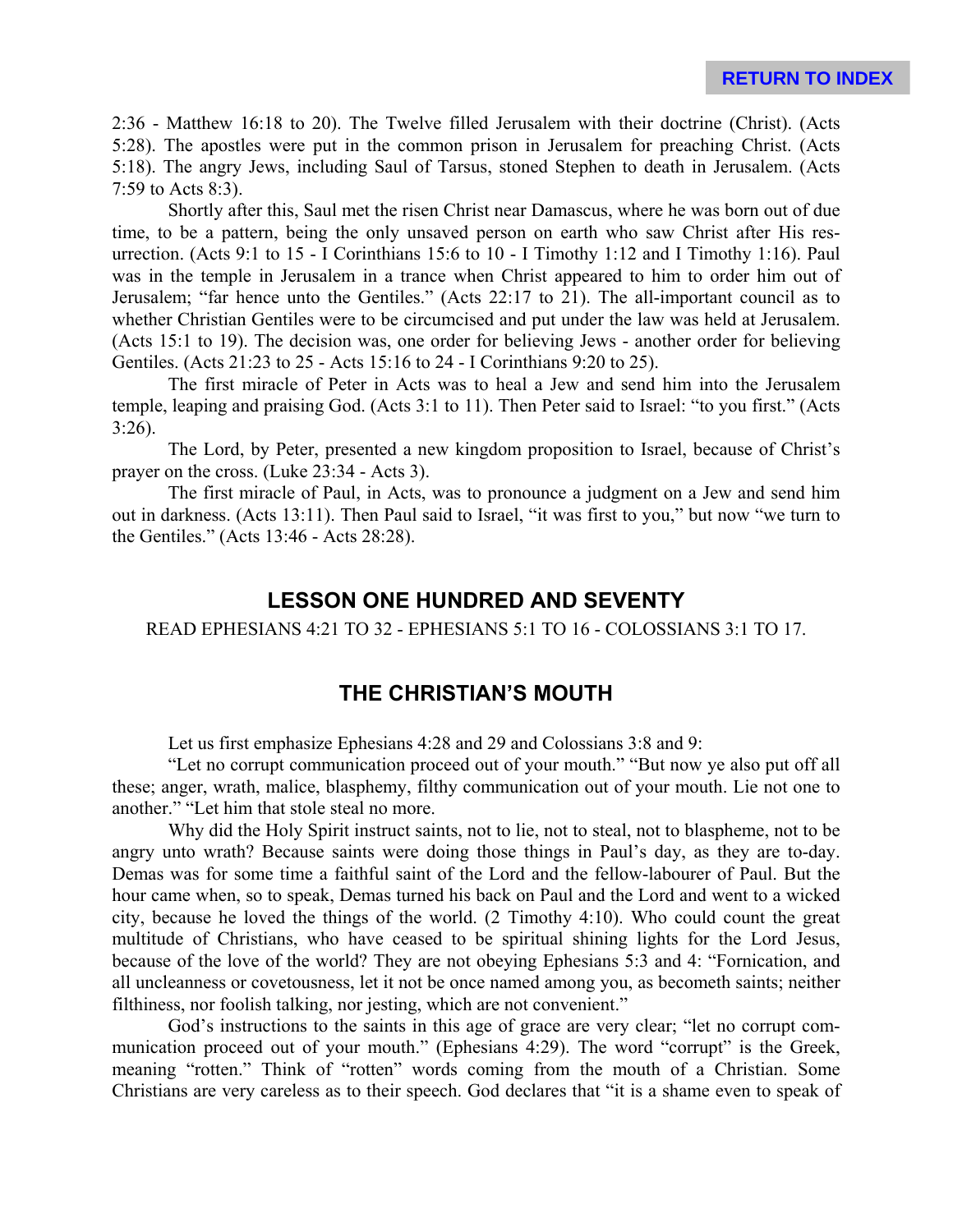those things which are done of them (sinners) in secret." This means that saints should be very careful about repeating the filthy, rotten, profane words uttered by sinners, "who are corrupt and speak wickedly." "They set their mouth against the heavens." (Psalm 73: 8 and 9).

Every child of God would do well to pray with the Psalmist, "set a watch, O Lord, before my mouth; keep the door of my lips." (Psalm 141:3). And that child should obey Colossians 4:6: "let your speech be always with grace." "Grace" Christians are to have "grace" speech. I am sure that almost every honest Christian will say, "my mouth has said many things that should never have been uttered by a child of God." Did you know that the word "mouth" is mentioned more than 100 times in Psalms and Proverbs? In these Books we read much of the saint's mouth and the sinner's mouth. We read; "the mouth of the sinner is full of cursing and deceit." (Psalm 10:7). In Psalm 59:12 we read of the sin of their mouth. Yes, the mouth does sin, although the heart and mind are responsible for much of the sin of the mouth. The Psalmist said, "the Lord put a new song in my mouth," and he prayed, "let the words of my mouth be acceptable in Thy sight, O Lord." (Psalm 19:14). Let us pray this daily.

God's Word is clear, that He will not hold guiltless the man that taketh His name in vain. (Exodus 20:7). Some sinners use the name of God or Christ, in profanity, many, many times each day. Most of these men would not kill a man a day, or a dozen men, or a hundred men a day. They acknowledge that to kill a fellow-man would be a great sin. Sin is the transgression of the law. The law says, "thou shalt not kill." This is the sixth commandment. Why did God place the "profanity" commandment ahead of the murder commandment? When you next decide to use the Name of God or the Lord Jesus Christ in cursing, ask and answer this question. Surely, if you have been saved by the precious blood of the Lord Jesus Christ, you will definitely decide not to use profanity, even to quote the words of a sinner. If you have not been saved by the grace of God, and faith in the shed blood of Christ, if you will receive God's grace and God's Son, God will pardon all of your wicked past, and help you overcome your evil habits by the new Divine power and strength that will be yours.

In James 3:9 and 10, we read concerning the use of the tongue: "therewith bless we God, the Father, and therewith curse we men, made after the similitude of God . . . Out of the same mouth proceed blessing and cursing."

#### **THE AUTOBIOGRAPHY OF THE WISE ARCHITECT**

When Jesus Christ was here on earth He said, concerning John the Baptist, "Verily I say unto you, Among them that are born of women there hath not risen a greater than John the Baptist: notwithstanding, he that is least in the kingdom of heaven is greater than he." Matthew 11:11.

John was filled with the Holy Spirit from his birth. The wise architect for years was wise in his own conceit. His name then was "Saul." He became the most spiritual, fruitful Christian of all times and wrote about one half of the Books of the New Testament Scriptures. I believe, measured by true standards, he was the greatest man who ever lived on this planet, after the fall of Adam, with the exception of the Man Christ Jesus. I hope that you will read Paul's autobiography with great interest. In the first verse we quote the Greek word translated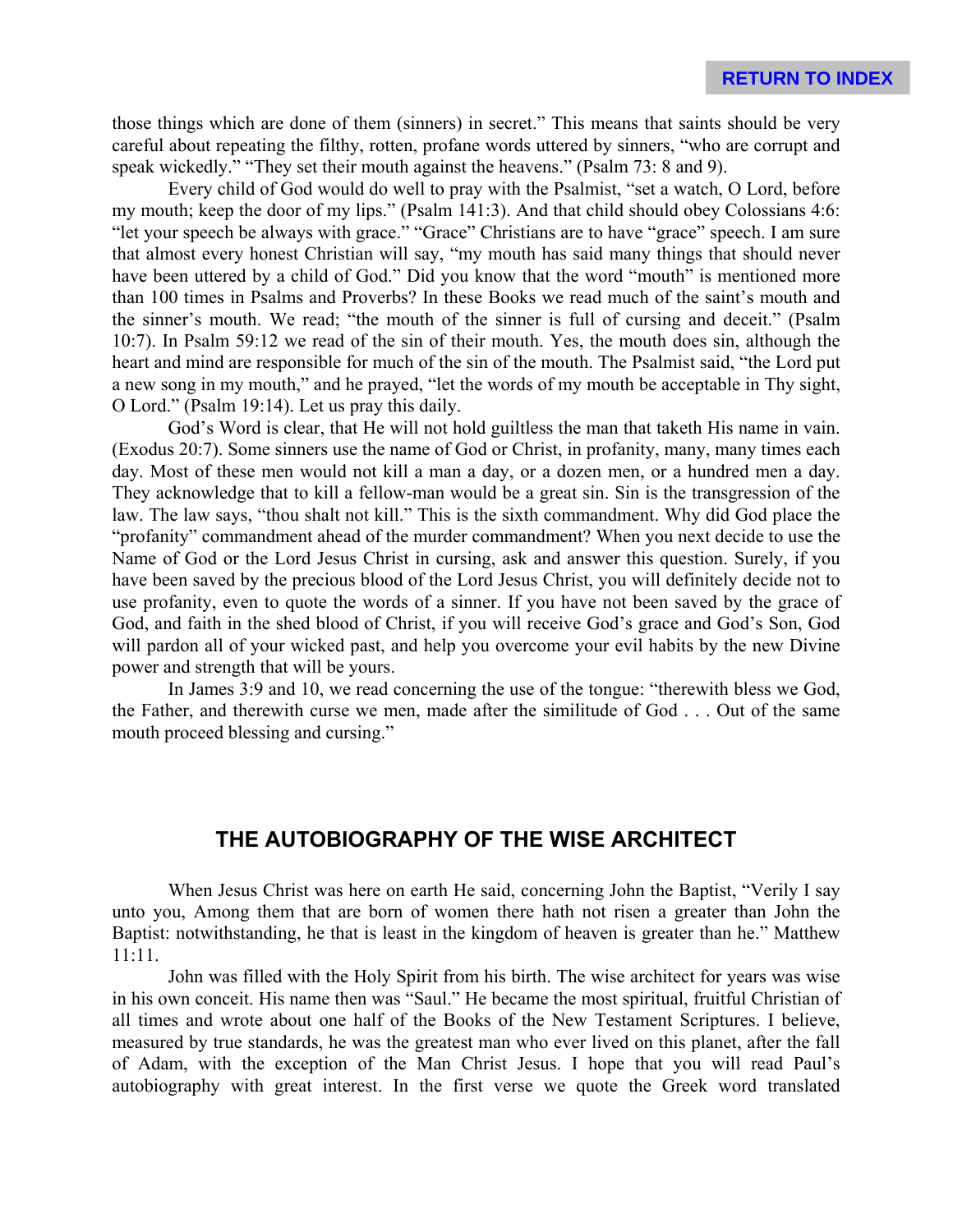masterbuilder is "architekton" from which we get our word "architect." This word means really "chief builder."

In this autobiography we are quoting the very words of Saul, the Jew, who became Paul, the Christian.

ACCORDING TO THE GRACE OF GOD WHICH IS GIVEN UNTO ME, AS A WISE MASTERBUILDER, I HAVE LAID THE FOUNDATION, AND ANOTHER BUILDETH THEREON. BUT LET EVERY MAN TAKE HEED HOW HE BUILDETH THEREUPON.

SINCE YE SEEK A PROOF OF CHRIST SPEAKING IN ME, WHICH TO YOUWARD IS NOT WEAK, BUT IS MIGHTY IN YOU.

I AM CRUCIFIED WITH CHRIST: NEVERTHELESS I LIVE; YET NOT I, BUT CHRIST LIVETH IN ME: AND THE LIFE WHICH I NOW LIVE IN THE FLESH I LIVE BY THE FAITH OF THE SON OF GOD, WHO LOVED ME, AND GAVE HIMSELF FOR ME. I DO NOT FRUSTRATE THE GRACE OF GOD: FOR IF RIGHTEOUSNESS COME BY THE LAW, THEN CHRIST IS DEAD IN VAIN.

### PARAGRAPH ONE

For this cause I Paul, the prisoner of Jesus Christ for you Gentiles. Whereunto I am appointed a preacher, and an apostle, and a teacher of the Gentiles. For the which cause I also suffer these things: nevertheless I am not ashamed; for I know whom I have believed, and am persuaded that he is able to keep that which I have committed unto him against that day. For I speak to you Gentiles, inasmuch as I am the apostle of the Gentiles, I magnify mine office. Paul was pressed in the spirit, and testified to the Jews that Jesus was Christ. And when they opposed themselves, and blasphemed, he shook his raiment, and said unto them, Your blood be upon your own heads; I am clean: from henceforth I will go unto the Gentiles. I am debtor both to the Greeks, and to the Barbarians; both to the wise, and to the unwise. So, as much as in me is, I am ready to preach the gospel to you that are at Rome also. For I am not ashamed of the gospel of Christ: for it is the power of God unto salvation to every one that believeth; to the Jew first, and also to the Greek.

## PARAGRAPH TWO

According to the glorious gospel of the blessed God, which was committed to my trust. And I thank Christ Jesus our Lord, who hath enabled me, for that he counted me faithful, putting me into the ministry. Who was before a blasphemer, and a persecutor, and injurious: but I obtained mercy, because I did it ignorantly in unbelief. And the grace of our Lord was exceeding abundant with faith and love which is in Christ Jesus. This is a faithful saying, and worthy of all acceptation, that Christ Jesus came into the world to save sinners; of whom I am chief. Howbeit for this cause I obtained mercy, that in me first Jesus Christ might show forth all long-suffering, for a pattern to them which should hereafter believe on him to life everlasting. And last of all he was seen of me also, as of one born out of due time. For I am the least of the apostles, that am not meet to be called an apostle, because I persecuted the church of God. But by the grace of God I am what I am: and his grace which was bestowed upon me was not in vain; but I labored more abundantly than they all: yet not I, but the grace of God which was with me. But God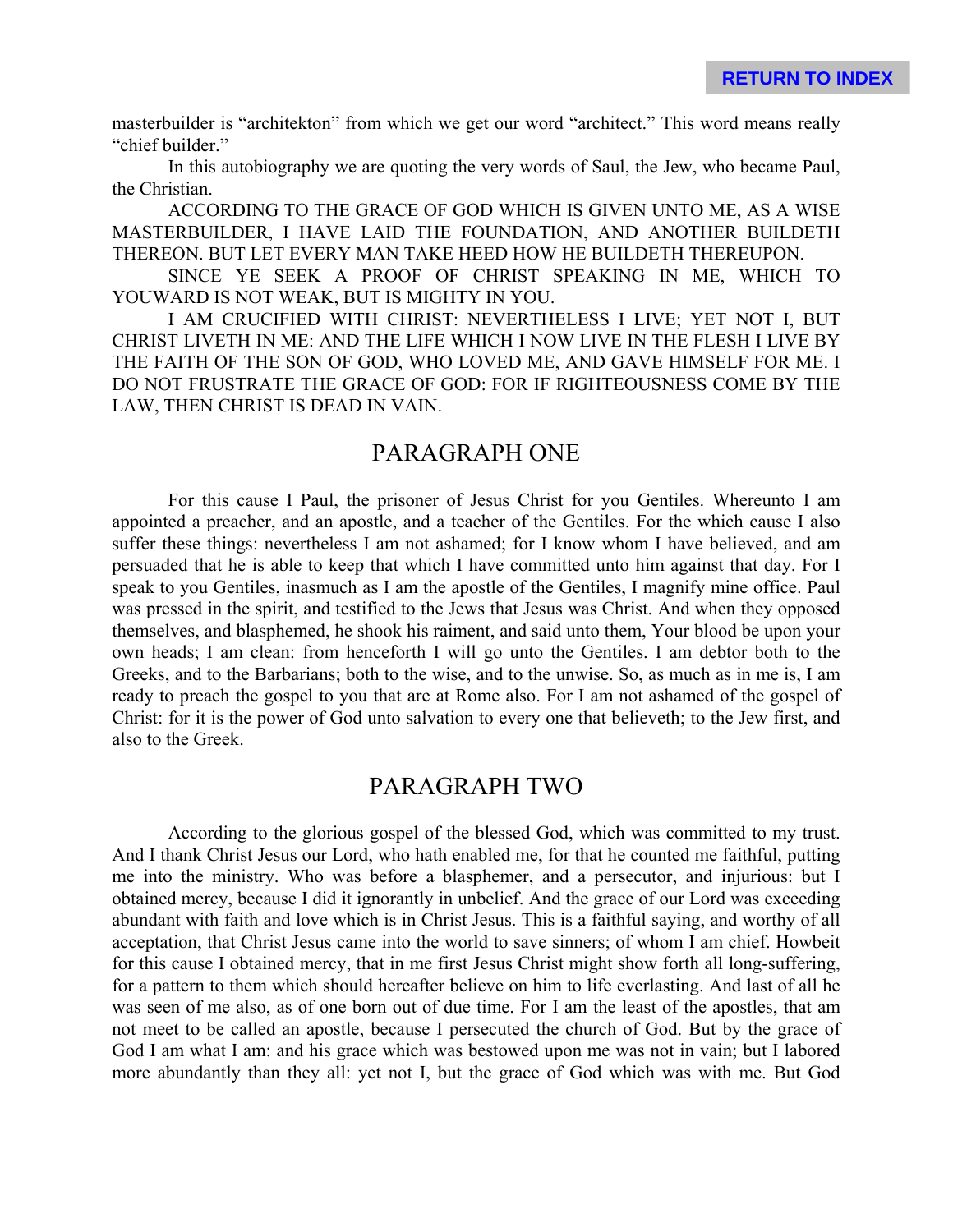forbid that I should glory, save in the cross of our Lord Jesus Christ, by whom the world is crucified unto me, and I unto the world.

### PARAGRAPH THREE

I am a man which am a Jew of Tarsus, a city in Cilicia, a citizen of no mean city: and, I beseech thee, suffer me to speak unto the people. And when he had given him license, Paul stood on the stairs, and beckoned with the hand unto the people. And when there was made a great silence, he spake unto them in the Hebrew tongue, saying, Men, brethren, and fathers, hear ye my defense which I make now unto you. (And when they heard that he spake in the Hebrew tongue to them, they kept the more silence: and he saith,) I am verily a man which am a Jew, born in Tarsus, a city in Cilicia, yet brought up in this city at the feet of Gamaliel, and taught according to the perfect manner of the law of the fathers, and was zealous toward God, as ye all are this day. And I persecuted this way unto the death, binding and delivering into prisons both men and women. As also the high priest doth bear me witness, and all the estate of the elders: from whom also I received letters unto the brethren, and went to Damascus, to bring them which were there bound unto Jerusalem, for to be punished. And it came to pass, that, as I made my journey, and was come nigh unto Damascus about noon, suddenly there shone from heaven a great light round about me. And I fell unto the ground, and heard a voice saying unto me, Saul, Saul, why persecutest thou me? And I answered, Who art thou, Lord? And he said unto me, I am Jesus of Nazareth, whom thou persecutest. And they that were with me saw indeed the light, and were afraid; but they heard not the voice of him that spake to me. And I said, What shall I do, Lord? And the Lord said unto me, Arise, and go into Damascus; and there it shall be told thee of all things which are appointed for thee to do. And when I could not see for the glory of that light, being led by the hand of them that were with me, I came into Damascus. And one Ananias, a devout man according to the law, having a good report of all the Jews which dwelt there, Came unto me, and stood, and said unto me, Brother Saul, receive thy sight. And the same hour I looked up upon him. And he said, The God of our fathers hath chosen thee, that thou shouldest know his will, and see that Just One, and shouldest hear the voice of his mouth. For thou shalt be his witness unto all men of what thou hast seen and heard. And now why tarriest thou? arise, and be baptized, and wash away thy sins, calling on the name of the Lord. And it came to pass, that, when I was come again to Jerusalem, even while I prayed in the temple, I was in a trance; And saw him saying unto me, Make haste, and get thee quickly out of Jerusalem: for they will not receive thy testimony concerning me. And I said, Lord, they know that I imprisoned and beat in every synagogue them that believed on thee: And when the blood of thy martyr Stephen was shed, I also was standing by, and consenting unto his death, and kept the raiment of them that slew him. And he said unto me, Depart: for I will send thee far hence unto the Gentiles. And they gave him audience unto this word, and then lifted up their voices, and said, Away with such a fellow from the earth: for it is not fit that he should live.

### PARAGRAPH FOUR

Then said Paul, I stand at Caesar's judgment seat, where I ought to be judged: to the Jews have I done no wrong, as thou very well knowest. For if I be an offender, or have committed any thing worthy of death, I refuse not to die: but if there be none of these things whereof these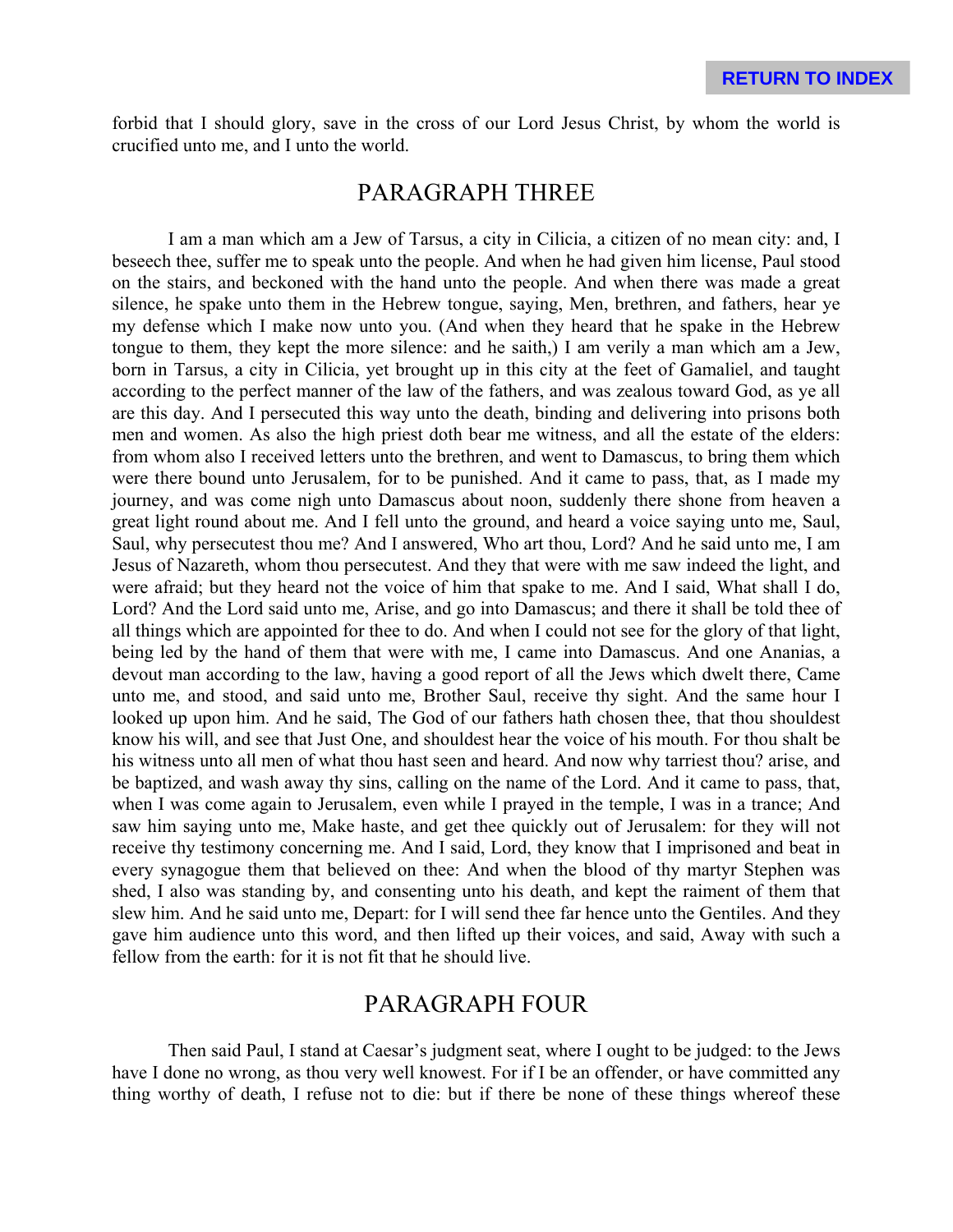accuse me, no man may deliver me unto them. I appeal unto Caesar. I think myself happy, king Agrippa, because I shall answer for myself this day before thee touching all the things whereof I am accused of the Jews: Especially because I know thee to be expert in all customs and questions which are among the Jews: wherefore I beseech thee to hear me patiently. My manner of life from my youth, which was at the first among mine own nation at Jerusalem, know all the Jews; Which knew me from the beginning, if they would testify, that after the most straitest sect of our religion I lived a Pharisee. And now I stand and am judged for the hope of the promise made of God unto our fathers: Unto which promise our twelve tribes, instantly serving God day and night, hope to come. For which hope's sake, king Agrippa, I am accused of the Jews. Why should it be thought a thing incredible with you, that God should raise the dead? I verily thought with myself, that I ought to do many things contrary to the name of Jesus of Nazareth. Which thing I also did in Jerusalem: and many of the saints did I shut up in prison, having received authority from the chief priests; and when they were put to death, I gave my voice against them. And I punished them oft in every synagogue, and compelled them to blaspheme; and being exceedingly mad against them, I persecuted them even unto strange cities. Whereupon as I went to Damascus with authority and commission from the chief priests, At midday, O king, I saw in the way a light from heaven, above the brightness of the sun, shining round about me and them which journeyed with me. And when we were all fallen to the earth, I heard a voice speaking unto me, and saying in the Hebrew tongue, Saul, Saul, why persecutest thou me? it is hard for thee to kick against the pricks. And I said, Who art thou, Lord? And he said, I am Jesus whom thou persecutest. But rise, and stand upon thy feet: for I have appeared unto thee for this purpose, to make thee a minister and a witness both of these things which thou hast seen, and of those things in the which I will appear unto thee; Delivering thee from the people, and from the Gentiles, unto whom now I send thee, To open their eyes, and to turn them from darkness to light, and from the power of Satan unto God, that they may receive forgiveness of sins, and inheritance among them which are sanctified by faith that is in me. Whereupon, O king Agrippa, I was not disobedient unto the heavenly vision: But shewed first unto them of Damascus, and at Jerusalem, and throughout all the coasts of Judea, and then to the Gentiles, that they should repent and turn to God, and do works meet for repentance. For these causes the Jews caught me in the temple, and went about to kill me. Having therefore obtained help of God, I continue unto this day, witnessing both to small and great, saying none other things than those which the prophets and Moses did say should come: That Christ should suffer, and that he should be the first that should rise from the dead, and should show light unto the people, and to the Gentiles. And as he thus spake for himself, Festus said with a loud voice, Paul, thou art beside thyself; much learning doth make thee mad. But he said, I am not mad, most noble Festus; but speak forth the words of truth and soberness. For the king knoweth of these things, before whom also I speak freely: for I am persuaded that none of these things are hidden from him; for this thing was not done in a corner. King Agrippa, believest thou the prophets? I know that thou believest. Then Agrippa said unto Paul, Almost thou persuadest me to be a Christian. And Paul said, I would to God, that not only thou, but also all that hear me this day, were both almost, and altogether such as I am, except these bonds. And when he had thus spoken, the king rose up, and the governor, and Bernice, and they that sat with them: And when they were gone aside, they talked between themselves, saying, This man doeth nothing worthy of death or of bonds. Then said Agrippa unto Festus, This man might have been set at liberty, if he had not appealed unto Caesar.

# PARAGRAPH FIVE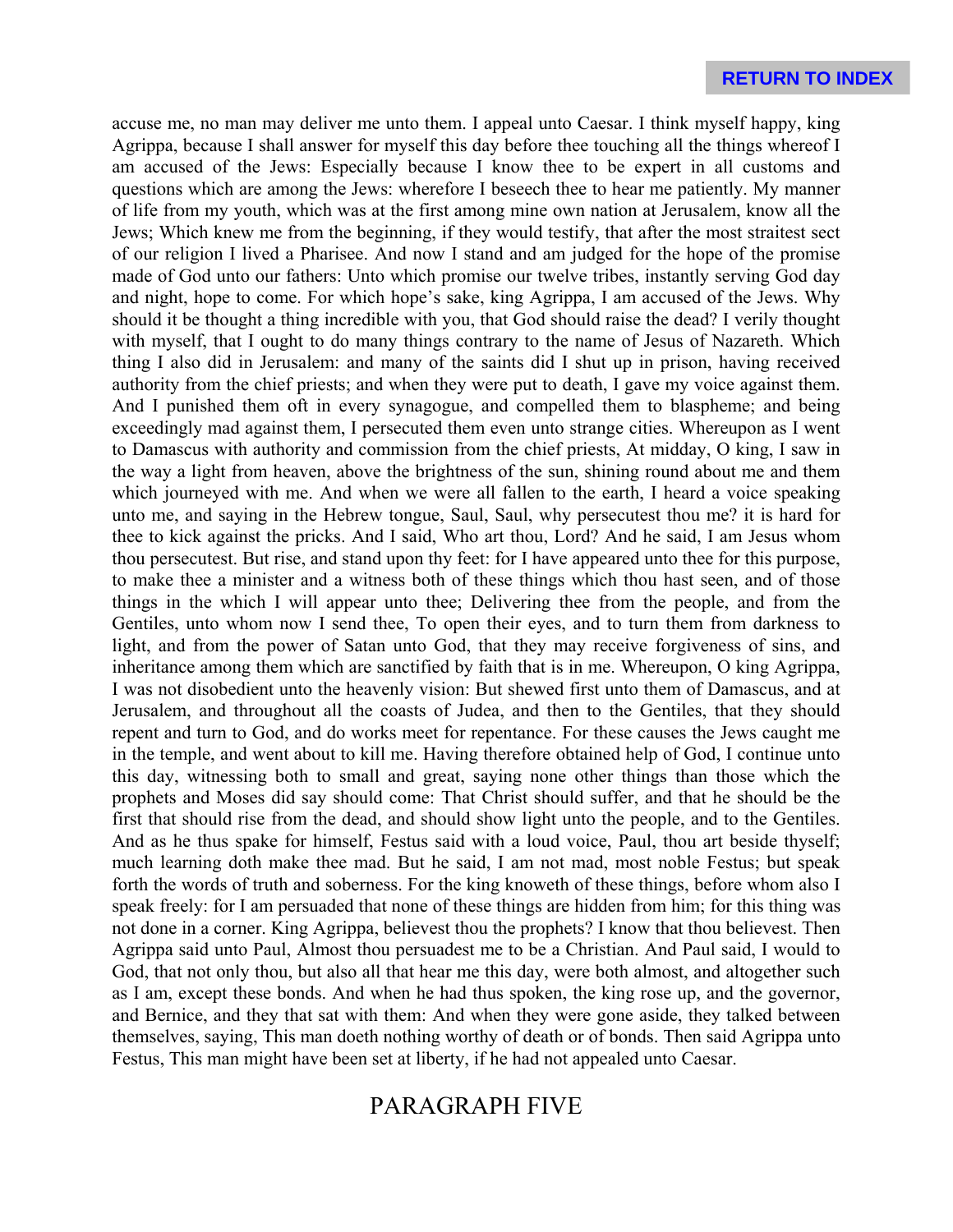Though I might also have confidence in the flesh. If any other man thinketh that he hath whereof he might trust in the flesh, I more: Circumcised the eighth day, of the stock of Israel, of the tribe of Benjamin, a Hebrew of the Hebrews; as touching the law, a Pharisee; Concerning zeal, persecuting the church; touching the righteousness which is in the law, blameless. But what things were gain to me, those I counted loss for Christ. Yea doubtless, and I count all things but loss for the excellency of the knowledge of Christ Jesus my Lord: for whom I have suffered the loss of all things, and do count them but dung, that I may win Christ, And be found in him, not having mine own righteousness, which is of the law, but that which is through the faith of Christ, the righteousness which is of God by faith: Am I not an apostle? am I not free? have I not seen Jesus Christ our Lord? are not ye my work in the Lord? For do I now persuade men, or God? or do I seek to please men? for if I yet pleased men, I should not be the servant of Christ. But I certify you, brethren, that the gospel which was preached of me is not after man. For I neither received it of man, neither was I taught it, but by the revelation of Jesus Christ. For ye have heard of my conversation in time past in the Jews' religion, how that beyond measure I persecuted the church of God and wasted it: And profited in the Jews' religion above many my equals in mine own nation, being more exceedingly zealous of the traditions of my fathers. But when it pleased God, who separated me from my mother's womb, and called me by his grace, To reveal his Son in me, that I might preach him among the heathen; immediately I conferred not with flesh and blood: Neither went I up to Jerusalem to them which were apostles before me; but I went into Arabia, and returned again unto Damascus. Then after three years I went up to Jerusalem to see Peter, and abode with him fifteen days. But other of the apostles saw I none, save James the Lord's brother. Now the things which I write unto you, behold, before God, I lie not. Afterward I came into the regions of Syria and Cilicia; And was unknown by face unto the churches of Judea which were in Christ: But they had heard only, That he which persecuted us in times past now preacheth the faith which once he destroyed. And they glorified God in me. Then fourteen years after I went up again to Jerusalem with Barnabas, and took Titus with me also. And I went up by revelation, and communicated unto them that gospel which I preach among the Gentiles, but privately to them which were of reputation, lest by any means I should run, or had run, in vain. But neither Titus, who was with me, being a Greek, was compelled to be circumcised: And that because of false brethren unawares brought in, who came in privily to spy out our liberty which we have in Christ Jesus, that they might bring us into bondage: To whom we gave place by subjection, no, not for an hour; that the truth of the gospel might continue with you. But of these who seemed to be somewhat, (whatsoever they were, it maketh no matter to me: God accepteth no man's person:) for they who seemed to be somewhat in conference added nothing to me: But contrariwise, when they saw that the gospel of the uncircumcision was committed unto me, as the gospel of the circumcision was unto Peter; (For he that wrought effectually in Peter to the apostleship of the circumcision, the same was mighty in me toward the Gentiles:) And when James, Cephas, and John, who seemed to be pillars, perceived the grace that was given unto me, they gave to me and Barnabas the right hands of fellowship; that we should go unto the heathen; and they unto the circumcision. Only they would that we should remember the poor; the same which I also was forward to do. But when Peter was come to Antioch, I withstood him to the face, because he was to be blamed. For before that certain came from James, he did eat with the Gentiles: but when they were come, he withdrew and separated himself, fearing them which were of the circumcision. And the other Jews dissembled likewise with him; insomuch that Barnabas also was carried away with their dissimulation. But when I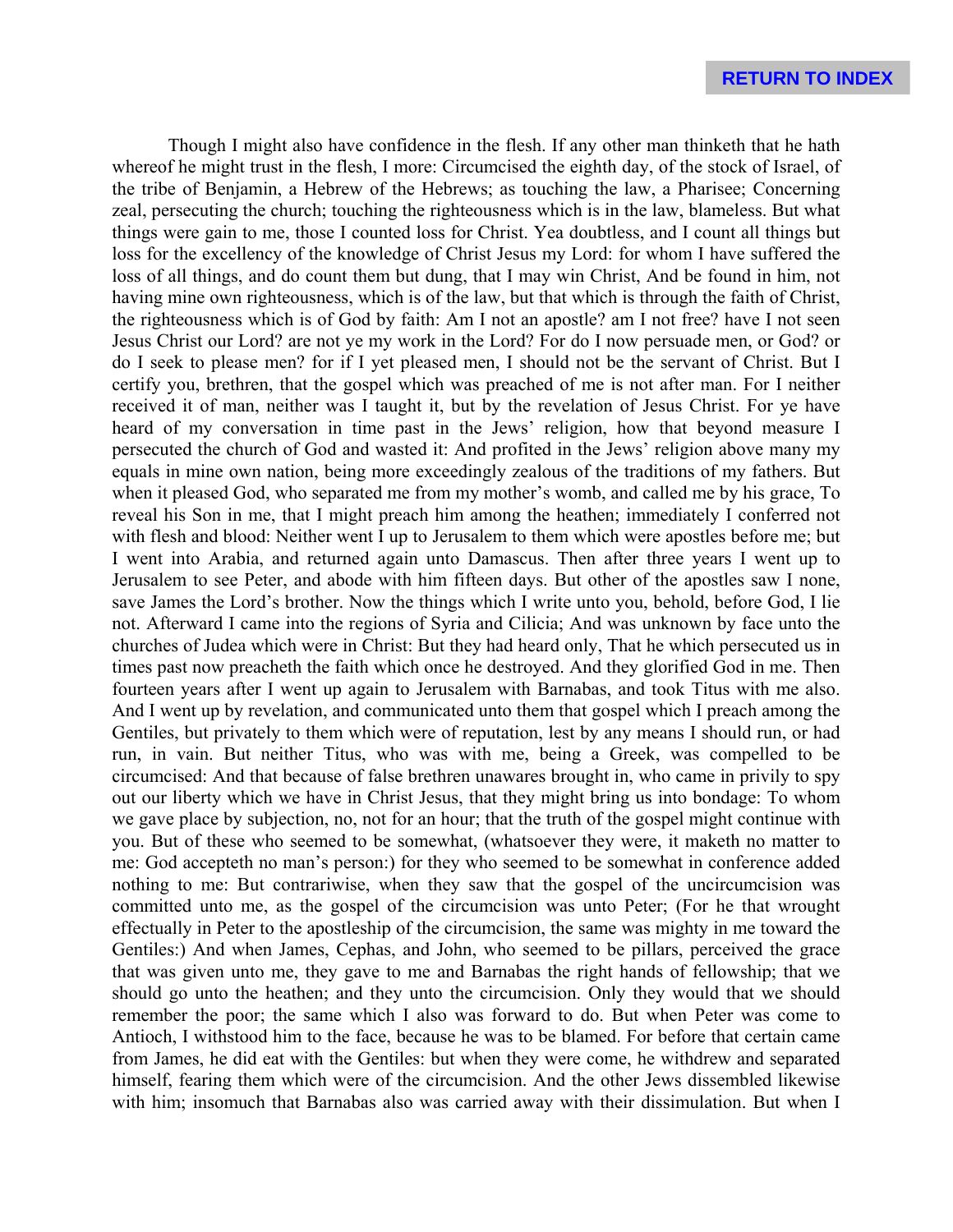saw that they walked not uprightly according to the truth of the gospel, I said unto Peter before them all, If thou, being a Jew, livest after the manner of Gentiles, and not as do the Jews, why compellest thou the Gentiles to live as do the Jews? We who are Jews by nature, and not sinners of the Gentiles, Knowing that a man is not justified by the works of the law, but by the faith of Jesus Christ, even we have believed in Jesus Christ, that we might be justified by the faith of Christ. My little children, of whom I travail in birth again until Christ be formed in you, I desire to be present with you now, and to change my voice; for I stand in doubt of you. Tell me, ye that desire to be under the law, do ye not hear the law? For sin shall not have dominion over you: for ye are not under the law, but under grace. Stand fast therefore in the liberty wherewith Christ hath made us free, and be not entangled again with the yoke of bondage. Behold, I Paul say unto you, that if ye be circumcised, Christ shall profit you nothing. For I testify again to every man that is circumcised, that he is a debtor to do the whole law. Christ is become of no effect unto you, whosoever of you are justified by the law; ye are fallen from grace. Where is boasting then? It is excluded. By what law? of works? Nay; but by the law of faith. Therefore we conclude that a man is justified by faith without the deeds of the law.

### PARAGRAPH SIX

For though I would desire to glory, I shall not be a fool; for I will say the truth: but now I forbear, lest any man should think of me above that which he seeth me to be, or that he heareth of me. And lest I should be exalted above measure through the abundance of the revelations, there was given to me a thorn in the flesh, the messenger of Satan to buffet me, lest I should be exalted above measure. For this thing I besought the Lord thrice, that it might depart from me. And he said unto me, My grace is sufficient for thee: for my strength is made perfect in weakness. Most gladly therefore will I rather glory in my infirmities, that the power of Christ may rest upon me. Therefore I take pleasure in infirmities, in reproaches, in necessities, in persecutions, in distresses for Christ's sake: for when I am weak, then am I strong. I am become a fool in glorying; ye have compelled me: for I ought to have been commended of you; for in nothing am I behind the very chiefest apostles, though I be nothing. Truly the signs of an apostle were wrought among you in all patience, in signs, and wonders, and mighty deeds. That I should be the minister of Jesus Christ to the Gentiles, ministering the gospel of God, that the offering up of the Gentiles might be acceptable, being sanctified by the Holy Ghost. I have therefore whereof I may glory through Jesus Christ in those things which pertain to God. For I will not dare to speak of any of those things which Christ hath not wrought by me, to make the Gentiles obedient by word and deed, Through mighty signs and wonders, by the power of the Spirit of God; so that from Jerusalem, and round about unto Illyricum, I have fully preached the gospel of Christ. Yea, so have I strived to preach the gospel, not where Christ was named, lest I should build upon another man's foundation: But as it is written, To whom he was not spoken of, they shall see: and they that have not heard shall understand. For which cause also I have been much hindered from coming to you. But now having no more place in these parts, and having a great desire these many years to come unto you; Whensoever I take my journey into Spain, I will come to you: for I trust to see you in my journey, and to be brought on my way thitherward by you, if first I be somewhat filled with your company. But now I go unto Jerusalem to minister unto the saints. Then Paul answered, What mean ye to weep and to break mine heart? for I am ready not to be bound only, but also to die at Jerusalem for the name of the Lord Jesus. And unto the Jews I became as a Jew, that I might gain the Jews; to them that are under the law, as under the law,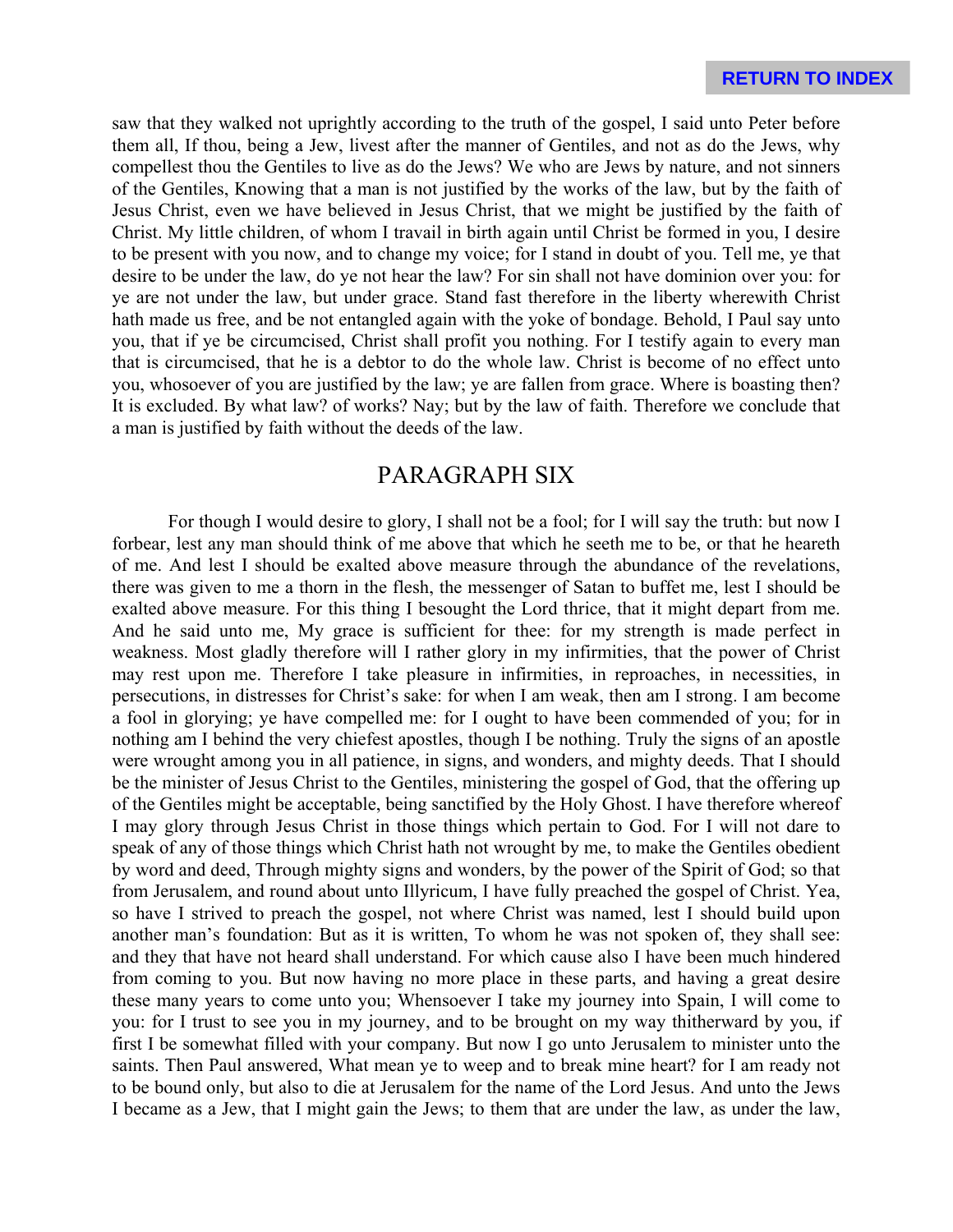that I might gain them that are under the law; To them that are without law, as without law, (being not without law to God, but under the law to Christ,) that I might gain them that are without law. To the weak became I as weak, that I might gain the weak: I am made all things to all men, that I might by all means save some. And this I do for the gospel's sake, that I might be partaker thereof with you. Know ye not that they which run in a race run all, but one receiveth the prize? So run, that ye may obtain. And every man that striveth for the mastery is temperate in all things. Now they do it to obtain a corruptible crown; but we an incorruptible. I therefore so run, not as uncertainly; so fight I, not as one that beateth the air: But I keep under my body, and bring it into subjection: lest that by any means, when I have preached to others, I myself should be a castaway. Wherefore, if meat make my brother to offend, I will eat no flesh while the world standeth. lest I make my brother to offend. That I may know Christ and the power of his resurrection, and the fellowship of his sufferings, being made conformable unto his death; If by any means I might attain unto the resurrection of the dead. Not as though I had already attained, either were already perfect: but I follow after, if that I may apprehend that for which also I am apprehended of Christ Jesus. Brethren, I count not myself to have apprehended: but this one thing I do, forgetting those things which are behind, and reaching forth unto those things which are before, I press toward the mark for the prize of the high calling of God in Christ Jesus.

## PARAGRAPH SEVEN

Woe is unto me, if I preach not the gospel! For if I do this thing willingly, I have a reward: but if against my will, a dispensation of the gospel is committed unto me. What is my reward then? Verily that, when I preach the gospel, I may make the gospel of Christ without charge, that I abuse not my power in the gospel. For though I be free from all men, yet have I made myself servant unto all, that I might gain the more. Ye know, from the first day that I came into Asia, after what manner I have been with you at all seasons. Serving the Lord with all humility of mind, and with many tears, and temptations, which befell me by the lying in wait of the Jews: And how I kept back nothing that was profitable unto you, and have showed you, and have taught you publicly, and from house to house, Testifying both to the Jews, and also to the Greeks, repentance toward God, and faith toward our Lord Jesus Christ. And now, behold, I go bound in the spirit unto Jerusalem, not knowing the things that shall befall me there: Save that the Holy Ghost witnesseth in every city, saying that bonds and afflictions abide me. But none of these things move me, neither count I my life dear unto myself, so that I might finish my course with joy, and the ministry, which I have received of the Lord Jesus, to testify the gospel of the grace of God. And now, behold, I know that ye all, among whom I have gone preaching the kingdom of God, shall see my face no more. Wherefore I take you to record this day, that I am pure from the blood of all men. For I have not shunned to declare unto you all the counsel of God. Take heed therefore unto yourselves, and to all the flock, over the which the Holy Ghost hath made you overseers, to feed the church of God, which he hath purchased with his own blood. For I know this, that after my departing shall grievous wolves enter in among you, not sparing the flock. Also of your own selves shall men arise, speaking perverse things, to draw away disciples after them. Therefore watch, and remember, that by the space of three years I ceased not to warn every one night and day with tears. And now, brethren, I commend you to God, and to the word of his grace, which is able to build you up, and to give you an inheritance among all them which are sanctified. I have coveted no man's silver, or gold, or apparel. Yea, ye yourselves know, that these hands have ministered unto my necessities, and to them that were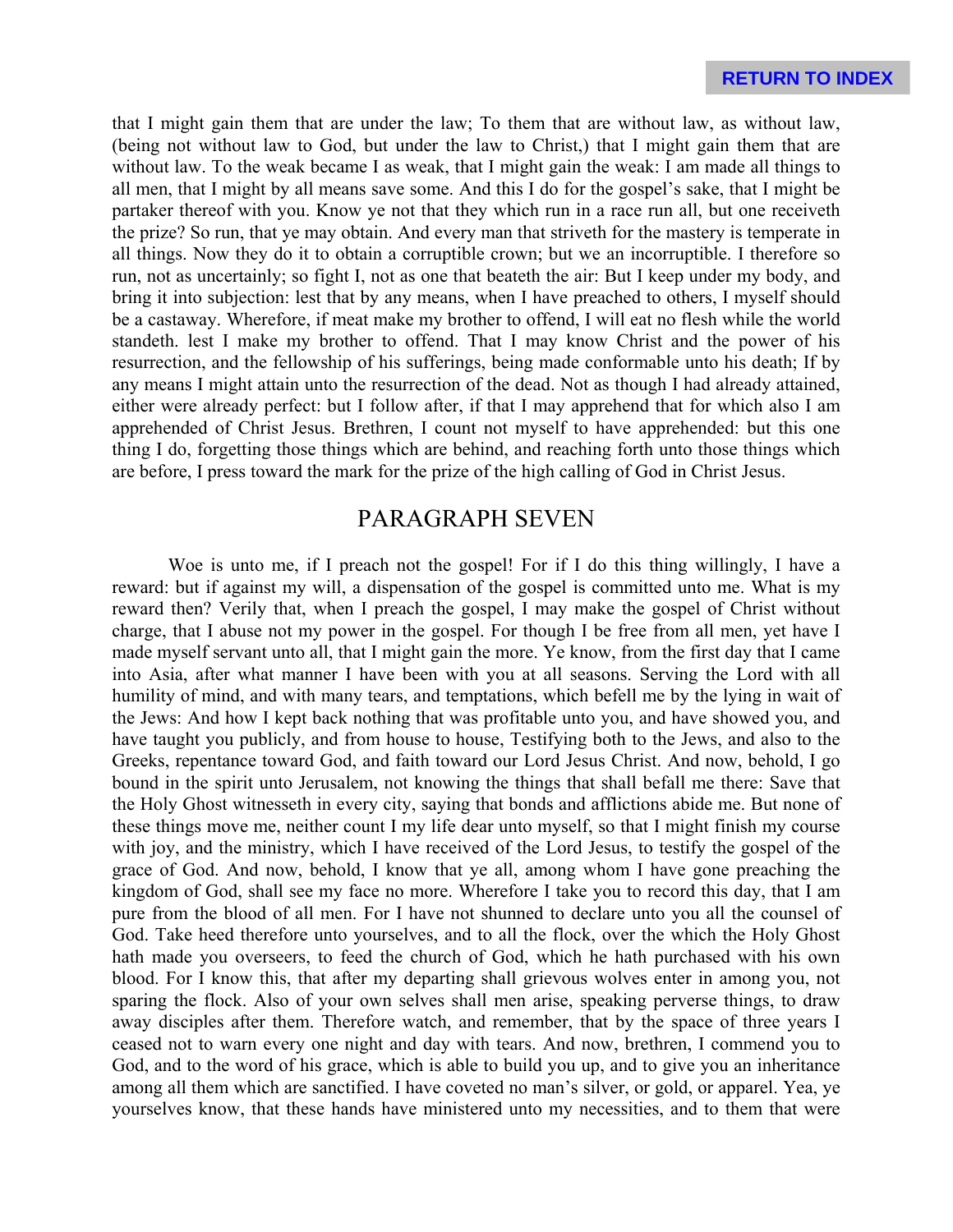with me. I have showed you all things, how that so laboring ye ought to support the weak, and to remember the words of the Lord Jesus, how he said, It is more blessed to give than to receive. For I think that God hath set forth us the apostles last, as it were appointed to death: for we are made a spectacle unto the world, and to angels, and to men. We are fools for Christ's sake, but ye are wise in Christ; we are weak, but ye are strong; ye are honorable, but we are despised. Even unto this present hour we both hunger, and thirst, and are naked, and are buffeted, and have no certain dwelling place; And labor, working with our own hands: being reviled, we bless; being persecuted, we suffer it: Being defamed, we entreat: we are made as the filth of the world, and are the offscouring of all things unto this day. I write not these things to shame you, but as my beloved sons I warn you. For though ye have ten thousand instructors in Christ, yet have ye not many fathers: for in Christ Jesus I have begotten you through the gospel. Wherefore I beseech you, be ye followers of me. From henceforth let no man trouble me: for I bear in my body the marks of the Lord Jesus. But I rejoiced in the Lord greatly, that now at the last your care of me hath flourished again; wherein ye were also careful, but ye lacked opportunity. Not that I speak in respect of want: for I have learned, in whatsoever state I am, therewith to be content. I know both how to be abased, and I know how to abound: every where and in all things I am instructed both to be full and to be hungry, both to abound and to suffer need. I can do all things through Christ which strengtheneth me. But my God shall supply all your need according to his riches in glory by Christ Jesus. Are they Hebrews? so am I. Are they Israelites? so am I. Are they the seed of Abraham? so am I. Are they ministers of Christ? (I speak as a fool) I am more; in labours more abundant, in stripes above measure, in prisons more frequent, in deaths oft. Of the Jews five times received I forty stripes save one. Thrice was I beaten with rods, once was I stoned, thrice I suffered shipwreck, a night and a day I have been in the deep; In journeyings often, in perils of waters, in perils of robbers, in perils by mine own countrymen, in perils by the heathen, in perils in the city, in perils in the wilderness, in perils in the sea, in perils among false brethren; In weariness and painfulness, in watchings often, in hunger and thirst, in fastings often, in cold and nakedness. Beside those things that are without, that which cometh upon me daily, the care of all the churches. Who is weak, and I am not weak? who is offended, and I burn not? If I must needs glory, I will glory of the things which concern mine infirmities. The God and Father of our Lord Jesus Christ, which is blessed for evermore, knoweth that I lie not. In Damascus the governor under Aretas the king kept the city of the Damascenes with a garrison, desirous to apprehend me: And through a window in a basket was I let down by the wall, and escaped his hands.

## PARAGRAPH EIGHT

But I would ye should understand, brethren, that the things which happened unto me have fallen out rather unto the furtherance of the gospel; So that my bonds in Christ are manifest in all the palace, and in all other places; And many of the brethren in the Lord, waxing confident by my bonds, are much more bold to speak the word without fear. Some indeed preach Christ even of envy and strife, and some also of good will: The one preach Christ of contention, not sincerely, supposing to add affliction to my bonds: But the other of love, knowing that I am set for the defense of the gospel. What then? notwithstanding, every way, whether in pretense, or in truth, Christ is preached; and I therein do rejoice, yea, and will rejoice. For I know that this shall turn to my salvation through your prayer, and the supply of the Spirit of Jesus Christ, According to my earnest expectation and my hope, that in nothing I shall be ashamed, but that with all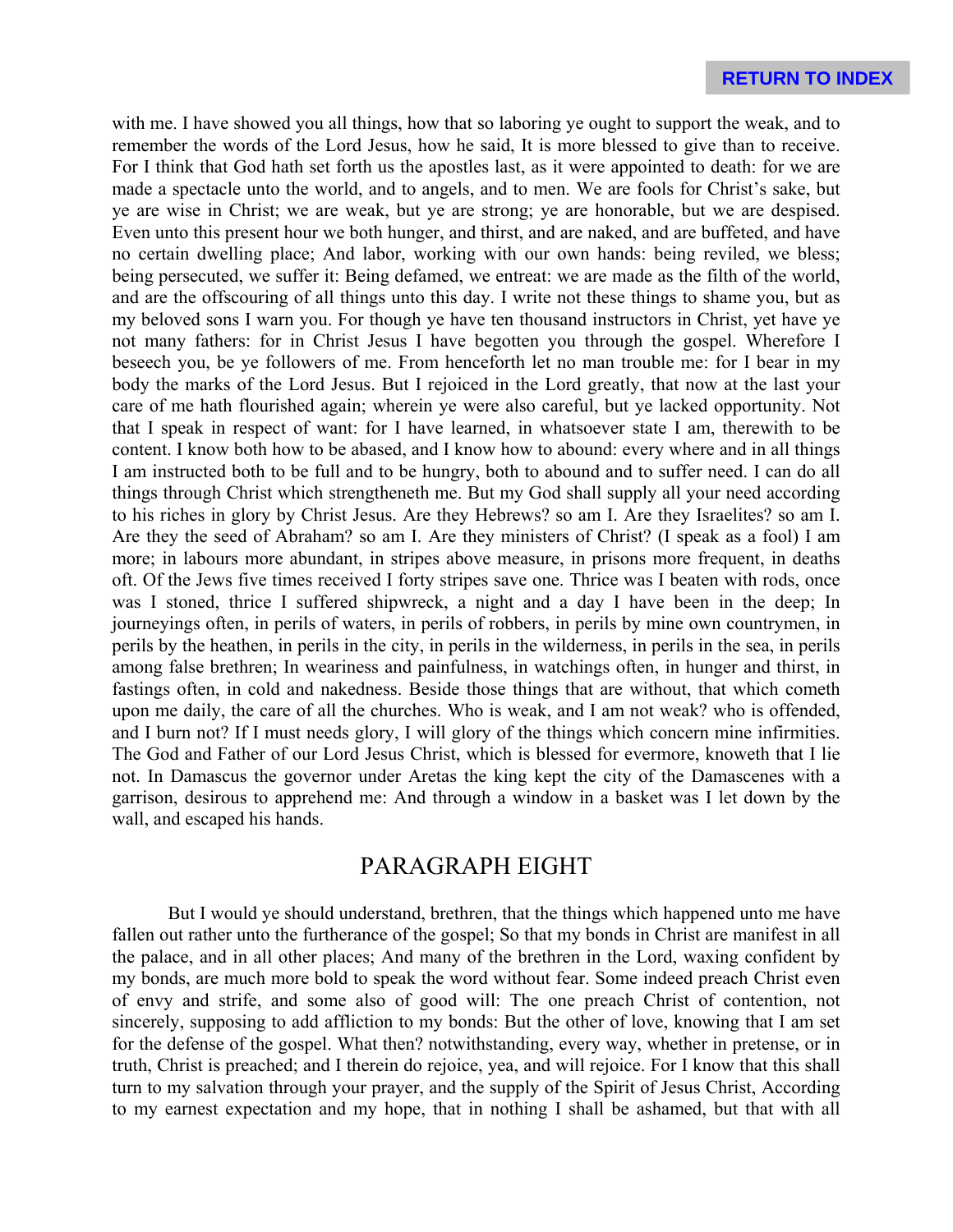boldness, as always, so now also Christ shall be magnified in my body, whether it be by life, or by death. For to me to live is Christ, and to die is gain. But if I live in the flesh, this is the fruit of my labor: yet what I shall choose I wot not. For I am in a strait betwixt two, having a desire to depart, and to be with Christ; which is far better: Nevertheless to abide in the flesh is more needful for you. Thou therefore, my son, be strong in the grace that is in Christ Jesus. And the things that thou hast heard of me among many witnesses, the same commit thou to faithful men, who shall be able to teach others also. Thou therefore endure hardness, as a good soldier of Jesus Christ. No man that warreth entangleth himself with the affairs of this life; that he may please him who hath chosen him to be a soldier. And if a man also strive for masteries, yet is he not crowned, except he strive lawfully. The husbandman that laboreth must be first partaker of the fruits. Consider what I say; and the Lord give thee understanding in all things. Remember that Jesus Christ of the seed of David was raised from the dead, according to my gospel: Wherein I suffer trouble, as an evildoer, even unto bonds; but the word of God is not bound. Therefore I endure all things for the elect's sake, that they may also obtain the salvation which is in Christ Jesus with eternal glory. It is a faithful saying: For if we be dead with him, we shall also live with him: If we suffer, we shall also reign with him: if we deny him, he also will deny us.

## PARAGRAPH NINE

Whereof I Paul am made a minister; Who now rejoice in my sufferings for you, and fill up that which is behind of the afflictions of Christ in my flesh for his body's sake, which is the church: Whereof I am made a minister, according to the dispensation of God which is given to me for you, to fulfill the word of God; Even the mystery which hath been hid from ages and from generations, but now is made manifest to his saints: To whom God would make known what is the riches of the glory of this mystery among the Gentiles; which is Christ in you, the hope of glory: Whom we preach, warning every man, and teaching every man in all wisdom; that we may present every man perfect in Christ Jesus: Whereunto I also labor, striving according to his working, which worketh in me mightily. Withal praying also for us, that God would open unto us a door of utterance, to speak the mystery of Christ, for which I am also in bonds: That I may make it manifest, as I ought to speak. Praying always with all prayer and supplication in the Spirit, and watching thereunto with all perseverance and supplication for all saints; And for me, that utterance may be given unto me, that I may open my mouth boldly, to make known the mystery of the gospel, For which I am an ambassador in bonds; that therein I may speak boldly, as I ought to speak. For this cause I Paul, the prisoner of Jesus Christ for you Gentiles, If ye have heard of the dispensation of the grace of God which is given me to you-ward: How that by revelation he made known unto me the mystery; (as I wrote afore in few words; Whereby, when ye read, ye may understand my knowledge in the mystery of Christ,) Which in other ages was not made known unto the sons of men, as it is now revealed unto his holy apostles and prophets by the Spirit; That the Gentiles should be fellow heirs, and of the same body, and partakers of his promise in Christ by the gospel: Whereof I was made a minister, according to the gift of the grace of God given unto me by the effectual working of his power. Unto me, who am less than the least of all saints, is this grace given, that I should preach among the Gentiles the unsearchable riches of Christ; And to make all men see what is the fellowship of the mystery, which from the beginning of the world hath been hid in God, who created all things by Jesus Christ: To the intent that now unto the principalities and powers in heavenly places might be known by the church the manifold wisdom of God, According to the eternal purpose which he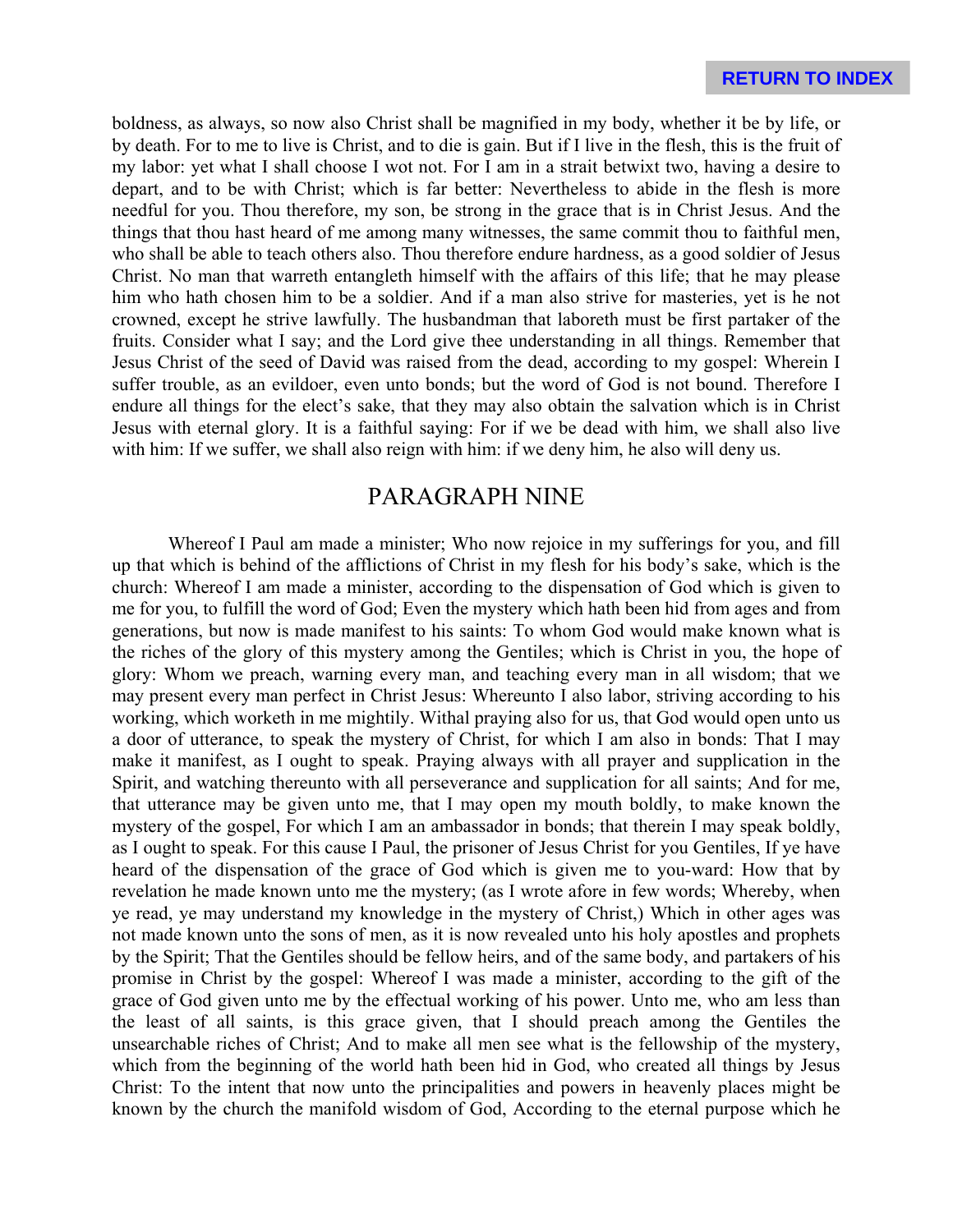purposed in Christ Jesus our Lord: In whom we have boldness and access with confidence by the faith of him. Wherefore I desire that ye faint not at my tribulations for you, which is your glory. Preach the word; be instant in season, out of season; reprove, rebuke, exhort with all longsuffering and doctrine. For the time will come when they will not endure sound doctrine; but after their own lusts shall they heap to themselves teachers, having itching ears; And they shall turn away their ears from the truth, and shall be turned unto fables. But watch thou in all things, endure afflictions, do the work of an evangelist, make full power of thy ministry. For I am now ready to be offered, and the time of my departure is at hand. I have fought a good fight, I have finished my course, I have kept the faith: Henceforth there is laid up for me a crown of righteousness, which the Lord, the righteous judge, shall give me at that day: and not to me only, but unto all them also that love his appearing. Do thy diligence to come shortly unto me: For Demas hath forsaken me, having loved this present world, and is departed unto Thessalonica; Crescens to Galatia, Titus unto Dalmatia. Only Luke is with me. Take Mark, and bring him with thee: for he is profitable to me for the ministry. And Tychicus have I sent to Ephesus. The cloak that I left at Troas with Carpus, when thou comest, bring with thee, and the books, but especially the parchments. Alexander the coppersmith did me much evil: the Lord reward him according to his works: Of whom be thou ware also; for he hath greatly withstood our words. At my first answer no man stood with me, but all men forsook me: I pray God that it may not be laid to their charge. Notwithstanding the Lord stood with me, and strengthened me; that by me the preaching might be fully known, and that all the Gentiles might hear: and I was delivered out of the mouth of the lion. And the Lord shall deliver me from every evil work, and will preserve me unto his heavenly kingdom: to whom be glory for ever and ever. Amen. Salute Prisca and Aquila, and the household of Onesiphorus. Erastus abode at Corinth: but Trophimus have I left at Miletum sick. Do thy diligence to come before winter. Eubulus greeteth thee, and Pudens, and Linus, and Claudia, and all the brethren. The Lord Jesus Christ be with thy spirit. Grace be with you. Amen. This thou knowest, that all they which are in Asia be turned away from me. For God hath not given us the spirit of fear; but of power, and of love, and of a sound mind. Be not thou therefore ashamed of the testimony of our Lord, nor of me his prisoner: but be thou partaker of the afflictions of the gospel according to the power of God; Who hath saved us, and called us with a holy calling, not according to our works, but according to his own purpose and grace, which was given us in Christ Jesus before the world began; But is now made manifest by the appearing of our Saviour Jesus Christ, who hath abolished death, and hath brought life and immortality to light through the gospel: Whereunto I am appointed a preacher, and an apostle, and a teacher of the Gentiles.

Remember that this entire autobiography of the Apostle Paul is copied from the Bible: from the Book of Acts and from Paul's Epistles. In these Books we learn that Paul referred to himself in the first person pronoun more than one thousand times. He was not egotistical, conceited, presumptuous or deluded.

Perhaps you have heard of the Jewish rabbi in London who said to one of the leading evangelical pastors of that city, "Doctor, it was not your Jesus who gave to you the evangelical Christianity which you preach and practice; it was the apostle Paul." "Your Jesus was a religious Jew, born as a Jew, who lived among the Jews and taught the Jews." The rabbi was not altogether in error, though he was not altogether correct in his statement. He undoubtedly was more familiar with the synoptic Records, Matthew, Mark and Luke, than he was with John's Gospel which teems with evangelical truth. However, even in John's Record, Christ said, "we know what we worship; for salvation is of the Jews." John 4:22.